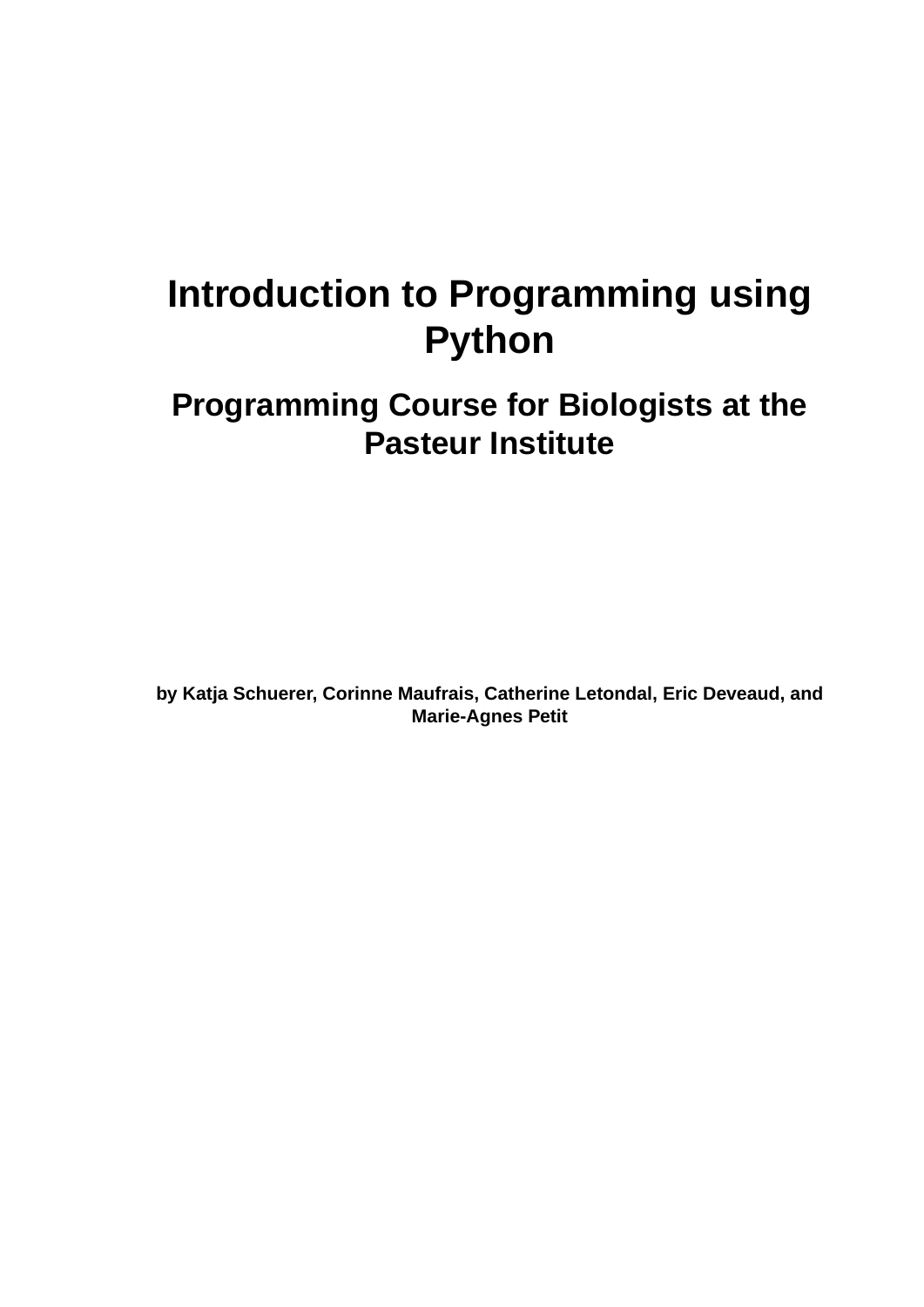#### **Introduction to Programming using [Python](http://www.python.org/) [http://www.python.org/]: Programming Course for Biologists at the Pasteur Institute**

by Katja Schuerer, Corinne Maufrais, Catherine Letondal, Eric Deveaud, and Marie-Agnes Petit

Published February, 1 2005 Copyright © 2005 [Pasteur Institute](http://www.pasteur.fr/) [http://www.pasteur.fr/]

The objective of this course is to teach programming concepts to biologists. It is thus aimed at people who are not professional computer scientists, but who need a better control of computers for their own research. This programming course is part of a [course in informatics for biology](http://www.pasteur.fr/formation/infobio/infobio-en.html) [http://www.pasteur.fr/formation/infobio/infobioen.html]. If you are already a programmer, and if you are just looking for an introduction to Python, you can go to this [Python course](http://www.pasteur.fr/recherche/unites/sis/formation/python/) [http://www.pasteur.fr/recherche/unites/sis/formation/python/] (in Bioinformatics).

[PDF version of this course](#page-0-0) [support.pdf]

*This course is still under construction*. Comments are welcome.

Handouts for practical sessions (still under construction) will be available on request.

Contact: ieb@pasteur.fr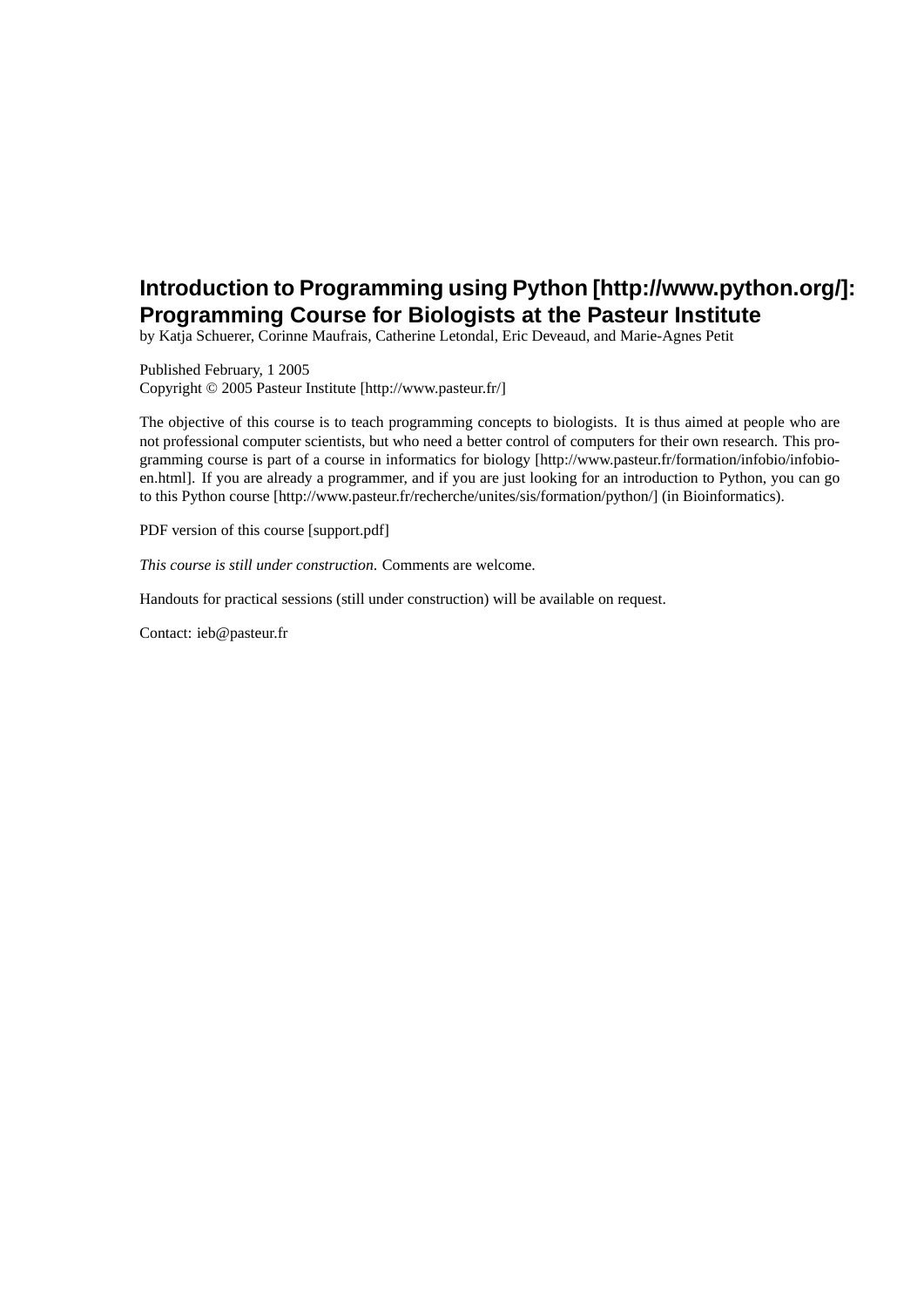# **Table of Contents**

| 8.2. Parameters and Arguments or the difference between a function definition and a function call 47 |  |
|------------------------------------------------------------------------------------------------------|--|
|                                                                                                      |  |
|                                                                                                      |  |
|                                                                                                      |  |
|                                                                                                      |  |
|                                                                                                      |  |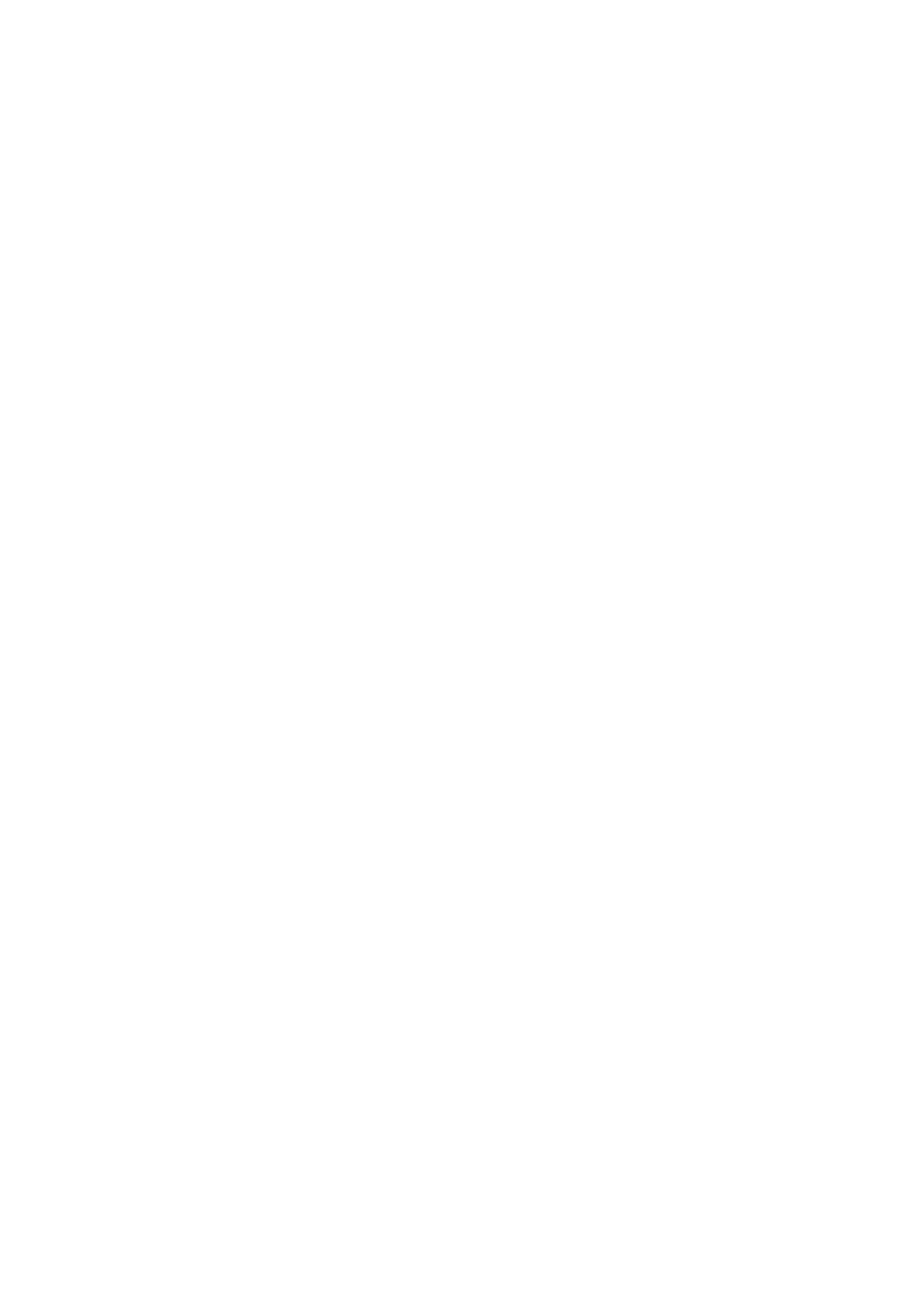# **List of Figures**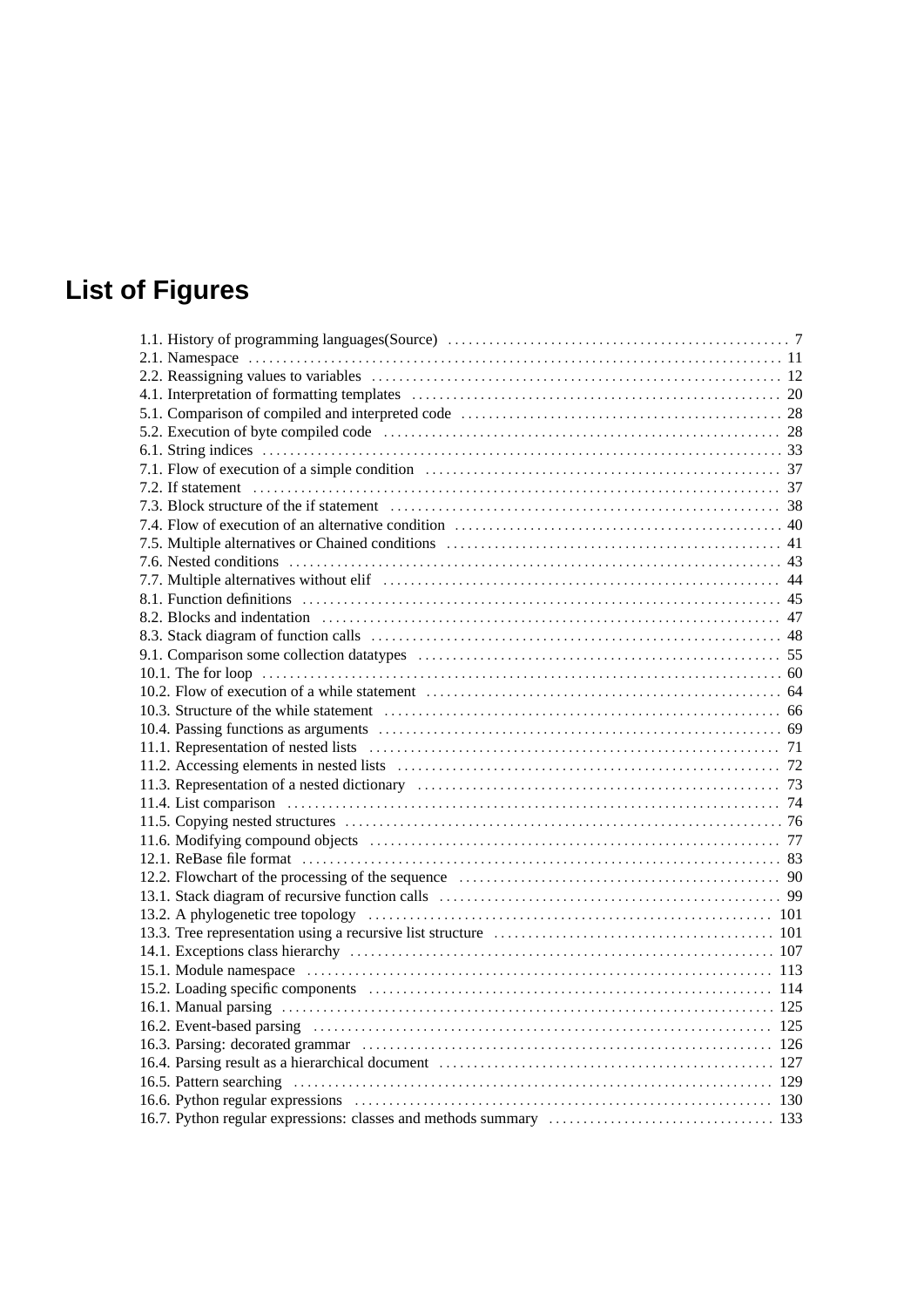| 17.3. A Match object o1 with embedded Motif m1 and Protein p1 (not feasible in Python)  141 |  |
|---------------------------------------------------------------------------------------------|--|
|                                                                                             |  |
|                                                                                             |  |
|                                                                                             |  |
|                                                                                             |  |
|                                                                                             |  |
|                                                                                             |  |
|                                                                                             |  |
|                                                                                             |  |
|                                                                                             |  |
|                                                                                             |  |
|                                                                                             |  |
|                                                                                             |  |
|                                                                                             |  |
|                                                                                             |  |
|                                                                                             |  |
|                                                                                             |  |
|                                                                                             |  |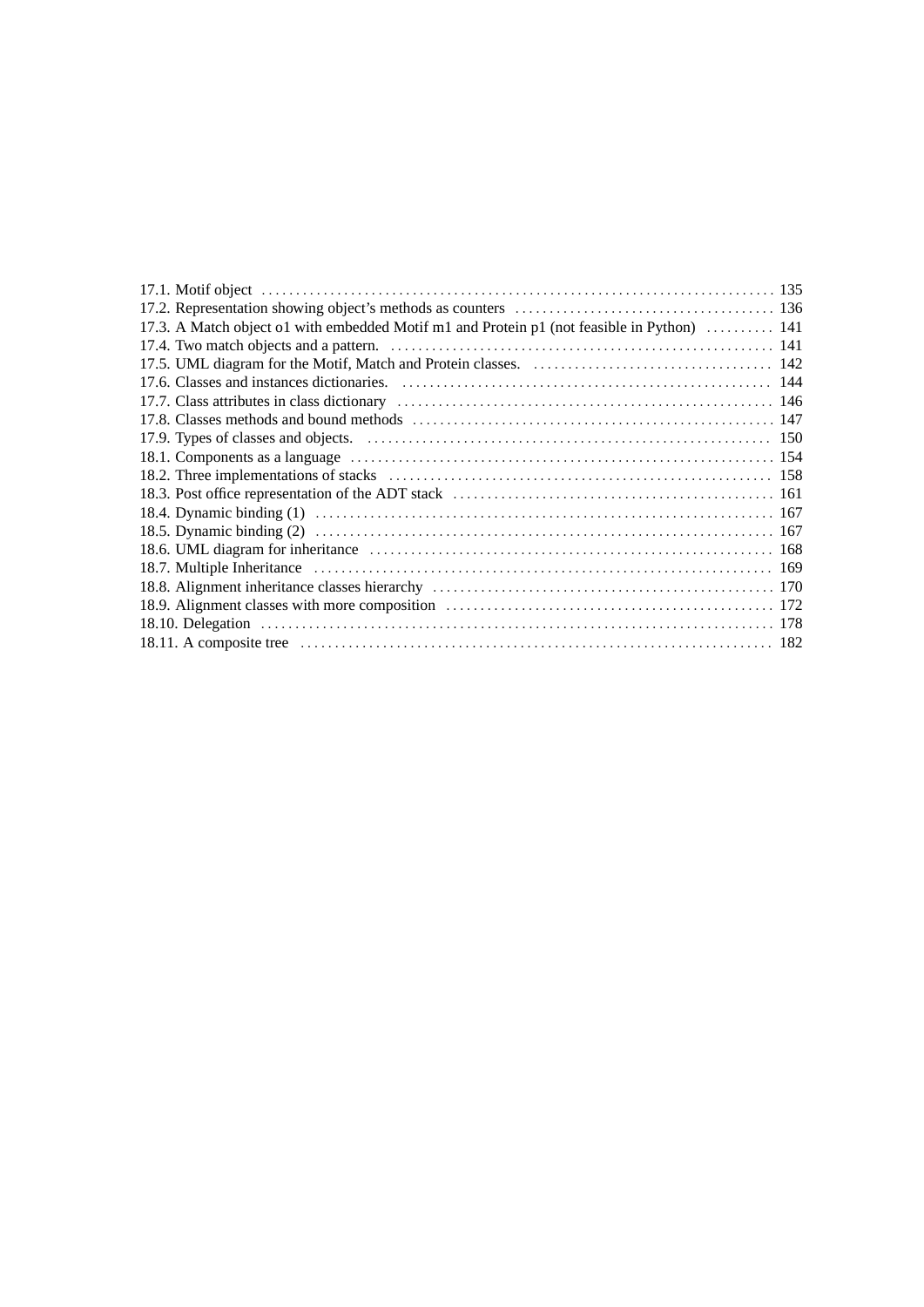# **List of Tables**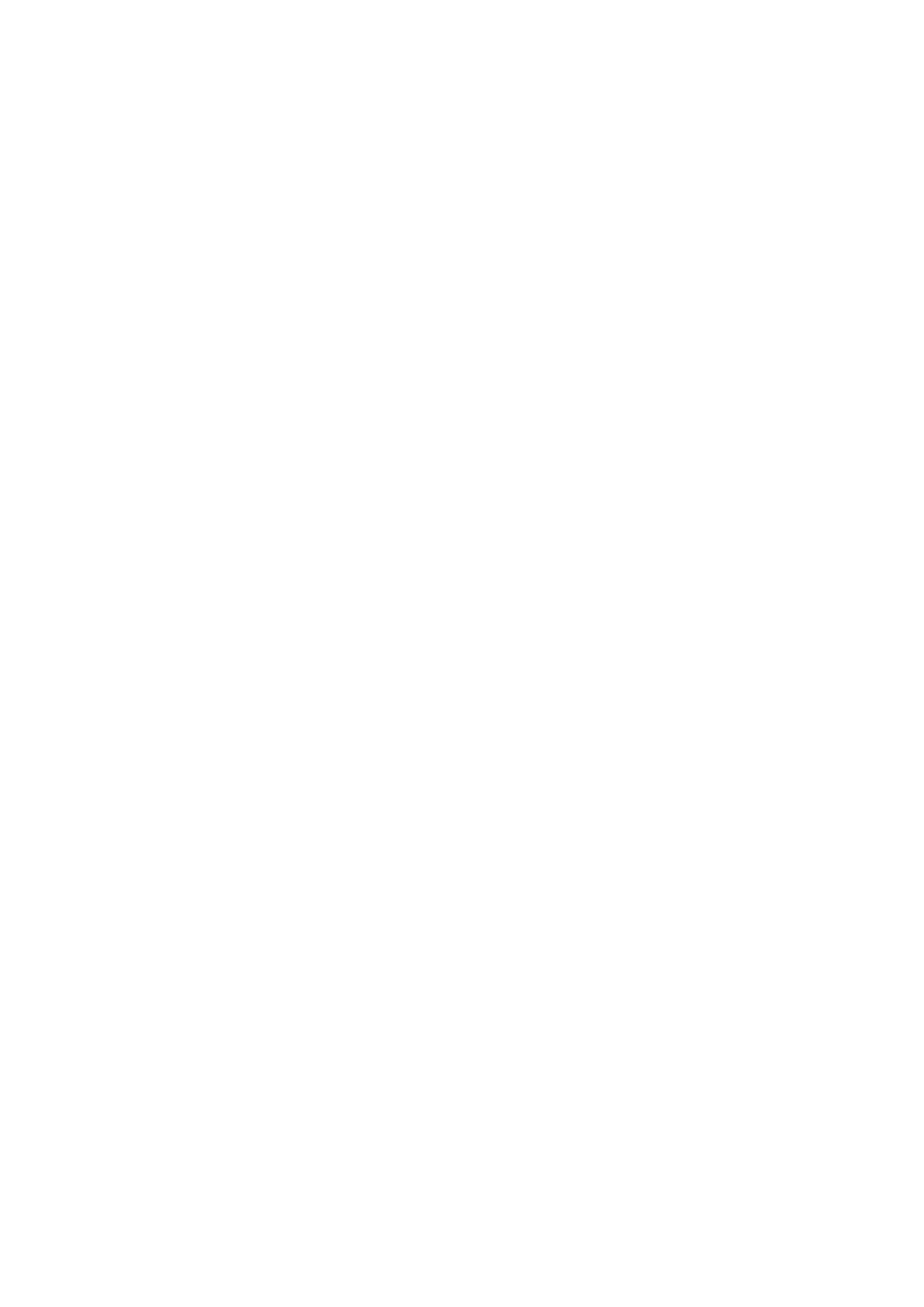# **List of Examples**

| 16.6. Searching for the occurrence of PS00079 and PS00080 Prosite patterns in the Human Ferroxidase |  |
|-----------------------------------------------------------------------------------------------------|--|
|                                                                                                     |  |
|                                                                                                     |  |
|                                                                                                     |  |
|                                                                                                     |  |
|                                                                                                     |  |
|                                                                                                     |  |
|                                                                                                     |  |
|                                                                                                     |  |
|                                                                                                     |  |
|                                                                                                     |  |
|                                                                                                     |  |
|                                                                                                     |  |
|                                                                                                     |  |
|                                                                                                     |  |
|                                                                                                     |  |
|                                                                                                     |  |
|                                                                                                     |  |
|                                                                                                     |  |
|                                                                                                     |  |
|                                                                                                     |  |
|                                                                                                     |  |
|                                                                                                     |  |
|                                                                                                     |  |
|                                                                                                     |  |
|                                                                                                     |  |
|                                                                                                     |  |
|                                                                                                     |  |
|                                                                                                     |  |
|                                                                                                     |  |
|                                                                                                     |  |
|                                                                                                     |  |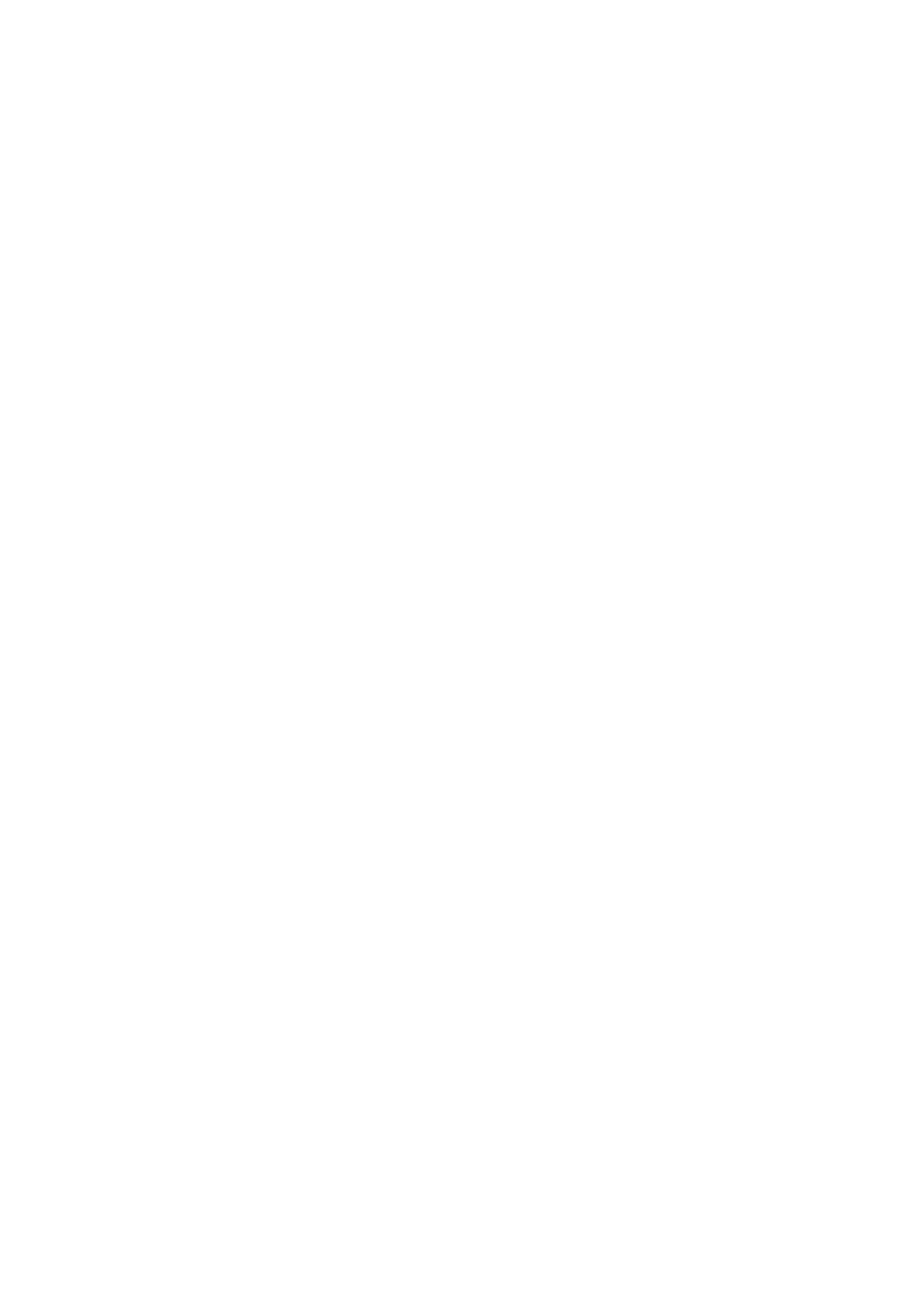# **List of Exercises**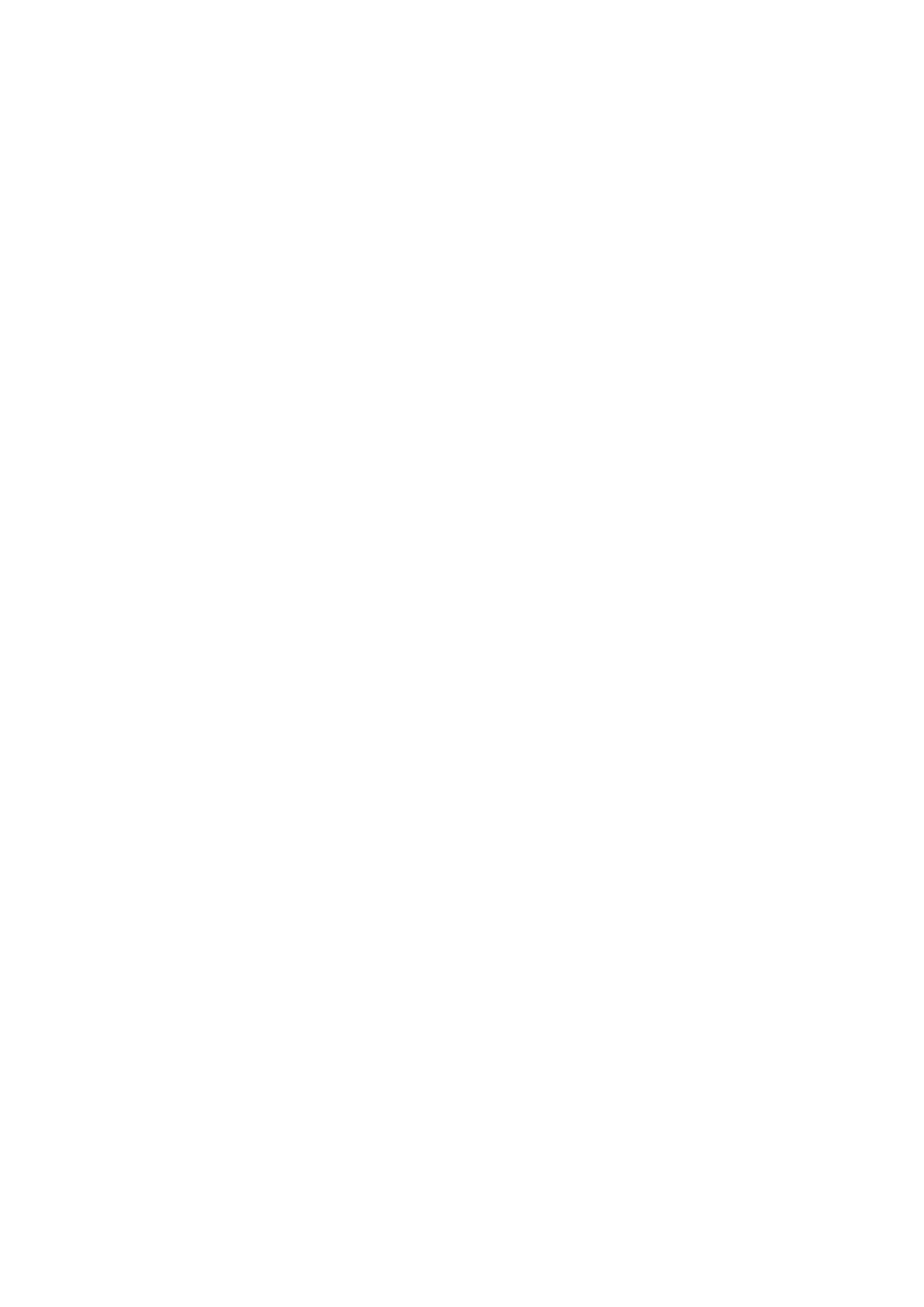## <span id="page-14-0"></span>**Chapter 1. Introduction**

### <span id="page-14-1"></span>**1.1. First session**

```
Python 2.2 (#1, Feb 19 2002, 11:58:49) [C] on osf1V5
Type "help", "copyright", "credits" or "license" for more information.
>>> 1 + 5
6
>> 2 * 510
>>> 'aaa'
'aaa'
>>> len('aaa')
3
What happened?
>>> len('aaa') + len('ttt')
6
>>> len('aaa') + len('ttt') + 1
7
>>> 'aaa' + 'ttt'
'aaattt'
>>> 'aaa' + 5
Traceback (most recent call last):
 File "<stdin>", line 1, in ?
TypeError: cannot concatenate 'str' and 'int' objects
Read carefully the error message, and explain it.
How to protect you from this kind of problem?
>>> type(1)
<type 'int'>
>>> type('1')
<type 'string'>
Do you know other possible data types?
>>> type(1.0)
<type 'float'>
>>> 1 == 1
True
\gg > 1 == 2
False
```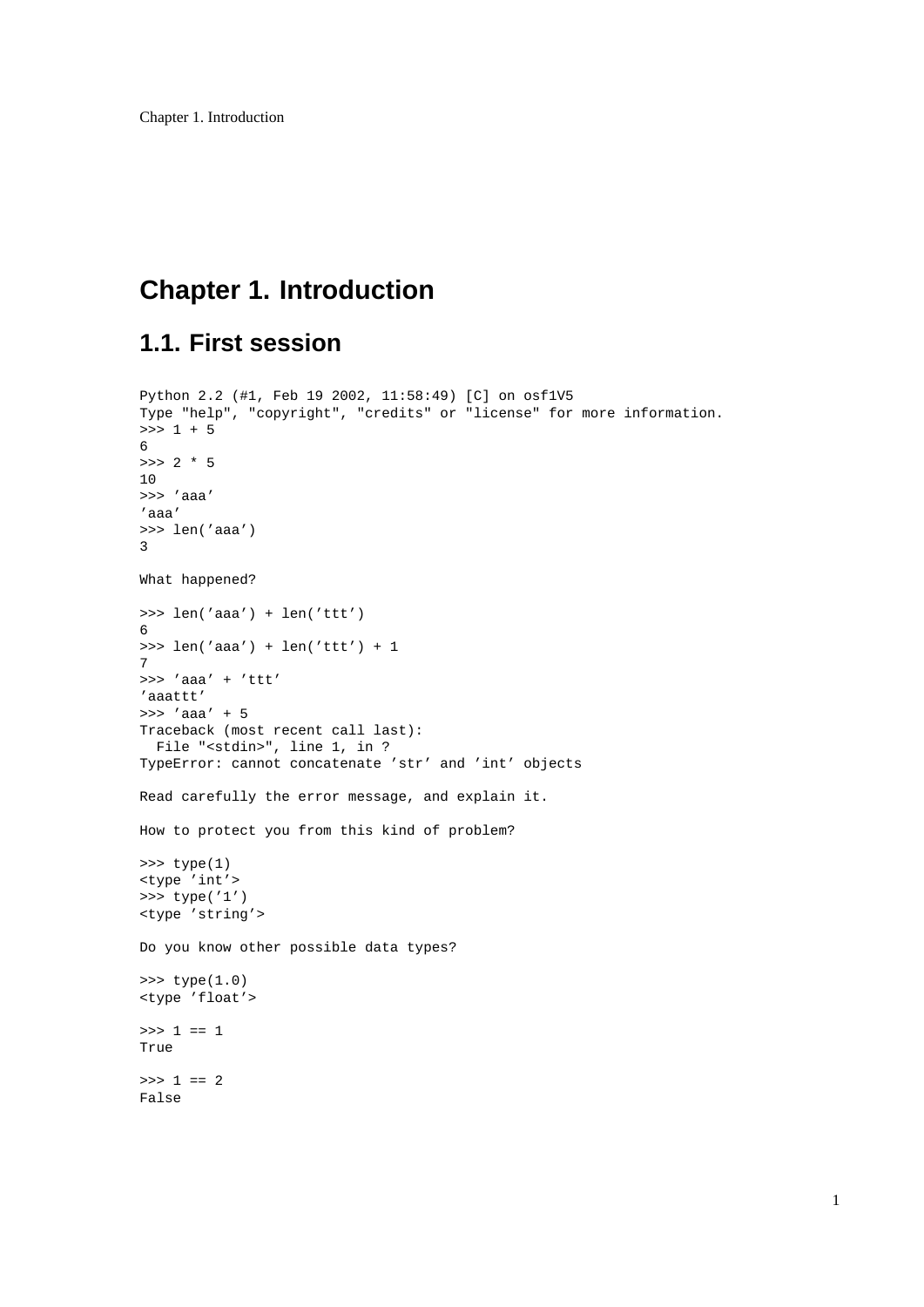```
You can associate a name to a value:
>>> a = 3
>>> a
3
The interpreter displays 3 instead of a.
\Rightarrow a = 2
>>> a
2
>>> a * 5
10
\gg b = a * 5
>>> b
10
\Rightarrow > a = 1
>>> b
10
Why hasn't b changed?
What is the difference between:
\Rightarrow b = a * 5
and:
\Rightarrow \frac{1}{2} b = 5
?
>>> a = 1 in this case a is a number
>> a + 2
3
>>> a = '1' in this case a is a string
\gg a + 1
Traceback (most recent call last):
 File "<stdin>", line 1, in ?
TypeError: cannot add type "int" to string
What do you conclude about the type of a variable?
Some magical stuff, that will be explained later:
>>> from string import *
We can also perform calculus on strings:
>>> codon='atg'
>>> codon * 3
'atgatgatg'
>>> seq1 = 'agcgccttgaattcggcaccaggcaaatctcaaggagaagttccggggagaaggtgaaga'
>>> seq2 = 'cggggagtggggagttgagtcgcaagatgagcgagcggatgtccactatgagcgataata'
```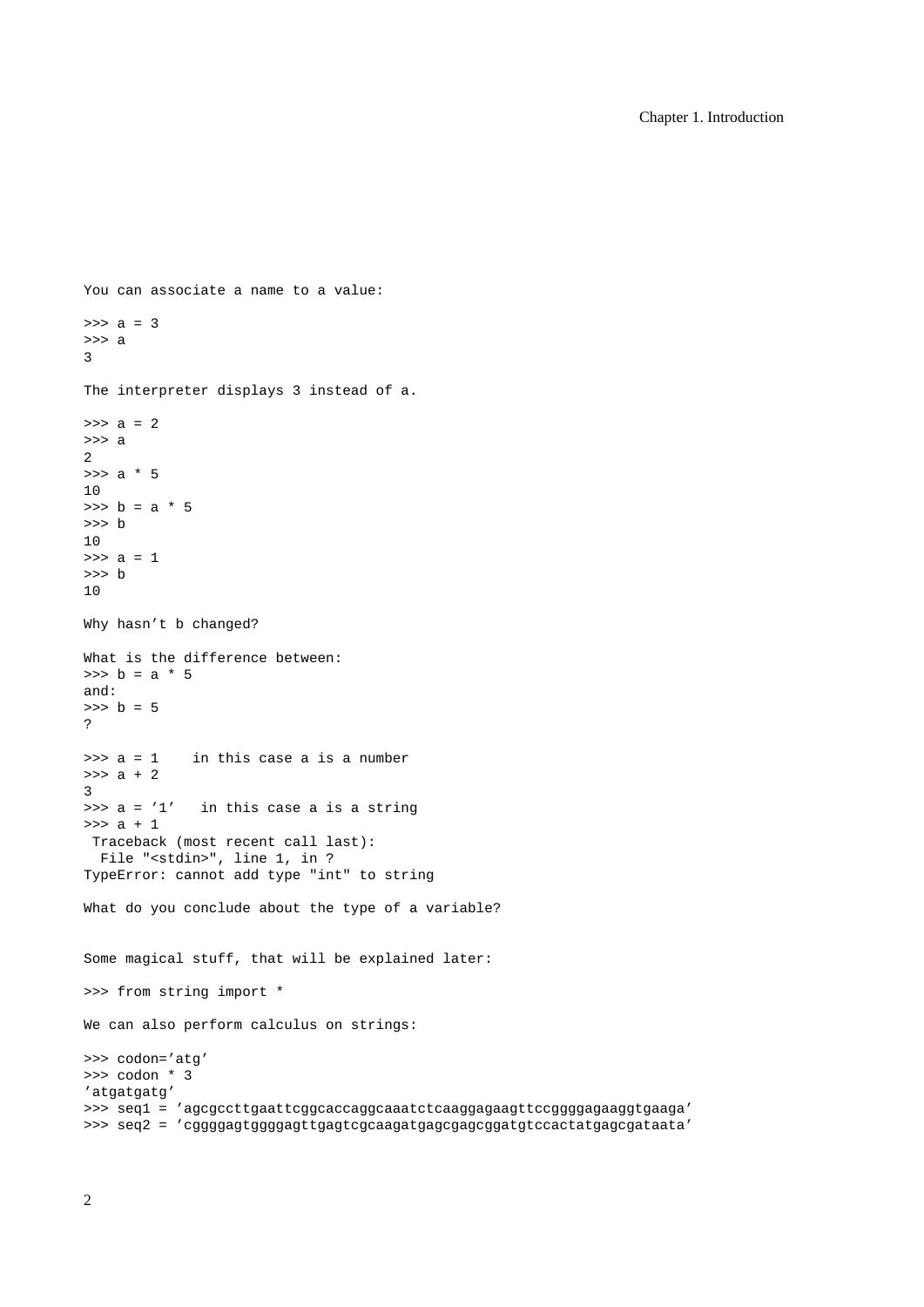#### Chapter 1. Introduction

```
How do you concatenate seq1 and seq2 in a single string?
>>> 'atgc' == 'atgc'
True
>>> 'atgc' == 'gcta'
False
>>> 'atgc' == 'ATGC'
False
why are 'atgc' and 'ATGC' different?
We can change the case of a string:
>>> str = 'atgc'
>>> upper(str)
'ATGC'
>>> str = 'GATC'
>>> lower(str)
'gatc'
>>> str
'GATC'
The original string str is not modified.
>>> seq = seq1 + seq2
What is the length of the string seq?
>>> len(seq)
120
Does the string seq contain the ambiguous 'n' base?
>>> 'n' in seq
False
Does it contain an adenine base?
>>> 'a' in seq
True
>>> seq[1]
'g'
Why?
Because in computer science, strings are numbered from 0 to string length - 1
so the first character is:
>>> seq[0]
'a'
```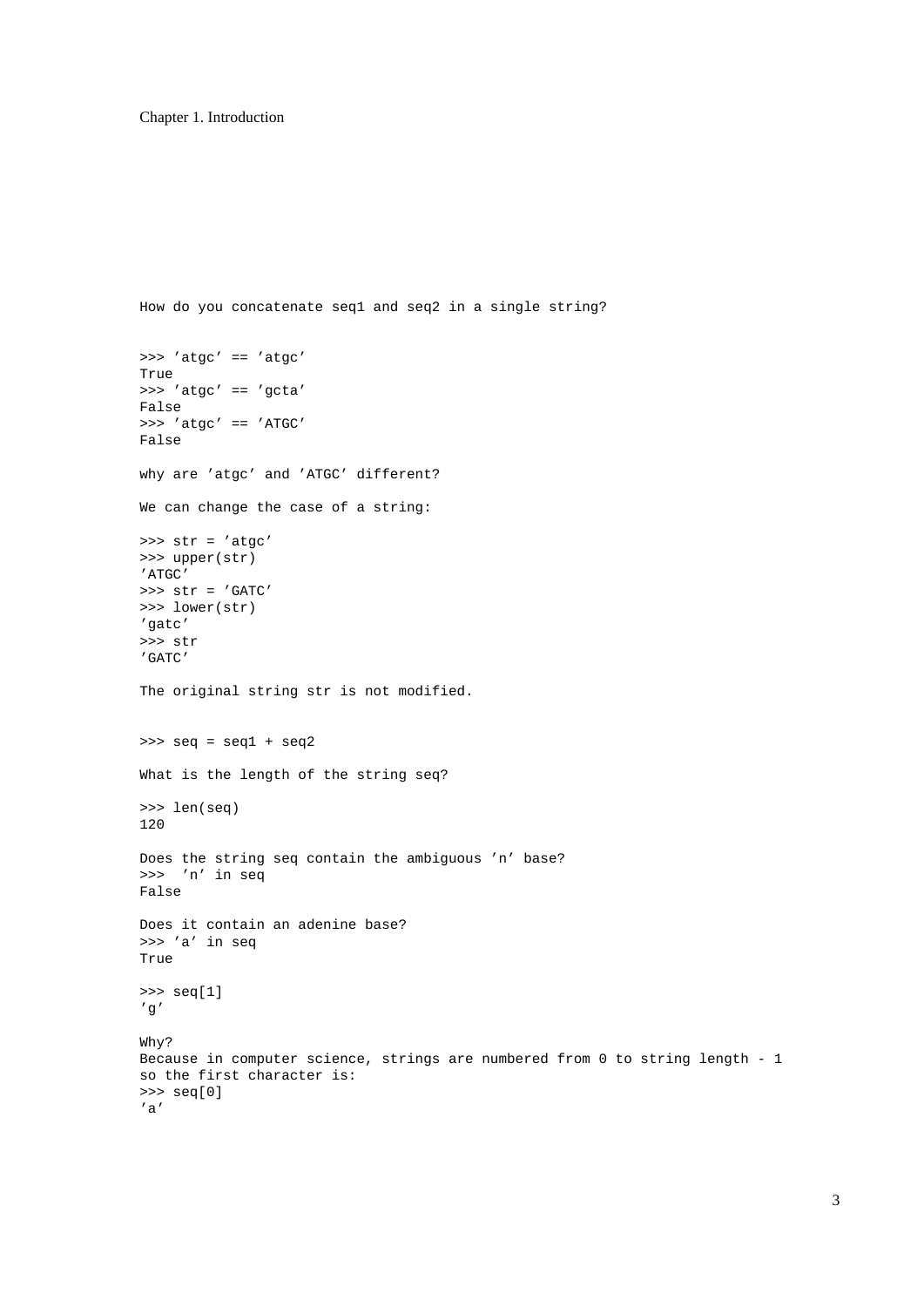```
Display the 12th base.
>>> seq[11]
't'
Find the index of the last character.
>>> len(seq)
120
So, because we know the sequence length, we can display the last character
by:
>>> seq[119]
'a'
But this is not true for all the sequences we will work on.
Find a more generic way to do it.
>>> seq[len(seq) - 1]
'a'
Python provides a special form to get the characters from the end of a string:
>>> seq[-1]
'a'
>>> seq[-2]
't'
Find a way to get the first codon from the sequence
>>> seq[0] + seq[1] + seq[2]
'agc'
Python provides a form to get 'slices' from strings:
>>> seq[0:3]
'agc'
>>> seq[3:6]
'gcc'
How many of each base does this sequence contains?
>>> count(seq, 'a')
35
>>> count(seq, 'c')
21
>>> count(seq, 'g')
44
>>> count(seq, 't')
12
Count the percentage of each base on the sequence.
Example for the adenine representation
```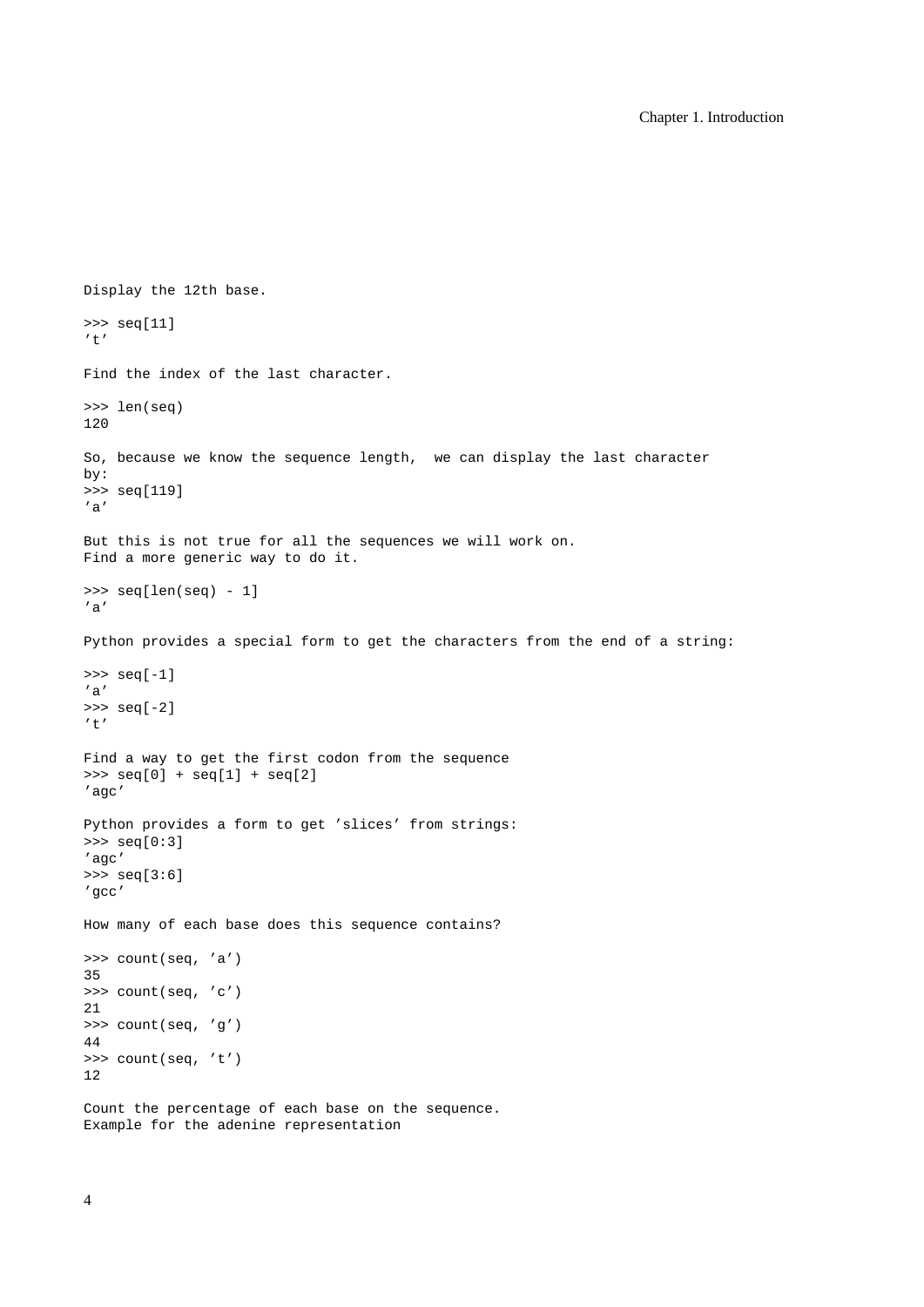```
>>> long = len(seq)
>>> nb_a = count(seq, 'a')
>>> (nb_a / long) * 100
\OmegaWhat happened? How 35 bases from 120 could be 0 percent?
This is due to the way the numbers are represented inside the computer.
>>> float(nb_a) / long * 100
29.166666666666668
Now, let us say that you want to find specific pattern on a DNA sequence:
>>> dna = """tgaattctatgaatggactgtccccaaagaagtaggacccactaatgcagatcctgga
tccctagctaagatgtattattctgctgtgaattcgatcccactaaagat"""
>>> EcoRI = 'GAATTC'
>>> BamHI = 'GGATCC'
Looking at the sequence you will see that EcoRI is present twice and
BamHI just once:
tgaattctatgaatggactgtccccaaagaagtaggacccactaatgcagatcctgga
 ~~~~~~ ~~~
tccctagctaagatgtattattctgctgtgaattcgatcccactaaaga
~\sim~ ~\sim~ ~\sim~ ~\sim~ ~\sim~ ~\sim ~\sim ~\sim ~\sim ~\sim ~\sim ~\sim ~\sim ~\sim ~\sim ~\sim ~\sim ~\sim ~\sim ~\sim ~\sim ~\sim ~\sim ~\sim ~\sim ~\sim ~\sim ~\sim ~\sim ~\sim ~\sim ~\sim ~\sim ~\sim ~\sim ~\sim 
>>> count(dna, EcoRI)
0
Why ??
Tip: do not forget the case:
>>> EcoRI = lower(EcoRI)
>>> EcoRI
'gaattc'
>>> count(dna, EcoRI)
2
>>> find(dna, EcoRI)
1
>>> find(dna, EcoRI, 2)
88
>>> BamHI = lower(BamHI)
>>> count(dna, BamHI)
0
Why ?
```
Tip: display the sequence: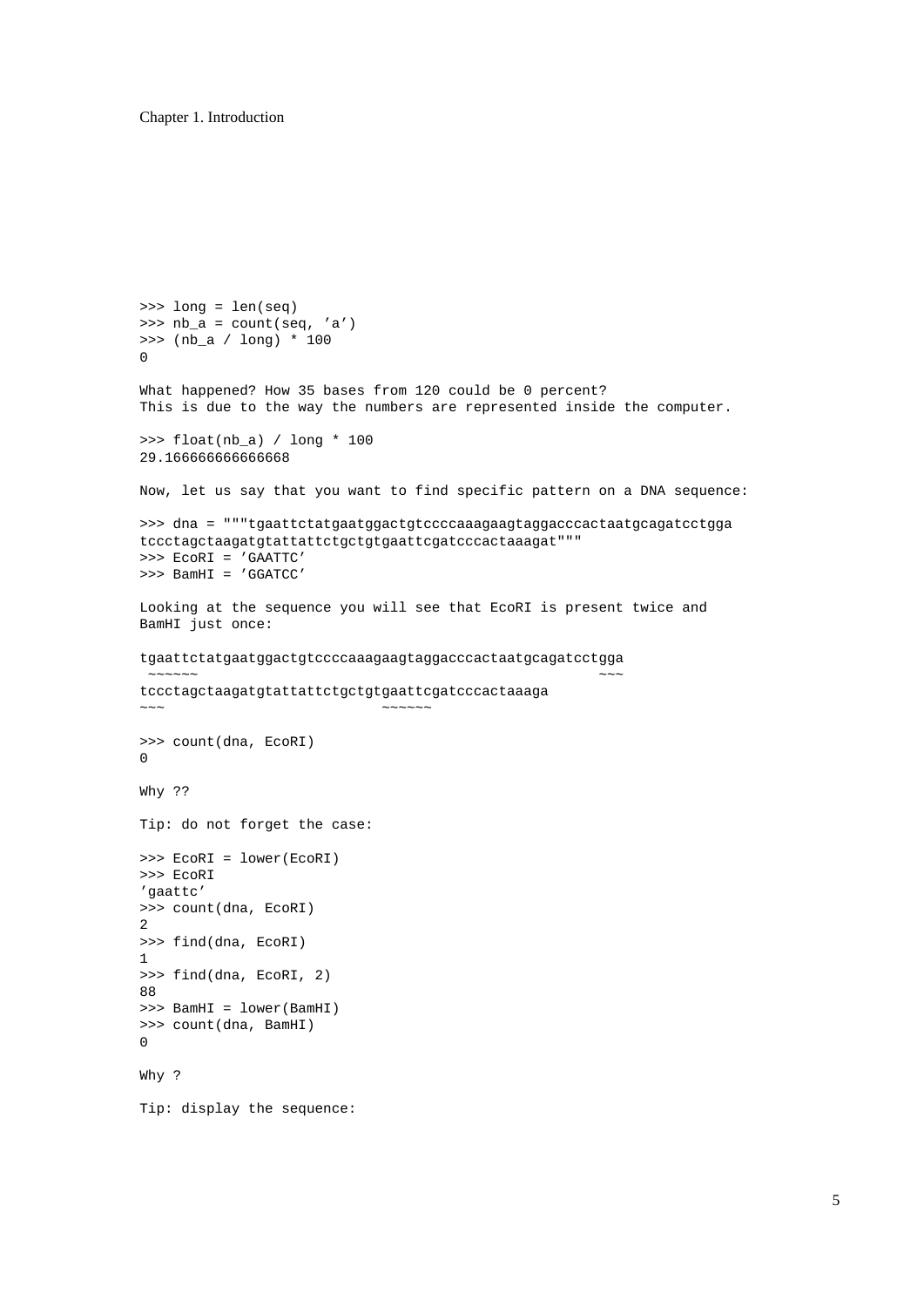Chapter 1. Introduction

```
'tgaattctatgaatggactgtccccaaagaagtaggacccactaatgcagatcctgga\ntccctagctaagatgtattattctgctgtgaattcgatcccactaaagat'
What is this '\n' character?
How to remove it?
```

```
>>> dna = replace(dna, '\n', ")
>>> dna
'tgaattctatgaatggactgtccccaaagaagtaggacccactaatgcagatcctggatccctagctaagatgtattattctgctgtgaattcgatcccactaaagat'
```

```
>>>find(dna, BamHI)
54
```
>>> dna

Using the mechanisms we have learnt so far, produce the complement of the dna sequence.

#### <span id="page-19-0"></span>**1.2. Documentation**

#### <span id="page-19-1"></span>**1.3. Why Python**

The reasons to use Python as a first language to learn programming are manyfold. First, there are studies that show that Python is well designed for beginners [Wang2002] and the language has been explicitely designed by its author to be easier to learn [Rossum99]. Next, it is more and more often used in bioinformatics as a generalpurpose programming language, to both build components and applications [Mangalam2002]. Another very important reason is the object-orientation, that is necessary not just for aesthetics but to scale to modern large-scale programming [Booch94][Meyer97]. Finally, a rich library of modules for scripting and network programming are essential for bioinformatics which very often relies on the integration of existing tools.

### <span id="page-19-2"></span>**1.4. Programming Languages**

**What can computers do for you?** Computers can execute tasks very rapidly, but in order to achieve this they need an accurate description of the task. They can handle a greater amount of input data than you can. But they can not design a strategy to solve problems for you. So if you can not figure out the procedure that solve your problem computers cannot help you.

**The Computers own language.** Computers do not understand any of the natural languages such as English, French or German. Their proper language, also called *machine language*, is only composed of two symbols "0" and "1", or power "on" - "off". They have a sort of a dictionary containing all valid words of this language. These words are the basic instructions, such as "add 1 to some number", "are two values the same" or "copy a byte of memory to another place". The execution of these basic instructions are encoded by hardware components of the processor.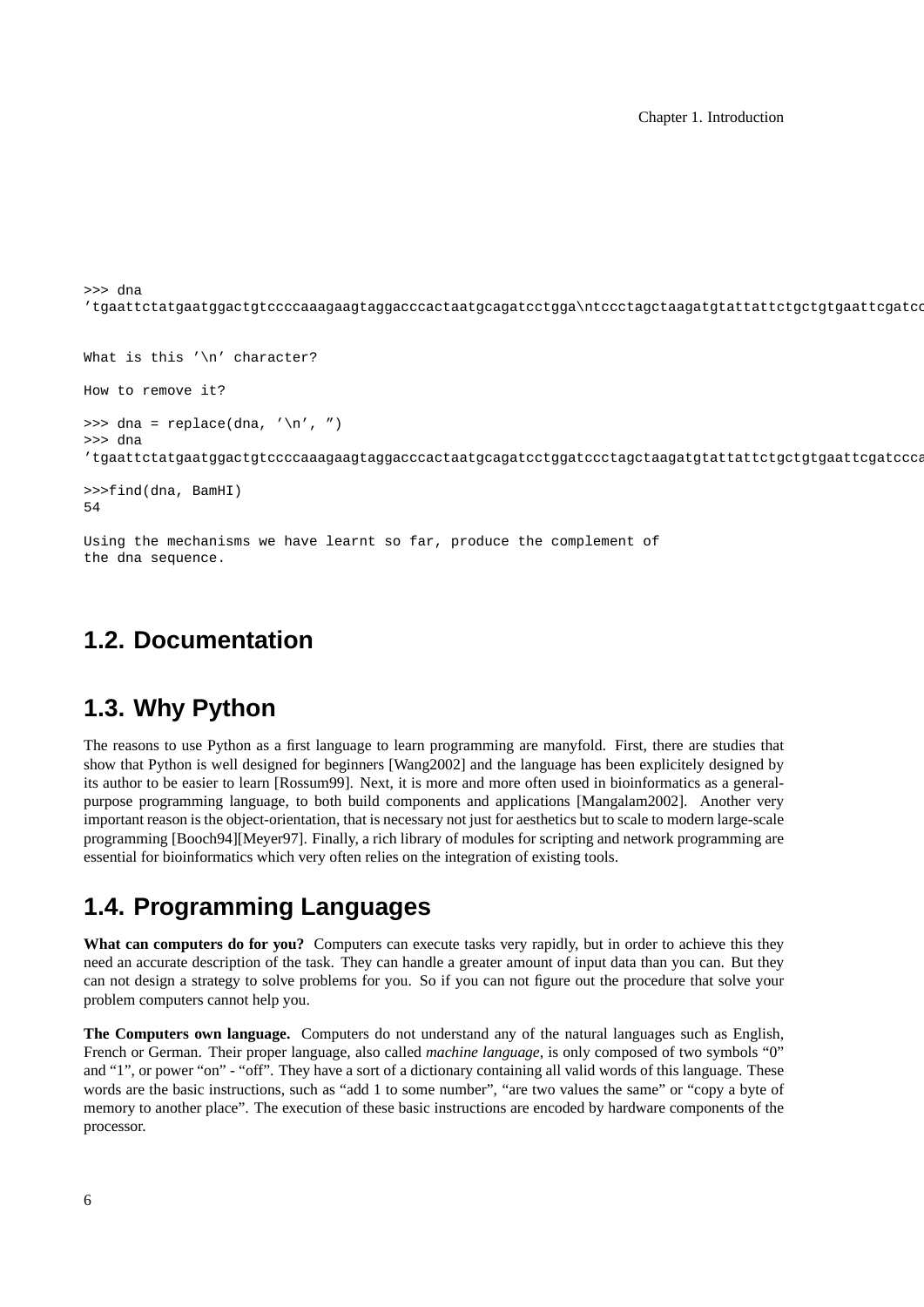**Programming languages.** Programming languages belongs to the group of *formal languages*. Some other examples of *formal languages* are the system of mathematical expressions or the languages chemists use to describe molecules. They have been invented as intermediate abstraction level between humans and computers.

**Why do not use natural languages as programming languages?** *Programming languages* are design to prevent problems occurring with *natural language*.

| Ambiguity  | Natural languages are full of ambiguities and we need the context of a word in order to<br>choose the appropriate meaning. "minute" for example is used as a unit of time as a noun,<br>but means tiny as adjective: only the context would distinguish the meaning. |  |  |  |
|------------|----------------------------------------------------------------------------------------------------------------------------------------------------------------------------------------------------------------------------------------------------------------------|--|--|--|
| Redundancy | Natural languages are full of redundancy helping to solve ambiguity problems and to<br>minimize misunderstandings. When you say "We are playing tennis at the moment.", "at<br>the moment" is not really necessary but underlines that it is happening now.          |  |  |  |
| Literacy   | Natural languages are full of idioms and metaphors. The most popular in English is<br>probably "It rains cats and dogs.". Besides, this can be very complicated even if you speak<br>a foreign language very well.                                                   |  |  |  |

*Programming languages* are foreign languages for computers. Therefore you need a program that translates your *source code* into the *machine language*. *Programming languages* are voluntarily unambiguous, nearly context free and non-redundant, in order to prevent errors in the translation process.

**History of programming languages.** It is instructive to try to communicate with a computer in its own language. This let you learn a lot about how processors work. However, in order to do this, you will have to manipulate only 0's and 1's. You will need a good memory, but probably you would never try to write a program solving real world problems at this basic level of *machine code*.

Because humans have difficulties to understand, analyze and extract informations of sequences of zeros and ones, they have written a language called *Assembler* that maps the instruction words to synonyms that give an idea of what the instruction does, so for instance **0001** became **add**. *Assembler* increased the legibility of the code, but the instruction set remained basic and depended on the hardware of the computer.

<span id="page-20-0"></span>In order to write algorithms for solving more complex problems, there was a need for machine independent *higher level programming languages* with a more elaborated instruction set than the *low level* Assembler. The first ones were *Fortran* and *C* and a lot more have been invented right now. A short history of a subset of programming languages is shown in [Figure 1.1.](#page-20-0)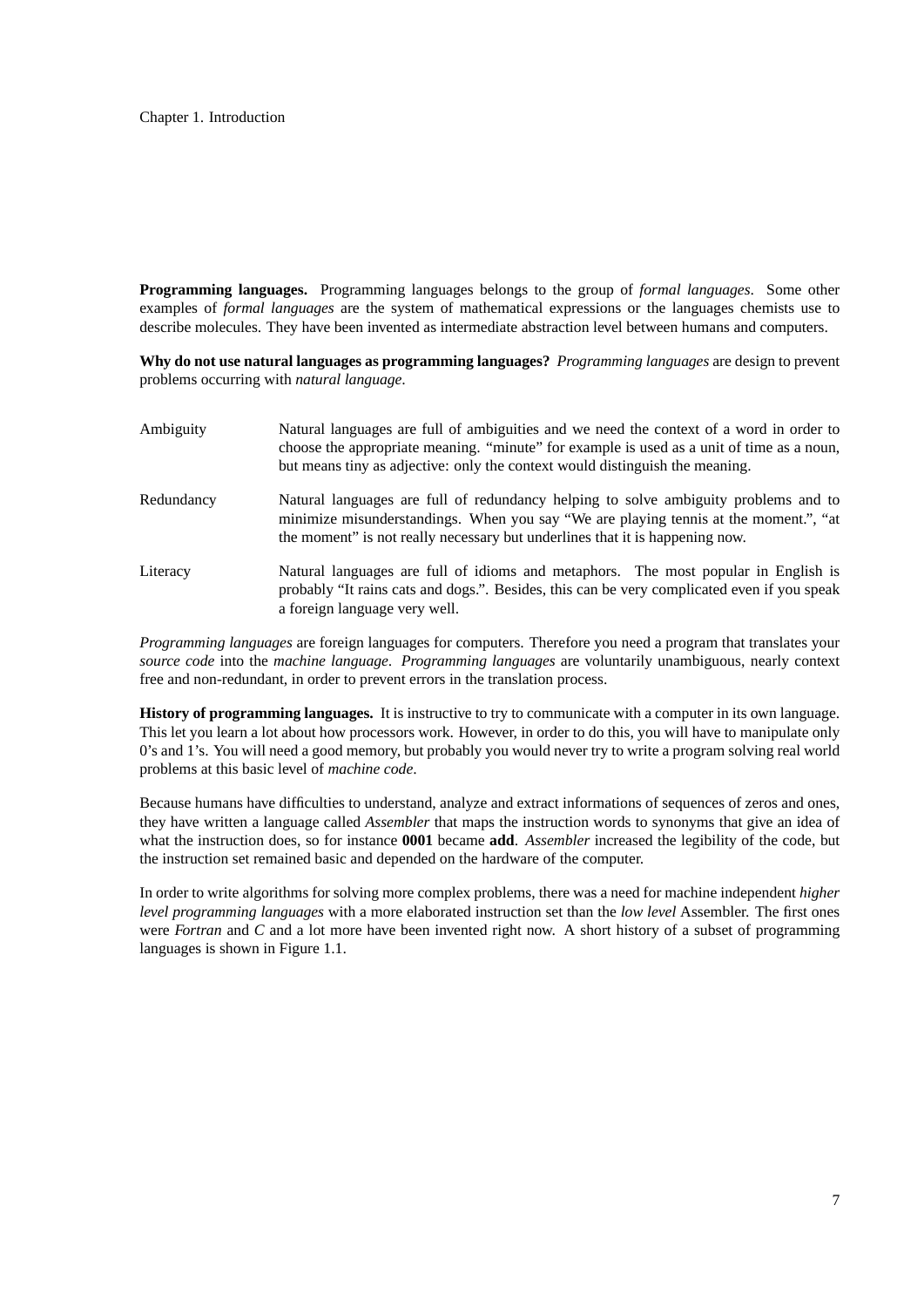#### **Figure 1.1. History of programming languages(Source)**

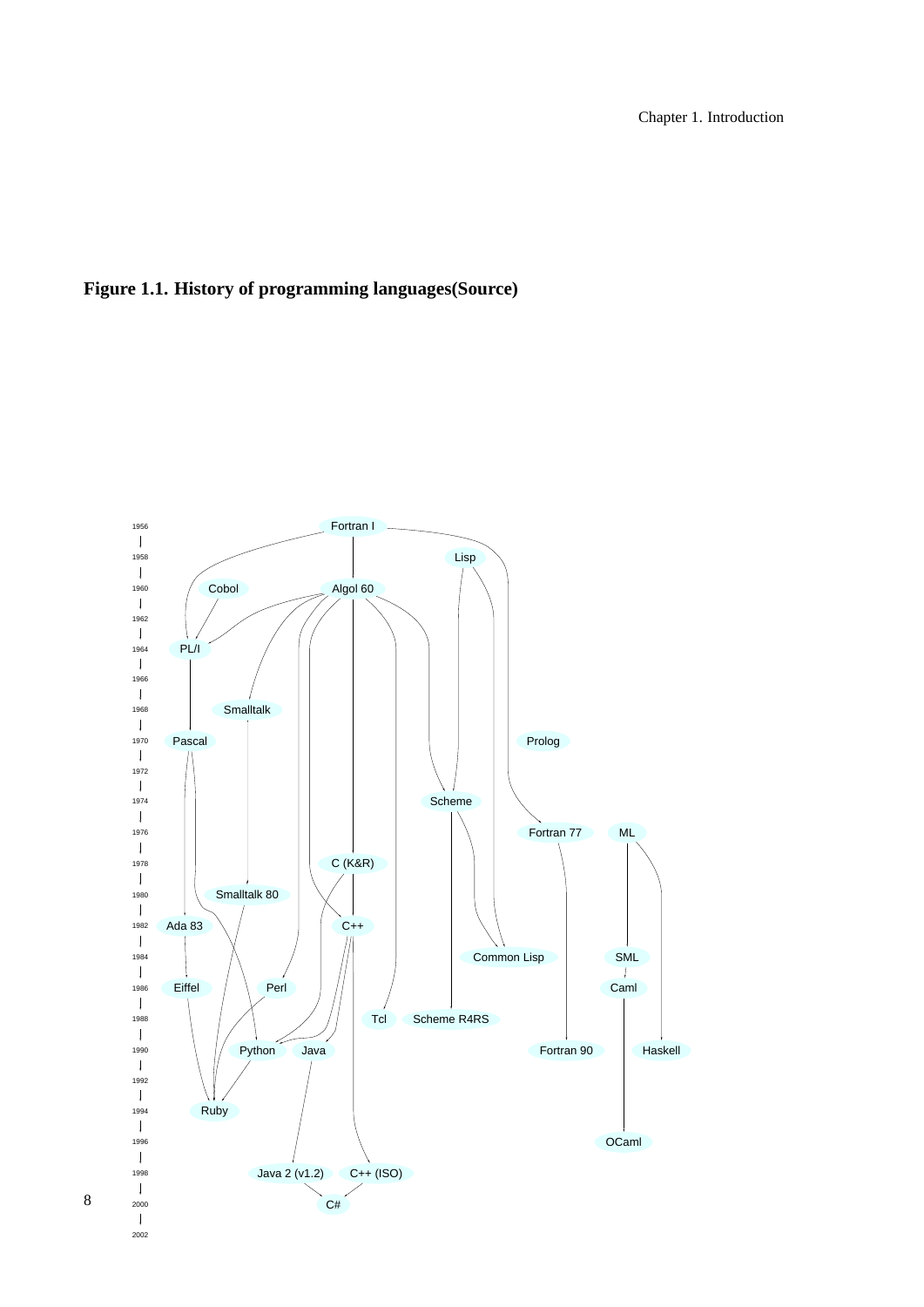## <span id="page-22-0"></span>**Chapter 2. Variables**

#### <span id="page-22-1"></span>**2.1. Data, values and types of values**

In the first session we have explored some basic issues about a DNA sequence. The specific DNA sequence 'atcgat' was one of our data. For computer scientists this is also a *value*. During the program execution *values* are represented in the memory of the computer. In order to interpret these representations correctly *values* have a *type*.



*Types* are *sets* of data or *values* sharing some specific properties and their associated operations.

We have modeled the DNA sequence, out of habit, as a *string*. <sup>1</sup> Strings are one of the basic types that Python can handle. In the gc calculation we have seen two other ones: *integers* and *floats*. If you are not sure what sort of data you are working with, you can ask Python about it.

```
>>> type('atcgat')
<type 'str'>
>>> type(1)
<type 'int'>
>>> type('1')
<type 'str'>
```
#### <span id="page-22-2"></span>**2.2. Variables or naming values**

If you need a *value* more than once or you need the result of a calculation later, you have to give it a name to remember it. Computer scientists also say *binding a value to a name* or *assign a value to a variable*.

#### **Binding**

*Binding* is the process of *naming* a *value*.

#### **Variable**

*Variables* are *names* bound to *values*. You can also say that a *variable* is a *name* that refers to a *value*.

```
>>> EcoRI = 'GAATTC'
```
For Python the model is important because it knows nothing about DNA but it knows a lot about strings.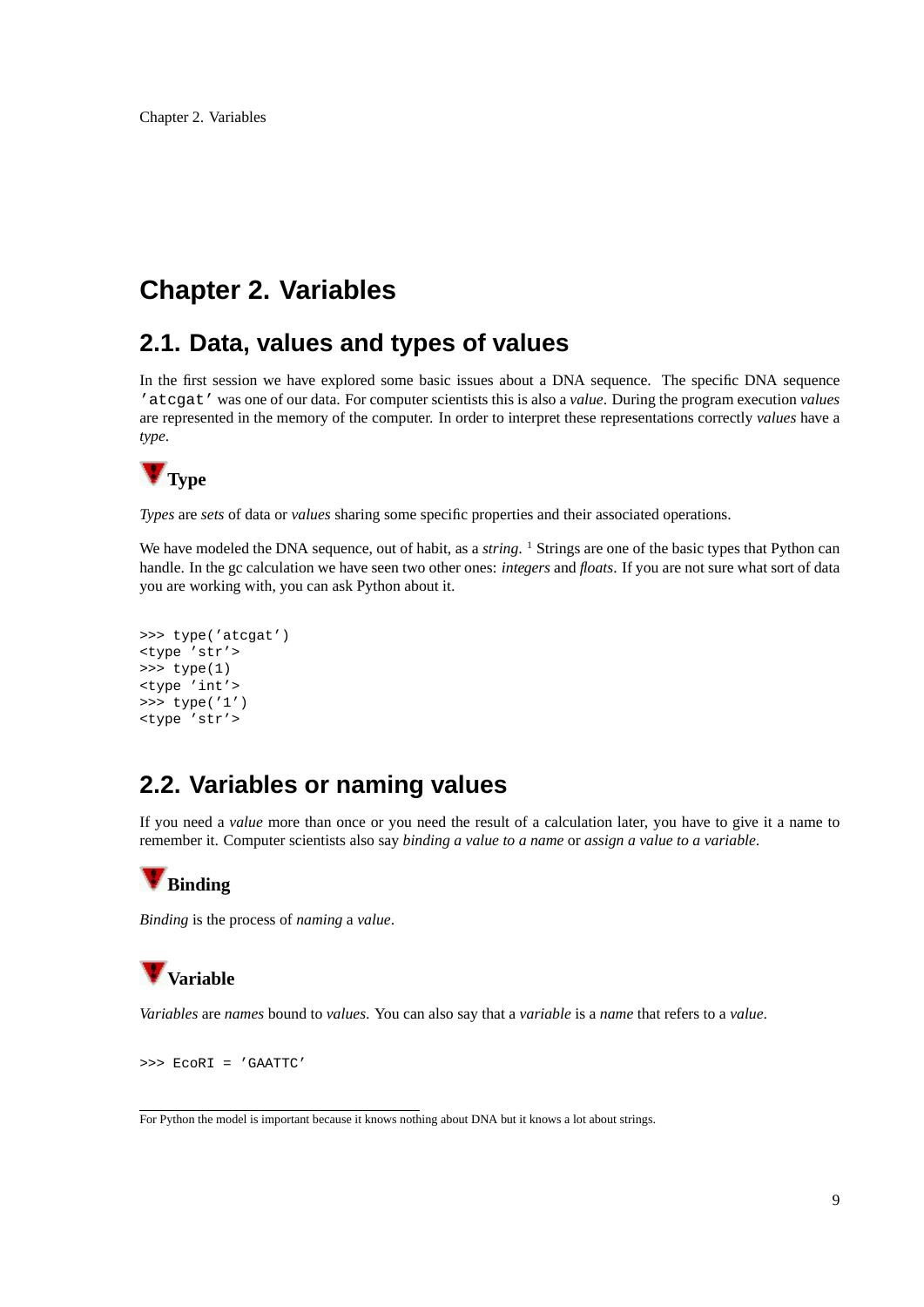So the variable EcoRI is a name that refers to the string *value* 'GAATTC'.

The construction used to give names to values is called an *assignment*. Python, as a lot of other programming languages, use the sign = to assign *value* to *variables*. The two sides of the sign = can not be interchanged. The left side has always to be a *variable* and the right side a *value* or a result of a calculation.

# **Caution**

Do not confuse the usage of = in computer science and mathematics. In mathematics, it represents the equality, whereas in Python it is used to give names. So all the following statements are not valid in Python:

```
>>> 'GAATTC' = EcoRI
SyntaxError: can't assign to literal
>> 1 = 2SyntaxError: can't assign to literal
```
<span id="page-23-0"></span>We will see later how to compare things in Python [\(Section 11.2\)](#page-86-0).

#### **2.3. Variable and keywords, variable syntax**

Python has some conventions for variable names. You can use any letter, the special characters "\_" and every number provided you do not start with it. White spaces and signs with special meanings in Python, as "+" and "-" are not allowed.

#### a **Important**

Python variable names are case-sensitive, so EcoRI and ecoRI are not the same variable.

```
>>> EcoRI = 'GAATTC'
>>> ecoRI
Traceback (most recent call last):
 File "<stdin>", line 1, in ?
NameError: name 'ecoRI' is not defined
>>> ecori
Traceback (most recent call last):
  File "<stdin>", line 1, in ?
NameError: name 'ecori' is not defined
>>> EcoRI
'GAATTC'
```
Among the words you can construct with these letters, there are some reserved words for Python and can not be used as variable names. These *keywords* define the language rules and have special meanings in Python. Here is the list of all of them: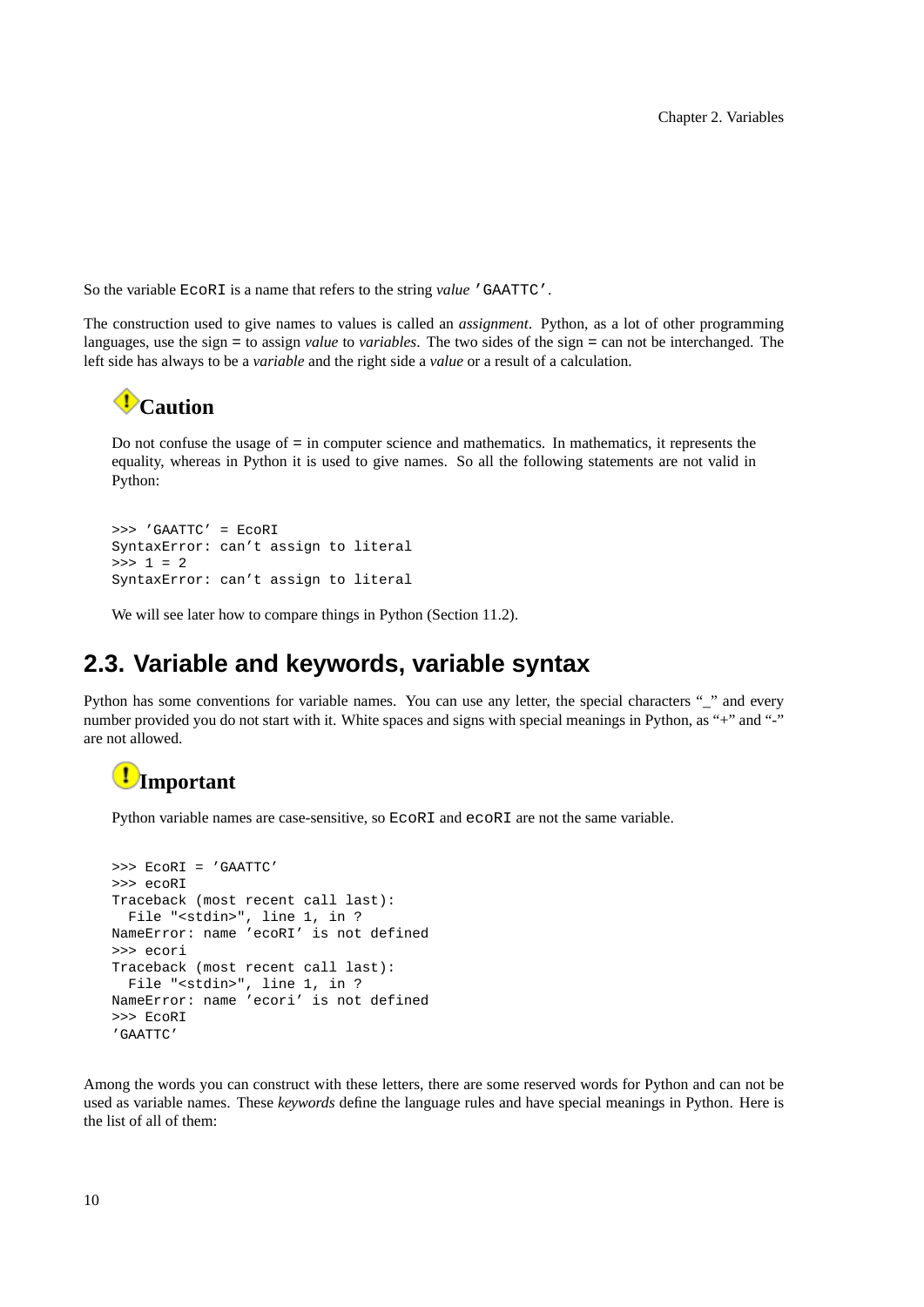| and |                  |             | assert break class continue-def   |    | del        | elif |
|-----|------------------|-------------|-----------------------------------|----|------------|------|
|     |                  |             | else except exec finally for from |    | qlobal if  |      |
|     | import in is     | lambda not  |                                   | or | pass print |      |
|     | raise return try | while vield |                                   |    |            |      |

#### <span id="page-24-0"></span>**2.4. Namespaces or representing variables**

How does Python find the value referenced by a variable? Python stores *bindings* in a *Namespace*.

#### **Namespace**

A *namespace* is a mapping of variable names to their values.

You can also think about a *namespace* as a sort of *dictionary* containing all defined variable names and the corresponding reference to their values.

#### **Reference**

A *reference* is a sort of pointer to a location in memory.

Therefore you do not have to know where exactly your value can be found in memory, Python handles this for you via *variables*.

#### <span id="page-24-1"></span>**Figure 2.1. Namespace**



[Figure 2.1](#page-24-1) shows a representation of some namespace. *Values* which have not been referenced by a *variable*, are not accessible to you, because you can not access the memory space directly. So if a result of a calculation is returned, you can use it directly and forget about it after that. Or you can create a variable holding this value and then access this value via the variable as often as you want.

```
>>> from string import *
```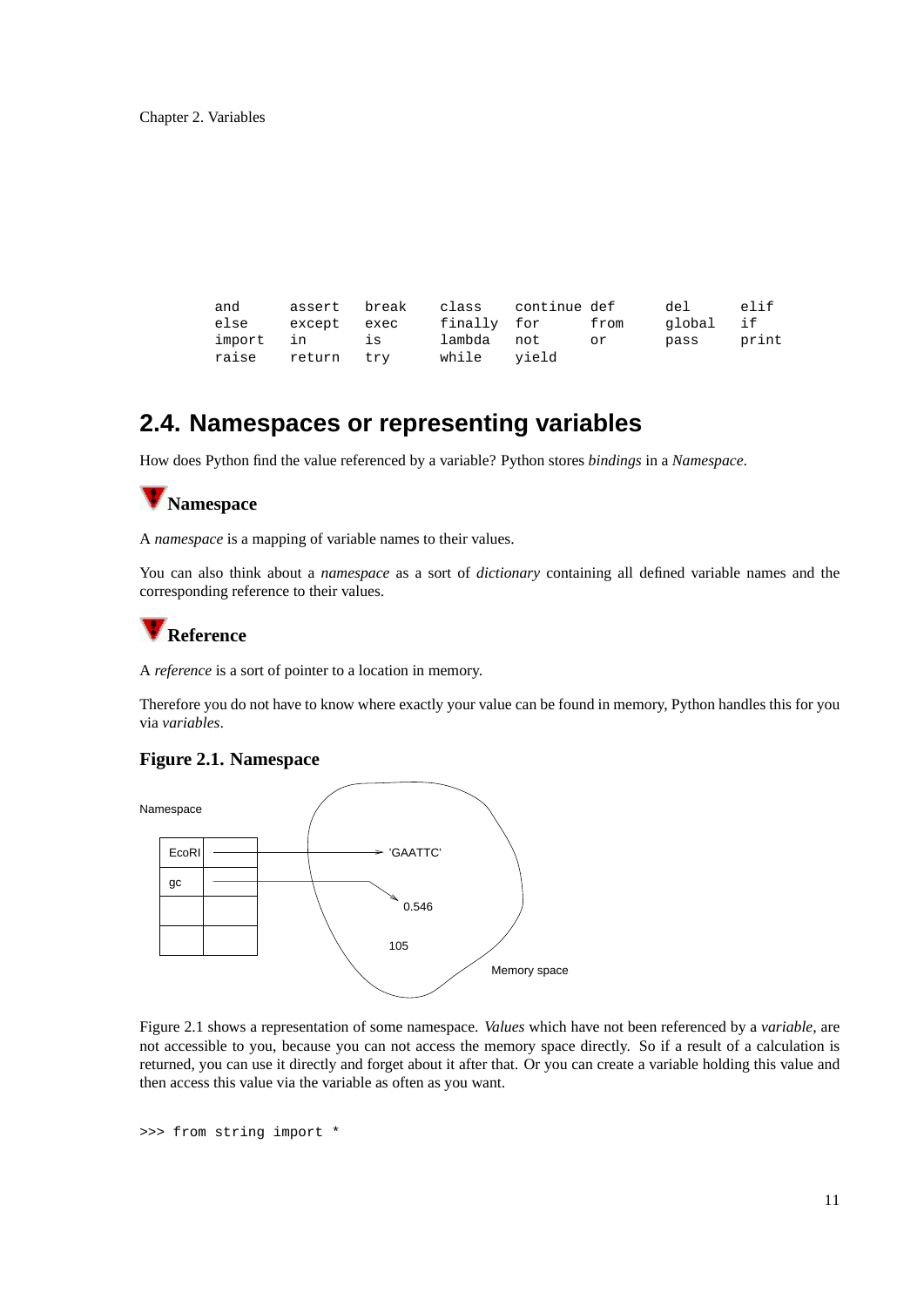```
>>> cds = """atgagtgaacgtctgagcattaccccgctggggccgtatatcggcgcacaaa
tttcgggtgccgacctgacgcgcccgttaagcgataatcagtttgaacagctttaccatgcggtg
ctgcgccatcaggtggtgtttctacgcgatcaagctattacgccgcagcagcaacgcgcgctggc
ccagcgttttggcgaattgcatattcaccctgtttacccgcatgccgaaggggttgacgagatca
tcgtgctggatacccataacgataatccgccagataacgacaactggcataccgatgtgacattt
attgaaacgccacccgcaggggcgattctggcagctaaagagttaccttcgaccggcggtgatac
gctctggaccagcggtattgcggcctatgaggcgctctctgttcccttccgccagctgctgagtg
ggctgcgtgcggagcatgatttccgtaaatcgttcccggaatacaaataccgcaaaaccgaggag
gaacatcaacgctggcgcgaggcggtcgcgaaaaacccgccgttgctacatccggtggtgcgaac
gcatccggtgagcggtaaacaggcgctgtttgtgaatgaaggctttactacgcgaattgttgatg
tgagcgagaaagagagcgaagccttgttaagttttttgtttgcccatatcaccaaaccggagttt
caggtgcgctggcgctggcaaccaaatgatattgcgatttgggataaccgcgtgacccagcacta
tgccaatgccgattacctgccacagcgacggataatgcatcgggcgacgatccttggggataaac
cgttttatcgggcggggtaa""".replace("\n","")
```

```
>>> float(count(cds, 'G') + count(cds, 'C'))/ len(cds)
0.54460093896713613
```
Here the result of the gc-calculation is lost.

```
>>> gc = float(count(cds, 'G') + count(cds, 'C'))/len(cds)>>> gc
0.54460093896713613
```
<span id="page-25-0"></span>In this example you can remember the result of the gc calculation, because it is stored in the variable gc.

### **2.5. Reassignment of variables**

It is possible to *reassign* a new value to an already defined variable. This will destroy the reference to its former value and create a new binding to the new value. This is shown in [Figure 2.2.](#page-25-1)

<span id="page-25-1"></span>

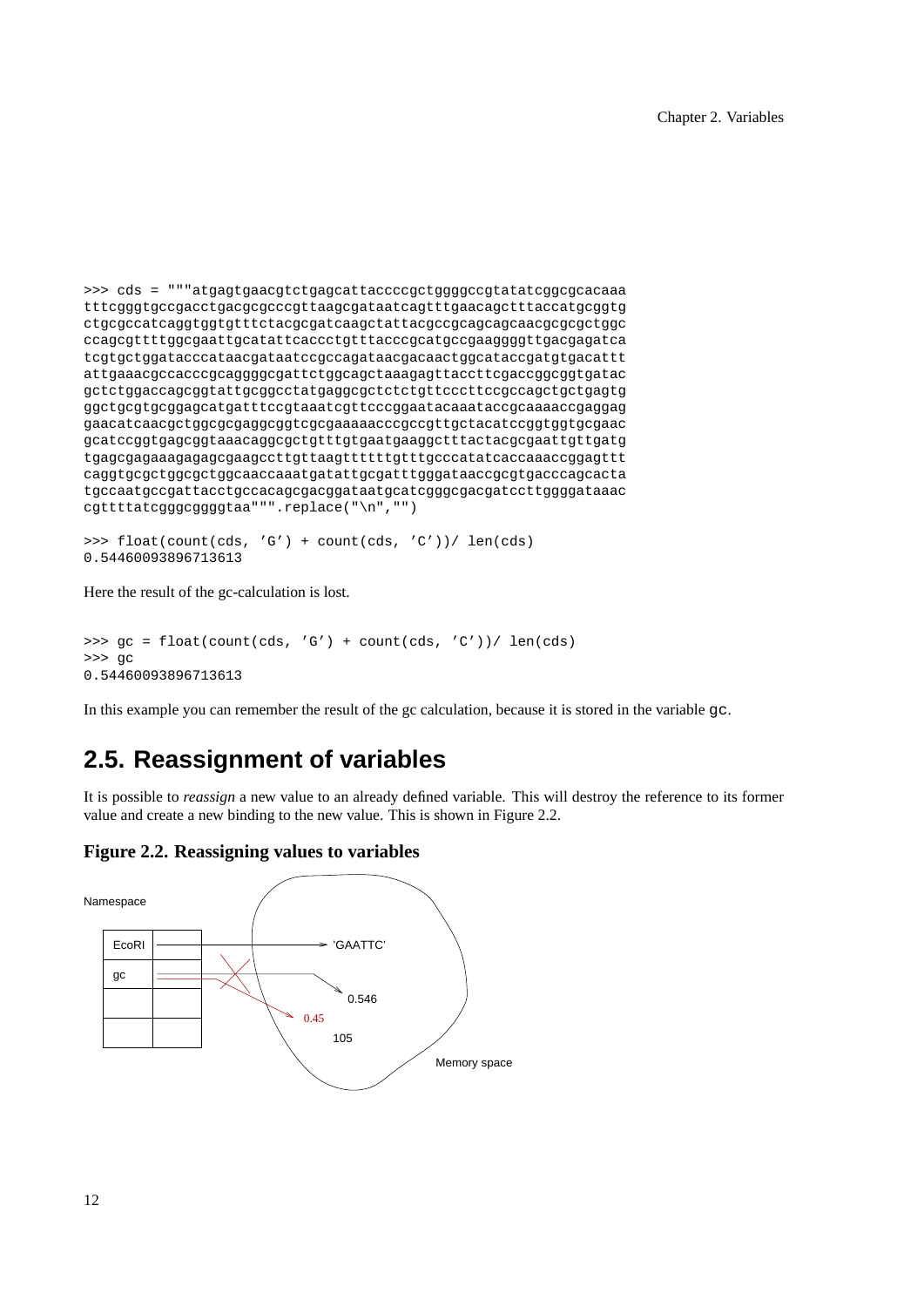

In Python, it is possible to reassign a new value with a different type to a variable. This is called *dynamic typing*, because the type of the variable is assigned dynamically. Note that this is not the case in all programming languages. Sometimes, as in **C**, the type of variables is assigned statically and has to be declared before use. This is some way more secure because types of variables can be checked only by examining the source code, whereas that is not possible if variables are dynamically typed.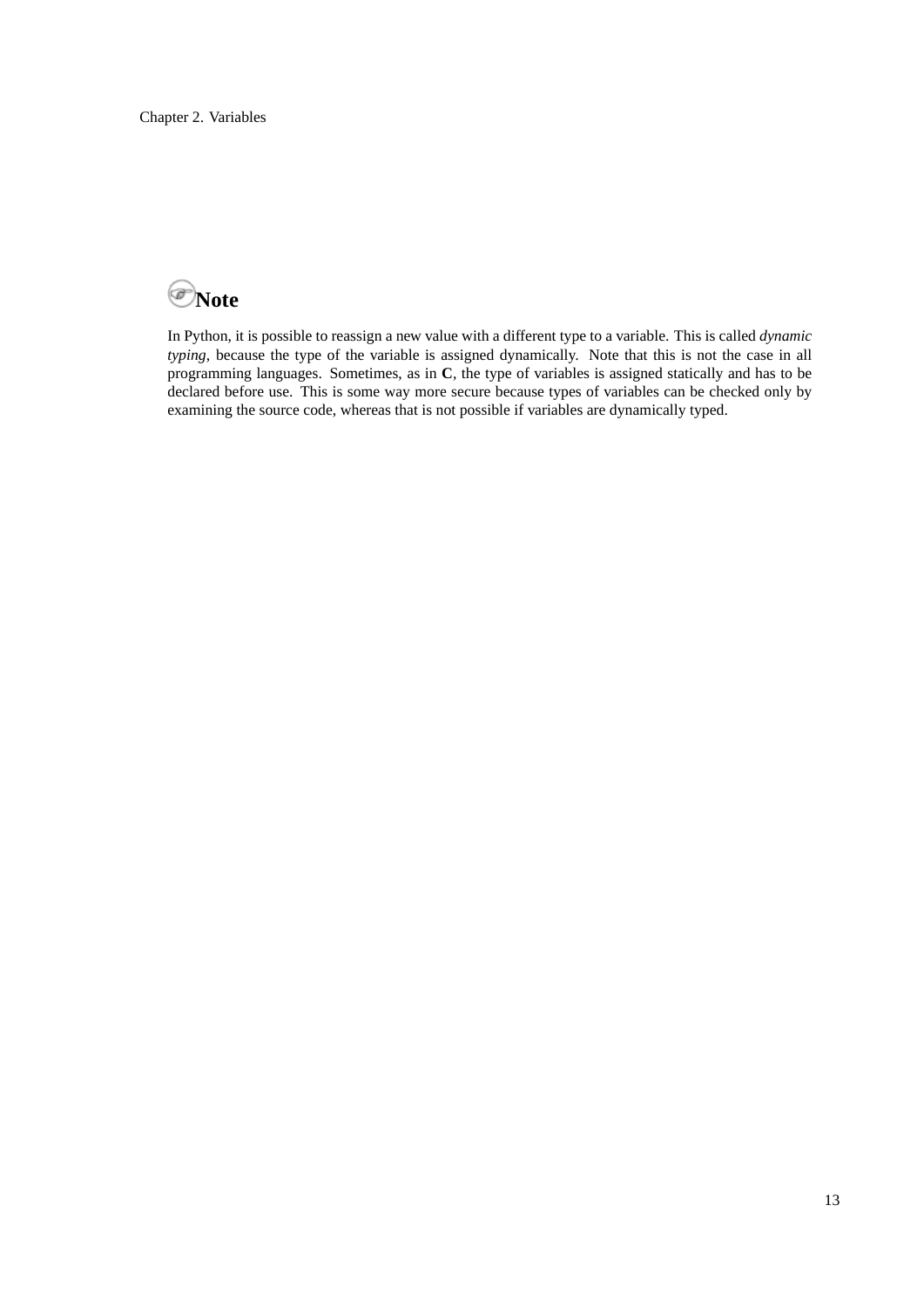Chapter 2. Variables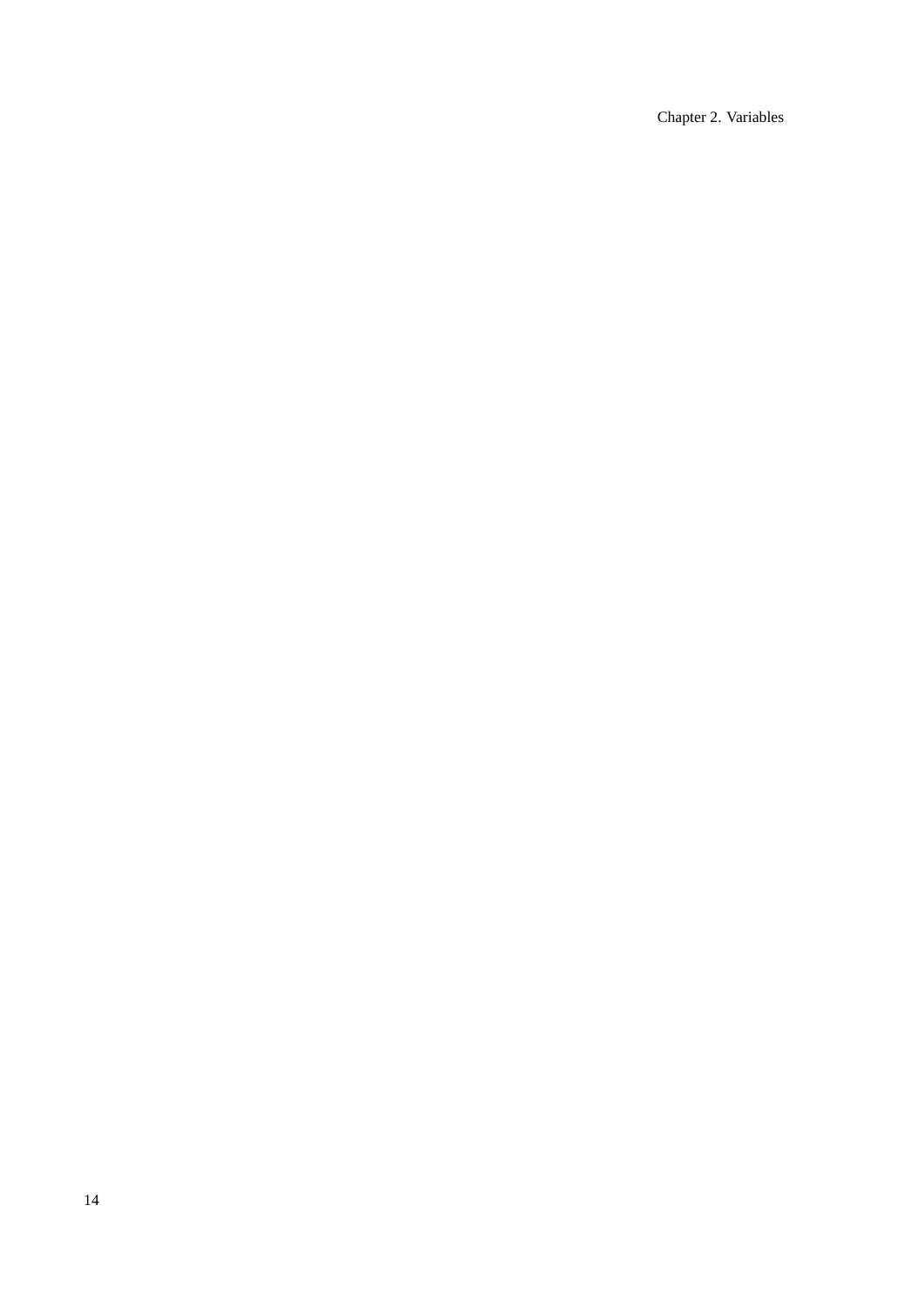## <span id="page-28-1"></span><span id="page-28-0"></span>**Chapter 3. Statements, expressions and functions**

#### **3.1. Statements**

In our first practical lesson, the first thing we did, was the invocation of the Python interpreter. During the first session we entered *statements* that were read, analyzed and executed by the interpreter.

## **Statement**

*Statements* are *instructions* or commands that the Python interpreter can execute. Each statement is read by the interpreter, analyzed and then executed.

#### <span id="page-28-2"></span>**3.2. Sequences or chaining statements**

#### **Program**

A *program* is a *sequence* of statements that can by executed by the Python interpreter.

## **Sequence**

*Sequencing* is a simple *programming feature* that allows to chain instructions that will be executed one by one from top to bottom.

Later we are going to learn more complicated ways to control the flow of a program, such as *branching* and *repetition*.

#### <span id="page-28-3"></span>**3.3. Functions**



*Functions* are *named sequences* of statements that execute some task.

We have already used functions, such as:

```
>>> type('GAATTC')
<type 'str'>
>>> len(cds)
852
```
For example len is a function that calculates the length of things and we asked here for the length of our DNA sequence cds.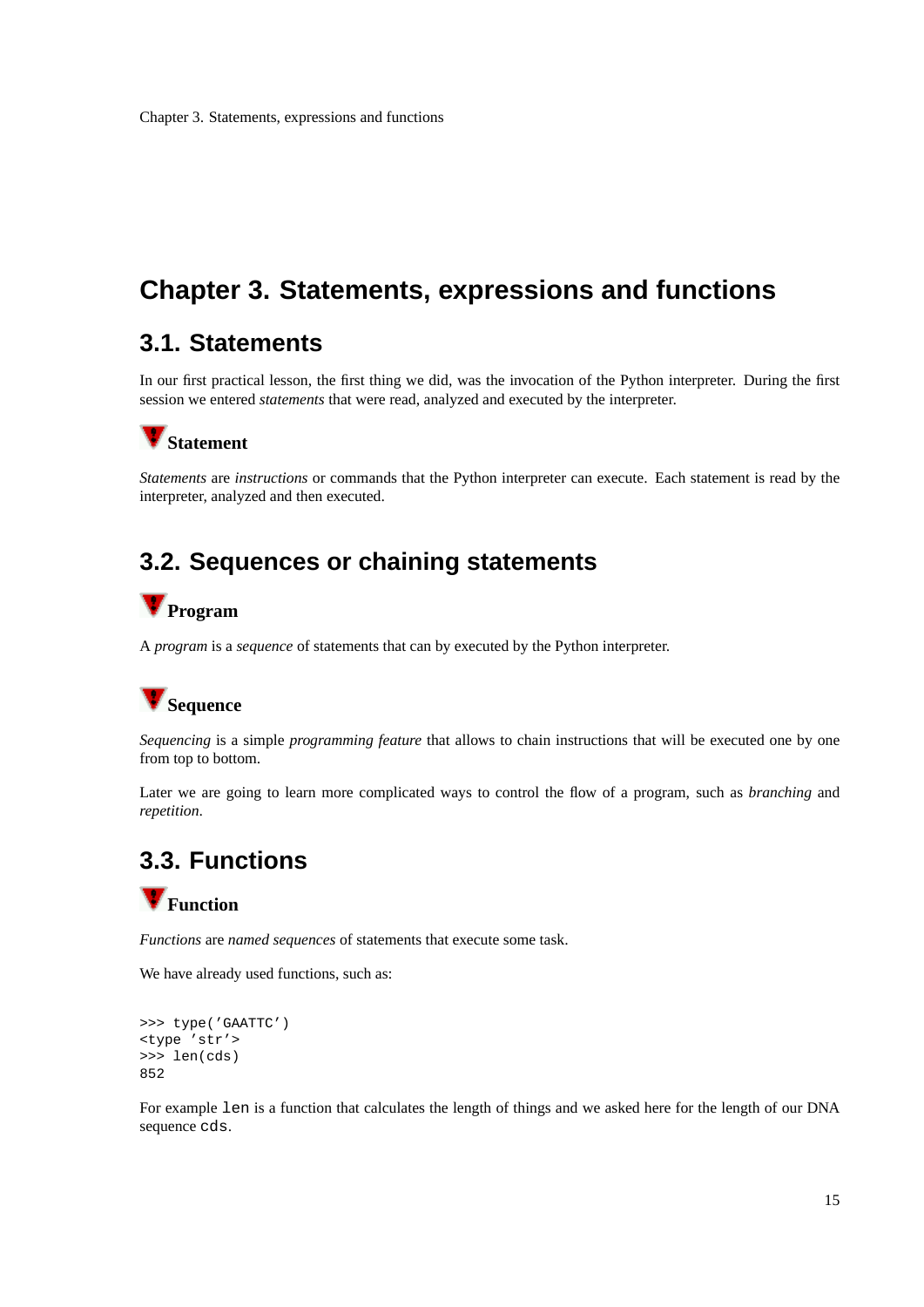

*Function calls* are statements that execute or *call* a function. The Python syntax of *function calls* is the *function name* followed by a comma separated list of *arguments* inclosed into parentheses. Even if a function does not take any argument the parentheses are necessary.

**Differences between function calls and variables.** As *variable names*, *function names* are stored in a namespace with a reference to their corresponding sequence of statements. When they are called, their name is searched in the namespace and the reference to their sequence of statements is returned. The procedure is the same as for variable names. But unlike them, the following parentheses indicate that the returned value is a sequence of statements that has to be executed. That's why they are even necessary for functions which are called without arguments.

#### **Arguments of functions**

*Arguments* are *values* provided to a function when the function is called. We will see more about them soon.

#### <span id="page-29-0"></span>**3.4. Operations**

# **Operations and Operators**

*Operations* are "basic" *functions* with their own syntax.

They have a special *Operator* (a sign or a word) that is the same as a function name. *Unary Operators*, operations which take one argument, are followed by their argument, and *secondary operators* are surrounded by their two arguments.

Here are some examples:

```
>>> 'GTnnAC' + 'GAATTC'
'GTnnACGAATTC'
>>> 'GAATTC' * 3
'GAATTCGAATTCGAATTC'
>>> 'n' in 'GTnnAC'
1
```
This is only a simpler way of writing these functions provided by Python, because humans are in general more familiar with this syntax closely related to the mathematical formal language.

#### <span id="page-29-1"></span>**3.5. Composition and Evaluation of Expressions**

#### **Composition and Expression**

*Composition* is a way to combine functions. The combination is also called an *Expression*.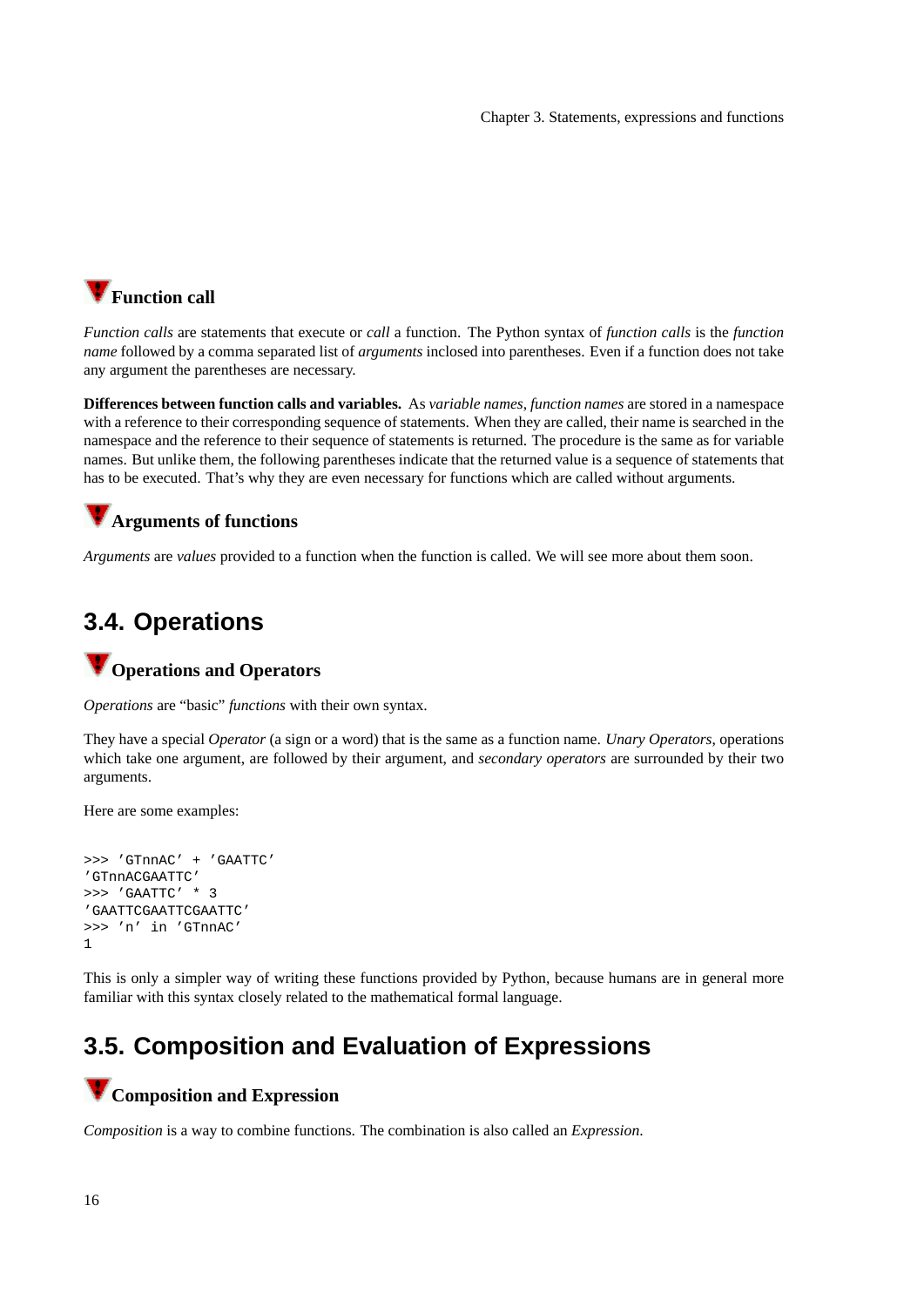Chapter 3. Statements, expressions and functions

We have already used it. Here is the most complex example we have seen so far:

```
>>> float(count(cds, 'G') + count(cds, 'C')) / len(cds)
0.54460093896713613
```
What is happening when this *expression* is executed? The first thing to say is that it is a mixed expression of operations and function calls. Let's start with the function calls. If a function is called with an argument representing a composed expression, this one is executed first and the result value is passed to the calling function. So the cds variable is evaluated, which returns the value that it refers to. This value is passed to the len function which returns the length of this value. The same happens for the  $f$ loat function. The operation count (cds,  $'G'$ ) + count (cds,  $'C'$ ) is evaluated first, and the result is passed as argument to float.

Let's continue with the operations. There is a precedence list, shown in [Table 3.1,](#page-30-0) for all operators, which determines what to execute first if there are no parentheses, otherwise it is the same as for function calls. So, for the operation count (cds,  $'G'$ ) + count (cds,  $'C'$ ) the two count functions are executed first on the value of the cds variable and "G" and "C" respectively. And the two counts are added. The result value of the addition is then passed as argument to the float function followed by the division of the results of the two functions float and len.

| Operator                                                                                                 | Name                             |
|----------------------------------------------------------------------------------------------------------|----------------------------------|
| $+X$ , $-X$ , $\sim$ X                                                                                   | Unary operators                  |
| $x * * y$                                                                                                | Power (right associative)        |
| $x * y$ , $x / y$ , $x * y$                                                                              | Multiplication, division, modulo |
| $x + y$ , $x - y$                                                                                        | Addition, subtraction            |
| $x \ll y$ , $x \gg y$                                                                                    | Bit shifting                     |
| x & y                                                                                                    | Bitwise and                      |
| $x \mid y$                                                                                               | Bitwise or                       |
| $x \le y$ , $x \le y$ , $x > y$ , $x \ge y$ , $x == y$ , Comparison, identity, sequence membership tests |                                  |
| $x := y$ , $x \Leftrightarrow y$ , $x$ is $y$ , $x$ is not $y$ , $x$                                     |                                  |
| in s, x not in s<                                                                                        |                                  |
| not x                                                                                                    | Logical negation                 |
| x and y                                                                                                  | Logical and                      |
| lambda args:<br>expr                                                                                     | Anonymous function               |

#### <span id="page-30-0"></span>**Table 3.1. Order of operator evaluation (highest to lowest)**

So, as in mathematics, the innermost function or operation is evaluated first and the result is passed as argument to the enclosing function or operation. It is important to notice that *variables* are evaluated and only their *values* are passed as argument to the function. We will have a closer look at this when we talk about function definitions in [Section 8.1.](#page-58-1)

# <span id="page-30-1"></span>**Exercise 3.1. Composition**

Have a look at this example. Can you explain what happens? If you can't please read this section once again.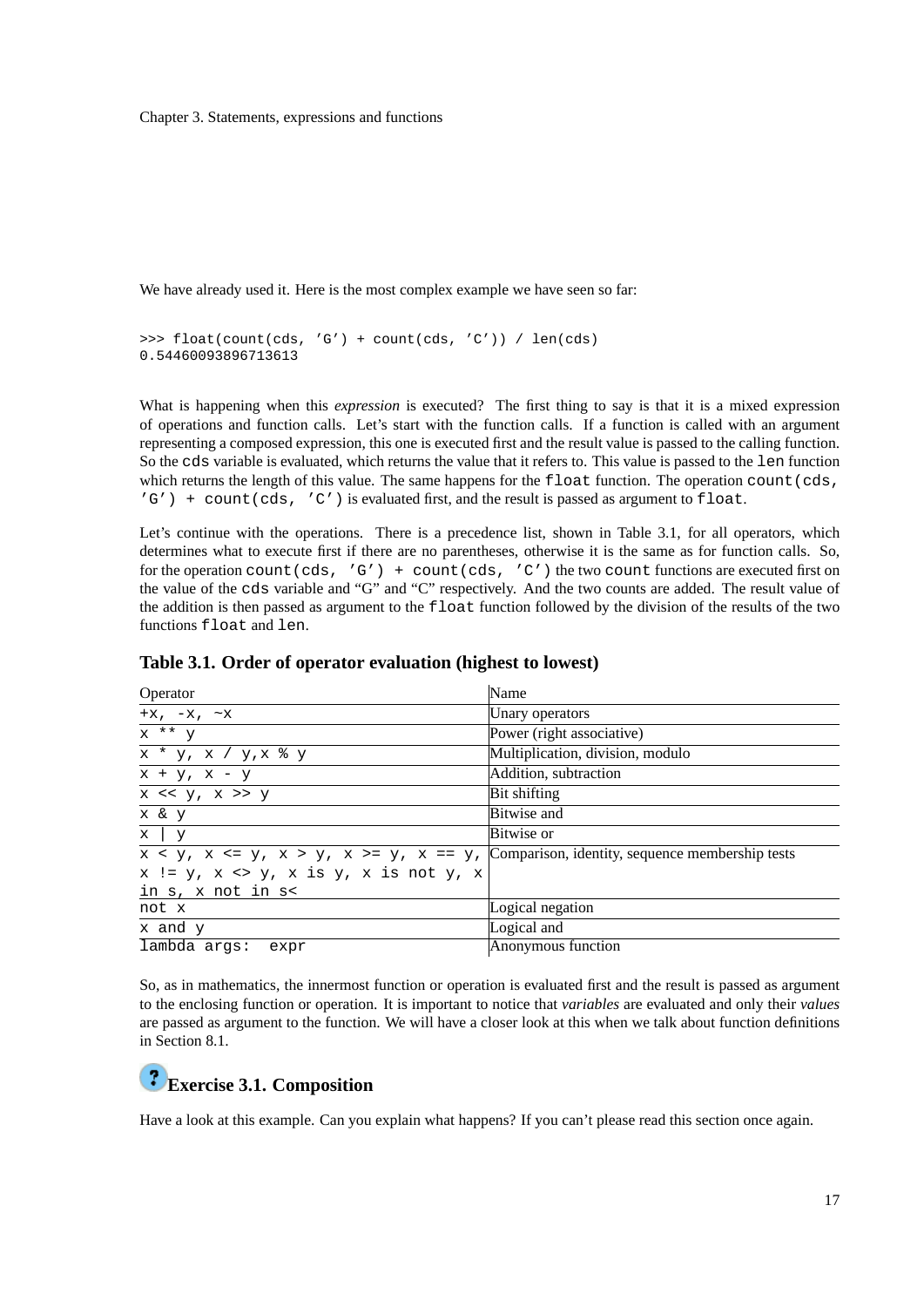Chapter 3. Statements, expressions and functions

```
>>> from string import *
>>> replace(replace(replace(cds, 'A', 'a'), 'T', 'A'), 'a', 'T')
```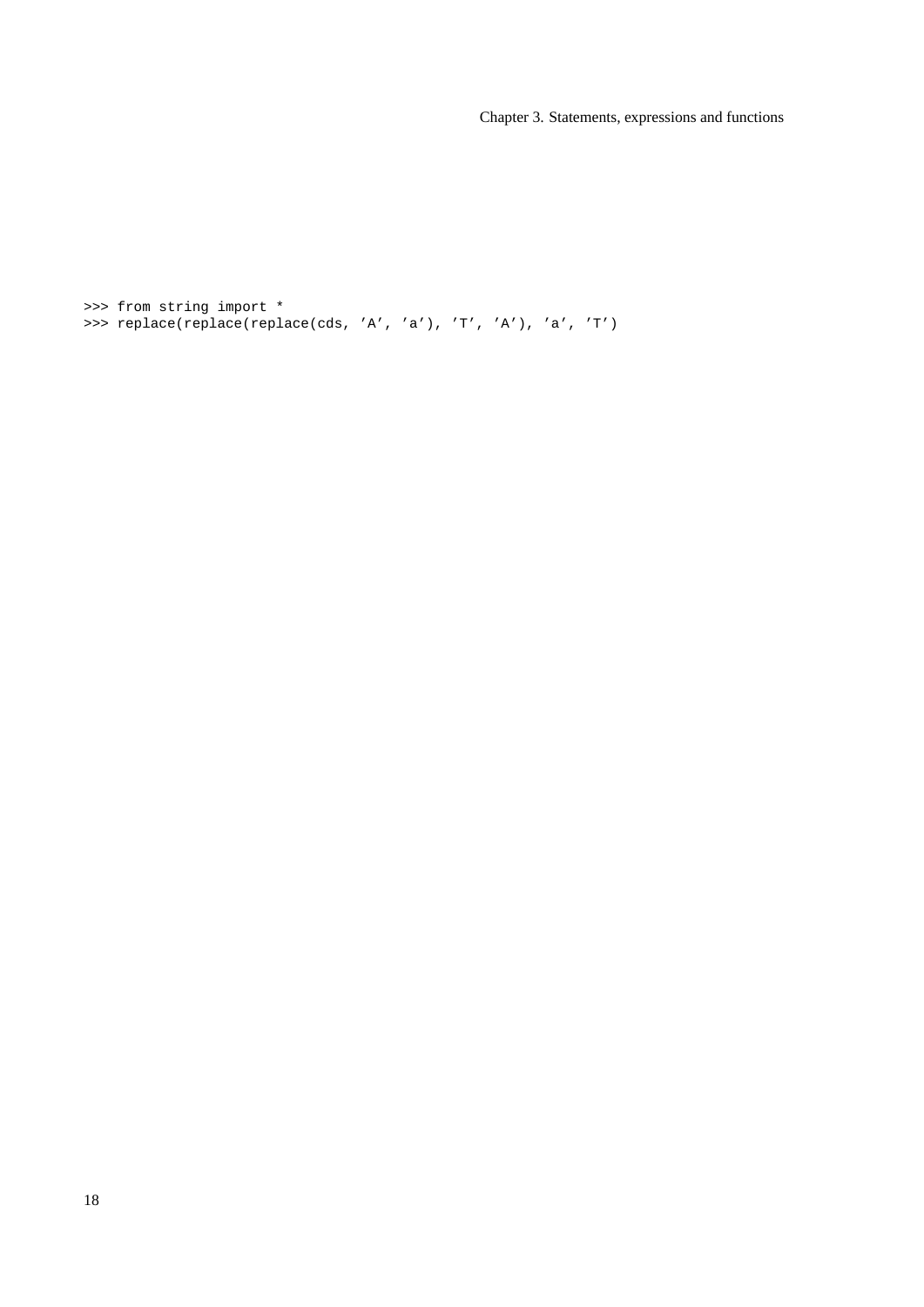### <span id="page-32-1"></span><span id="page-32-0"></span>**Chapter 4. Communication with outside**

#### **4.1. Output**

We saw in the previous chapter how to export information outside of the program using the print statement. Let's give a little bit more details of its use here.

The print statements can be followed by a variable number of values separated by commas. Without a value print puts only a newline character on the *standard output*, generally the screen. If values are provided, they are transformed into strings, and then are written in the given order, separated by a space character. The line is terminated by a newline character. You can suppress the final newline character by adding a comma at the end of the list. The following example illustrates all these possibilities:

```
#! /usr/local/bin/python
from string import *
dna = "ATGCAGTGCATAAGTTGAGATTAGAGACCCGACAGTA"
qc = float(count(dna, 'G') + count(dna, 'C'))/len(dna)print gc
print "the gc percentage of dna:", dna, "is:", gc
print
print "the gc percentage of dna:", dna
print " is:", gc
print
print "the gc percentage of dna:", dna,
print "is:", gc
```
producing the following output:

<span id="page-32-2"></span>caroline:~>

```
caroline:~> python print_gc.2.py
0.432432432432
the gc percentage of dna: ATGCAGTGCATAAGTTGAGATTAGAGACCCGACAGTA is: 0.432432432432
the gc percentage of dna: ATGCAGTGCATAAGTTGAGATTAGAGACCCGACAGTA
  is: 0.432432432432
the gc percentage of dna: ATGCAGTGCATAAGTTGAGATTAGAGACCCGACAGTA is: 0.432432432432
```
#### **4.2. Formatting strings**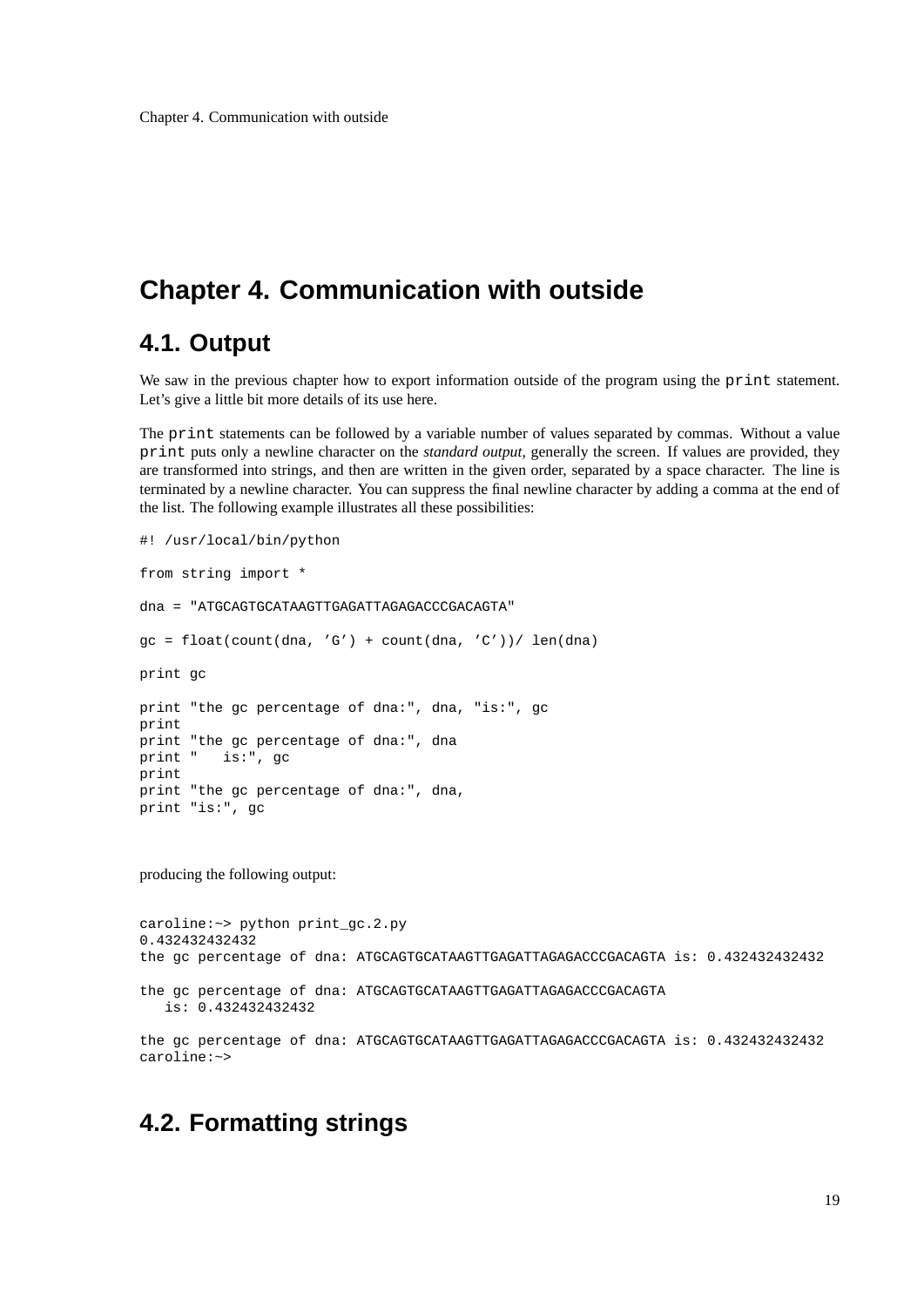# **Important**

All data printed on the screen have to be character data. But values can have different types. Therefore they have to be transformed into strings beforehand. This transformation is handled by the print statement.

It is possible to control this transformation when a specific format is needed. In the examples above, the float value of the gc calculation is written with lots of digits following the dot which are not very significant. The next example shows a more reasonable output:

```
>>> print "%.3f" % gc
0.432
>>> print "%3.1f %%" % (gc*100)
43.2 %
>>> print "the gc percentage of dna: %10s... is: %4.1f %%." % (dna, gc*100)
the gc percentage of dna: ATGCAGTGCA... is: 43.2 %
```
[Figure 4.1](#page-34-0) shows how to interpret the example above. The % (modulo) operator can be used to format strings. It is preceded by the formatting template and followed by a comma separated list of values enclosed in parentheses. These values replace the formatting place holders in the template string. A place holder starts with a % followed by some modifiers and a character indicating the type of the value. There has to be the same number of values and place holders.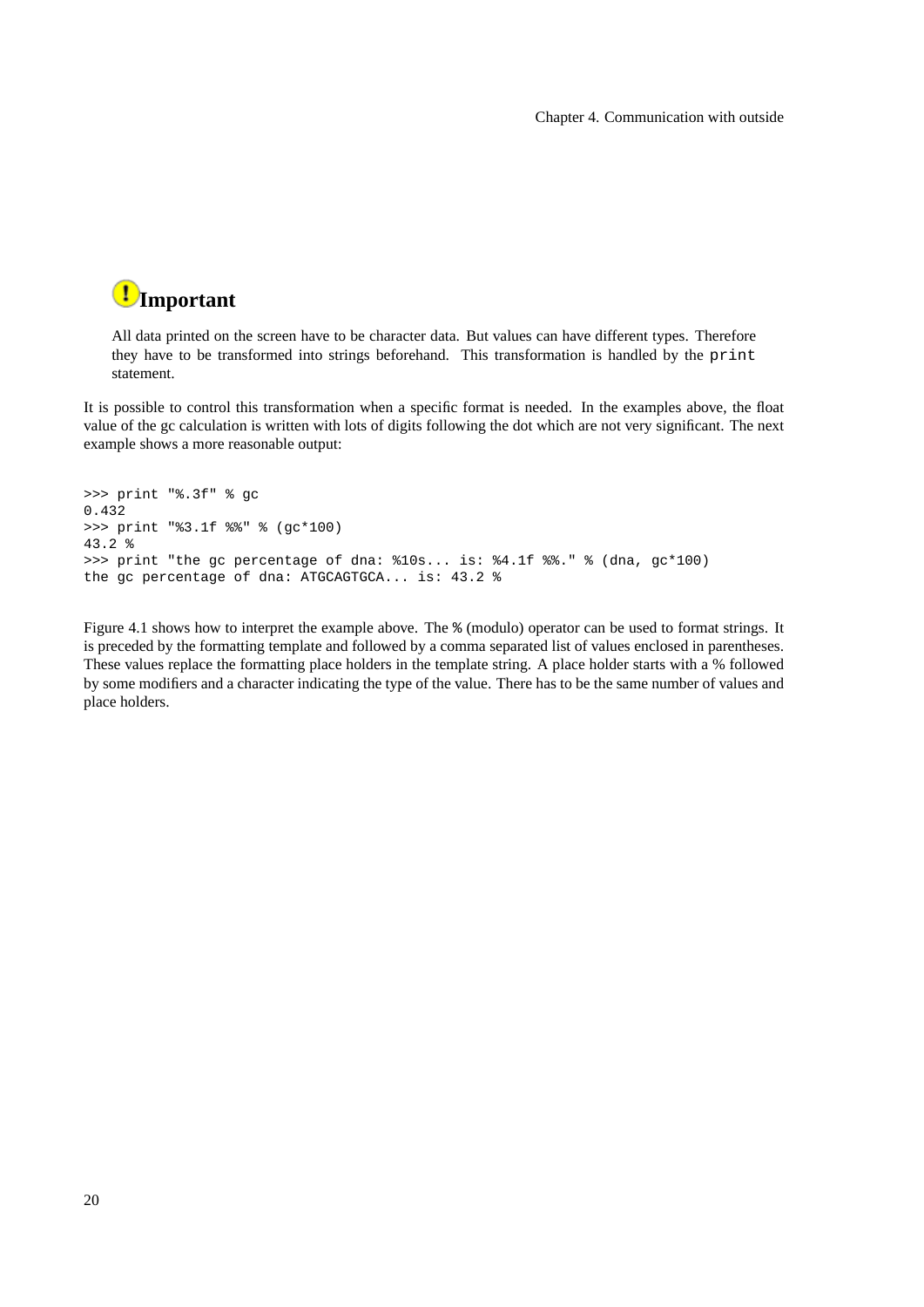<span id="page-34-0"></span>**Figure 4.1. Interpretation of formatting templates**



[Table 4.1](#page-34-1) provides the characters that you can use in the formatting template and [Table 4.2](#page-35-1) gives the modifiers of the formatting character.

### **Important**

Remember that the type of a formatting result is a string and no more the type of the input value.

```
>>> "%.1f" % (gc*100)
'43.2'
>>> res = "%.1f" % (gc*100)
>>> at = 100 - res
Traceback (most recent call last):
 File "<stdin>", line 1, in ?
TypeError: unsupported operand type(s) for -: 'int' and 'str'
>>> res
'43.2'
```
#### <span id="page-34-1"></span>**Table 4.1. String formatting: Conversion characters**

| Formatting character | Juipui | ıк |
|----------------------|--------|----|
|                      |        |    |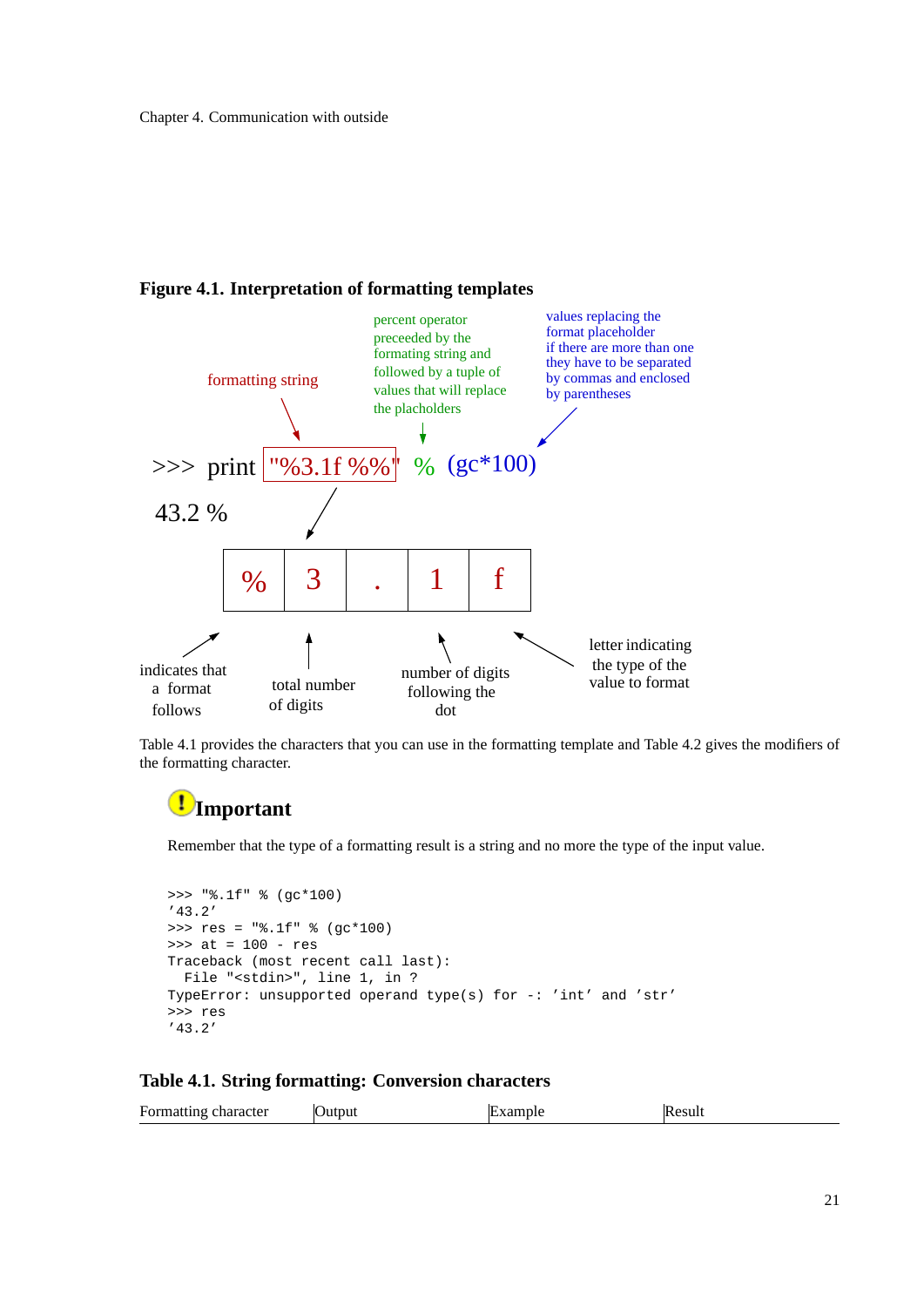| d,i                   | decimal or long integer    | $"$ %d" % 10                                          | $^{\prime}10^{\prime}$ |
|-----------------------|----------------------------|-------------------------------------------------------|------------------------|
| $\circ$ , x           | octal/hexadecimal integer  | $ \degree$ 80" $ $ 10                                 | 12'                    |
| f, e, E               | normal, 'E' notation of    | $"$ %e" $% 10.0"$                                     | '1.000000e+01'         |
|                       | floating point numbers     |                                                       |                        |
| S                     | strings or any object that | " $\frac{2}{5}$ " $\frac{2}{5}$ [1, 2, 3] $ 1, 2, 3 $ |                        |
|                       | has $a str() method$       |                                                       |                        |
| r                     | string, use the repr $()$  |                                                       |                        |
|                       | function of the object     |                                                       |                        |
| $\overline{\epsilon}$ | literal %                  |                                                       |                        |

<span id="page-35-1"></span>**Table 4.2. String formatting: Modifiers**

| Modifier            | Action                    | Example                 | Result                    |
|---------------------|---------------------------|-------------------------|---------------------------|
| name in parentheses | selects the key name in a | $ "\$ (num)d $*(str)s"$ | '1 dna'                   |
|                     | mapping object            | $\{$ 'num':1,           |                           |
|                     |                           | $\vert$ 'str':'dna'}    |                           |
| $-$ , +             | left, right alignment     | "%-10s" % "dna"         | 'dna                      |
| $\mathbf 0$         | zero filled string        | $"804i"$ % 10           | '0010'                    |
| number              | minimum field width       | "%10s" % "dna"          | dna'                      |
| number              | precision                 | $\frac{84.2f}{8}$ 10.1  | $^{\prime}10.10^{\prime}$ |

### <span id="page-35-0"></span>**4.3. Input**

As you can print results on the screen, you can read data from the keyboard which is the standard input device. Python provides the raw\_input function for that, which is used as follows:

```
>>> nb = raw_input("Enter a number, please:")
Enter a number, please:12
```
The prompt argument is optional and the input has to be terminated by a return.

# **Important**

raw\_input always returns a string, even if you entered a number. Therefore you have to convert the string input by yourself into whatever you need. [Table 4.3](#page-36-0) gives an overview of all possible type conversion function.

```
>>> nb
'12'
>>> type(nb)
<type 'str'>
\Rightarrow \Rightarrow nb = int(nb)
```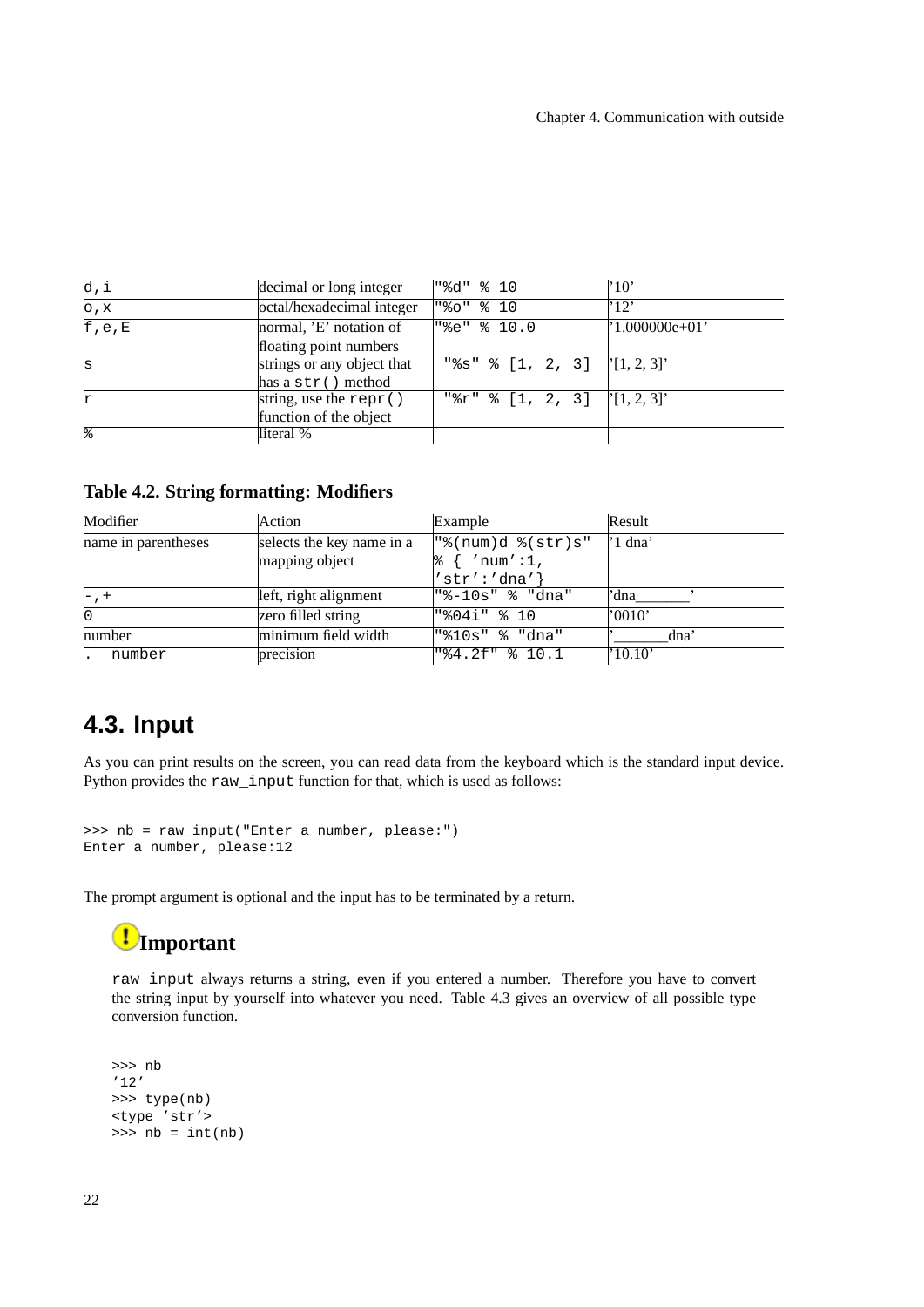#### Chapter 4. Communication with outside

```
>>> nb
12
>>> type(nb)
<type 'int'>
```
Notice that a user can enter whatever he wants. So, the input is probably not what you want, and the type conversion can therefore fail. It is careful to test before converting input strings.

```
>>> nb = raw_input("Please enter a number:")
Please enter a number:toto
>>> nb
'toto'
>>> int(nb)
Traceback (most recent call last):
 File "<stdin>", line 1, in ?
ValueError: invalid literal for int(): toto
```
The following function controls the input:

```
def read_number():
    while 1:
       nb = raw_input("Please enter a number:")
        try:
           nbconv = int(nb)except:
           print nb, "is not a number."
           continue
        else:
           break
    return nb
```
and produces the following output:

>>> read\_number() Please enter a number:toto toto is not a number. Please enter a number:12 '12'

#### **Table 4.3. Type conversion functions**

| Function                 | Description                           |
|--------------------------|---------------------------------------|
| $int(x [,\text{base}])$  | converts x to an integer              |
| $long(x [,\text{base}])$ | converts x to a long integer          |
| float(x)                 | converts x to a floating-point number |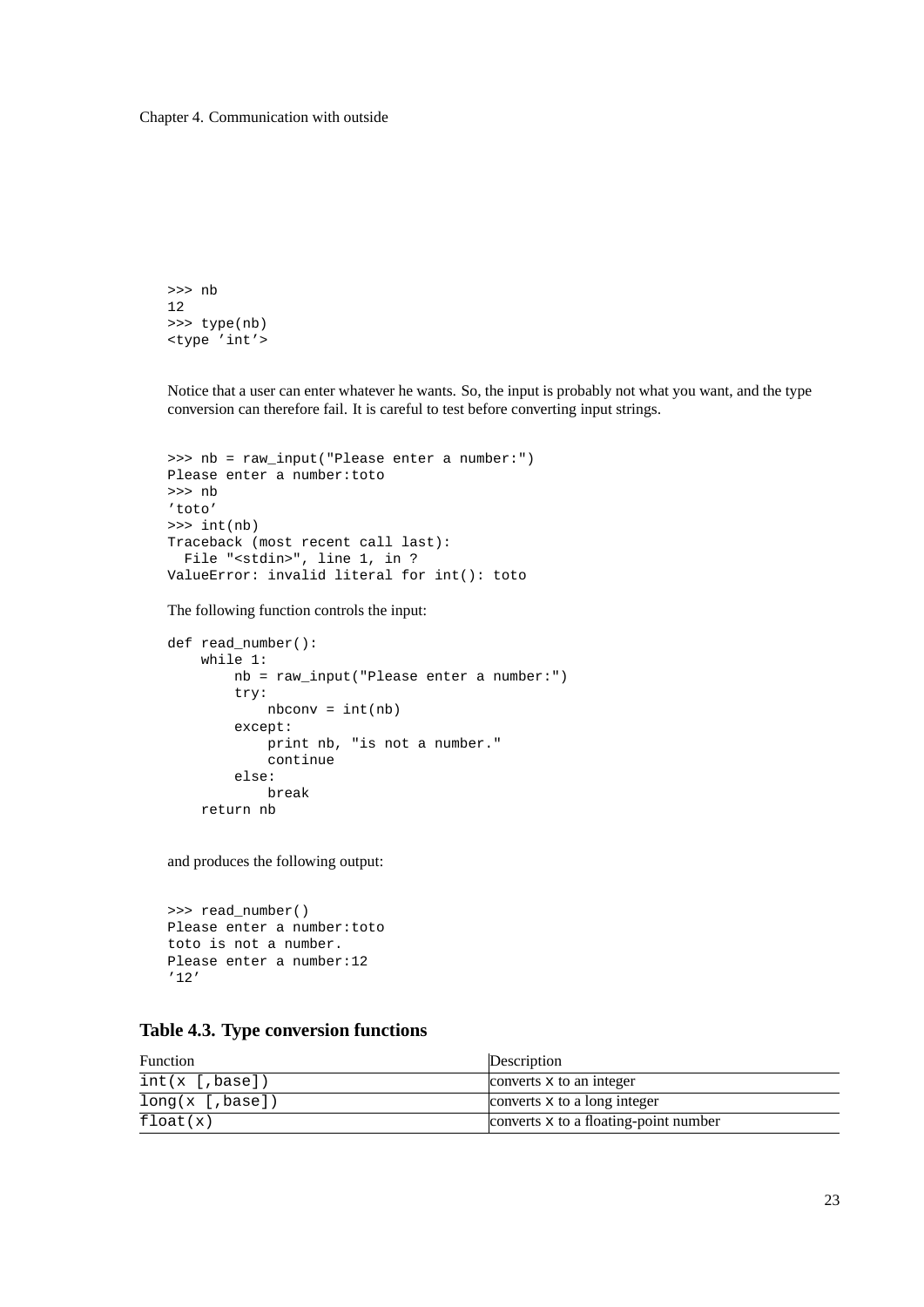| $complex(\text{real}$ [, $imag$ ]) | creates a complex number                    |
|------------------------------------|---------------------------------------------|
| str(x)                             | converts x to a string representation       |
| repr(x)                            | converts x to an expression string          |
| eval(str)                          | evaluates str and returns an object         |
| tuple(s)                           | converts a sequence object to a tuple       |
| list(s)                            | converts a sequence object to a list        |
| chr(x)                             | converts an integer to a character          |
| $\overline{\text{uniform}(x)}$     | converts an integer to a Unicode character  |
| ord(c)                             | converts a character to its integer value   |
| $\overline{\text{hex}(x)}$         | converts an integer to a hexadecimal string |
| oct(x)                             | converts an integer to an octal string      |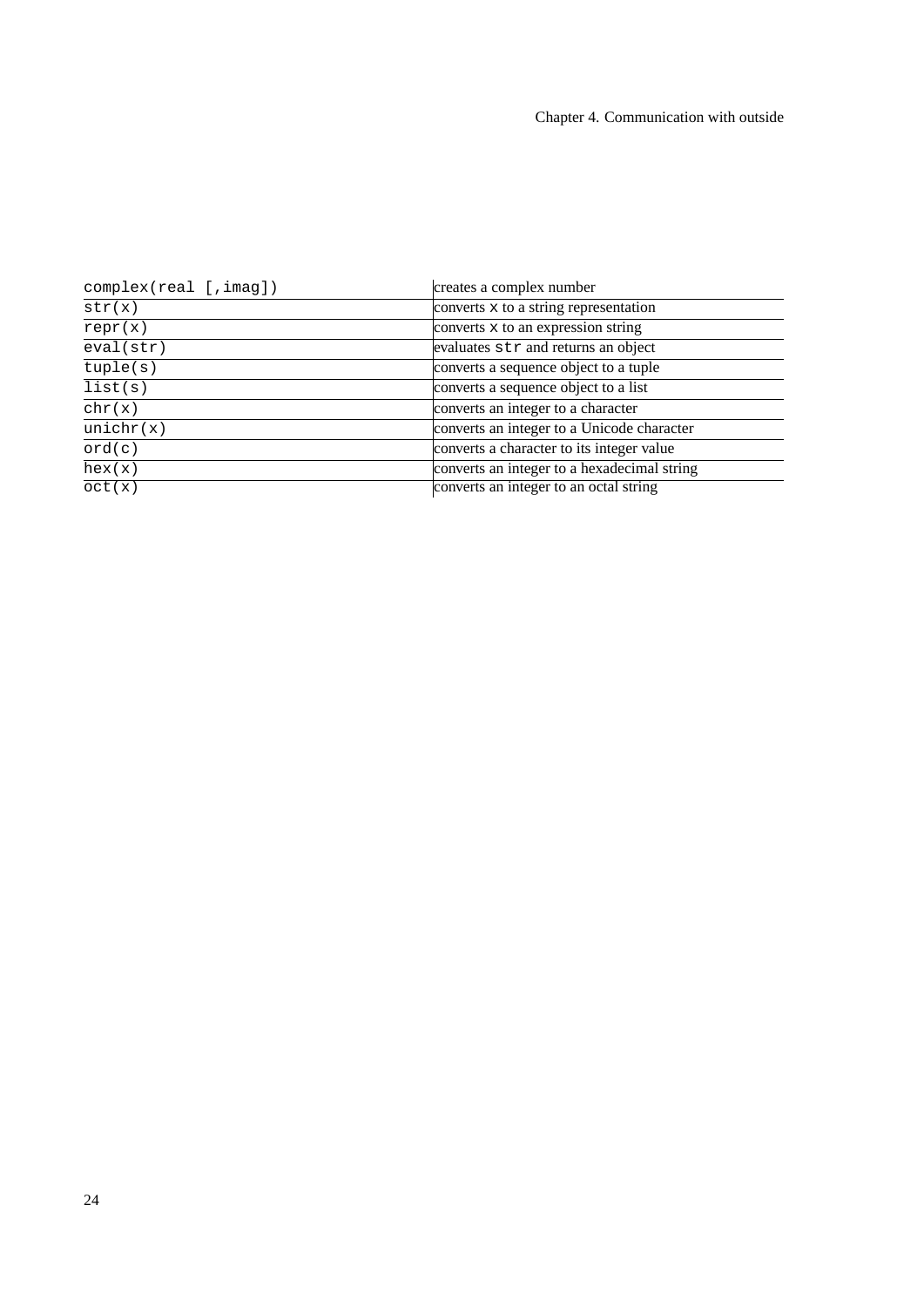## **Chapter 5. Program execution**

## **5.1. Executing code from a file**

Until now we have only worked *interactively* during an *interpreter session*. But each time we leave our session all definitions made are lost, and we have to re-enter them again in the next session of the interpreter whenever we need them. This is not very convenient. To avoid that, you can put your code in a file and then pass the file to the **Python** interpreter. Here is an example:

#### **Example 5.1. Executing code from a file**

Take the code for the cds translation as example and put it in a file named  $gc.py$ :

```
from string import *
```

```
cds = """atgagtgaacgtctgagcattaccccgctggggccgtatatcggcgcacaaa
tttcgggtgccgacctgacgcgcccgttaagcgataatcagtttgaacagctttaccatgcggtg
ctgcgccatcaggtggtgtttctacgcgatcaagctattacgccgcagcagcaacgcgcgctggc
ccagcgttttggcgaattgcatattcaccctgtttacccgcatgccgaaggggttgacgagatca
tcgtgctggatacccataacgataatccgccagataacgacaactggcataccgatgtgacattt
attgaaacgccacccgcaggggcgattctggcagctaaagagttaccttcgaccggcggtgatac
gctctggaccagcggtattgcggcctatgaggcgctctctgttcccttccgccagctgctgagtg
ggctgcgtgcggagcatgatttccgtaaatcgttcccggaatacaaataccgcaaaaccgaggag
gaacatcaacgctggcgcgaggcggtcgcgaaaaacccgccgttgctacatccggtggtgcgaac
gcatccggtgagcggtaaacaggcgctgtttgtgaatgaaggctttactacgcgaattgttgatg
tgagcgagaaagagagcgaagccttgttaagttttttgtttgcccatatcaccaaaccggagttt
caggtgcgctggcgctggcaaccaaatgatattgcgatttgggataaccgcgtgacccagcacta
tgccaatgccgattacctgccacagcgacggataatgcatcgggcgacgatccttggggataaac
cgttttatcgggcggggtaa""".replace("\n","")
```

```
qc = float(count(cds, 'q') + count(cds, 'c'))/len(cds)
```
print gc

and now pass this file to the interpreter:

```
caroline:~/python_cours> python gc.py
0.54460093896713613
```
❶ The print statement is used to write a message on the screen. We will have a closer look at this statement later [\(Section 4.1\)](#page-32-0).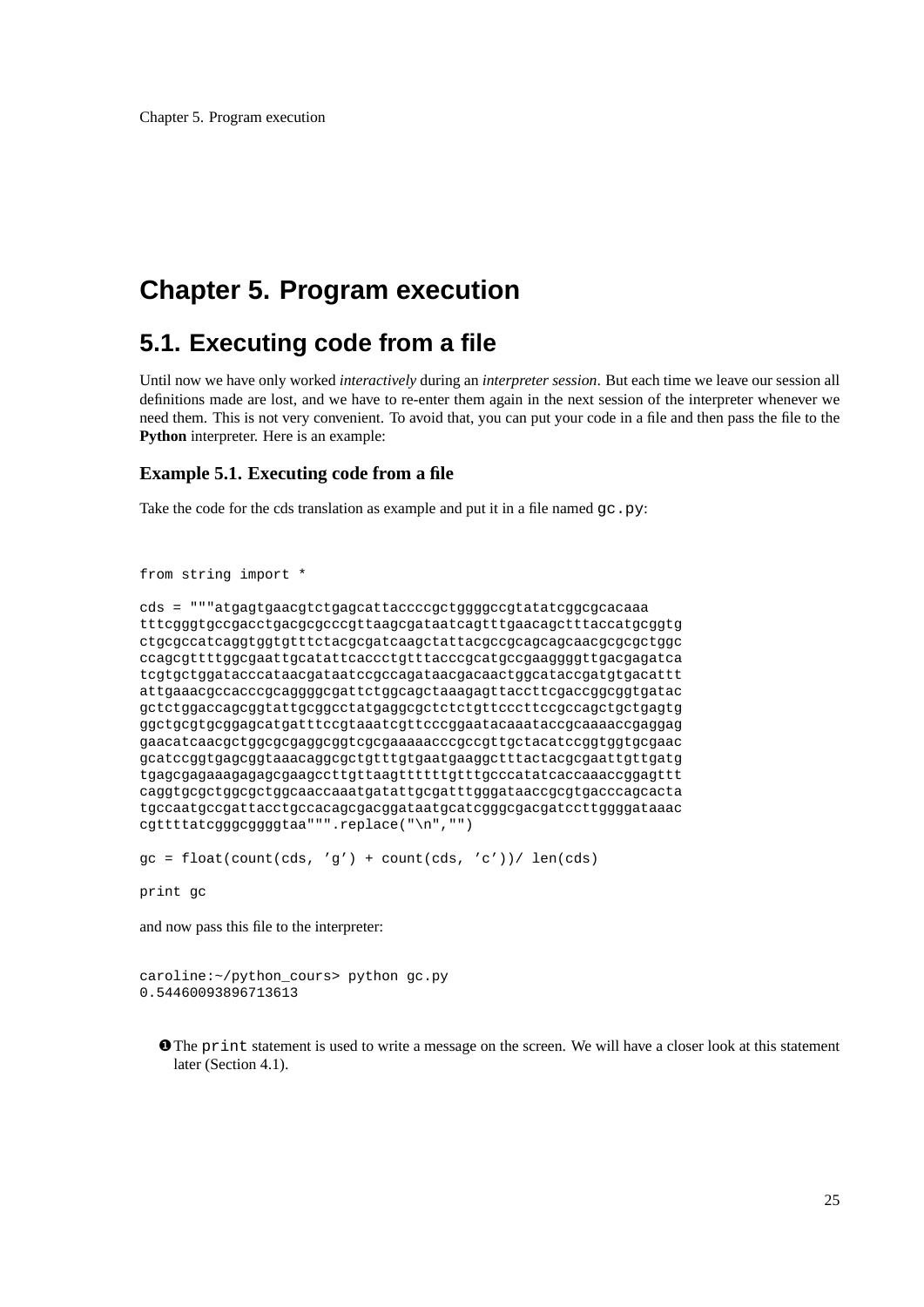Chapter 5. Program execution

# **Tip**

You can name your file as you like. However, there is a convention for files containing python code to have a **py** extension.

You can also make your file executable if you put the following line at the beginning of your file, indicating that this file has to be executed with the **Python** interpreter:

#! /usr/local/bin/python

(Don't forget to set the x execution bit under UNIX system.) Now you can execute your file:

```
caroline:~/python_cours> ./gc.py
0.54460093896713613
```
This will automatically call the **Python** interpreter and execute all the code in your file.

You can also load the code of a file in a interactive interpreter session with the  $-i$  option:

```
caroline:~/python_cours> python -i gc.py
0.54460093896713613
\rightarrow
```
This will start the interpreter, execute all the code in your file and than give you a **Python** prompt to continue:

```
>>> cds
atgagtgaacgtetgagcattacceegctggggccgtatatcggcgcacaaatttcgggtgccgacctgacgcgcccgttaagcgataatcagtttgaa
>>>cds="atgagtgaacgtctgagcattaccccgctggggccgtatatcggcgcacaaatttcgggtgccgacctgacgcgcccgtt"
>>>cds
'atgagtgaacgtctgagcattaccccgctggggccgtatatcggcgcacaaatttcgggtgccgacctgacgcgcccgtt'
>>>gc
0.54460093896713613
```
#### a **Important**

It is important to remember that the **Python** interpreter executes code *from top to bottom*, this is also true for code in a file. So, pay attention to *define* things before you *use* them.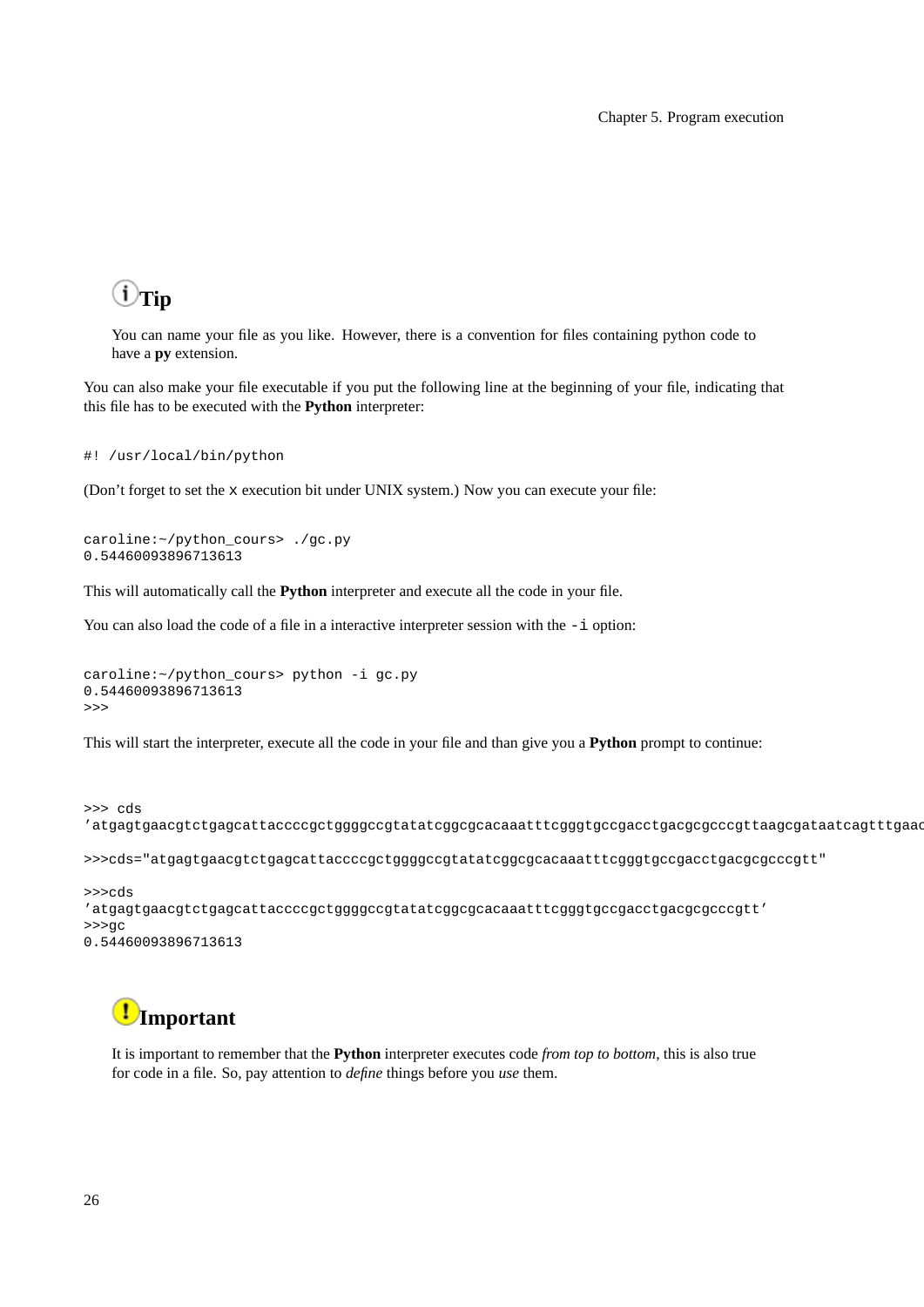# **Exercise 5.1. Execute code from a file**

Take all expressions that we have written so far and put them in a file.

# **Important**

Notice that you have to ask explicitly for printing a result when you execute some code from a file, while an *interactive* interpreter session the result of the execution of a statement is printed automatically. So to view the result of the translate function in the code above, the print statement is necessary in the file version, whereas during an *interactive* interpreter session we have never written it.

# **5.2. Interpreter and Compiler**

Let's introduce at this point some concepts of *execution* of programs written in *high level programming languages*. As we have already seen, the only language that a computer can understand is the so called *machine language*. These languages are composed of a set of basic operations whose execution is implemented in the hardware of the processor. We have also seen that high level programming languages provide a machine-independent level of abstraction that is higher than the machine language. Therefore, they are more adapted to a human-machine interaction. But this also implies that there is a sort of translator between the high level programming language and the machine languages. There exists two sorts of *translators*:

# **Interpreter**

An **Interpreter** is a *program* that implements or simulates a *virtual machine* using the base set of instructions of a *programming language* as its *machine language*.

You can also think of an **Interpreter** as a *program* that implements a library containing the implementation of the basic instruction set of a *programming language* in *machine language*.

An **Interpreter** reads the statements of a program, analyzes them and then executes them on the virtual machine or calls the corresponding instructions of the library.

# **Interactive interpreter session**

During an *interactive* interpreter session the statements are not only read, analyzed and executed but the result of the *evaluation of an expression* is also *printed*. This is also called a **READ - EVAL - PRINT** loop.

# **Important**

Pay attention, the *READ - EVAL - PRINT* loop is only entered in an *interactive* session. If you ask the *interpreter* to execute code in a file, results of expression evaluations *are not* printed. You have to do this by yourself.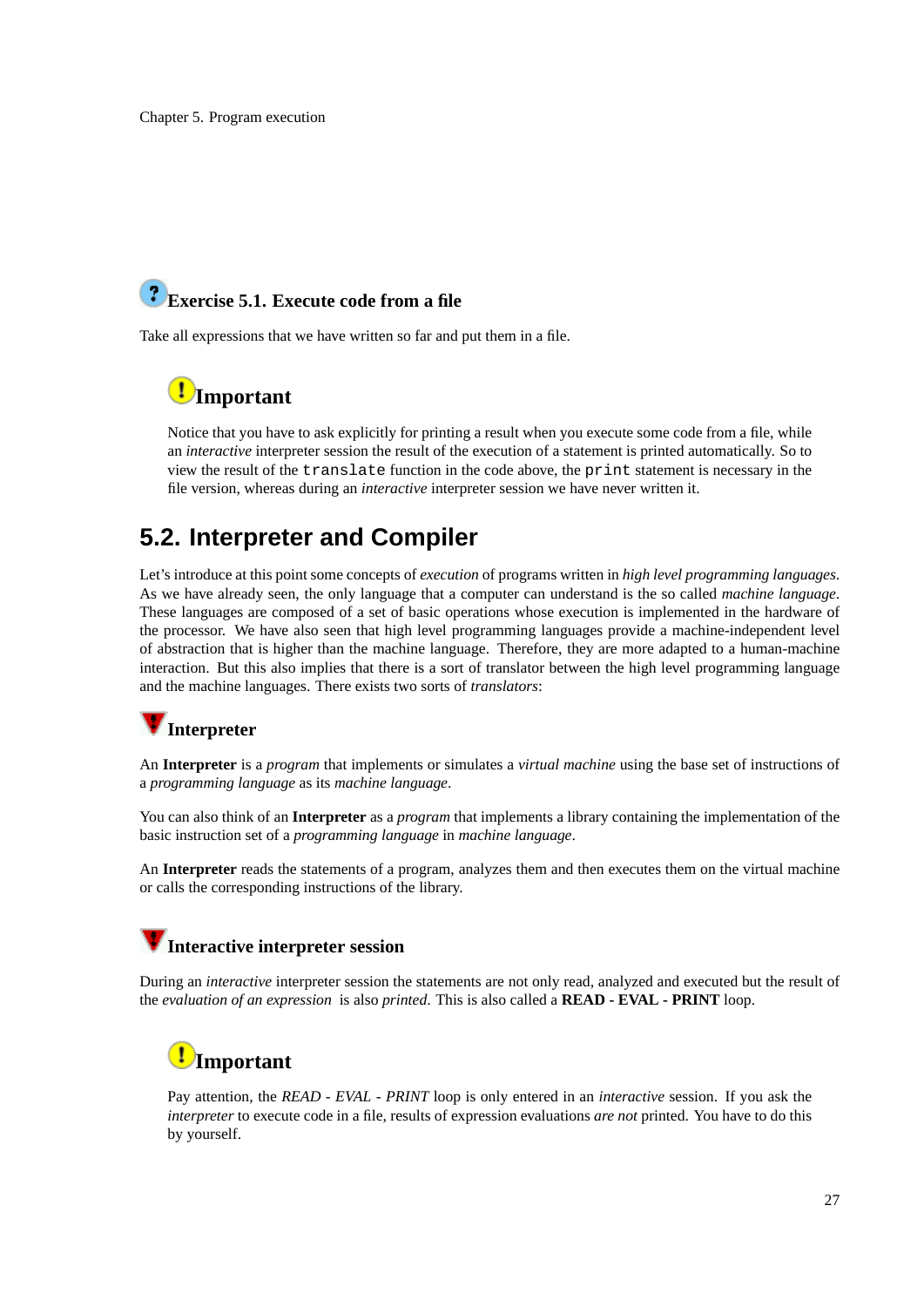

A **Compiler** is a *program* that translates code of a *programming language* in *machine code*, also called *object code*. The object code can be executed directly on the machine where it was compiled.

<span id="page-41-0"></span>[Figure 5.1](#page-41-0) compares the usage of interpreters and compilers.

### **Figure 5.1. Comparison of compiled and interpreted code**



So using a *compiler* separates *translation* and *execution* of a program. In contrast of an *interpreted* program the *source code* is translated only once.

The *object code* is *machine-dependent* meaning that the *compiled* program can only be executed on a machine for which it has been compiled, whereas an *interpreted* program is not *machine-dependent* because the *machinedependent* part is in the interpreter itself.

[Figure 5.2](#page-42-0) illustrates another concept of program execution that tries to combine the advantage of more effective execution of compiled code and the advantage of machine-independence of interpreted code. This concept is used by the **JAVA** programming language for example and in a more subtle way by **Python**.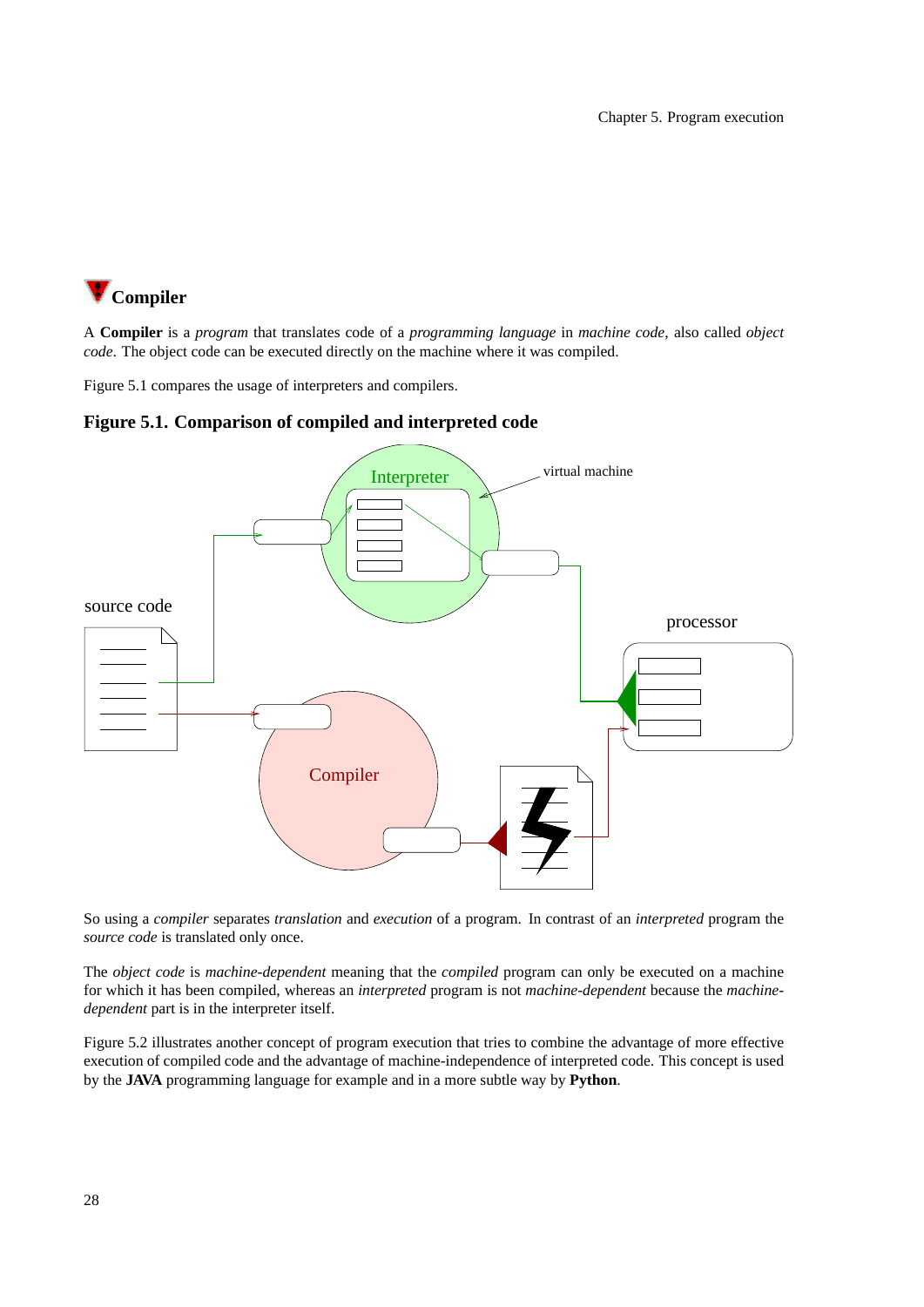

<span id="page-42-0"></span>**Figure 5.2. Execution of byte compiled code**

In this case the *source code* is translated by a *compiler* in a sort of *object code*, also called *byte code* that is then executed by an *interpreter* implementing a *virtual machine* using this *byte code*. The execution of the *byte code* is faster than the interpretation of the *source code*, because the major part of the analysis and verification of the source code is done during the compilation step. But the *byte code* is still *machine-independent* because the machine-dependent part is implemented in the *virtual machine*. We will see later how this concept is used in **Python** [\(Section 15.1\)](#page-124-0).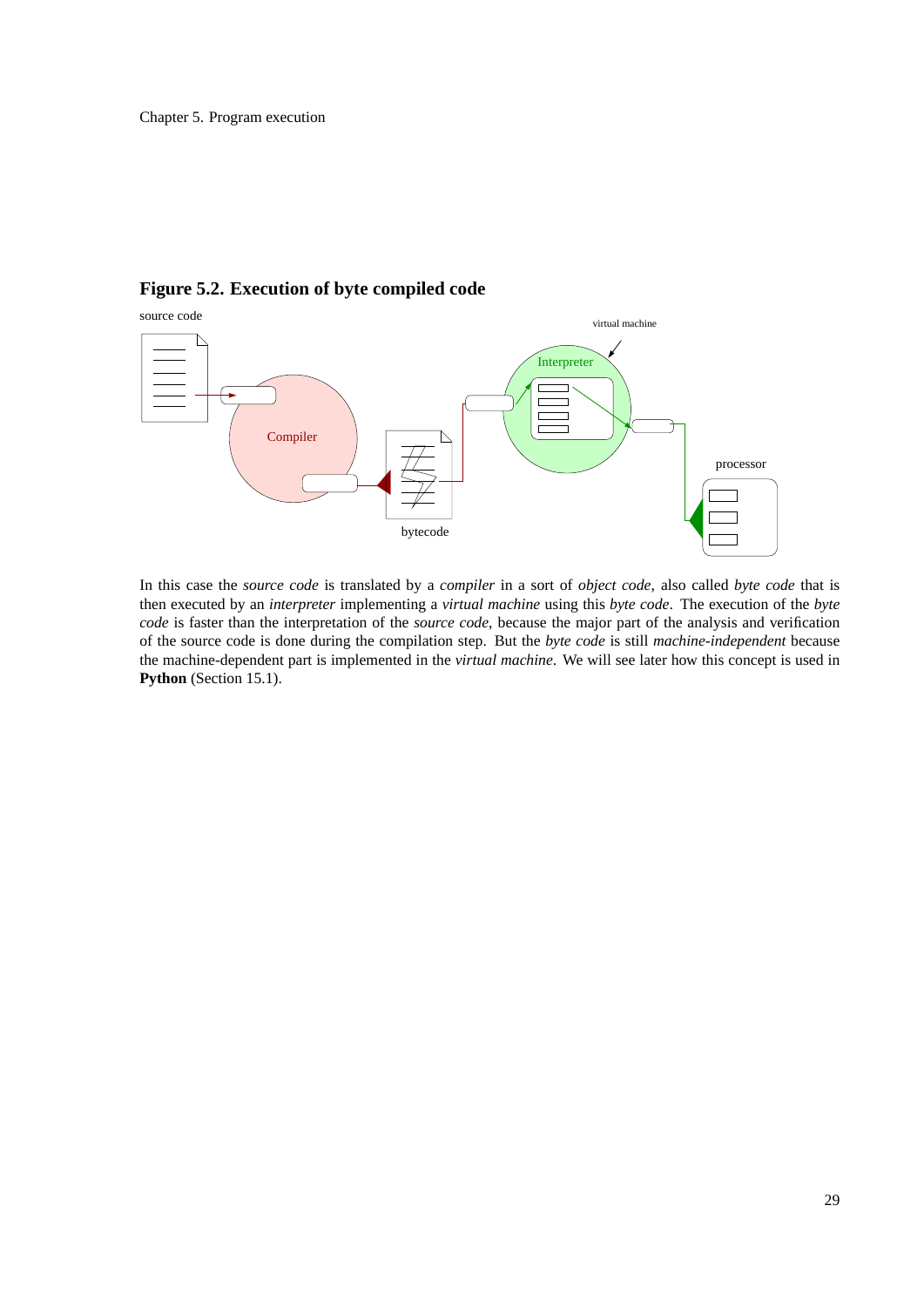Chapter 5. Program execution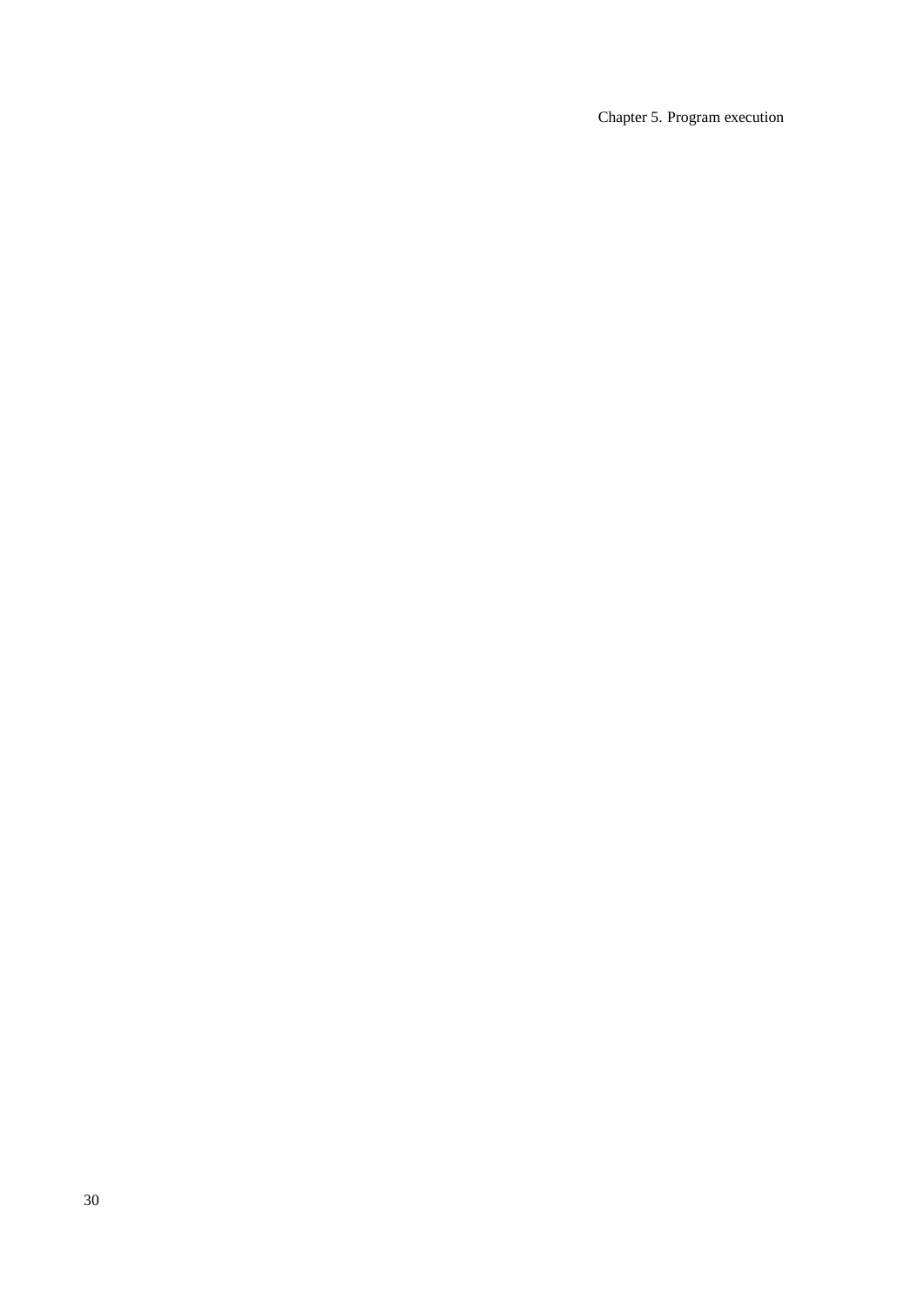# **Chapter 6. Strings**

So far we have seen a lot about strings. Before giving a summary about this data type, let us introduce a new syntax feature.

### **6.1. Values as objects**

We have seen that *strings* have a *value*. But Python *values* are more than that. They are *objects.*



*Objects* are things that know more than their *values*. In particular, you can ask them to perform specialized tasks that only they can do.

Up to now we have used some special functions handling string data available to us by the up to now *magic* statement from string import \*. But *strings* themselves know how to execute all of them and even more. Look at this:

```
>>> motif = "gaattc"
>>> motif.upper()
'GAATTC'
>>> motif
'gaattc'
>>> motif.isalpha()
1
>>> motif.count('n')
\cap>>> motif = 'GAATTC_'
>>> motif + motif
'GAATTC_GAATTC_'
>>> motif * 3
'GAATTC_GAATTC_GAATTC_'
```
At the first glance this looks a little bit strange, but you can read the . (dot) operator as: "ask object motif to *do* something" as: transform motif in an uppercase string (upper), ask whether it contains only letters (isalpha) or count the number of "n" characters.

**Objects as namespaces.** How does it work? All objects have their own namespace containing all variable and function names that are defined for that object. As already describeb in [Section 2.4](#page-24-0) you can see all names defined for an object by using the dir function:

>>> dir(motif)  $[ ' \_add \_ ', ' \_class \_ ', ' \_const]$  ,  $' \_c$  =  $'$ ,  $' \_c$  =  $'$ ,  $' \_del$  =  $'$ ,  $' \_eq$  =  $'$ ,  $' \_geq$  =  $'$ , '\_\_getattribute\_\_', '\_\_getitem\_\_', '\_\_getslice\_\_', '\_\_gt\_\_', '\_\_hash\_\_', '\_\_init\_\_', '\_\_le\_\_', '\_\_len\_\_', '\_\_lt\_\_', '\_\_mul\_\_', '\_\_ne\_\_', '\_\_new\_\_',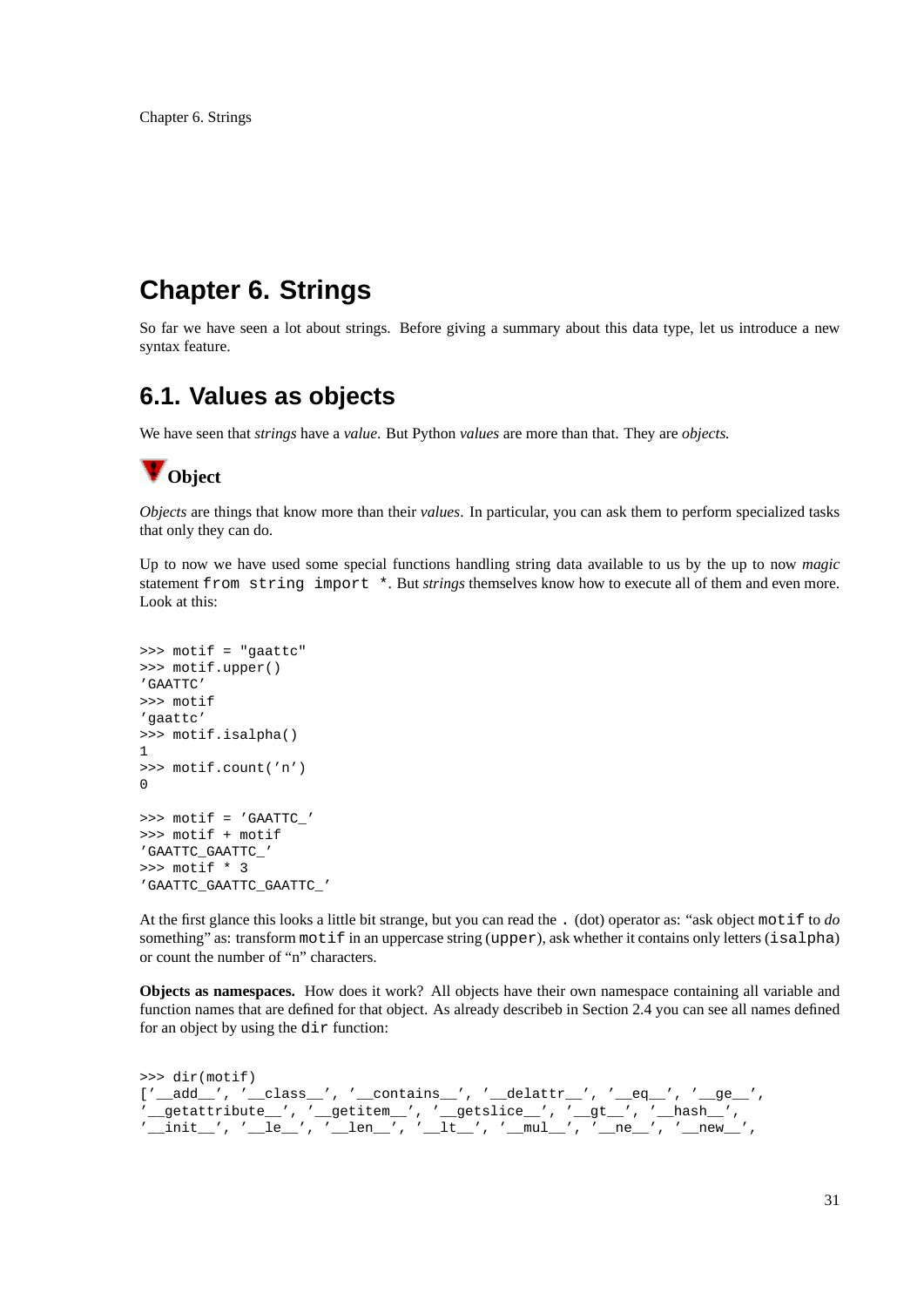```
'\_\_reduce\_\_',\ '\_repr\_\',\ '\_rmml\_\',\ '\_setattr\_\',\ '\_str\_\',\ 'capitalize','center', 'count', 'decode', 'encode', 'endswith', 'expandtabs', 'find',
'index', 'isalnum', 'isalpha', 'isdigit', 'islower', 'isspace', 'istitle',
'isupper', 'join', 'ljust', 'lower', 'lstrip', 'replace', 'rfind', 'rindex',
'rjust', 'rstrip', 'split', 'splitlines', 'startswith', 'strip', 'swapcase',
'title', 'translate', 'upper']
```
The dot operator is used to access this namespace. It will look up in the namespace of the object for the name following the dot operator.

```
>>> motif.__class__
<type 'str'>
>>> motif.replace('a', 'A')
'gAAttc'
```
Variables and functions defined in object namespaces are called *attributes* and *methods* of the object.

### **Attribute**

An *attribute* is a *variable* defined in a namespace of an object, which can only be accessed via the object himself.

# **W** Method

*Methods* are *functions* defined in a namespace of an *object*.

This is just a little introduction to objects making it possible to use the *object syntax* for the basic types in Python. We will give further explanation into *object-oriented programming* in [Chapter 17.](#page-148-0)

### **6.2. Working with strings**

# **Strings**

*Strings* are sequences or *ordered collections* of *characters*.

You can write them in Python using quotes, double quotes, triple quotes or triple double quotes. The triple quote notation permits to write strings spanning multiple lines with keeping any line feed.

```
>>> 'ATGCA'
'ATGCA'
>>> "ATGCA"
'ATGCA'
>>> """ATGATA
... AGAGA"""
```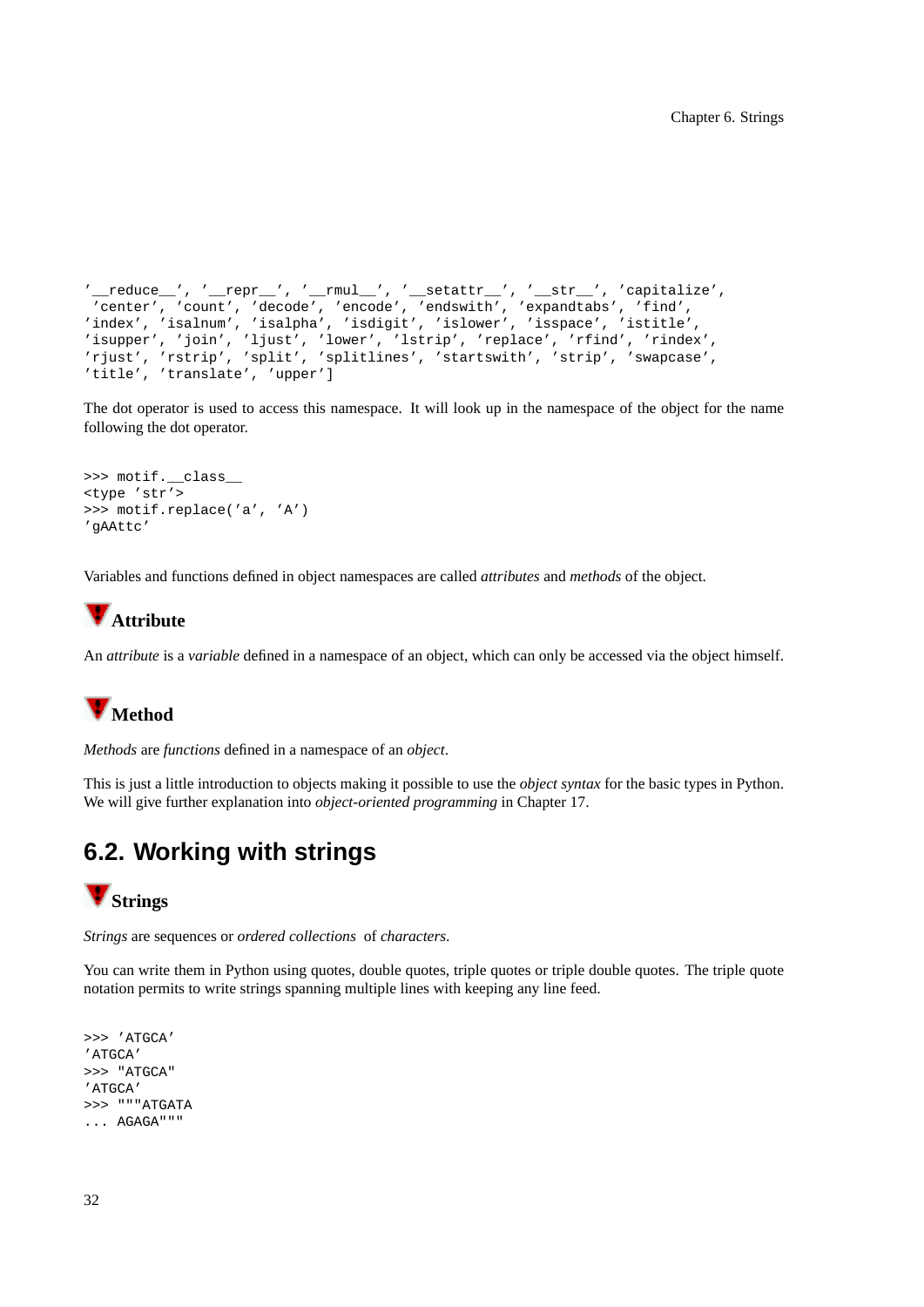Chapter 6. Strings

'ATGATA\nAGAGA'

The first thing that we would sum up is how to extract characters or substrings . Characters are accessible using their position in the string which has to be enclosed into brackets following the string. The position number can be positive or negative, which means starting at the beginning or the end of the string. Substrings are extracted by providing an interval of the start and end position separated by a colon. Both positions are optional which means either to start at the beginning of the string or to extract the substring until the end. When accessing characters, it is forbidden to access position that does not exist, whereas during substring extraction, the longest possible string is extracted.

```
>>> motif = 'GAATTC'
>>> motif[0]
' G'>>> motif[-1]
' C'>>> motif[0:3]
'GAA'
>>> motif[1:3]
'AA'
>>> motif[:3]
'GAA'
>>> motif[3:]
'TTC'
>>> motif[3:6]
'TTC'
>>> motif[3:-1]
'TT'
>>> motif[-3:-1]
' TT''
>>> motif[:]
'GAATTC'
>>> motif[100]
Traceback (most recent call last):
 File "<stdin>", line 1, in ?
IndexError: string index out of range
>>> motif[3:100]
'TTC'
>>> motif[3:2]
"
```
# **Caution**

[Figure 6.1](#page-47-0) compares positive and negative indices. Be careful, forward string indices starts always with 0, whereas backward string indices starts with -1.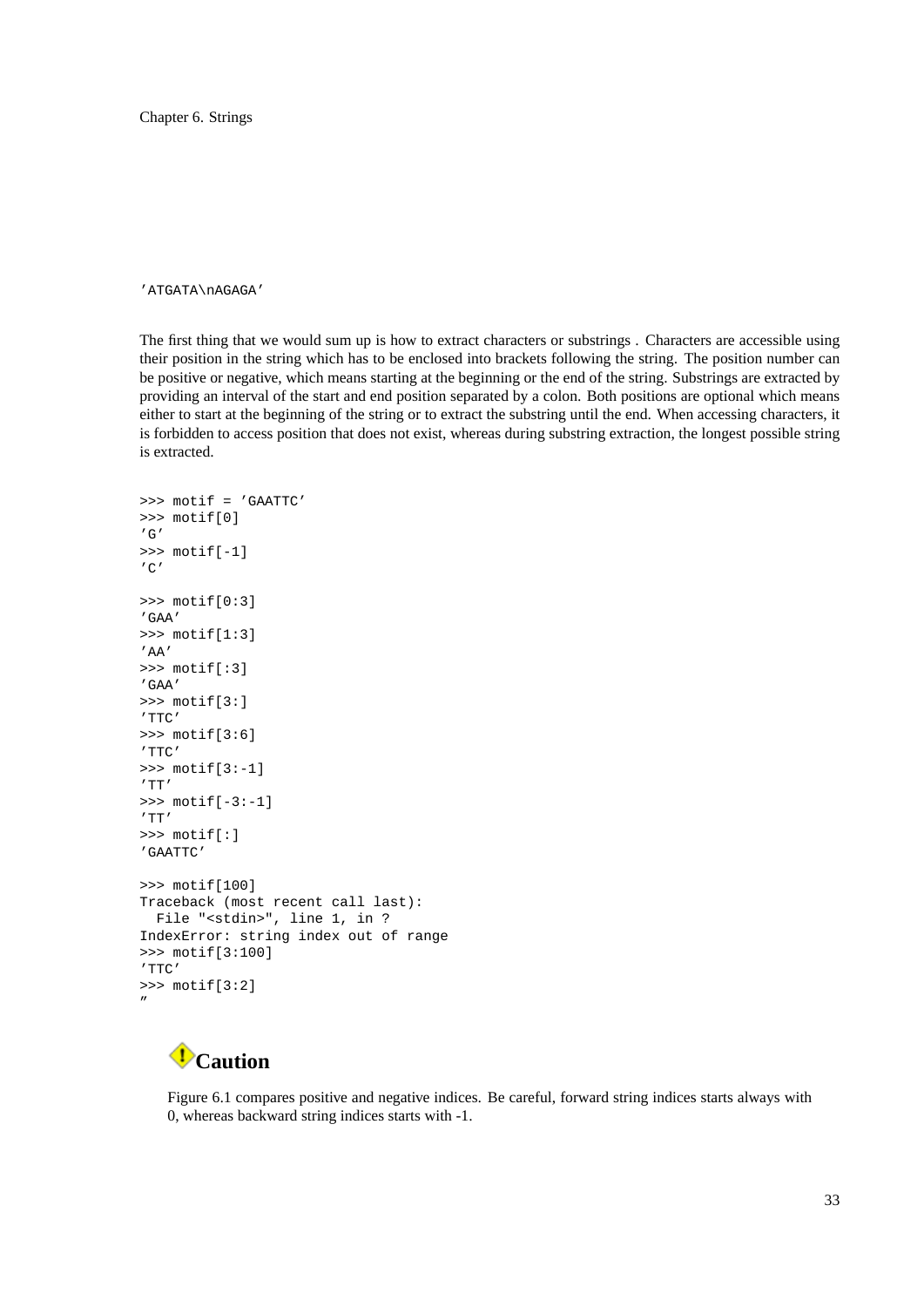

### <span id="page-47-0"></span>**Figure 6.1. String indices**

# **Caution**

It is also important to notice that the character at the end position during a substring extraction is never included in the extracted substring.

# **Warning**

Strings are immutable in Python. This means you can neither change characters or substrings. You have always to create a new copy of the string.

```
>>> motif[1] = 'n'
Traceback (most recent call last):
  File "<stdin>", line 1, in ?
TypeError: object doesn't support item assignment
>>> motif[:1] + 'n' + motif[2:]
'GnATTC'
```
A list of all other methods, function and operators and their action on string objects are summarized in [Table 6.1](#page-47-1) and [Table 6.2\)](#page-48-0).

### <span id="page-47-1"></span>**Table 6.1. String methods, operators and builtin functions**

| Method, Operator, Function | Description                                               |
|----------------------------|-----------------------------------------------------------|
| $s + t$                    | Concatenation                                             |
| $s * 3$                    | Repetition                                                |
| len(s)                     | Returns the length of s                                   |
| $min(s)$ , $max(s)$        | Returns the "smallest", "largest" character of s, depend- |
|                            | ing on their position in the ASCII code                   |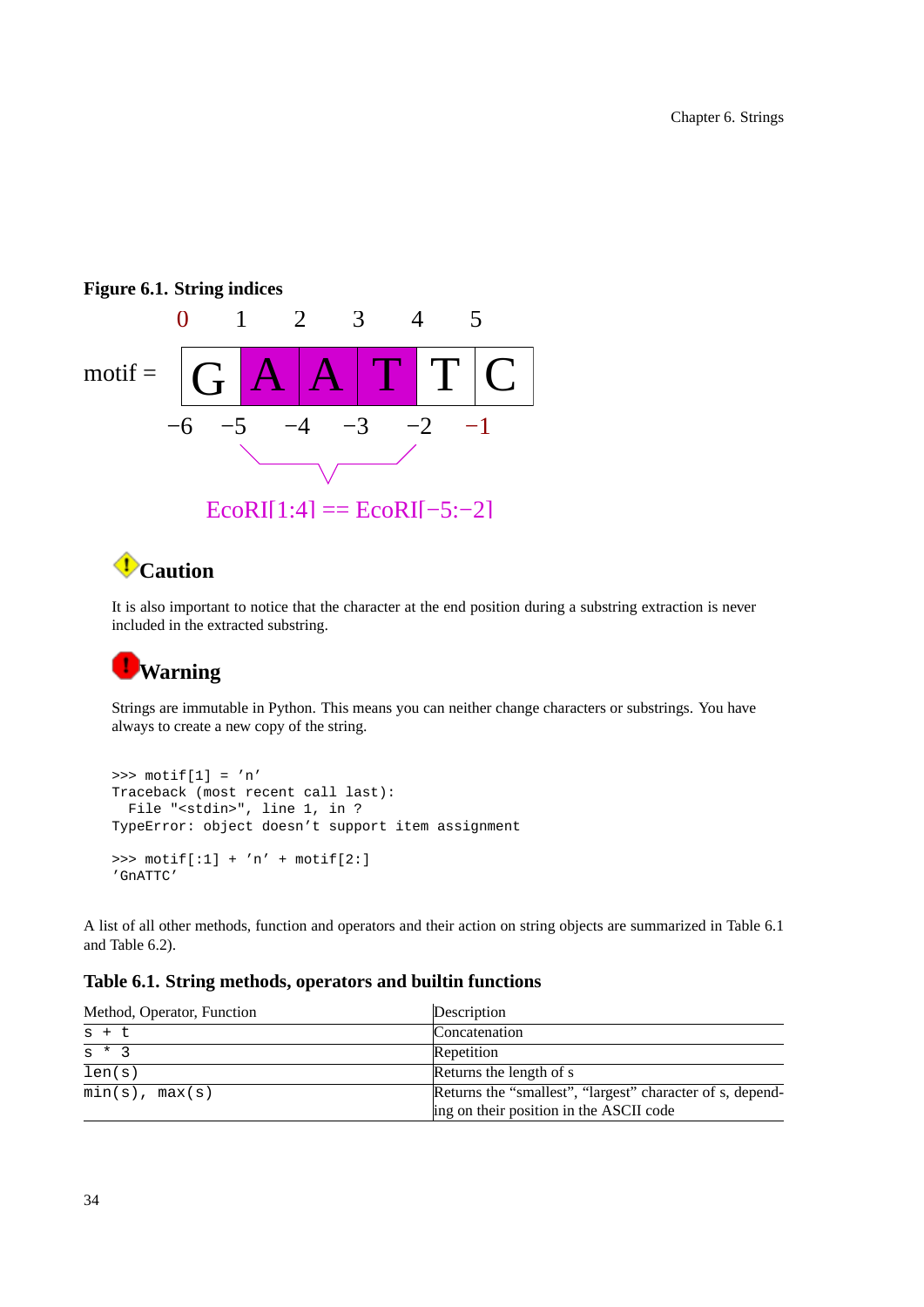| s.capitalize()                  | Capitalize the first character of s                                                         |
|---------------------------------|---------------------------------------------------------------------------------------------|
| s.center([width])               | Centers s in a field of length width                                                        |
| s.count(sub [, start [, end]])  | Counts occurrences of <i>sub</i> between <i>start</i> and <i>end</i>                        |
| s.encode([encoding [, errors]]) | Encode s using encoding as code and error                                                   |
| s.expandtabs([tabsize])         | Expands tabs                                                                                |
| s.find(sub[, start[, end]])     | Finds the first occurrence of <i>sub</i> between <i>start</i> and <i>end</i>                |
| s.index(sub[, start[, end]]     | same as find but raise an exception if no occurrence is<br>found                            |
| s.join(words)                   | Joins the list of <i>words</i> with s as delimiter                                          |
| s.ljust(width)                  | Left align s in a string of length width                                                    |
| s.lower()                       | Returns a lowercase version of s                                                            |
| s.lstrip()                      | Removes all leading whitespace characters of s                                              |
| s.replace(old, new [, maxrep])  | Replace maximal <i>maxrep</i> versions of substring old with<br>substring new               |
| s.rfind(sub[, start[, end]]     | Finds the last occurrence of substring sub between start<br>and end                         |
| s.rindex(sub [, start [, end]]) | Same as rfind but raise an exception if sub does not<br>exists                              |
| s.rjust(width)                  | Right-align s in a string of length width                                                   |
| s.rstrip()                      | Removes trailing whitespace characters                                                      |
| s.split([sep [, maxsplit]]))    | Split s into maximal <i>maxsplit</i> words using sep as separa-<br>tor (default whitespace) |
| s.splitlines([keepends])        | Split s into lines, if keepends is 1 keep the trailing newline                              |
| s.strip()                       | Removes trailing and leading whitespace characters                                          |
| s.swapcase()                    | Returns a copy of s with lowercase letters turn into up-<br>percase and vice versa          |
| s.title()                       | Returns a title-case version of s (all words capitalized)                                   |
| s.translate(table [, delchars]) | Translate s using translation table table and removing<br>characters in string delchars     |
| s.upper()                       | Returns an uppercase version of s                                                           |

### <span id="page-48-0"></span>**Table 6.2. Boolean methods and operators on strings**

| Description                                                   |
|---------------------------------------------------------------|
| Checks if s appears before, before or at the same point,      |
| after or at the same point, after than t in an alphabetically |
| sorted dictionary                                             |
| Checks if r appears between s and t in an alphabetically      |
| sorted dictionary                                             |
| Checks the identity or difference of s and t                  |
| Checks if character $c$ appears in s                          |
| Checks if s ends with <i>suffix</i>                           |
| Checks whether all characters are alphanumeric                |
|                                                               |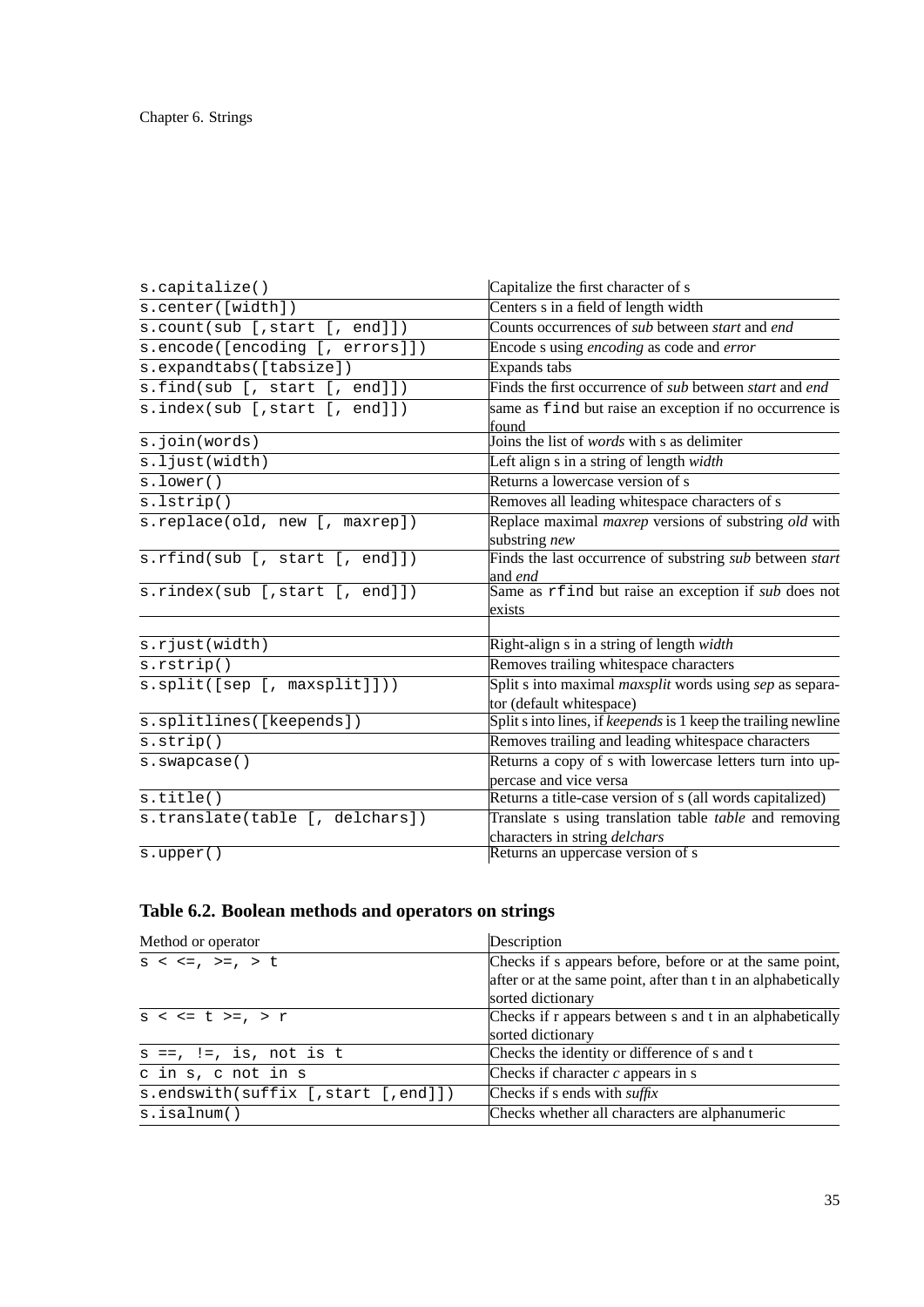| s.isalpha()                                  | Checks whether all characters are alphabetic                                   |
|----------------------------------------------|--------------------------------------------------------------------------------|
| s.isdigit()                                  | Checks whether all characters are digits                                       |
| s.islower()                                  | Checks whether all characters are lowercase                                    |
| s.isspace()                                  | Checks whether all characters are whitespace                                   |
| $s.$ istitle $()$                            | Checks whether s is title-case meaning all words are<br>capitalized            |
| s.isupper()                                  |                                                                                |
| s.startswith(prefix [, start [,<br>$end]]$ ) | Checks whether s starts with <i>prefix</i> between <i>start</i> and <i>end</i> |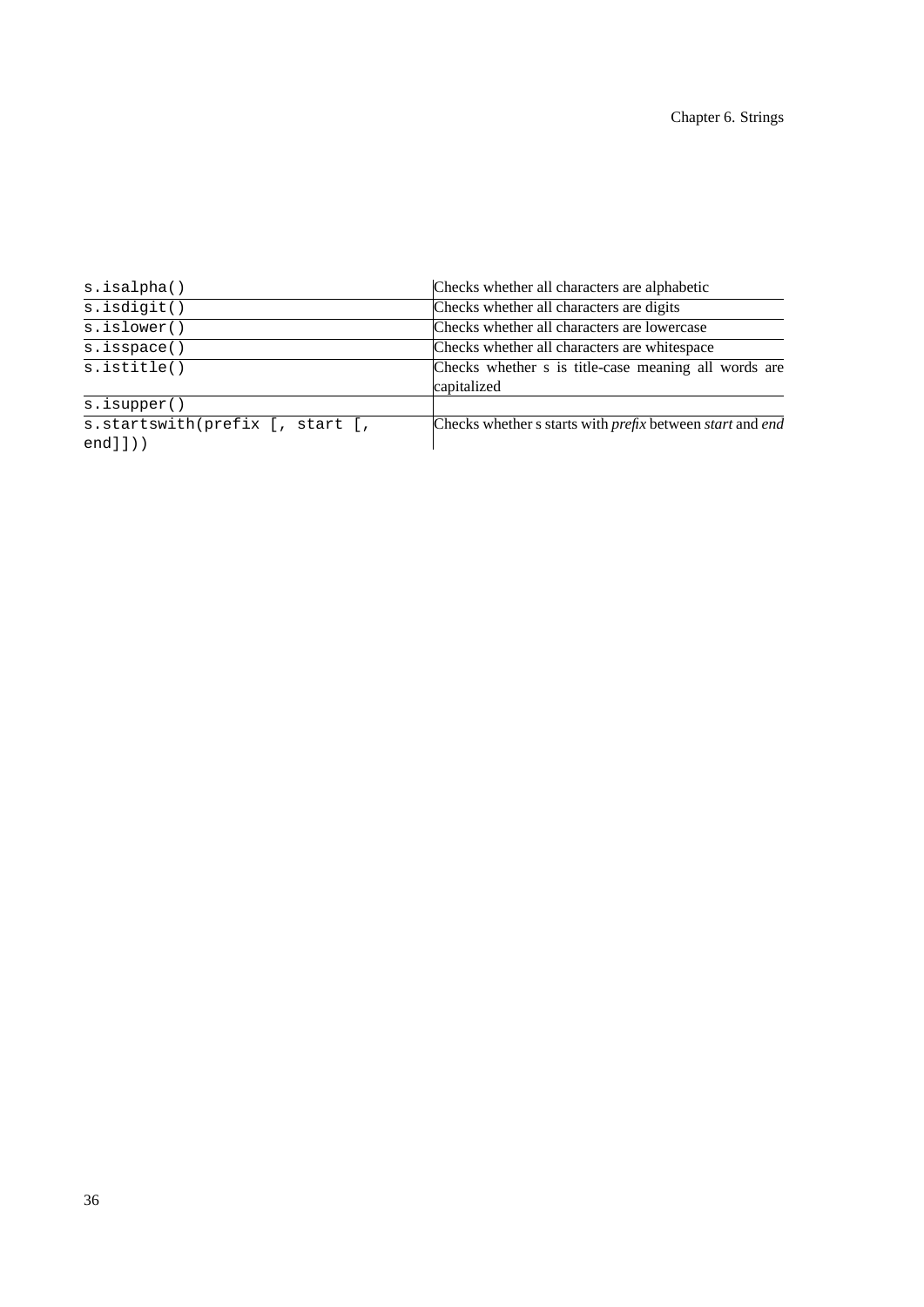# **Chapter 7. Branching and Decisions**

## **7.1. Conditional execution**

Sometimes the continuation of a program depends on a *condition*. We would either execute a part of the program if this condition is fulfilled or adapt the behavior of the program depending on the truth value of the condition.

# **Branching or conditional statements**

*Branching* is a feature provided by programming languages that makes it possible to execute a sequence of statements among several possibilities.

The simplest case of a conditional statement can be expressed by the if statement.

```
>>> from string import *
>>> seq = 'ATGAnnATG'
>>> if 'n' in seq:
... print "sequence contains undefined bases"  0
\ldots nb = count(seq, 'n')
sequence contains undefined bases
```
<span id="page-50-0"></span>[Figure 7.1](#page-50-0) shows a general schema of a simple conditional statement.

#### **Figure 7.1. Flow of execution of a simple condition**



The if statement has to be followed by a *condition*. Then a *block* is opened by a colon. This block contains the *sequence* of statements that has to be executed if the *condition* is fulfilled. [Figure 7.3](#page-51-0) and [Figure 7.2](#page-51-1) highlight the structural parts of the if statement.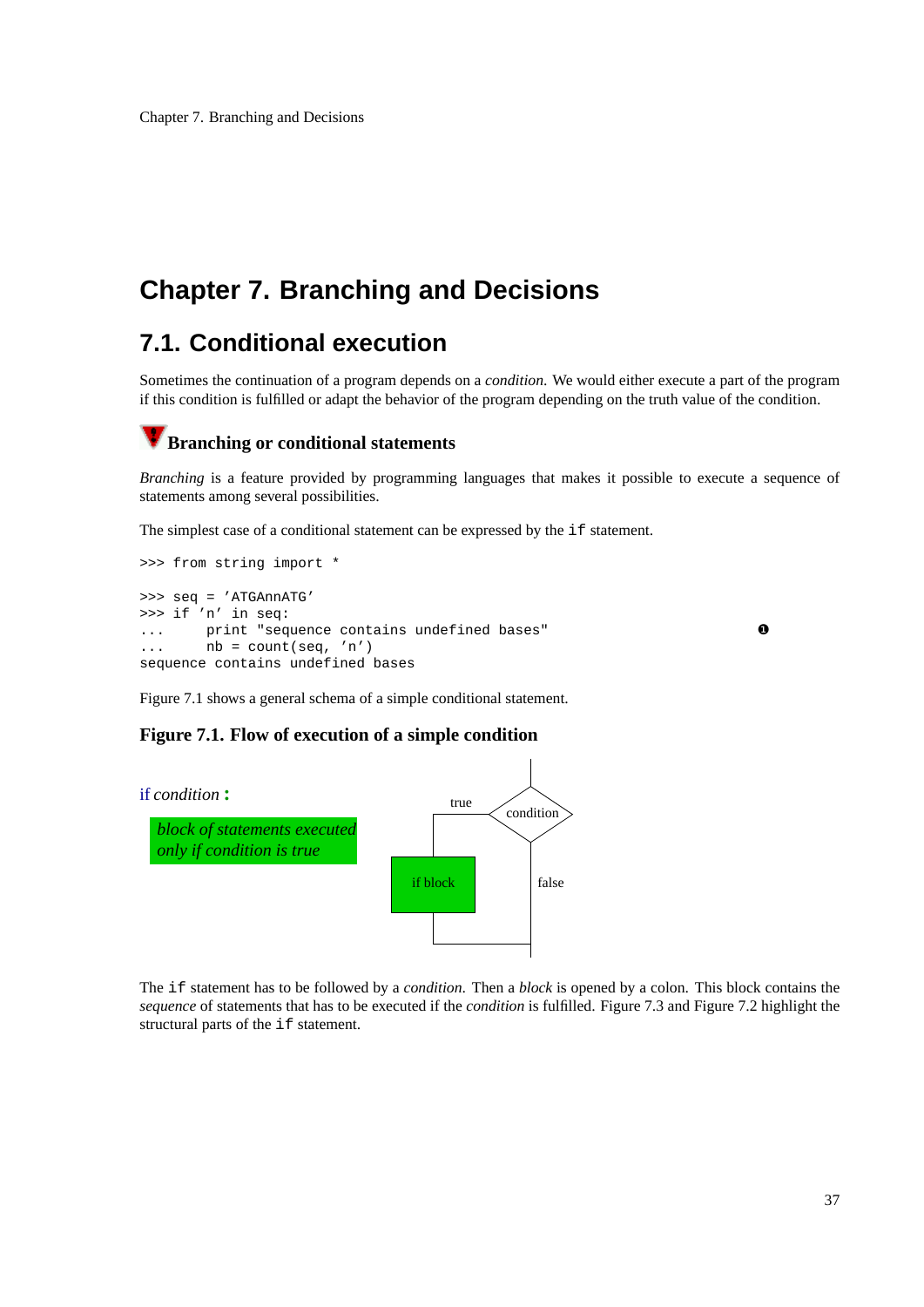#### <span id="page-51-1"></span>**Figure 7.2. If statement**



<span id="page-51-0"></span>**Figure 7.3. Block structure of the if statement**



## **7.2. Conditions and Boolean expressions**

The *condition* in the if statement has to be a *boolean expression*.

### **Conditions or Boolean expressions**

*Conditional or boolean expressions* are *expressions* that are either *true* or *false.*

Here are some examples of simple *boolean expressions* or conditions:

```
\gg > 1 < 0
False
>>> 1 > 0
True
\Rightarrow > 1 == 0
False
>>> 'n' in 'ATGCGTAnAGTA'
True
>>> 'A' > 'C'
False
>>> 'AG' < 'AA'
```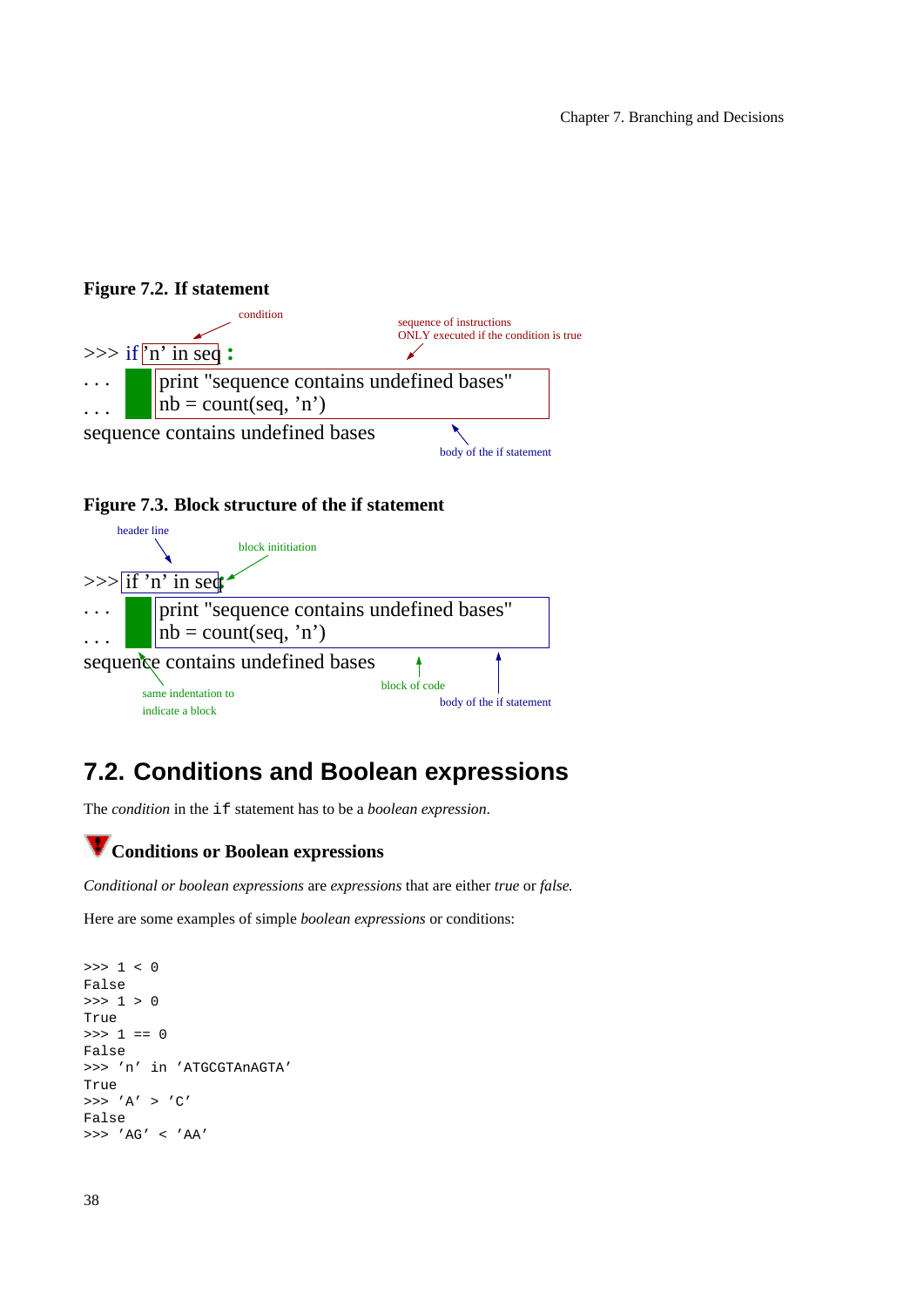```
False
>>> 'AG' != 'AC'
True
>>> len('ATGACGA') >= 10
False
```
In Python the value *true* is represented by 1 and the value *false* by 0.

<span id="page-52-0"></span>[Table 7.1](#page-52-0) lists all *boolean operators* and their action on strings and numbers.

| Operator                                    | Action on strings                   | Action on numbers                                                     |
|---------------------------------------------|-------------------------------------|-----------------------------------------------------------------------|
| $\langle , \langle = , \rangle = , \rangle$ |                                     | alphabetically sorted, lower/lower or lower/lower or equal/greater or |
|                                             | equal/greater or equal/greater than | equal/greater than                                                    |
| $==$ , !=, is, is not <sup>a</sup>          | identity                            | identity                                                              |
| in, not in                                  | membership                          |                                                                       |

#### **Table 7.1. Boolean operators**

<sup>a</sup>We will explain the difference between these two identity operators later [\(Section 11.2\)](#page-86-0).

# **Important**

Do not confuse the assignment sign = with the logical operator ==. The second one is used to compare two things and check their equality whereas the first one is used to bound values to variables. Python does not accept an assignment as a condition but there are other programming languages that use the same syntax for these two statements, but they do not warn when you use  $=$  instead of  $=$ .

## **7.3. Logical operators**

The three logical operators not, and and or enable you to compose boolean expressions and by this way to construct more complex conditions. Here are some examples:

```
>>> seq = 'ATGCnATG'
>>> 'n' in seq or 'N' in seq
True
>>> 'A' in seq and 'C' in seq
True
>>> 'n' not in seq
False
>>> len(seq) > 100 and 'n' not in seq
False
>>> not len(seq) > 100
True
```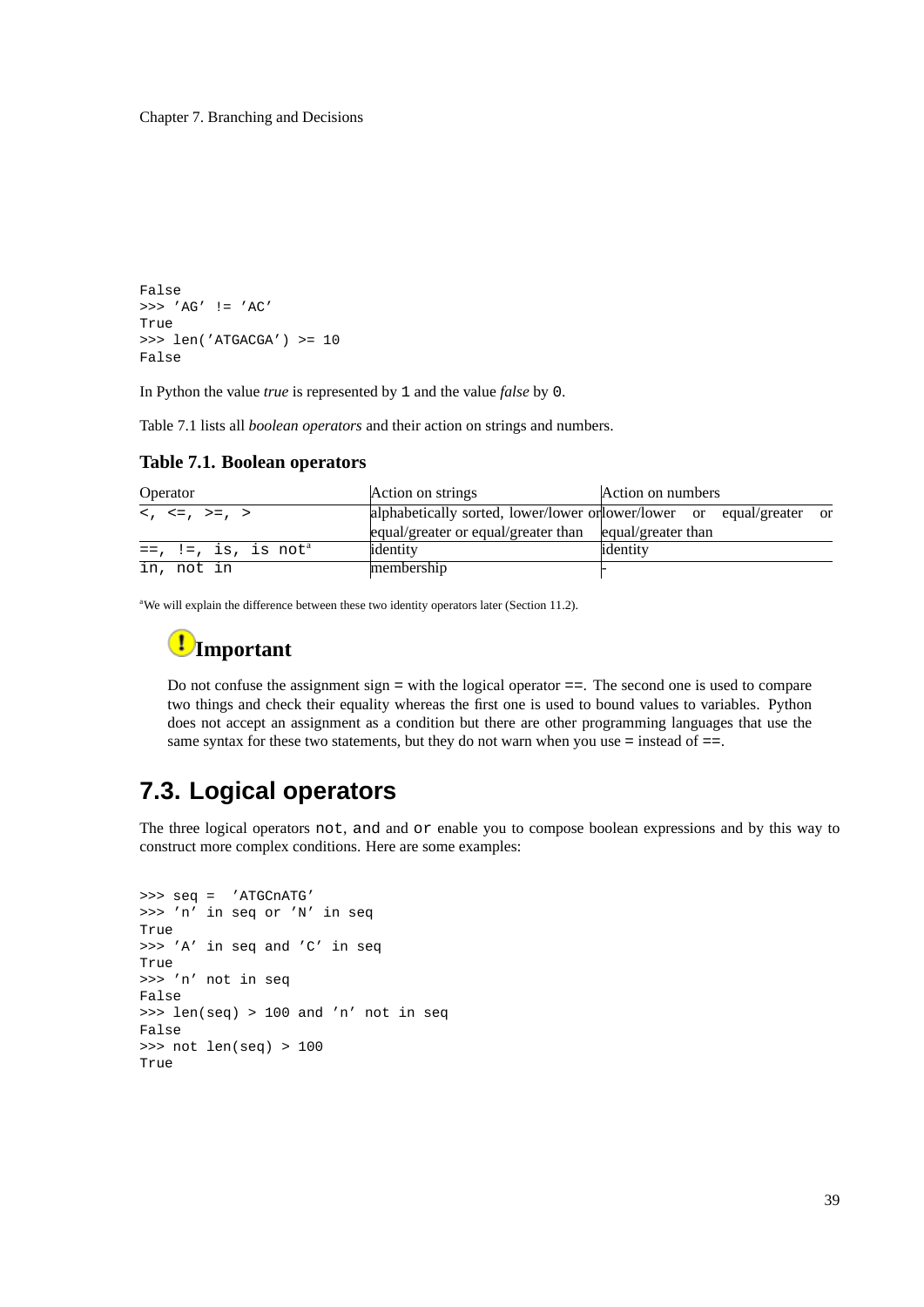Chapter 7. Branching and Decisions



The or operation is not an *exclusive* or as it is sometimes used in the current languages. An or expression is also true if both subexpressions are true.

```
>>> seq = 'ATGCnATG'
>>> 'A' in seq or 'C' in seq
True
```
## **7.4. Alternative execution**

If the condition of a if statement is not fulfilled no statement is executed.

```
>>> seq = 'ATGACGATAG'
>>> if 'n' in seq:
print "sequence contains undefined characters"
>>>
```
An *alternative* sequence of statements, that will be executed if the *condition* is not fulfilled, can be specified with the else statement.

```
>>> seq = 'ATGACGATAG'
>>> if 'n' in seq:
... print "sequence contains undefined bases"
... else:
      print "sequence contains only defined bases"
sequence contains only defined bases
```
Here the if and else are followed by a *block* containing the statements to execute depending on the truth value of the *condition*. In this case exactly one of them is executed, which is illustrated in [Figure 7.4](#page-54-0)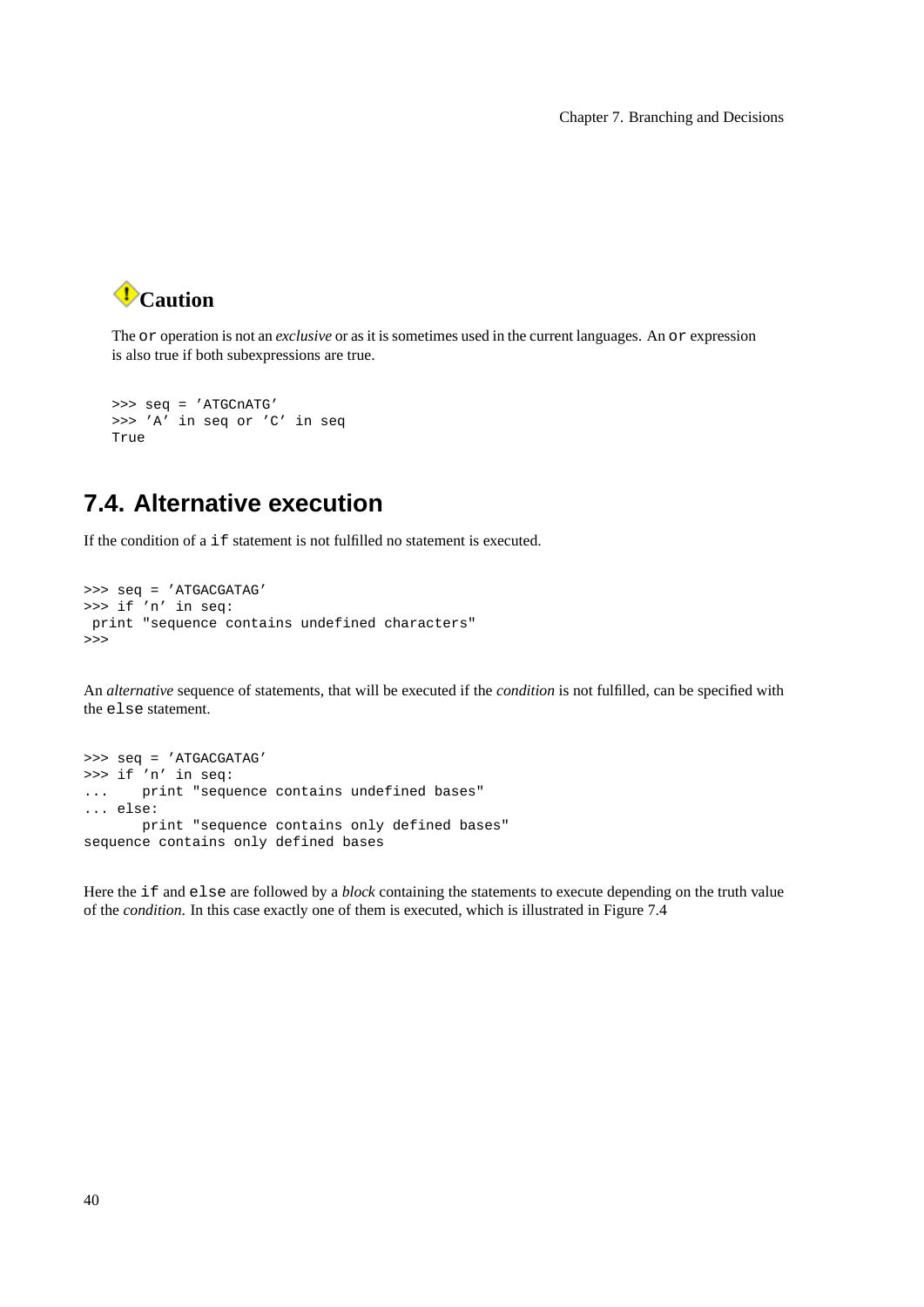Chapter 7. Branching and Decisions

### <span id="page-54-0"></span>**Figure 7.4. Flow of execution of an alternative condition**



## **7.5. Chained conditional execution**

In Python, you can specify more than one alternative:

```
>>> seq = 'vATGCAnATG'
\Rightarrow base = seq[0]
>>> base
\overline{v}>>> if base in 'ATGC':
... print "exact nucleotid"
... elif base in 'bdhkmnrsuvwxy':
... print "ambiguous nucleotid"
... else:
... print "not a nucleotid"
ambiguous nucleotid
```
The elif statement is used to give an alternative condition. What happens when this is executed? The conditions are evaluated from top to bottom. In our example with base  $=$  'v' as first condition, the if condition base in 'ATGC' is false, so the next condition, that of the elif statement is evaluated. base in 'bdhkmnrsuvwxy' is true, so the block of statements of this clause is executed and ambiguous nucleotid is printed. Then the evaluation of the condition is stopped and the flow of execution continues with the statement following the if-elif-else construction.

# **Multiple alternative conditions**

*Multiple alternative conditions* are conditions that are tested from top to bottom. The clause of statements for the first alternative that is evaluated as true is executed. So there is *exactly* one alternative that is executed, even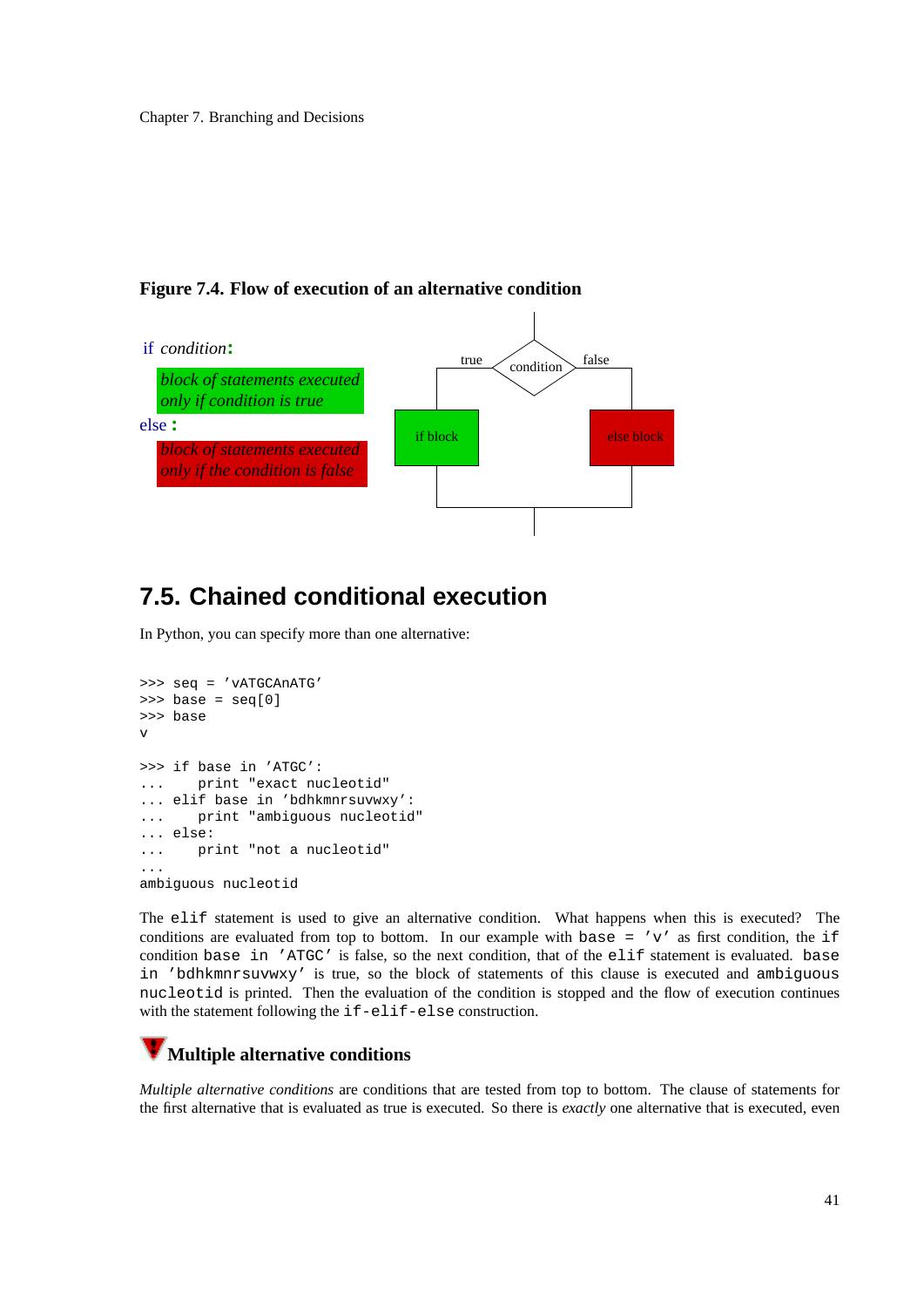if there are more than one that are true. In this case the clause of the *first* true condition encountered is chosen. [Figure 7.5](#page-55-0) illustrates this.

<span id="page-55-0"></span>



<span id="page-55-1"></span>The else statement is optional. But it is more safe to catch the case where all of the given conditions are false.

# **Exercise 7.1. Chained conditions**

The elif statement only facilitates the writing and legibility of multiple alternative conditions. How would you write a multiple condition without this statement [\(Solution 7.1\)](#page-57-0)?

Hint: See the scheme of [Figure 7.5.](#page-55-0)

## **7.6. Nested conditions**

However, construction with multiple alternatives are sometimes not sufficient and you need to nest condition like this:

```
>>> primerLen = len(primer)
>>> primerGC = float(count(primer, 'g') + count(primer, 'c'))/ primerLen
>>> if primerGC > 50:
... if primerLen > 20:
... PCRprogram = 1
... else:
... PCRprogram = 2
```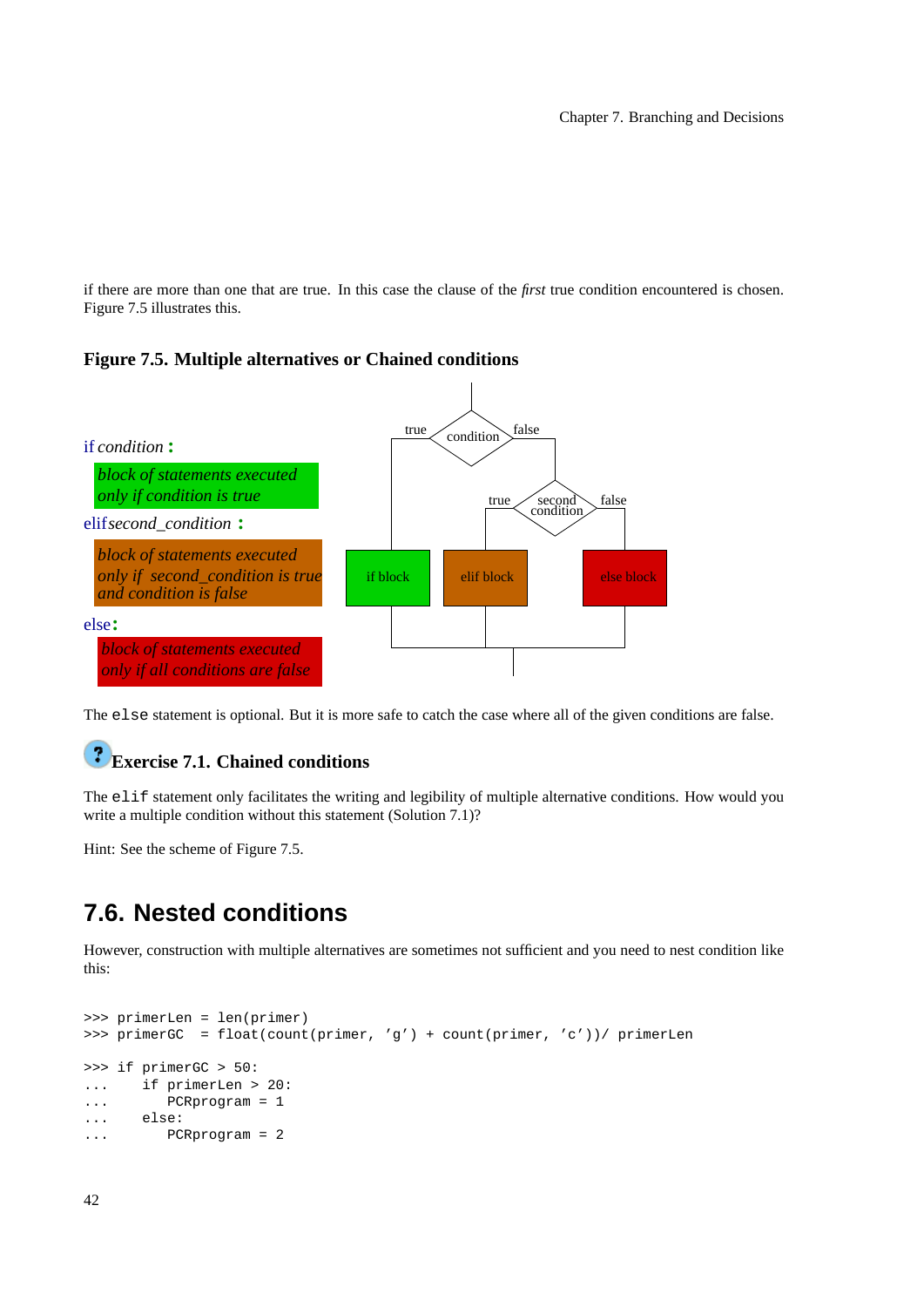```
... else:
... PCRprogram = 3
```
# **Exercise 7.2. Nested condition**

Why is it impossible to write the above example as chained condition?

<span id="page-56-0"></span>[Figure 7.6](#page-56-0) shows the scheme of *nested conditions*.

### **Figure 7.6. Nested conditions**



What is known about the second condition here?

Sometimes you can simplify nested conditions by constructing more complex conditions with *boolean operators*.

```
>>> primerLen = len(primer)
>>> primerGC = float(count(primer, 'g') + count(primer, 'c'))/ primerLen
>>> if primerGC > 50:
... if primerLen > 20:
... PCRprogram = 1
... else:
... PCRprogram = 2
```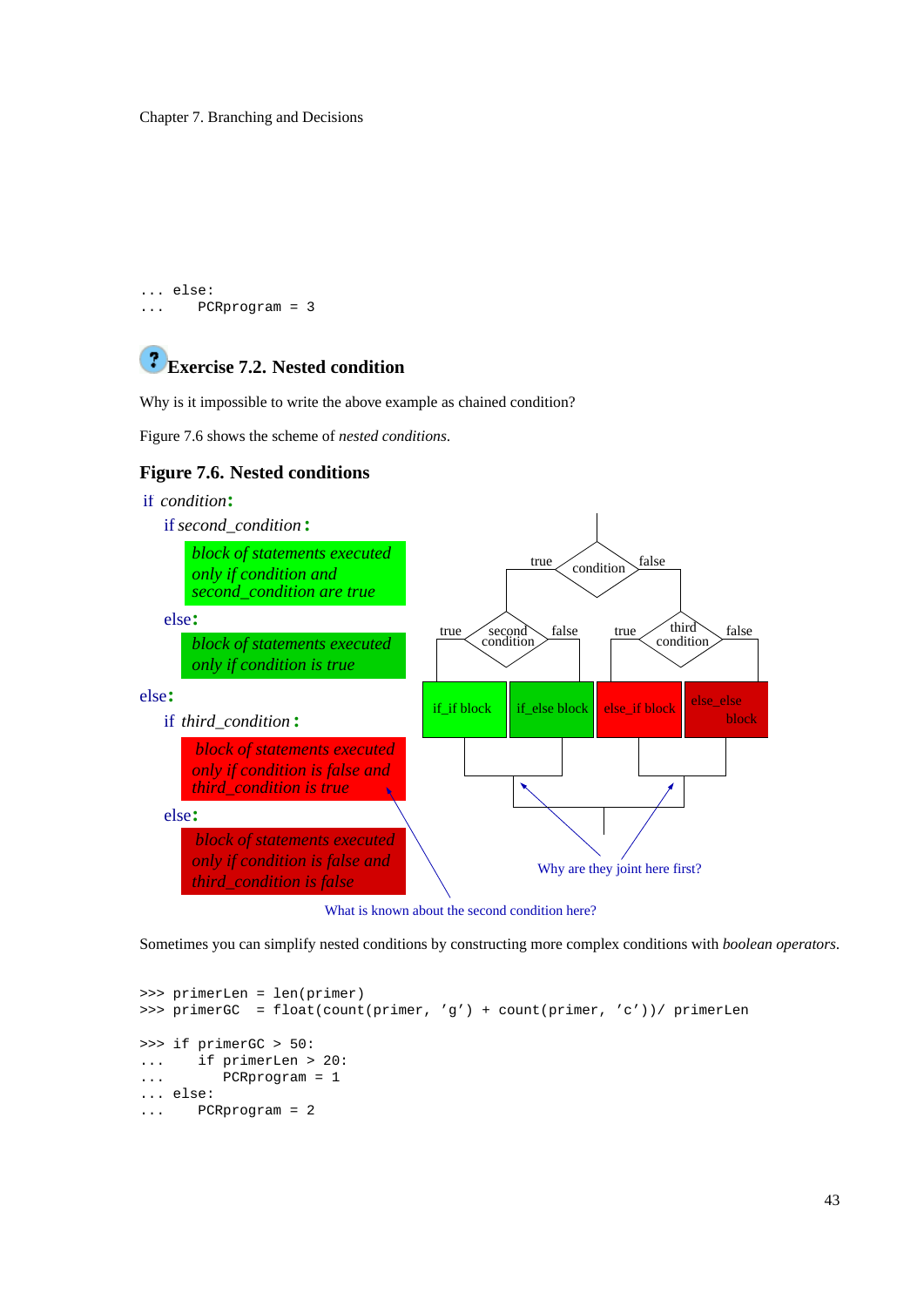can be expressed as:

```
>>> if primerGC > 50 and primerLen > 20:
... PCRprogram = 1
... else:
... PCRprogram = 2
```
#### ◁ **Caution**

Even if the second version is easier to read, be careful and always check whether the complex condition you have written, is what you really want. Such errors are called semantic error. They can not be detected by the interpreter because the syntax of the program is correct, even if it is not necessarily what you want to compute.

# **7.7. Solutions**

### <span id="page-57-0"></span>**Solution 7.1. Chained conditions**

[Exercise 7.1](#page-55-1)

### **Figure 7.7. Multiple alternatives without elif**

```
if condition:
  block of statements executed
  only if condition is true
  block of statements executed
elifsecond_condition :
  block of statements executed
else:
  only if the second condition
  is true
   only if all conditions are false
                                         if condition:
                                            block of statements executed
                                            only if condition is true
                                         else:
                                           ifsecond_condition:
                                                block of statements executed
                                                only if all conditions are false
                                           else:
                                               block of statements executed
                                               only if the second condition
                                                is true
```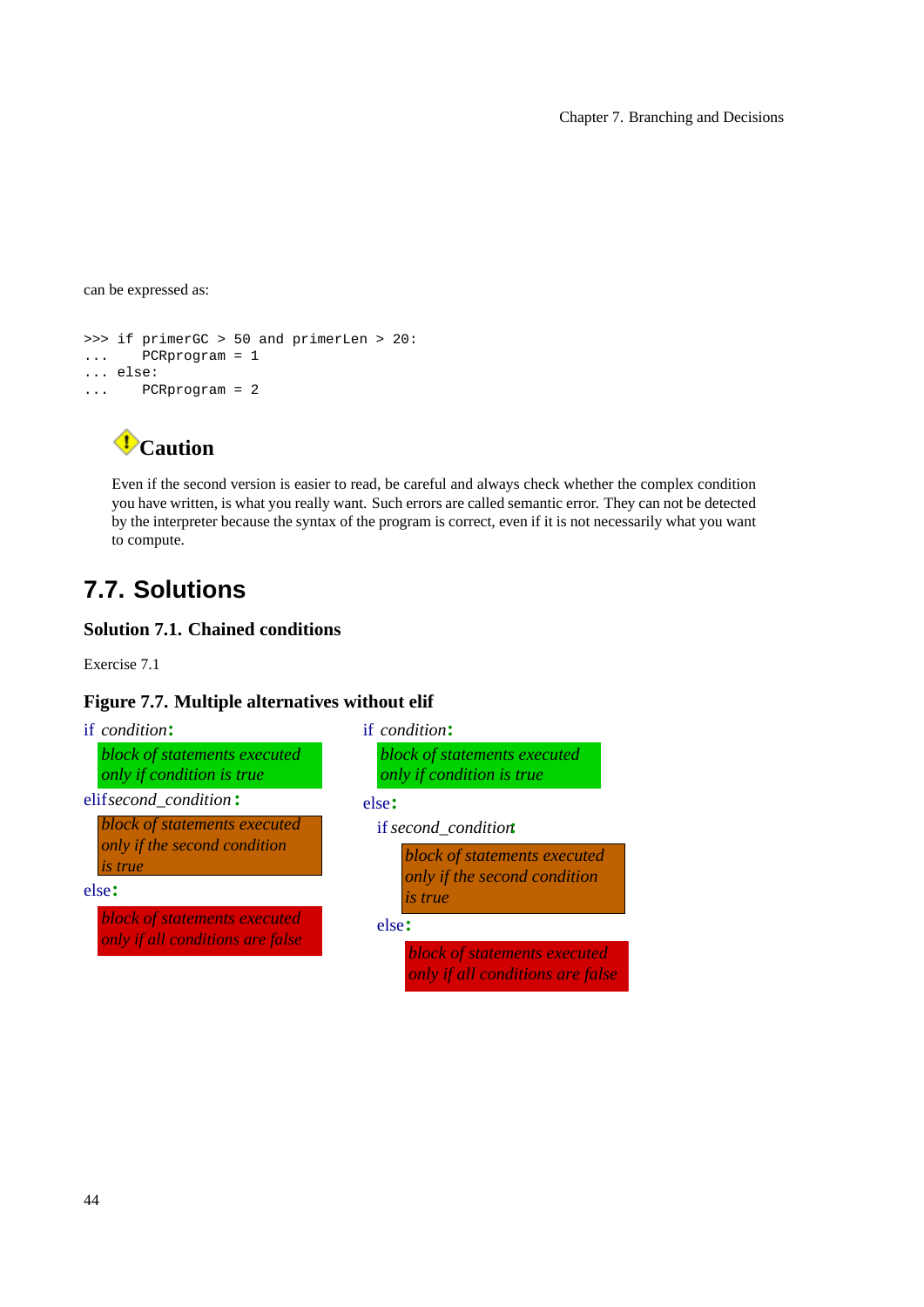# **Chapter 8. Defining Functions**

## **8.1. Defining Functions**

In [Section 3.3](#page-28-0) we have learnt how to apply or call functions. So let's remember the example calculating the GC-percentage of a DNA sequence.

>>> float(count(cds, 'G') + count(cds, 'C')) / len(cds)

This calculates the gc percentage of the specific DNA sequence cds, but we can use the same formula to calculate the gc percentage of other DNA sequences. The only thing to do is to replace cds by the new DNA sequence in the formula. But it is not very convenient to remember the formula and retype it all the time. It would be much easier to type the following instead.

```
>>> gc('ATGCAT')
0.33333333333333331
>>> gc(cds)
0.54460093896713613
```
The only thing we have to remember is the name of the new *function* and its use.

### **Abstraction**

The possibility to define such new *function* executing tasks specified by yourself, is an *abstraction* feature, provided by all high level programming languages.

# **Important**

It is also important to notice that functions have to be defined before they are called. You can not use something that is not defined.

Here is the syntax of such a new definition in Python:

```
>>> from string import *
>>> def gc(seq):
... return float(count(seq, 'G') + count(seq, 'C')) / len(seq)
```
Let's have a closer look at this definition. [Figure 8.1](#page-59-0) illustrates the structure of a function definition.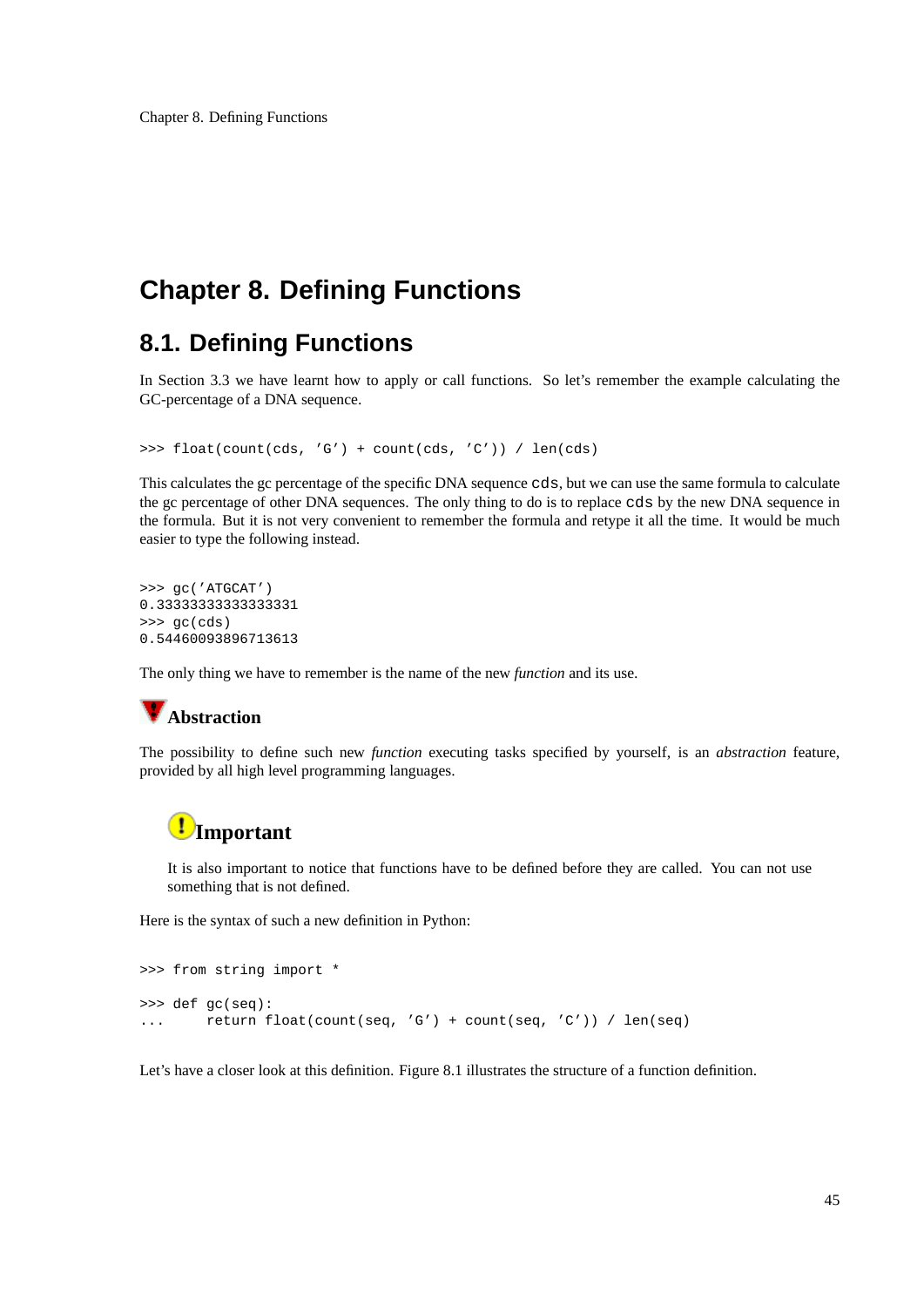#### <span id="page-59-0"></span>**Figure 8.1. Function definitions**



def and return are *basic instructions*.

### **Basic instruction**

*Basic instructions* are statements that define the language rules and the semantic of Python. They constitute the basic set of instructions of Python. Each *basic instruction* has its own syntax that you have to learn in order to master the programming language.

The return basic instruction is used to return the result of a function back, in our example the value of the GC percentage of the specified DNA sequence.

The def basic instruction indicates to Python that a function definition follows. It has to be followed by the new function name and a comma separated list of parameter names enclosed into parentheses.

## **Parameter**

*Parameters* are *variable names*. When the function is called they are bound in the same order to the arguments given.

The body of a function contains the piece of code needed to execute the subtask of the function. In the example above, the body contains only the return statement. Here is a more complex example that excludes ambiguous bases from the GC percentage calculation.

```
>>> from string import *
>>> def gc(seq):
... nbases = count(seq, 'N')
... gcpercent = float(count(seq, 'G') + count(seq, 'C')) / (len(seq) - nbases)
... return gcpercent
```
In this example the body of the function contains three instructions (2 assignments and the return statement). The body of a function follows the definition line and is written as an indented *block* initiated by a colon.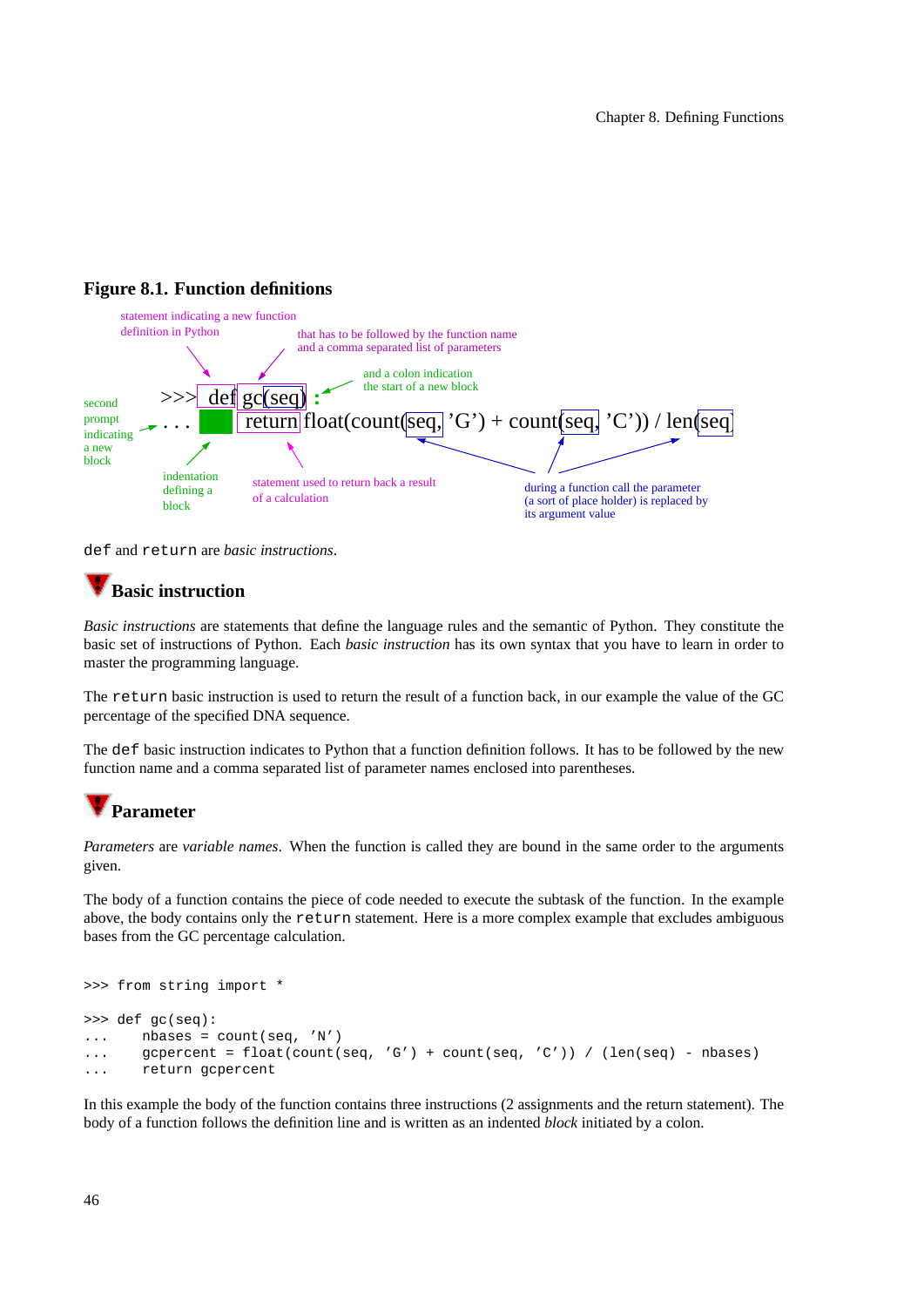

*Blocks* are *structure elements* of a program, that are used to group instructions. They are initiated by a *colon* and are separated from the rest of the code by the same *indentation* step in Python.

In our example, the function body is written as a *block* to separate it from the rest of the program. The Python interpreter used it to detect where the function body starts and ends.

# **Important**

In other programming languages special words or characters are used to indicate the begin and the end of blocks and the indentation is only used to make the code readable for humans. In Python the indentation is used explicitly to do this. So in the above example of a function definition the end of the body is detected when the next line starts without any indentation step. This is also illustrated in [Figure 8.2.](#page-60-0)

#### <span id="page-60-1"></span>**Example 8.1. More complex function definition**

```
>>> from string import *
>>> def gc(seq):
... nbases = count(seq, 'N')
... gcpercent = float(count(seq, 'G') + count(seq, 'C')) / \
                  (len(seq) - nbases)
... return gcpercent
...
>>> gc('ATGCN')
0.5
```
<span id="page-60-0"></span>

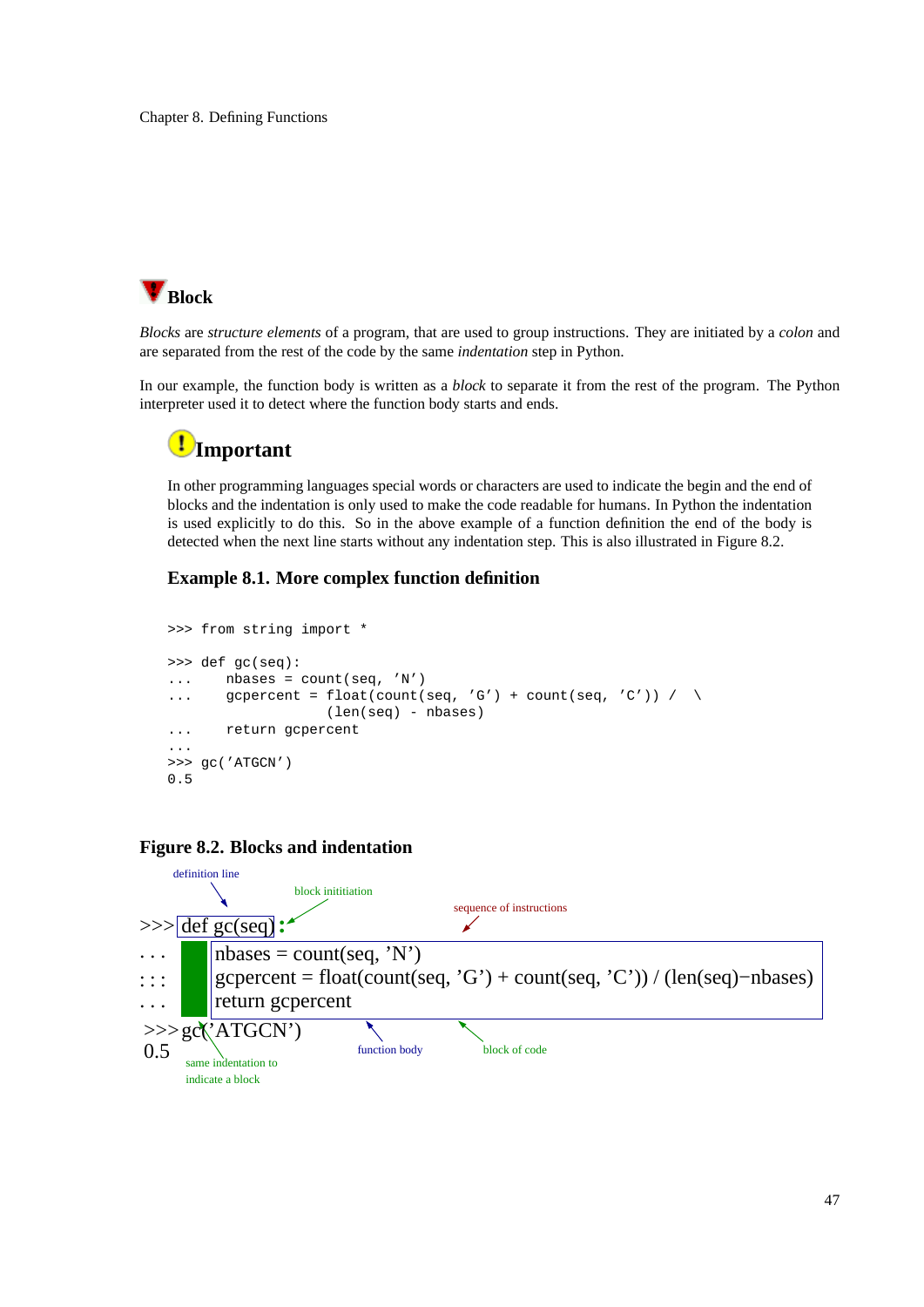## **8.2. Parameters and Arguments or the difference between a function definition and a function call**

As we have already said, functions are named sequences of statements that execute a specific task. A *function definition* is the construction that gives a name to this special sequence of statements. Whereas a *function call* is the execution of this sequence of statements. We have also seen that the execution can be parameterized. This means, that there are special variables, the *parameters*, in the function which are bound to values, the *arguments*, during the function call.

**Flow of execution.** Some precision about the *flow of execution*. If you call a function the statements of the function body are executed. The execution of the current sequence of statements areis interrupted and the *flow of execution* jumps to the sequence of statements named by the function. The function statements are executed and then the *flow of execution* continues with the sequence from where the function was called.

# **Caution**

The statements in the function body are only executed at a function call, so all errors in this piece of code are only reported at the execution.

Now if we remember that within a function you can call other functions, the above scheme becomes rapidly disturbing, but Python keeps a track from where a function is called and there is only one statement at a time that is executed. You can visualize this using a *stack diagram* of the function calls.



A *stack* is an ordered set of things which can be accessed in two ways. You can put things on the top of the stack, and only take back the thing on the top of the stack. A common example is a stack of plates (it is hard to get a plate from within the stack). A stack is sometimes called a *LIFO* an abbreviation of *last-in-first-out*.

So what Python does is to handle a stack of function calls. If a function is called, Python puts the position from where it is called on the stack, executes the function and when the function execution is finished Python gets the position to continue back from the stack. [Figure 8.3](#page-62-0) shows the stack diagram of the execution of the gc function [\(Example 8.1\)](#page-60-1).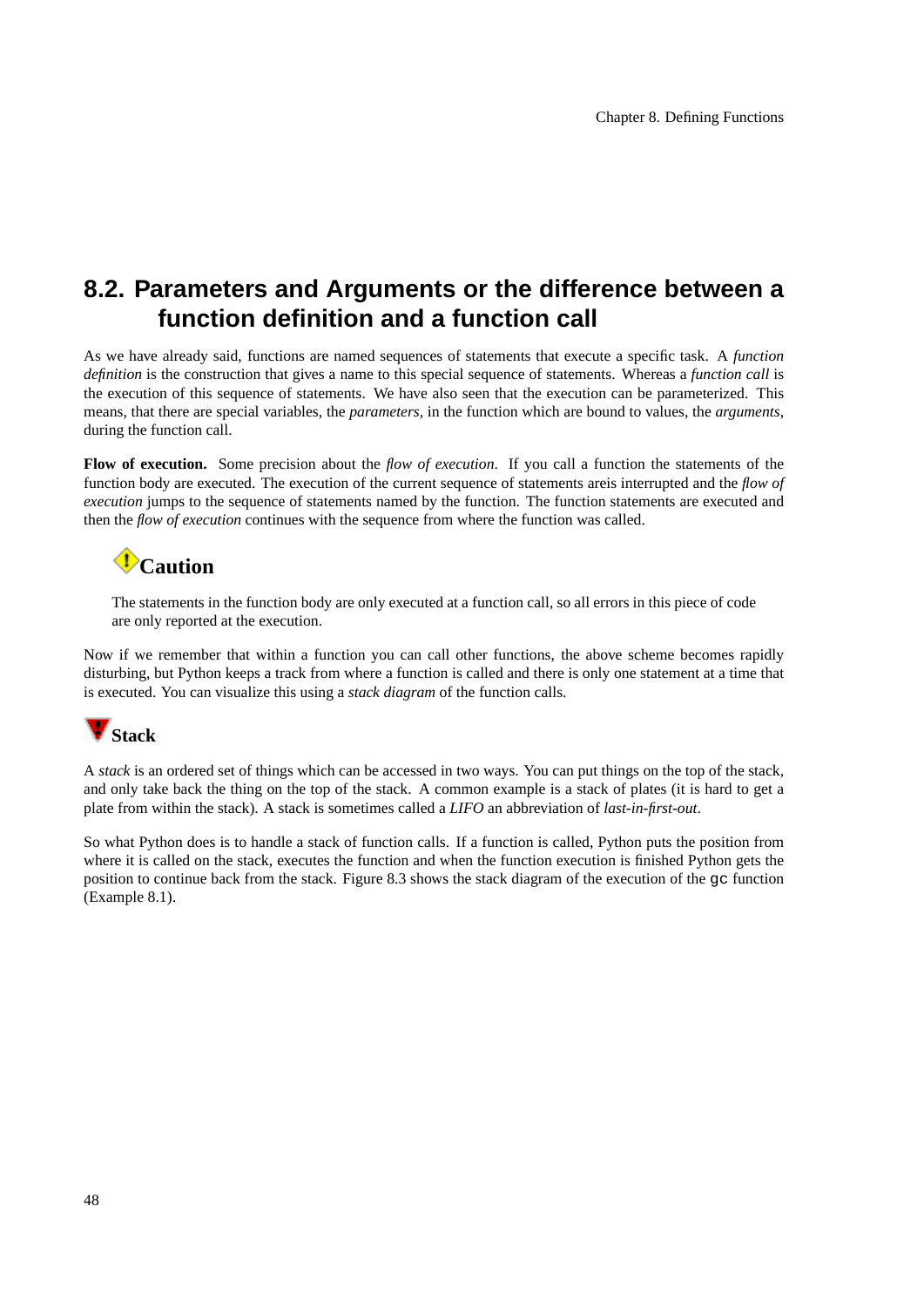

<span id="page-62-0"></span>**Figure 8.3. Stack diagram of function calls**

## **8.3. Functions and namespaces**

Even if it is confusing at the beginning, the dna variable in the function call is not the same as the dna parameter of the gc function. During the function call the global variable is evaluated and its value 'ATGACT' is assigned to the parameter dna of the gc function.

How does Python distinguish the two variables? It can do so, because they are not in the same namespace. All functions have two associated namespaces, a *local* and a *global* namespace. The *global* namespace is the namespace where the function is defined and the *local* namespace is a namespace created at the function definition where parameters are defined. The local namespace contains also all *local variables*. *Local variables* are variables that are bound to value in the function body. When a function is defined, its source code is analyzed and all used names are sorted in the two namespaces.

If a variable name is searched during a function execution, Python looks in the local namespace for local variables and in the global namespace for global variables. If a global variable is not found there, the builtin namespace is searched. If it is not found there, an error is produced.

### **builtin namespace**

The *builtin namespace* is a *namespace* that contains all predefined function of Python.

You can ask Python which names are defined in the global and the local namespace using the functions globals() and locals().

```
>>> from string import *
>>> def gc(seq):
... nbases = count(seq, 'N')
... gcpercent = float(count(seq, 'G') + count(seq, 'C')) / (len(seq) - nbases)
```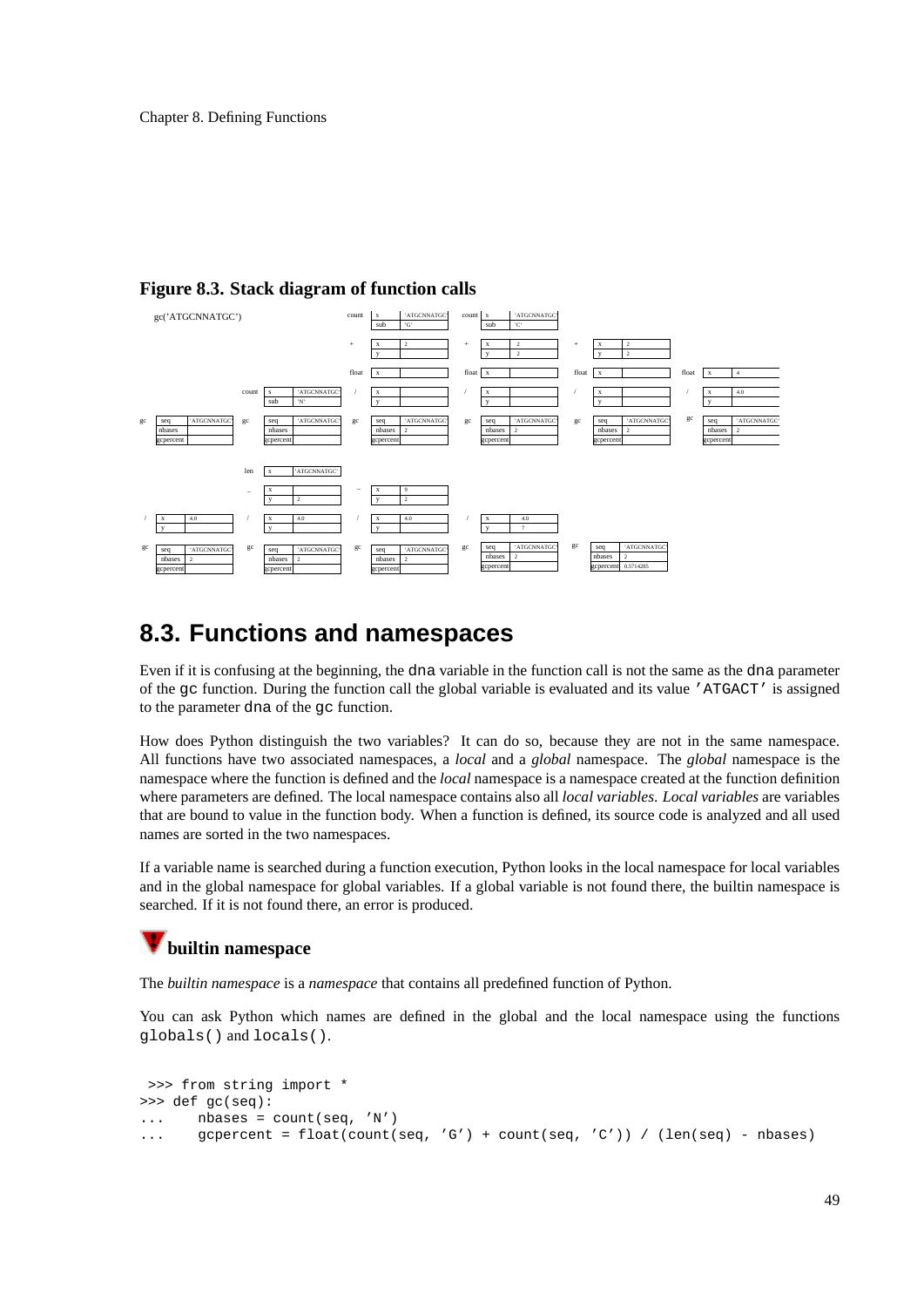```
... print "local namespace:", locals()
... print "global namespace:", globals()
... print "names in the current namespace:", dir()
... return gcpercent
...
>>> seq = 'ATGACGATAGGAGANNTATAGAN'
>>> gc(seq)
local namespace: {'gcpercent': 0.34999999999999998, 'nbases': 3,
'seq': 'ATGACGATAGGAGANNTATAGAN'}
global namespace: {'ascii_lowercase': 'abcdefghijklmnopqrstuvwxyz',
 'upper': <function upper at 0x1623f0, 'punctuation': '"!#$%\'()*+,-./:;<=>?@[\\]^_'{|}~',
'letters': 'abcdefghijklmnopqrstuvwxyzABCDEFGHIJKLMNOPQRSTUVWXYZ',
'seq': 'ATGACGATAGGAGANNTATAGAN', 'lstrip': <function lstrip at 0x160cf0>,
'uppercase': 'ABCDEFGHIJKLMNOPQRSTUVWXYZ',
'ascii_letters': 'abcdefghijklmnopqrstuvwxyzABCDEFGHIJKLMNOPQRSTUVWXYZ',
'replace': <function replace at 0x160b90>, 'capwords': <function capwords at 0x160b10>,
'index_error': <class exceptions.ValueError at 0x119700>,
'expandtabs': <function expandtabs at 0x160a50>, 'strip': <function strip at 0x160cb0>,
'ascii_uppercase': 'ABCDEFGHIJKLMNOPQRSTUVWXYZ', 'find': <function find at 0x160810>,
'gc': <function gc at 0x160b50>, 'rjust': <function rjust at 0x160990>,
'ljust': <function ljust at 0x160950>, 'whitespace': '\t\n\x0b\x0c\r ',
'rindex': <function rindex at 0x1625a0>, 'capitalize': <function capitalize at 0x160ad0>,
'atol_error': <class exceptions.ValueError at 0x119700>, 'octdigits': '01234567',
'lower': <function lower at 0x1623b0>, 'splitfields': <function split at 0x160d70>,
'split': <function split at 0x160d70>, 'rstrip': <function rstrip at 0x160d30>,
'translate': <function translate at 0x160a90>,
 doc_': None,
'printable': '0123456789abcdefghijklmnopqrstuvwxyzABCDEFGHIJKLMNOPQRSTUVWXYZ!"#$%\'()*+,-./:;<=>?@[\
'digits': '0123456789', 'joinfields': <function join at 0x162520>,
'index': <function index at 0x162560>,
'__builtins__': <module '__builtin__' (built-in)>,
'swapcase': <function swapcase at 0x162430>,
'atof_error': <class exceptions.ValueError at 0x119700>,
'atoi': <function atoi at 0x1608d0>, 'hexdigits': '0123456789abcdefABCDEF',
'atol': <function atol at 0x160910, '_name_': '_main_',
'atof': <function atof at 0x160890>, 'count': <function count at 0x1625e0>,
'lowercase': 'abcdefghijklmnopqrstuvwxyz', 'join': <function join at 0x162520>,
'center': <function center at 0x1609d0>, 'rfind': <function rfind at 0x160850>,
'atoi_error': <class exceptions.ValueError at 0x119700>,
'maketrans': <br/> <br/> <br/>the function maketrans>, 'zfill': <function zfill at 0x160a10>}
names in the current namespace: ['gcpercent', 'nbases', 'seq']
0.34999999999999998
```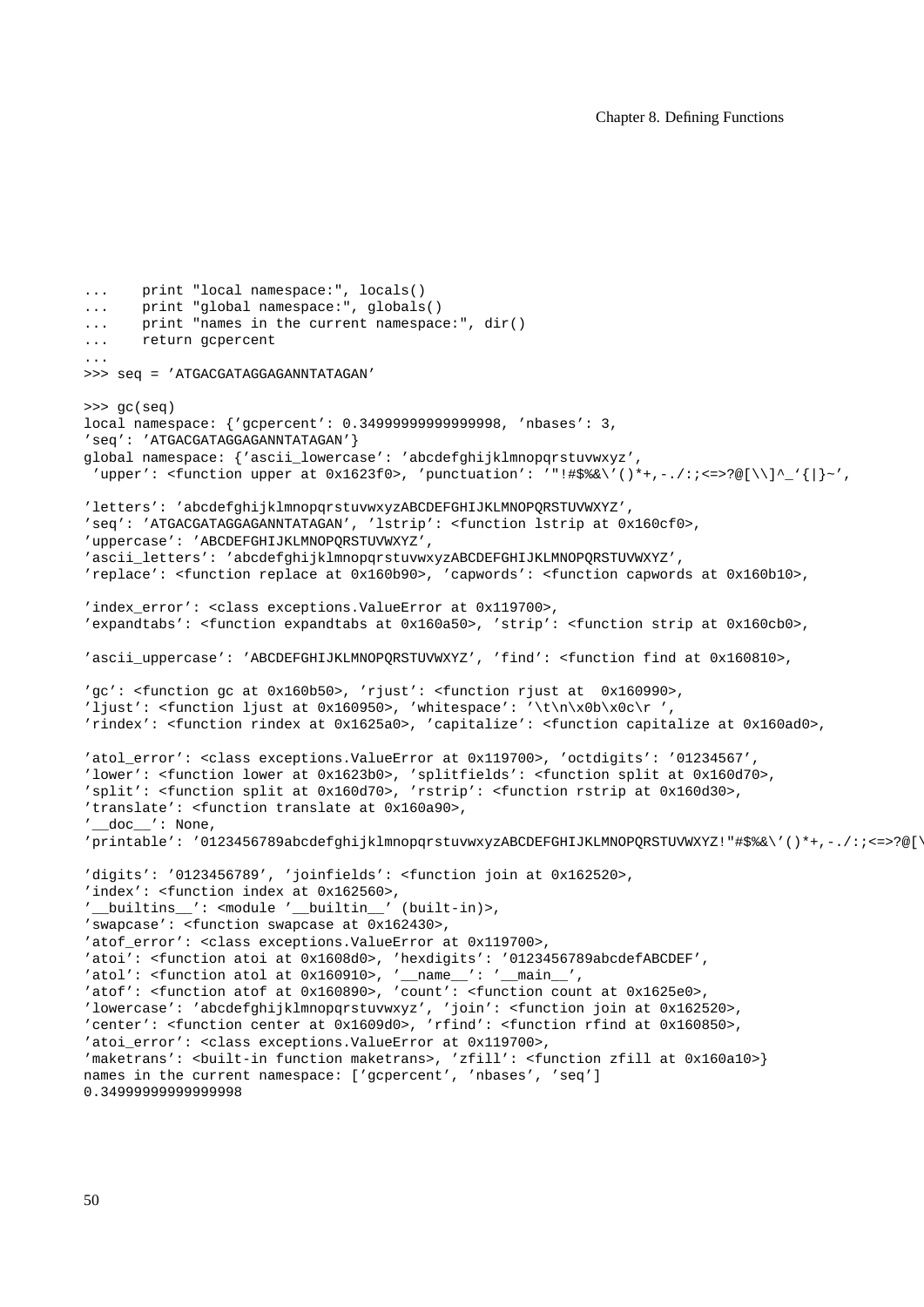Chapter 8. Defining Functions

The dir function shows all the names defined in the current namespace.

```
>>> from string import *
>>> dir()
['__builtins__', '__doc__', '__name__', 'ascii_letters', 'ascii_lowercase',
'ascii_uppercase', 'atof', 'atof_error', 'atoi', 'atoi_error', 'atol',
'atol_error', 'capitalize', 'capwords', 'center', 'count', 'digits',
'expandtabs', 'find', 'gc', 'hexdigits', 'index', 'index_error', 'join',
'joinfields', 'letters', 'ljust', 'lower', 'lowercase', 'lstrip', 'maketrans',
'octdigits', 'printable', 'punctuation', 'replace', 'rfind', 'rindex', 'rjust',
'rstrip', 'seq', 'split', 'splitfields', 'strip', 'swapcase', 'translate',
'upper', 'uppercase', 'whitespace', 'zfill']
```
## **8.4. Boolean functions**

Whenever a condition is too complex, you can write a *boolean function*.

## **Boolean function**

*Boolean functions* are *function* that return truth values (in Python either 0 or 1).

It is good style to give them a name that indicates its nature, often the function name starts with is.

Here is an example that tests if a character is a valid amino acid:

```
>>> from string import *
>>> def isAminoAcid(aa):
... AA = upper(aa)
... if AA < 'A' or AA > 'Z':
... return 0
... if AA in 'JOU':
... return 0
... return 1
```
you can also write it as follow:

```
>>> from string import *
>>> def isAminoAcid(aa):
... AA = upper(aa)
... if AA < 'A':
\cdots ok = 0
... elif AA > 'Z':
\cdots ok = 0
```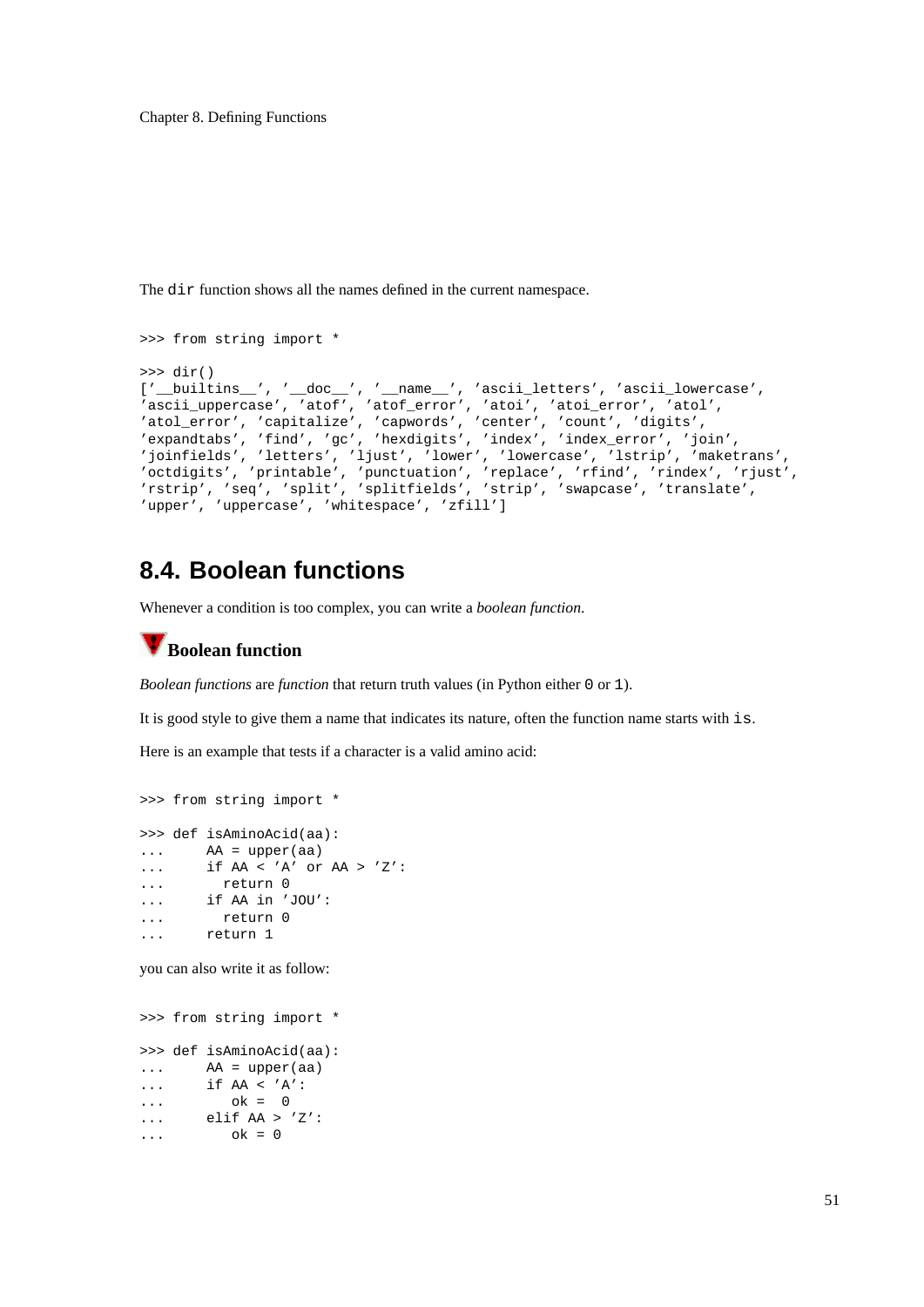```
... elif AA in 'JOU':
\cdots ok = 0
... else:
\cdots ok = 1
... return ok
```
or using boolean operators:

### **Example 8.2. Function to check whether a character is a valid amino acid**

```
>>> def isAminoAcid(aa):
... return ('A' <= aa <= 'Z' or 'a' <= aa <= 'z') and aa not in 'jouJOU'
```
Using this function makes your code easier to understand because the function name expresses what you want to test:

```
>>> prot = 'ATGAFDWDWDAWDAQW'
>>> oneaa = prot[0]
>>> if isAminoAcid(oneaa):
... print 'ok'
... else:
     print 'not a valid amino acid'
ok
```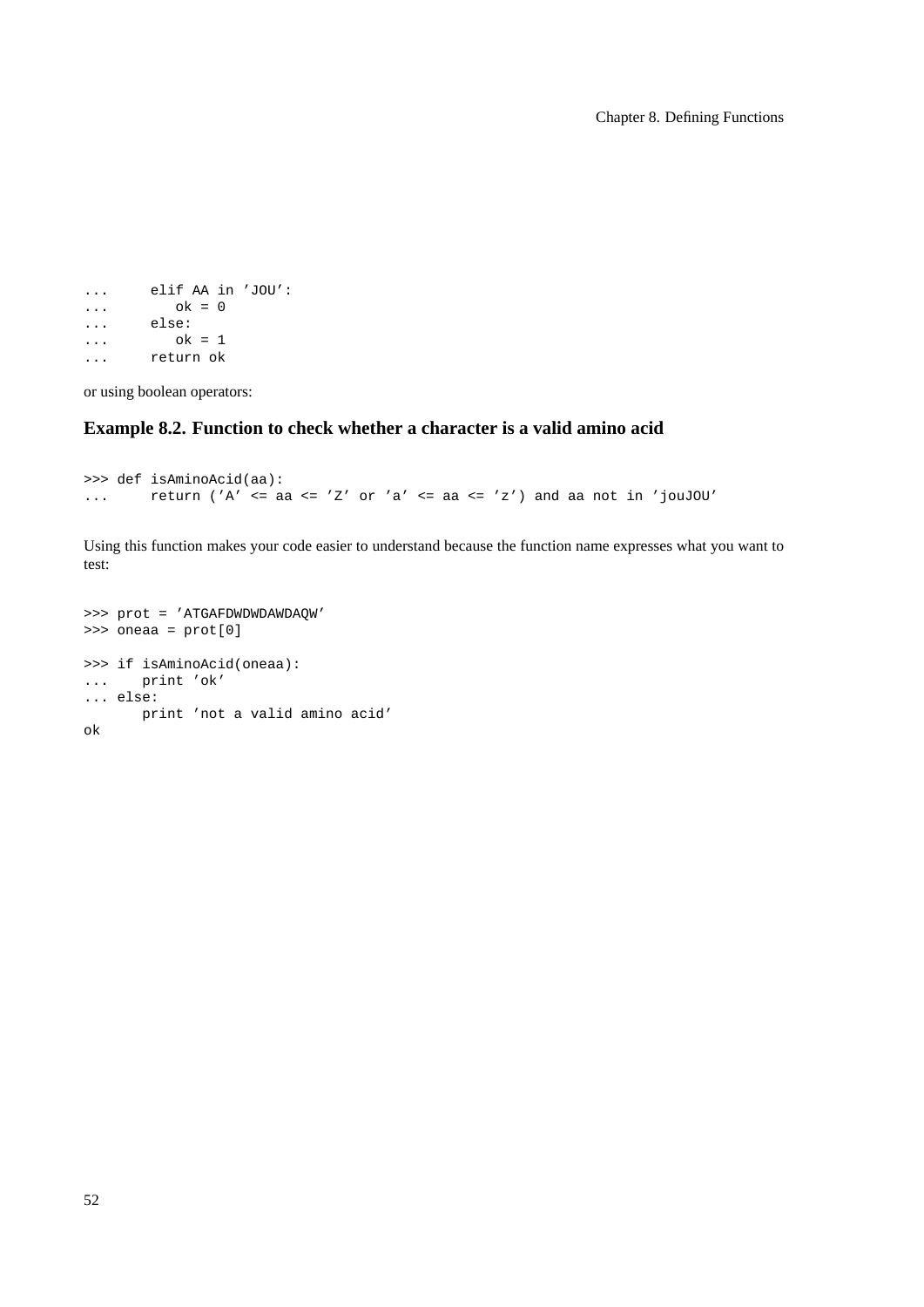# **Chapter 9. Collections**

## **9.1. Datatypes for collections**

In the proceeding chapter we have seen that *strings* can be interpreted as *collections of characters.* But they are a very restricted sort of collection, you can only put characters in a string and a string is always ordered. But we need often to handle collections of all sorts of objects and sometimes these collections are not even homogeneous, meaning that they may contain objects of different types. Python provides several predefined **data types** that can manage such collections. The two most used structures are called **Lists** and **Dictionaries**. Both can handle collections of different sorts of objects, but what are their differences?

## **List**

*Lists* are *mutable ordered collections* of objects of different sorts. The objects are accessible using their position in the *ordered collection*.

# **Dictionary**

*Dictionaries* are *mutable unordered collections* which may contain objects of different sorts. The objects can be accessed using a *key*.

Here are some examples comparing a list version of a collection of enzyme's pattern and a dictionary version of the same collection. Lists are created using a comma separated list of all elements enclosed into brackets, whereas dictionaries are enclosed into braces and contain a comma separated list of key-value pairs, each separated by a colon.

```
>>> patternList = [ 'gaattc', 'ggatcc', 'aagctt' ]
>>> patternList
['gaattc', 'ggatcc', 'aaqctt']
>>> patternDict = { 'EcoRI' : 'gaattc', 'BamHI' : 'ggatcc', 'HindIII' : 'aagctt' }
>>> patternDict
{ 'EcoRI' : 'gaattc', 'BamHI' : 'ggatcc', 'HindIII' : 'aagctt' }
```
To access the elements we use the position in the list and the key for the dictionary.

# **Important**

List indices have the same properties as string indices, in particular they start with 0 (remember [Figure](#page-47-0) [6.1\)](#page-47-0).

```
>>> patternList[0]
'gaattc'
>>> patternDict['EcoRI']
```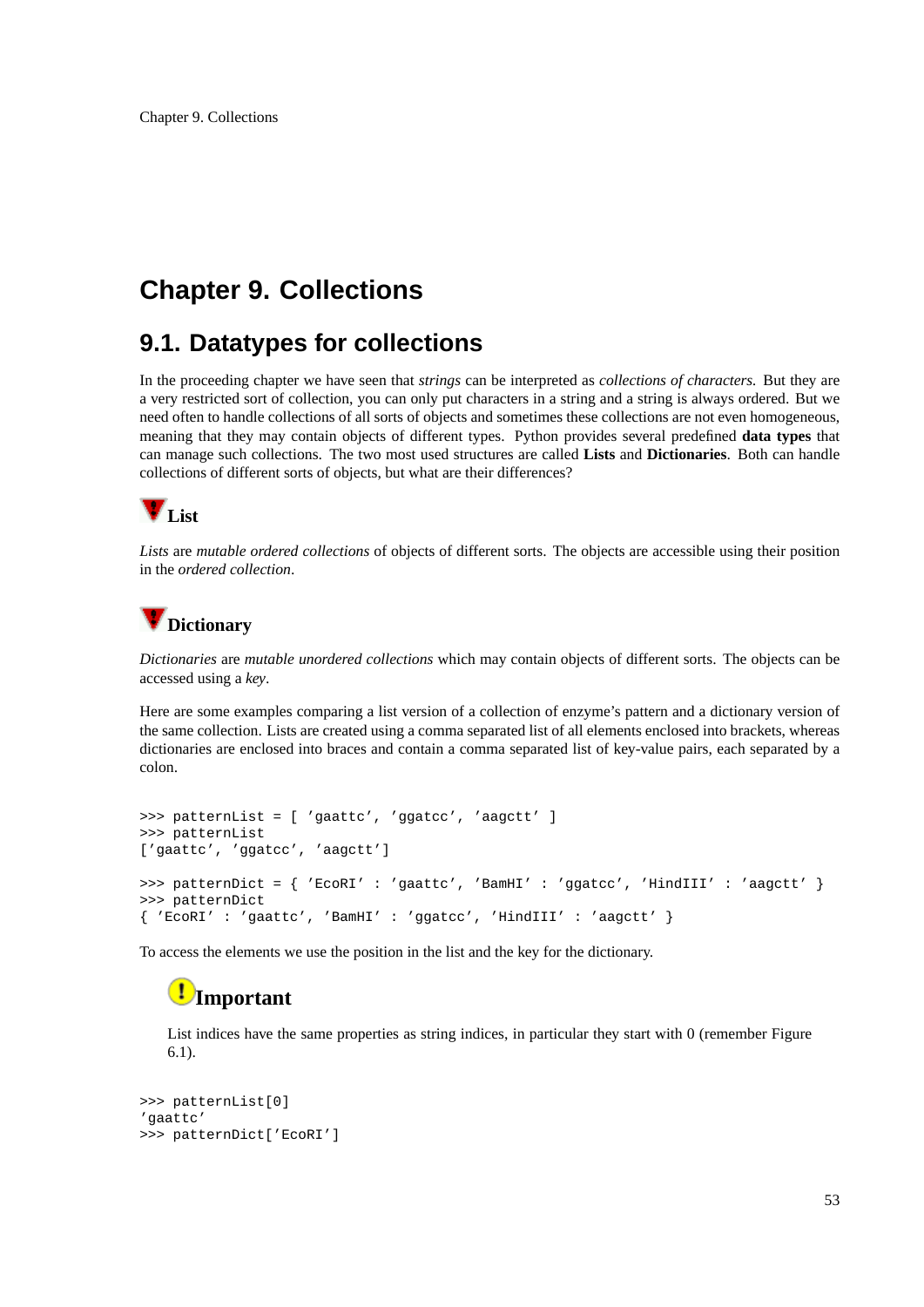'gaattc'

As for strings you can get the number of elements in the collection, as well as the smallest and the greatest element.

```
>>> len(patternList)
3
>>> len(patternDict)
3
```
Lists can be sliced but dictionaries cannot. Remember that dictionaries are unordered collections, so getting a slice does not make any sense.

```
>>> digest = patternList[:1]
>>> digest
['gaattc']
```
You can ask whether an element is in the collection. Dictionaries have two possibilities to perform this.

```
>>> 'gaattc' in patternList
1
>>> patternDict.has_key('HindIII')
1
>>> 'HindIII' in patternDict
1
```
Unlike strings both collections are mutable. This means that you can remove, add or even change their elements.

```
>>> del patternList[0]
>>> patternList
['ggatcc', 'aagctt']
>>> patternList[0] = 'gaattc'
>>> patternList
['gaattc', 'aagctt']
>>> patternList.append('ggattc')
>>> patternList
['gaattc', 'aagctt', 'ggattc']
>>> del patternList[:2]
>>> patternList
['ggattc']
>>> del patternDict['EcoRI']
>>> patternDict
{'BamHI': 'ggatcc', 'HindIII': 'aagctt'}
>>> patternDict['EcoRI'] = 'gaattc'
>>> patternDict
{'BamHI': 'ggatcc', 'EcoRI': 'gaattc', 'HindIII': 'aagctt'}
>>> patternDict['BamHI'] ="
```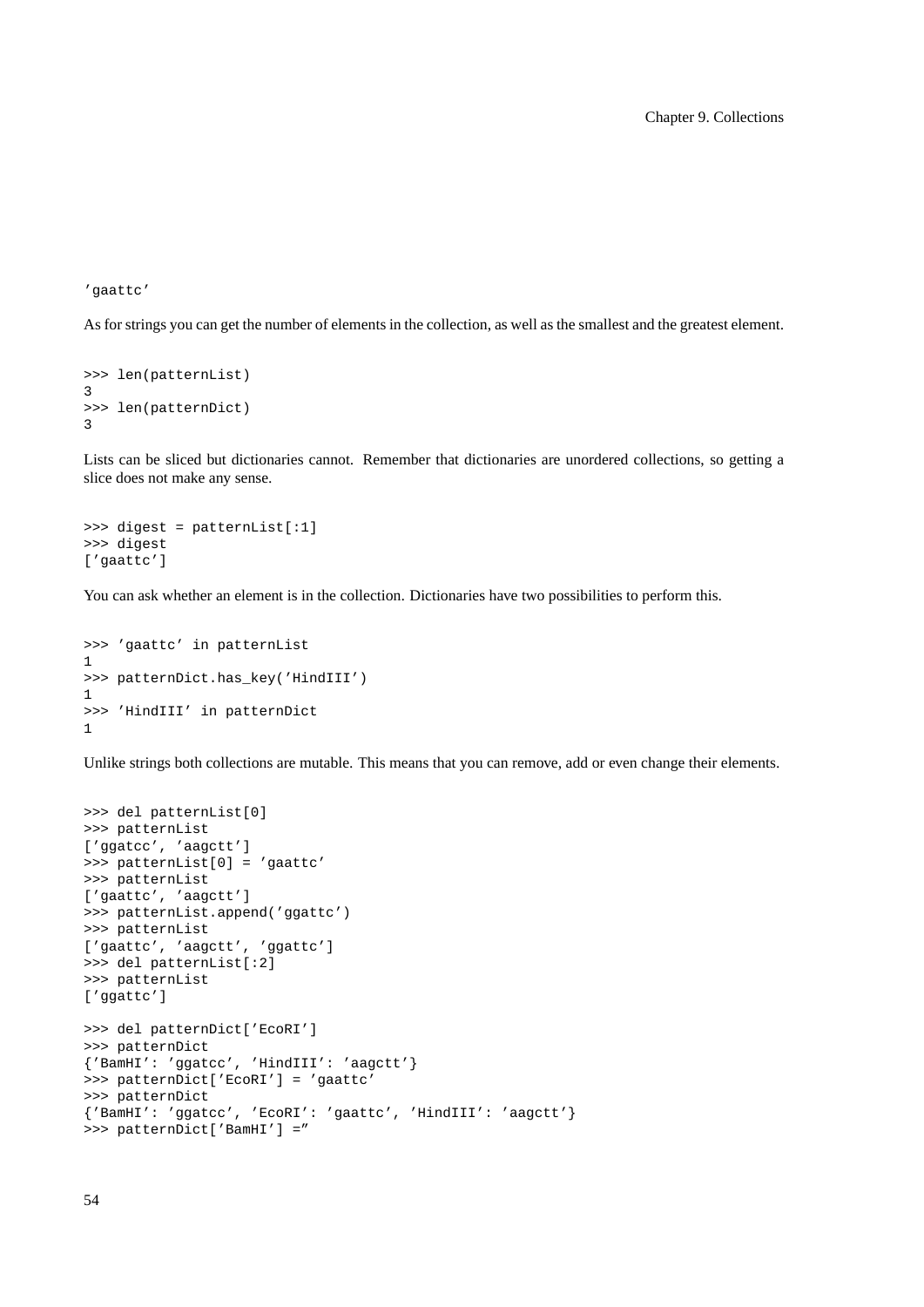$\overline{1}$ 

```
>>> patternDict
{'BamHI': ", 'EcoRI': 'gaattc', 'HindIII': 'aagctt'}
```
As for strings you cannot access elements that do not exist.

```
>>> patternList[10]
Traceback (most recent call last):
 File "<stdin>", line 1, in ?
IndexError: list index out of range
>>> patternDict['ScaI']
Traceback (most recent call last):
 File "<stdin>", line 1, in ?
KeyError: ScaI
```
<span id="page-68-0"></span>[Figure 9.1](#page-68-0) compares different actions on collections for strings, lists and dictionaries.

| Action                        | <b>Strings</b>                           | List                                       | Dictionnary                                            |
|-------------------------------|------------------------------------------|--------------------------------------------|--------------------------------------------------------|
| Creation                      |                                          | [a, b, , n]                                | $\{keya: a, keyb: b, , keyn:n\}$                       |
| Access to an element          | s[i]                                     | L[i]                                       | D[key]                                                 |
| Membership                    | $\frac{1}{2}$ in s                       | $e$ in L                                   | key in D<br>$D.$ has_key $(D)$                         |
| Remove en element             | Not Possible<br>$s = s[i-1]+s[i+1!]$     | $del$ L[i]                                 | del D[key]                                             |
| Change an element             | Not Possible<br>$s=s[i-1]+new+s[i+1]$    | $L[i] = new$                               | $D$ [key]=new                                          |
| Add an element                | Not Possible<br>$s=s + new$              | L.append(e)                                | $D[newkey] = val$                                      |
| Remove consecutive<br>element | Not Possible<br>$s=s[:i]+s[k:]$          | $del$ L[i: $k$ ]                           | Not Possible, not ordered<br>but, remove all D.clear() |
| Change consecutive<br>element | Not Possible<br>$s=s[:i] + news + s[k:]$ | $L[i:k]=Lnew$                              | Not Possible                                           |
| Add more than one<br>element  | Not Possible<br>$s = s + news$           | $L.$ extend $(newL)$<br>or $L + L + L$ new | D.update(newD)                                         |

**Figure 9.1. Comparison some collection datatypes**

## **9.2. Methods, Operators and Functions on Lists**

 $\overline{a}$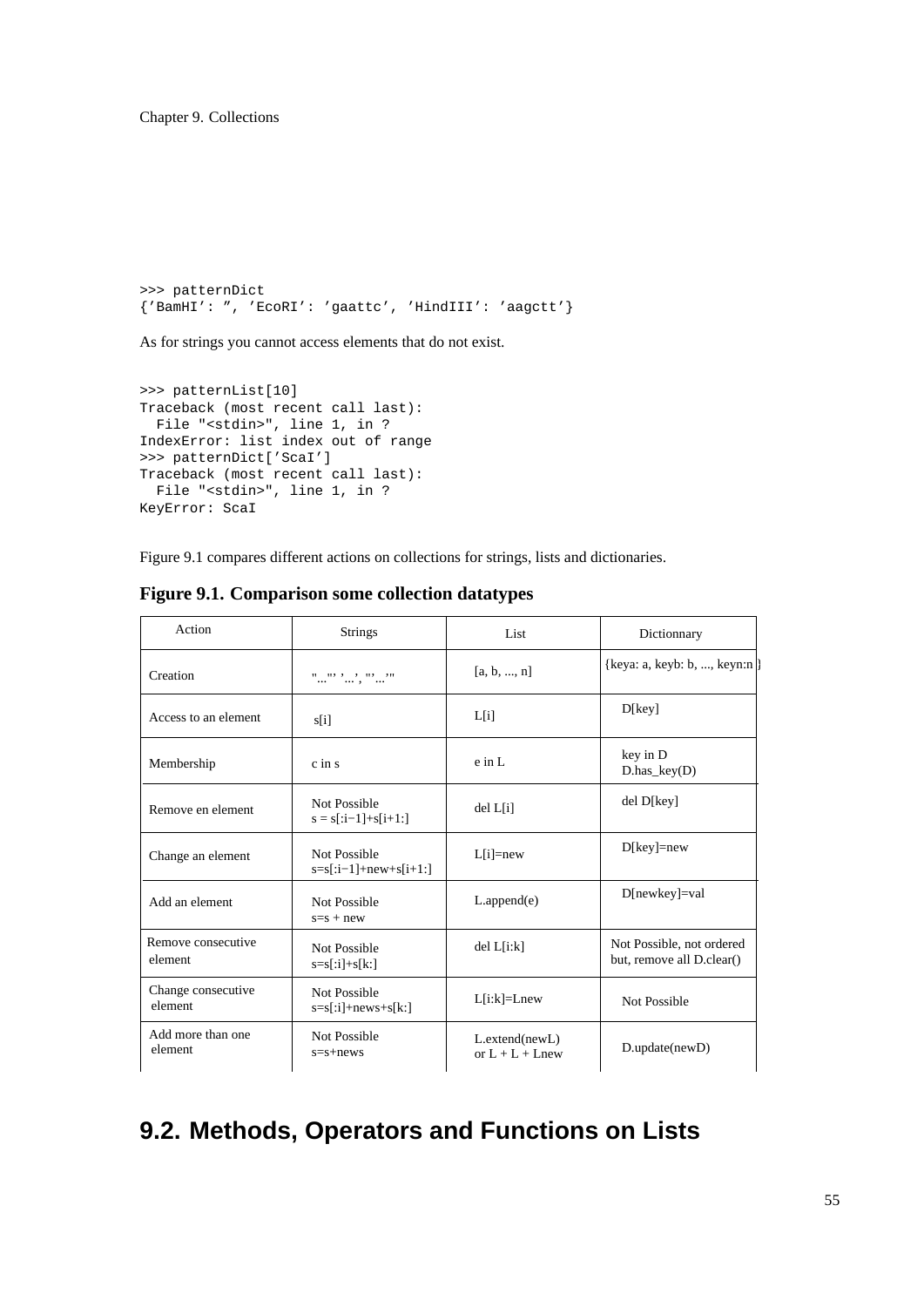[Table 9.1](#page-69-0) remembers the action of builtin functions and operators on list objects and [Table 9.2](#page-69-1) summarizes all methods of list objects.

| Operator/Function                      | Action                  | <b>Action on Numbers</b> |
|----------------------------------------|-------------------------|--------------------------|
| $\overline{[\ldots]}$ , $(\ldots)$ , " | creation                |                          |
| ш                                      |                         |                          |
| $rac{}{s + t}$                         | concatenation           | addition                 |
| $s * n$                                | repetition <sup>a</sup> | multiplication           |
| s[i]                                   | indication              |                          |
| s[i:k]                                 | slice                   |                          |
| $\overline{x \text{ in } s}$           | membership              |                          |
| x not in s                             |                         |                          |
| for a in s                             | iteration               |                          |
| len(s)                                 | length                  |                          |
| min(s)                                 | return smallest element |                          |
| max(s)                                 | return greatest element |                          |
| $s[i] = x$                             | index assignment        |                          |
| $s[i:k] = t$                           | slice assignment        |                          |
| $del$ s[i]                             | deletion                |                          |

### <span id="page-69-0"></span>**Table 9.1. Sequence types: Operators and Functions**



### <span id="page-69-1"></span>**Table 9.2. List methods**

| Method            | Operation                                  |
|-------------------|--------------------------------------------|
| list(s)           | converts any sequence object to a list     |
| s.append(x)       | append a new element                       |
| s. extend(t)      | concatenation <sup>a</sup>                 |
| s.count(x)        | count occurrences of x                     |
| s.index(x)        | find smallest position where x occurs in s |
| s.insert(i, x)    | insert x at position i                     |
| s.pop([i])        | removes <i>i</i> -th element and return it |
| $s$ . $remove(x)$ | remove element                             |
| $s.reverse()^b$   | reverse                                    |
| $s.sort([cmp])^b$ | sort according to the cmp function         |

a equal to the + operator but inplace <sup>b</sup>in place operation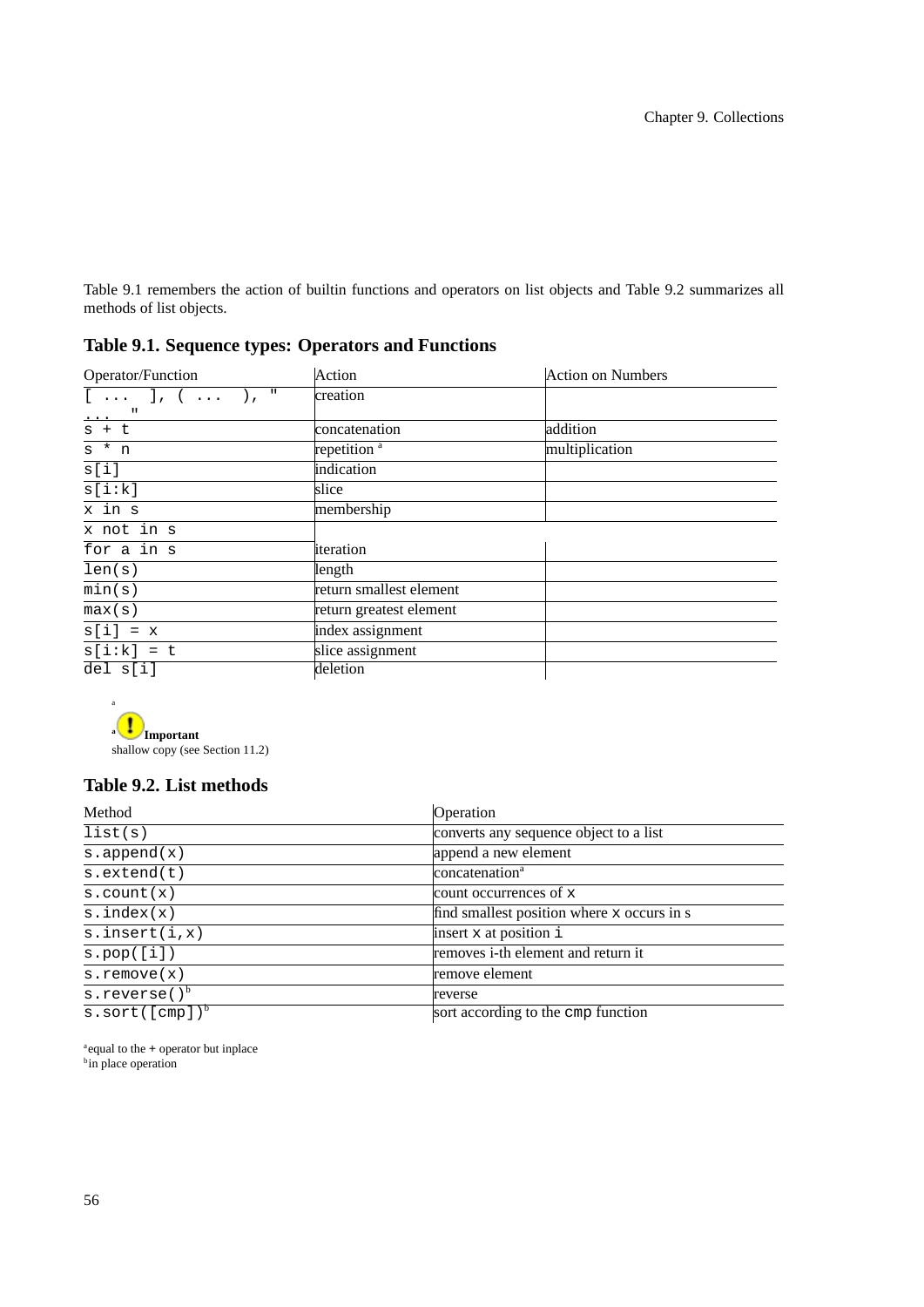# **Important**

It is important to know whether a function or method, that is applied to a *mutable* objects, modifies this object internally or whether it returns a new object containing these modifications. Look at the following example that shows two possibilities to concatenate lists. The + operator creates a new list whereas the method extend adds one list to the other:

```
>>> l1 = [ 'EcoRI', 'BamHI' ]
>>> l2 = [ 'HindIII' ]
>>> l1
['EcoRI', 'BamHI']
>>> l2
['HindIII']
>>> l1 + l2
['EcoRI', 'BamHI', 'HindIII']
>>> l1
['EcoRI', 'BamHI']
>>> l2
['HindIII']
>>> l1.extend(l2)
>>> l1
['EcoRI', 'BamHI', 'HindIII']
>>> l2
['HindIII']
```
## **9.3. Methods, Operators and Functions on Dictionaries**

Contrary to strings and lists the ordering of the elements in dictionaries does not matter. Elements are accessed by a unique key rather than by an index number.

# **Important**

It is important to notice that *dictionary keys* have to be *unique* and *immutable*.

<span id="page-70-0"></span>[Table 9.3](#page-70-0) gives an overview of the methods and operations on dictionaries.

#### **Table 9.3. Dictionary methods and operations**

| Method or Operation | Action                                       |
|---------------------|----------------------------------------------|
| d[key]              | get the value of the entry with key key in d |
| $d[key] = val$      | set the value of entry with key key to val   |
| del d[key]          | delete entry with key key                    |
| d. clear()          | removes all entries                          |
| len(d)              | number of items                              |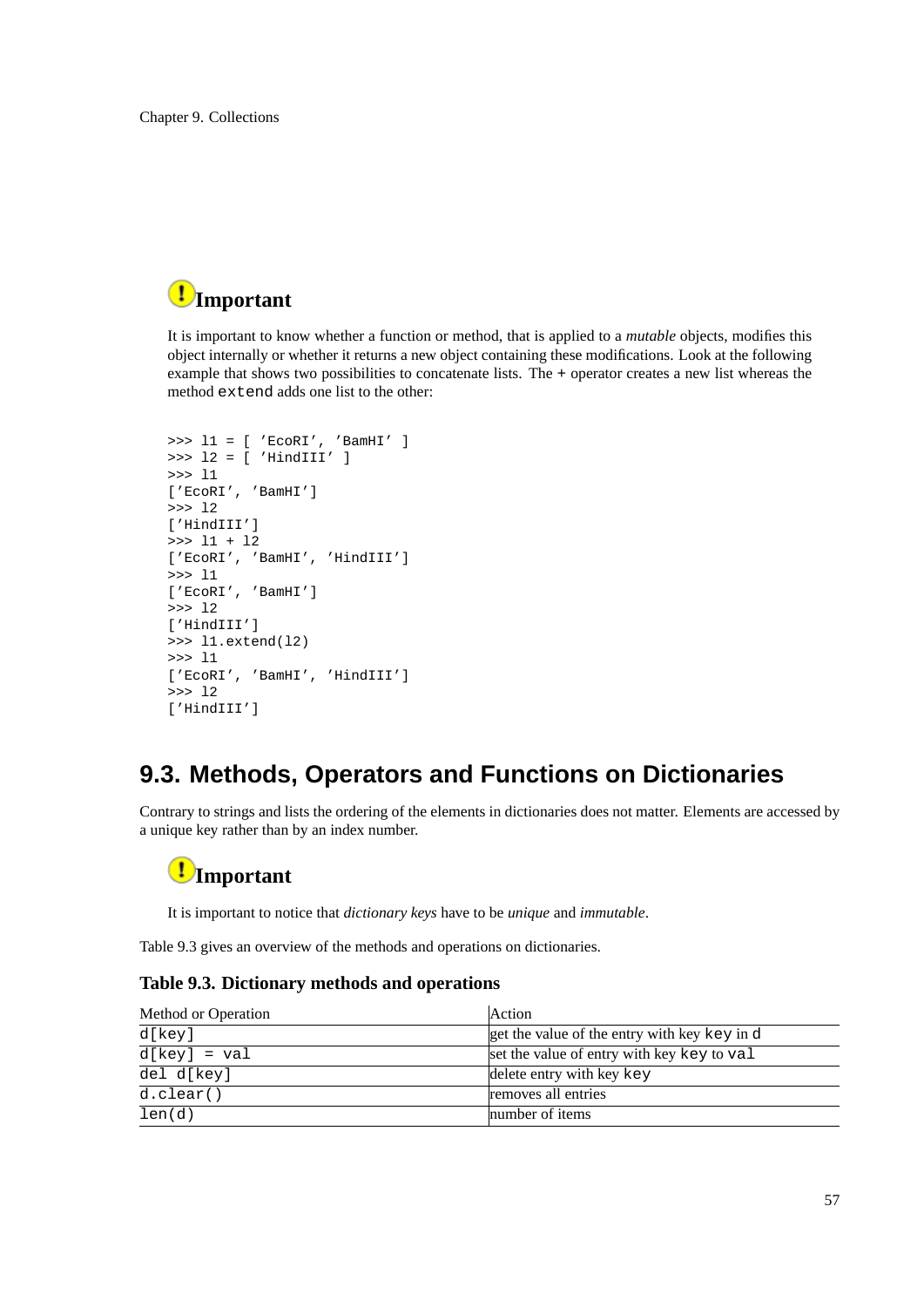| d.copy()                   | makes a shallow copy <sup>a</sup>                    |
|----------------------------|------------------------------------------------------|
| $d.$ has_key(key)          | returns 1 if key exists, 0 otherwise                 |
| $d.\text{keys}()$          | gives a list of all keys                             |
| d.values()                 | gives a list of all values                           |
| d.items()                  | returns a list of all items as tuples (key, value)   |
| d.update(new)              | adds all entries of dictionary new to d              |
| d.get(key [, otherwise])   | returns value of the entry with key key if it exists |
|                            | otherwise returns otherwise                          |
| d.setdefaults(key [, val]) | same as d.get (key), but if key does not exists sets |
|                            | $d$ [key] to val                                     |
| d.popitem()                | removes a random item and returns it as tuple        |



a

## **9.4. What data type for which collection**

We have seen so far three *collection types* in Python. Which one should you chose in your applications? Because they all have their advantages and disadvantages making some actions easy or difficult to handle, the choice depends on your data and on what you would do with these data. To recognize *strings* is the easiest one, but be aware if you need to change characters, since you will have to construct a new string. So a mutable ordered collection datatype, such as a list, could be more adapted.

For list and dictionaries there are two important issues to consider:

- 1. Does the ordering of your collection matter?
- 2. Is it sufficient to access the elements by their position or do you prefer to access the collection with a more complex, sometimes more descriptive, key rather than a number?

If you need an ordered collection you do not have any choice left, because only lists take care of the ordering. However the way of accessing a collection is sometimes not so easy and often worth further consideration.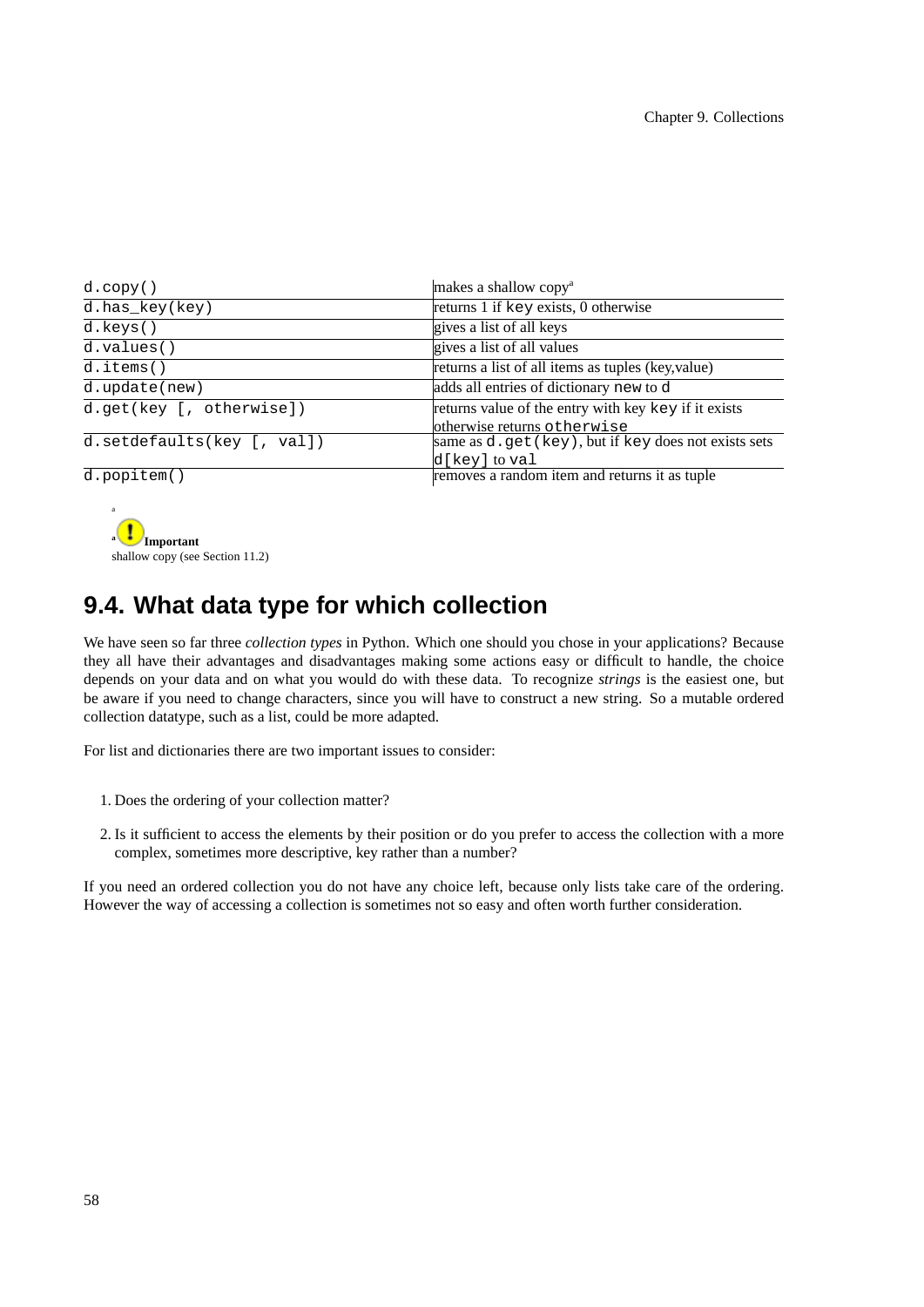# **Chapter 10. Repetitions**

### **10.1. Repetitions**

Sometimes you need to do the same thing several times with different data. Whereas humans make often errors during a repetitive procedure, computers execute repetitive tasks very well.

One possibility to write repetitions is to repeat the code as often as needed, but this is neither elegant nor readable, and above all you cannot do this if the number of repetition times is not constant or is not known beforehand.

Just as now, we have seen all that we need to do repetitive tasks.

# **Exercise 10.1. Repetitions**

Try to find out how to perform a repetitive task, only with the statements seen so far. It is not very easy if you have not seen this and we will discuss this later [\(Chapter 13\)](#page-110-0).

Because repetitions are common programming tasks, high level programming languages provide special structures and statements for this purpose. Python has two of them: for and while. Let us see the for statement first.

# **10.2. The for loop**

**Verify protein sequences.** Let us start with an example that checks whether all characters of a protein sequence are valid amino acid characters. How could we do this by hand? One possibility is to start at the beginning of the protein sequence and check each character one by one. Here is a more formal description of the algorithm:

- 1. **for each** character of the protein sequence
	- a. **if** the current character is not an amino acid
		- print the invalid character
	- b. **end if**
- 2. **end for**

In Python this can be performed with the for statement.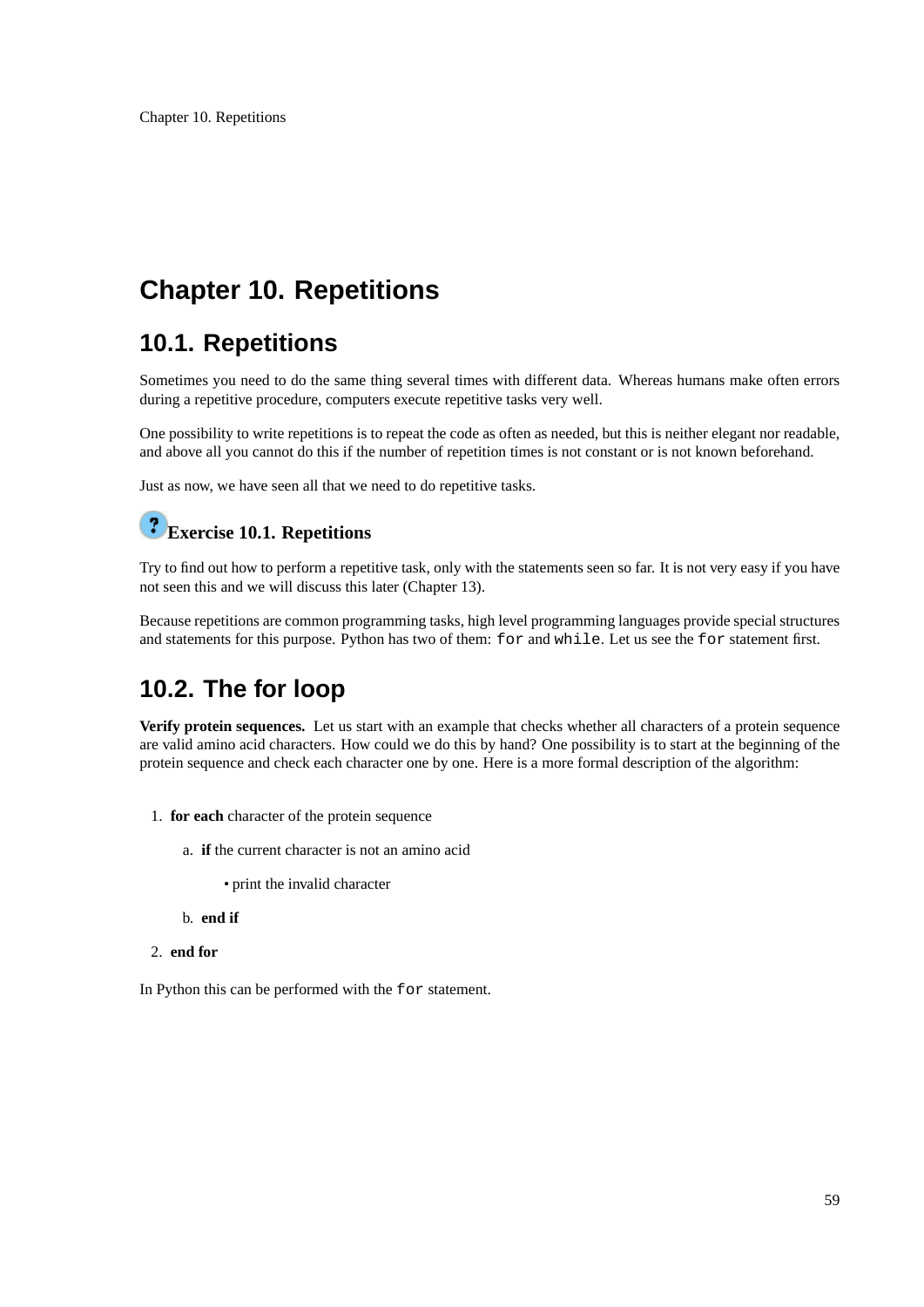

The for loop enables to iterate on an ordered collection of objects and to execute the same sequence of statements for each element.

This *sort of iteration* is also known as a *traversal*, because the collection is *traversed* from left to right and a particular task is applied to each element.

So in our example, the collection of elements is a string which we traverse with the for loop. We also have to specify what a valid amino acid is, because computers do not know about it. Nevertheless we have already written a function doing this [\(Example 8.2\)](#page-65-0).

```
>>> protein = "SERLSITPLGPYIGAQIJSGADLTRPLSDNQFEQLYHAVLRHQVVFLRDQAITPQQQRALA"
>>> for aa in protein:
... if not isAminoAcid(aa):
... print "protein contains unknown amino acid: ", aa
...
protein contains unknown amino acid: J
```
As def and if, the for statement is also a statement containing a *block*. The *header line* gives the two essential information for the traversal. It starts with for followed by a *variable name* to which each element of the collection is assigned during the execution of the *block* of statements. The second half of the *header* indicates the collection in which the elements can be found. As in all functions, operations and expressions, the collection can be specified by a *value*, a *variable* or even a *composed expression*.

### **Figure 10.1. The for loop**



**Getting the position of invalid amino acids.** As written above we cannot show the position of the invalid amino acid in the protein sequence, because only the amino acid character is known in the body of the for loop. Therefore, we have to iterate over the indices of the sequence. Here is the algorithm:

- 1. **for** each position in the protein sequence
	- a. **if** the character at this position is not an amino acid
		- print the position and the invalid character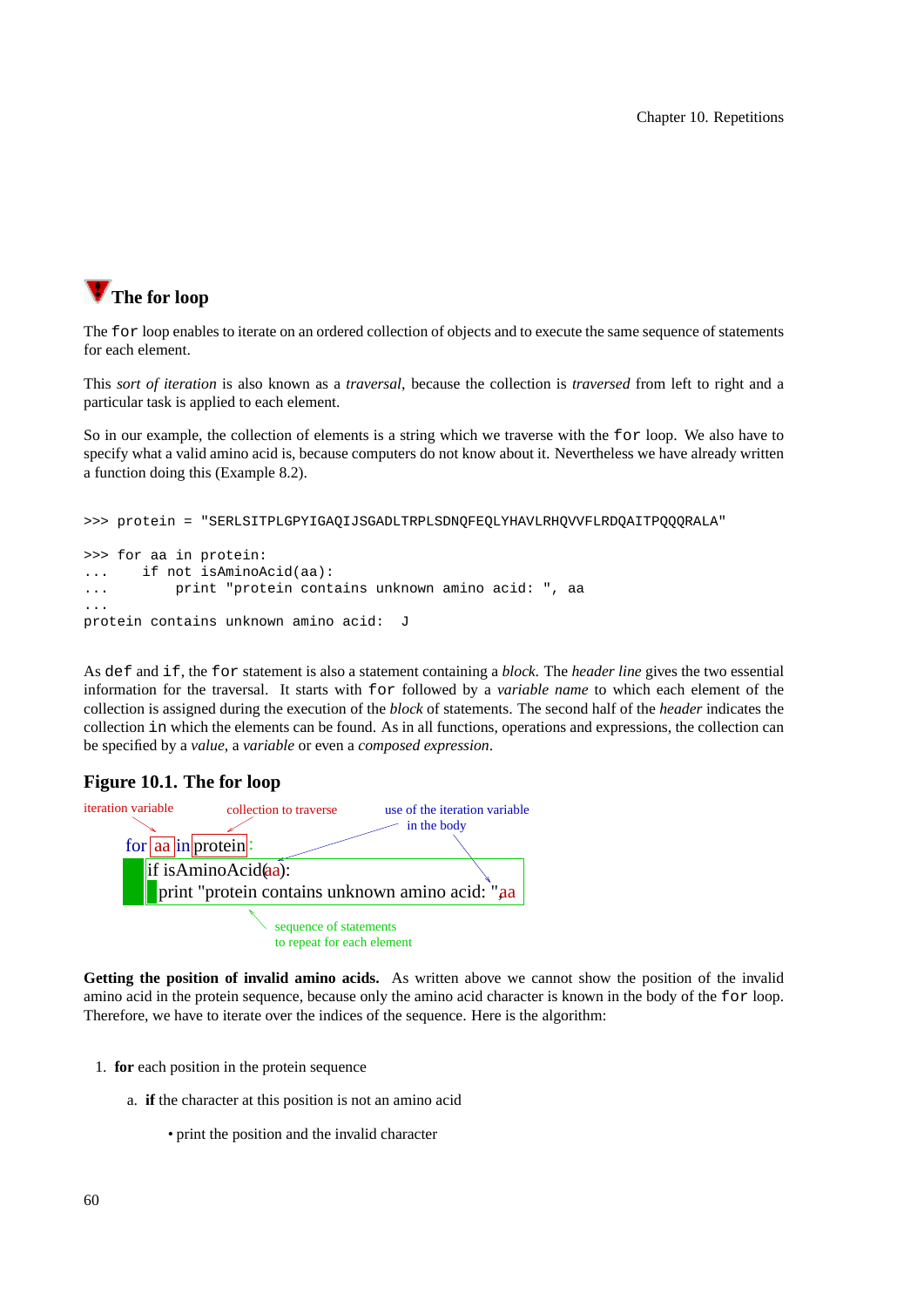Chapter 10. Repetitions

#### b. **end if**

2. **end for**

What are the possible values of the positions? Remember the string indices, they start at 0 and end at one before the length of the string. Python has a function that gives the possibility to create a list of numbers that is called range. Using this function, we can translate the algorithms above into Python:

```
>>> for i in range(len(protein)):
... if not isAminoAcid(protein[i]):
... print "protein contains unknown amino acid ", protein[i], \
... " at position ", i
```
### **Note**

There is a convention in most programming languages to use  $i, k, 1$  as variable names for the iteration variable.

**Translate cds sequences.** Let's take another example. Say that we have a cds sequence and that we would like to know such things as the corresponding amino acid sequence or the codon usage. How could we achieve this? For sure, it looks like a traversal of the cds sequence, but the things we are looking for do not correspond anymore to one nucleotide of the cds sequence but to a codon which is a three letter substring. If we could access the codons one by one, the translation into the amino acid sequence would look like this:

• for each codon in the cds sequence:

• add the amino acid corresponding to the current codon to the protein sequence

In the body of the loop we need to establish the correspondence between a codon sequence and the amino acid. We know how to do this by hand, by looking up a codon in the codon translation table. A dictionary is the data type that gives us such sort of access to the collection of codons.

|           |  | 'ttt': 'F', 'tct': 'S', 'tat': 'Y', 'tgt': 'C',    |  |  |  |
|-----------|--|----------------------------------------------------|--|--|--|
| $\cdots$  |  | 'ttc': 'F', 'tcc': 'S', 'tac': 'Y', 'tgc': 'C',    |  |  |  |
| $\cdots$  |  | $'$ tta': 'L', 'tca': 'S', 'taa': '*', 'tqa': '*', |  |  |  |
| $\ddotsc$ |  | 'ttg': 'L', 'tcg': 'S', 'tag': '*', 'tgg': 'W',    |  |  |  |
| $\ddots$  |  | 'ctt': 'L', 'cct': 'P', 'cat': 'H', 'cqt': 'R',    |  |  |  |
| $\ddots$  |  | $'etc': 'L', 'ccc': 'P', 'cac': 'H', 'cqc': 'R',$  |  |  |  |
| $\ddots$  |  | $'$ cta': 'L', 'cca': 'P', 'caa': 'O', 'cqa': 'R', |  |  |  |
| $\ddots$  |  | 'ctg': 'L', 'ccg': 'P', 'cag': 'Q', 'cgg': 'R',    |  |  |  |
| $\ddots$  |  | 'att': 'I', 'act': 'T', 'aat': 'N', 'aqt': 'S',    |  |  |  |
| $\ddots$  |  | $'$ atc': 'I', 'acc': 'T', 'aac': 'N', 'agc': 'S', |  |  |  |
| $\ddots$  |  | $'ata'$ : 'I', 'aca': 'T', 'aaa': 'K', 'aga': 'R', |  |  |  |
| $\cdot$   |  | $'$ atg': 'M', 'acg': 'T', 'aag': 'K', 'agg': 'R', |  |  |  |
| $\cdots$  |  | 'gtt': 'V', 'gct': 'A', 'gat': 'D', 'ggt': 'G',    |  |  |  |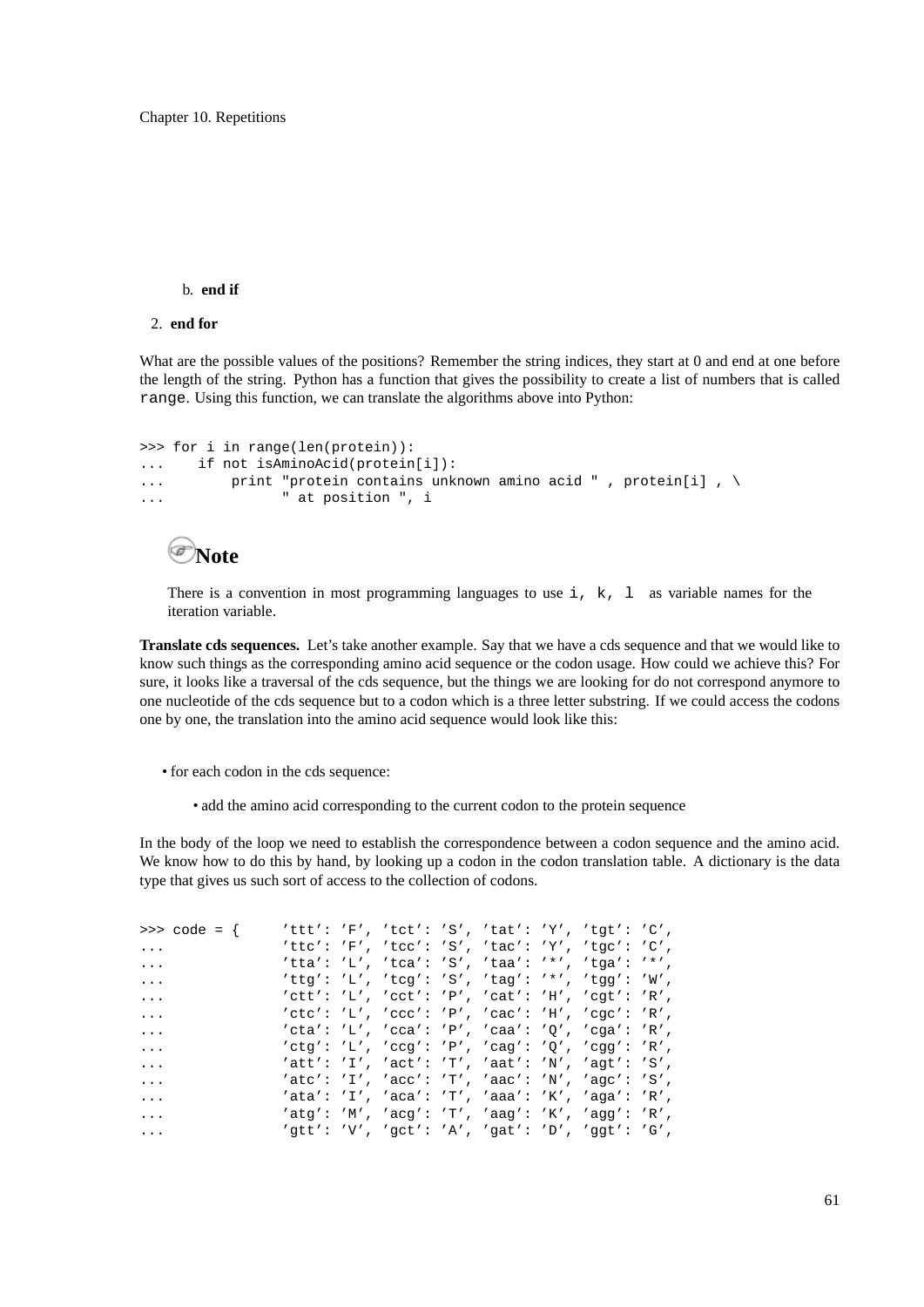```
... 'gtc': 'V', 'gcc': 'A', 'gac': 'D', 'ggc': 'G',
... 'gta': 'V', 'gca': 'A', 'gaa': 'E', 'gga': 'G',
... 'gtg': 'V', 'gcg': 'A', 'gag': 'E', 'ggg': 'G'
... }
>>> code['atg']
^{\prime} M ^{\prime}
```
Now let us go back to the first part of the problem: getting the codons. If we know where a codon starts, we only have to extract the substring of length 3 starting from this position. Here is the algorithm:

- for each third position in the cds sequence:
	- get the substring of length three starting from this position

Fortunately, the range function can take an optional step argument.

```
>>> range(10)
[0, 1, 2, 3, 4, 5, 6, 7, 8, 9]
>>> range(4,10)
[4, 5, 6, 7, 8, 9]
>>> range(0,10,3)
[0, 3, 6, 9]
```
#### We can now print the codon list:

```
>>> cds = "atgagtgaacgtctgagcattaccccgctggggccgtatatcggcgcacaataa"
>>> for i in range(0,len(cds),3):
... print cds[i:i+3],
...
atg
agt
gaa
cgt
ctg
agc
att
acc
ccg
ctg
ggg
ccg
tat
atc
ggc
gca
```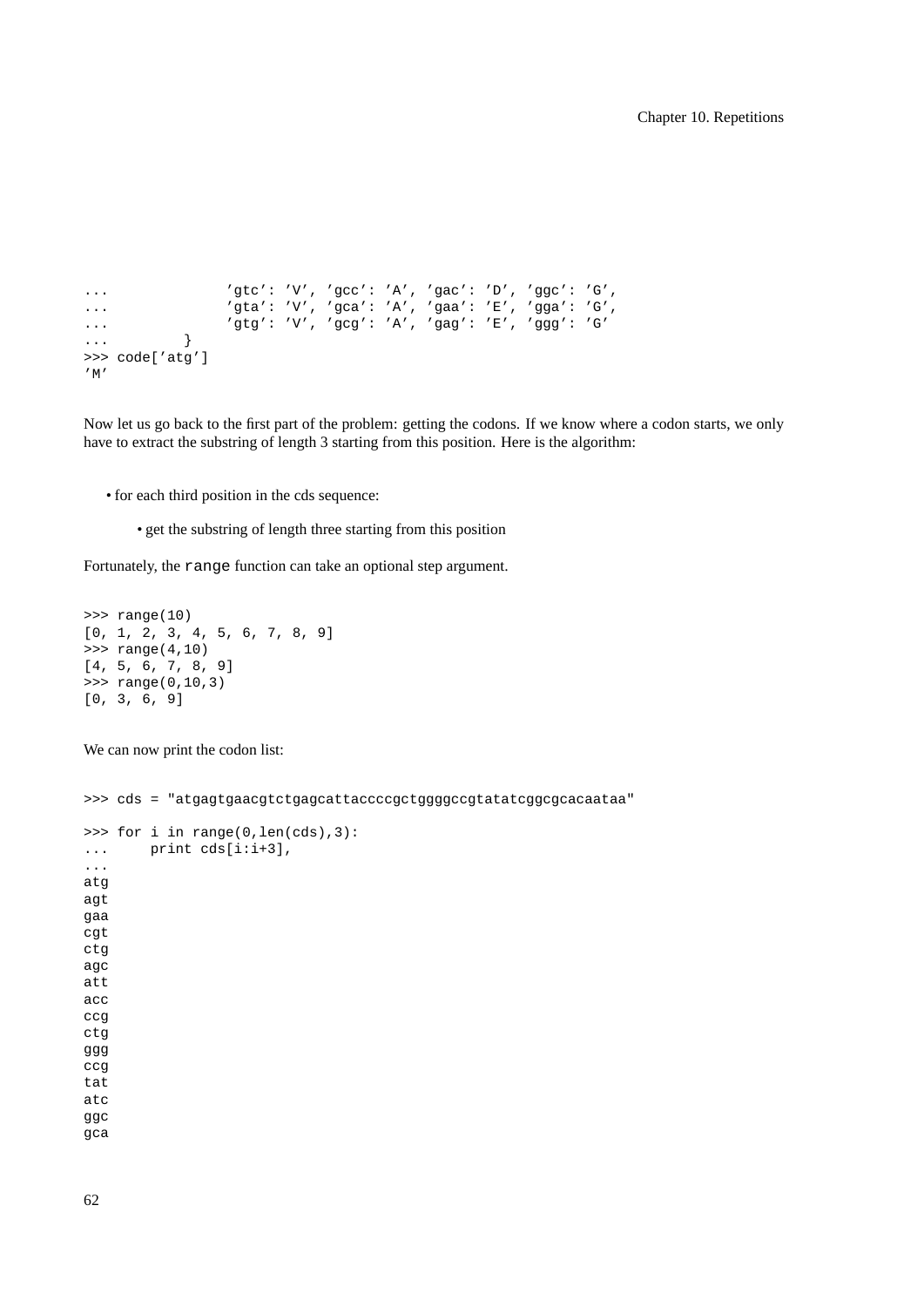#### Chapter 10. Repetitions

caa taa taa

If we replace the print statement with the access to the dictionary of translation, we can translate the codon into the amino acid.

### <span id="page-76-0"></span>**Example 10.1. Translate a cds sequence into its corresponding protein sequence**

```
>>> def translate(cds, code):
... prot = ""
... for i in range(0,len(cds),3):
\ldots codon = cds[i:i+3]
... prot = prot + code[codon]
... return prot
>>> translate(cds, code)
'MSERLSITPLGPYIGAQ*'
```
What about the computing of the codon usage? We do not need the translation table anymore. But we have to count each codon now. We also need a data structure accessible by codons, although it is not to get information, but to store the result. Here is the algorithm: do not forget that accessing a key which does not exist in a dictionary, is not allowed.

- for each codon in the coding sequence:
	- a. if the codon is already in the dictionary of the usage:
		- then add 1 to the count

b. otherwise:

• put the codon in the dictionary with count  $= 1$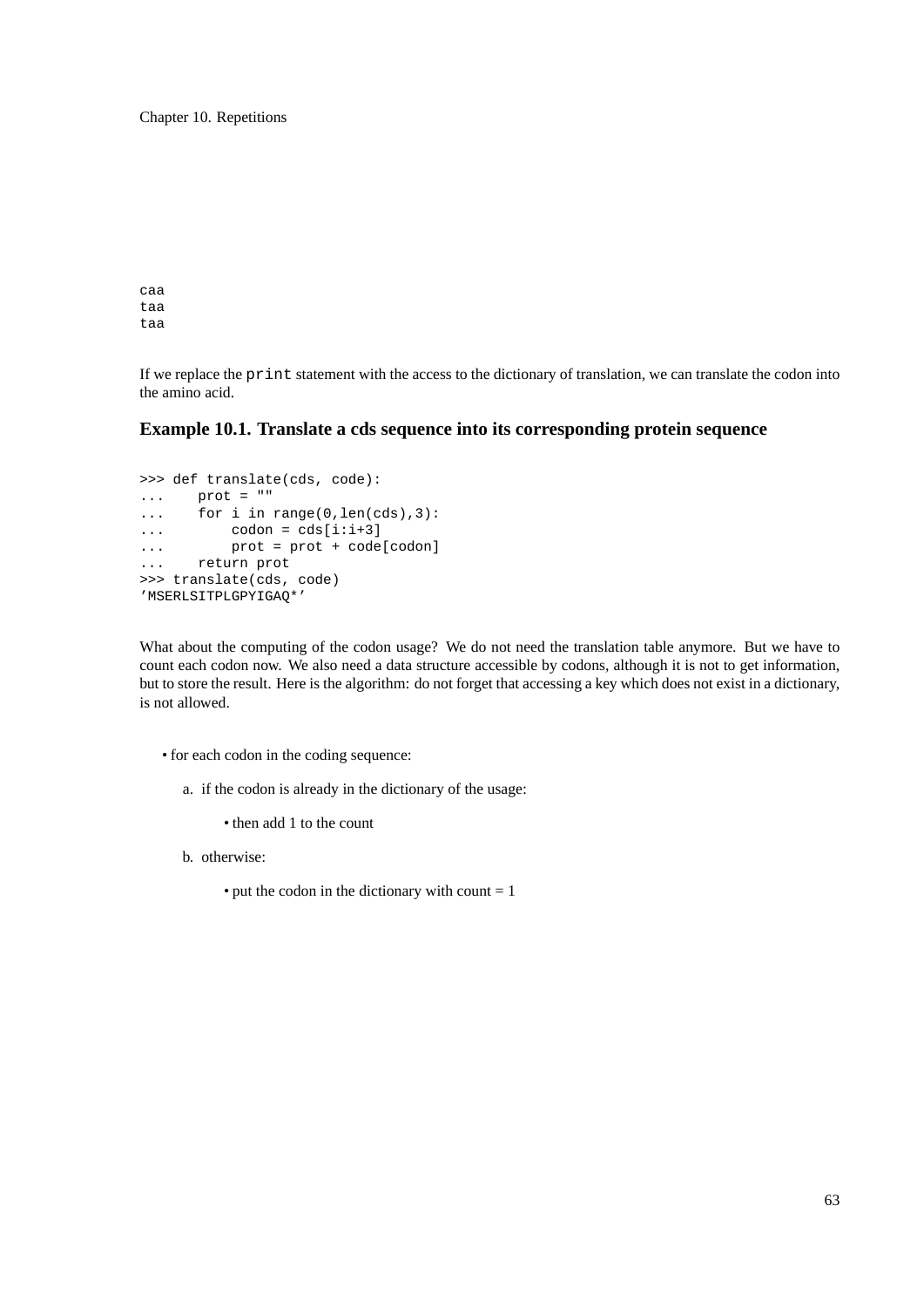Here is the corresponding Python code:

```
>>> def count_codons(cds):
\ldots usage = \{\}... for i in range(0,len(cds),3):
\ldots codon = cds[i:i+3]
... if usage.has_key(codon):
... usage[codon] += 1
... else:
... usage[codon] = 1
... return usage
...
>>> count_codons(cds)
{'acc': 1, 'atg': 1, 'atc': 1, 'gca': 1, 'agc': 1, 'ggg': 1, 'att': 1, 'ctg': 2,
 'taa': 1, 'ggc': 1, 'tat': 1, 'ccg': 2, 'agt': 1, 'caa': 1, 'cgt': 1, 'gaa': 1}
```
# **Exercise 10.2. Write the complete codon usage function**

Transform the count\_codons function into a function getting the real codon usage. Hint: You need to divide each count by the total number of codons.

### <span id="page-77-1"></span>**10.3. The while loop**

# **The while loop**

A while loop is composed of two parts, a *condition* and a *sequence of statements* to repeat. During the execution, the *sequence of statements* are repeated as long as the *condition* is true. [Figure 10.2](#page-77-0) illustrates the flow of execution.

<span id="page-77-0"></span>

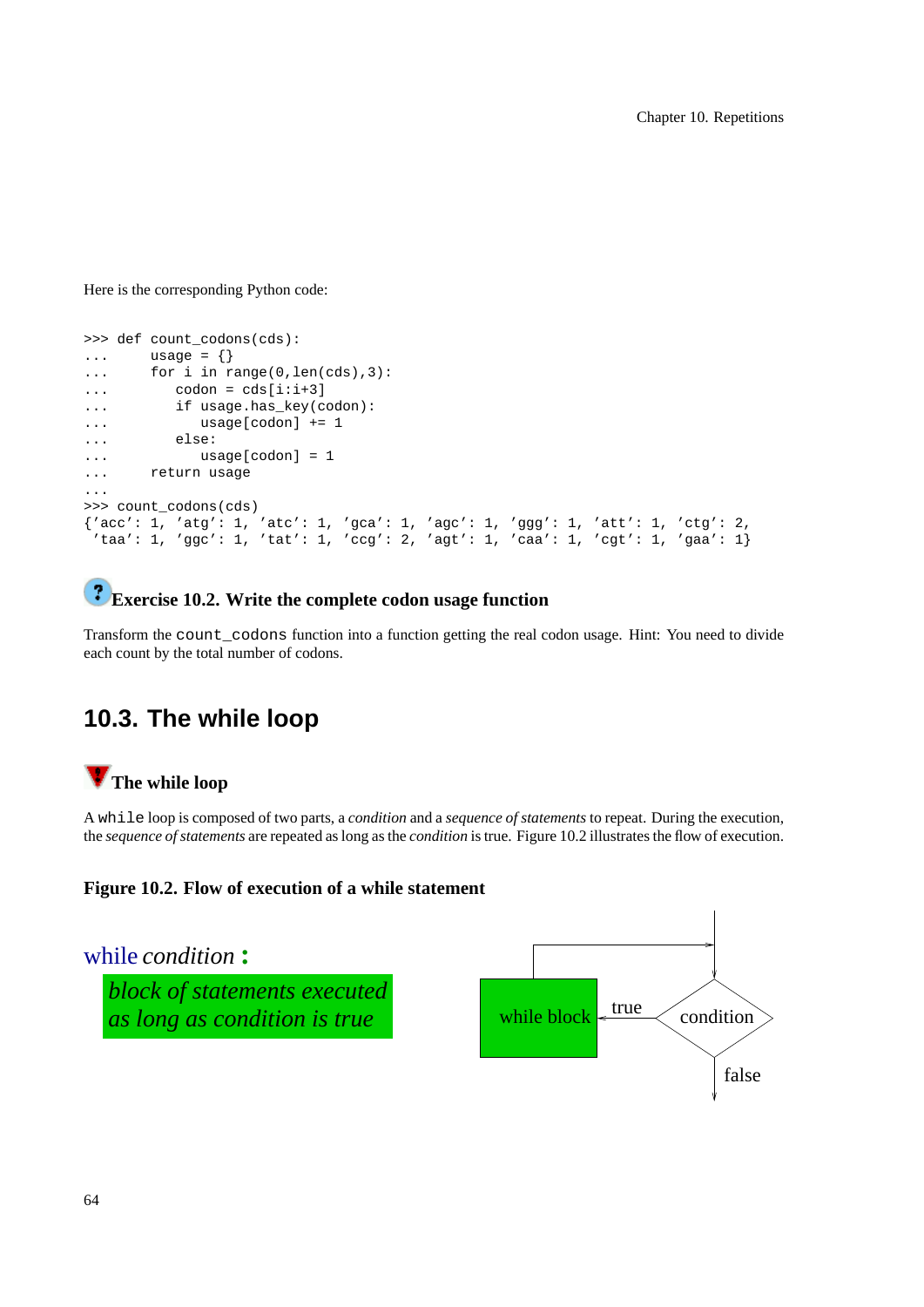Before saying more, let us illustrate that with an example. We have already shown how to use the find method of strings to find pattern [\(Section 1.1\)](#page-14-0). Let's try now to find all occurrences of a specific pattern in a DNA sequence. Here is one possible way to proceed:

#### **Procedure 10.6. Find all occurrences of a pattern in a sequence**

INPUT: a DNA sequence *seq* and a pattern *pat*

OUTPUT: a list of positions *matches* containing all start positions of *pat* in *seq*

- 1. *matches* <- empty list
- 2. *current\_match* <- position of the first occurrence of pattern *pat* in sequence *seq* or -1 **if** there is not anyone
- 3. **as long as** *current\_match* is not -1:
	- a. *matches* <- *matches* + *current\_matches*
	- b. *current\_match* <- position of the next occurrence of pattern *pat* in sequence *seq* after *current\_match* or -1 **if** there is not anyone
- 4. **return** *matches*

#### <span id="page-78-1"></span>**Example 10.2. First example of a while loop**

And here is the implementation in **Python**:

```
def findpos(seq, pat):
  matches = []
  current_match = seq.find(pat)
  while current match != -1:
      matches.append(current_match)
      current_match =seq.find(pat, current_match+1)
  return matches
```
Let's follow with a second example that rewrites the translate function [\(Example 10.1\)](#page-76-0) using a while loop instead of the for traversal.

### <span id="page-78-0"></span>**Example 10.3. Translation of a cds sequence using the while statement**

This version follows the same procedure as the implementation with the for statement.

```
code = {'ttt': 'F', 'tct': 'S', 'tat': 'Y', 'tgt': 'C',
       'ttc': 'F', 'tcc': 'S', 'tac': 'Y', 'tgc': 'C',
       'tta': 'L', 'tca': 'S', 'taa': '*', 'tga': '*',
       'ttg': 'L', 'tcg': 'S', 'tag': '*', 'tgg': 'W',
       'ctt': 'L', 'cct': 'P', 'cat': 'H', 'cgt': 'R',
       'ctc': 'L', 'ccc': 'P', 'cac': 'H', 'cgc': 'R',
```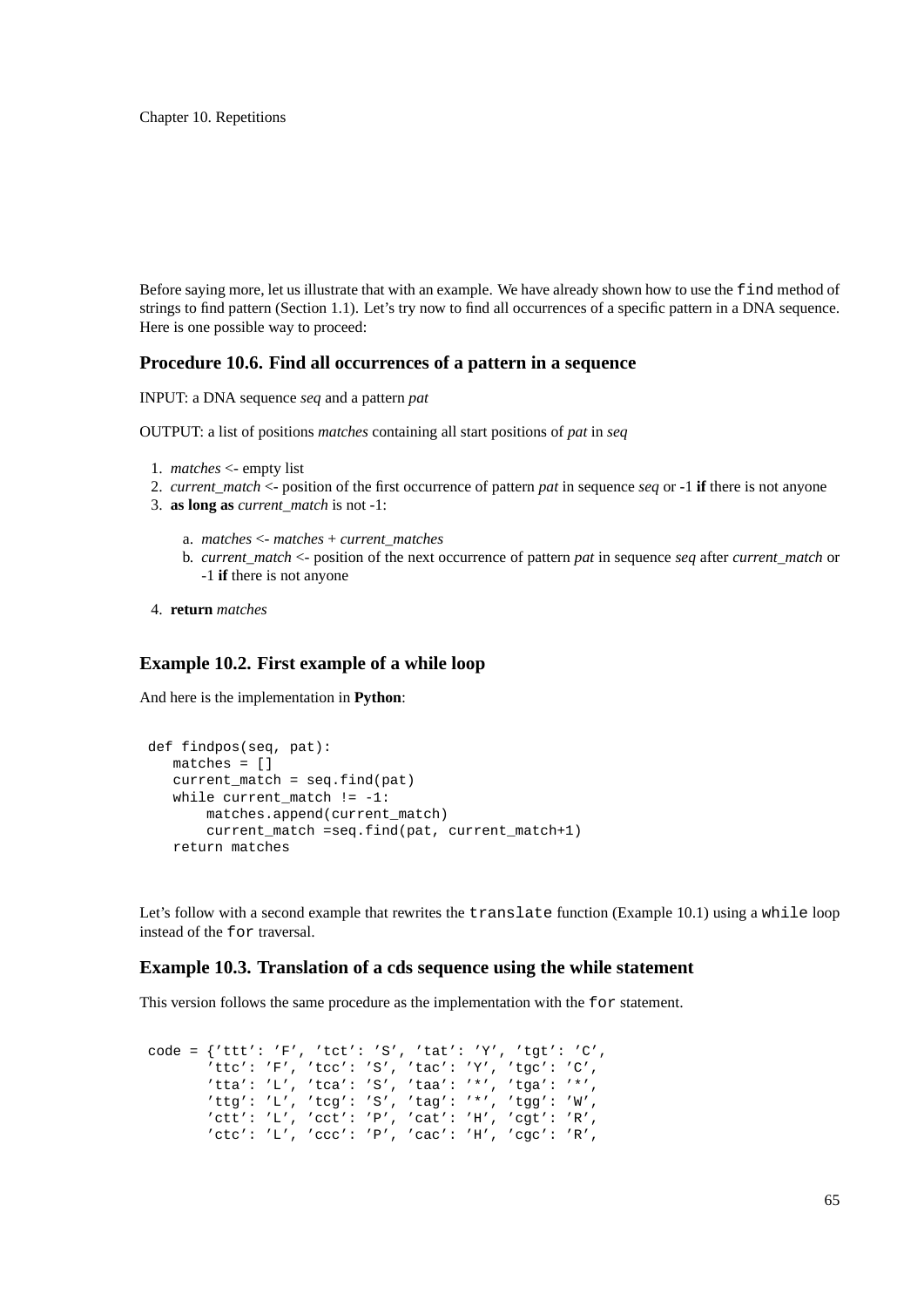```
'cta': 'L', 'cca': 'P', 'caa': 'Q', 'cga': 'R',
        'ctg': 'L', 'ccg': 'P', 'cag': 'Q', 'cgg': 'R',
        'att': 'I', 'act': 'T', 'aat': 'N', 'agt': 'S',
        'atc': 'I', 'acc': 'T', 'aac': 'N', 'agc': 'S',
        'ata': 'I', 'aca': 'T', 'aaa': 'K', 'aga': 'R',
        'atg': 'M', 'acg': 'T', 'aag': 'K', 'agg': 'R',
        'gtt': 'V', 'gct': 'A', 'gat': 'D', 'ggt': 'G',
        'gtc': 'V', 'gcc': 'A', 'gac': 'D', 'ggc': 'G',
        'gta': 'V', 'gca': 'A', 'gaa': 'E', 'gga': 'G',
        'gtg': 'V', 'gcg': 'A', 'gag': 'E', 'ggg': 'G'
       }
def translate_while(cds,code):
   prot = ""
    last_i = len(cds) - 3i = 0while i < last_i:
        codon = cds[i:i+3]prot = prot + code[codon]
        i + = 3return prot
```
In **Python** a while loop is written using the while statement which is as the for and the if statements a *block statement*. The header of the *block statement* contains the conditional expression and the body contains the sequence of statements to repeat [\(Figure 10.3\)](#page-79-0).

### <span id="page-79-0"></span>**Figure 10.3. Structure of the while statement**



Look at the following example. Do you know what happened during the execution?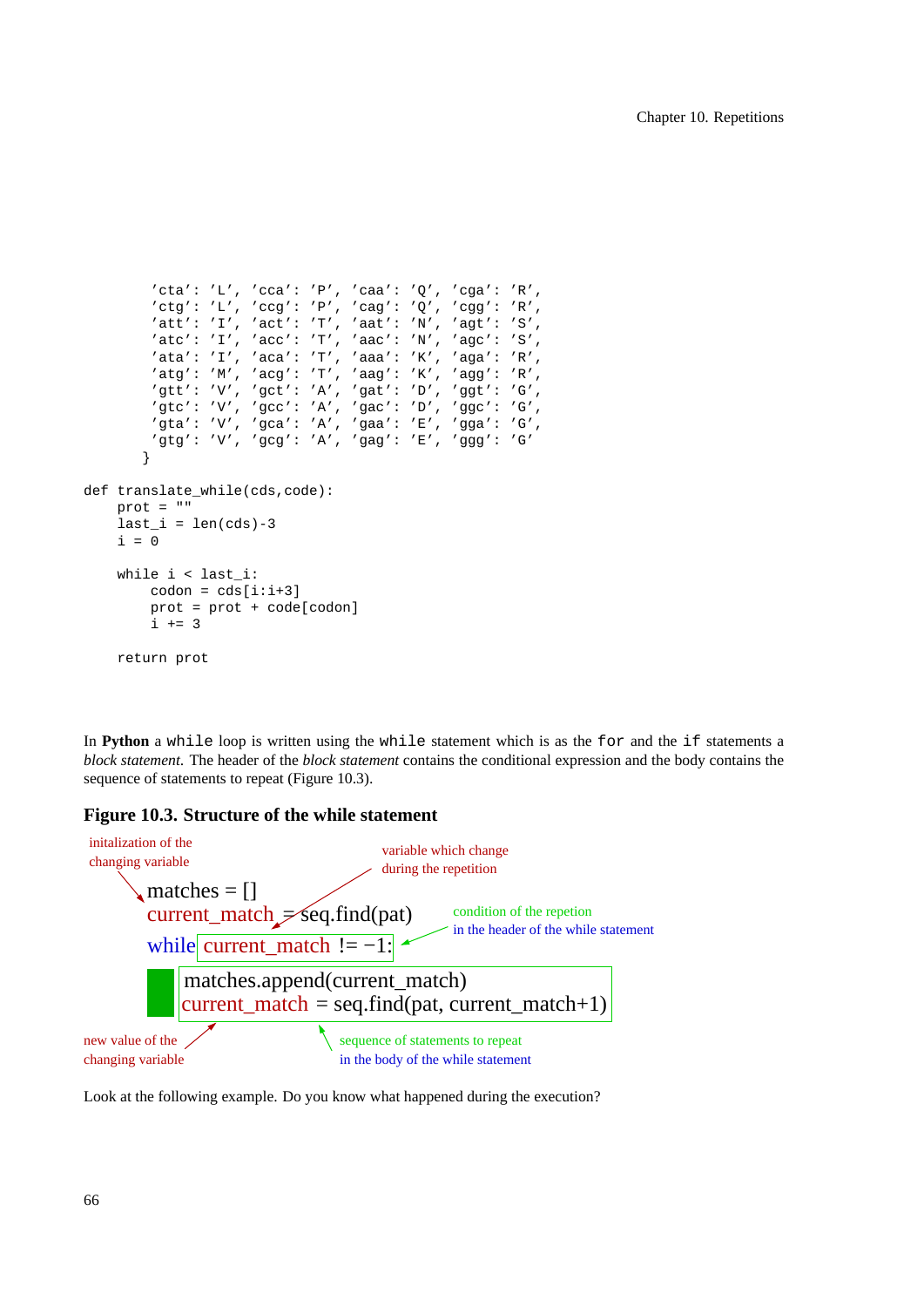```
while 1:
  print "hello"
```
It simply never stops, because 1 is always true and therefore it is neither an algorithm nor a program. But it illustrates an important feature of a while loop. The conditional expression has to contain at least one variable whose value changes during the execution of the sequence of statements.

This variable is often a simple iterator, which is increased or decreased until it reaches a limit. One example of such an *iterator* is the variable i in [Example 10.3.](#page-78-0) The behavior of the current match variable in [Example](#page-78-1) [10.2](#page-78-1) is more complicated, because it represents two situations. Its value is the start position of a pattern occurrence or it is -1 if there are no more occurrences. In this example the second argument of the find function ensures that the *next* occurrence is found but no occurrence missed.

Because the iteration variable is used in the condition and the condition is evaluated first when a while loop is entered, it has to be defined before entering the loop. This means there are two different affectations of this variable. A first affectation or *initialization* before the loop is entered and a second affectation statement in the repeated sequence of statements that gives it the next value. In general, this is the last statement of the sequence. Even if it is not always the case, and sometimes not necessary, it is a convention to put it at the end if possible because it is easy to find if it has been forgotten.

# **Warning**

Conditions of while loops are frequent error sources. They are sometimes difficult to detect because they are semantic errors that produce wrong results on all or sometimes only special input data sets. You have to ensure that the iteration variable changes and that the end condition is always reached.

# **10.4. Comparison of for and while loops**

What are the differences between while and  $for?$  And in which cases it is more appropriated to use one or the other? There are many cases where it is only a question of feeling.

But the while loop is the more general one because its loop condition is more flexible and can be more complicated than that of a for loop. The condition of a for loop is always the same and implicit in the construction. A for loop stops if there are no more elements in the collection to treat. For simple traversals or iterations over index ranges it is a good advice to use the for statement because it handles the iteration variable for you, so it is more secure than while where you have to handle the end of the iteration and the change of the iteration variable by yourself.

The while loop can take every boolean expression as condition and permits therefore more complex end conditions. It is also the better choice if the iteration variable does not change evently by the same step or if there are more than one iteration variable. Even if you can handle more than one iteration variable in a for statement, the collections from which to choose the values must have the same number of elements.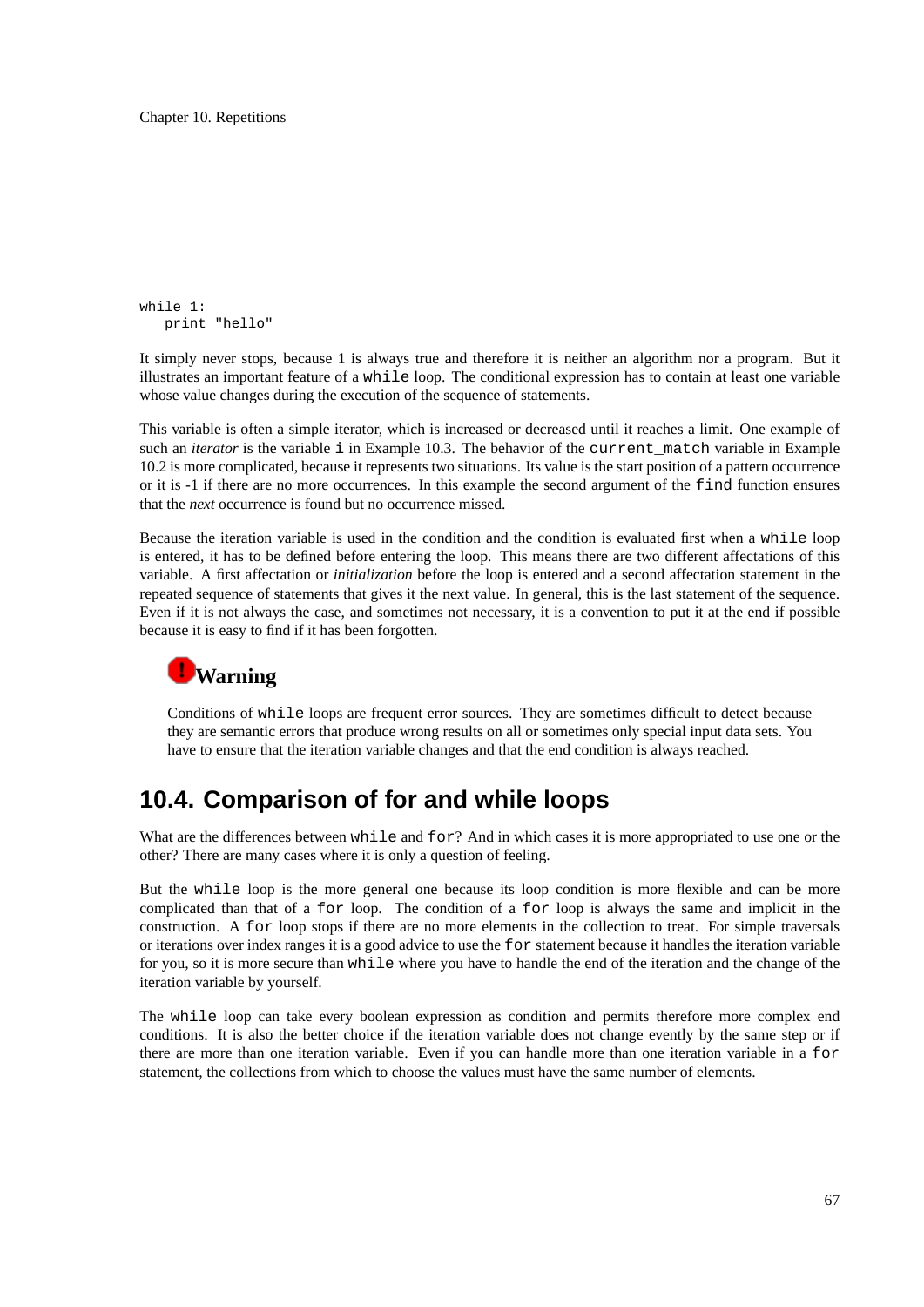<span id="page-81-0"></span>

Imagine that there is no for statement in the Python language. How can you rewrite it as while statement? Take the following pseudocode as example:

```
for var in collection:
    do something with var
```
<span id="page-81-1"></span>The for loop is a special case of the

### **10.5. Range and Xrange objects**

We have already introduced the range function which generates a list of integers from a start to an end value (the last is not included) with a regular interval. This function is very useful while writing for loops because it gives the possibility to iterate rather over the indices of a collection than over their elements. So you have not only access to the value of the element but also its position in the collection.

Sometimes you need to iterate over a great interval of integers. In this case the list generated by the range function would be long and therefore take a lot of memory space and time to be constructed. In such cases it is more appropriated to use the xrange function which is used in the same way as the range function. But rather than to create the list of integers physically in memory, it creates an object that calculates the new value if it is asked for the next element in the list.

### **10.6. The map function**

We will finish this chapter with the introduction of the function map which allows to apply a function to all arguments of an ordered collection. The result is always a list even if the ordered collection is a string. If the function takes more than one argument, as many collections as arguments have to be specified as arguments. map takes the first argument from the first collection, the second one from the second collection and so on.

```
>>> map(isAminoAcid, "atgahryuox")
[1, 1, 1, 1, 1, 1, 1, 0, 0, 1]
\Rightarrow def add10(n):
... return n+10
>>> map(add10, [0,1,2,3,4,5])
[10, 11, 12, 13, 14, 15]
>>> def add(a,b):
        return a+b
>>> map(add, [1,2,3], [1,2,3])
[2,4,6]
```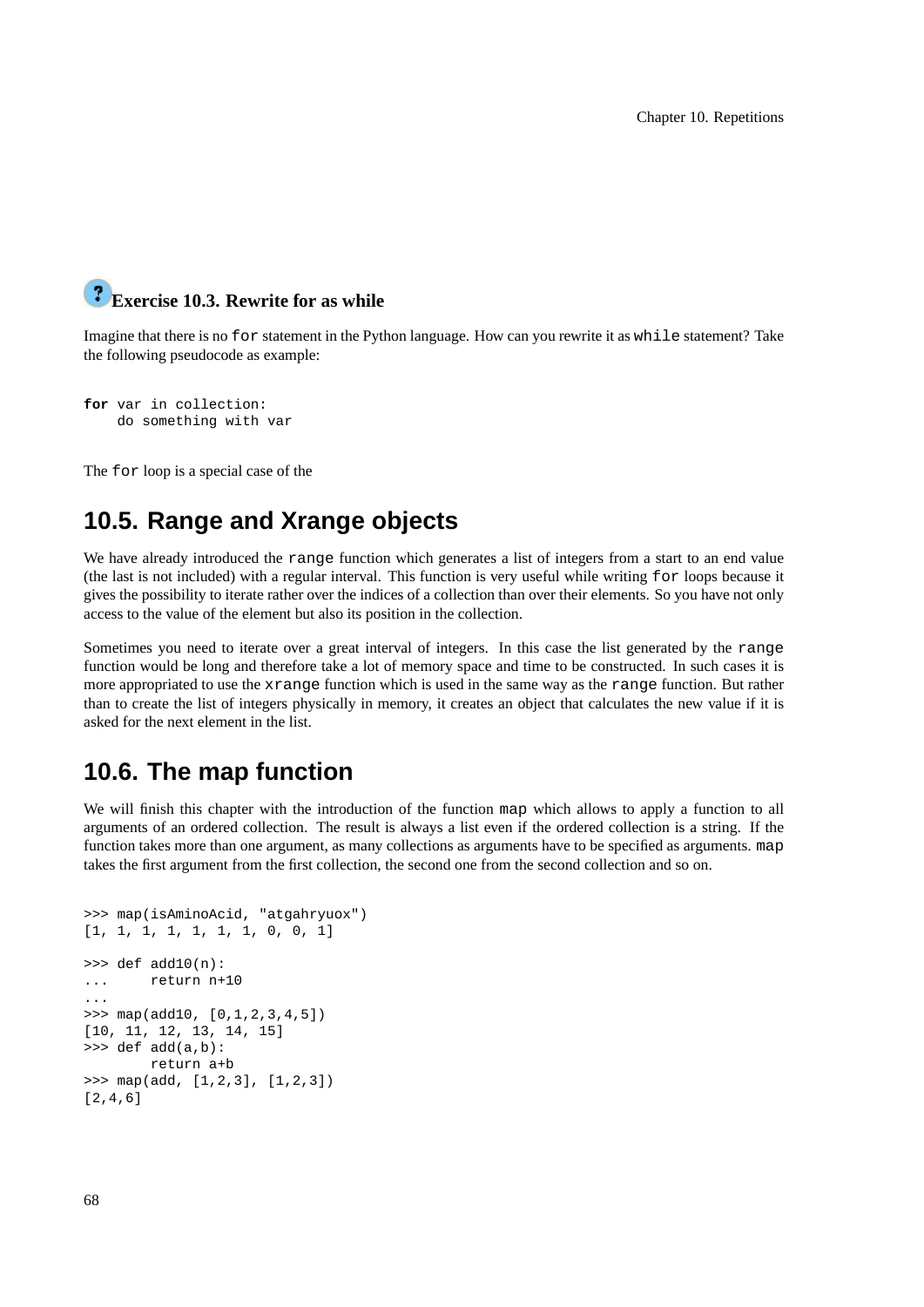**Passing functions as arguments.** This is the first example where we pass a function as an argument. Even if this looks strange at the beginning, *function names* are references as *variable names* which are bound to the sequences of statements defined in the body of the *function definition*. The sequence of statements can be viewed as an object which has the particularity that it can be called with arguments. [Figure 10.4](#page-82-0) shows what happens when passing a function as argument. This illustrates that there is no difference between variables and functions as arguments.

### <span id="page-82-0"></span>**Figure 10.4. Passing functions as arguments**



Another example that handles function names as references is renaming a function as follows:

```
>>> isAA = isAminoAcid
>>> isAA('a')
1
```
The only difference between function and variable names is that function names are bound to objects that can be called using the function call syntax.

```
>>> isAminoAcid
<function isAminoAcid at 0x111ad0>
>>> isAminoAcid('a')
1
```
Without the parenthesis the object bound to the name isAminoAcid is shown by the interpreter, whereas adding the parentheses will call the function object bound to isAminoAcid.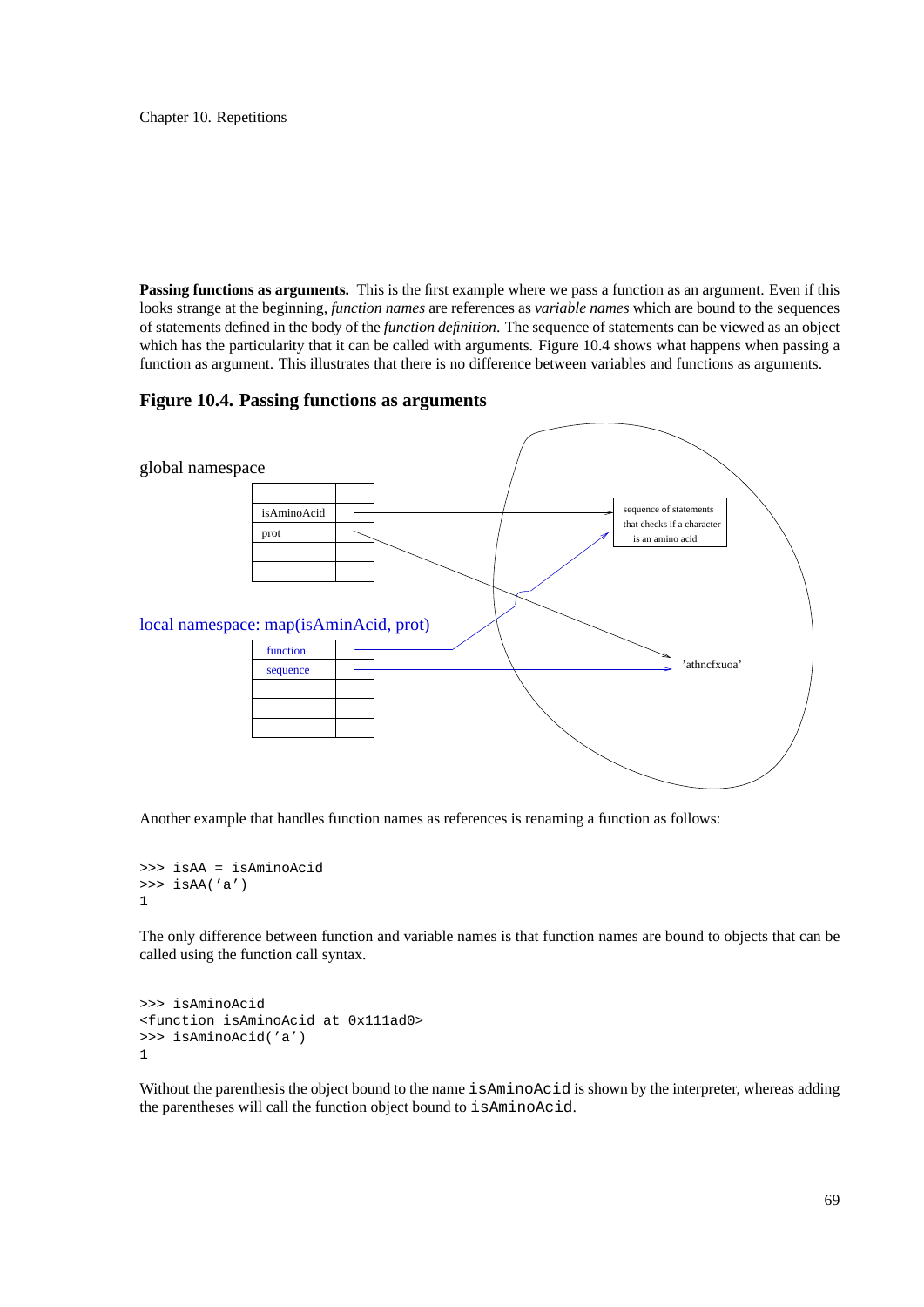**Rewriting map with for.** map with a function that takes only one argument, can be rewritten as follows..

Rewrite **map**(*func*, *collection*)

- 1. *res* < empty list
- 2. **for each** *element* **in** *collection*:

• res < res appended with *func*(*element*)

3. **return** *res*

# **10.7. Solutions**

### **Solution 10.1. Rewrite for as while**

[Exercise 10.3](#page-81-0)

```
while collection:
  var = collection[0]
  do something with var
  collection = collection[1:]
```
or using an index

```
i = 0while i < len(collection):
  var = collection[i]
  do something with var
  i += 1
```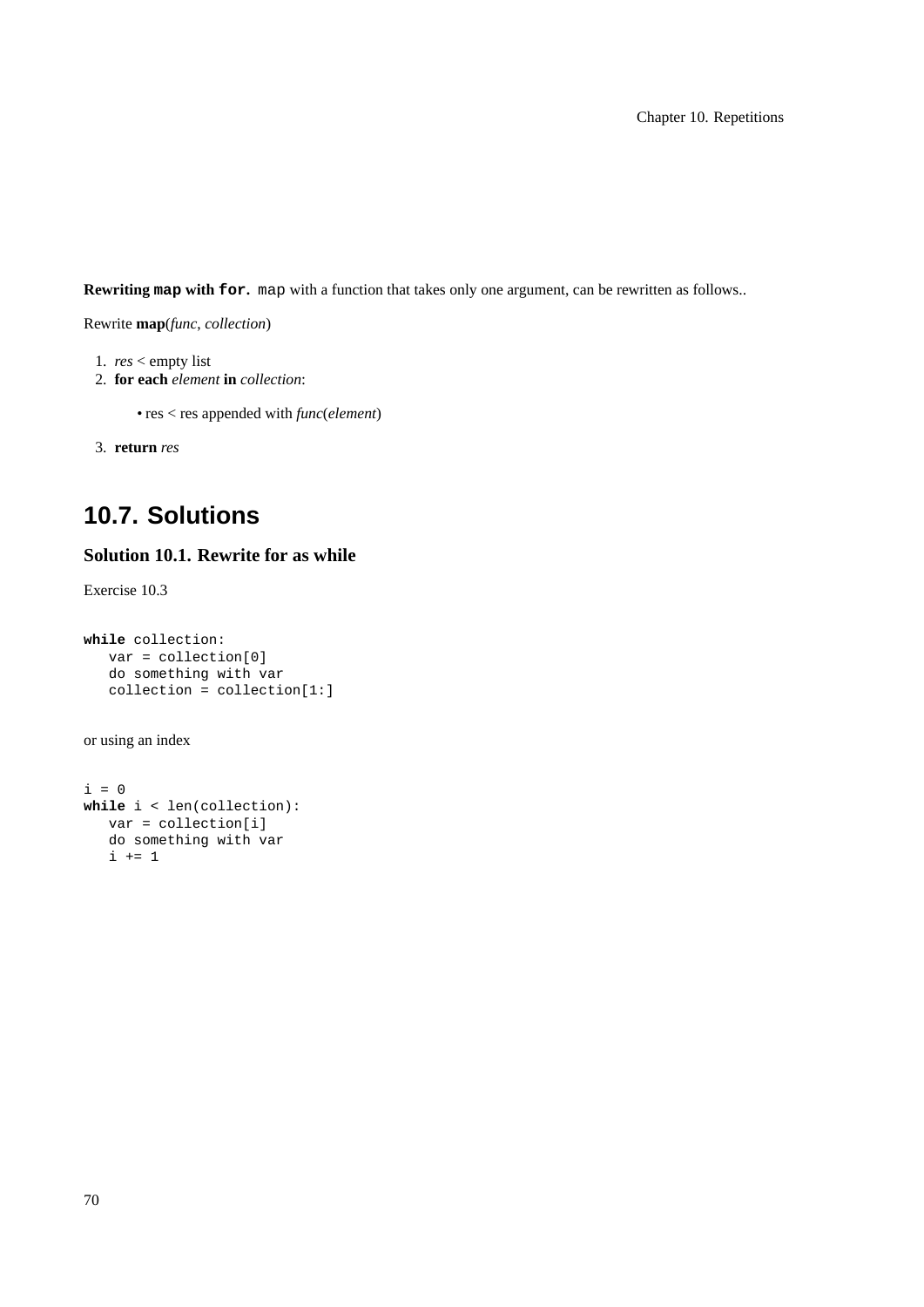# **Chapter 11. Nested data structures**

### **11.1. Nested data structures**

Composed data structures, such as list, dictionaries and tuples, can be nested in Python. This means that you can use these structures as elements of themselves.

 $\Rightarrow$  1 = [1, [2, 3, [4]], [5, 6]]

The list above contains 3 elements.

>>> len(l) 3

The first element is the integer 1, whereas the second and third element are lists themselves.

```
>>> l[0]
1
>>> l[1]
[2, 3, [4]]
>>> l[2]
[5, 6]
```
[Figure 11.1](#page-84-0) shows a representation of this list. Each element of a list is represented by a box containing a pointer to the value of the element. Like pointers in a namespace representation, these pointers are references. Remember that a *reference* is an address to a memory location [\(Section 2.4\)](#page-24-0).

### <span id="page-84-0"></span>**Figure 11.1. Representation of nested lists**

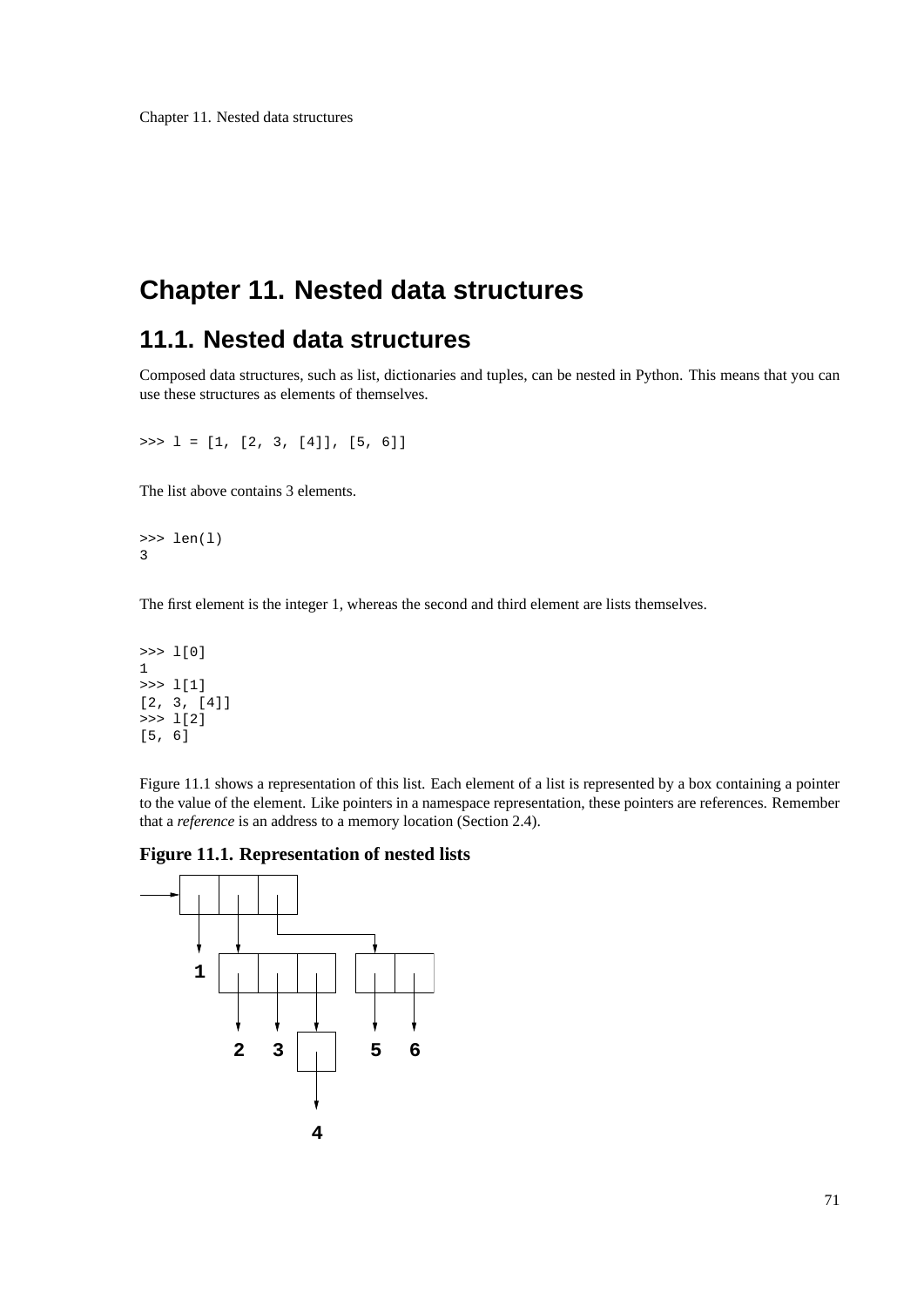As far we have said that a list is an ordered collection of some objects, but rather to contain the objects themselves, a list contains *references* to them.

**How can we access to the elements of the internal list?** [Figure 11.1](#page-84-0) makes clear there are different levels of the nested structure. Each time we follow a reference we go to the next level of the structure.

To access the value 2 of our example list, we could store the value of the second element in a variable which creates the new reference l1 to this sublist. And then ask for the first element of l1.

```
>>> l1 = l[1]
>>> l1
[2, 3, [4]]
>>> l1[0]
2
```
But we can also follow the references directly without creating a new variable.

```
>>> l[1][0]
2
```
<span id="page-85-0"></span>[Figure 11.2](#page-85-0) colors the path of the references we have followed to access the value 2.

**Figure 11.2. Accessing elements in nested lists**

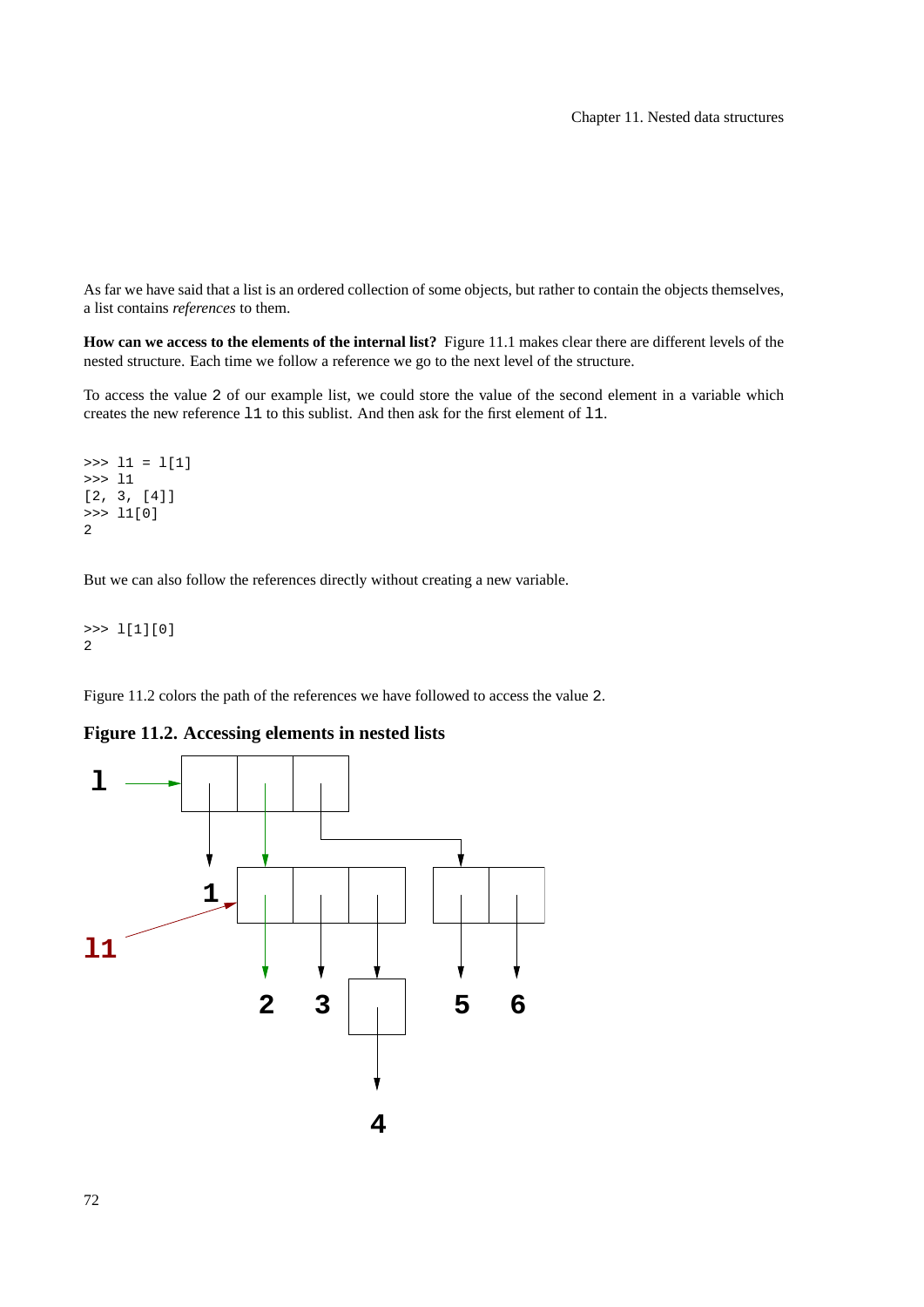Chapter 11. Nested data structures

**Nested dictionaries.** Dictionaries can be nested in the same way as lists. Here is an example of a dictionary that stores restriction enzyme data.

```
>>> enzdict = { 'EcoRI': {'pattern': 'GAATTC', 'cut_position': '1'},
      'BamHI': {'pattern': 'GGATCC', 'cut_position': '1'}}
>>> enzdict
{ 'EcoRI': {'pattern': 'GAATTC', 'cut_position': '1'},
  'BamHI': {'pattern': 'GGATCC', 'cut_position': '1'}}
>>> enzdict['EcoRI']['pattern']
'GAATTC'
```
<span id="page-86-0"></span>[Figure 11.3](#page-86-0) shows a representation of enzdict.

#### **Figure 11.3. Representation of a nested dictionary**



**Mixed structures.** In the same way as above you can construct mixed structures. Here is an example of a restriction enzyme dictionary that stores, in addition to the pattern, all occurrences of the pattern in a sequence.

#### <span id="page-86-1"></span>**Example 11.1. A mixed nested datastructure**

```
>>> enzdict = { 'EcoRI': {'pattern': 'GAATTC', 'occ': [0, 109, 601]},
                  'BamHI': {'pattern': 'GGATCC', 'occ': [31, 59]}
```
# **Exercise 11.1. Representing complex structures**

Try to draw a representation of the the mixed structure in [Example 11.1.](#page-86-1)

### <span id="page-86-2"></span>**11.2. Identity of objects**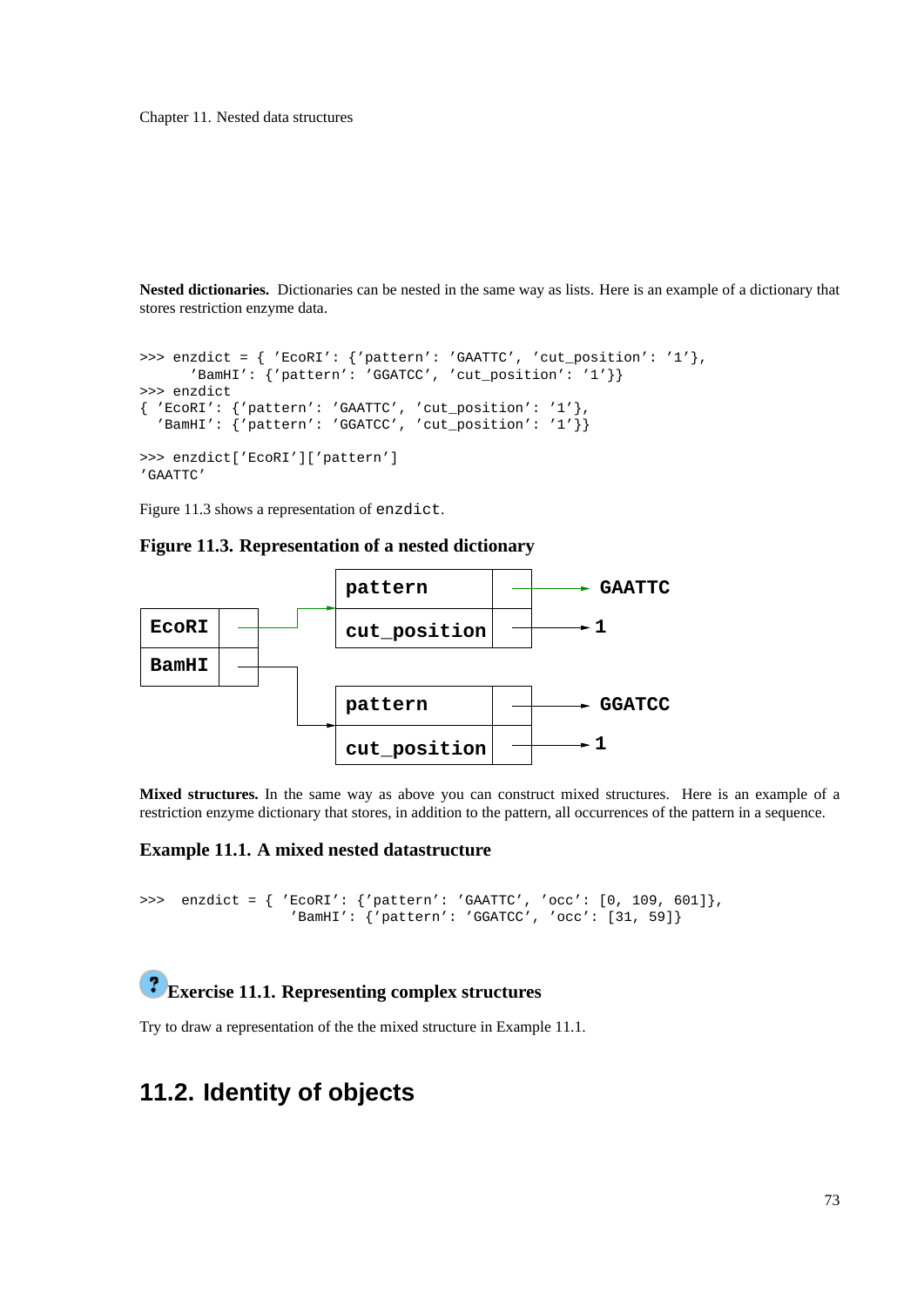In ??? we have said that there exists the two operators == and is for comparing objects in Python without explaining their differences.

Both operators compare the identity of objects or values, but the is operator looks if their memory locations are the same, whereas the == operator rather does a content based comparison. Therefore for simple objects, such as integers, and immutable objects, such as strings, the operators return the same result, but their behavior is different for composed objects as lists and dictionaries. The following listing shows some examples:

```
\Rightarrow >> 10.0 == 10
1
>>> 10.0 is 10
0
>>> 10 is 10
1
>>> 10.0 is 10.0
1
>>> "atg" == "atg"
1
>>> "atg" is "atg"
1
>>> start = "atg"
>>> end = start
>>> start == end
1
>>> L1 = [1, 2, 3]
>>> L1 == [1, 2, 3]
1
>>> L1 is [1, 2, 3]
\Omega>>> L2 = L1
>>> L1 is L2
1
>>> L3 = L1[:]
>>> L1 is L3
\cap>>> [1, [2, 3]] == [1, 2, 3]
\Omega>>> [1, [2, 3]] == [1, [2, 3]]
1
```
[Figure 11.4](#page-88-0) shows a representation to illustrate the examples of list comparisons done above.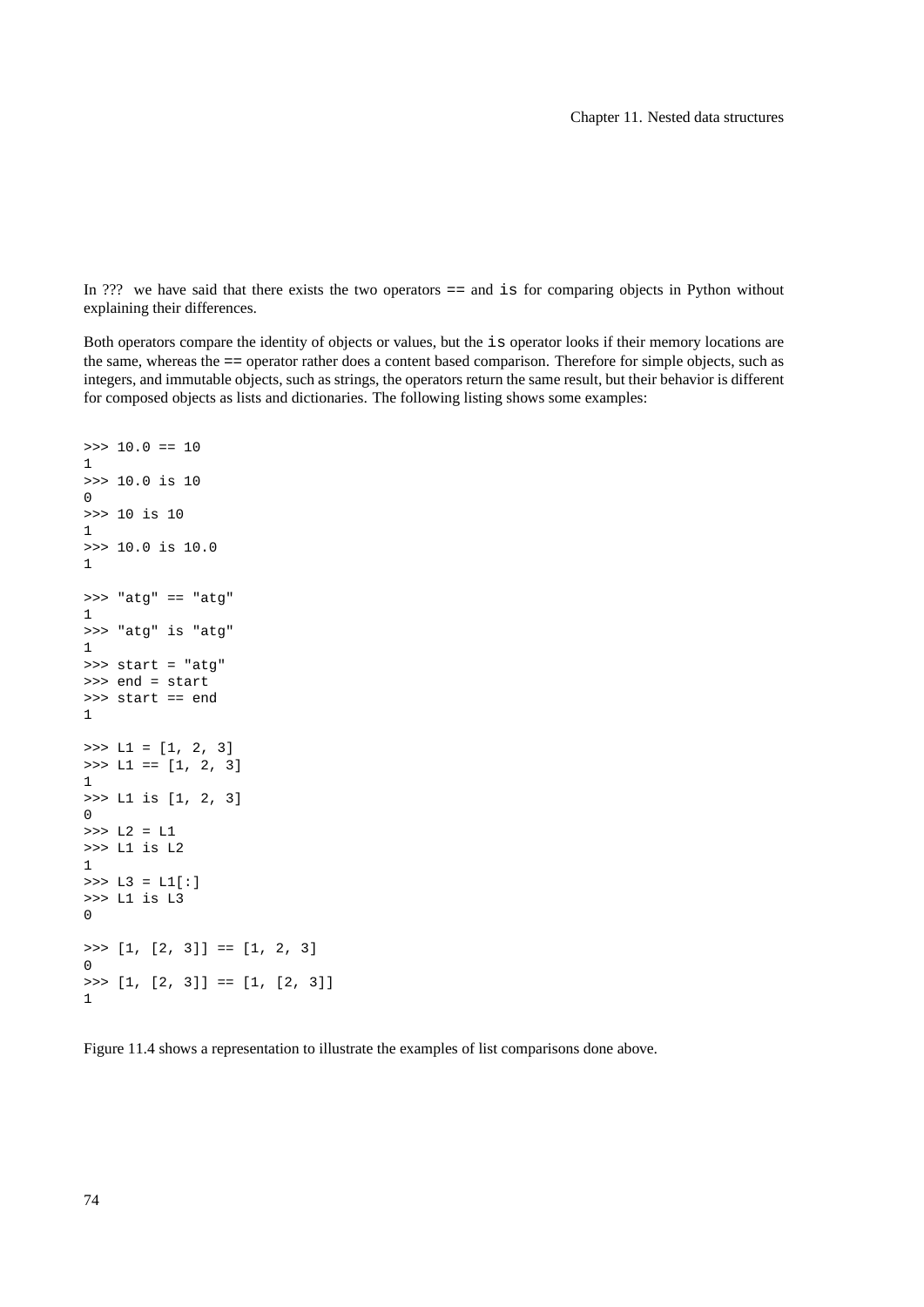### <span id="page-88-0"></span>**Figure 11.4. List comparison**



anonymous list compared to L1



(the integers are the same as those of L1 for lisibility reasons they are doubled here)

**Identity of objects.** In Python all objects have an identifier that is unique for each object. Therefore two objects are the same in the sense of is if they have the same identifier. You can ask for the identifier of an object in Python using the id function:

```
>>> id(10)
1104200
>>> id(10.0)
1424356
>>> id("atg")
1183232
>>> id(start)
1183232
>>> id(L1)
1177744
>>> id(L2)
1177744
>>> id(L3)
1121328
>>> id([1, 2, 3])
1174048
```


In Python strings are immutable and handled as the same in the sense of the is function if they contain the same sequence of characters, but this is not the case in all programming languages. In C for example, even strings with the same sequence of characters can have different memory locations.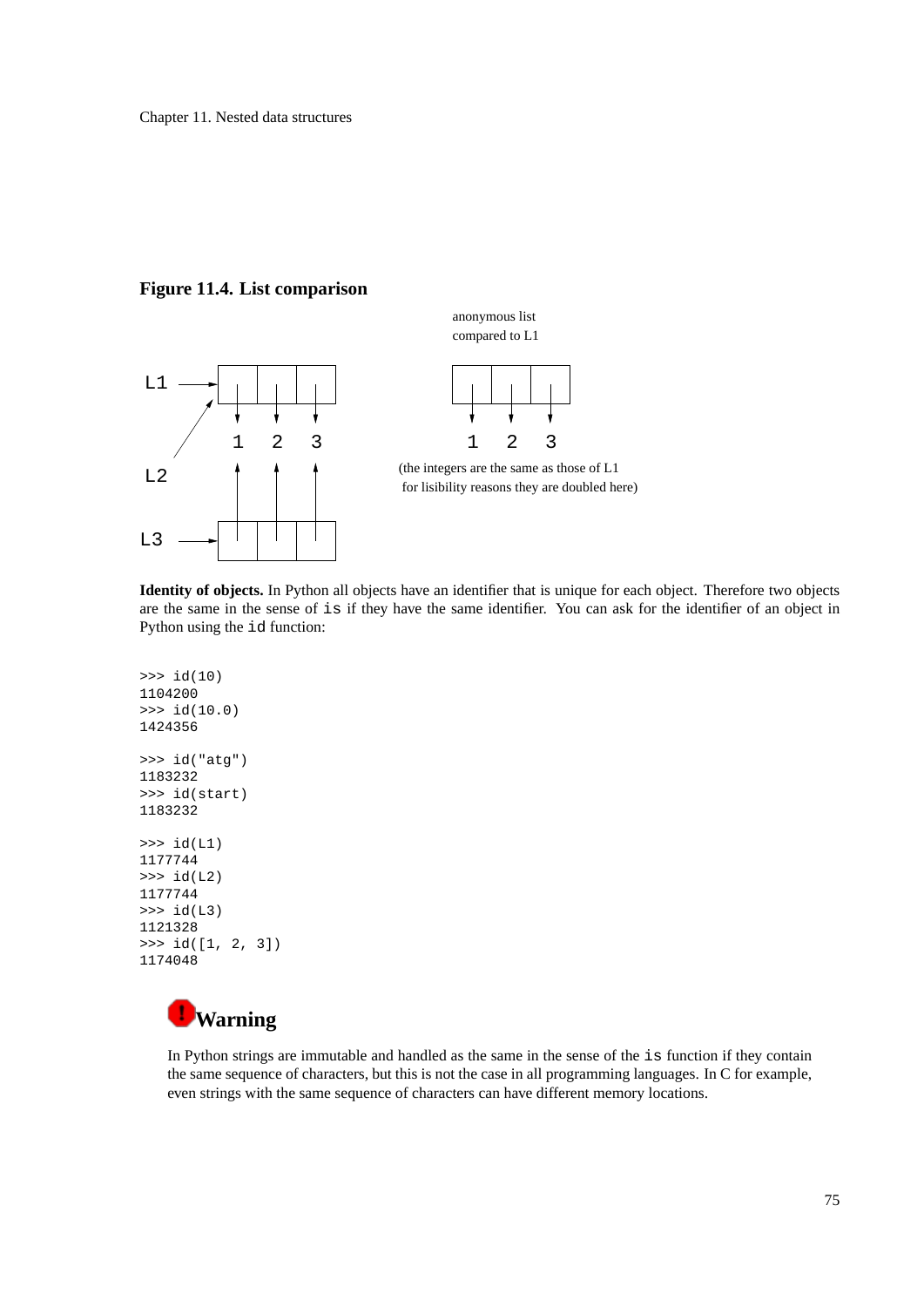## **11.3. Copying complex data structures**

In the list examples of the above [Section 11.2](#page-86-2) we have given the example:

```
>>> L3 = L1[:]
```
and shown that L3 and L1 are not the same in memory

```
>>> L3 is L1
\overline{0}
```
This is due to the fact that slicing a list creates a copy of a list and therefore L3 is only a copy of L1 but not the same object in memory.

Let's look at a second example with a nested list structure:

```
>>> L1 = [1, [2, 3], 4]
>>> L1
[1, [2, 3], 4]
>>> L2 = L1[:]
>>> L1 is L2
0
>>> L1[1] is L2[1]
1
```
[Figure 11.5](#page-89-0) illustrates what happens. In fact slicing creates only a shallow copy of compound objects by creating a new compound object and populating the new object with *references* to the members of the old list.

### <span id="page-89-0"></span>**Figure 11.5. Copying nested structures**

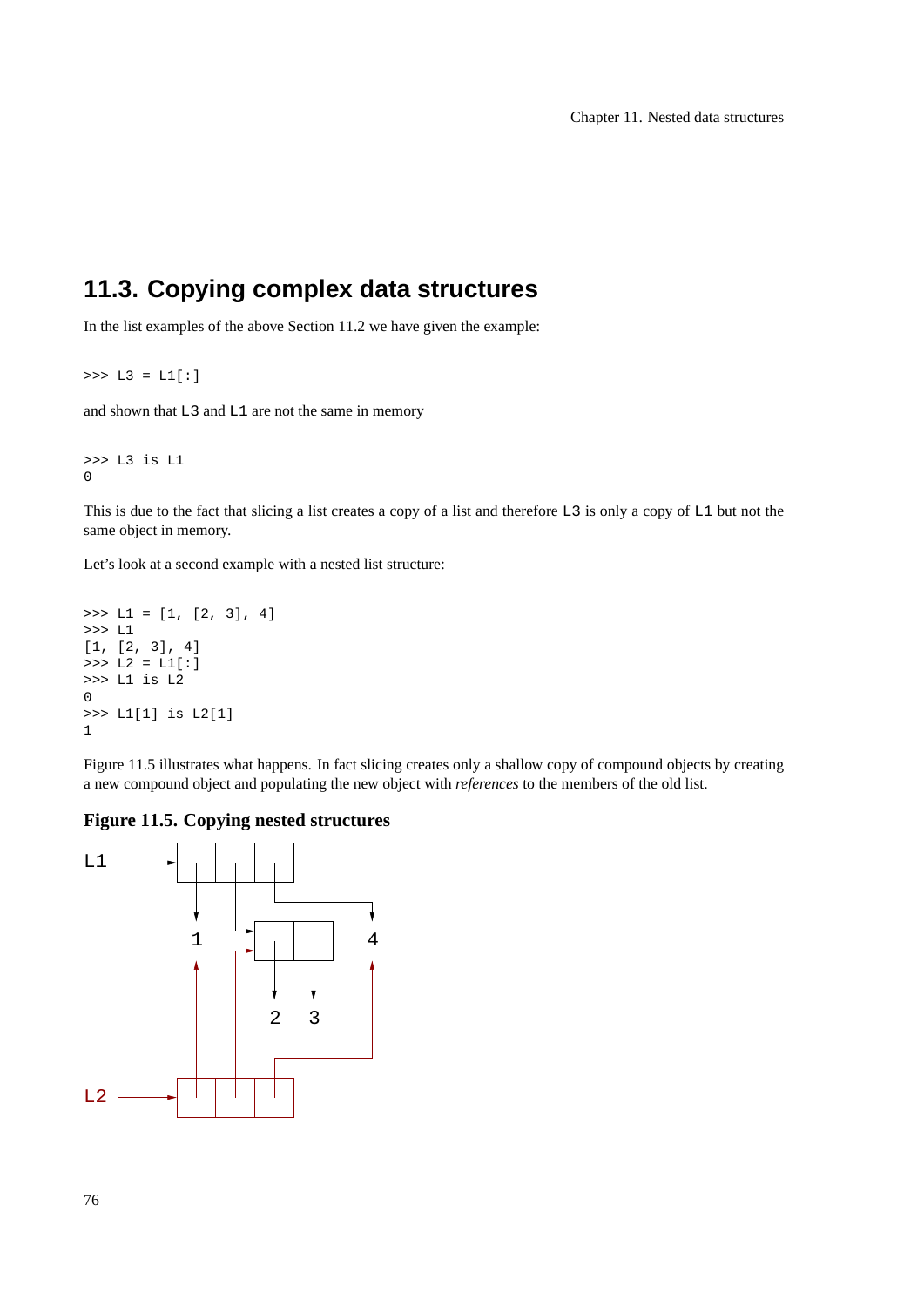Chapter 11. Nested data structures

## **11.4. Modifying nested structures**

**Why is it important to know about the identity of compound object elements?** Look at the following:

```
>>> L1 = [1, [2, 3], 4]
>>> L2 = L1[:]
>>> L2[1][0] = 5
>>> L2
[1, [5, 3], 4]
>>> L1
[1, [5, 3], 4]
```
This example modifies the first element of the list that is the second element of L2. But the second element of L1 is the same in memory as the second element of L2. That is the reason why L1 is also modified, whereas if we modifie the first level of L1, L2 remains unmodified because that only changes independent references in the two list.

```
>>> L1
[1, [5, 3], 4]
>>> L2
[1, [5, 3], 4]
>>> L1[1] = 6
>>> L1
[1, 6, 4]
>>> L2
[1, [5, 3], 4]
```
[Figure 11.6](#page-91-0) illustrates in red the first modification and in green the second one.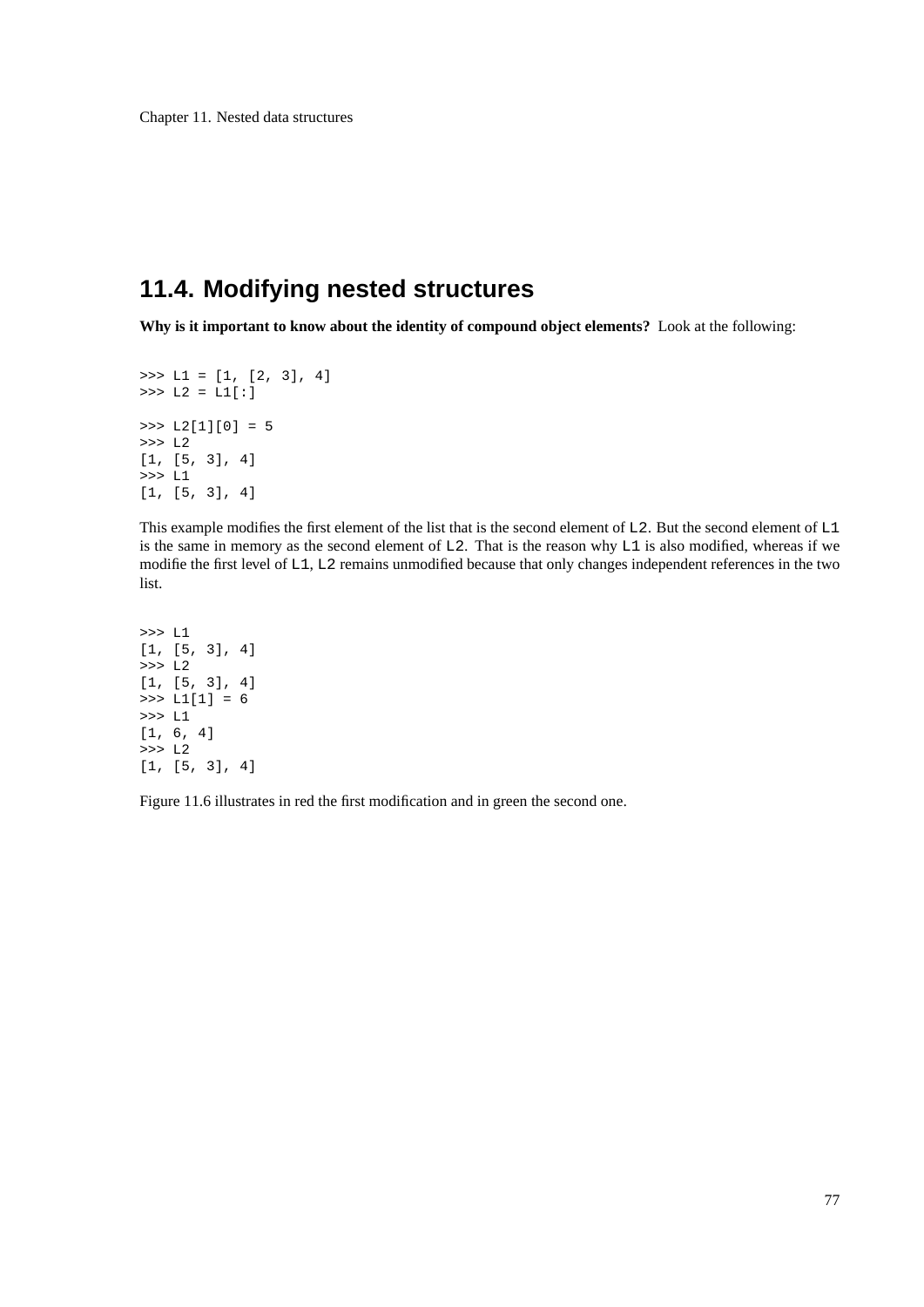

### <span id="page-91-0"></span>**Figure 11.6. Modifying compound objects**

Copying references occurs also when you use variables.

```
>>> a = [1, 2]\Rightarrow b = a
>>> a is b
1
\Rightarrow c = [a, 3]
>>> c
[[1, 2], 3]
>>> c[0] is a
1
>>> a[1] = 0
>>> c
[[1, 0], 3]
>>> a
[1, 0]
>>> b
[1, 0]
>>> c[0] = 0
>>> c
[0, 3]
>>> a
[1, 0]
```
**Independent copies.** It is possible to get an independent copy via the deepcopy function defined in the copy module.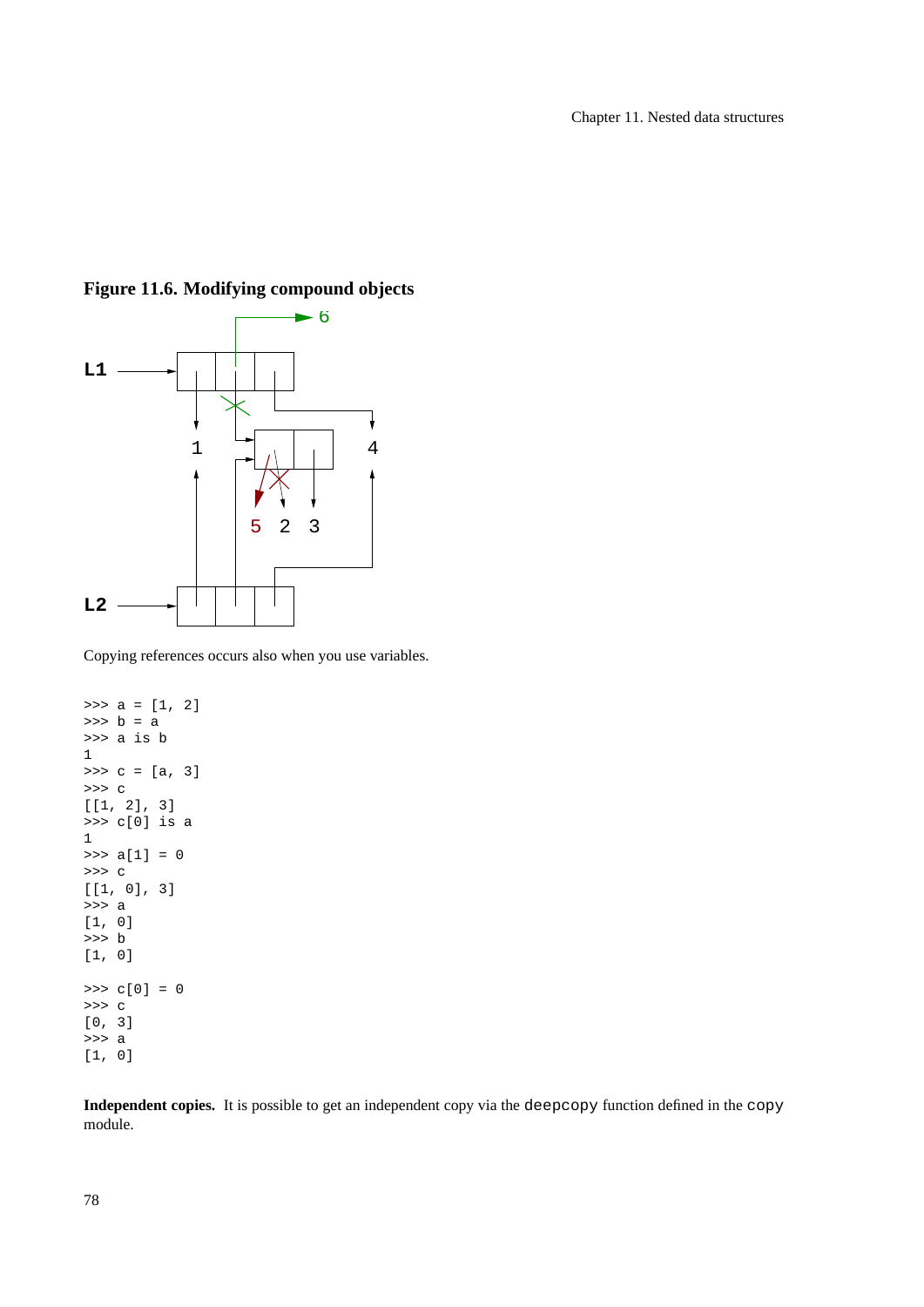### Chapter 11. Nested data structures

```
>>> import copy
>>> L1
[1, 2, 4]
>>> L2
[1, [1, 3], 4]
>>> L3 = copy.deepcopy(L2)
>>> L3
[1, [1, 3], 4]
>>> L3[1] is L2[1]
0
```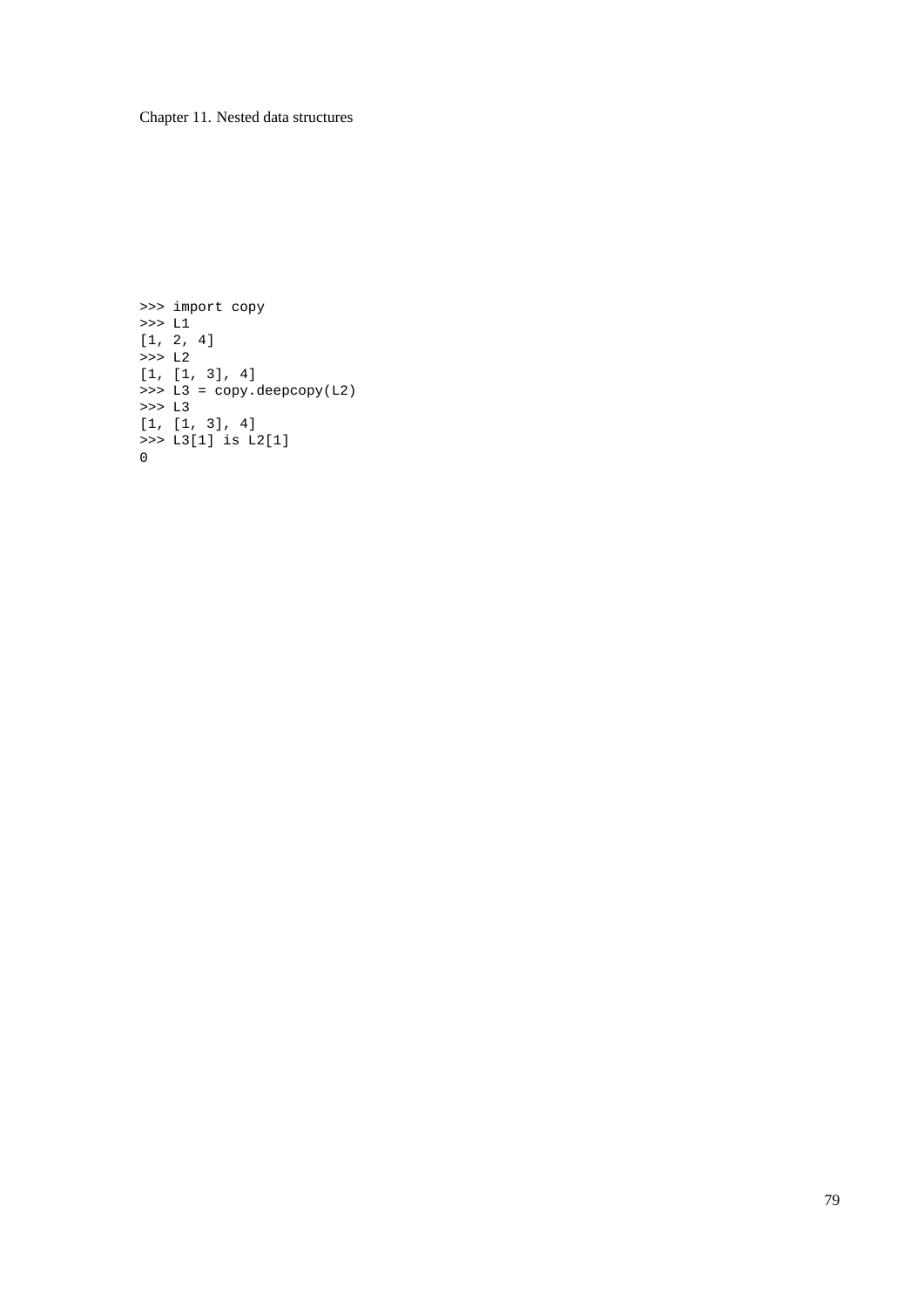Chapter 11. Nested data structures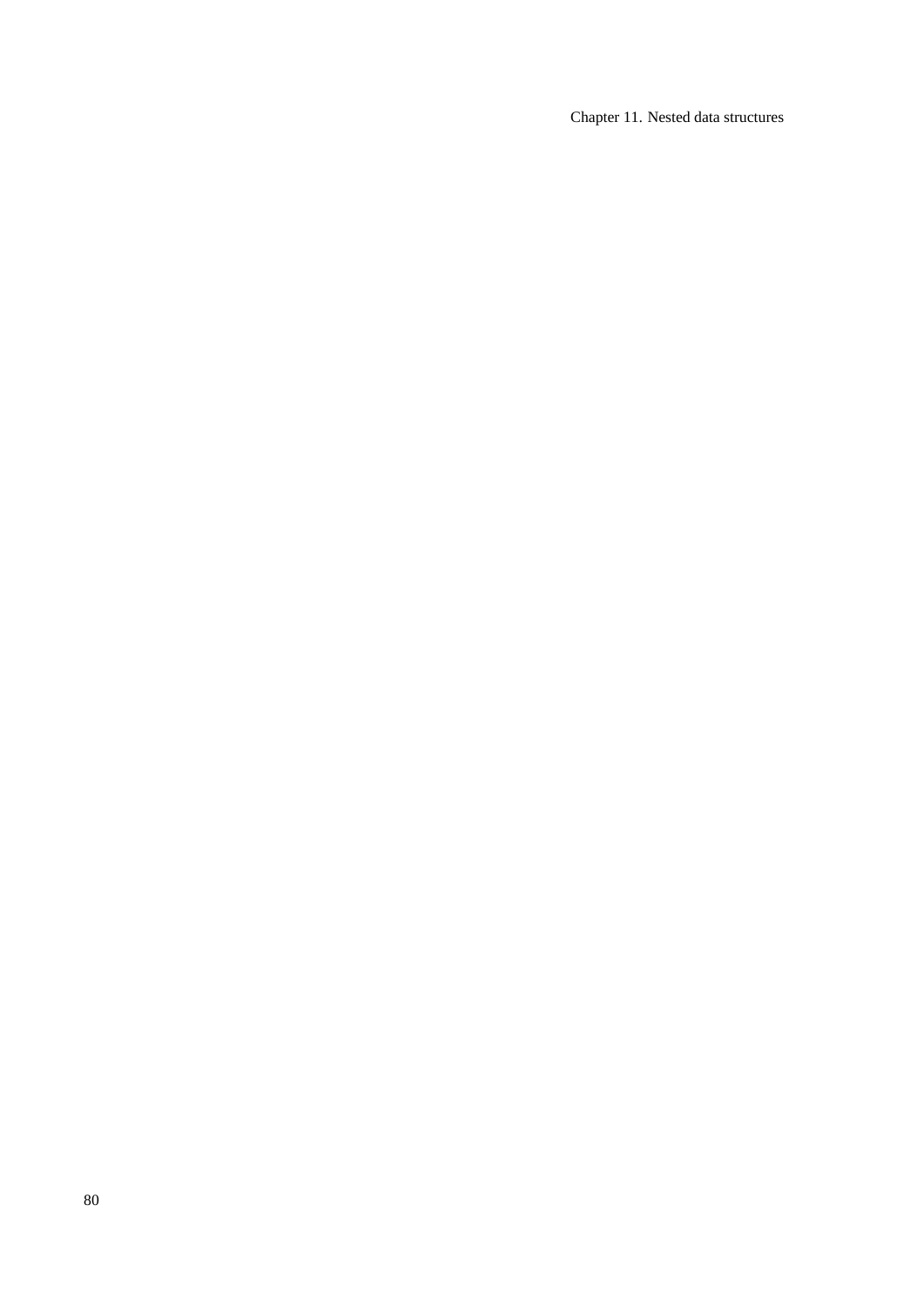# **Chapter 12. Files**

During a program execution data are stored in memory. But if the program ends the data are cleared from memory. In this chapter we will explain how programs can communicate data permanently.

In the above sections we have seen how we can communicate *interactively* with programs during their execution. However, if we need to store data permanently, we have to store them in *files*.



*Files* are entities containing character data which are stored on external devices, such as disks or CD-ROMs.

## **12.1. Handle files in programs**

*Files* are like *books*. You *open* them to start working, then *read* or *write* in them and you *close* them when you have finished your work. However, you have always to know where you are in the book. As children use their fingers when they start to learn reading, you manipulate a *file pointer* which indicates your current position in the file.

File data are ordered collections, such as lists. But you have to traverse all elements to get to a position, whereas lists can by accessed directly using an index.

**Opening.** When you open a file in Python using the built-in function open, you have to indicate, in addition to its name, whether you want to read from it or write in it. The default is reading.

**Working.** The *file object* created by the open function has methods to read from the file, to write in it and to move the *file pointer* to another position.

Although Python can handle files containing binary data as well as text data, *file objects* have special functions to work with text files, such as reading line per line.

At this point we like to show two possibilities to handle text file data line per line. The first one uses the loop while:

```
infile="<some-file-name">
infh=open(infile)
line=infh.readline()
while line:
    #do something with the line
    line=infh.readline()
```
infh.close()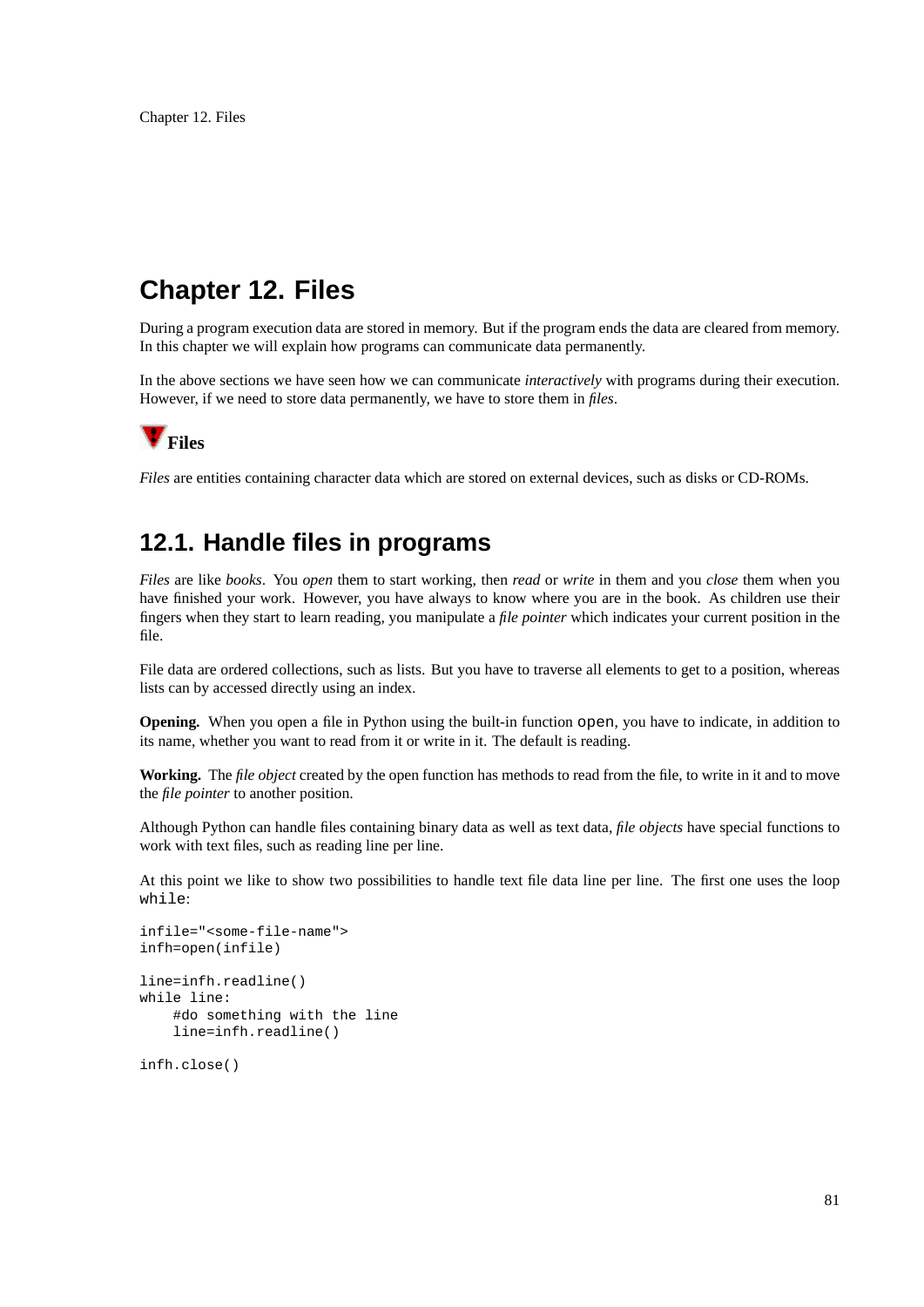<span id="page-95-2"></span>And the second one the loop for.

### **Example 12.1. Reading from files**

```
infile="<some-file-name>"
infh=open(infile)
for line in infh.xreadlines()
    #do something with the line
infh.close()
```
There exists two file methods, readlines and xreadlines, with the same properties as range and xrange. The first one reads all the lines of a file and puts them in a list, whereas the second one allows to iterate over all lines without creating the list. The first one is appropriated for small files, but if you are not sure about the number of lines in your file, the second one prevents to overload the memory.

[Table 12.1](#page-95-0) gives a list of all common used file methods and [Table 12.2](#page-95-1) explains all possible *modes* to work with files.

| Method                | Action                                                        |
|-----------------------|---------------------------------------------------------------|
| read([n])             | reads at most n bytes; if no n is specified, reads the        |
|                       | entire file                                                   |
| readline([n])         | reads a line of input, if n is specified reads at most n      |
|                       | bytes                                                         |
| readlines()           | reads all lines and returns them in a list                    |
| xreadlines()          | reads all lines but handles them as a XRangeType <sup>a</sup> |
| write(s)              | writes strings s                                              |
| writelines(1)         | writes all strings in list 1 as lines                         |
| close()               | closes the file                                               |
| seek(offset [, mode]) | changes to a new file position=start + offset.                |
|                       | start is specified by the mode argument: $mode = 0$           |
|                       | (default), start = start of the file, mode=1, start =         |
|                       | current file position and mode=2, $start = end$ of the        |
|                       | file                                                          |

### <span id="page-95-0"></span>**Table 12.1. File methods**

<span id="page-95-1"></span><sup>a</sup>See [Section 10.5](#page-81-1) for more informations

#### **Table 12.2. File modes**

| Mode | Description |
|------|-------------|
|      | read        |
| W    | write       |
| a    | append      |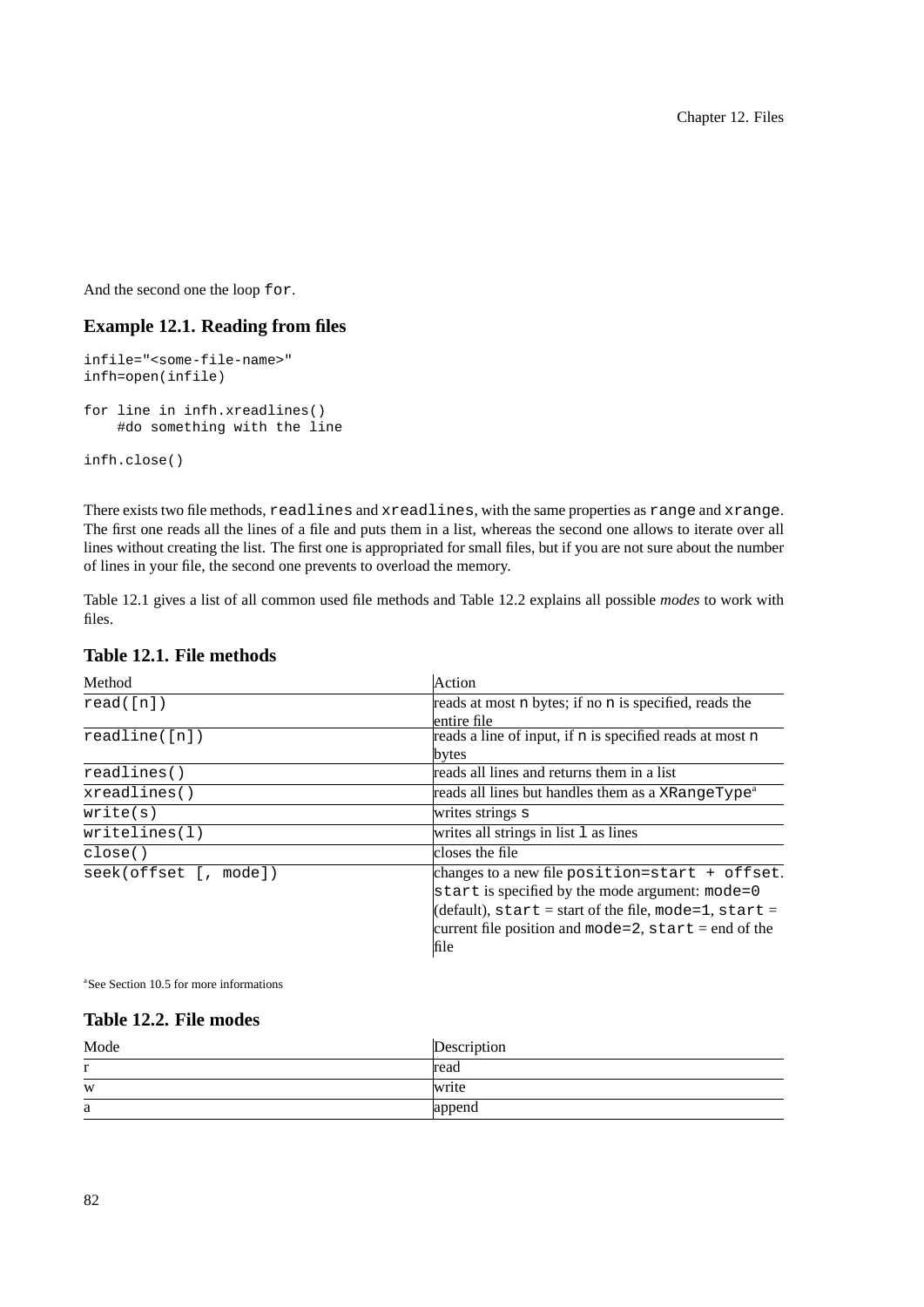| [rwa]b | [reading, writing, append] as binary data (required on  |  |  |
|--------|---------------------------------------------------------|--|--|
|        | Windows)                                                |  |  |
| $r+$   | update+reading (output operations must flush their data |  |  |
|        | before subsequent input operations)                     |  |  |
| $W+$   | truncate to size zero followed by writing               |  |  |

**Closing.** Although Python closes all opened files when the interpreter exits, it is a good idea to close them explicitly. Why ???

# **Important**

Pay attention, while open is a built in *function* creating a file object, close is a *method* of the created file object.

### **12.2. Reading data from files**

Let us work on a concrete example. In [Section 10.3,](#page-77-1) we have written the findpos function that finds all occurrences of a pattern in a sequence. In the following example, we will show how we can read restriction site patterns of enzymes described in the [ReBase](http://www.rebase.org) [http://www.rebase.org] database.

**ReBase database format.** In our example we will use an excerpt of the gcgenz.dat file of the restriction enzyme ReBase database. The information for each restriction enzyme is stored in one line of this file. The information about isoschizomers and the header of the file containing explanations have been omitted in the excerpt that we will use. [Figure 12.1](#page-96-0) shows a part of this file. Each line starts with the enzyme name, followed by the number of bases after which it cuts the restriction site pattern, the sequence of the restriction site, the length of the overhang and some comments about the isoschizomeres and the availability of the enzyme.

### <span id="page-96-0"></span>**Figure 12.1. ReBase file format**

| AarI<br>AatII<br>AccI                                     | 11 CACCTGCnnnn'nnnn<br>5 G ACGT'C<br>2 GT'mk AC                                             | $-4$ !<br>2!                                                              | 4!<br>ZraI<br>FblI,XmiI                                                                                                   | $>$ F 201,386<br>>AEFGIKMNOR 624<br>>ABEGJKMNORSU 288,374,751                              |
|-----------------------------------------------------------|---------------------------------------------------------------------------------------------|---------------------------------------------------------------------------|---------------------------------------------------------------------------------------------------------------------------|--------------------------------------------------------------------------------------------|
| Acc65I<br>AciI<br>AclI<br>AfeI<br>Aflıı<br>AflIII<br>AgeI | 1 G'GTAC C<br>1 C'CG C<br>2 AA'CG TT<br>3 AGC'GCT<br>1 C'TTAA G<br>1 A'CryG T<br>1 A'CCGG T | 4!<br>2 <sub>1</sub><br>2 <sub>1</sub><br>0 <sub>1</sub><br>4!<br>4!<br>4 | KpnI, Asp718I<br>Psp1406I<br>ECO47III, Aor51HI, FunI<br>BfrI, BspTI, Bst98I, MspCI, Vha464I<br>AsiAI, BshTI, CspAI, PinAI | >FGINR 505<br>$>$ N 497<br>$>IN$ 140<br>$>IN$ 15<br>>ABJKNO 722<br>>BGMNS 722<br>>GJNR 739 |

Using the general scheme of reading lines from files shown above [\(Example 12.1\)](#page-95-2), the following shows one possibility for extracting the restriction site pattern from the line.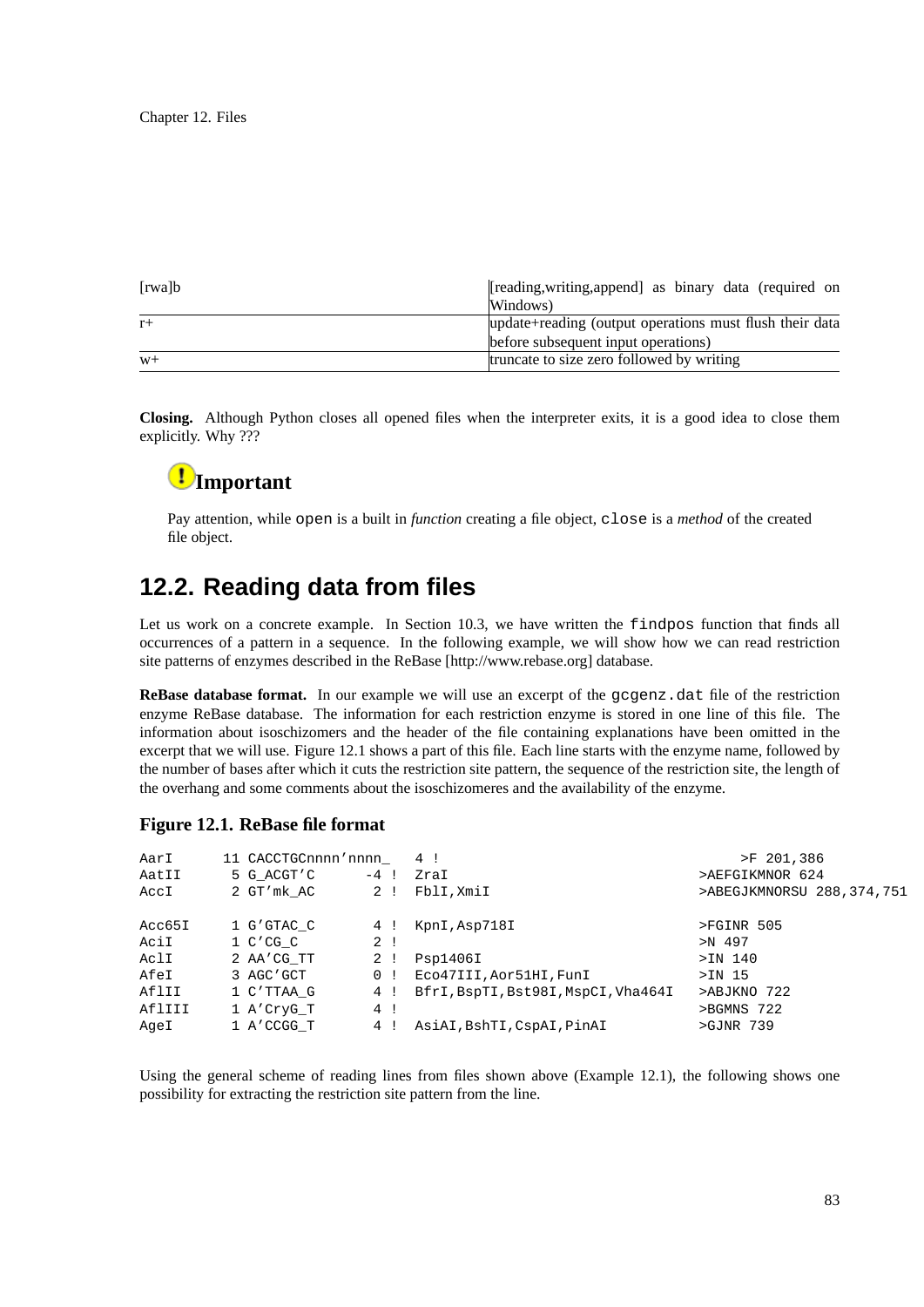### **Procedure 12.1. read\_rebase**

INPUT: a *file* in rebase format

OUTPUT: a dictionary *enz\_dict* containing all restriction patterns indexed by their name

- 1. *enz\_dict* <- empty dictionary
- 2. *infh* <- **open** *file* for reading
- 3. **for each** *line* read from *infh*:
	- a. split *line* in its fields
	- b. *name* <- first field
	- c. *pat* <- third field
	- d. *clean pat* to get a string containing only the sequence recognized by the restriction enzyme
	- e. add the cleaned *pat* to *enz\_dict* with *name* as key

4. **close** *infh*

5. *return enz\_dict*

here is one possibility how to translate this procedure into Python:

```
def get_site_only(pat):
   newpat = ""
    for c in pat:
        if c.isalpha():
           newpat +=c
    return newpat
def read_rebase(filename):
    enz_dict={}
    infh= open(filename)
    for line in infh.xreadlines():
       fields = line.split()
       name = fields[0]pat = fields[2]enz_dict[name] = get_site_only(pat)
    infh.close()
    return enz_dict
print read_rebase("../data/rebase.dat")
```
### **12.3. Writing in files**

Let us continue our restriction site example. Because we have got the enzyme pattern from the ReBase database, we can now process our sequence with all these patterns using the findpos function [\(Example 10.2\)](#page-78-1). There is only one restriction: at the moment the findpos function can only find *exact* restriction patterns, so we have to exclude all patterns containing ambiguous bases.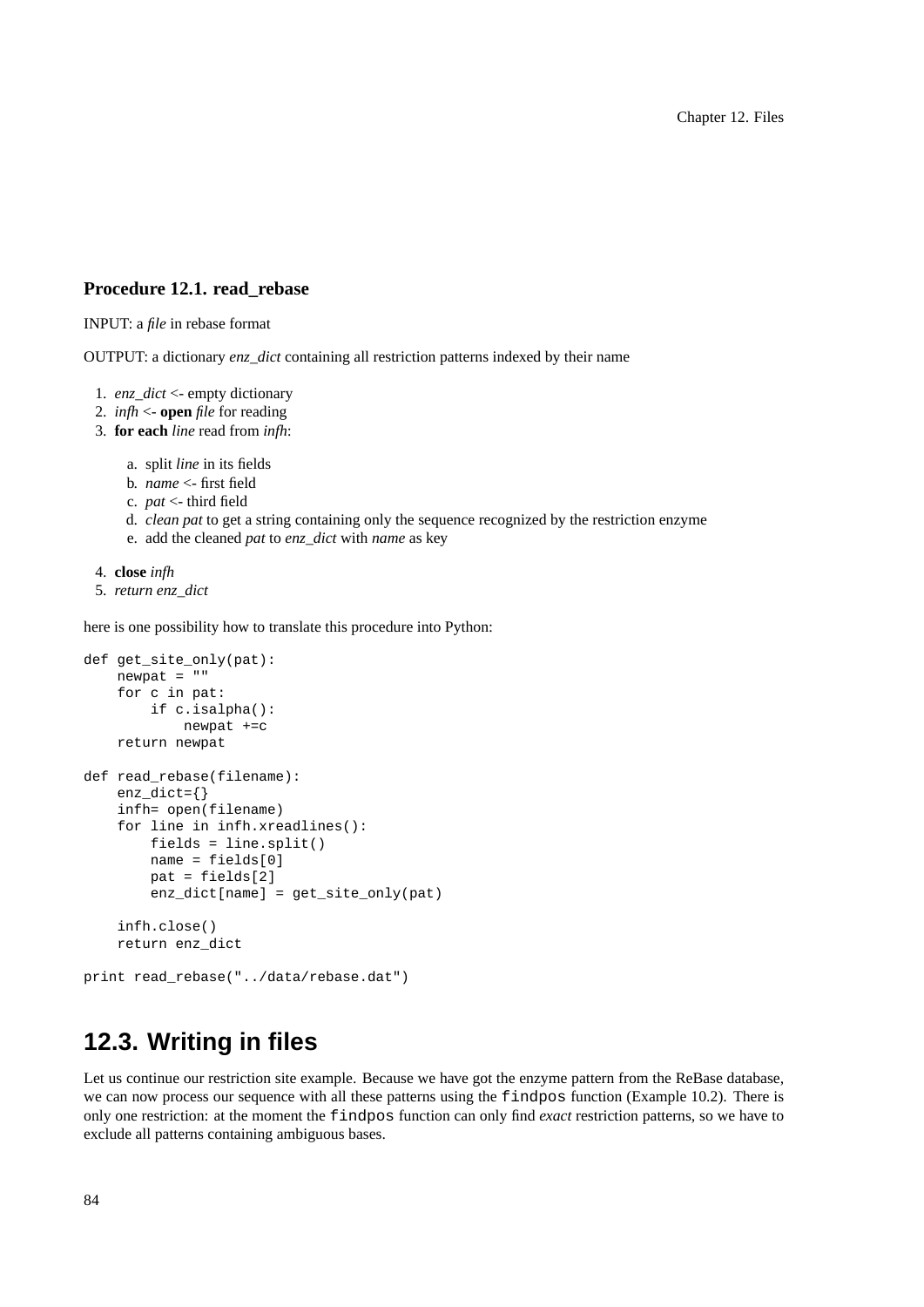INPUT: a dictionary *enz\_dict* containing all restriction site patterns accessible by enzyme name, a sequence *seq* to search for

OUTPUT: list of start position of every occurrence for each pattern in the dictionary.

• **for each** key *enzname* in *enz\_dict*:

a. *pat* <- pattern of *enzname* in *enz\_dict* b. **if** *pat* is an **exact** pattern

> i. *occs* <- **findpos**(*seq*,*pat*) ii. print all *occs*

The print\_matches in the following listing of functions prints the results of the analysis on the screen.

```
seq = ""def isexact(pat):
   for c in pat.upper():
       if c not in 'ATGC':
           return 0
   return 1
def findpos(seq, pat):
   matches = []
   current_match = seq.find(pat)
   while current_match != -1:
       matches.append(current_match)
       current_match =seq.find(pat, current_match+1)
   return matches
def print_matches(enz, matches):
   if matches:
       print "Enzyme %s matches at:" % enz,
       for m in matches:
           print m,
       print
   else:
       print "No match found for enzyme %s." % enz
for enzname in enz_dict.keys():
   pat = enz_dict[enzname]
   if isexact(pat):
       print_matches(enzname, findpos(seq, pat))
```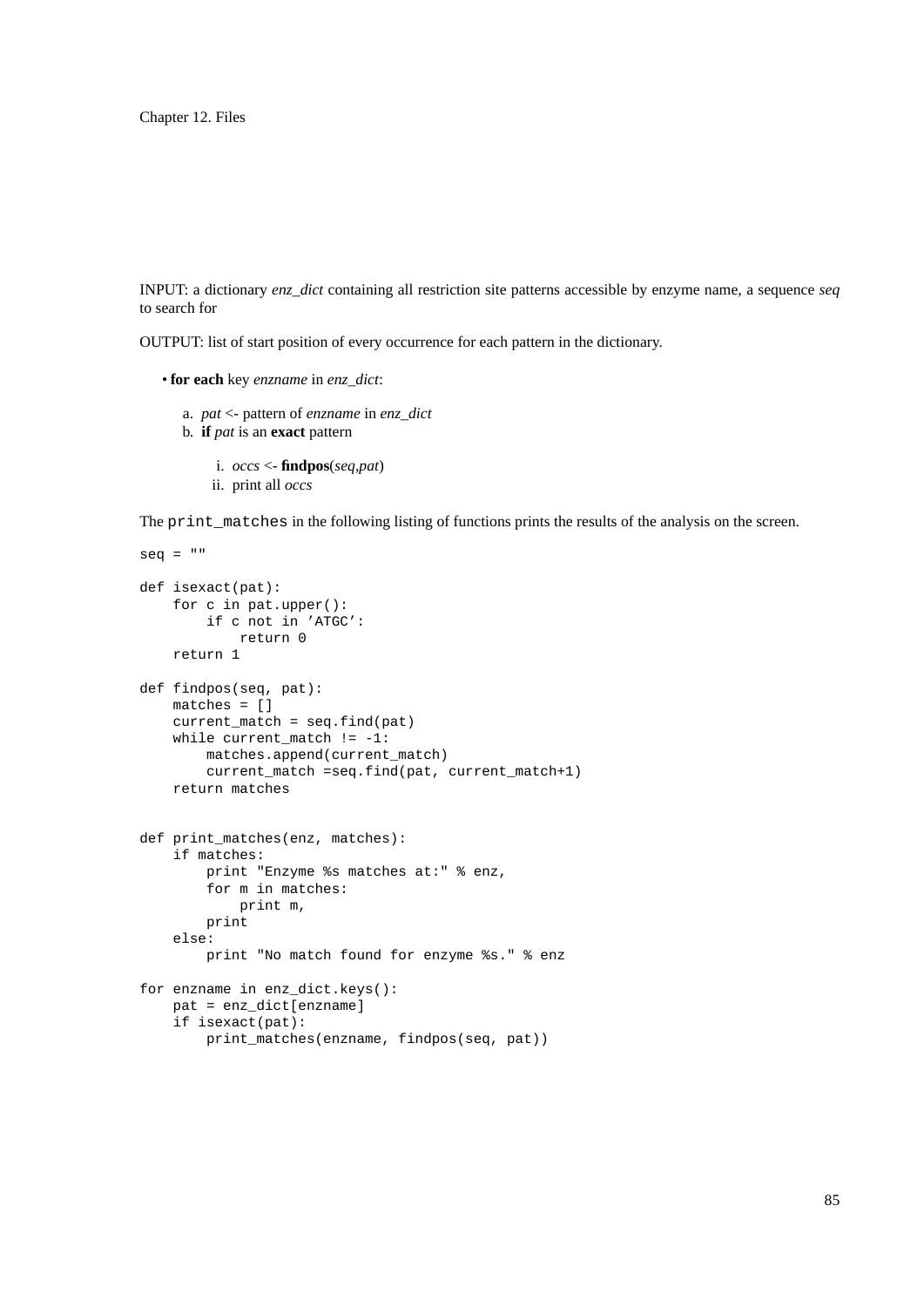In order to store the results permanently, we will see now how we can write the information in a file. As for reading, we have to open a file although now in a writing mode, write our results in the file and then close it.

```
def print_matches(enz, matches):
    ofh = open("rebase.res", "w")
    if matches:
        print >>ofh, "Enzyme %s matches at:" % enz,
        for m in matches:
            print >>ofh, m,
        print >>ofh
    else:
       print >>ofh, "No match found for enzyme %s." % enz
    ofh.close()
```
The problem with this print\_matches function is that it prints only the result of *last* enzyme. Because if we close the file after writing the information, the next time we will open the file for writing the next result, we will overwrite the old result. We have two possibilities to solve this. First, we can open the file to *append* at the end of the file. Or second, we can open the file for writing in the main stream of the program and then pass the file object as argument to print\_matches, and close the file only when all results have been written. We prefer the second solution.

```
seq = "def isexact(pat):
    for c in pat.upper():
       if c not in 'ATGC':
            return 0
   return 1
def findpos(seq, pat):
   matches = []
    current_match = seq.find(pat)
   while current_match != -1:
       matches.append(current_match)
       current_match =seq.find(pat, current_match+1)
    return matches
def print_matches(ofh, enz, matches):
    if matches:
        print >>ofh, "Enzyme %s matches at:" % enz,
        for m in matches:
           print >>ofh, m,
       print >>ofh
    else:
       print >>ofh, "No match found for enzyme %s." % enz
ofh = open("rebase.res", "w")
for enzname in enz_dict.keys():
   pat = enz_dict[enzname]
```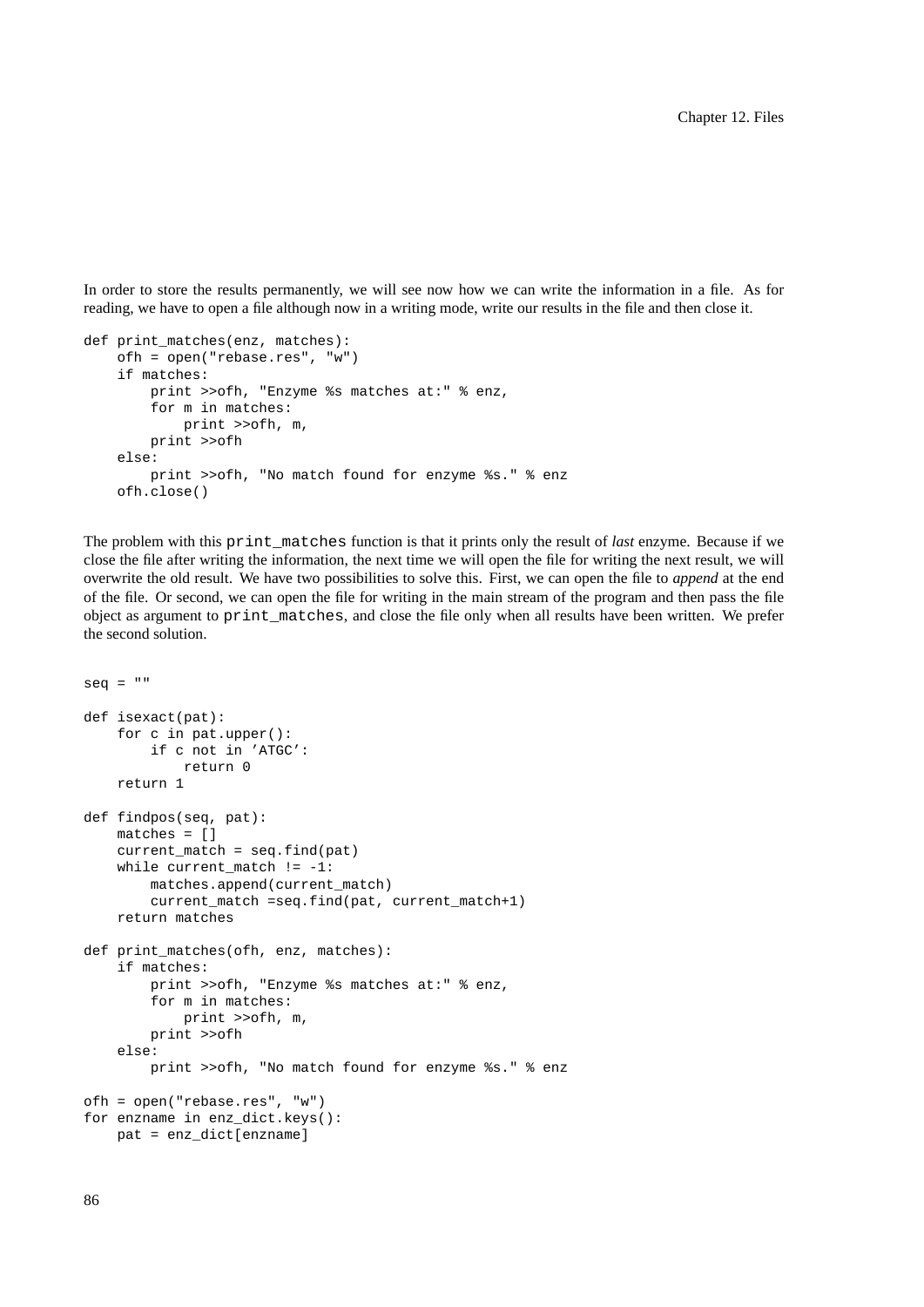```
if isexact(pat):
       print_matches(ofh, enzname, findpos(seq, pat))
ofh.close()
```
Although it is possible to use the write or writelines methods of the file object, we have shown in the above example how to pass a file object to the print statement. Which syntax you will use in your own code, is a question of taste. But the code could be difficult to read if you mix them.

## **12.4. Design problems**

Here is the complete program to find all occurrences of restriction sites from a set of enzymes in a sequence. The enzyme data are read from a file and the results are also stored in a file.

```
def findpos(seq, pat):
    matches = []
    current_match = seq.find(pat)
    while current_match != -1:
        matches.append(current_match)
        current_match =seq.find(pat, current_match+1)
    return matches
def isexact(pat):
    for c in pat.upper():
        if c not in 'ATGC':
            return 0
    return 1
def print_matches(ofh, enz, matches):
    if matches:
        print >>ofh, "Enzyme %s matches at:" % enz,
        for m in matches:
            print >>ofh, m,
       print >>ofh
    else:
        print >>ofh, "No match found for enzyme %s." % enz
def get_site_only(pat):
    newpat = ""for c in pat:
        if c.isalpha():
           newpat += c
    return newpat
def read_rebase(filename):
    enz\_dict = \{\}infh = open(filename)
    for line in infh.xreadlines():
        fields = line.split()
```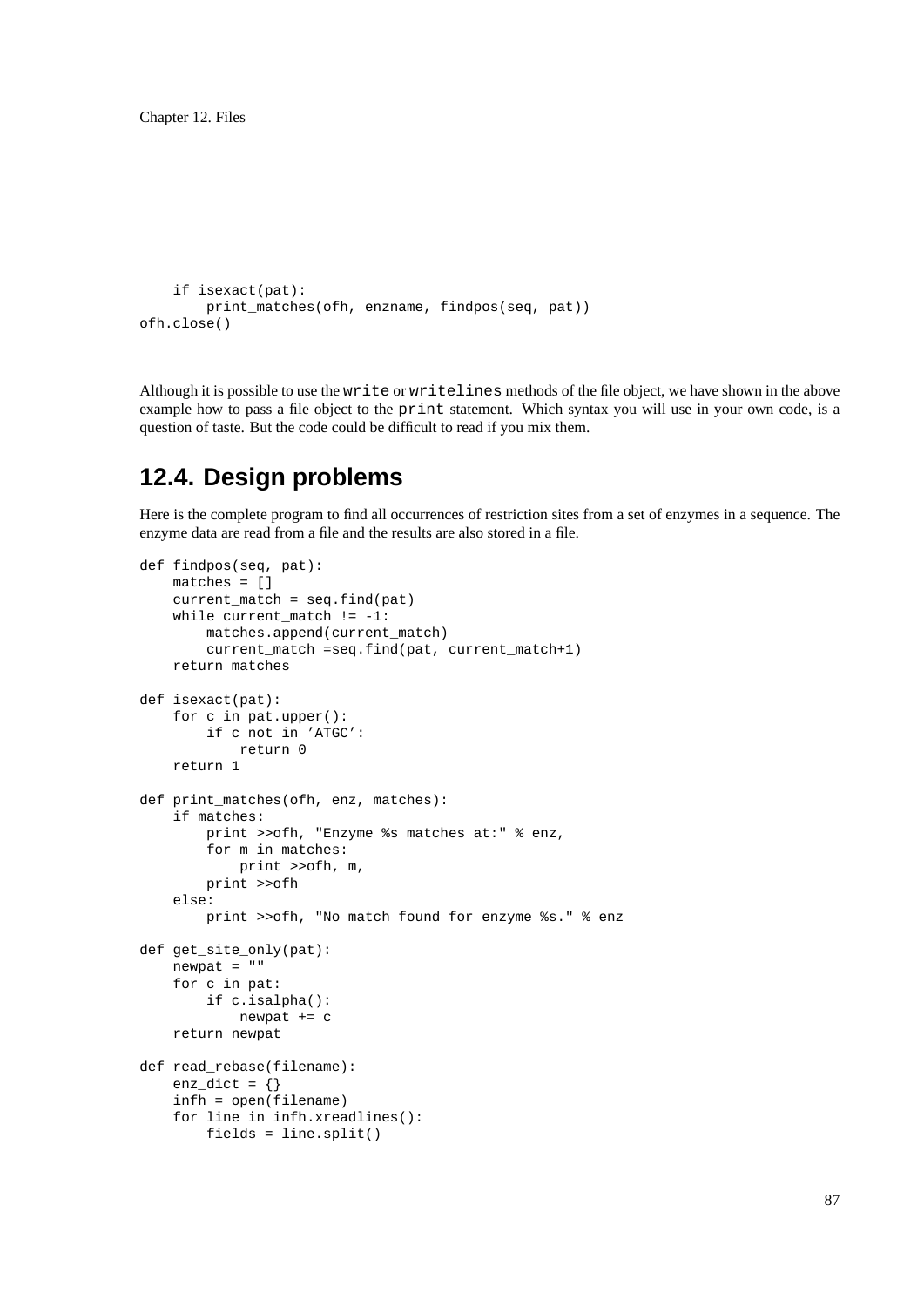```
name = fields[0]
        pat = fields[2]
        enz_dict[name] = get_site_only(pat)
    infh.close()
    return enz_dict
def findpos(seq, pat):
   matches = []
    current_match = seq.find(pat)
    while current match != -1:
        matches.append(current_match)
        current_match =seq.find(pat, current_match+1)
    return matches
```

```
seq = """atgagtgaacgtctgagcattaccccgctggggccgtatatcggcgcacaaa
tttcgggtgccgacctgacgcgcccgttaagcgataatcagtttgaacagctttaccatgcggtg
ctgcgccatcaggtggtgtttctacgcgatcaagctattacgccgcagcagcaacgcgcgctggc
ccagcgttttggcgaattgcatattcaccctgtttacccgcatgccgaaggggttgacgagatca
tcgtgctggatacccataacgataatccgccagataacgacaactggcataccgatgtgacattt
attgaaacgccacccgcaggggcgattctggcagctaaagagttaccttcgaccggcggtgatac
gctctggaccagcggtattgcggcctatgaggcgctctctgttcccttccgccagctgctgagtg
ggctgcgtgcggagcatgatttccgtaaatcgttcccggaatacaaataccgcaaaaccgaggag
gaacatcaacgctggcgcgaggcggtcgcgaaaaacccgccgttgctacatccggtggtgcgaac
gcatccggtgagcggtaaacaggcgctgtttgtgaatgaaggctttactacgcgaattgttgatg
tgagcgagaaagagagcgaagccttgttaagttttttgtttgcccatatcaccaaaccggagttt
caggtgcgctggcgctggcaaccaaatgatattgcgatttgggataaccgcgtgacccagcacta
tgccaatgccgattacctgccacagcgacggataatgcatcgggcgacgatccttggggataaac
cgttttatcgggcggggtaa""".replace("\n","").upper()
```

```
enzdict = read_rebase("../data/rebase.dat")
ofh = open("rebase.res", "w")
for enzname in enzdict.keys():
   pat = enzdict[enzname]
    if isexact(pat):
       print_matches(ofh, enzname, findpos(seq, pat))
ofh.close()
```
We have written this program step by step by broadening the problem at each step, but we have never looked at the global design of the program. Therefore we have used two strategies while reading and writing. In the reading step all data are read at once, whereas the results are written each time we got them.

In biological problems it is often necessary to handle lots of data and this can lead to problems if you try to handle all of them in memory, as we have done with the enzyme data. Sometimes we need all the data to solve a problem,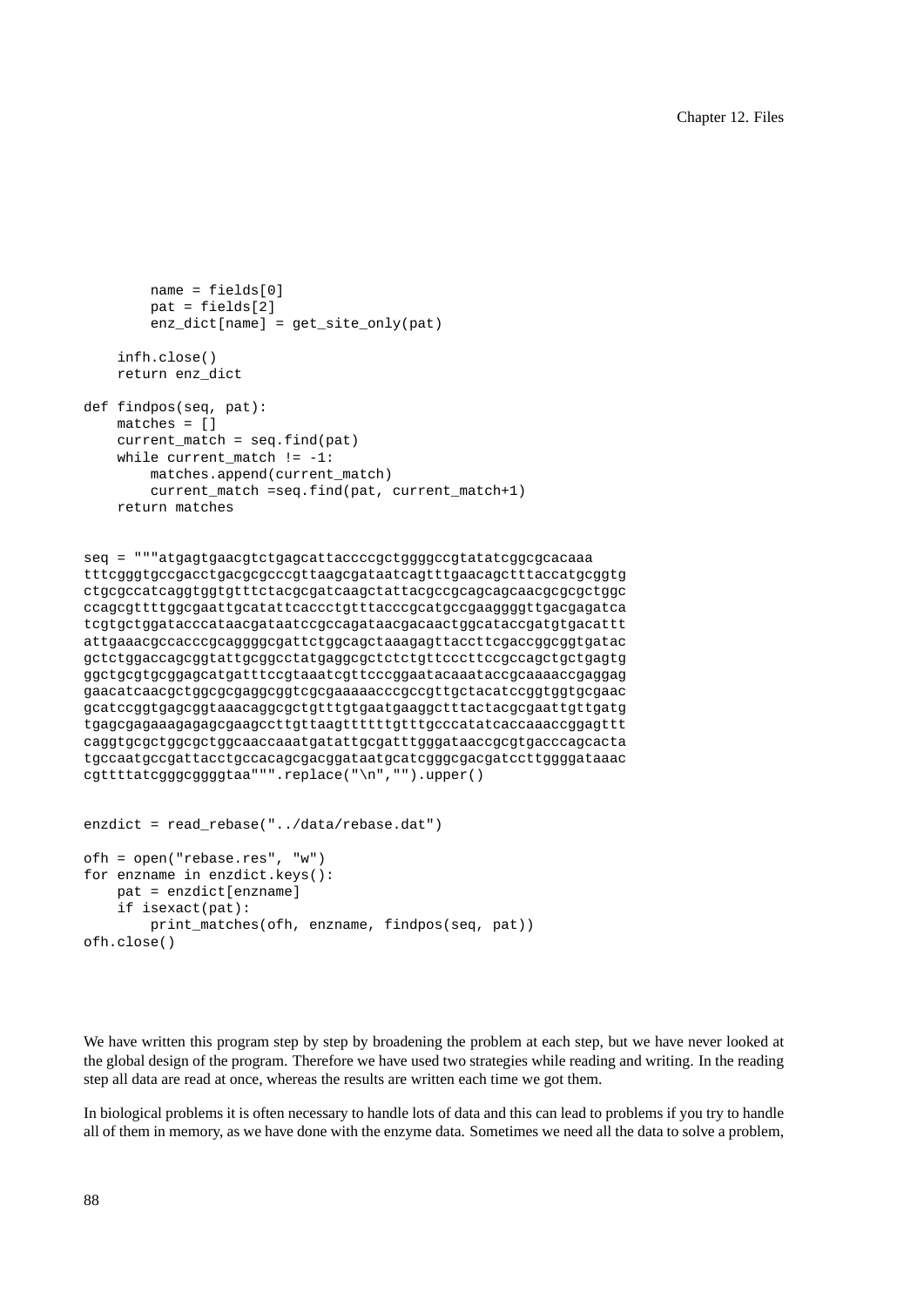but often we can treat them each at a time. If the dataset is small, the choice of the strategy does not change a lot, but if you handle a large amount of data, it is worth asking whether you really need it all in memory?

In our restriction problem it is not really necessary to store all the enzyme data in the memory. It is possible to treat enzyme by enzyme with one loop that reads the enzyme data, processes the sequence and writes the result.

### <span id="page-102-0"></span>**Example 12.2. Restriction of a DNA sequence**

```
def isexact(pat):
    for c in pat.upper():
        if c not in 'ATGC':
            return 0
    return 1
def print_matches(ofh, enz, matches):
    if matches:
        print >>ofh, "Enzyme %s matches at:" % enz,
        for m in matches:
           print >>ofh, m,
        print >>ofh
    else:
        print >>ofh, "No match found for enzyme %s." % enz
def get_site_only(pat):
    newpat = ""
    for c in pat:
        if c.isalpha():
           newpat += c
    return newpat
def findpos(seq, pat):
    matches = []
    current match = seq.find(path)while current_match != -1:
        matches.append(current_match)
        current_match =seq.find(pat, current_match+1)
    return matches
```

```
seq = """atgagtgaacgtctgagcattaccccgctggggccgtatatcggcgcacaaa
tttcgggtgccgacctgacgcgcccgttaagcgataatcagtttgaacagctttaccatgcggtg
ctgcgccatcaggtggtgtttctacgcgatcaagctattacgccgcagcagcaacgcgcgctggc
ccagcgttttggcgaattgcatattcaccctgtttacccgcatgccgaaggggttgacgagatca
tcgtgctggatacccataacgataatccgccagataacgacaactggcataccgatgtgacattt
attgaaacgccacccgcaggggcgattctggcagctaaagagttaccttcgaccggcggtgatac
gctctggaccagcggtattgcggcctatgaggcgctctctgttcccttccgccagctgctgagtg
ggctgcgtgcggagcatgatttccgtaaatcgttcccggaatacaaataccgcaaaaccgaggag
gaacatcaacgctggcgcgaggcggtcgcgaaaaacccgccgttgctacatccggtggtgcgaac
gcatccggtgagcggtaaacaggcgctgtttgtgaatgaaggctttactacgcgaattgttgatg
tgagcgagaaagagagcgaagccttgttaagttttttgtttgcccatatcaccaaaccggagttt
caggtgcgctggcgctggcaaccaaatgatattgcgatttgggataaccgcgtgacccagcacta
```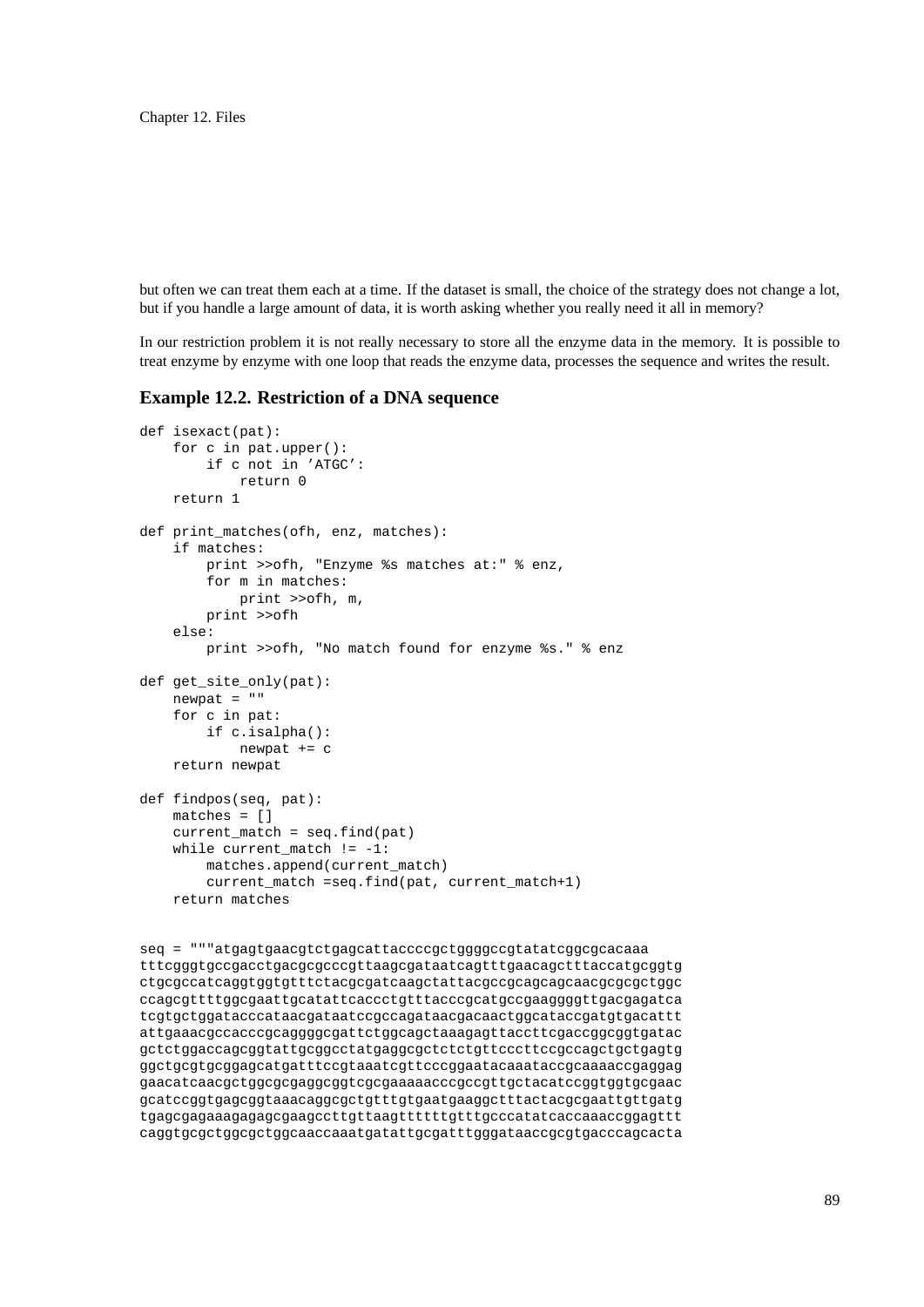```
tgccaatgccgattacctgccacagcgacggataatgcatcgggcgacgatccttggggataaac
cgttttatcgggcggggtaa""".replace("\n","").upper()
ifh = open("../data/rebase.dat")
ofh = open("rebase.res", "w")
line = ifh.readline()
while line:
   fields = line.split()
   name = fields[0]
   pat = get_site_only(fields[2])
   if isexact(pat):
       print_matches(ofh, name, findpos(seq, pat))
       line = ifh.readline()
    else:
    line = ifh.readline()
ofh.close()
ifh.close()
```
# **Important**

Notice that there are two files opened at the same time during the loop.

[Figure 12.2](#page-104-0) shows three flowchart comparing our first solution, with the new design and a version that first reads all data in, handles them and writes all results at the end.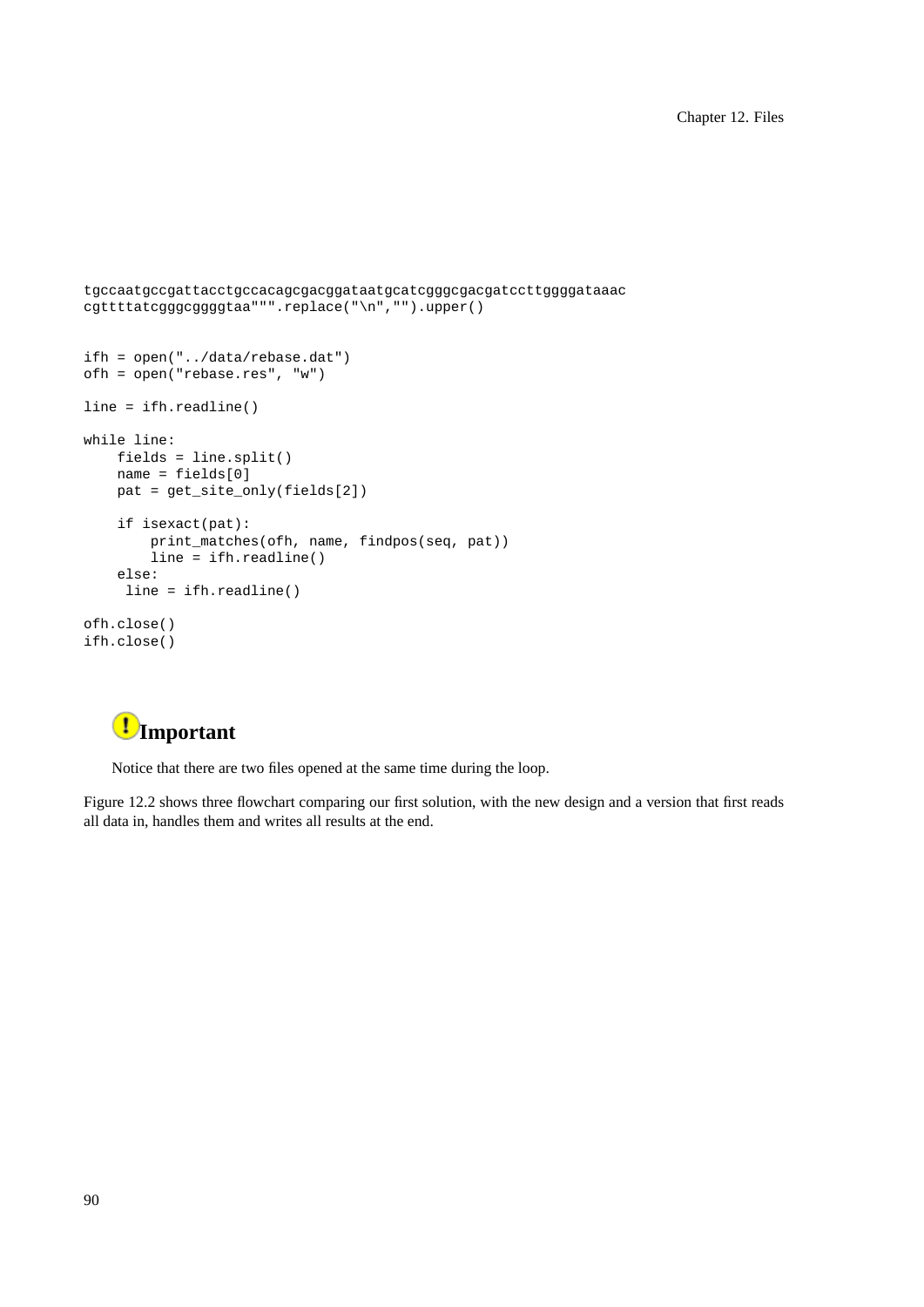

<span id="page-104-0"></span>**Figure 12.2. Flowchart of the processing of the sequence**

# **Exercise 12.1. Multiple sequences for all enzymes**

Think about alternative solutions, their advantages and problems if you need to process more than one sequence for all restriction enzymes.

# **12.5. Documentation strings**

The code of the program written in this section [\(Example 12.2\)](#page-102-0) fills about one page. If you put it away for a while and look on it a week later, it might be difficult to remember all the choices made during the development and it might take a lot of time to understand it. This fact underlines the importance to **document programs**.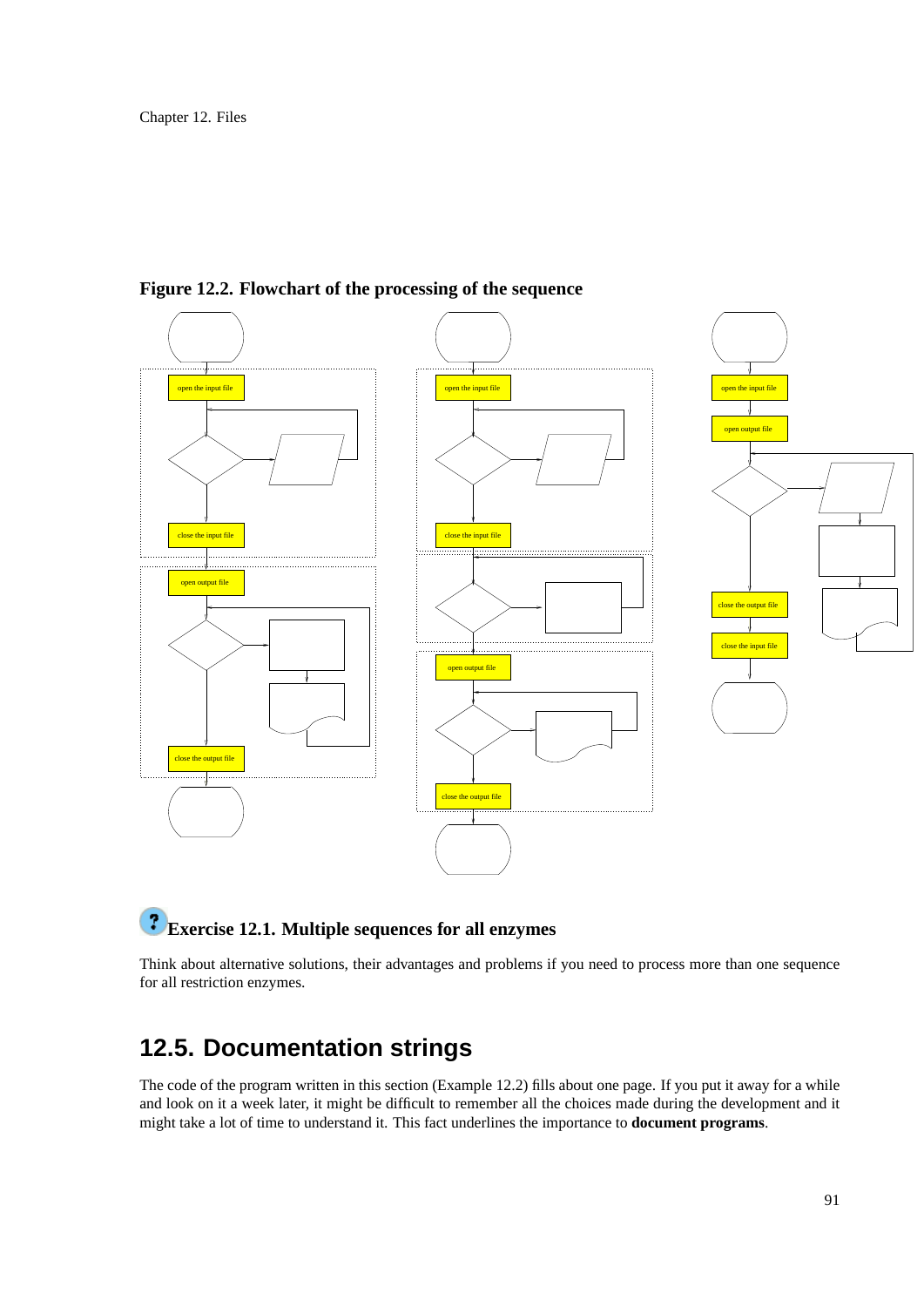For this purpose you can use comments that are ignored by the interpreter. In Python, all lines starting with a  $#$ character are comments. But Python has a more powerful mechanism to document programs. If the first statement of a function or file is a string, this string is used as documentation string which is available by the **pydoc** command in a shell or the help function of the interpreter.

Here is a documented version of our restriction program.

```
#!/usr/bin/python
"""
program that finds all occurences of restriction enzymes in a sequence
at the moment the sequence is contained in the seq variable
  todo: reads the sequence from a field
enzyme data are read from the file: rebase.dat
and results are written to file: restrict.res
restriction: the program finds only occurences of EXACT restriction patterns
"""
def isexact(pat):
    """
checks if a pattern is an exact DNA sequence
all strings containing only the following characters are considered to be
an exact DNA sequence: atgcATGC
    "" ""
    for c in pat.upper():
        if c not in 'ATGC':
            return 0
    return 1
def print_matches(ofh, enz, matches):
    """
write starting positions of occurences of a restriction site to a file
positions in the sequence starts by 1
    """
    if matches:
        print >>ofh, "Enzyme %s matches at:" % enz,
        for m in matches:
           print >>ofh, m+1,
       print >>ofh
    else:
       print >>ofh, "No match found for enzyme %s." % enz
def get_site_only(pat):
    """
clean a pattern string read from Rebase to obtain only the recognition site
sequence
   \cdots "
   newpat = ""
    for c in pat:
```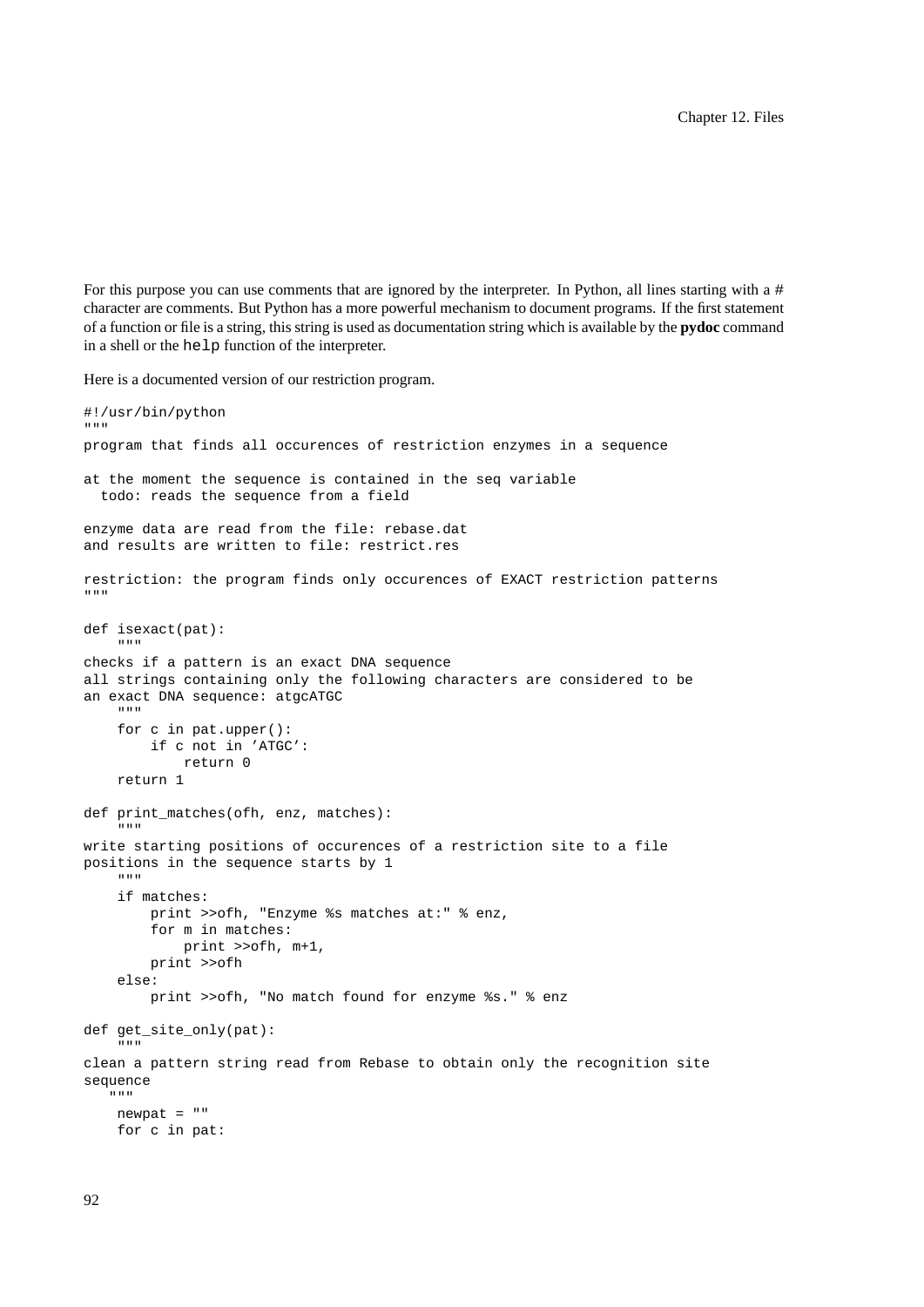```
if c.isalpha():
           newpat += c
    return newpat
def findpos(seq, pat):
    """
find all occurences of restriction site pattern in a sequence
RETURN VALUE: a list containing the start positions of all occurences
RESTRICTION: can only process exact patterns, searching with ambiguous
pattern strings would not produce an error
    "" ""
   matches = []current_match = seq.find(pat)
    while current_match != -1:
        matches.append(current_match)
        current_match =seq.find(pat, current_match+1)
    return matches
# starting main stream
seq = """atgagtgaacgtctgagcattaccccgctggggccgtatatcggcgcacaaa
tttcgggtgccgacctgacgcgcccgttaagcgataatcagtttgaacagctttaccatgcggtg
ctgcgccatcaggtggtgtttctacgcgatcaagctattacgccgcagcagcaacgcgcgctggc
ccagcgttttggcgaattgcatattcaccctgtttacccgcatgccgaaggggttgacgagatca
tcgtgctggatacccataacgataatccgccagataacgacaactggcataccgatgtgacattt
attgaaacgccacccgcaggggcgattctggcagctaaagagttaccttcgaccggcggtgatac
gctctggaccagcggtattgcggcctatgaggcgctctctgttcccttccgccagctgctgagtg
ggctgcgtgcggagcatgatttccgtaaatcgttcccggaatacaaataccgcaaaaccgaggag
gaacatcaacgctggcgcgaggcggtcgcgaaaaacccgccgttgctacatccggtggtgcgaac
gcatccggtgagcggtaaacaggcgctgtttgtgaatgaaggctttactacgcgaattgttgatg
tgagcgagaaagagagcgaagccttgttaagttttttgtttgcccatatcaccaaaccggagttt
caggtgcgctggcgctggcaaccaaatgatattgcgatttgggataaccgcgtgacccagcacta
tgccaatgccgattacctgccacagcgacggataatgcatcgggcgacgatccttggggataaac
cgttttatcgggcggggtaa""".replace("\n","").upper()
# open the input and output file
ifh = open("../data/rebase.dat")
ofh = open("rebase.res", "w")
# process enzyme by enzyme
line = ifh.readline()
while line:
    # extract enzyme name and pattern string
    fields = line.split()
   name = fields[0]pat = get_site_only(fields[2])
    # find pattern and write the result
    if isexact(pat):
       print_matches(ofh, name, findpos(seq, pat))
    # get the next enzyme
```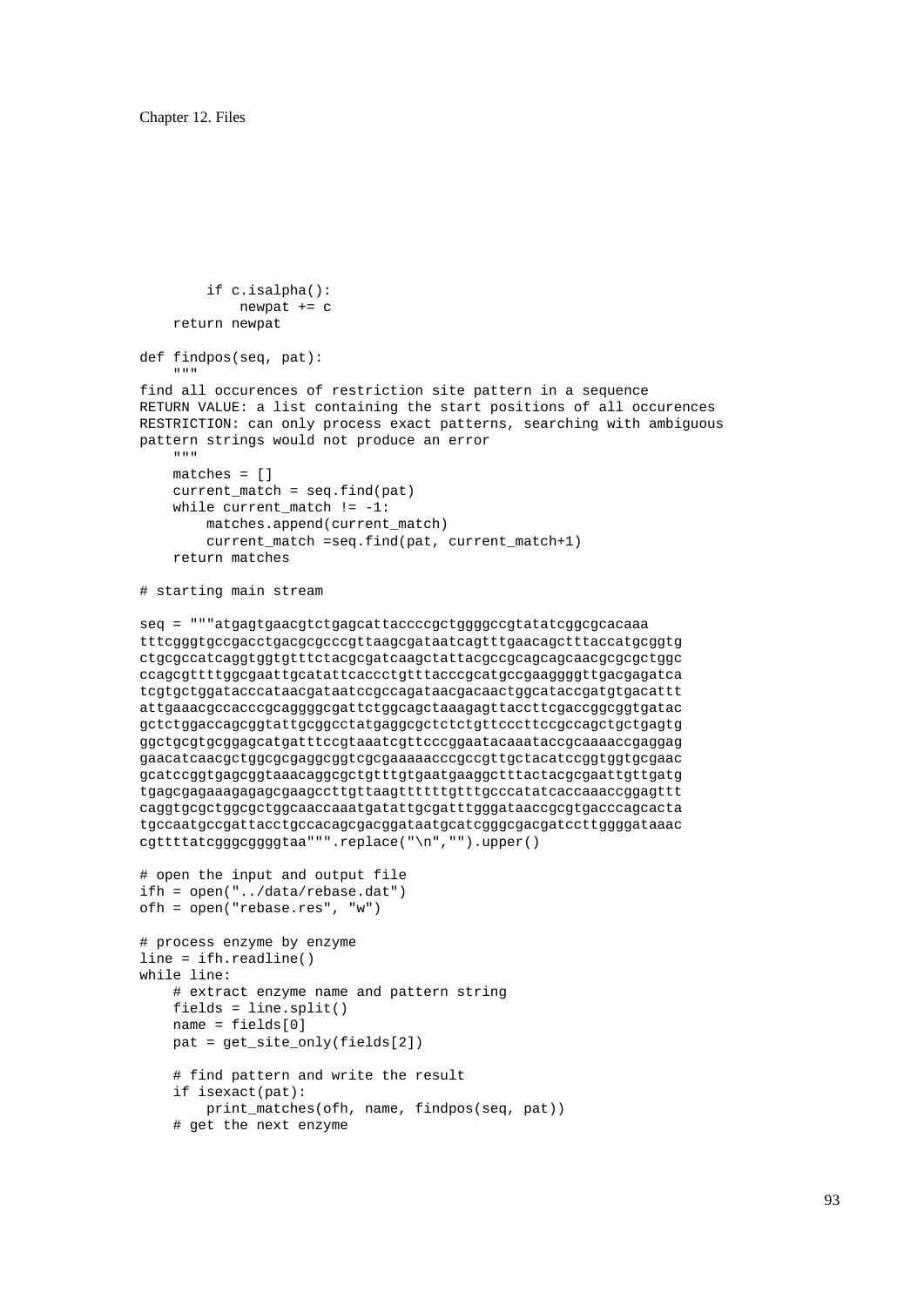Chapter 12. Files

line = ifh.readline()

# close opened files ofh.close() ifh.close()

#### and the result of the documentation formatted with **pydoc**

Python Library Documentation: module restrict\_documented

#### **NAME**

restrict\_documented - Program that find all occurrences of restriction enzymes in a sequence

#### **FILE**

#### FILE

/home/maufrais/cours\_python/code/restrict\_documented.py

#### **DESCRIPTION**

At the moment the sequence is contained in the seq variable

Enzyme data are red from the file: rebase.dat and results are written to file: restrict.res

restriction: the program finds only occurrences of EXACT restriction patterns

#### **FUNCTIONS**

**get\_site\_only**(pat)

clean a pattern string red from Rebase to obtain only the recognition site sequence

#### **isexact**(pat)

checks if a pattern is an exact DNA sequence all strings containing only the following characters are considered to be an exact DNA sequence: atgcATGC

#### **print\_matches**(ofh, enz, matches)

write starting positions of occurrences of a restriction site to a file positions in the sequence starts by 1

#### **findpos**(seq, pat)

find all occurrences of restriction site pattern in a sequence RETURN VALUE: a list containing the start positions of all occurrences RESTRICTION: can only process exact patterns, searching with ambiguous pattern strings would not produce an error

#### **DATA**

**\_\_file\_\_** = './restrict\_documented.pyc'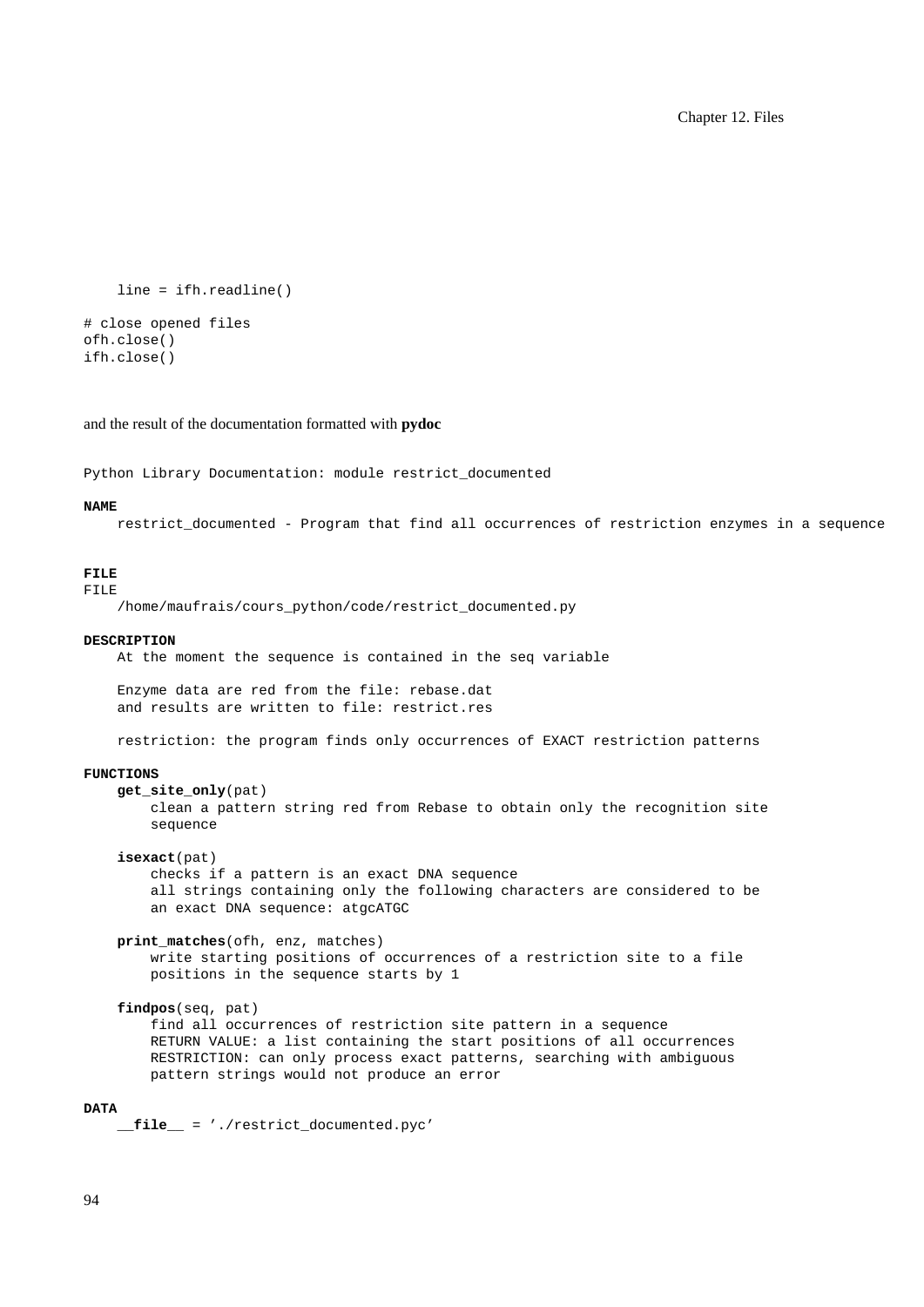Chapter 12. Files

```
__name__ = 'restrict_documented'
fields = ['ZraI', '3', "GAC'GTC", '0', '!', 'AatII', '>I', '136']
ifh = <closed file '../data/rebase.dat', mode 'r'>
line = "
name = 'ZraI'
ofh = <closed file 'rebase.res', mode 'w'>
pat = 'GACGTC'
seq = 'ATGAGTGAACGTCTGAGCATTACCCCGCTGGGGCCGTATATCGGCGC...CATCGGGCGACGA...
```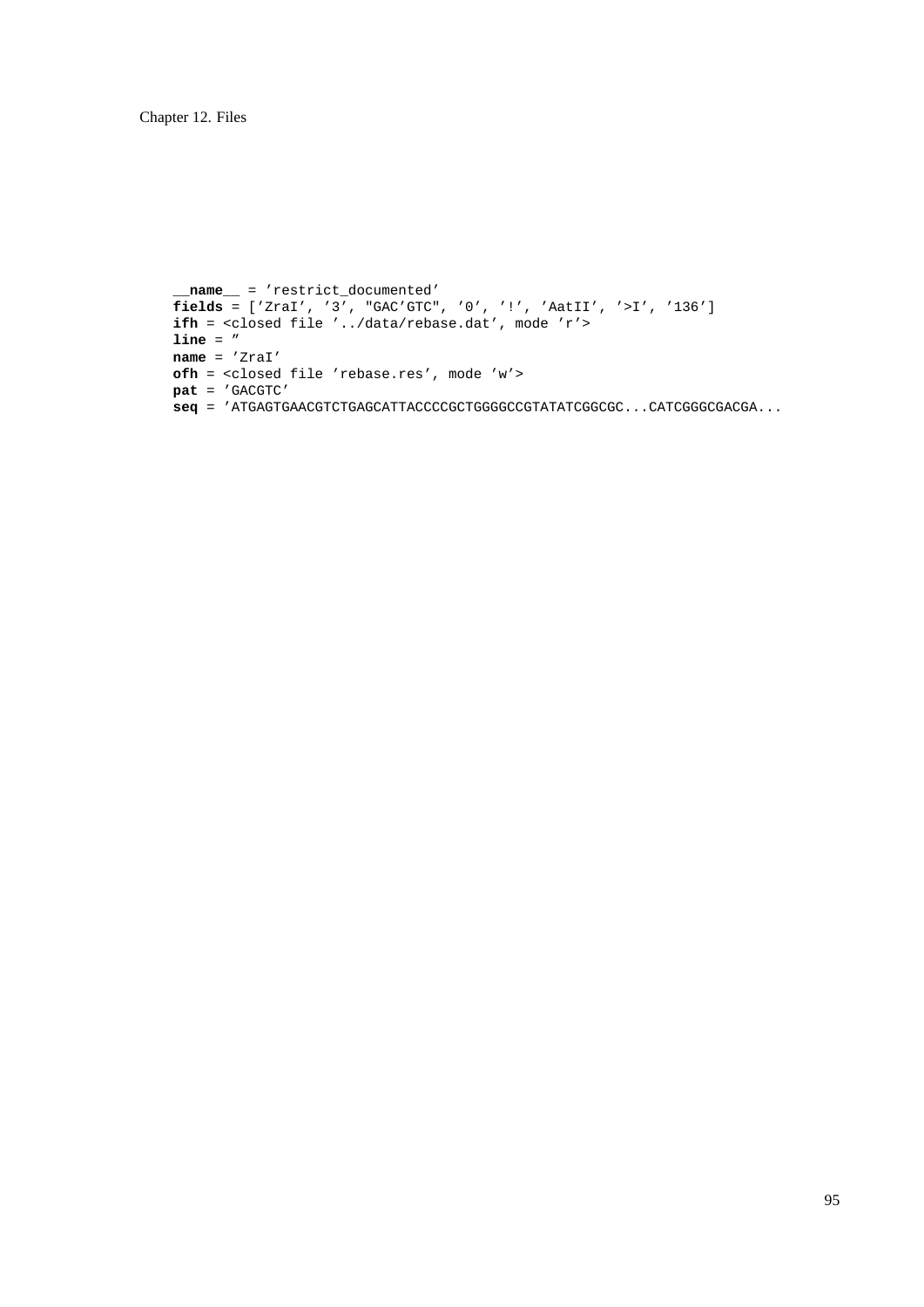Chapter 12. Files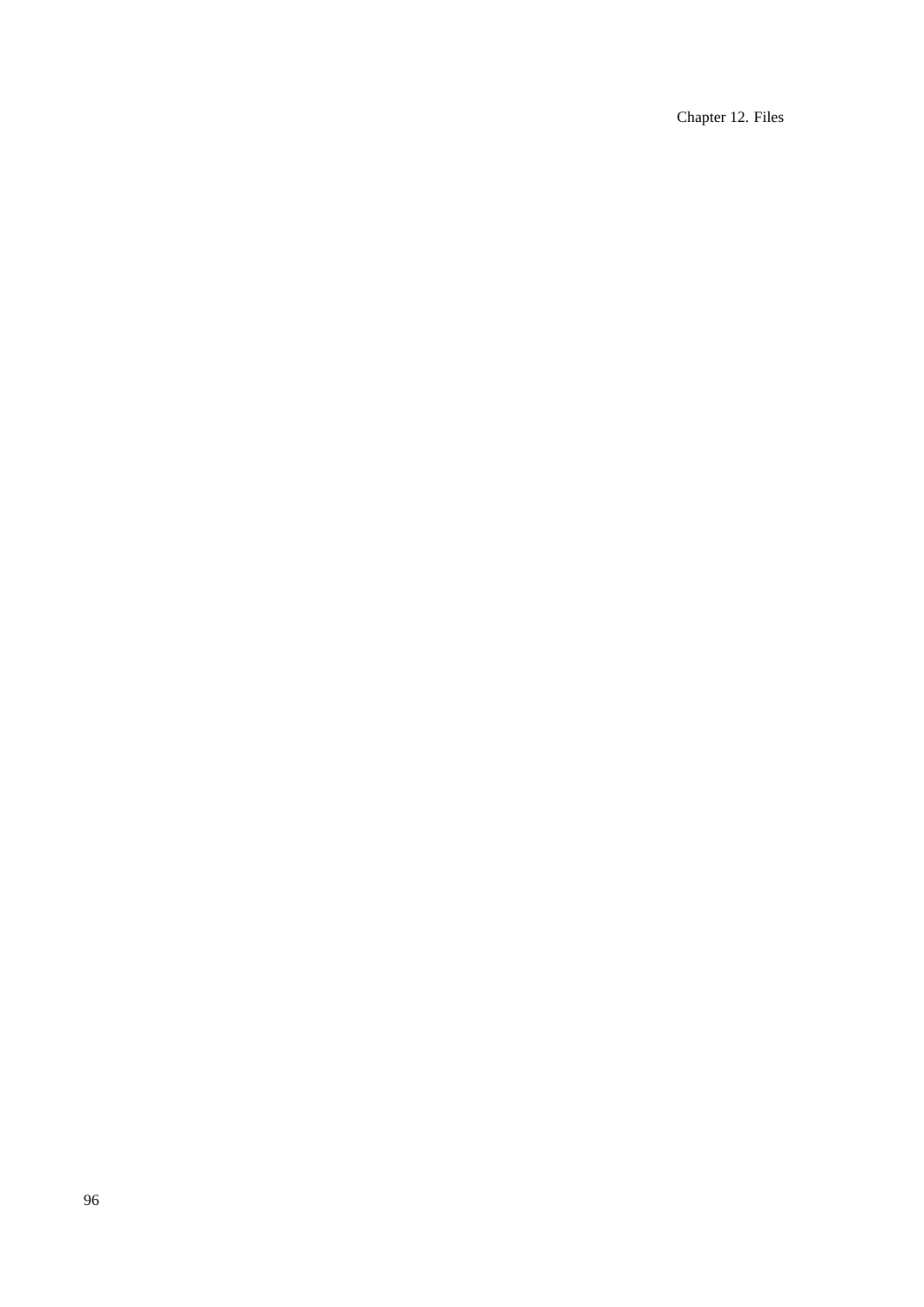### <span id="page-110-0"></span>**13.1. Recursive functions definitions**

In [Chapter 10](#page-72-0) we have introduced a way to execute repetitive tasks, but we have also mentionned that repetition can be done without the special for and whileloop statements. This chapter will explain this in detail.

**Translate a cds sequence into its corresponding protein.** Let's start with the example of the cds translation. In [Chapter 10](#page-72-0) we have already written functions that solve this task using either for [\(Example 10.1\)](#page-76-0) or while [\(Example 10.3\)](#page-78-0). Let's remind the pseudocode of the examples:

INPUT: a cds sequence *cds* and a genetic code *code*

OUTPUT: the translated cds sequence *prot*

- 1. *prot* <- empty string
- 2. **as long as** there are still codons to translate:
	- a. *codon* <- get next codon from sequence *cds*
	- b. lookup the corresponding amino acid of codon *codon* in genetic code *code* and add it to *prot*
- 3. **return** *prot*
- 1. *prot* <- empty string
- 2. **for each** codon in sequence *cds*:

• add the corresponding amino acid of the current codon to sequence *prot* using genetic code *code*

3. **return** *prot*

In both examples the translation is defined as:

- the concatenation of the first codon of the sequence and the translation of the cds sequence without this codon or in more mathematical terms:
- translation(cds) = code(cds[:3]) + translation(cds[3:])

This is a *recursive definition* of the translation function.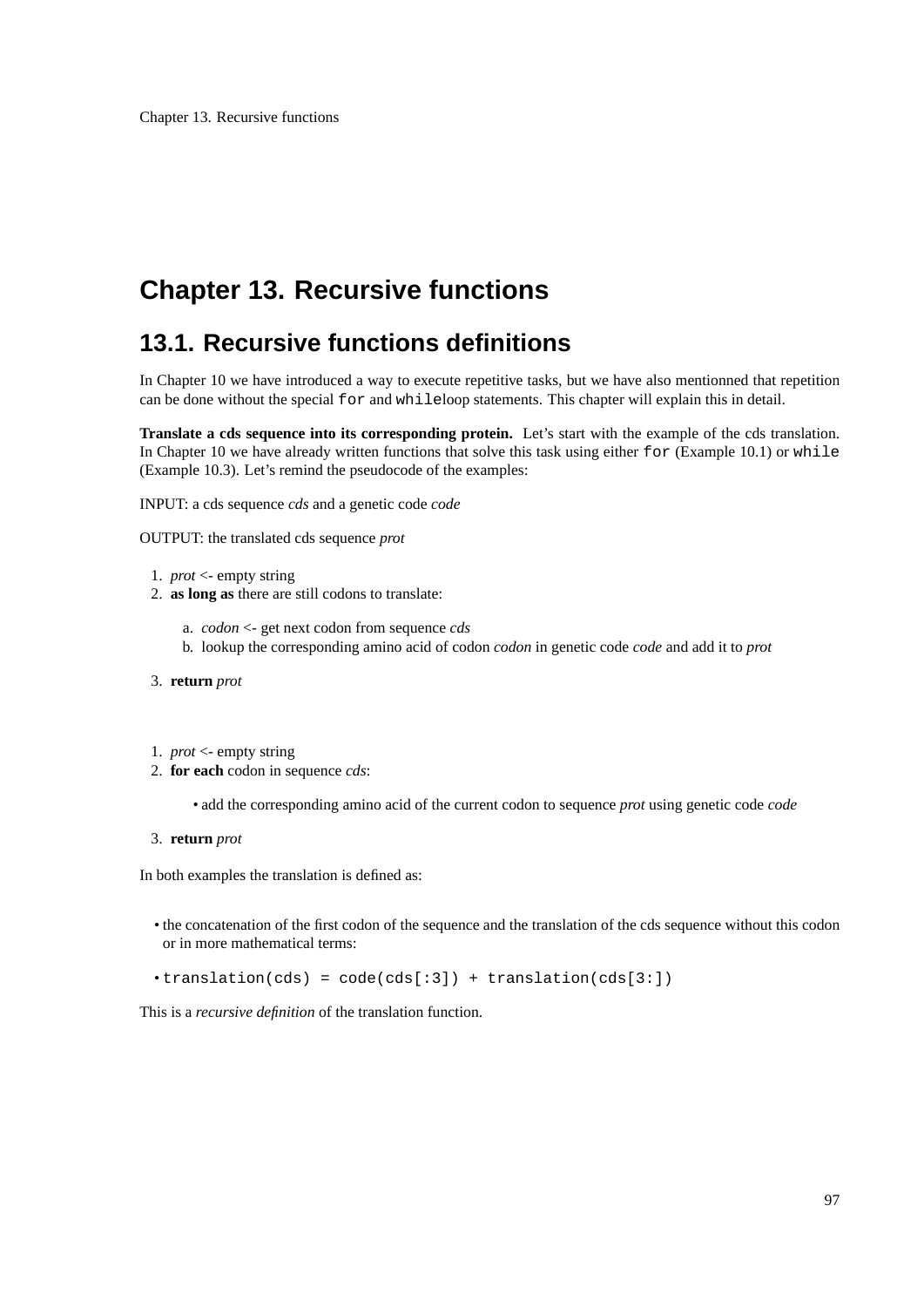

A *recursive function* is a *function* that use itself during the calculation procedure.

# **Recursive definition**

A *recursive definition* of a function is a definition that uses the function itself in the definition.

It is important to notice that we need a **terminal condition** otherwise the recursion would never stop. In our case the recursion stops if there are no more codons to translate:

- the protein sequence of the an empty cds sequence is empty
- or in more mathematical terms: translation("") = ""

Therefore the pseudocode can be written as follow without using loop structures:

INPUT: a cds sequence *cds* and a genetic code *code*

OUTPUT: the translated sequence *prot*

#### 1. **if** *cds* is empty:

- a. \*\*\* This is the terminal condition \*\*\*
- b. **return** empty string
- 2. **otherwise**:
	- a. \*\*\* This is the recursion \*\*\*
	- b. *codon* <- first codon of sequence *cds*
	- c. **return** the concatenation of the corresponding amino acid of the first codon of sequence *cds* in genetic code *code* and the translation of the rest of the *cds* sequence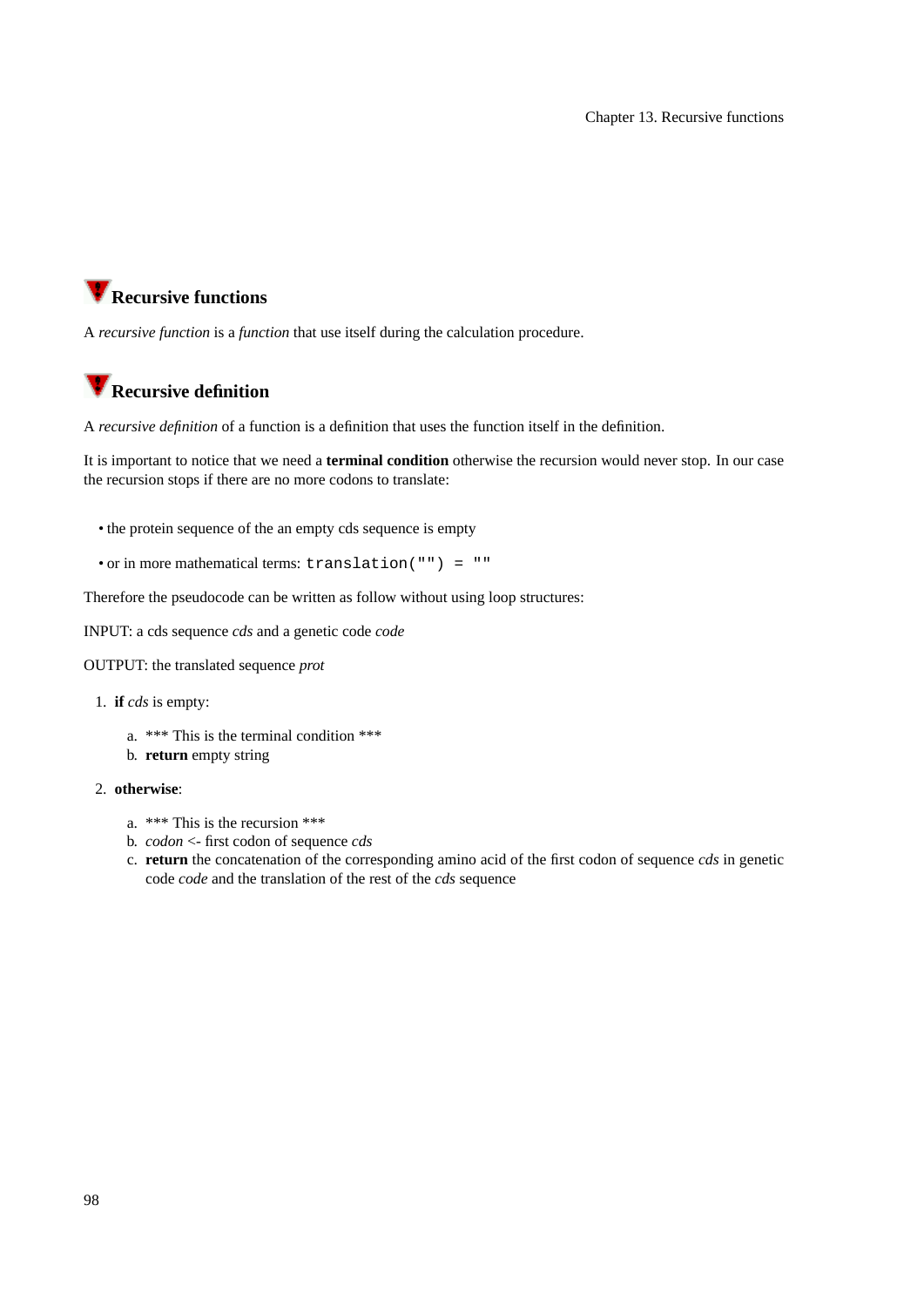#### and implemented in Python like that:

```
code = \{'tttt'': 'F', 'tct': 'S', 'tat': 'Y', 'tqt': 'C','ttc': 'F', 'tcc': 'S', 'tac': 'Y', 'tgc': 'C',
        'tta': 'L', 'tca': 'S', 'taa': '*', 'tga': '*',
        'ttg': 'L', 'tcg': 'S', 'tag': '*', 'tgg': 'W',
        'ctt': 'L', 'cct': 'P', 'cat': 'H', 'cgt': 'R',
        'ctc': 'L', 'ccc': 'P', 'cac': 'H', 'cgc': 'R',
        'cta': 'L', 'cca': 'P', 'caa': 'Q', 'cga': 'R',
        'ctg': 'L', 'ccg': 'P', 'cag': 'Q', 'cgg': 'R',
        'att': 'I', 'act': 'T', 'aat': 'N', 'agt': 'S',
        'atc': 'I', 'acc': 'T', 'aac': 'N', 'agc': 'S',
        'ata': 'I', 'aca': 'T', 'aaa': 'K', 'aga': 'R',
        'atg': 'M', 'acg': 'T', 'aag': 'K', 'agg': 'R',
        'gtt': 'V', 'gct': 'A', 'gat': 'D', 'ggt': 'G',
        'gtc': 'V', 'gcc': 'A', 'gac': 'D', 'ggc': 'G',
        'gta': 'V', 'gca': 'A', 'gaa': 'E', 'gga': 'G',
        'gtg': 'V', 'gcg': 'A', 'gag': 'E', 'ggg': 'G'
       }
def rectranslate(cds, code):
   if cds == "":return ""
    else:
       codon = cds[:3]return code[codon] + rectranslate(cds[3:], code)
print rectranslate("atgattgctggt", code)
```
## **13.2. Flow of execution of recursive functions**

At first glance recursive functions look a little bit strange because it seems that we use something that we have not defined. But remember that the statements in the body of a function are only executed when the function is called. At the definition step, the function is just added in the current namespace. Therefore it will be defined when we call it in the body.

Writing recursive functions is sometimes difficult, because we doubt that we have defined a function executing the specific task, when we call the it . Therefore it is useful to remember this fact during the development of recursive functions.

**Stack diagram of recursive functions.** Let's have a deeper look at the flow of execution of recursive functions. [Figure 13.1](#page-113-0) shows the stack diagram of function calls.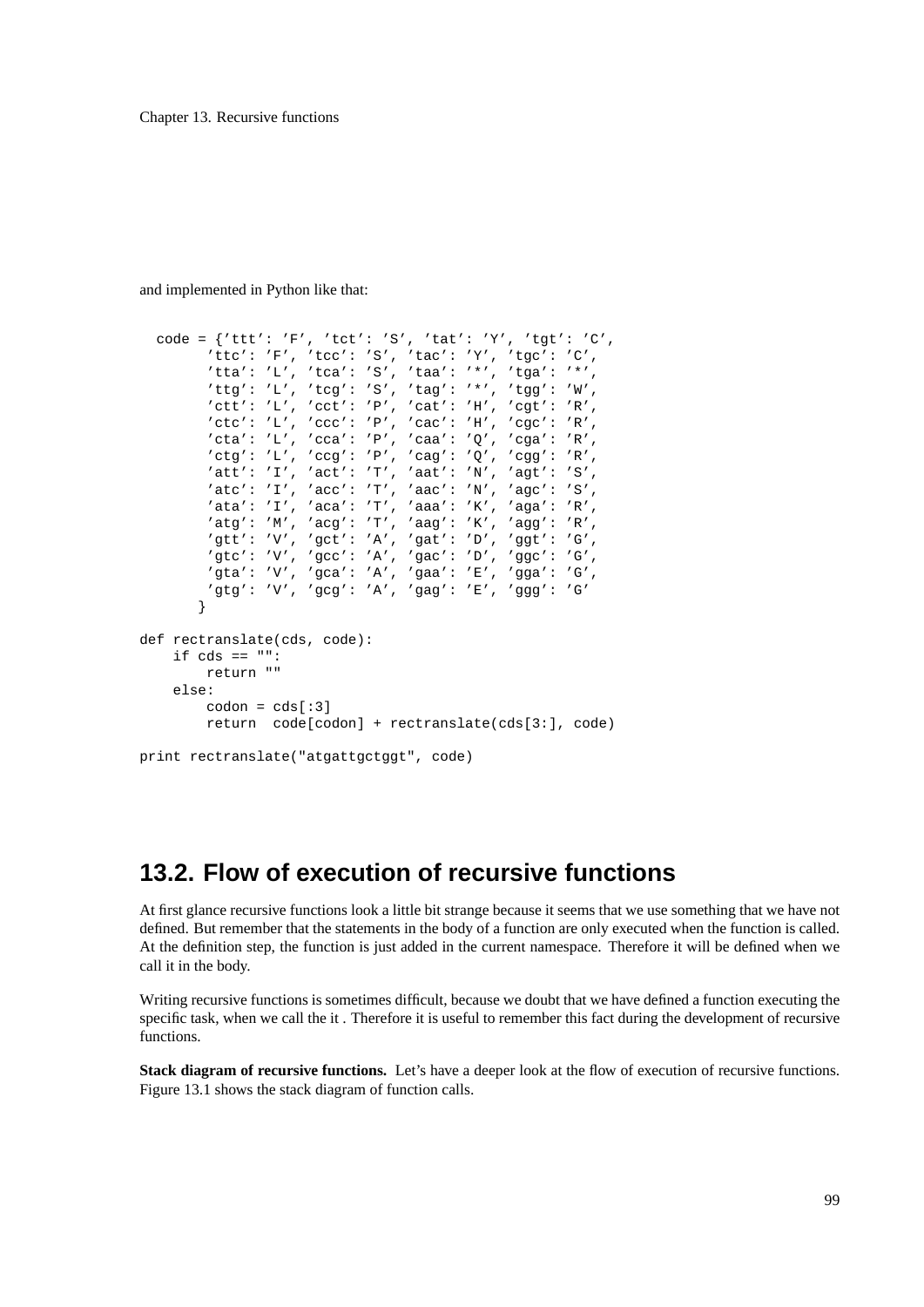### <span id="page-113-0"></span>**Figure 13.1. Stack diagram of recursive function calls rectranslate("atgattgctggt", code)**



[Figure 13.1](#page-113-0) shows that the translate function is called with a cds sequence of decreasing length and the local function namespaces are piled up until the terminal condition is reached.

```
=> rectranslate("atgattgctggt", code)
===> rectranslate("attgctggt", code)
=====> rectranslate("gctggt", code)
=======> rectranslate("ggt", code)
=========> rectranslate("", code)
=========> return ""
=======> return "G"
=====> return "AG"
===> return "IAG"
=> return "MIAG"
```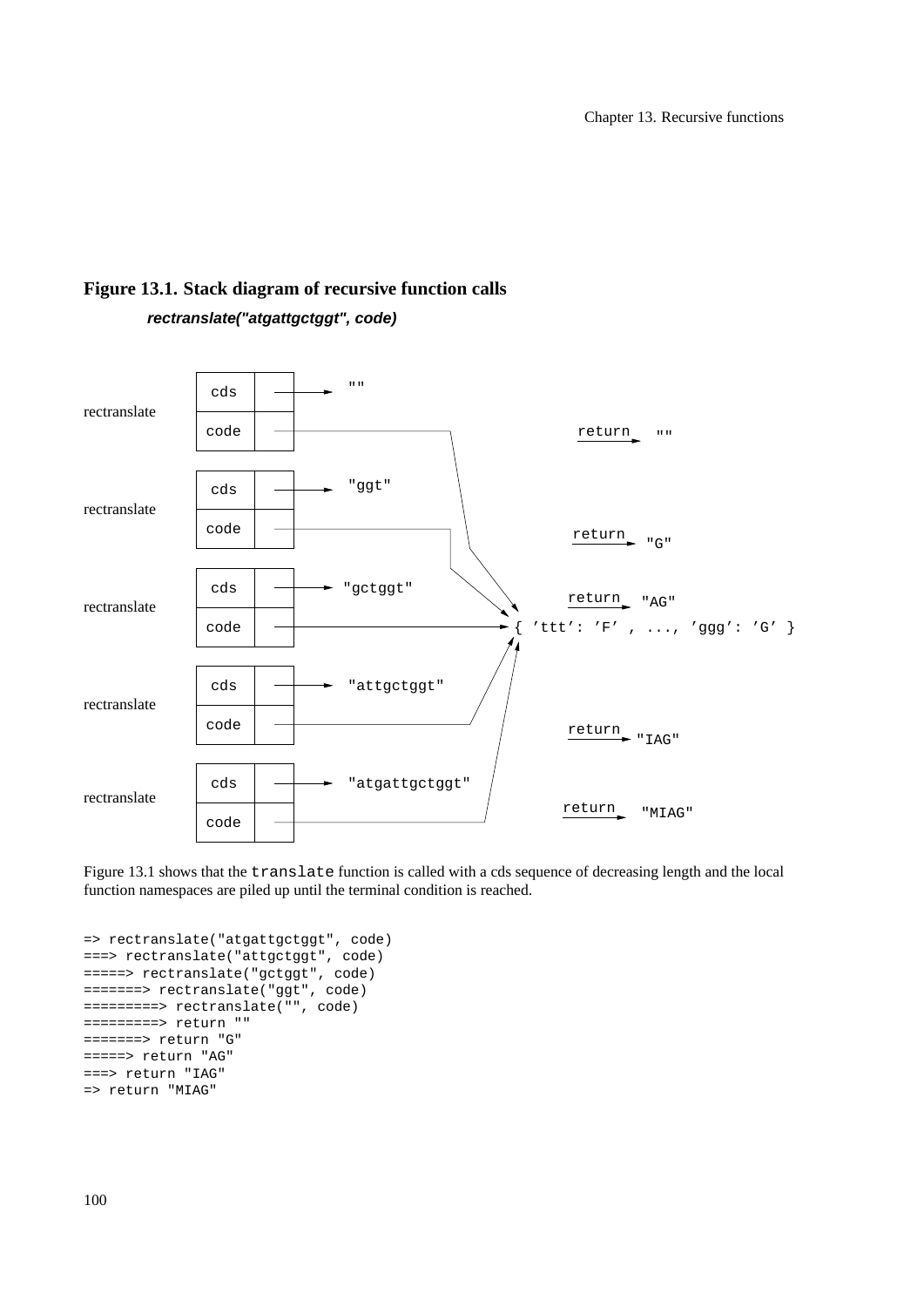# **Important**

Recursive function calls can take a lot of memory space because for each recursive call the local namespace for the given function call has to be stored. It is important to pay attention on this fact because memory space is a limited resource on a computer.

### **13.3. Recursive data structures**

In the [Chapter 11,](#page-84-0) we have worked with examples using nested list. If we examine them a little bit more, we will see that a nested list can be defined recursively.

## **Nested list**

A nested list is an ordered collection of elements that are:

- either items
- or nested lists

The items define the content, whereas the lists define the structure of the collection.

**How can we use this?** Let's use phylogenetic trees as examples for such a recursive list structure. [Figure 13.2](#page-114-0) shows an example of a phylogenetic tree topology that can be implemented in Python as follows:

>>> tree = [[[['human', 'chimpanzee'], 'gorilla'], 'orang-utan'], 'gibbon']

<span id="page-114-0"></span>[Figure 13.2](#page-114-0) shows the representation of tree.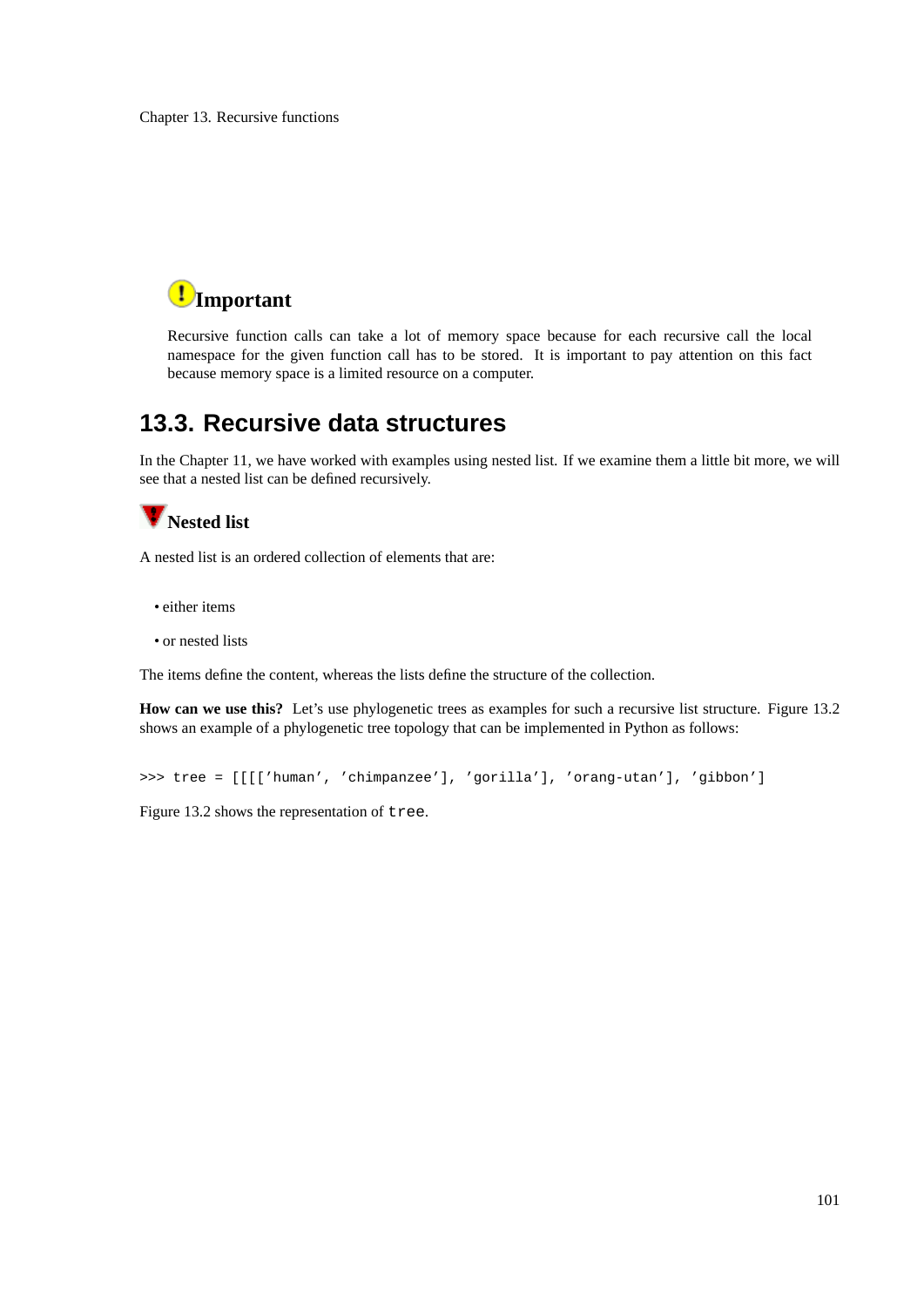

### **Figure 13.2. A phylogenetic tree topology**





**Working with recursive structures.** Assume that we would do something for each branching point in the above tree. A simple traversal using for or while is no more possible, because both loop structures handle only one level of the list. But with recursive functions that we have introduced in [Chapter 13,](#page-110-0) we can do such things with the following strategy:

#### **Procedure 13.4. tree\_traversal(tree)**

INPUT: a tree *tree*

- 1. do what you have to do when you enter the branching point
- 2. **if** *tree* is a list:

```
a. *** recursion step ***
```
b. **for each** *element* of *tree*: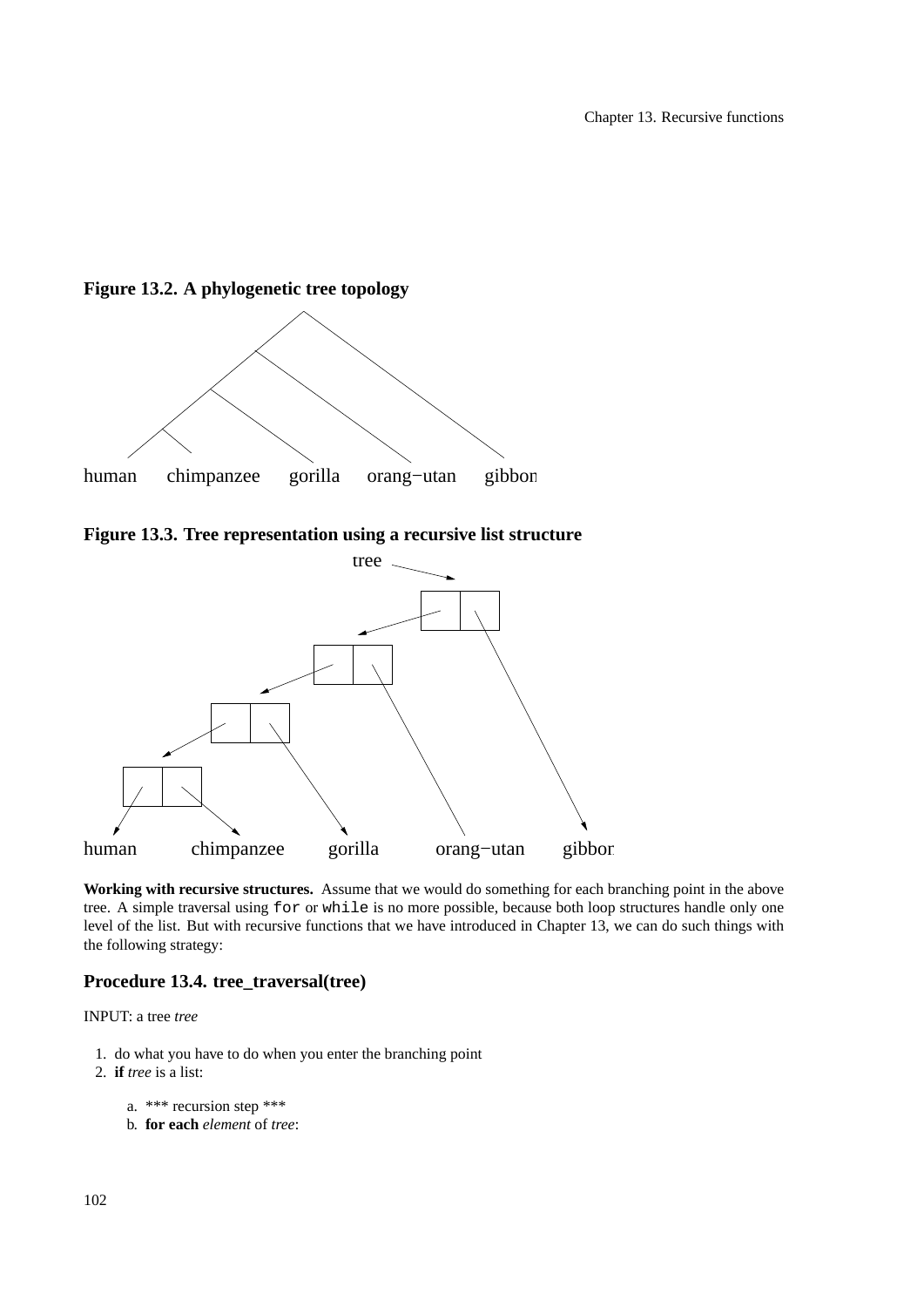#### • **tree\_traversal**(*element*)

3. **otherwise**:

- \*\*\* end condition of the recursion, here the leaves of the tree \*\*\*
- 4. do what you have to do when you leave the branching point

Doing something when you enter the branching point, is also known as *preorder traversal* of a tree, whereas doing something when leaving a branching point is also called *postorder traversal* of a tree.

We will give two example applications of this strategy for our tree. The first one prints all species of the trees:

```
tree = [[[['human', 'chimpanzee'], 'gorilla'], 'orang-utan'], 'gibbon']
import types
def print_species(tree):
    if type(tree) is types.ListType:
        for child in tree:
           print_species(child)
    else:
       print tree
>>> print_species(tree)
human
chimpanzee
gorilla
orang-utan
gibbon
```
and the second one that prints for a tree or a binary tree  $2$  the two populations that are split at this point.

```
tree = [[[['human', 'chimpanzee'], 'gorilla'], 'orang-utan'], 'gibbon']
import types
def splits(tree):
    if type(tree) is types.ListType:
        all_leaves = []
        for child in tree:
            child_leaves = splits(child)
            print child_leaves,
            all_leaves += child_leaves
```

```
A binary tree is a tree with maximal two subtrees for each branching point.
```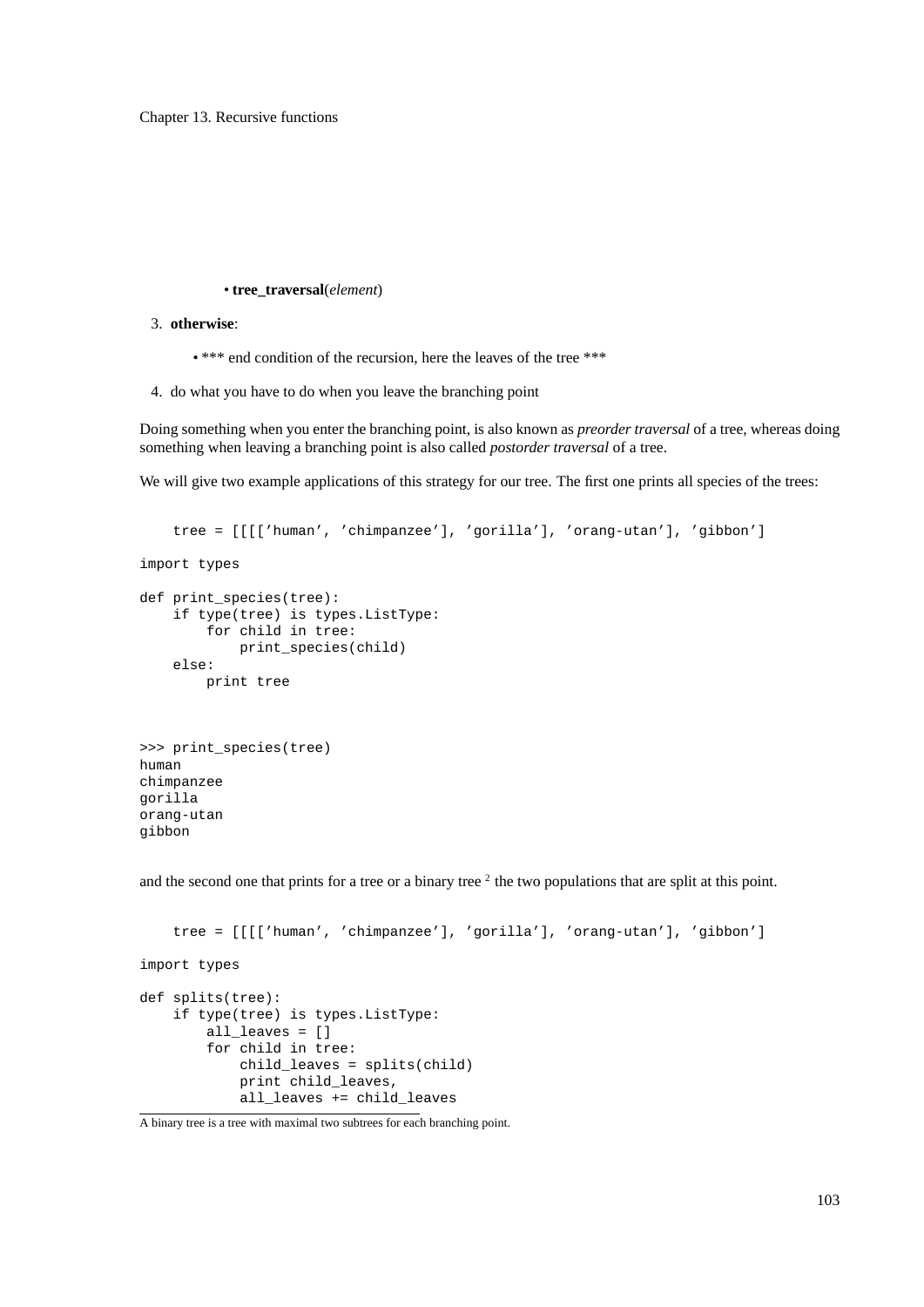```
print
        return all_leaves
    else:
        return [ tree ]
def binary_splits(tree):
    if type(tree) is types.ListType:
        left = binary_splits(tree[0])
        right = binary_splits(tree[1])
       print left, right
       return left + right
    else:
       return [ tree ]
```

```
>>> splits(tree)
['human'] ['chimpanzee']
['human', 'chimpanzee'] ['gorilla']
['human', 'chimpanzee', 'gorilla'] ['orang-utan']
['human', 'chimpanzee', 'gorilla', 'orang-utan'] ['gibbon']
['human', 'chimpanzee', 'gorilla', 'orang-utan', 'gibbon']
```
Finally, we will show the code that separates the work to do from the tree traversal itself by functions. The traversal function tree\_traversal do not change for the task. The user has only to redefine the functions do\_prework, do\_postwork and do\_leafwork.

```
import types
def do_prework(node):
    print "prework:", node
def do_postwork(node):
   print "postwork:", node
def is leaf(node):
    return type(node) is not types.ListType
def do_leafwork(leaf):
   print "that is a leaf:", leaf
def tree_traversal (node):
    do_prework(node)
    if not is_leaf(node):
       for child in node:
            tree_traversal(child)
```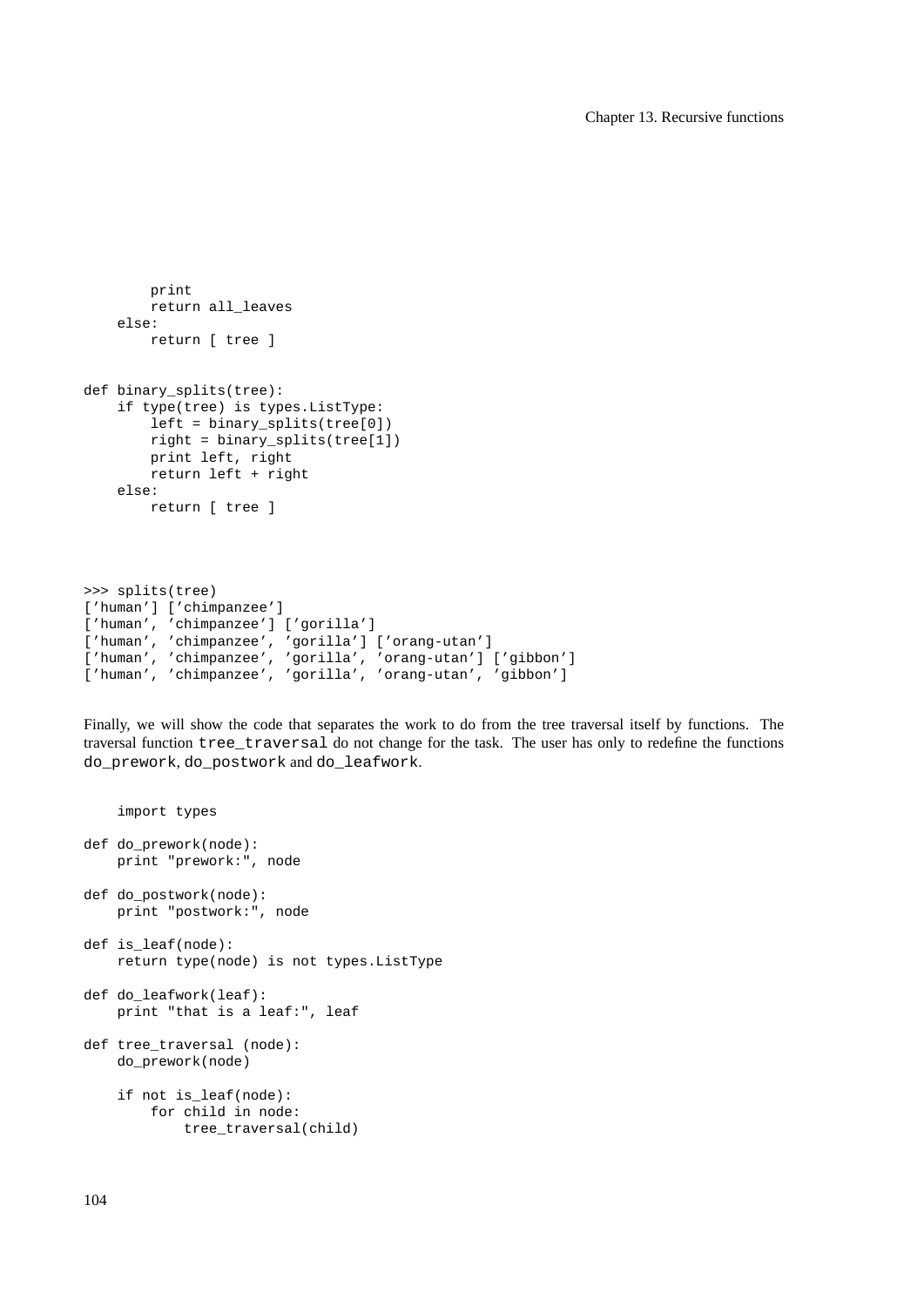```
else:
    do_leafwork(node)
```

```
do_postwork(node)
```

```
>>> tree=[[[['human', 'chimpanzee'], 'gorilla'], 'orang-utan'], 'gibbon']
>>> tree_traversal(tree)
prework: [[[['human', 'chimpanzee'], 'gorilla'], 'orang-utan'], 'gibbon']
prework: [[['human', 'chimpanzee'], 'gorilla'], 'orang-utan']
prework: [['human', 'chimpanzee'], 'gorilla']
prework: ['human', 'chimpanzee']
prework: human
that is a leaf: human
postwork: human
prework: chimpanzee
that is a leaf: chimpanzee
postwork: chimpanzee
postwork: ['human', 'chimpanzee']
prework: gorilla
that is a leaf: gorilla
postwork: gorilla
postwork: [['human', 'chimpanzee'], 'gorilla']
prework: orang-utan
that is a leaf: orang-utan
postwork: orang-utan
postwork: [[['human', 'chimpanzee'], 'gorilla'], 'orang-utan']
prework: gibbon
that is a leaf: gibbon
postwork: gibbon
postwork: [[[['human', 'chimpanzee'], 'gorilla'], 'orang-utan'], 'gibbon']
```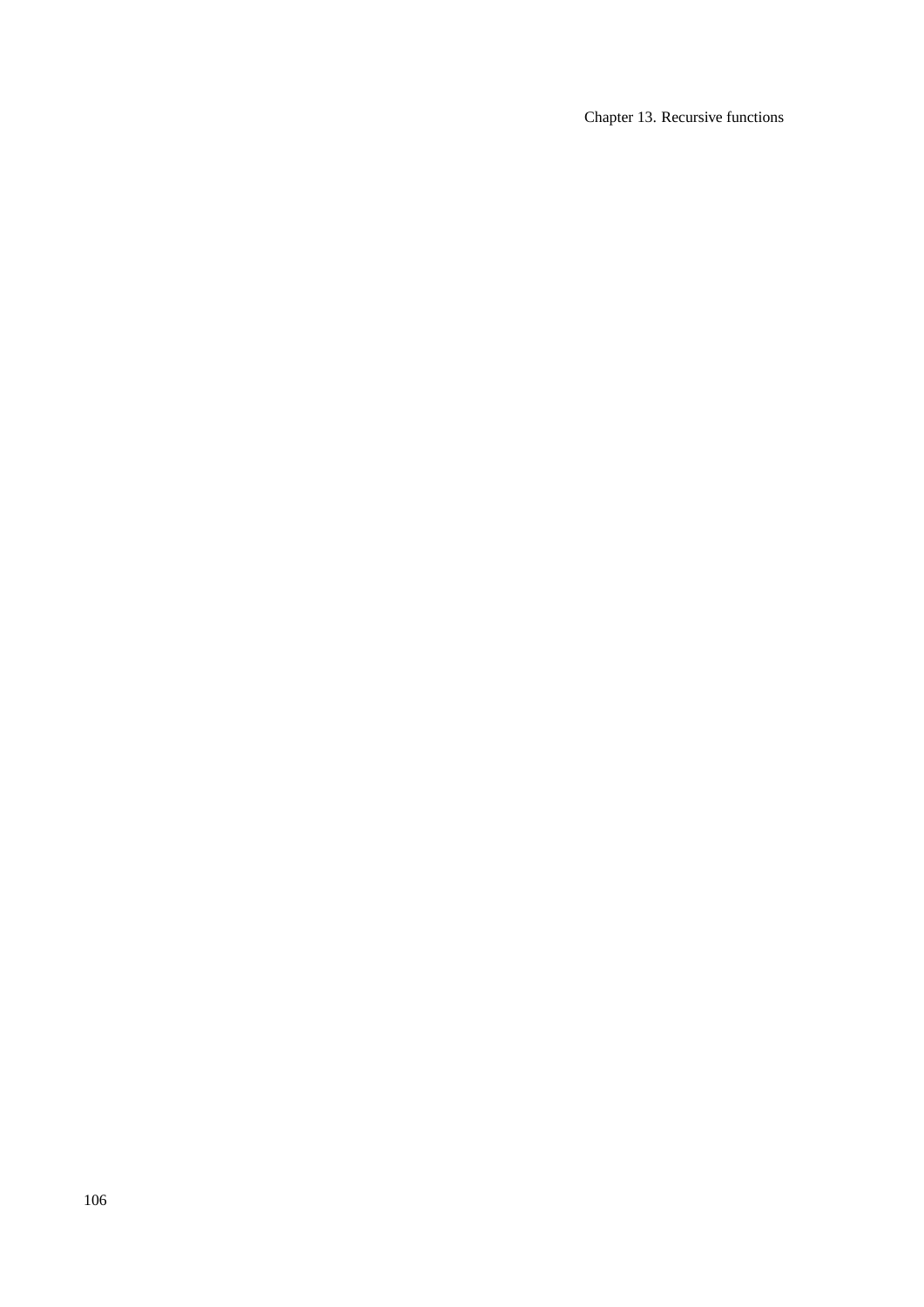Chapter 14. Exceptions

# **Chapter 14. Exceptions**

# **14.1. General Mechanism**

Exceptions are a mechanism to handle errors during the execution of a program. An exception is *raised* whenever an error occurs:

#### **Example 14.1. Filename error**

```
>>> f = open('my_fil')Traceback (most recent call last):
 File "<stdin>", line 1, in ?
IOError: [Errno 2] No such file or directory: 'my_fil'
```
An exception can be *caught* by the code where the error occurred:

try:  $f = open('my_fil')$ except IOError, e: print e

Variable e contains the cause of the error:

[Errno 2] No such file or directory: 'my\_fil'

## **14.2. Python built-in exceptions**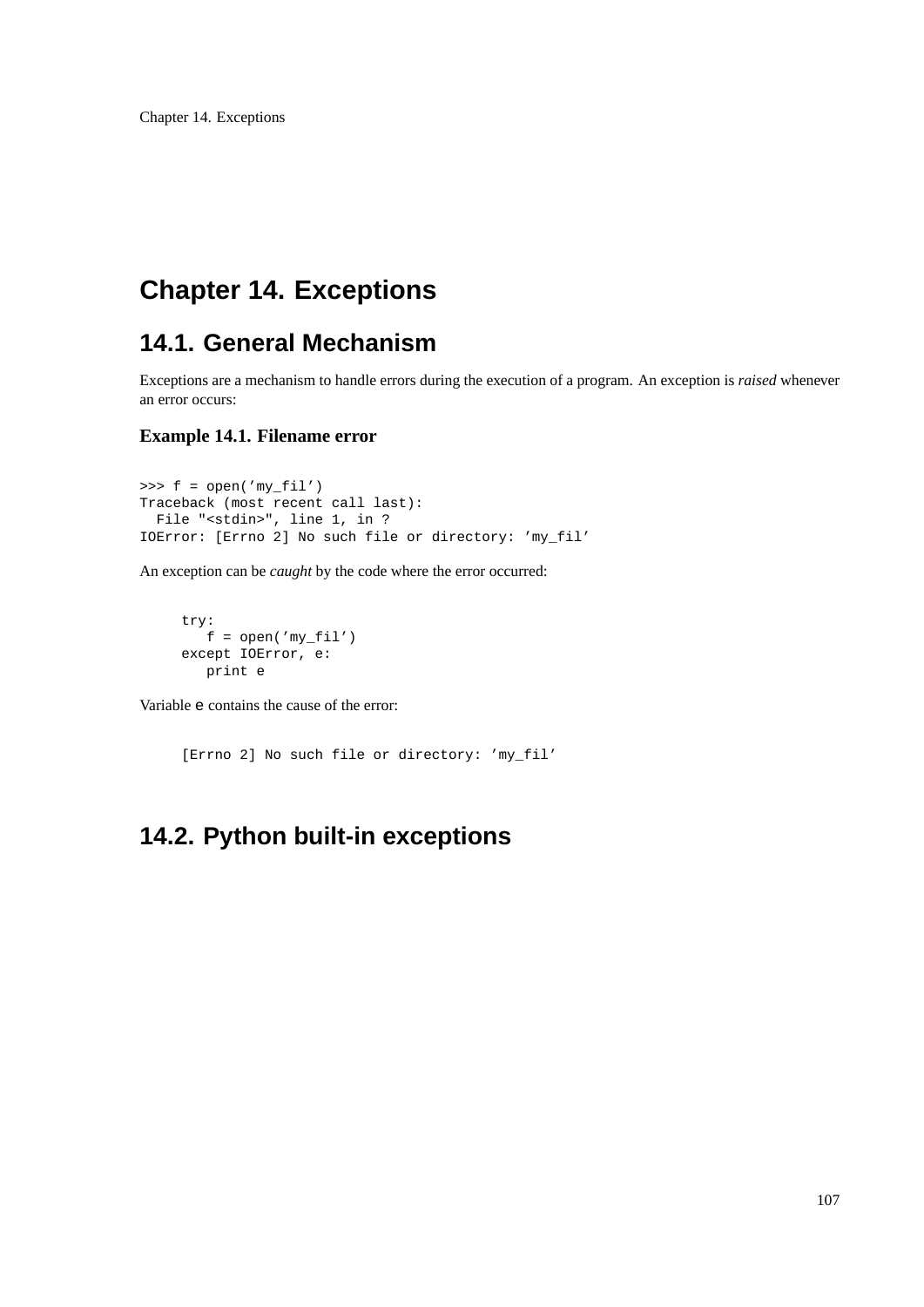<span id="page-121-0"></span>Python predefines several exceptions [\(Figure 14.1\)](#page-121-0).

#### **Figure 14.1. Exceptions class hierarchy**



- AttributeError: when you attempt to access a non-existing attribute (method or variable) of an object.
- NameError: failure to find a global name (module, ...)
- IndexError, KeyError: occurs when attempting to access either an out-of-range index in a list or a non-existing key in a dictionary
- TypeError: passing an inappropiate value to an operation
- TabError, IndentationError: two kinds of SyntaxError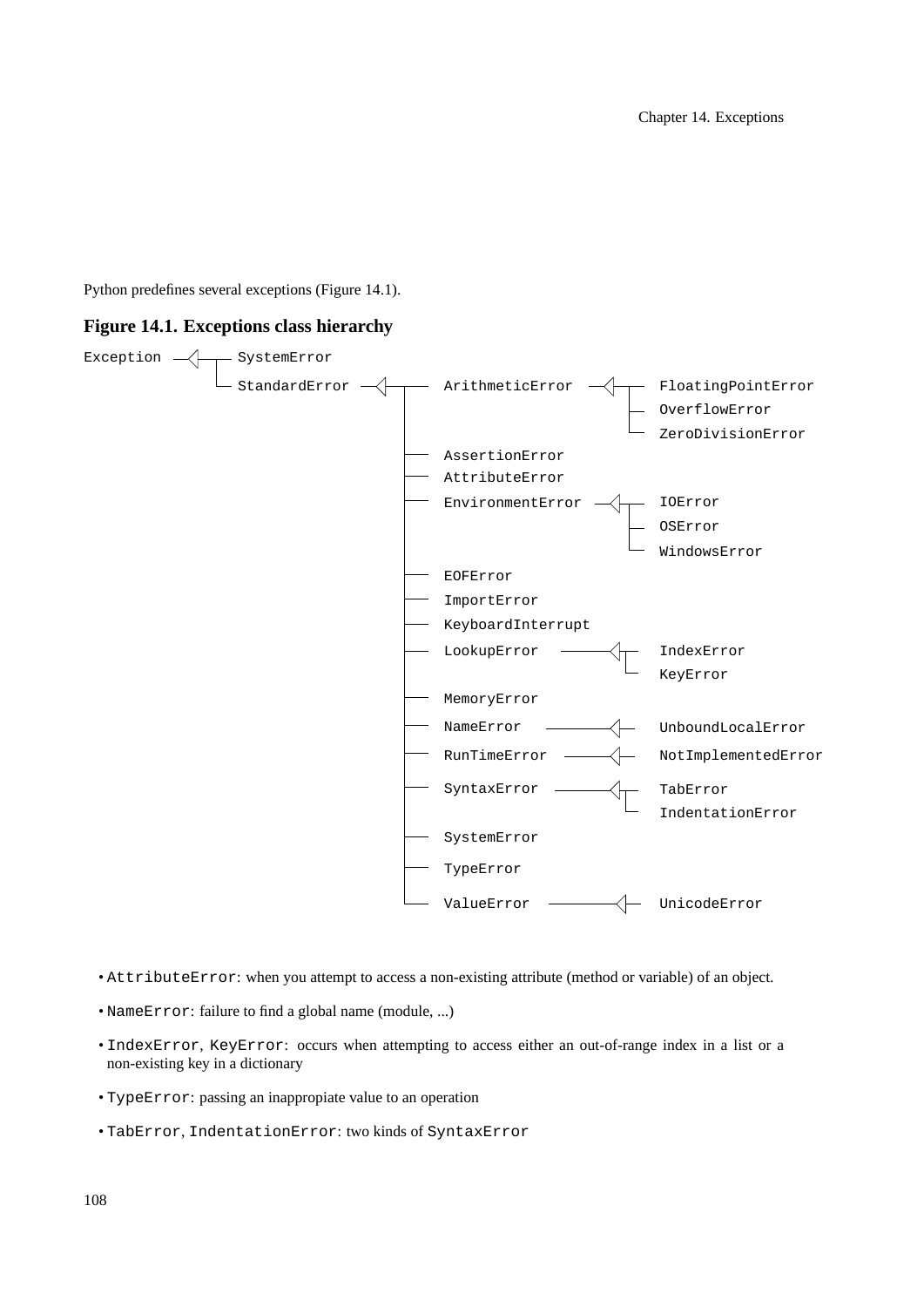Chapter 14. Exceptions

### **14.3. Raising exceptions**

You can also *raise* an exception in your code, if you consider that the program should be interrupted:

```
if something_wrong:
         raise Exception
```
You can associate a message to the raise statement:

```
if something_wrong:
         raise Exception, " something went wrong"
```
#### **Example 14.2. Raising an exception in case of a wrong DNA character**

```
def check_dna(dna, alphabet='atgc'):
    """ using exceptions """
   for base in dna:
        if base not in alphabet:
           raise ValueError, "%s not in %s" % (base, alphabet)
   return 1
```
## **14.4. Defining exceptions**

Python provides a set of pre-defined exception classes that you can specialize by sub-classing to define specific exceptions for your application [\(Figure 14.1\)](#page-121-0).

# $\otimes$ <sub>Go</sub> to

Since exceptions are defined as classes and by inheritance, you will need some knowledge about classes in order to fully understand this section (see [Chapter 17\)](#page-148-0).

### **Example 14.3. Raising your own exception in case of a wrong DNA character**

In the following code, you define an exception AlphabetError that can be used when the sequence passed to the function does not correspond to the alphabet.

```
class AlphabetError(ValueError): ❶
  pass
def check_dna(dna, alphabet='atgc'):
```
109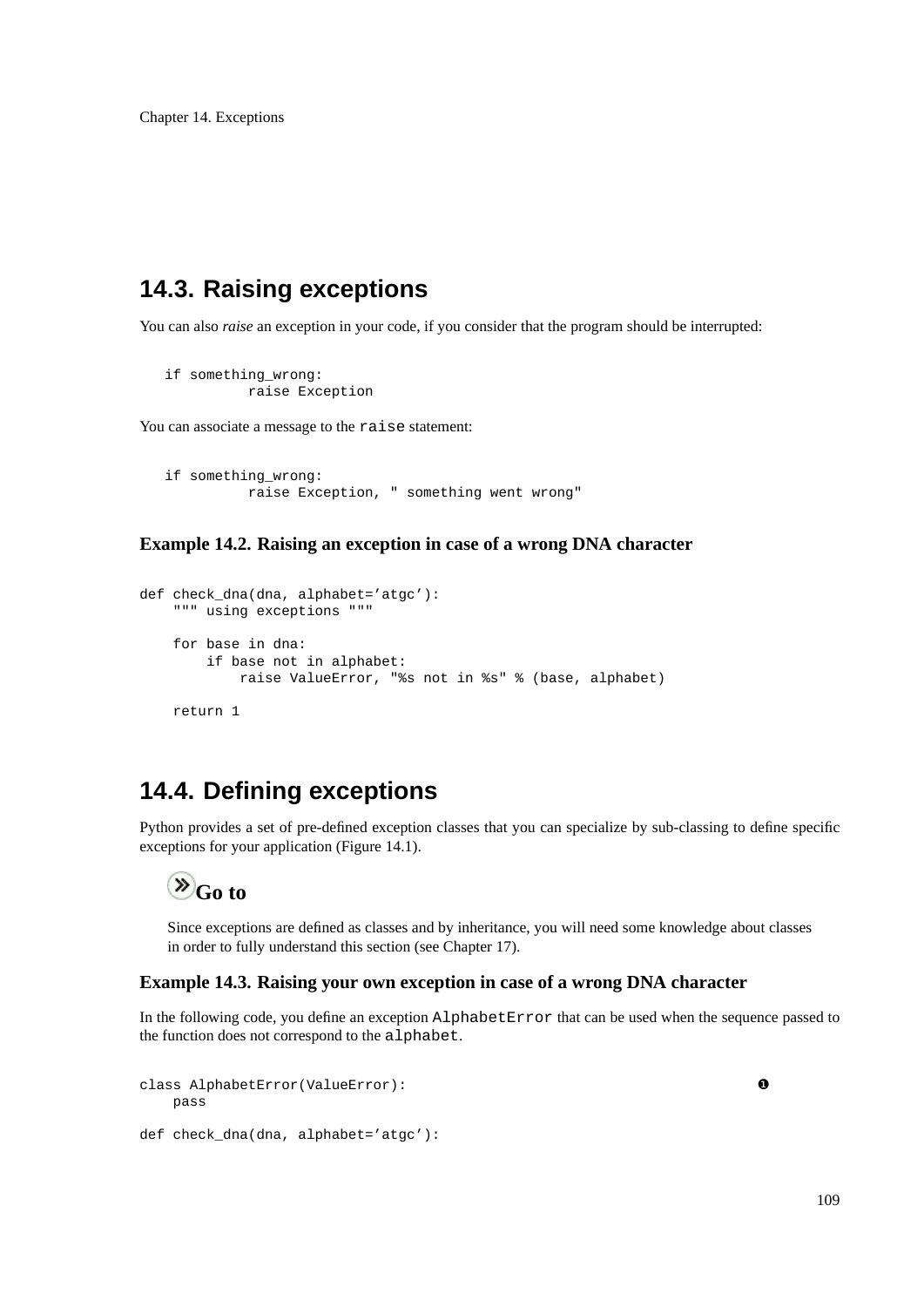```
""" using exceptions """
for base in dna:
    if base not in alphabet:
       raise AlphabetError, "%s not in %s" % (base, alphabet)
return 1
```
❶ Definition of a new exception in category ValueError: AlphabetError is a class, that is a subclass of class ValueError. The only statement present in class AlphabetError is pass since AlphabetError does not define any new behaviour: it is just a new class name.

### **Example 14.4. Exceptions defined in Biopython**

Some Biopython modules define their own exceptions, such as:

- ParserFailureError (GenBank package)
- BadMatrix (SubsMat package)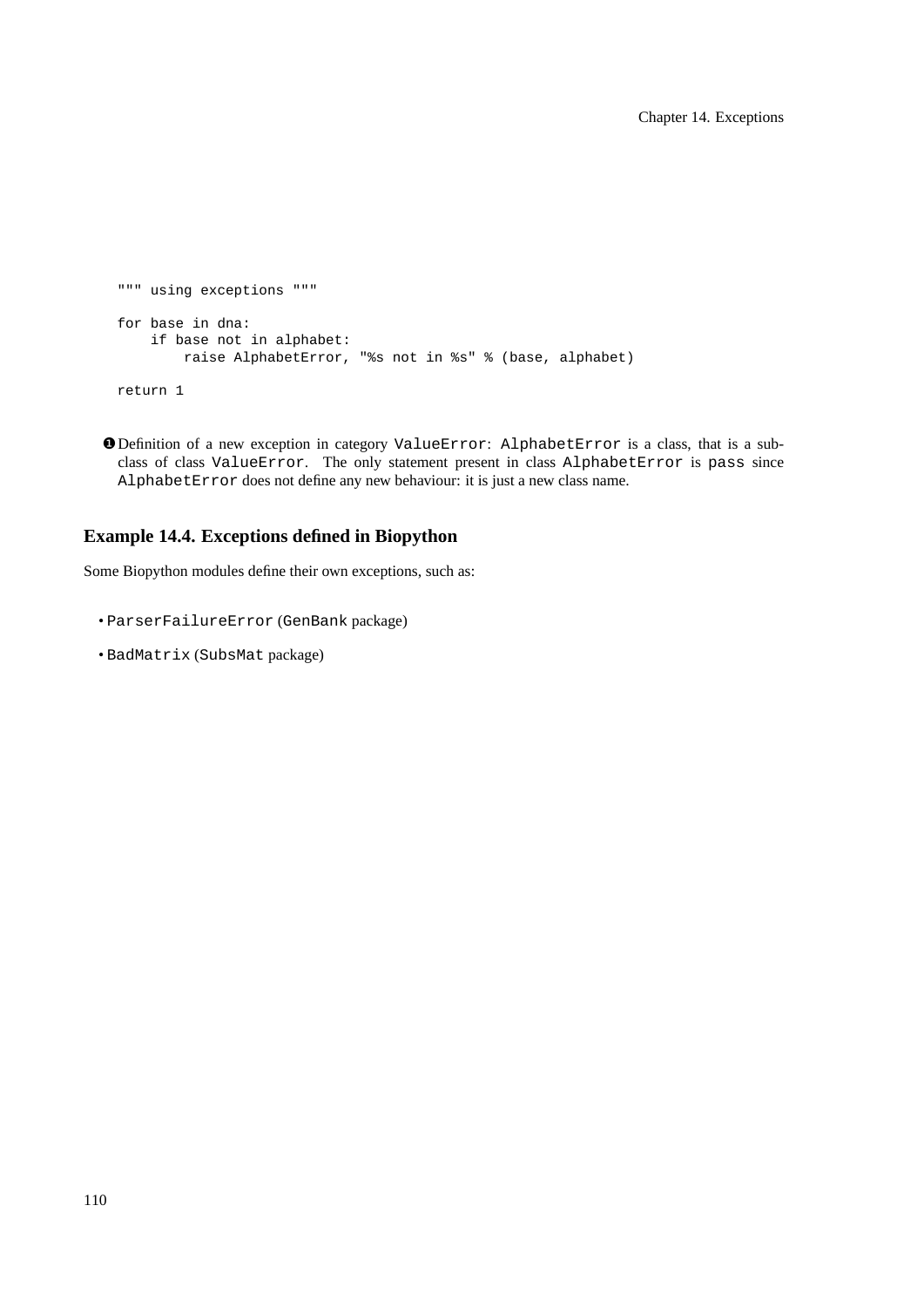# **Chapter 15. Modules and packages in Python**

### **15.1. Modules**

A module is a component providing Python definitions of functions, variables or classes... all corresponding to a given specific thema. All these definitions are contained in a single Python file. Thanks to modules, you can reuse ready-to-use definitions in your own programs. Python also encourages you to build your own modules in a rather simple way.

### **15.1.1. Using modules**

In order to use a module, just use the import statement. Let us take an example. Python comes with numerous modules, and a very useful one is the sys module (sys stands for "system"): it provides information on the context of the run and the environment of the Python interpreter. For instance, consider the following code:

#!/local/bin/python import sys print "arguments: ", sys.argv

Say that you stored in a modexa.py file, and that you run it like this:

./modexa.py 1 a seq.fasta

This will produces the following output:

arguments: ['./modexa.py', '1', 'a', 'seq.fasta']

Explanation: By using the argv variable defined in the sys module, you can thus access to the values provided on the command line when launching the program. As shown in this example, the access to this information is made possible by:

- importing the module through the import statement, which provides access to the module's definitions
- using the argy variable defined in the module by a qualified name: sys.argy.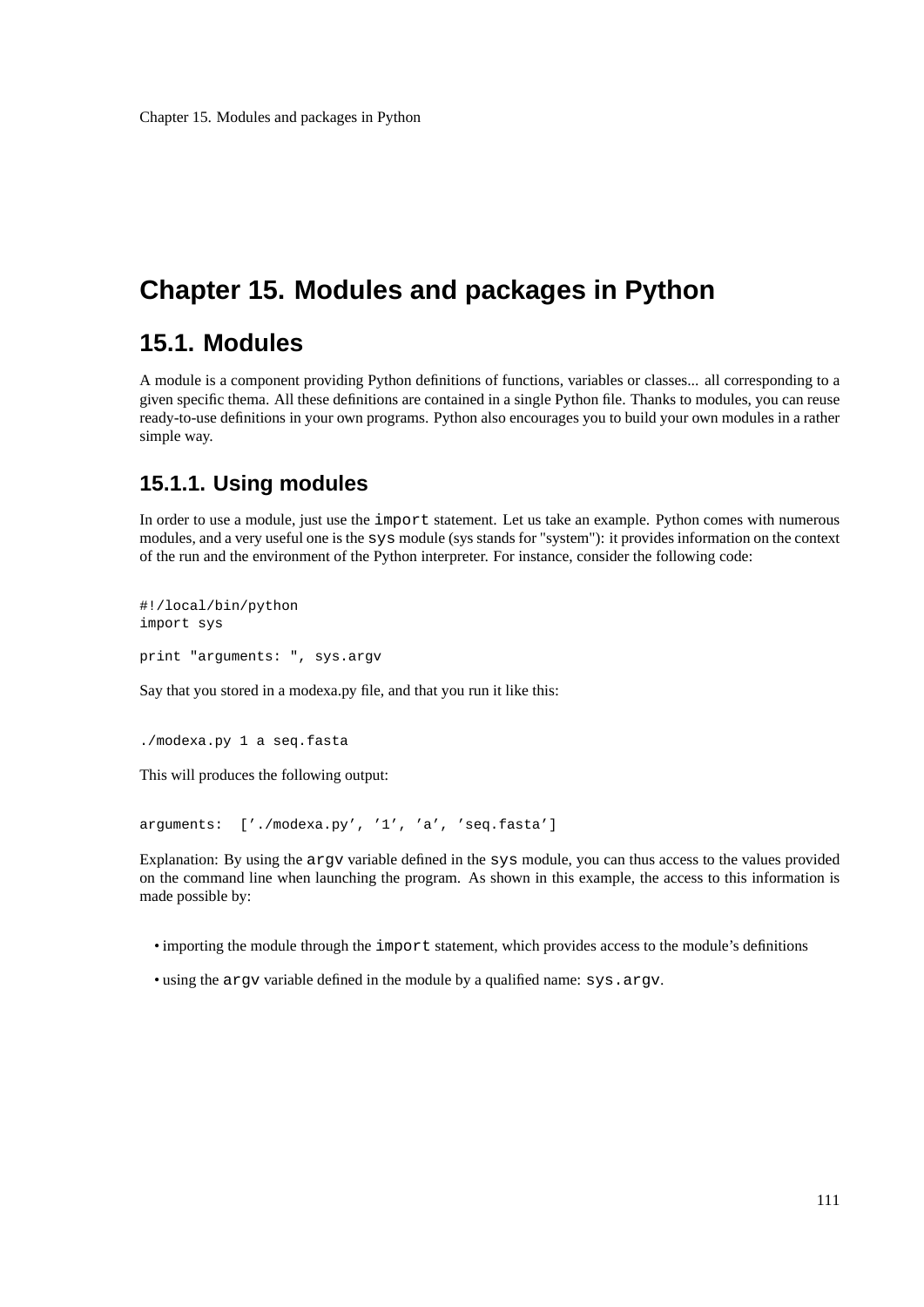You may also select specific components from the module:

```
from sys import argv
print "arguments: ", argv
```
In this case, you only import one definition (the argv variable) from the sys module. The other definitions are not loaded.

### **15.1.2. Building modules**

You build your own module by creating a Python file. For instance, if the file ValSeq. py contains the following code (adapted from the Biopython ValSeq module):

#### **Example 15.1. A module**

```
# file Valseq.py
valid_sequence_dict = \{ "P1": "complete protein", \setminus"F1": "protein fragment", "DL": "linear DNA", "DC": "circular DNA", \
 "RL": "linear RNA", "RC":"circular RNA", "N3": "transfer RNA", \
 "N1": "other" }
def find valid key(e):
   for key,value in valid_sequence_dict.items():
             if value == e:
                 return key
```
you can use it by loading it:

import ValSeq

where ValSeq is the module name. You can then access to its definitions, which may be variables, functions, classes, etc...:

```
>>> print ValSeq.valid sequence dict['RL']
linear RNA
>>> ValSeq.find_valid_key("linear RNA")
       RT.
```
### **15.1.3. Where are the modules?**

Modules are mainly stored in files that are searched: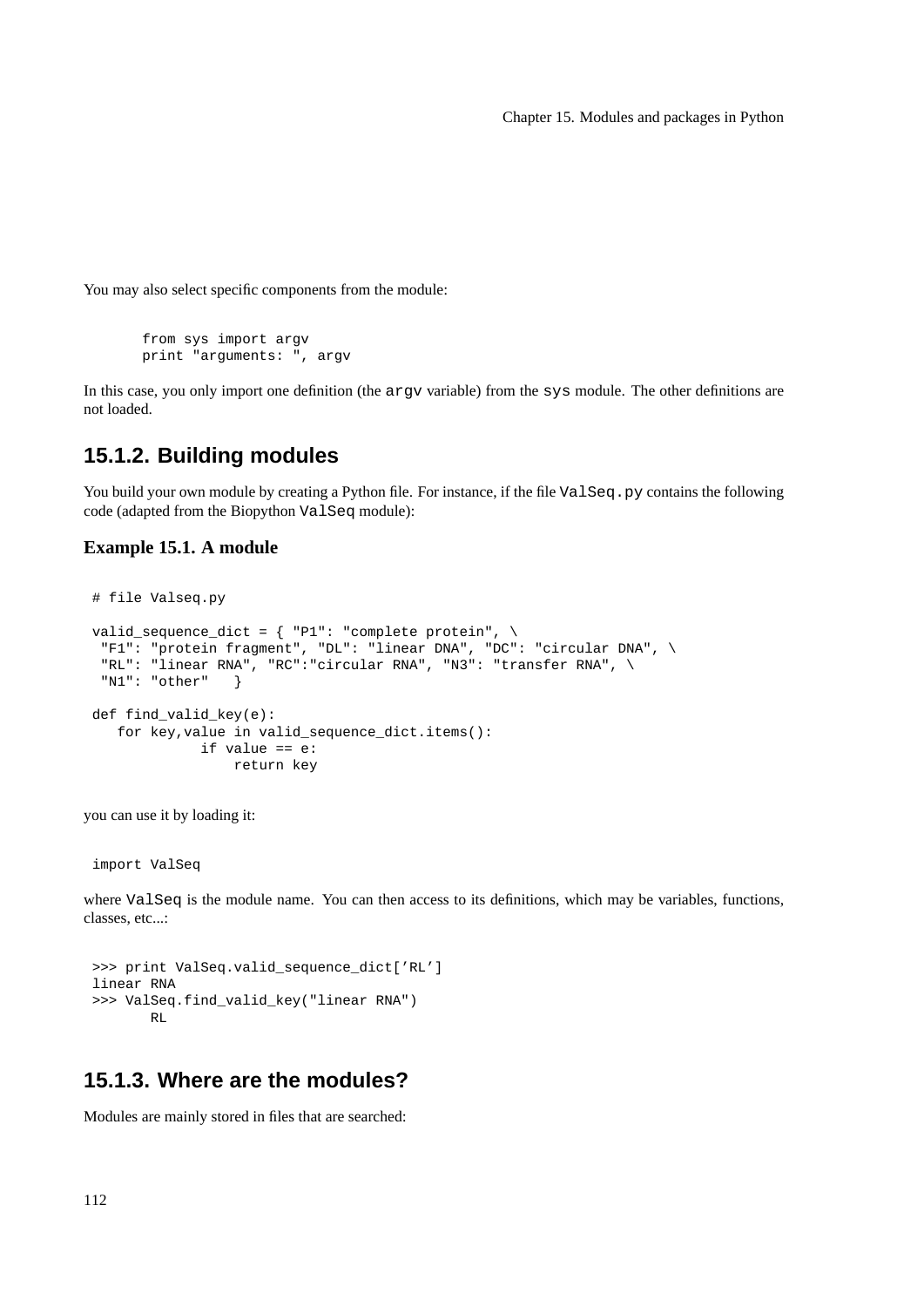- in your current working directory,
- in PYTHONHOME, where Python has been installed,
- in a path, i.e a colon (':') separated list of file paths, stored in the environment variable PYTHONPATH. You can check this path through the sys.path variable.

Files may be:

- Python files, suffixed by .py (when loaded for the first time, compiled version of the file is stored in the corresponding .pyc file),
- defined as C extensions,
- built-in modules linked to the Python interpreter.

# **Exercise 15.1. Locating modules**

Sometimes, it is not enough to use **pydoc** or help. Looking at the source code can bring a better understanding, *even if you should of course never use undocumented features*.

Browse the directory tree PYTHONHOME/site-packages/Bio/.

### **15.1.4. How does it work?**

When importing a module, the interpreter creates a new namespace, in which the Python code of the module's file is run. The interpreter also defines a variable (such as sys, ValSeq, ...) that refers to this new namespace, by which the namespace becomes available to your program [\(Figure 15.2\)](#page-127-0).

#### **Figure 15.1. Module namespace**

import sys

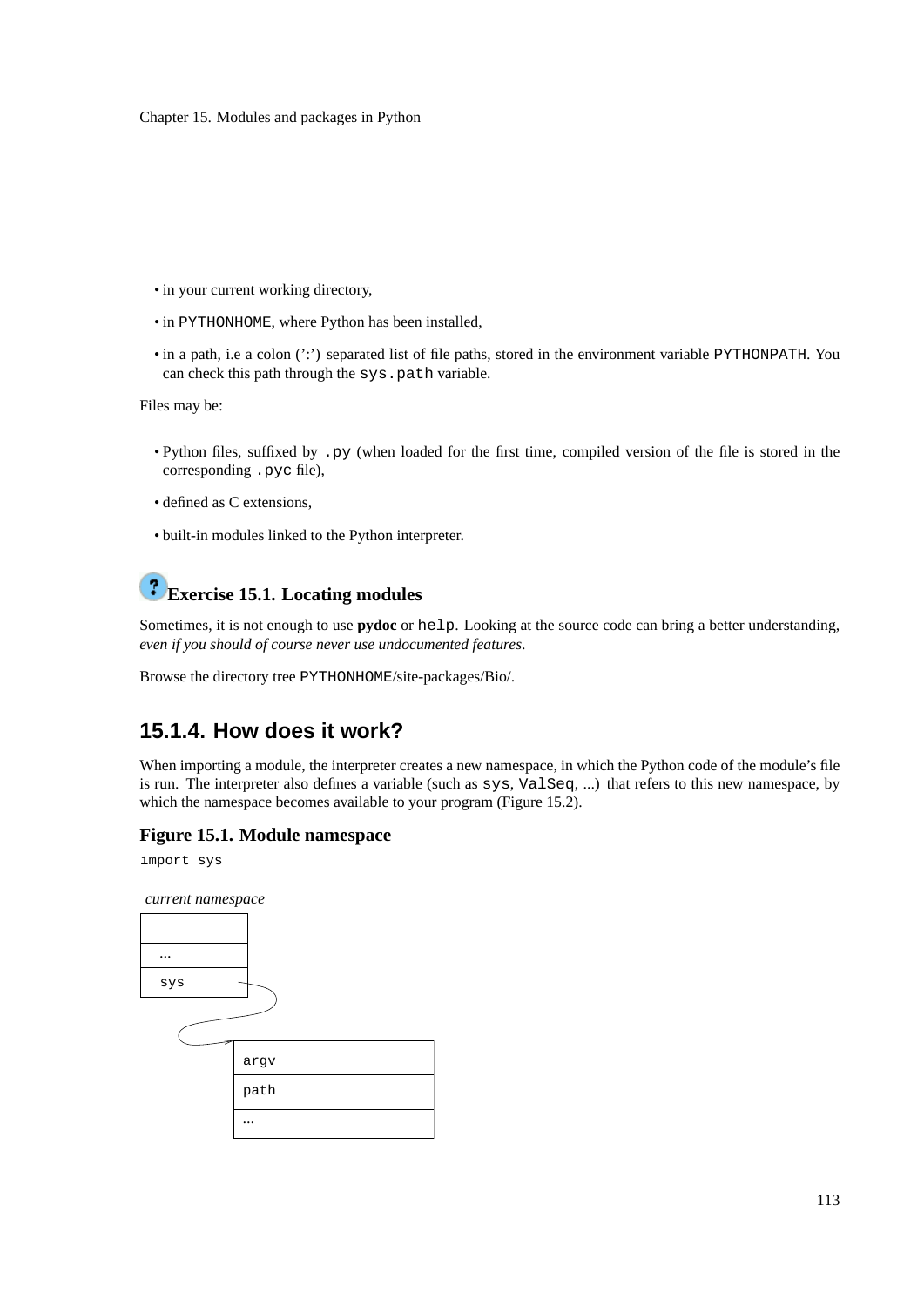open

A module is loaded only once, i.e, a second **import** statement will neither re-execute the code inside the module (see Python **reload** statement in the reference guides), nor will it re-create the corresponding namespace.

When selecting specific definitions from a module:

```
>>> from ValSeq import find_valid_key
>>> find_valid_key("linear RNA")
RL
```
the other components stay hidden. As illustrated in [Figure 15.2,](#page-127-0) no new namespace is created, the imported definition is just added in the current name space.

<span id="page-127-0"></span>



This can causes errors if the definition that is imported needs to access to other definitions of the module, e.g:

```
>>> print valid_sequence_dict['RL']
NameError: name 'valid_sequence_dict' is not defined
>>> print ValSeq.valid_sequence_dict['RL']
NameError: name 'ValSeq' is not defined
```
You can also load "all" the components from a module, which makes them available *directly* into your code:

```
>>> from ValSeq import *
>>> find_valid_key("linear RNA")
```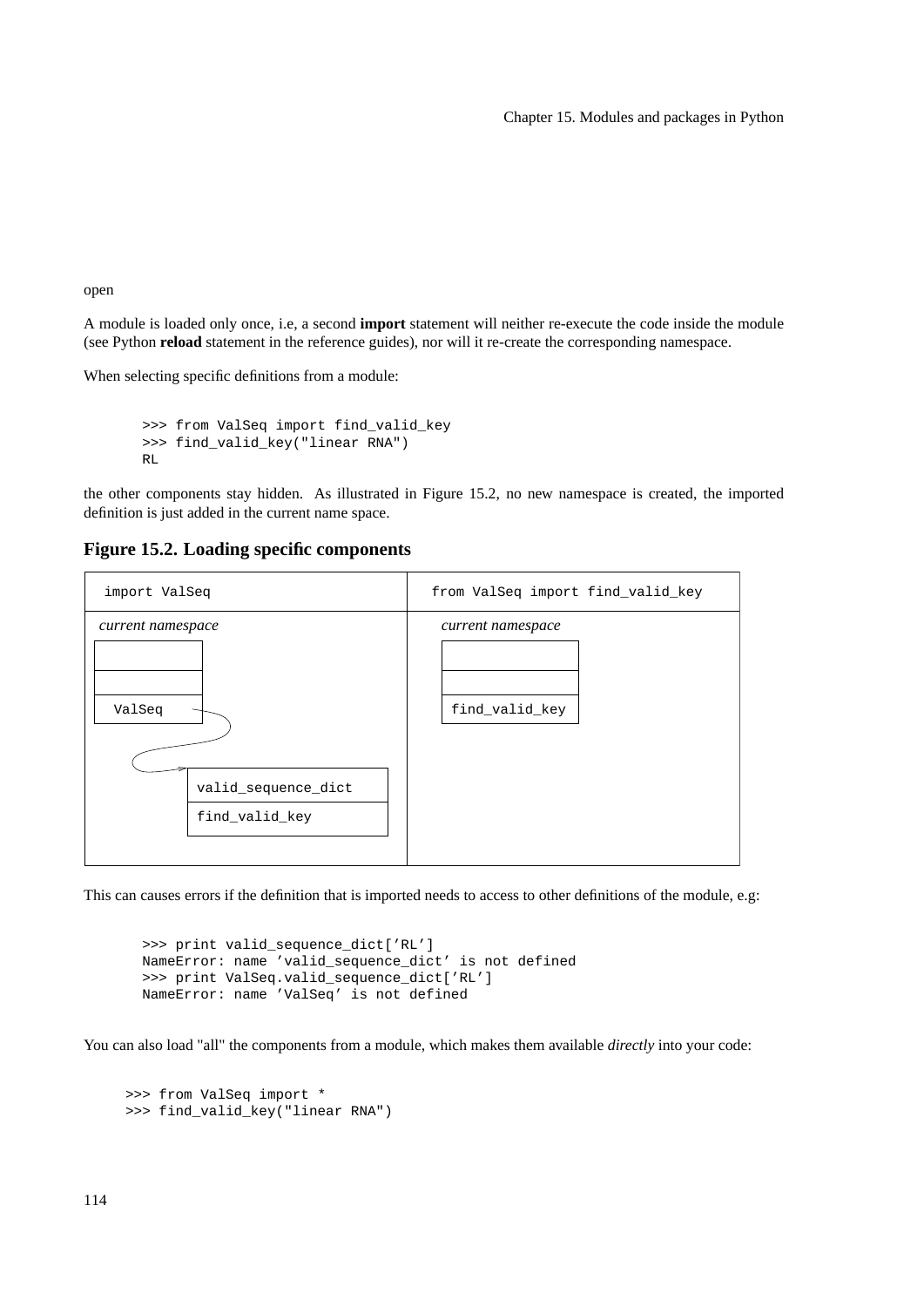Chapter 15. Modules and packages in Python

You probably did this many times in order to use the string module's definitions, right? The result of:

```
>>> from string import *
```
is that all the definitions of the module are copied in your current namespace.

# **Caution**

Be aware of potential names collision: for instance, if you current namespace contains a definition of a variable called, say: count, it will be destroyed and overloaded by the string module's definition of the count function.

# **Caution**

You can restrict the components being imported by an import  $*$  statement. The  $all$  variable, also used for packages [\(Section 15.2\)](#page-129-0), can explicitly list the components that should be directly accessible (see [Exercise 15.4\)](#page-130-0).

### **15.1.5. Running a module from the command line**

When the file of a module is run from the command line (instead for being imported):

```
% python ValSeq.py
```
the module does not behaves like a module anymore. It is, instead, run within the default \_\_main\_\_ module (i.e not the ValSeq module):

```
% python -i ValSeq.py
>>> ValSeq.find_valid_key("linear RNA")
NameError: name 'ValSeq' is not defined
>>> find_valid_key("linear RNA")
'DL'
```
For this reason, the code executed when the module is loaded (e.g: either with import or from the command line) can be made dependent of its current name by testing this name. The current module's name is stored in a special purpose variable \_\_name\_\_:

```
if __name__ == '__main__':# statements that you want to be executed only when the
  # module is executed from the command line
  # (not when importing the code by an import statement)
         print find_valid_key("linear RNA")
```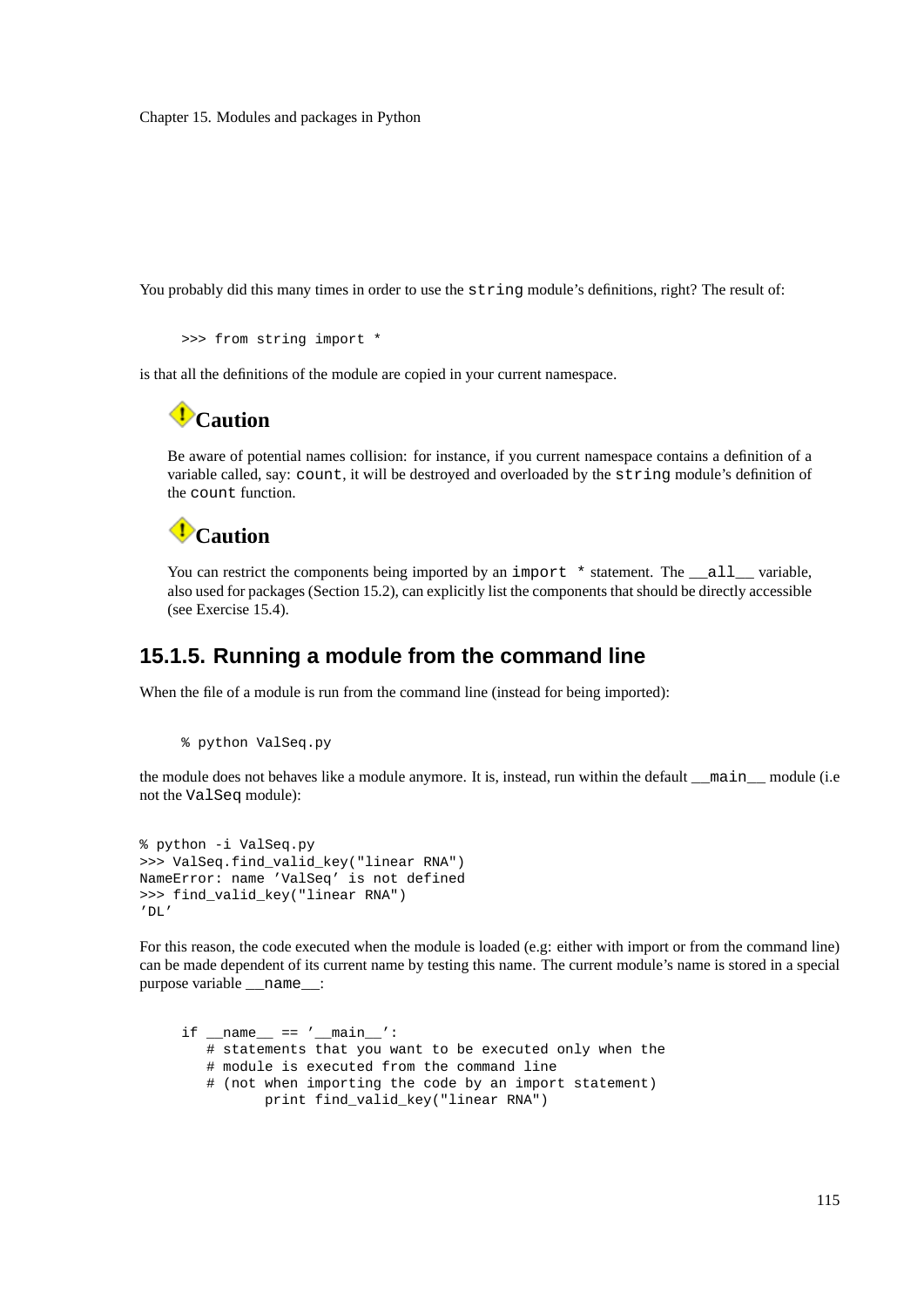### <span id="page-129-0"></span>**15.2. Packages**

A package is a set of modules or sub-packages. A package is actually a directory containing either .py files or sub-directories defining other packages.

The dot (.) operator is used to describe a hierarchy of packages and modules. For instance, the module Bio.WWW.ExPASy is located in the file PYTHONHOME/site-packages/Bio/WWW/ExPASy.py. This module belongs to the Bio.WWW package located into the PYTHONHOME/site-packages/Bio/WWW/ directory.

### **15.2.1. Loading**

When loading a package, the  $\__init\__$ . py file is executed. If the  $\__init\__$ . py defines classes, functions, etc... they become available at once, as shown in the following example:

#### **Example 15.2. Using the Bio.Fasta package**

```
>>> import Bio.Fasta
>>> handle = open("data/ceru_human.fasta")
>>> it = Bio.Fasta.Iterator(pin, Bio.Fasta.SequenceParser())
>>> seq = it.next()
>>> print seq.seq
>>> it.close()
```
However, loading a package does not automatically load the inner modules. For instance, even though the Bio.Fasta package directory contains the following files:

```
% ls Bio/Fasta
      FastaAlign.py FastaAlign.pyc __init__.py __init__.pyc
```
this does not imply that importing the Bio.Fasta package loads the Bio.Fasta.FastaAlign module:

```
>>> import Bio.Fasta
>>> Bio.Fasta.FastaAlign.parse_file("data/ceru_human.fasta")
AttributeError: 'module' object has no attribute 'FastaAlign'
```
Issuing:

```
>>> from Bio.Fasta import *
```
will however load the Bio.Fasta.FastaAlign, because this module is mentioned in the \_\_all\_\_ attribute in the Bio/Fasta/\_\_init\_\_.py file: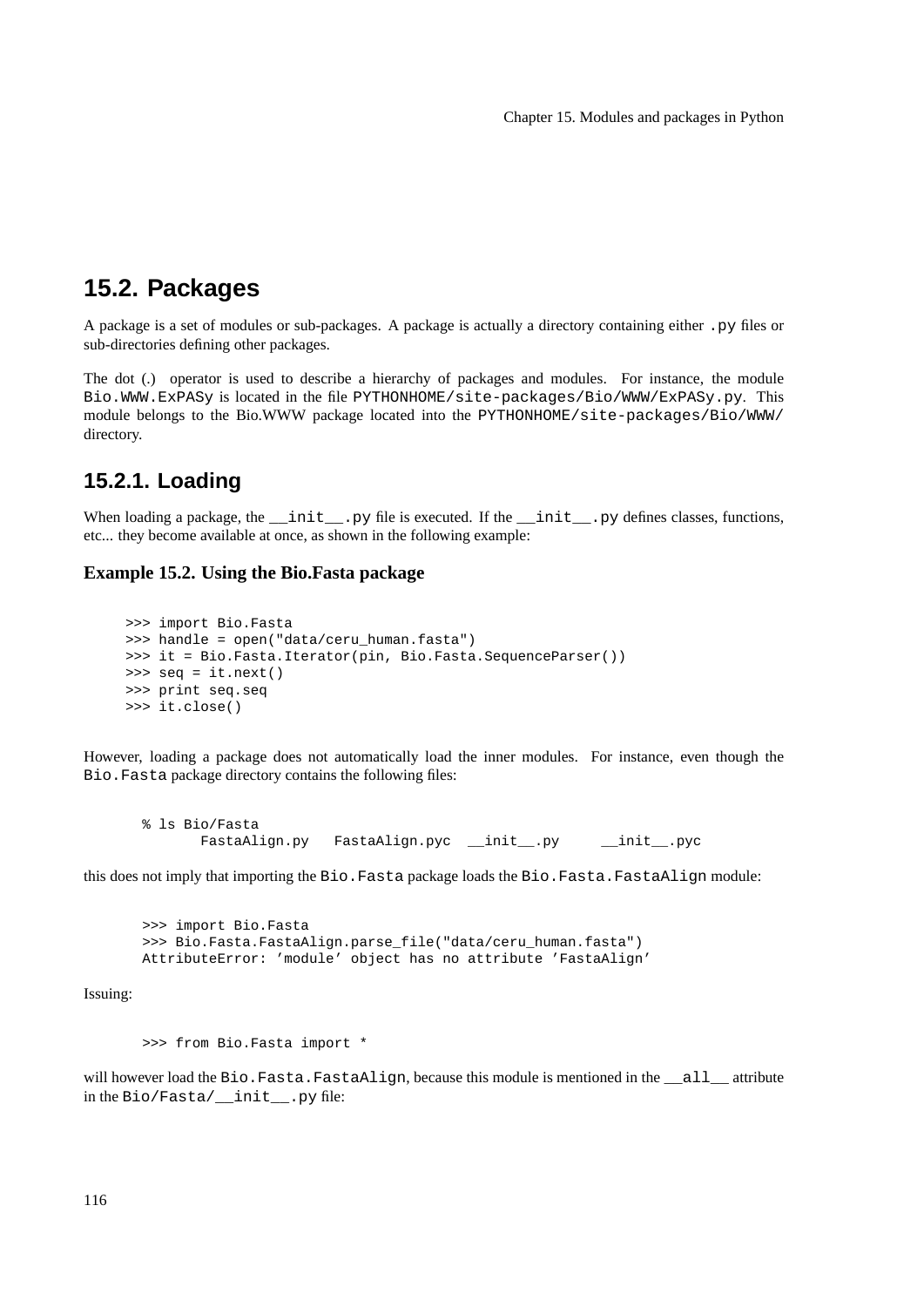```
\_all = [
  'FastaAlign',
]
```
Other attributes of interest for packages and modules:

```
\bullet __name__
```

```
• __path___
```

```
\cdot __file__
```
# **Exercise 15.2. Bio.SwissProt package**

Which import statements are necessary to make the following code work?

```
expasy = ExPASy.get_sprot_raw('CERU_HUMAN')
sp = SProt.Iterator(expasy, SProt.RecordParser())
record = sp.next()
print record.keywords
```
???

# **Exercise 15.3. Using a class from a module**

Why does the following code issue an error?

```
from Bio.SubsMat import FreqTable
dict = ... # whatever
f = FreqTable(dict, 'COUNT')
TypeError: 'module' object is not callable
```
???

<span id="page-130-0"></span>**Exercise 15.4. Import from Bio.Clustalw**

Why does the following code not work?

from Bio.Clustalw import \*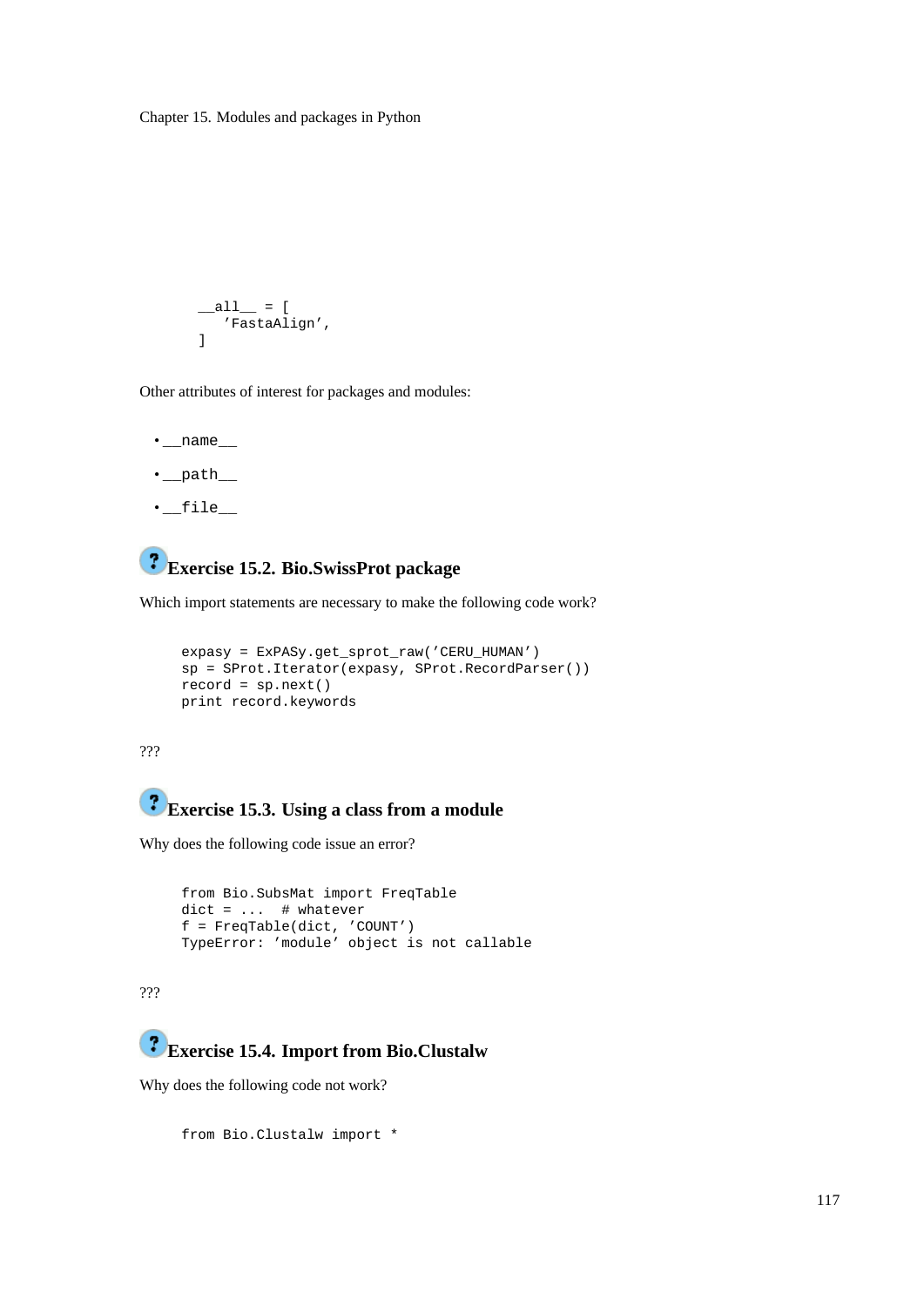```
a=ClustalAlignment()
NameError: name 'ClustalAlignment' is not defined
```
???

# **15.3. Getting information on available modules and packages**

You can use the **help** to get the list of available modules:

```
>>> help("modules")
Please wait a moment while I gather a list of all available modules...
```
To search through the documentation of modules for a specific word, for instance "SProt", also use the **help** command like this:

```
>>> help("modules SProt")
Here is a list of matching modules. Enter any module name to get more help.
Bio.SwissProt.KeyWList - KeyWList.py
Bio.SwissProt.SProt - SProt.py
Bio.SwissProt (package)
```
The sys also contains the dictionary of loaded modules.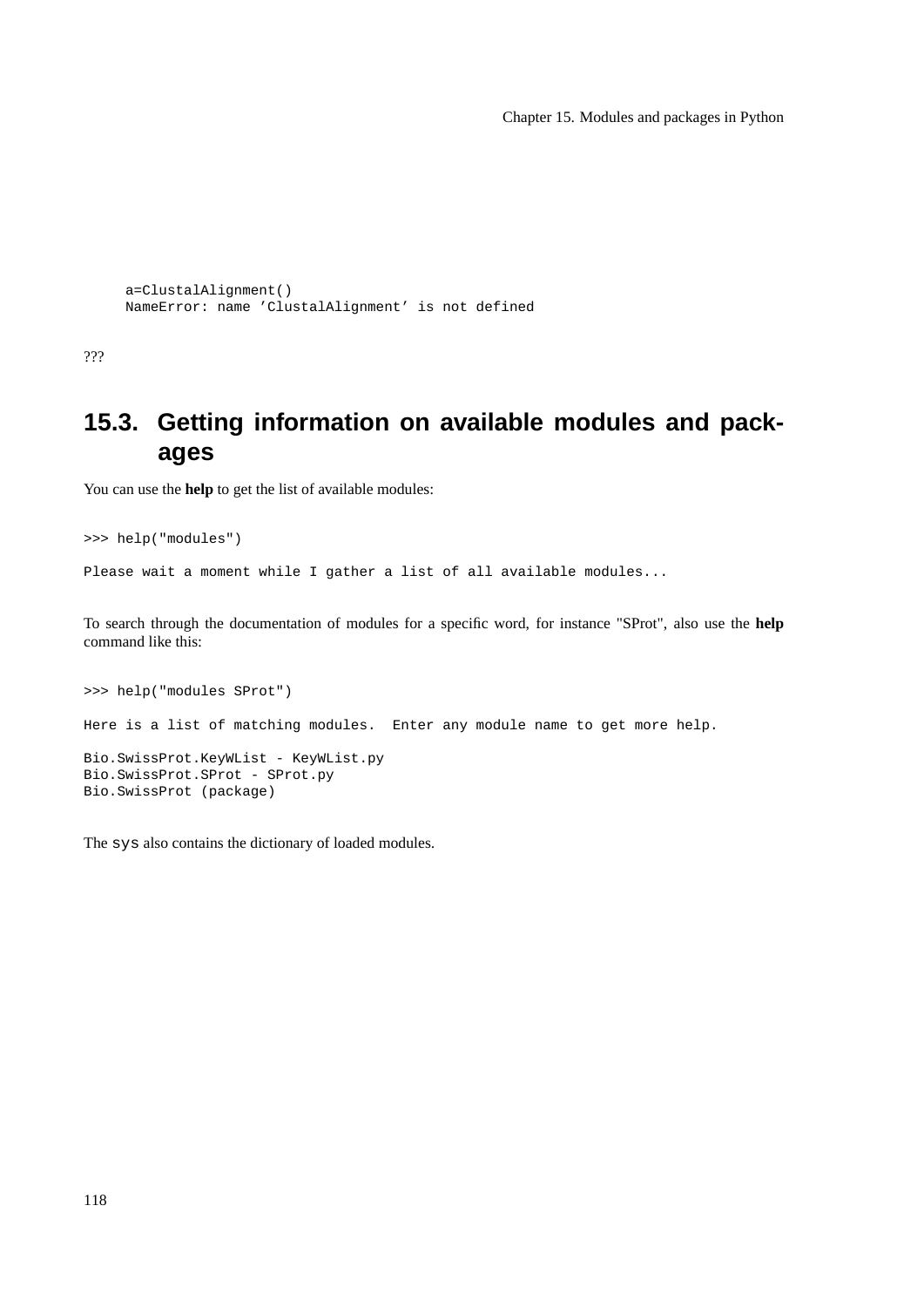# **Chapter 16. Scripting**

### **16.1. Using the system environment: os and sys modules**

There are modules in the Python library that help you to interact with the system.

**The sys module.** The sys module provides an interface with the Python interpreter: you can retrieve the version, the strings displayed as prompt (by default: '>>>' and '...'), etc... You can find the arguments that were provided on the command line:

```
% python -i prog.py myseq.fasta
>>> import sys
>>> sys.argv
['prog.py', 'myseq.fasta']
```
The file handle for the standard input, output and error are accessible from the sys module:

```
>>> sys.stdout.write("a string\n")
a string
>>> sys.stdin.read()
a line
another line
'a line\nanother line\n'                         0
```
❶ You have to enter a Ctl-D here to end the input.

**The os module.** This module is very helpful to handle files and directories, processus, and also to get environment variables (see environ dictionary). One of the most useful component is the os.path module, that you use to get informations on files:

```
>>> import os.path
>>> os.path.exists('myseq.fasta')
1
>>> os.path.isfile('myseq.fasta')
1
>>> os.path.isdir('myseq.fasta')
\Omega>>> os.path.basename('/local/bin/perl')
'perl'
```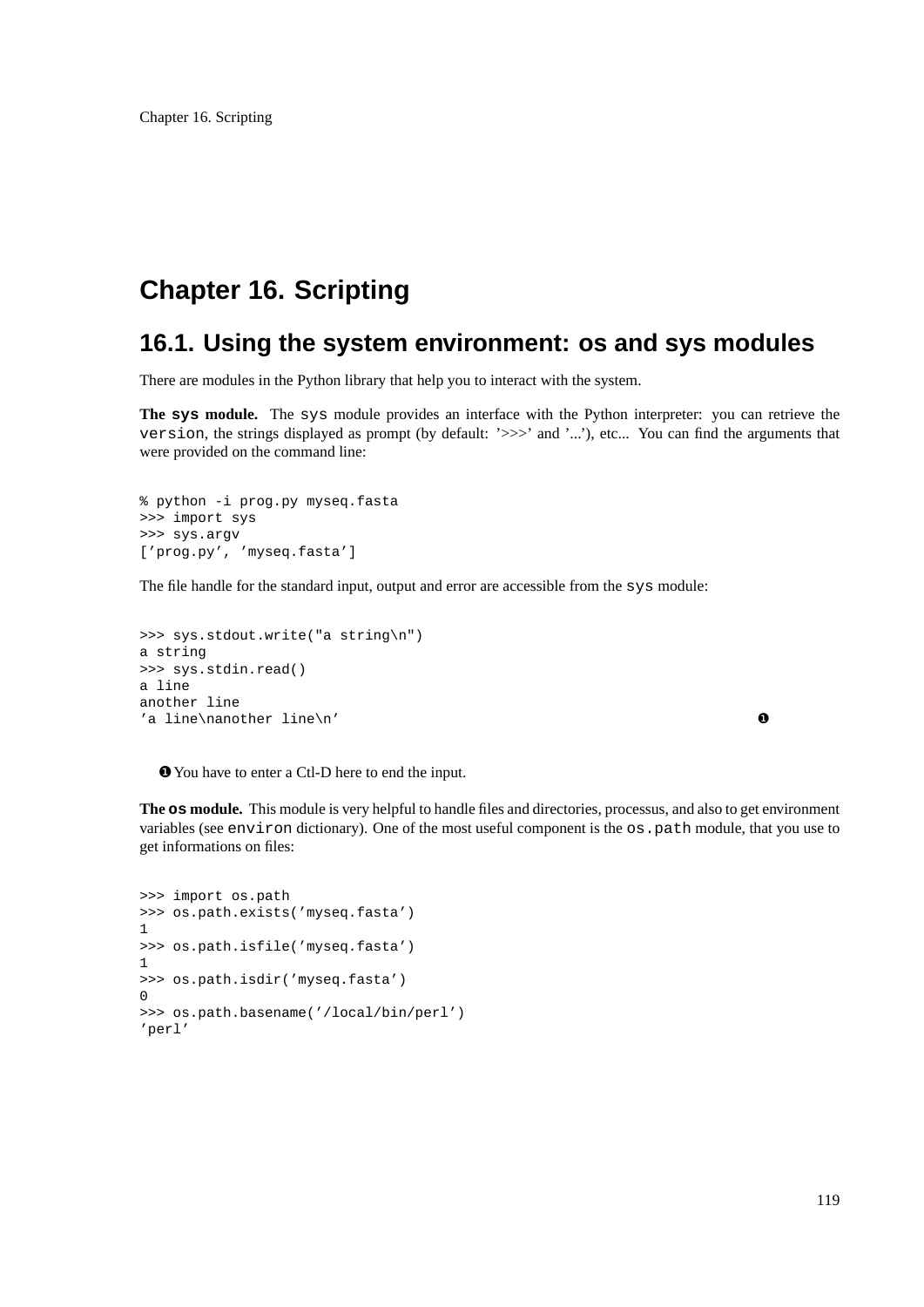# **Exercise 16.1. Basename of the current working directory**

Write the statements to display the basename of the current working directory.

The  $\circ$ s. path module provides a method: walk that enables to walk in all the directories from a starting directory and to call a given function on each.

#### **Example 16.1. Walking subdirectories**

The following code displays for each directory its name and how many files it contains:

```
>>> def f(arg, dirname, fnames):
... print dirname, ": ", len(fnames)
```
>>> os.path.walk('.', f, None)

The arguments of function  $f$  must be: <variable>dirname</variable> , which is the name of the directory, and <variable>fnames</variable> which is a list containing the names of the files and subdirectories in <variable>dirname</variable>

<variable>arg</variable> is a free parameter, that is passed to walk (here: None).

# **Exercise 16.2. Finding files in directories**

Find a file of a given name and bigger than a given size in a directory and its sub-directories. Only consider files, not directories.

## **16.2. Running Programs**

You can run external programs from a Python program. There are three major tasks to perform in order to run programs from a script:

- Building the command line.
- Testing for success and checking for potential errors.
- Getting results.

.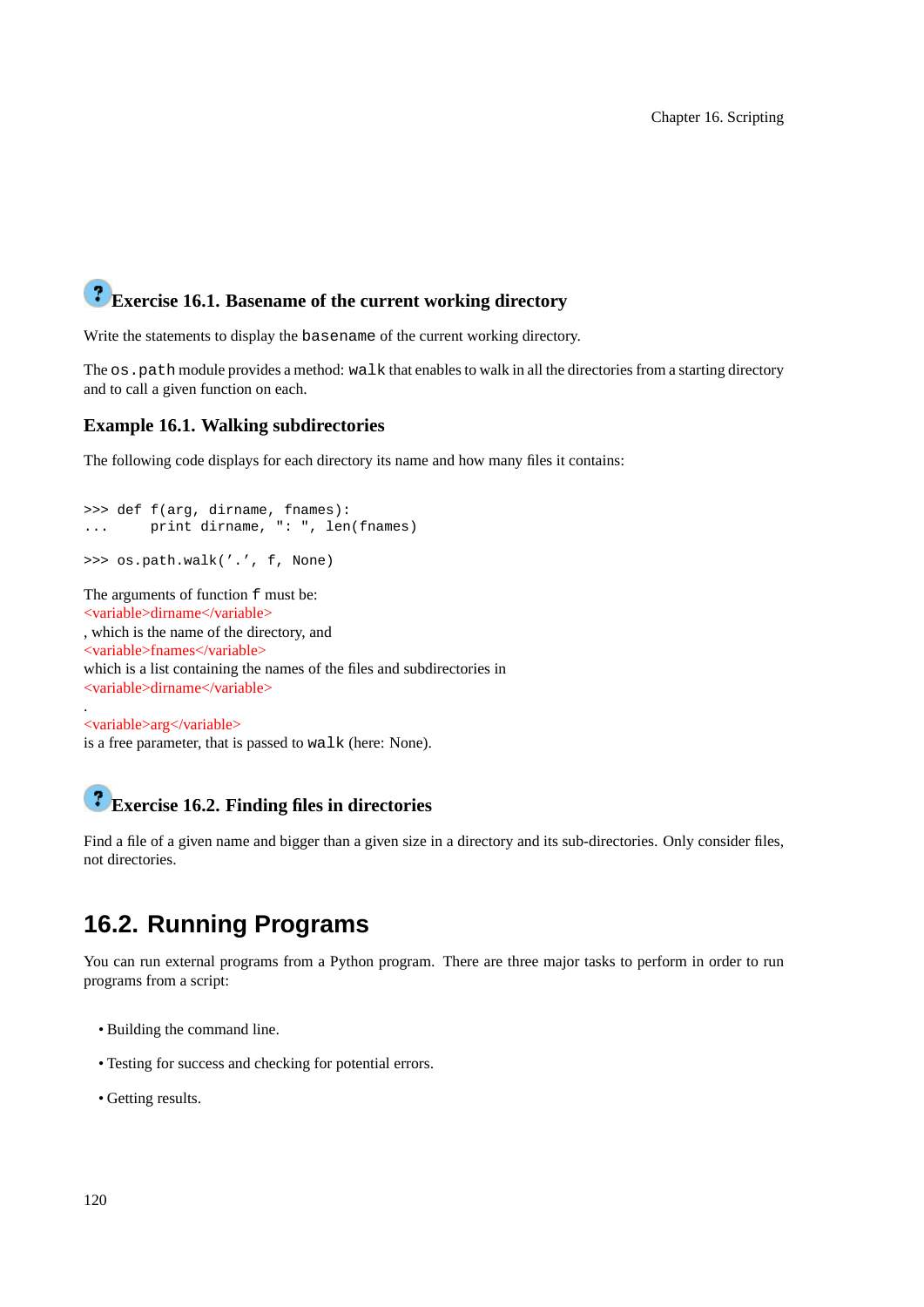Chapter 16. Scripting

#### **Example 16.2. Running a program (1)**

The simplest way to run a program is by using the system of the os module. The result of the program will be printed on the standard output, which is normally the screen. The return value reports about the success or failure of the execution.

```
import os
cmd="golden swissprot:malk_ecoli"
status = os.system(cmd)
print "Status: ", status
```
Another Python module, commands, enables to store the result of the execution in a string:

```
import commands
cmd="golden swissprot:malk_ecoli"
output = commands.getoutput(cmd)
print "Output: ", output
```
To get both result and status:

```
import commands
cmd="golden swissprot:malk_ecoli"
status, output = commands.getstatusoutput(cmd)
print "Output: ", output
print "Status: ", status
```
### **Example 16.3. Running a program (2)**

A more elaborate but lower level interface to run commands is provided by the popen function from the os module. The following script runs a program that fetches a Swissprot entry given its entry name, and prints it on the screen.

| import os                             |   |
|---------------------------------------|---|
| import string                         |   |
| cmd="golden swissprot:malk ecoli"     | 0 |
| handle = $os.popen(cmd, 'r')$         | ❷ |
| print string.join(handle.readlines()) | ❸ |
| handle.close()                        |   |

❶ Builds the command line with a program name and the arguments.

- ❷ Runs the command and stores a handle in the handle variable. A handle for a command is the same kind of objects as a file handle: you open it (with the popen command, read from it, and close it.
- ❸ Reads all the lines from the handle, and prints the joint result.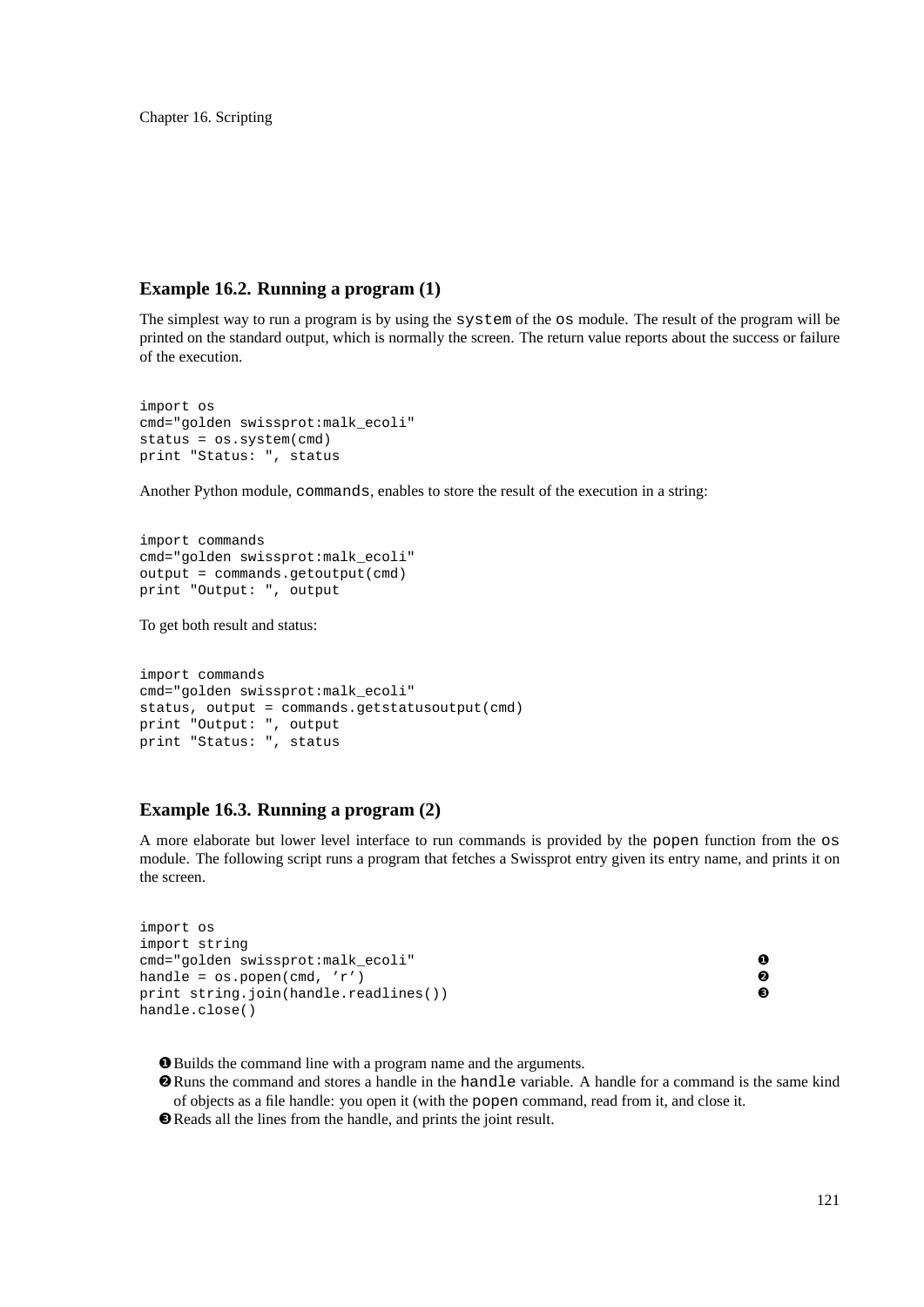If the program takes time and if you wish to read the result step by step as long as results show up, you can do like this:

```
import os
import sys
cmd="blastall -i " + sys.argv[1] + " -p blastp -d swissprot"
handle = os.popen(cmd, 'r', 1)
for line in handle:
   print line,
handle.close()
```
What if the entry name does not have a corresponding entry in the database? Let us try the following code:

```
import os
import sys
import string
cmd="golden swissprot:" + sys.argv[1] 0
handle = os.popen(cmd, 'r')
print string.join(handle.readlines())
status = handle.close()
if status is not None:
  print "An error occured: ", status ❷
```
❶ Takes the entry name from the Python command line arguments, by using the sys module argv variable. ❷ If the provided entry name is invalid, the program returns a non zero value, that is returned by the close function.

If you wish to get the complete error message from the program, use the popen3 function:

```
import os
import sys
cmd="golden swissprot:" + sys.argv[1]
tochild, fromchild, childerror = os.popen3(cmd, 'r')
err = childerror.readlines()
if len(err) > 0:
    print err
else:
     print fromchild.readlines()
```
<span id="page-135-0"></span>In this script, the call returns three objects: one to get results: fromchild (*standard output*), one to write to the program - on its *standard input* - (for instance when the program is prompting for a value (see [Example 16.4\)](#page-135-0): tochild, and one to access to the *standard error* file descriptor of the program.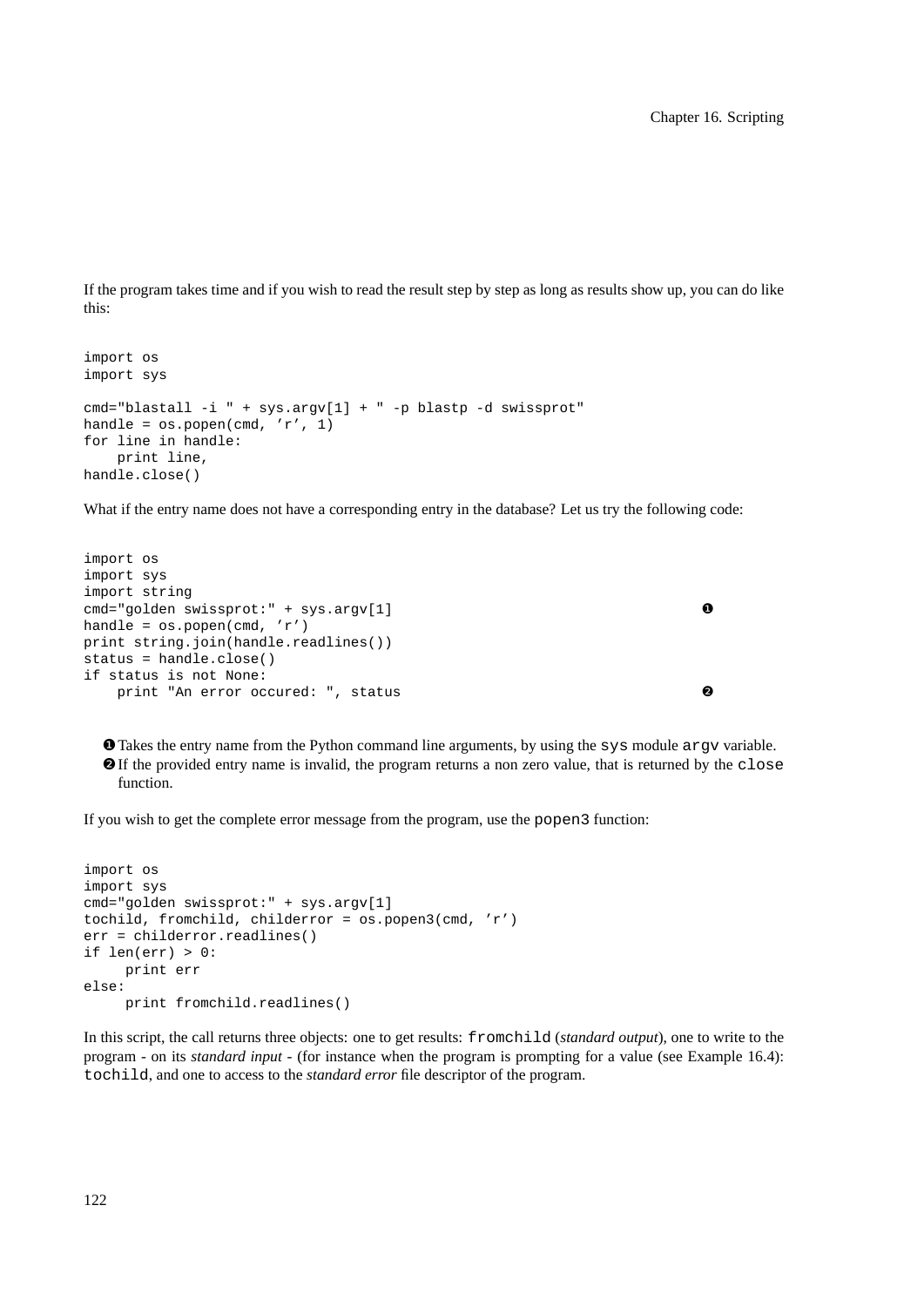#### **Example 16.4. Running a program (3)**

The next example shows how to run an *interactive* program, both reading the output and writing on the standard input to answer program's questions. The Phylip **dnapars** program, once having read the input file containing an alignment, that is always called infile, waits for the user to enter 'y' and 'Return' to proceed. The following script runs dnapars after some file cleaning.

```
import popen2
import os.path
cmd = "dnapars"
if os.path.exists('treefile'): ❶
  os.unlink('treefile')
if os.path.exists('outfile'):
  os.unlink('outfile')
child = popen2.Popen3(cmd) ❷
print "PID: ", child.pid
child.tochild.write("y\n") ❸
child.tochild.close()
child.wait() O
print "".join(child.fromchild.readlines()) ❺
status = child.fromchild.close()
if status is not None:
  print "status: ", status
```
❶ Removes old **dnapars** output files.

- ❷ Use of the class Popen3 that stores the information about the run program. The return value: child, is an object representing the "child" processus, that has attributes to get the channels to communicate with the processus: a handle to write to the standard input of the processus (child.tochild), and a handle to read its output (child.fromchild). See [Chapter 17](#page-148-0) for more informations on classes.
- ❸ Answers to program prompt.
- ❹ This statements helps in cleaning the processus after completion.
- ❸ Reads results.

### **16.3. Parsing command line options with getopt**

<span id="page-136-0"></span>The getopt module helps script to parse a complex command line options. [Example 16.5](#page-136-0) shows an example.

#### **Example 16.5. Getopt example**

This example shows a piece of code for handling options in a program called, say, **filteralig**, taking an alignment and filtering some sites according to specific criteria. Options are of the form: '-o1 value1 -o2 value2' where 'o1' and 'o2' are the names of the options and value1, value2 are their argument, which might be optional for some of the parameters. You can use this script this way, for instance: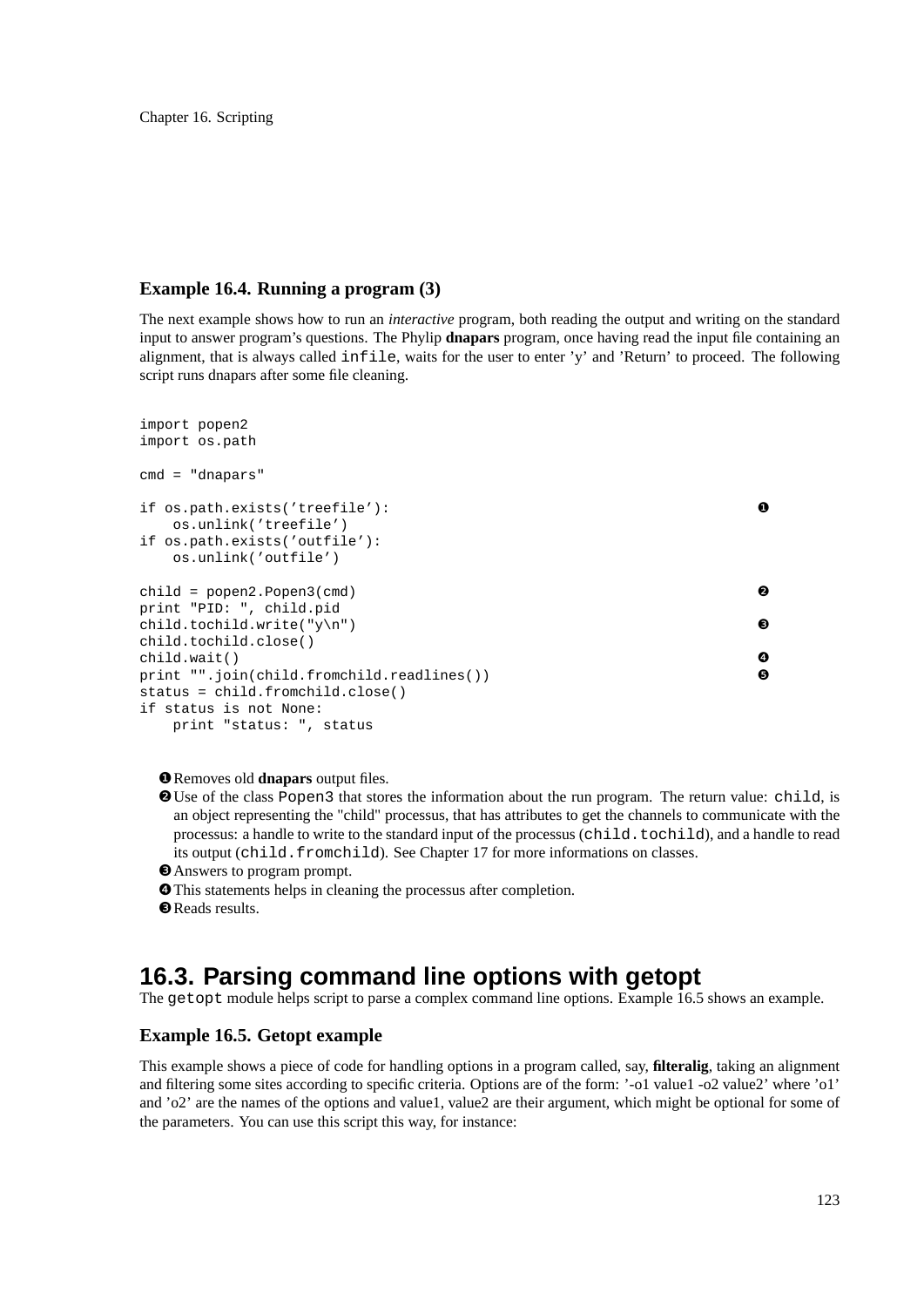```
import sys
import getopt
def usage(prog="filtersites"): ❶
  print """
filteralig : filter sites in alignments
filteralig [-ch] [-t <threshold>] [-f <frames>] [-i <cols>] <alignment>
-h print this message
-c print colum numbers of the original alignment
-t <threshold> filter all colums with a conservation above <threshold>
-f <frames> filter all codonpositions of frames
                possible values 1, 2, 3
                for more than one use syntaxe: '1,2'
-i <cols> filter this columns
               syntaxe: give a string with the column numbers separated by
\mathcal{L}<sub>i</sub>\mathcal{L}<alignment> the file has to be in clustalw format
.<br>" " "
o, a = getopt.getopt(sys.argv[1:], 'ct:f:i:h') <br>
\bulletopts = \{\}for k,v in o: ❸
  opts[k] = vif opts.has_key('-h'): \bulletusage(); sys.exit(0)
if len(a) < 1: \qquad \qquad \bulletusage(); sys.exit("alignment file missing")
```
filteralig -t0.7 -f2,3 align\_file

❶ A usage function is very useful to help the user in case of an error on the command line.

❷ The first parameter for the getopt function should be a string containing the actual arguments the script has been called with, not including the script name, available in sys.argv[0].

The second parameter is a string describing the expected options. The options string which is passed to getopt is here: 'ct:f:i:h'. This means that the following options are available: c, t, f, i and h. When a ':' is added just after, this means that the option expects a value. For instance, the '-t' option requires a threshold value. See the usage!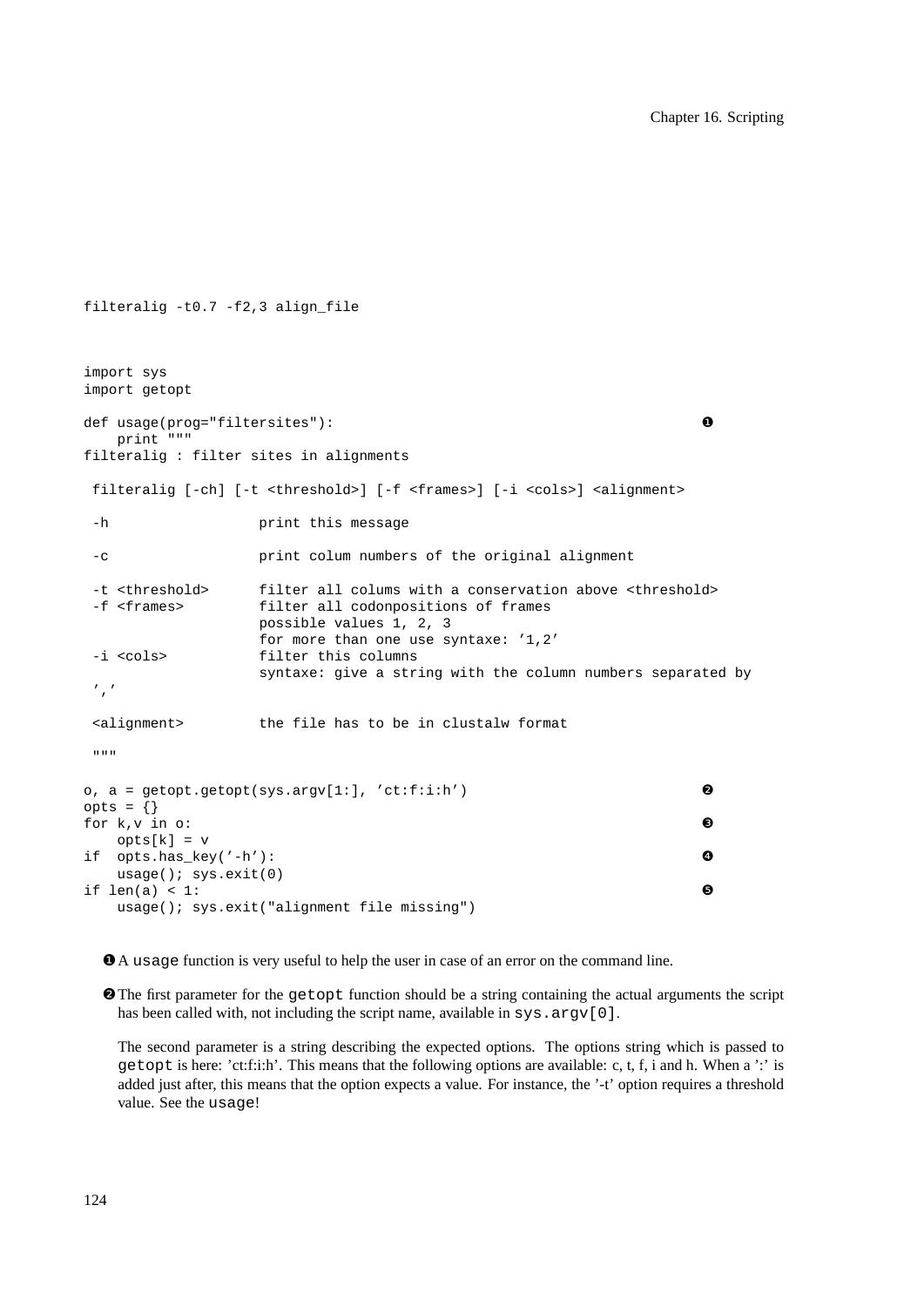The getopt function returns tuple, whose first element is a list of (option, value) pairs. The second element is the list of program arguments left after the option list was stripped. Here, a filename for an alignment file is expected.

❸ Storing (option, value) pairs in a dictionary.

❹ If the user has entered a **-h**, help is printed.

❺ Has the user provided a filename ? If so, it is available in a[0].

## **16.4. Parsing**

In Bioinformatics, parsing is very important, since it enables to extract informations from data files or to extract results produced by various analysis programs, and to make them available in your programs. For instance, a Blast parser will transform a text output into a list of hits and their alignment, that can be made available as a data structure, such as, for example, Biopython Bio.Blast.Record objects, that you can use in a Python program.

The purpose of this section is not to present everything about parsing, but just to introduce some basic notions.

Parsing means analyzing a text and producing structured data in a form that is useful for programs. It can be a list of strings, a set of classes instances, or just a boolean result: this depends on the needs and the parsing system you are using. An important aspect of parsing is the architecture that is used to process the text that you want to analyze.

• Parsing can be done by just reading a file or a stream line by line, and by looking for the occurrence(s) of a word, or a pattern. In [Figure 16.1,](#page-138-0) lines are searched for a header pattern, or a hit pattern, and processed accordingly.



#### <span id="page-138-0"></span>**Figure 16.1. Manual parsing**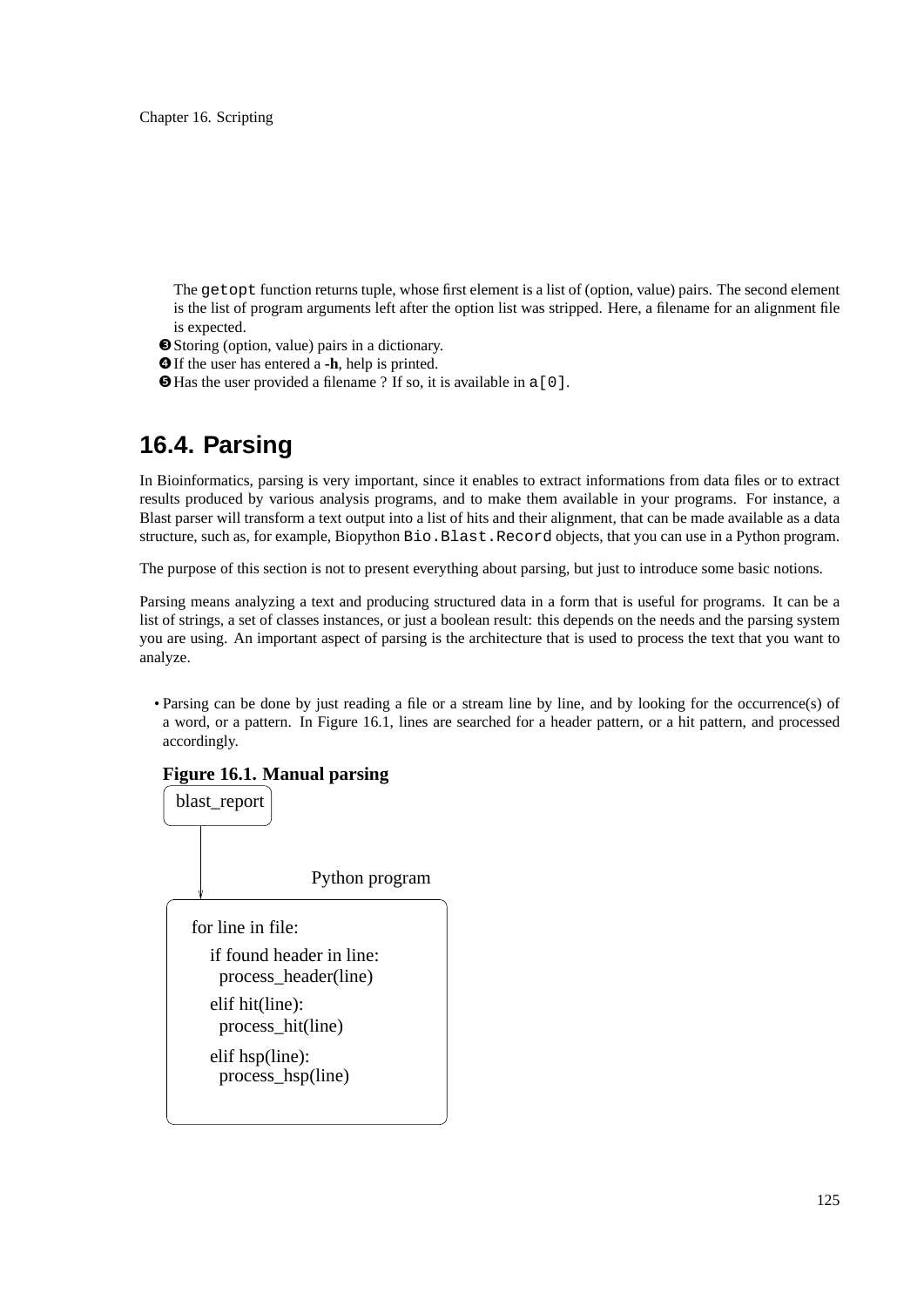• You can tell an external component which set of words you are interested in, by providing a description of set of words to be found. You then feed this component a document to parse, and wait him to tell you when these words are found as well as sending you the occurrences. This kind of system is said to be *event-driven*, and XML provides tools for such type of parsing.



### **Figure 16.2. Event-based parsing**

• You can describe the whole document by set of hierarchical subparts, and associate to each sub-part actions to be automatically executed by a parsing engine. [Figure 16.3](#page-139-0) shows such a system to parse a Blast report. A Blast report is described as a header followed by a list of hits. A hit is described as a score and a list of HSP, and a HSP is described as a score and a list of alignments. You define these subparts by a set of *rules*, sometimes using patterns, in what is usually called a *grammar*, or even a *decorated* grammar, since you decorate each sub-part with an associated action. The lex and yacc system is such a parsing engine.

### <span id="page-139-0"></span>**Figure 16.3. Parsing: decorated grammar**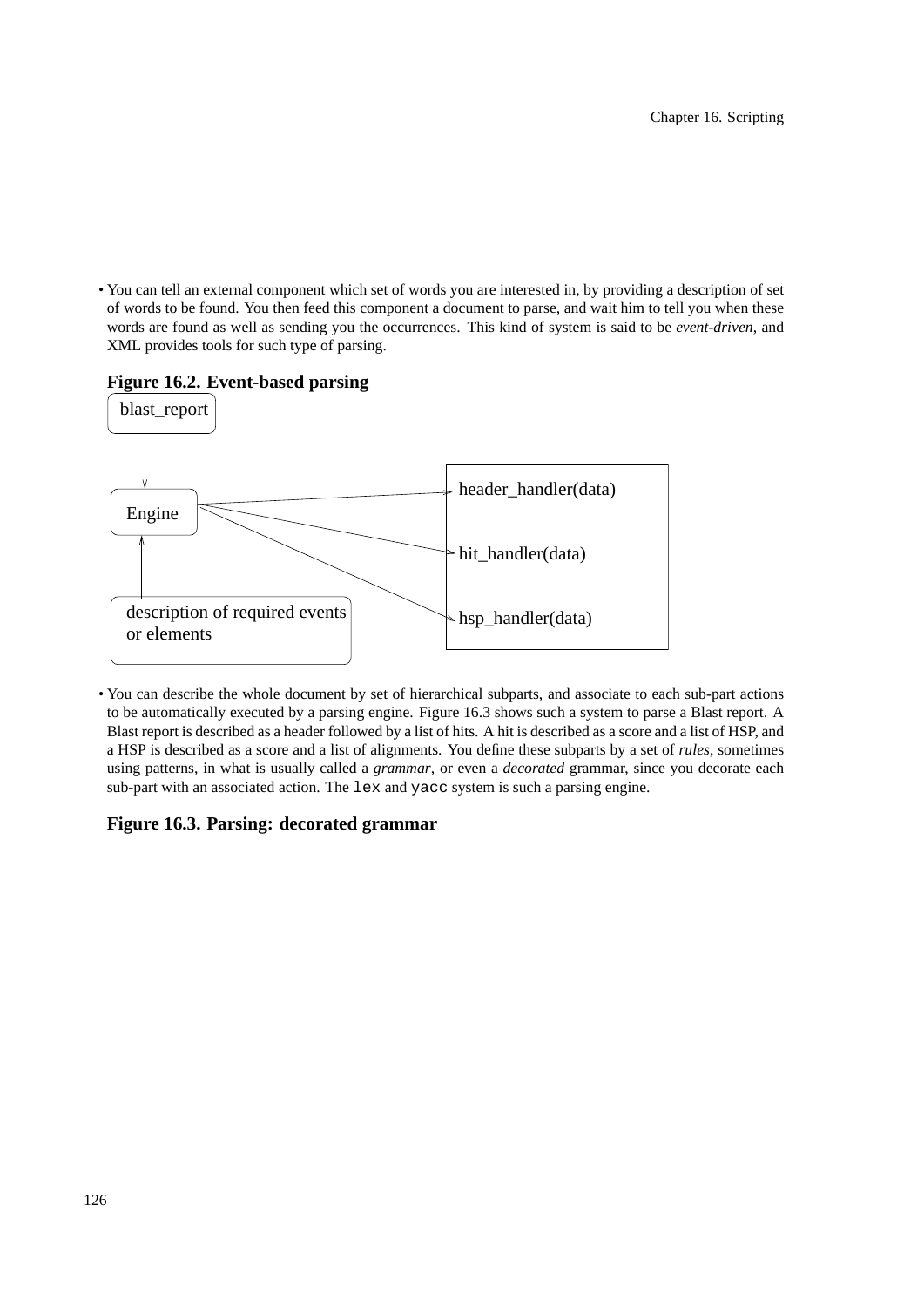

• You can have a parsing engine process your data according to a grammar, and returns a hierarchical data structure in a form that your program can understand (for instance, in Python, as a set of objects). The XML/DOM engine behaves like this.



**Figure 16.4. Parsing result as a hierarchical document**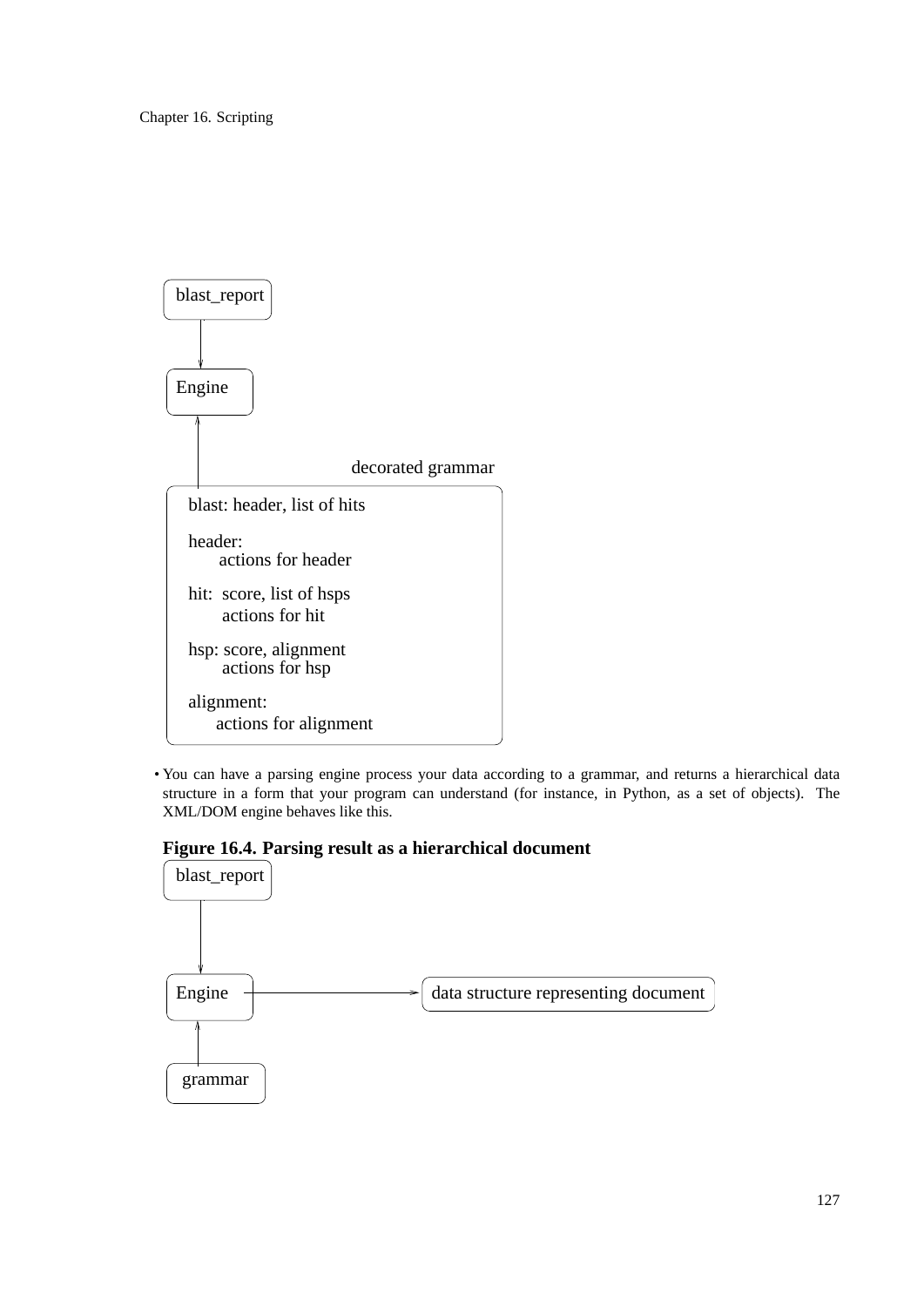So, in all the cases, there is an engine driving the whole process, be it a simple loop or a specialized component. In this chapter, we will just do some "manual" parsing with patterns that are introduced in [Section 16.5,](#page-141-0) as well as some event-driven parsing will be done as a practical work on abstract frameworks (see [Exercise 18.2\)](#page-186-0), and during the Web/XML course.

## <span id="page-141-0"></span>**16.5. Searching for patterns.**

### **16.5.1. Introduction to regular expressions**

*Regular expression* is a term used in computer science to refer to the language that is used to describe patterns to be searched for in a text. The term comes from the computing languages theory where regular expressions are used to denote regular languages. In turn, regular languages are defined as the languages that can be recognized by a finite-state automaton (a topic that will be introduced in the algorithmic course).

The aim of a pattern is to define not only one word to be searched for, but a set of words. This definition is provided in a given language, depending on the system you are working with; the set of corresponding words also depends on the system.

In the Unix shell, for instance:

ls s\*

means list all the files beginning by 's', and potentially followed by anything. The command:

ls s[ie]n\*

means list all the files beginning by 's', followed by either 'i' or 'e', and followed by anything, including nothing. So, in the context of the ls function within a Unix shell, the set of words is defined as the files existing on the filesytem (as opposed, for instance, to the files stored on another computer, not being made available through a distributed filesystem).

In the Prosite database, patterns describing protein domains are described, such as:

 $H-C-H-x(3)-H-x(3)-[AG]-[LM]$ 

which represent the following set of amino-acid sequences: sequences begining by 'HCH', followed by 3 positions containing any amino-acid letter, followed by 'H', followed again by 3 free positions, followed by either 'A' or 'G', followed by either 'L' or 'M'. As you can notice, the language to define patterns is different from the Unix shell, as well as the set of corresponding words. Here, they are just sequences of amino-acids letters.

In the grep Unix command, a command to search for patterns in files, although similar to the shell pattern syntax, there is a slight difference. Say that a file contains: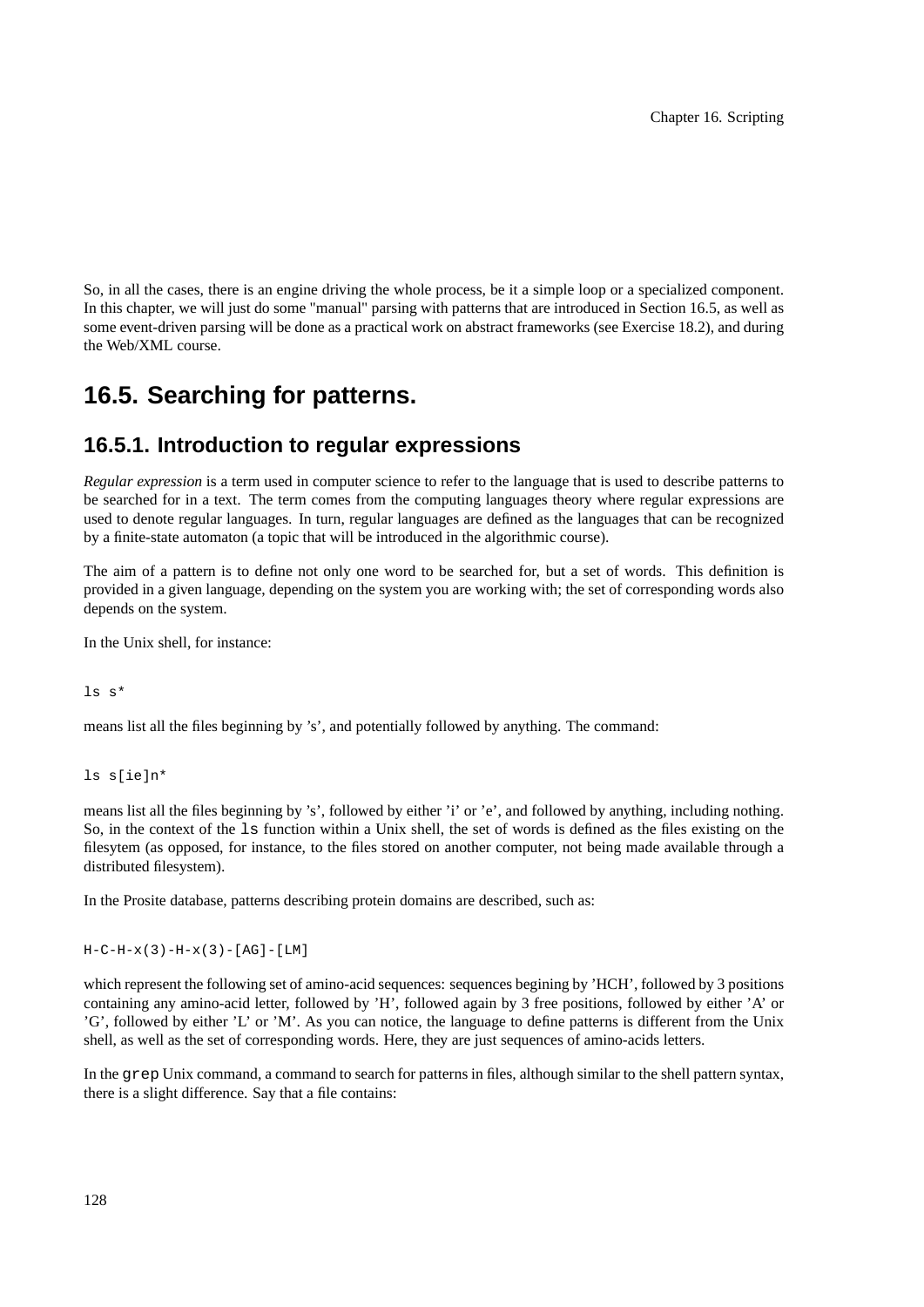```
science
s
another
```
the following command:

grep 's\*' file

will return ... all the lines, because 's\*' means all the words beginning by 0 or any number of 's'. In the grep command, the set of words is composed of the lines of the file. So the term "set of words" must be understood in a broad sense. It must be understood also that *the set is not actually generated*, of course: it can be infinite! Instead, an operational representation of this set is built, through a finite-state automaton.

In SQL languages, you can also provide patterns:

select clone\_name from CLONE where clone\_id like '[^A]%[02468]'

means that you restrict the query to the clones whose identifier does not begin with a 'A', is followed by any character N times, and ends with an even number (Sybase).

While the set of words corresponding to a pattern is described by the given expression and the semantics of the system being used, the set of found words, also called *occurrences*, depends on data. So, occurrences are the words from the set of words that were actually found within data. [Figure 16.5](#page-142-0) summarizes the concepts.

#### <span id="page-142-0"></span>**Figure 16.5. Pattern searching**

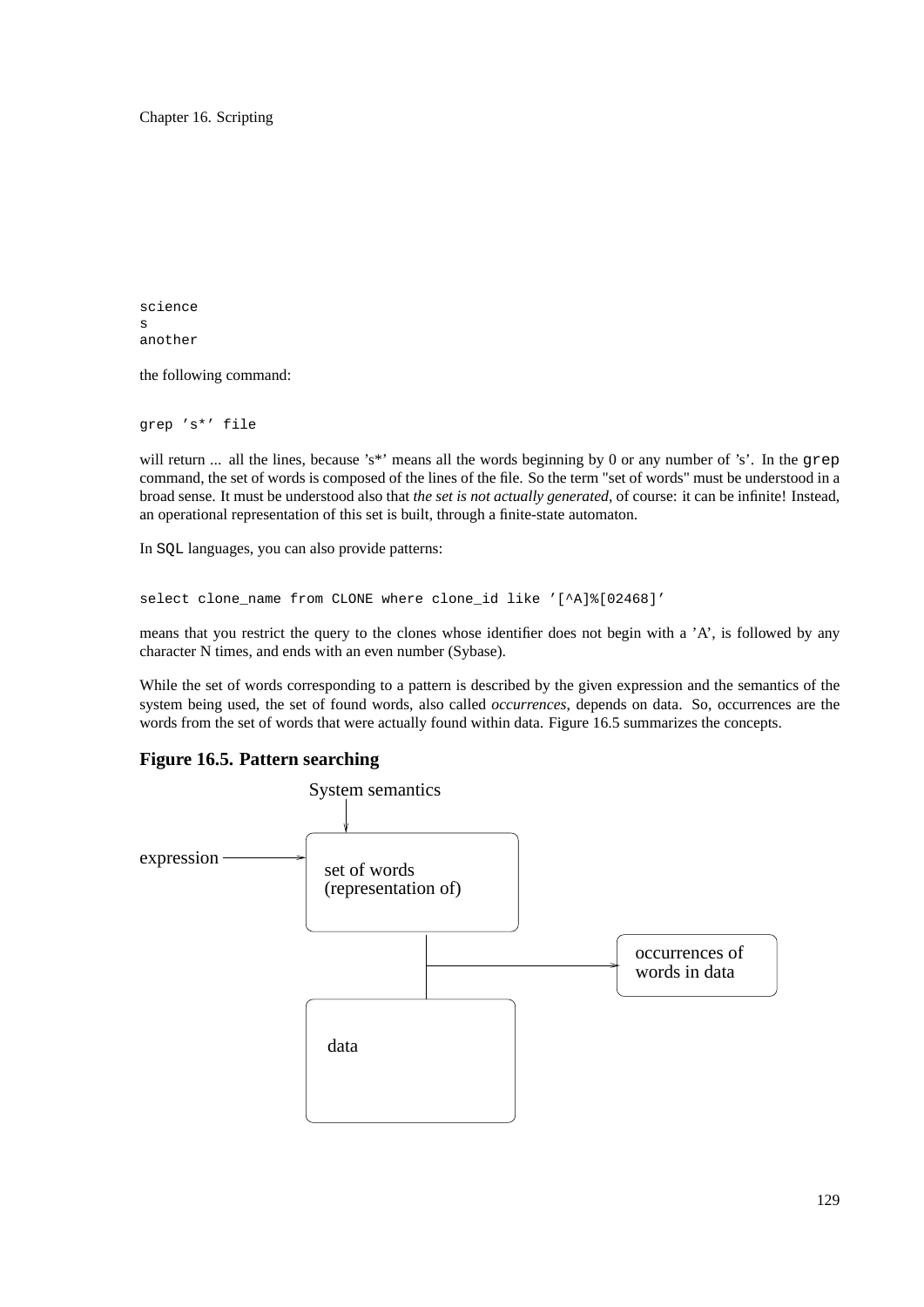### **16.5.2. Regular expressions in Python**

A detailed presentation of Python regular expressions is available here: [Regular Expression HOWTO](http://py-howto.sourceforge.net/regex/regex.html) [http://pyhowto.sourceforge.net/regex/regex.html]. To get information about the re module, see pydoc, but also the sre module (Support for regular expressions), for which re is a wrapper.

In Python, regular expressions are handled by a module: re:

>>> import re

Before searching for a pattern, you must first *compile* it (this builds the "set of words", or rather the representation of this set):

```
>>> expression = '[AP]{1,2}D'
>>> pattern = re.compile(expression)
```
pattern is a *pattern object*. You then issue a *search*, for instance in the small sequence seq, by a request to the pattern object:

```
>>> seq = "RPAD"
>>> match = pattern.search(seq)
```
This establishes the *matching*, or correspondances, between the set of possible words and data. match is called a *match object*. To get the occurrences, you can ask the match object for the start and end of the match in the searched text:

```
>>> print match.start(), match.end(), seq[match.start():match.end()]
1 4 PAD
```
or the group:

```
>>> match.group(0)
'PAD'
```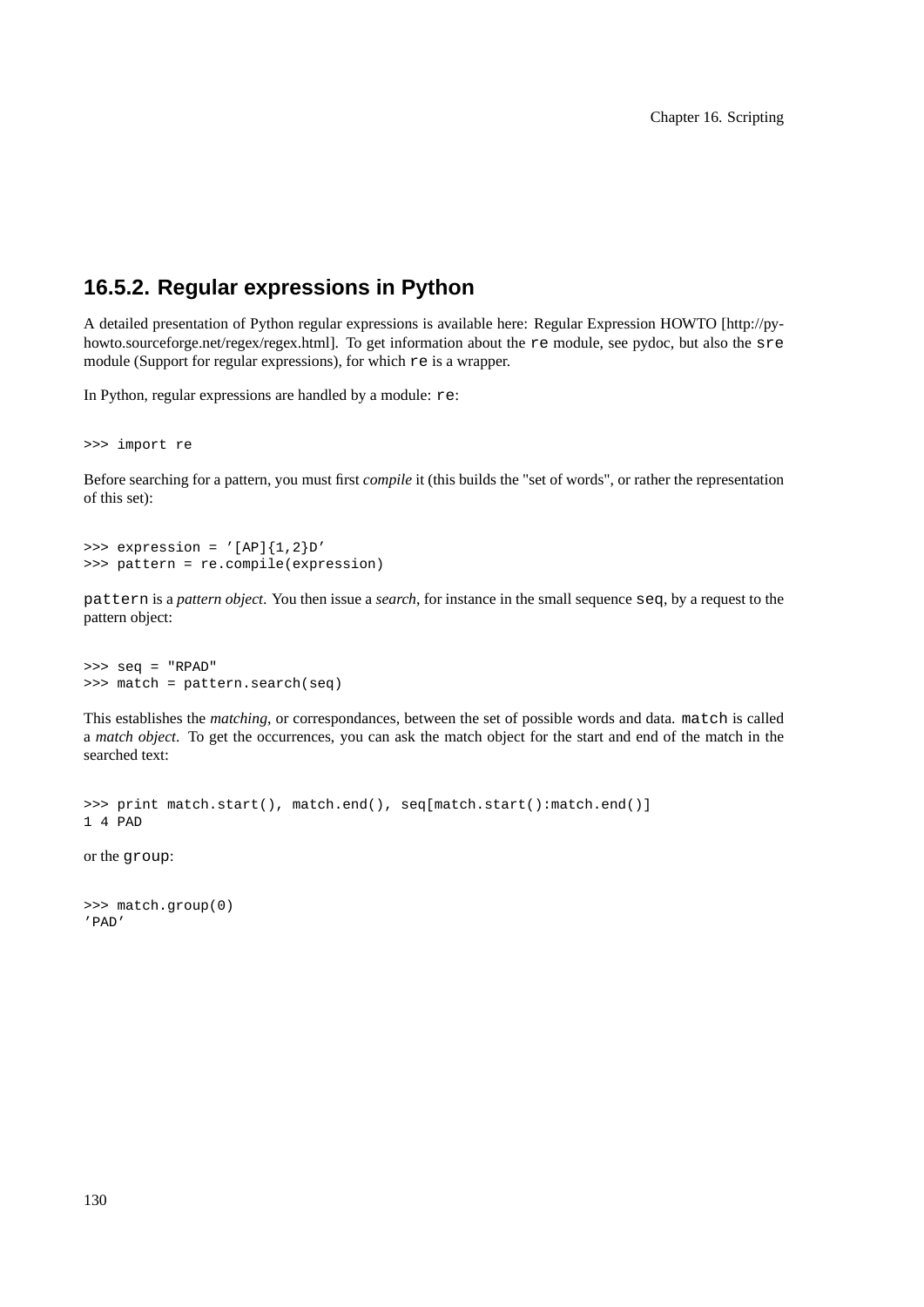Chapter 16. Scripting

<span id="page-144-0"></span>[Figure 16.6](#page-144-0) summarizes this system.

#### **Figure 16.6. Python regular expressions**



**Example 16.6. Searching for the occurrence of PS00079 and PS00080 Prosite patterns in the Human Ferroxidase protein**

```
import sys
import re
from Bio.SwissProt import SProt
sp = open(sys.argv[1])iterator = SProt.Iterator(sp, SProt.SequenceParser())
seq = iterator.next().seq
sp.close()
PS00079 = 'G.[FYW].[LIVMFYW].[CST].{8,8}G[LM]...[LIVMFYW]' ❶
pattern = re.compile(PS00079) ❷
match = pattern.search(seq.tostring()) ❸
print PS00079
print match.start(), match.end(), seq[match.start():match.end()] \qquad \qquad \bullet
```
- ❶ The regular expression is stored in a string.
- ❷ The regular expression is compiled in a pattern.
- ❸ The compiled pattern is searched in the sequence.
- ❹ The result of the search is printed.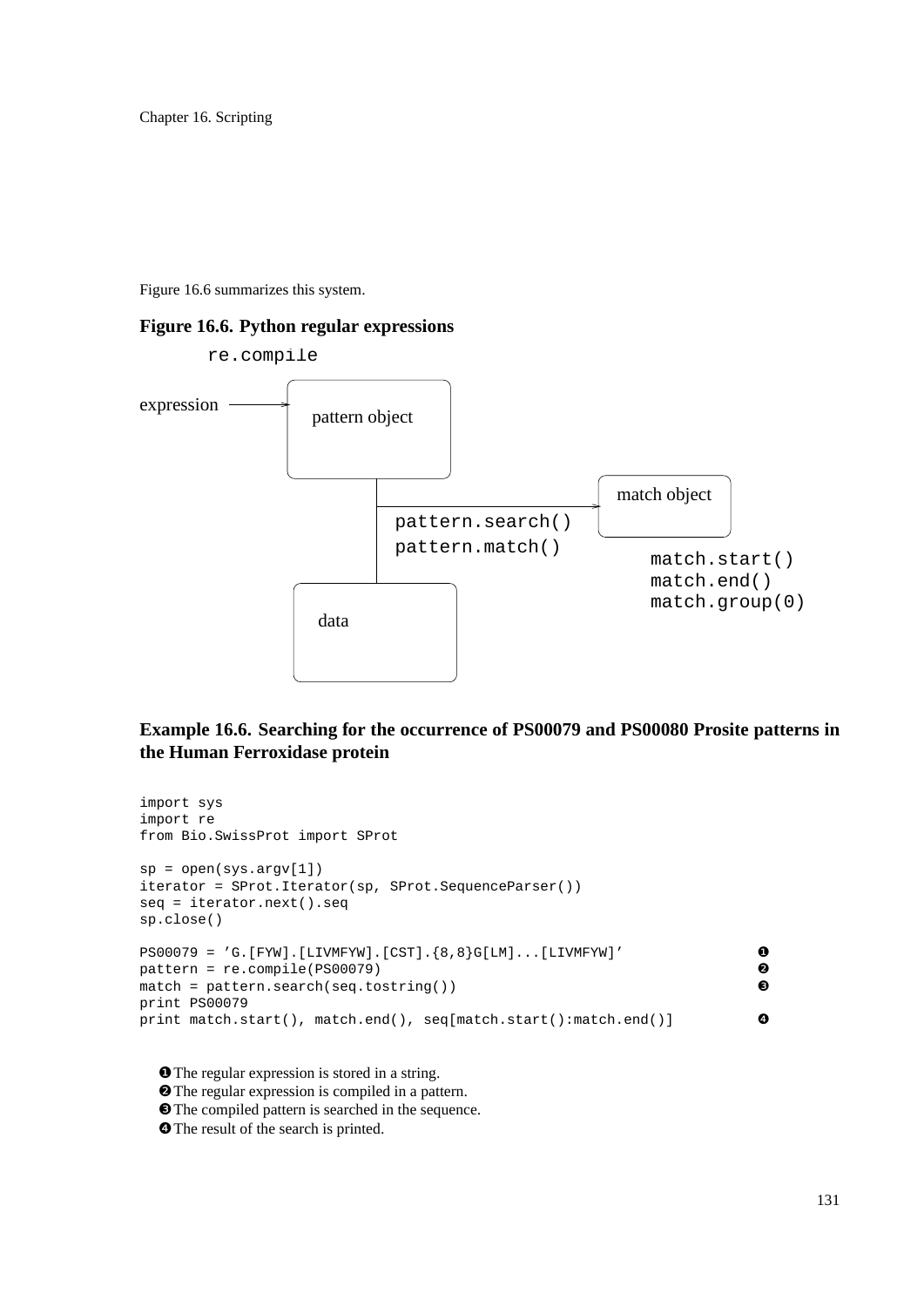There are several methods to search: search and match, the difference being that match looks for a match *at the beginning of the string*. So, back to the example, the following statement:

match = pattern.match(seq.tostring())

would return a positive result only if the sequence begins by an occurrence of PS00079.

A convenient feature enables to associate a name to sub-parts of the matched text:

```
import sys
import re
from Bio.SwissProt import SProt
sp = open(sys.argv[1])iterator = SProt.Iterator(sp, SProt.SequenceParser())
seq = iterator.next().seq
sp.close()
PS00080 = '(?P<copper3>H)CH...H...[AG](?P<copper1>[LM])' \bulletpattern = re.compile(PS00080)
match = pattern.search(seq.tostring())
print PS00080
print match.start(), match.end(), seq[match.start():match.end()]
print 'copper type 3 binding residue: ', match.group('copper3') ❷
print 'copper type 1 binding residue: ', match.group('copper1')
```
❶ The regular expression now contains 2 identifiers: copper1 and copper3. ❷ You can print the sub-parts of the result identified by variables: copper1 and copper3.

**Shortcuts.** The re module provides shortcuts to directly search for an expression without compiling the pattern into a pattern object:

```
>>> match = re.search('[AP]\{1,2\}D', "RPAD")
>>> match.group(0)
'PAD'
```
You can also directly get the occurrences of a pattern object in a string:

```
>>> pattern = re.compile('[AP]{1,2}D',)
>>> pattern.findall("RPAD")
['PAD']
```
or even the occurences of an expression, without compiling the pattern: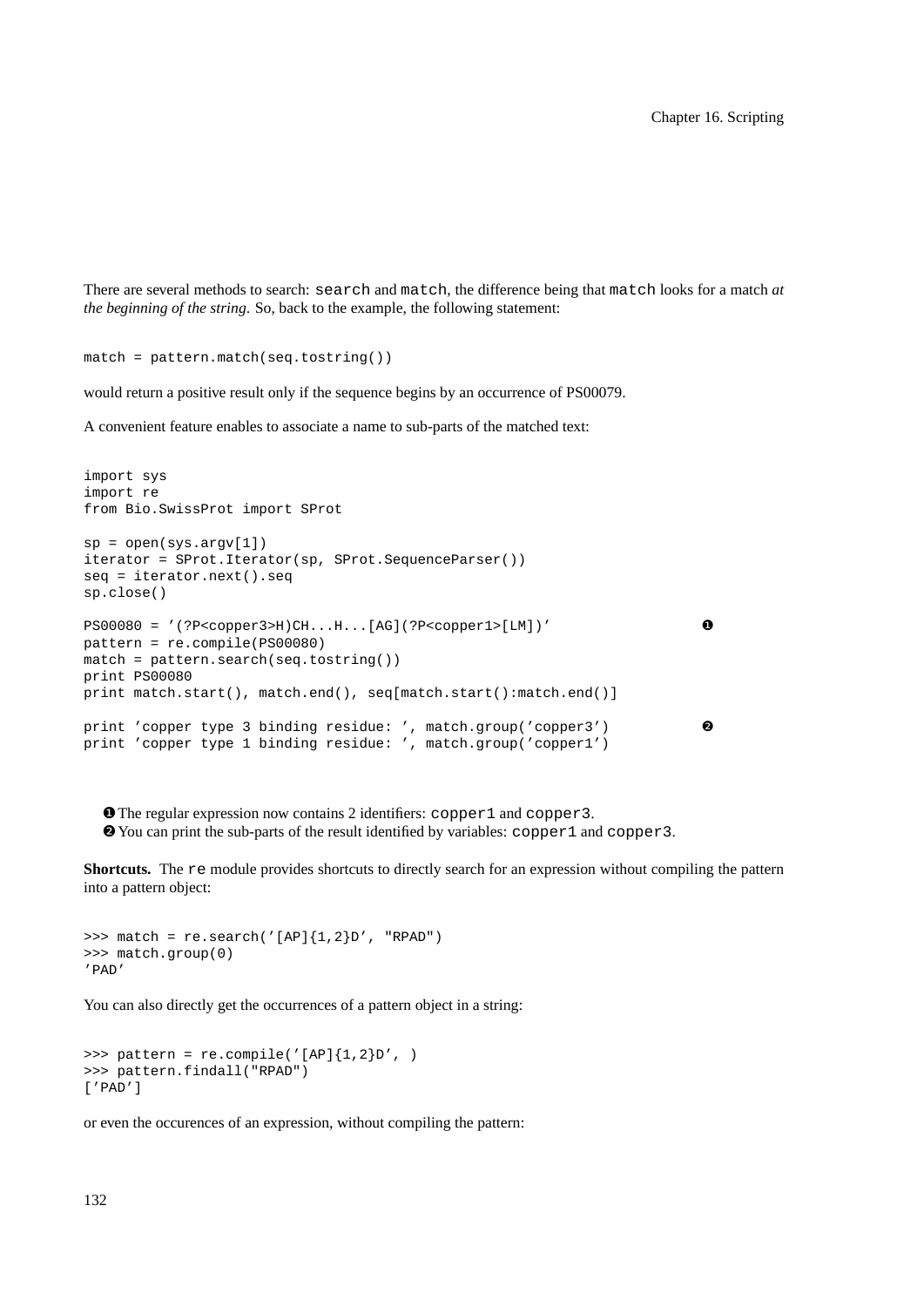```
>>> re.findall('[AP]{1,2}D', "RPAD")
['PAD']
```
<span id="page-146-0"></span>[Figure 16.7](#page-146-0) summarizes re module objects and methods to perform pattern searching.

| Expression | Pattern object                 | Match object                      | Occurrences                    |
|------------|--------------------------------|-----------------------------------|--------------------------------|
| compile()  |                                |                                   |                                |
|            | $match()$ , search $()$        |                                   |                                |
|            | $split()$ , findall(), $sub()$ |                                   |                                |
|            |                                | $match()$ , search $()$           |                                |
|            |                                | $split()$ , $findall()$ , $sub()$ |                                |
|            |                                |                                   | $start()$ , $end()$ , $span()$ |
|            | pattern                        | group()                           |                                |
|            |                                |                                   | re                             |

**Figure 16.7. Python regular expressions: classes and methods summary**

**Search modes.**

**Text substitutions.**

## **16.5.3. Prosite**

This section presents the Prosite classes in Biopython, which have a common interface with the Python pattern module.

#### **16.5.3.1. Prosite Dictionary**

Biopython defines several dictionaries to access biological databases. Having a dictionary means that you can fetch an entry by: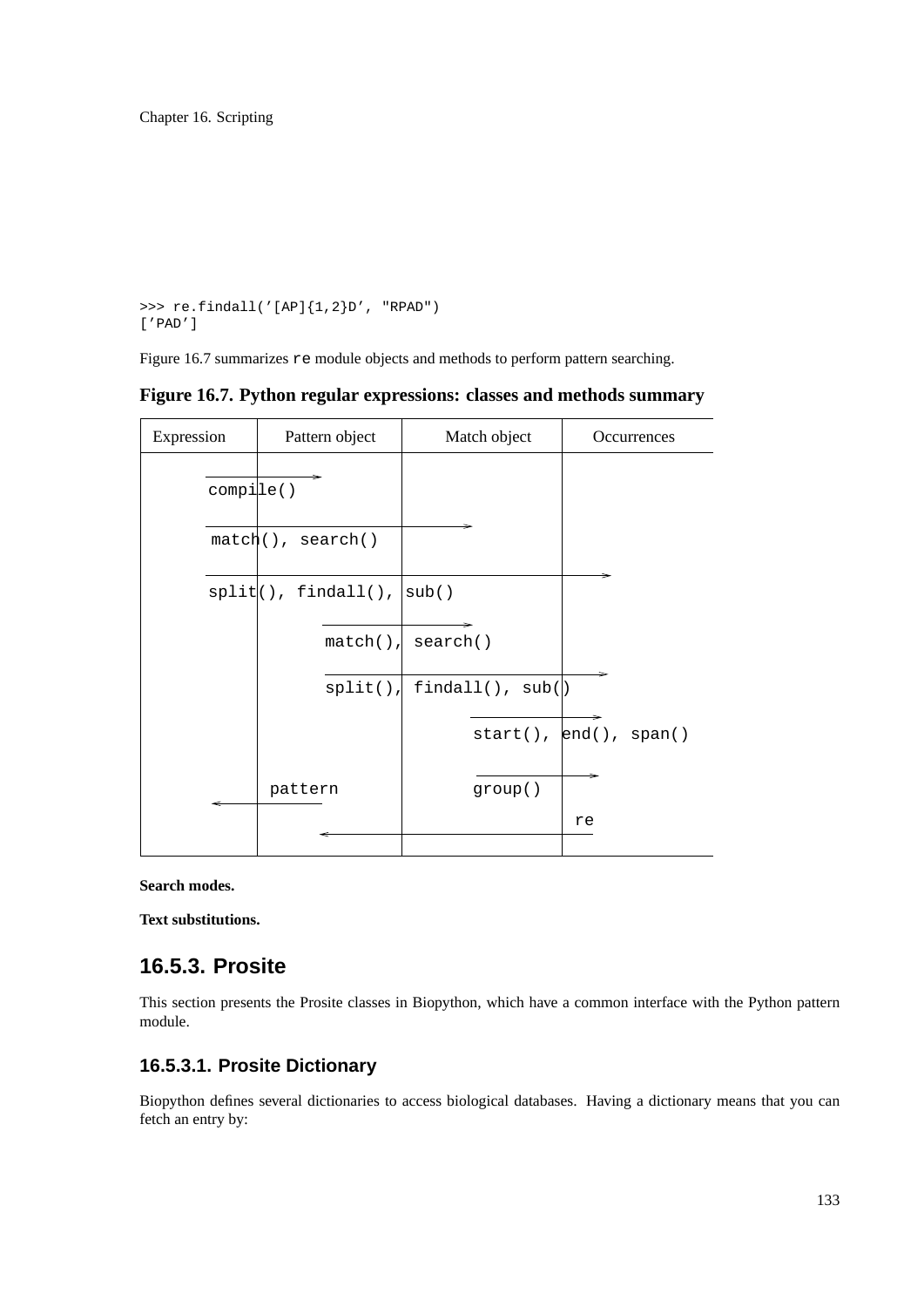```
entry = prosite['PS00079']
```
For this to work, you first need to create the dictionary:

```
prosite = Bio.Prosite.ExPASyDictionary()
```
As you can guess by the name of the module, you actually fetch the Prosite entry on the Web. You could also fetch the Prosite entry from a local database with the golden program (see ???). The entry fetched above is actually a string. In order to have the dictionary return a record, you must rather create it like this:

prosite = Bio.Prosite.ExPASyDictionary(parser=Bio.Prosite.RecordParser())

#### **16.5.3.2. Prosite patterns**

The Bio. Prosite package defines a Pattern class that enables to create patterns which may be searched for in sequences objects, as in the re Python module for regular expressions. The result of a search is a PrositeMatch, that behaves in a way similar to a regular expression match.

## **16.5.4. Searching for patterns and parsing**

As a conclusion, let us summarize how pattern searching and parsing interact when analyzing text. Basic text analysis is performed by searching for patterns, that are extracted (or scanned) from a text. Then patterns occurrences may be analyzed (or parsed) as a more general structure. In more complex parsing architectures, as the ones that have been introduced in [Section 16.4,](#page-138-0) it is the *parser* engine which drives the process, by asking a *scanner* to feed him with basic token found in the text. In such systems, regular expressions are defined and used in the scanner.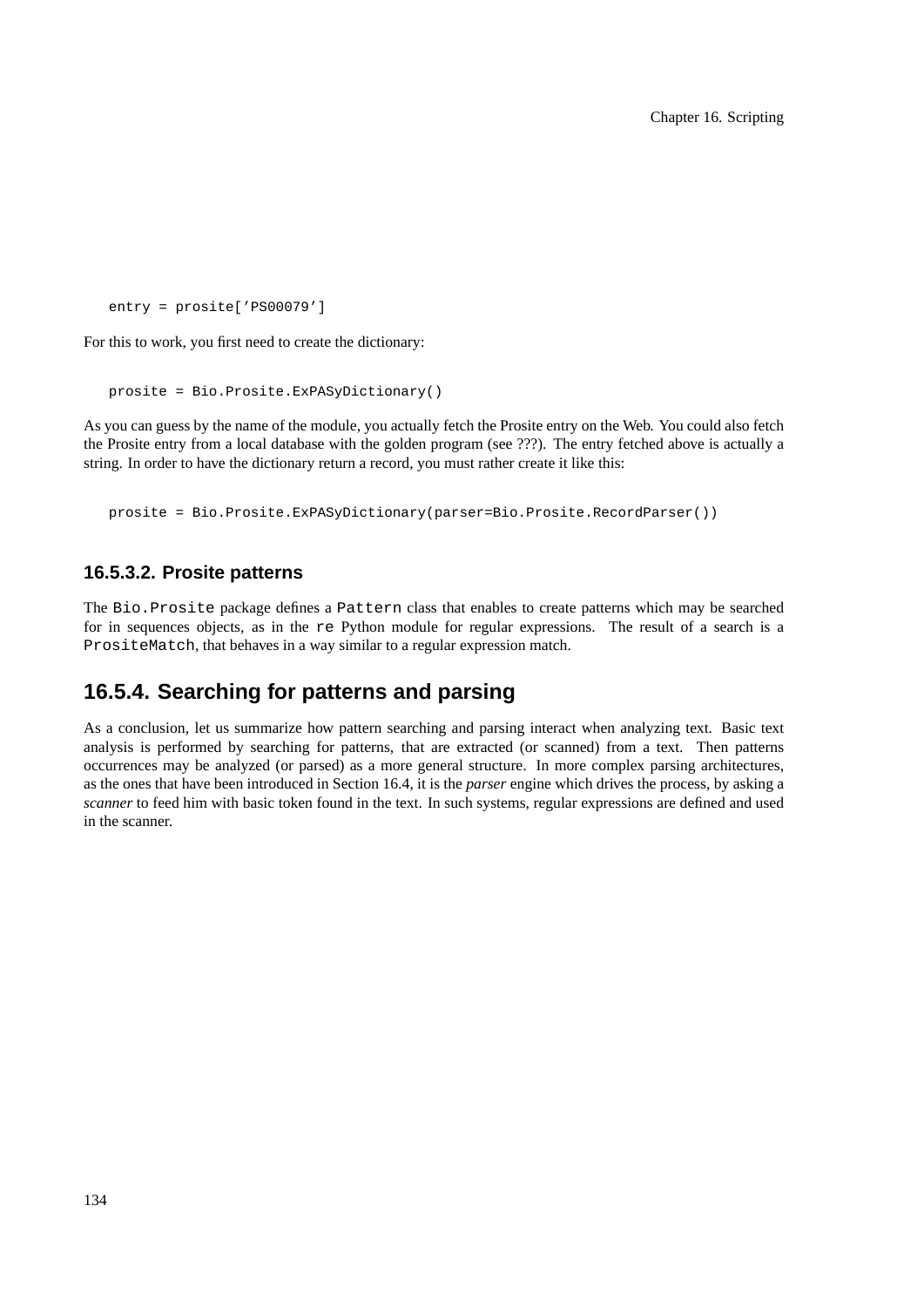# <span id="page-148-2"></span>**Chapter 17. Object-oriented programming**

## **17.1. Introduction**

This chapter introduces objects, that are a way to organize code and data, and classes, that are a mechanism to describe *new kinds of objects*. We start by the description of what an object is, based on an example, and by showing its class definition [\(Section 17.2\)](#page-148-0). Then we discuss how you actually use classes in Python [\(Section](#page-151-0) [17.3\)](#page-151-0). We then explain how to combine objects in order to build an application [\(Section 17.4\)](#page-153-0). Finally, technical aspects of classes and objects in Python are presented [\(Section 17.5\)](#page-157-0).

<span id="page-148-0"></span>In the next chapter [\(Chapter 18\)](#page-166-0), concepts related to object-oriented design will be developped.

# **17.2. What is a class? An example**

Our example is a class that handles protein motifs. We will look at the seven conserved motifs of the SF1 family of helicases, a family including various enzymes that unwind DNA or RNA double helix and play each one a different role.

## **17.2.1. Objects description**

Let us first start by describing our Motif object. Figure [Figure 17.1](#page-148-1) shows an internal and schematic representation of such an object named m1. The object is actually represented in this diagram as a box enclosing *attributes*: the name of the motif (for instance 'motif2') is stored in a name attribute, and the motif itself (e.g 'VDEFQDTN') is stored in an expression attribute. Attributes are the same as variables, except that they are associated to an object.

#### <span id="page-148-1"></span>**Figure 17.1. Motif object**



### **17.2.2. Methods**

As it is described so far, the Motif object is just a kind of record to group data. There are other ways of grouping data in Python: you can either use a list, or a dictionary:

```
>>> motif_record = {'name': 'motif2', 'expression': 'VDEFQDTN'}
>>> motif_record['name']
```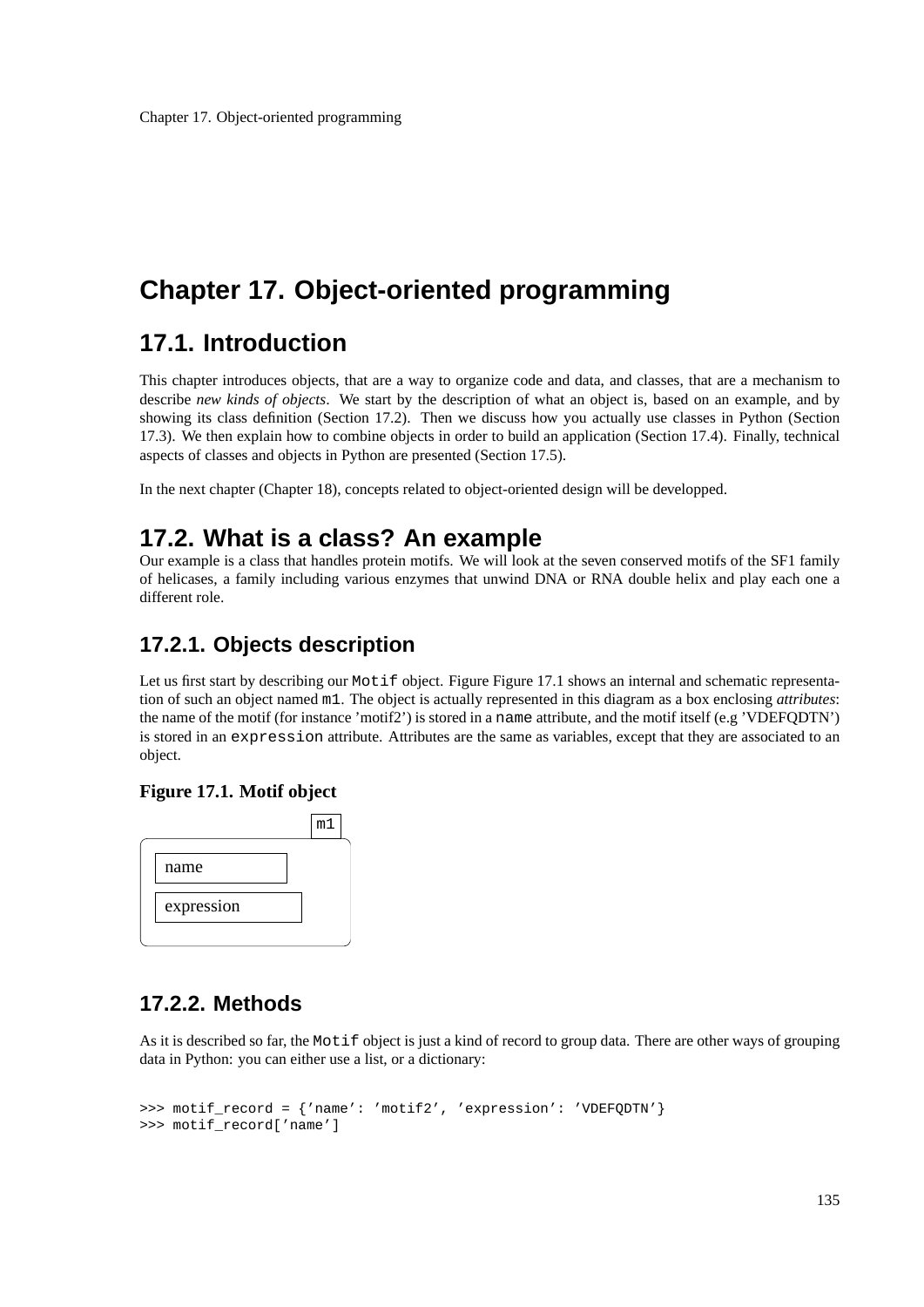#### $'m$ otif2'

but an object is actually more than just that. As shown in [Figure 17.2](#page-149-0) (and as stated in [Section 6.1\)](#page-44-0), an object is indeed more than just a value or a record of values: it "knows" what it can do, or, in other words, it has an associated behaviour. This behaviour is described by functions that are associated to it, and these functions are called *methods*. For instance, our Motif object can perform one operation: it can look whether a protein contains this motif, and return its position by calling the find() function:

```
>>> m1.find(prot)
360
```
So, available operations are an important aspect of objects, that we need to add in our representation. In [Figure](#page-149-0) [17.2,](#page-149-0) methods are represented as "counters", as at the post office.

#### <span id="page-149-0"></span>**Figure 17.2. Representation showing object's methods as counters**



So, with objects, not only do we have a convenient way to group data that are related, but we also have a way to group data *and their related operations* in the same place.

## **Object**

An object is a construction to group values and operations on these values.

## **17.2.3. Class definition**

Now, how do you define objects, such as our Motif object, with their attributes and methods?

In object-oriented programming, you define objects by defining a class for them.



A class is an *object maker*: it contains all the statements needed to create an object, its attributes, as well as the statements to describe the operations that the object will be able to perform.

The term *class* can be somewhat misleading, for it also refers to something belonging to a *classification*. In objectoriented programming, a class can indeed also be a member of a set of classes organized in a hierarchy. This aspect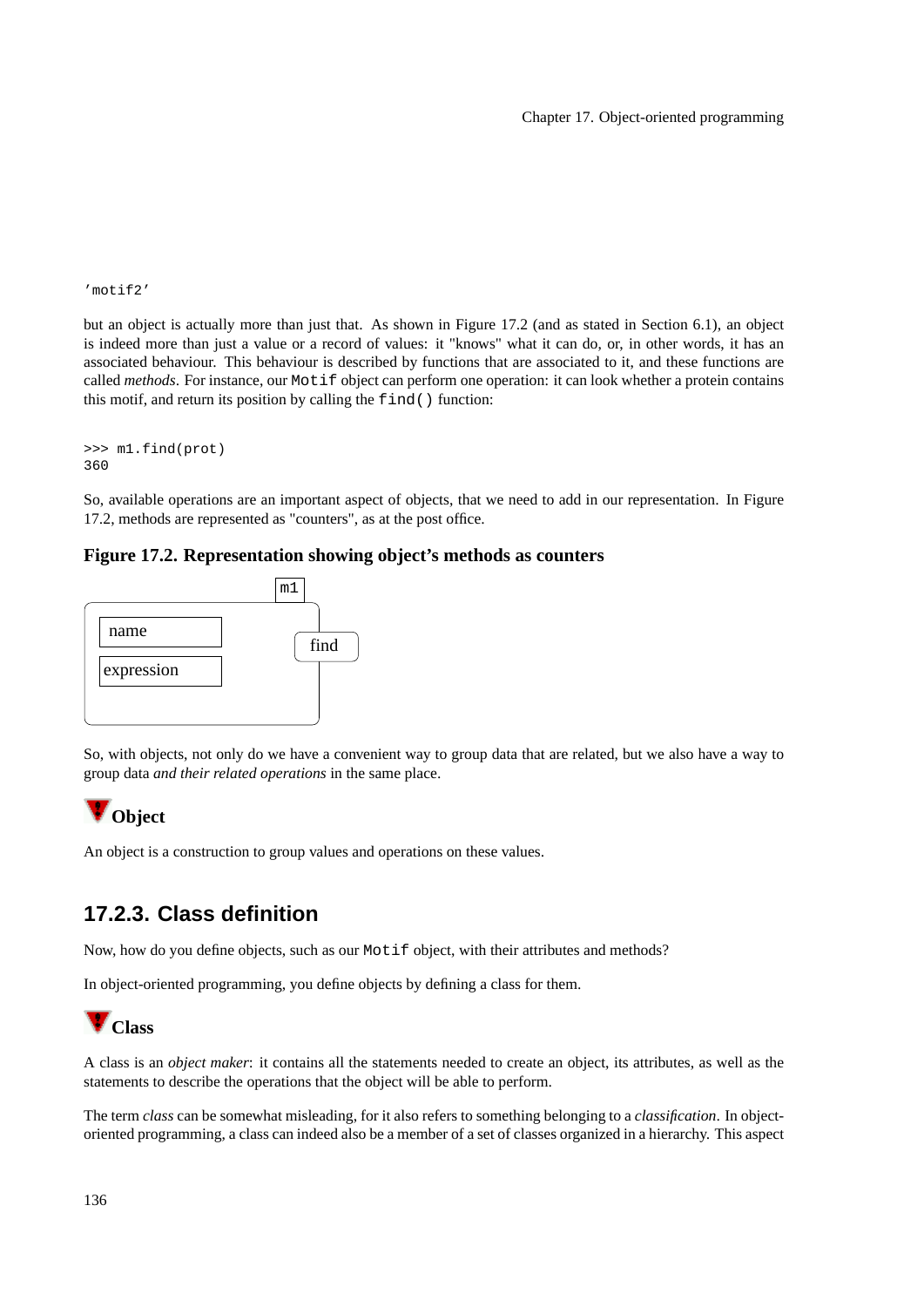will be introduced later (see [Section 18.4\)](#page-176-0), through the concept of inheritance. But for now, we will use the term *class* as just a maker of objects.

Having a class defined, you can create as many objects as needed. These objects are called *instances* of this class. All the instances created with a given class will have the same structure and behaviour. They will only differ regarding their state, i.e regarding the value of their attributes. Namely, names and expressions will not be the same for all seven motifs of the SF1 family of helicases.

## **Instance**

Instances are objects created with a class.

The behaviour of the instances, i.e, the operations that are available for them either to modify them or to ask them for services, is described by functions associated to the class. These functions are called *methods*.

# **Method**

A method is a *function* defined for a class, specifying the behaviour of the class instances.

# **Important**

Classes and instances are not the same: the class is the maker, whereas the instance is the object being made, according to the model defined by the class.

So, let us describe the Motif class. The program listed in [Example 17.1](#page-150-0) defines the Motif object as defined in [Figure 17.2.](#page-149-0) The definition of the class is composed of two main parts: a header, providing the name of the class, and a body, that is composed of a list of definitions, mainly method definitions, but sometimes also assignments (see [Section 17.5.1\)](#page-157-1).

#### <span id="page-150-0"></span>**Example 17.1. Motif, a class for protein motifs**

| class Motif:                                                                                      |   |
|---------------------------------------------------------------------------------------------------|---|
| def __init (self, name=None, expression=None):<br>self.name=name                                  | ℯ |
| self.expression=expression                                                                        | ൫ |
| def find(self, sequence):<br>pos=sequence.find(self.expression)<br>if $pos != -1$ :<br>return pos | A |
| else:<br>return None                                                                              |   |

❶ This statement declares and creates Motif as a class.

**。**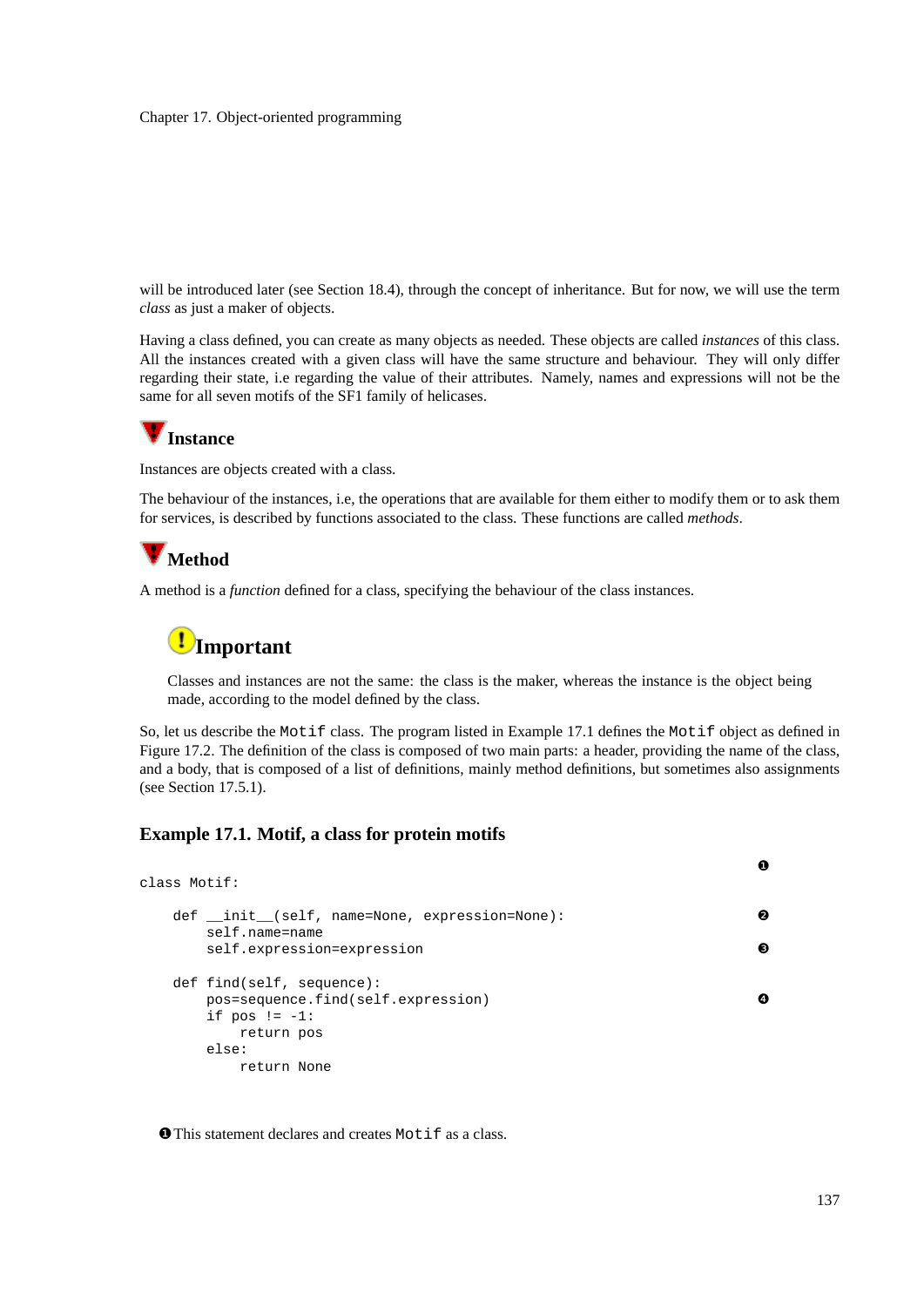- ❷ The \_\_init\_\_ method is automatically called at instance creation (see below).
- ❸ Initialization of instances attributes (name and expression).
- ❹ This method defines how to compute the position of a motif in a sequence.

The self parameter represents the object itself. You could of course use any other word like carrot or ego, but this would not help the reading of your code by others... So self is present in the Class and methods definitions each time the reference to the object instance is needed.

init method is used in a class when you want all instances to be automatically processed from the begining. Here in our Motif class, when an instance is created, it receives values for two attributes self.name and self.expression, which are arguments of the \_\_init\_ method.It is also good practice to place in the \_\_init\_\_ all other attributes that belong to class instances, with empty values. They are not given as arguments because their values will only appear later, as methods output for example. Of course, classes run perfectly well without any \_\_init\_ method, but it is again good practice to have one, placed at the begining of the class.

Let us look at one of these methods definitions, the find method, which computes the position of a motif in a sequence:

```
def find(self, sequence):
  m=sequence.find(self.expression)
  if m != -1:
     return m
  return None
```
Method definitions follow exactly the same pattern as standard function definitions, *except for their first parameter, self*. An instance identificator, actually a reference to the instance, is required in order for the statements within methods to access to the current instance attributes: here, the access to the expression attribute is needed in order perform the search. In fact, Python *automatically passes the instance reference as the first argument of a method*. Hence, it is associated to the first parameter which is the self parameter.

# <span id="page-151-0"></span>**17.3. Using classes in Python**

#### **17.3.1. Creating instances**

How are we going to use this Motif class? The first thing that we need to do is to create some real protein motifs with it.

You have actually already used classes and created instances of classes throughout this course: strings, lists, etc... However, most of the time the objects you have manipulated were not directly created by your own code, but rather by other components: for instance the "[]" operator creates a list, the """" operator creates a string, the open function creates a file handle, etc...

But the actual direct syntax to *instantiate* a class, i.e to create an instance of class, is by calling a function with the same name as the class. So, in order to create an instance of the Motif class we have just defined, i.e an object which handles protein motifs, you do: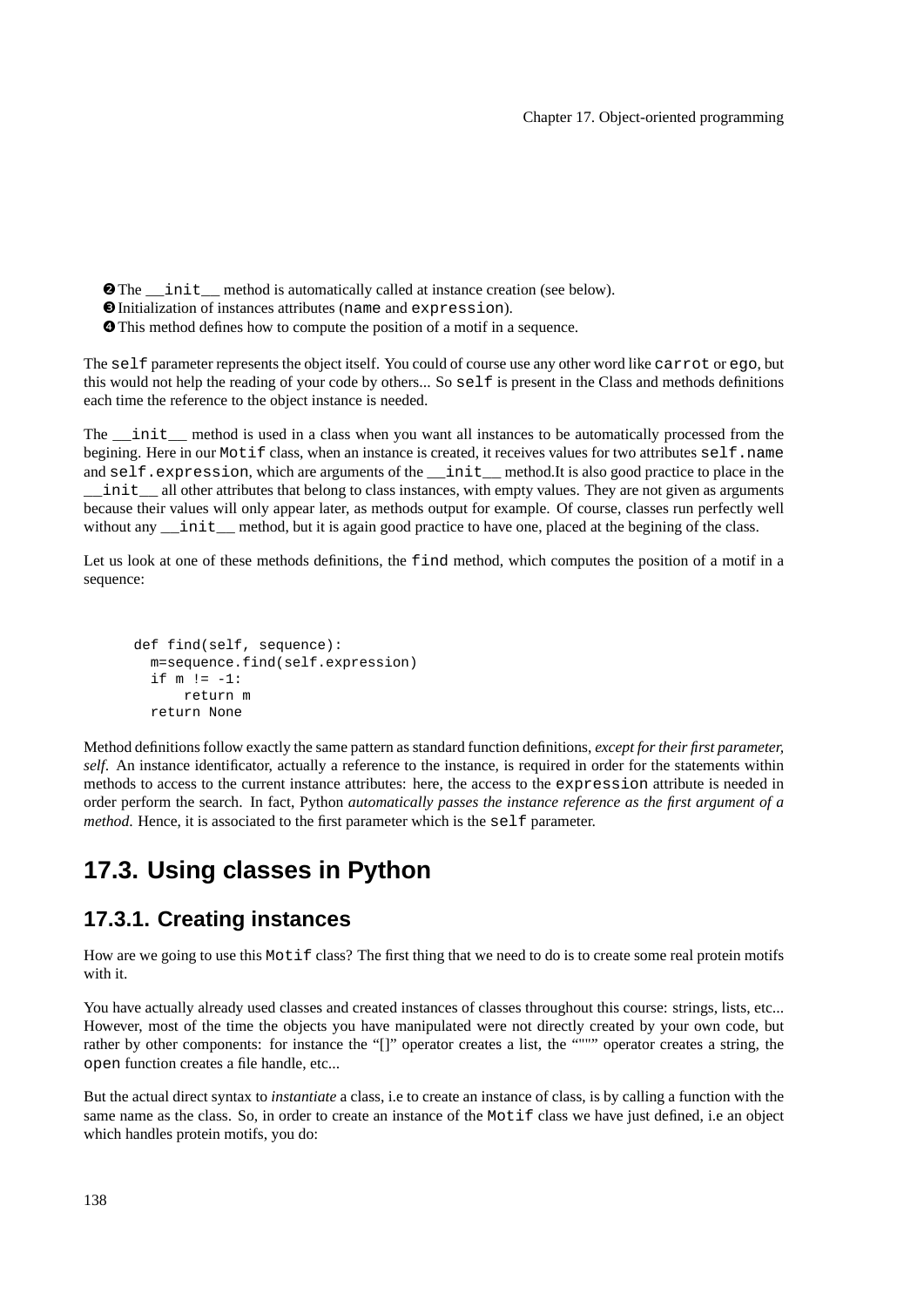#### Chapter 17. Object-oriented programming

```
>>> m1 = Motif()
```
After the Motif() function is called, the instance of the class Motif is referred to by the m1 variable. The class instantiation by a Motif() call actually calls the \_\_init\_\_ method defined in the Motif class. The m1 object was given no argument at instance creation, so by default its attributes are set to None. If no default value is given in the \_\_init\_\_ method, arguments have to be present at instantiation. In the case of the Motif class, if we want to provide initial values for the nameand expression attributes, we do :

```
>>> m2 = Motif('motif2', 'VDEFQDTN')
```
This time, the new Motif instance has been created with values for name and expression attributes. You can also use keyword arguments (especially if you are no longer sure in what order they should be entered) :

```
>>> m2 = Motif(name='motif2', expression= "VDEFQDTN')
```
So, this creates the object and makes it available from the m2 variable. You can now use this object to call Motif class methods, by using the dot operator:

```
>>> m2.find(prot)
56
```
You don't need to specify the argument for the reference to the instance (remember: methods always receive the instance reference as the first argument). This is automatically done by Python. In fact, calling:

```
>>> m2.find(prot)
56
```
is equivalent to:

```
>>> Motif.find(m2, prot)
56
```
The interpretor can find which class m2 belongs to, and handles the passing of the instance reference argument automatically.

There are also automatic ways for instantiating objects, rather than manually entering attribute values, by reading a file for example. If file "SF1motifs" contains the motifs you want to work with, you can proceed this way :

```
def load_motifs(filename):
      SF1list=[]
      ifh=open(filename)
```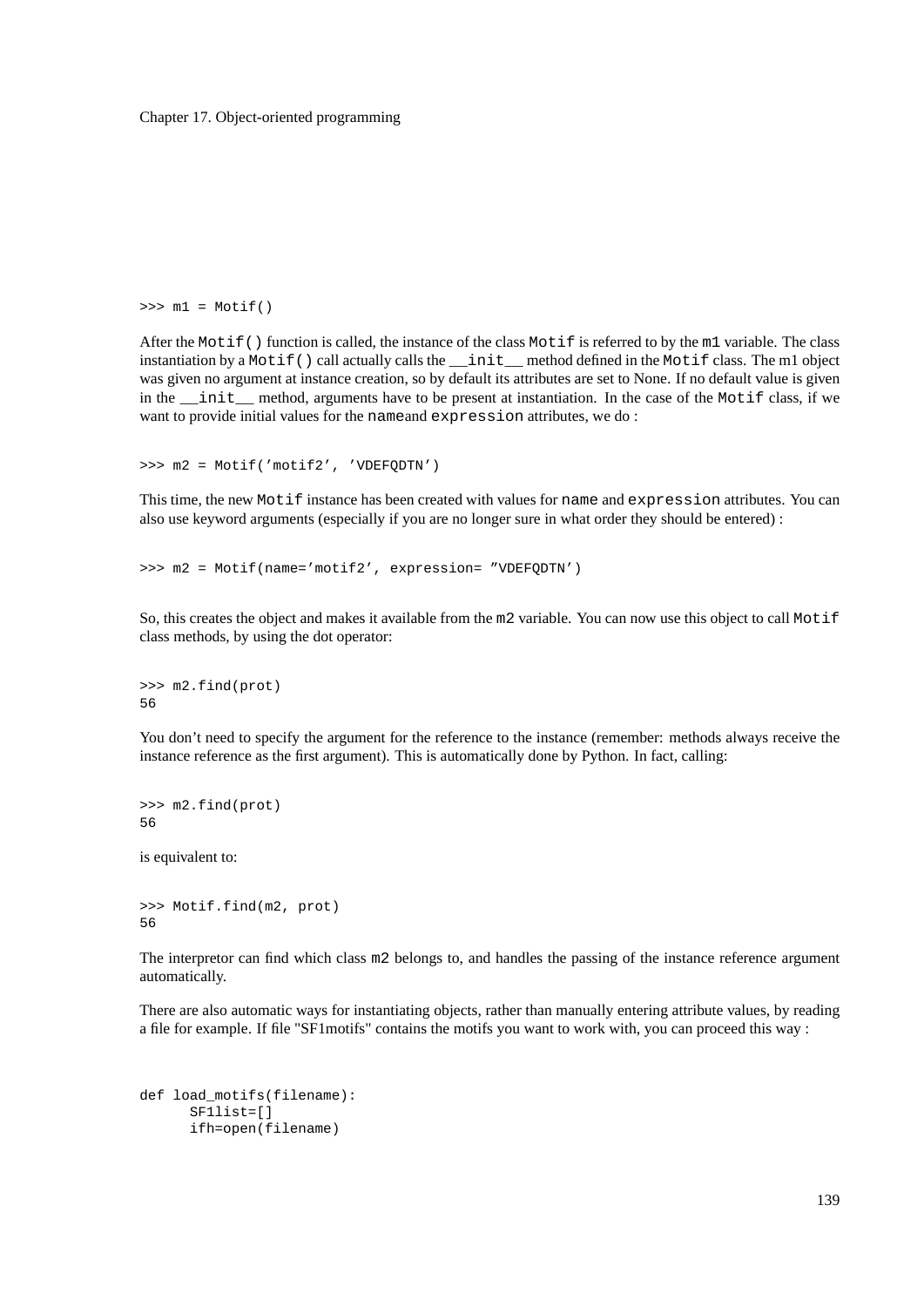```
line=ifh.readline()
      while line!=":
           (name, expression)=line.split()
           motif=Motif(name,expression)
           listeSF1.append(motif)
           line=ifh.readline()
      ifh.close()
      return SF1list
SF1list=load_motifs ("SF1motifs")
```
Following is a complete example of how the class Motif can be used, supposing that this class, together with the load motifs function, are placed in a module "helicase" :

```
import helicase
prot = """MDVSYLLDSLNDKQREAVAAPRSNLLVLAGAGSGKTRVLVHRIAWLMSVENCSPYSIMAV
TFTNKAAAEMRHRIGQLMGTSQGGMWVGTFHGLAHRLLRAHHMDANLPQDFQILDSEDQL
RLLKRLIKAMNLDEKQWPPRQAMWYINSQKDEGLRPHHIQSYGNPVEQTWQKVYQAYQEA
CDRAGLVDFAELLLRAHELWLNKPHILQHYRERFTNILVDEFQDTNNIQYAWIRLLAGDT
GKVMIVGDDDQSIYGWRGAQVENIQRFLNDFPGAETIRLEQNYRSTSNILSAANALIENN
NGRLGKKLWTDGADGEPISLYCAFNELDEARFVVNRIKTWQDNGGALAECAILYRSNAQS
RVLEEALLQASMPYRIYGGMRFFERQEIKDALSYLRLIANRNDDAAFERVVNTPTRGIGD
RTLDVVRQTSRDRQLTLWQACRELLQEKALAGRAASALQRFMELIDALAQETADMPLHVQ
TDRVIKDSGLRTMYEQEKGEKGQTRIENLEELVTATRQFSYNEEDEDLMPLQAFLSHAAL
EAGEGQADTWQDAVQLMTLHSAKGLEFPQVFIVGMEEGMFPSQMSLDEGGRLEEERRLAY
VGVTRAMQKLTLTYAETRRLYGKEVYHRPSRFIGELPEECVEEVRLRATVSRPVSHQRMG
TPMVENDSGYKLGQRVRHAKFGEGTIVNMEGSGEHSRLQVAFQGQGIKWLVAAYARLESV
""".replace("\n","")
SF1list = helicase.load_motifs("SF1motifs")
for motif in SF1list:
      print "Motif %s (%s) " % (motif.expression, motif.name)
      position=motif.find(prot)
      if position:
           print "matches at:", position
      else:
           print "is absent"
      print
```
<span id="page-153-0"></span>where motifs are loaded from a file "SF1motifs" through the load\_motifs function defined above.

# **17.4. Combining objects**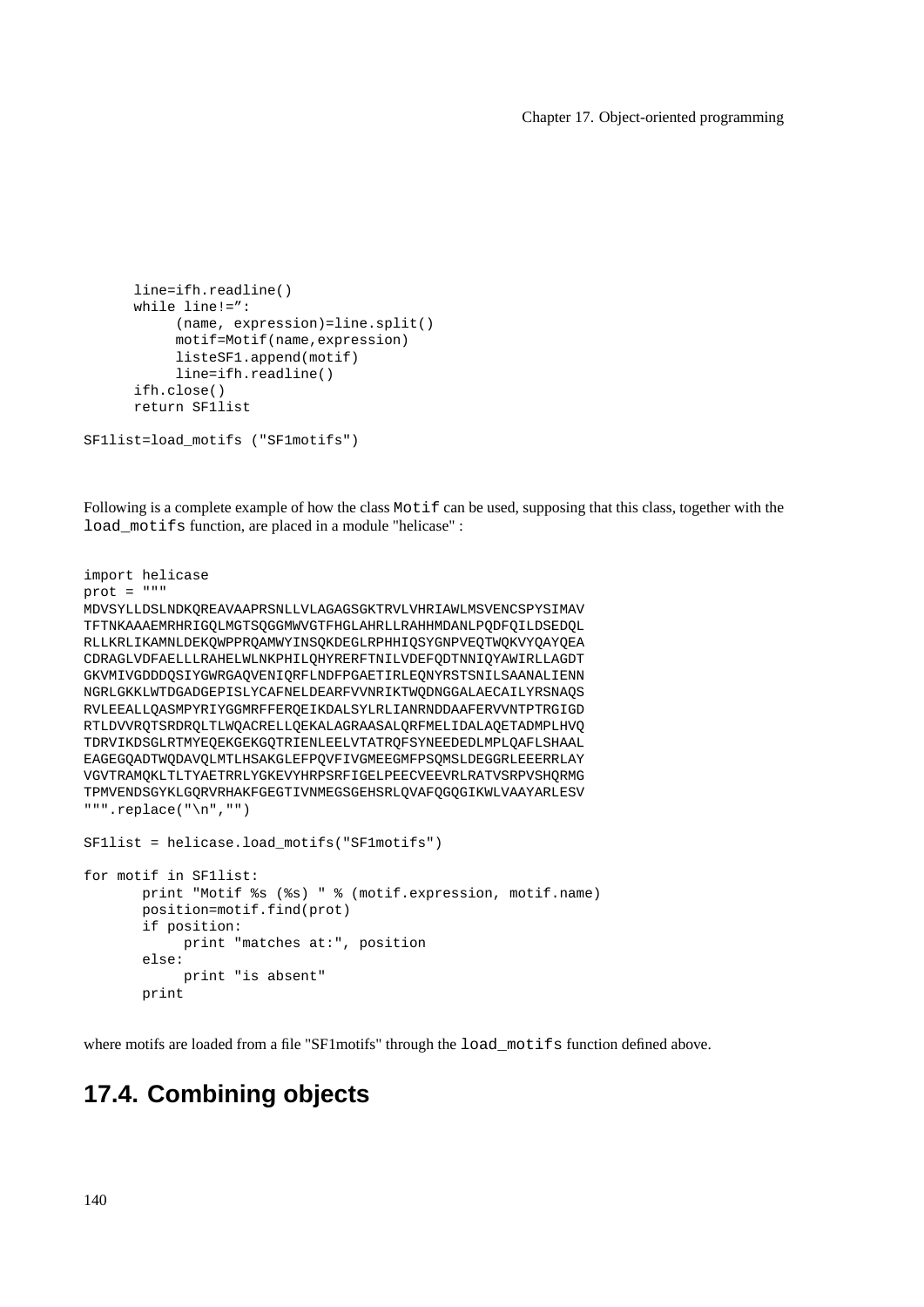A program is generally not built on a single object, but rather on a combination of several objects that interact together. In the Motif example, we can have two other kinds of objects: a motif *match* object, that stores the positions of the motif in a particular protein, found with the find method, as well as the the original pattern and sequence. Such an object could provide methods such as tostring, to print the result, and show to return the slice of the protein sequence that matches the expression. These objects will be instances of the class Match. The second kind of object is going to embed the protein sequence, it will store the name and sequence, and a method to annotate protein,annotate. These objects will be instances of the class Protein.

So, we need to associate the original Motif object to the Match object, as well as to the Protein object where the matches are found. A way to represent this is to say that the Match object *has a* a Motif and a Protein. In figure [Figure 17.3,](#page-154-0) you can see the internal representation of a Match object *containing* Motif and Protein objects.

<span id="page-154-0"></span>



*However*, there is another much more efficient way of associating our objects. First, there is no way in Python to embed one object *inside* another object: objects are independant entities. Second, what if we decide to associate the same Motif to another Match (a match in another protein, for instance)? So, we rather have independant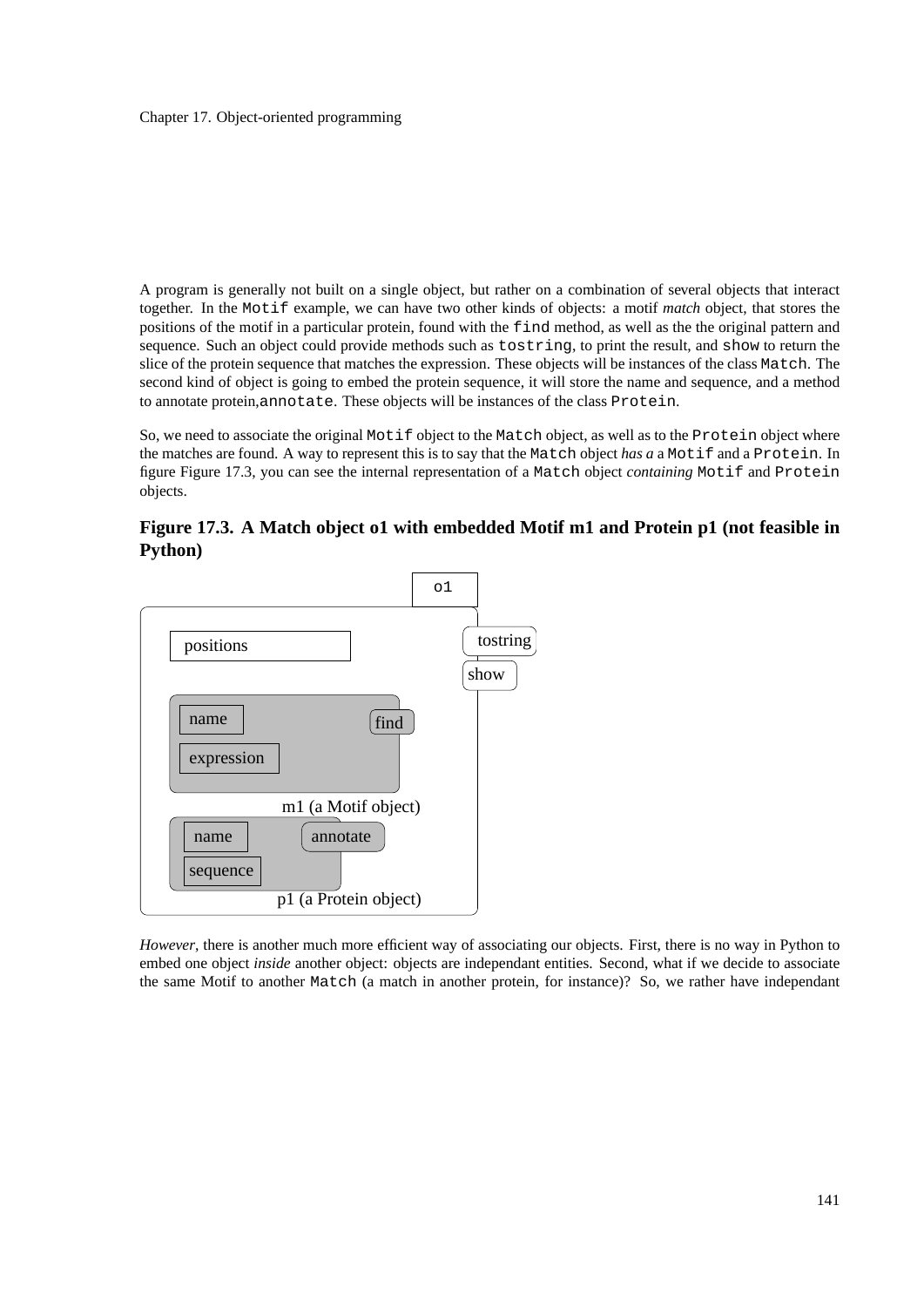Motif and Protein objects. And the attribute for this object within the Match object thus has to be a *reference*. This is illustrated in [Figure 17.4](#page-155-0) by arrows from the matches objects (o1 and o2) to the Motif object m1.



## <span id="page-155-0"></span>**Figure 17.4. Two match objects and a pattern.**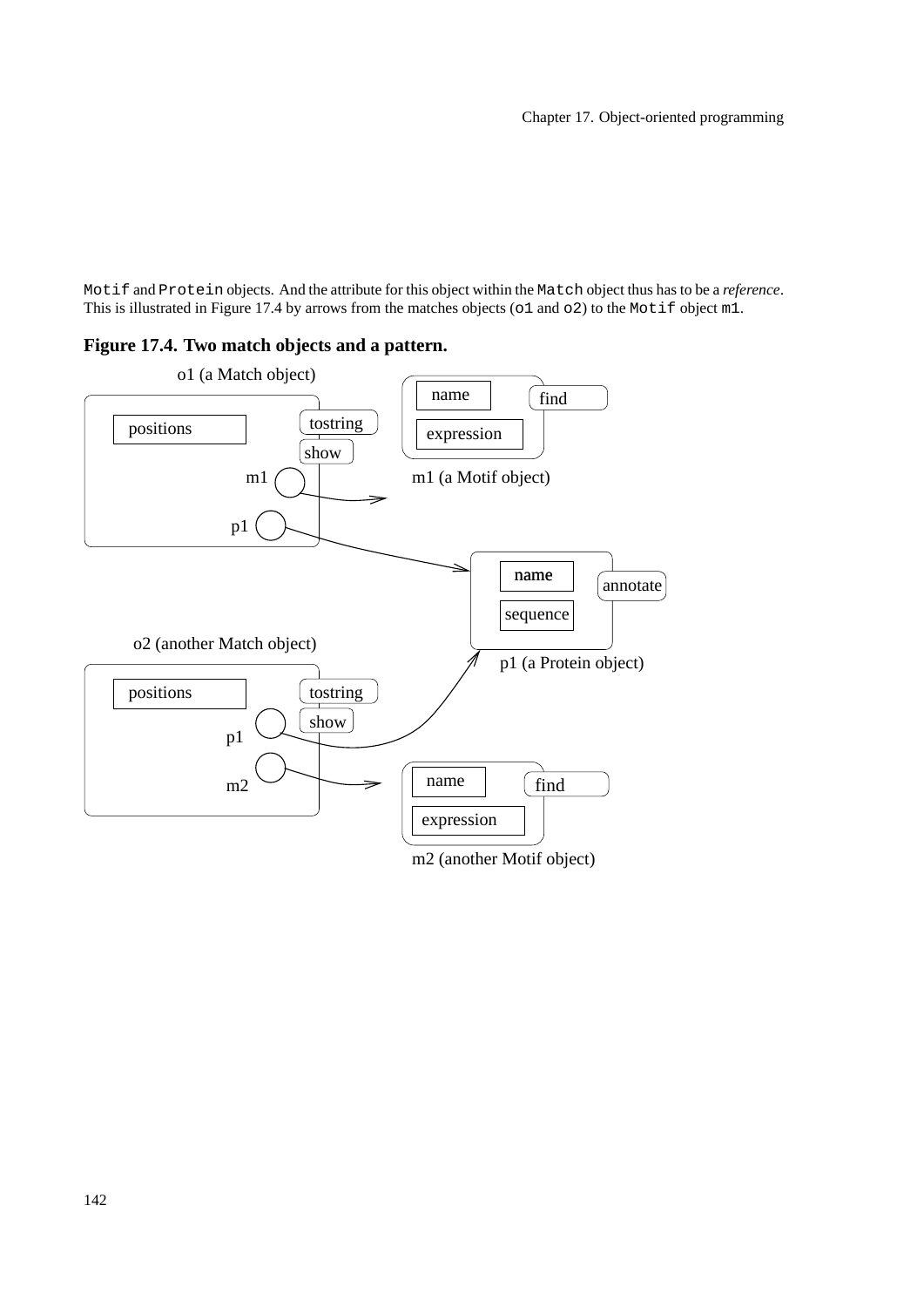[Figure 17.5](#page-156-0) represents the objects relationships through an UML diagram of their respective classes. The references in Match to Motif and Protein are represented with arrows. The diagram also explains that Match instances are created by the find method.



<span id="page-156-0"></span>**Figure 17.5. UML diagram for the Motif, Match and Protein classes.**

The definition of the Match class is:

```
class Match:
  def __init__(self, motif=None, protein=None, positions=None):
       self.motif=motif
       self.protein=protein
       (self.begin, self.end)=positions
   def tostring (self):
       if self.pos:
           return self.protein.name, self.motif.name, self.show(), self.begin+1,self.end
       else:
           return self.protein.name." has no motif ".self.motif.name
   def show (self):
       return self.protein.seq[self.begin:self.end]
```
Match instances are created in the find method bound to Motif instances. The find method is also modified so as to deal Protein instances now, rather than simple sequences, as follows: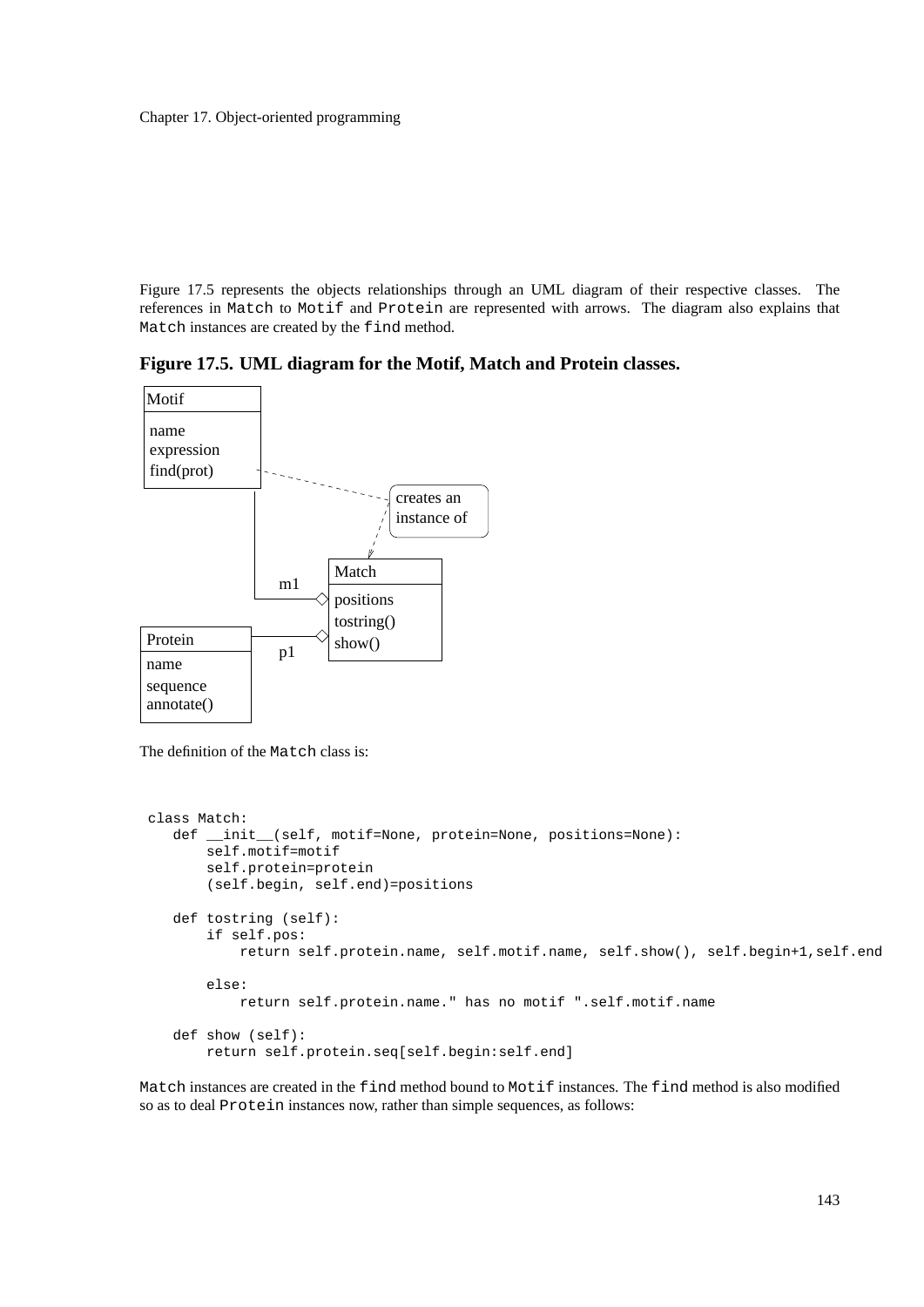```
def find(self, protein):
    begin=protein.sequence.find(self.expression)
    end=begin+len(self.expression)+1
    positions=(begin, end)
    if positions:
        return Match(self, protein, positions)
    else:
        return Match(self, protein, None)
```
The Match class can be used as follows:

```
SF1list = helicase.load_motifs("SF1motifs")
for motif in SF1list:
 match = motif.find(prot)print match.tostring()
```
# <span id="page-157-0"></span>**17.5. Classes and objects in Python: technical aspects**

<span id="page-157-1"></span>The aim of this section is to clarify technical aspects of classes and objects in Python.

## **17.5.1. Namespaces**

Classes and instances have their own namespaces, that is accessible with the dot ('.') operator. As illustrated by [Figure 17.6,](#page-157-2) these namespaces are implemented by dictionaries, one for each instance, and one for the class (see also [Martelli2002]).

<span id="page-157-2"></span>

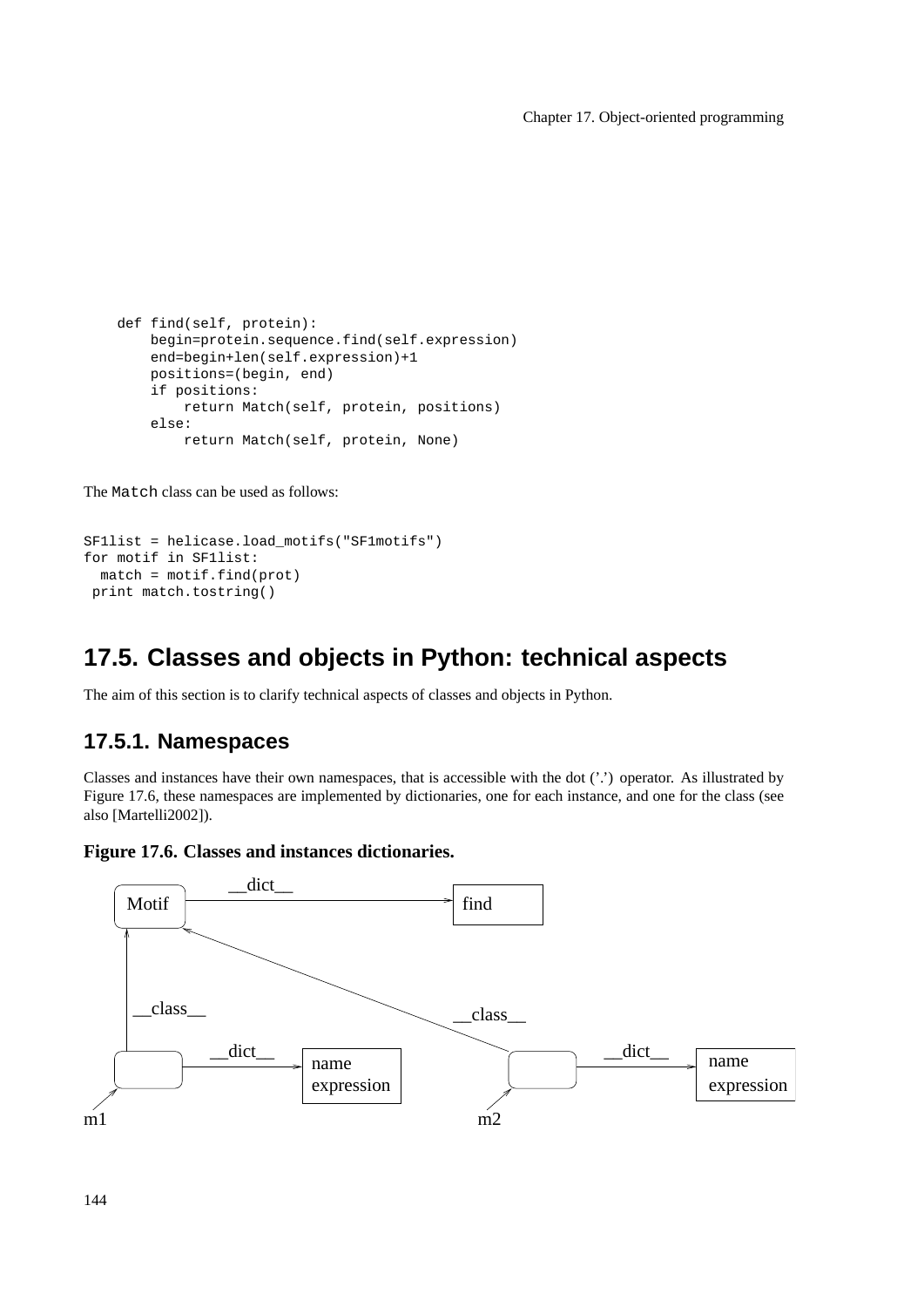**Instances attributes.** As we have learnt, a class may define attributes for its instances. For example, attributes of m1, such as the name, are directly available through the dot operator:

>>> m1.name 'motif2'

The dictionary for the instance attributes is also accessible by its \_\_dict\_\_ variable, or the vars() function:

```
>>> m1.__dict__
{'expression': 'VDEFQDTN', 'name': 'motif2'}
>>> vars(p1)
{'expression': 'VDEFQDTN', 'name': 'motif2'}
```
The dir() command lists more attributes:

```
\gg dir(m1)
['_doc__', '_init__', '_module__', 'find', 'name', 'expression']
```
because it is not limited to the dictionary of the instance. It actually also displays its class attributes, and recursively the attributes of its class base classes (see [Section 18.4\)](#page-176-0).

You can add attributes to an instance that were not defined by the class, such as the other var in the following:

```
>>> m1.other_var = 10
>>> m1. dict
{'expression': 'VDEFQDTN', 'name': 'motif2', 'other_var': 10}
```
Adding attributes on-the-fly is not something that is available in many object-oriented programming languages ! Be aware that this type of programming should be used carefully, since by doing this, you start to have instances that have different behaviour, at least if you consider that the list of attributes defines a behaviour. This is not the same as having a different *state* by having different values for the same attribute. But this matter is probably a topic of discussion.

# **Exercise 17.1. A Dictionary class**

What is the difference between:

```
>>> class Dict:
       pass
\Rightarrow > d = Dict()
>>> d.x = 10
\text{>>} d.y = 0.5>>> d.__dict__
{y': 0.5, 'x': 10}>>> vars(d)
```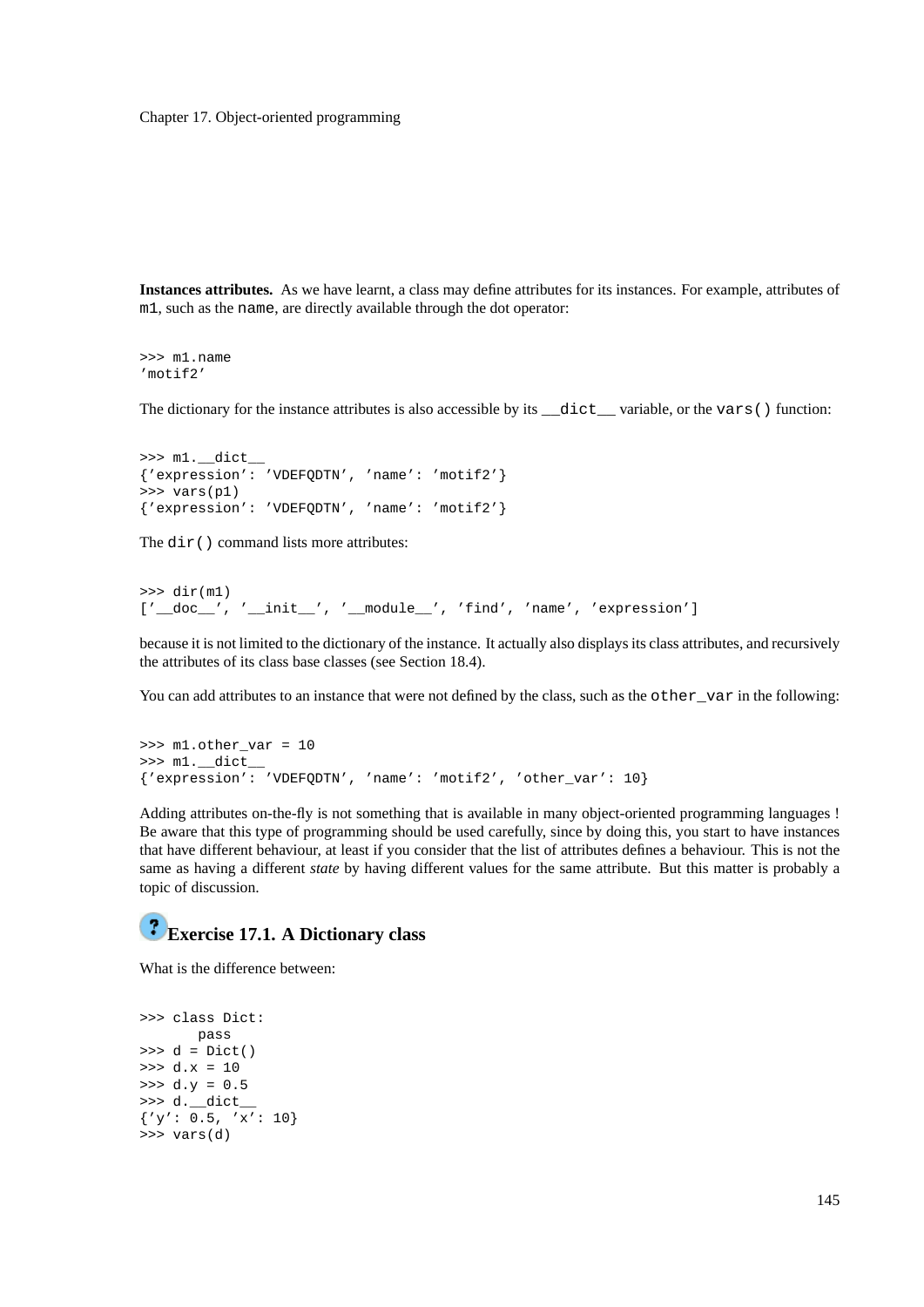```
\{y': 0.5, y': 10\}>>> d.x = 20
and:
>>> d = \{ 'x' : 10, 'y' : 0.5 \}>>> d
{y': 0.5, 'x': 10}>>> d['x'] = 20
```
**Class creation.** When defining a class:

```
class Curve:
     def set(self, y):
         self.x = ydef get(self):
         return self.x
```
you both create a new class and assign a reference to this class to the name Curve. The statements that follow the class statement, i.e the *body* of the definition: attributes initialization and methods definition, are also executed. This immediately creates a Python dictionary for the class, that you can query (see also the  $\text{dir}()$  described in [Section 17.5.5\)](#page-163-0):

```
>>> Motif.__dict__
{\n \{\n \quad {\rm module \quad': \quad {\rm'} \quad main \quad', \quad {\rm' \quad doc \quad': \; None, \quad ' \quad init \quad': \; {\rm'function \quad init \quad \setminus \quad \quad \quad \quad \quad \quad }at 0x4016956c>, 'find': <function find at 0x401695a4>}
```
**Class attributes.** It is also possible to define attributes *at the class level*. These attributes will be shared by all the instances [\(Figure 17.7\)](#page-160-0). You define such attributes in the class body part, usually at the top, for legibility:

```
class Motif:
     ...
     default_prosite_file = 'prosite.dat'
     ...
```
To access this attribute, you use the dot notation:

```
>>> Motif.default_prosite_file
'prosite.dat'
```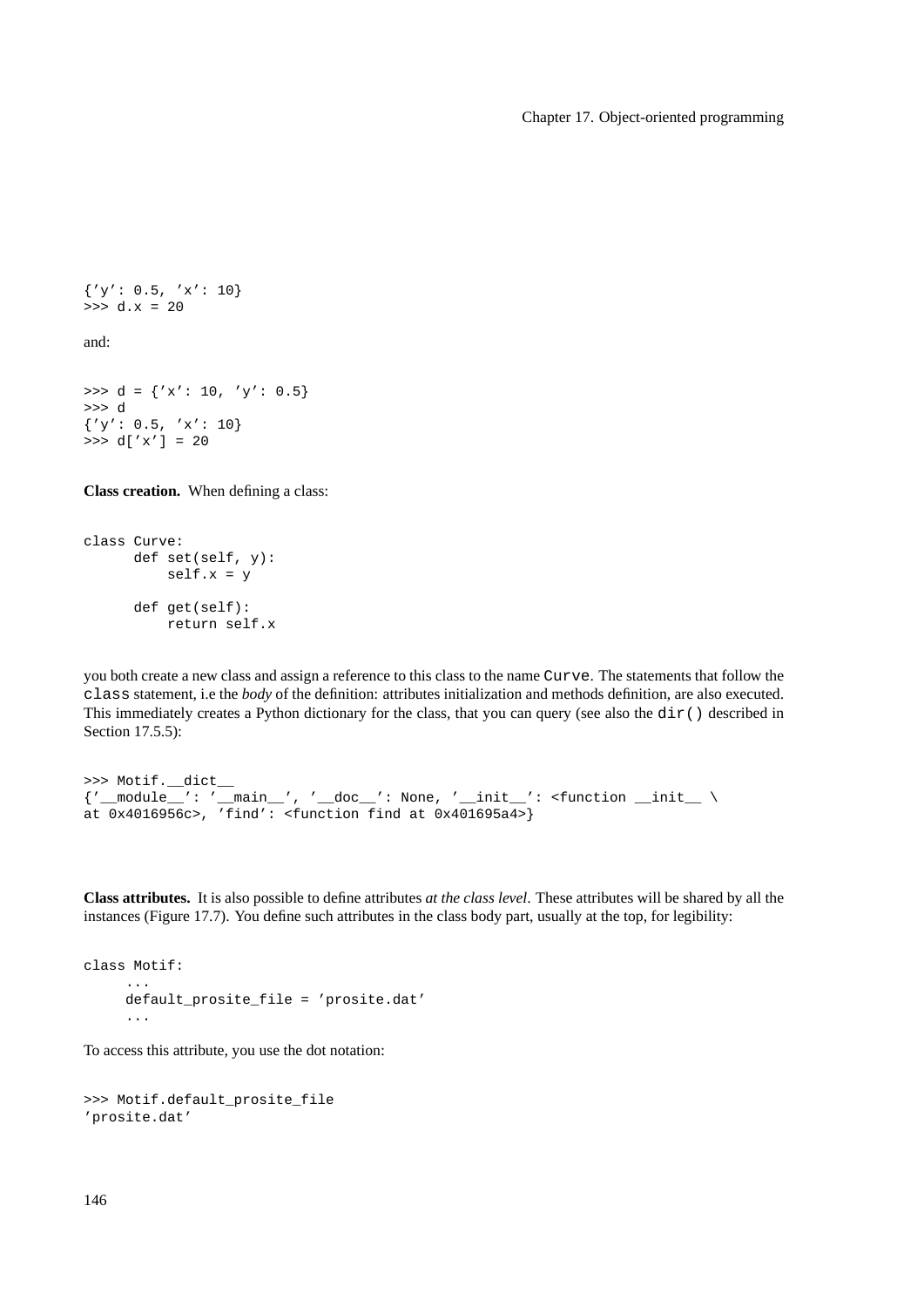Chapter 17. Object-oriented programming



<span id="page-160-0"></span>**Figure 17.7. Class attributes in class dictionary**

You can also access to this attribute through an instance:

```
>>> m1.default_prosite_file
'prosite.dat'
```
You *cannot* change the attribute through the instance, though:

```
>>> m1. default prosite file = 'myfile.dat' \bullet>>> Motif.default prosite file
'prosite.dat'
```
**O** This just creates a new default prosite file attribute for the m1 instance, which masks the class attribute, by the way.

The class attributes are displayed by the pydoc command, as opposed to the instance attributes (see [Section](#page-163-0) [17.5.5\)](#page-163-0).

Class methods are referenced in the class dictionary: but what is their *value* actually? As shown in [Figure 17.8,](#page-160-1) the class dictionary entries for methods are pointing to standard Python functions. When accessing to a method through an instance name, such as in  $m1$ . find, there is an intermediate data structure, that itself points to the class and the instance. Objects in this data structure are called *bound methods*:

>>> m1.find <bound method Motif.find of <\_\_main\_\_.Motif instance at 0x4016a56c>>

<span id="page-160-1"></span>They are said to be bound, because they are bound to a particular instance, and know about it. This is really important, for it is the only way to know what to do, and on which object to operate.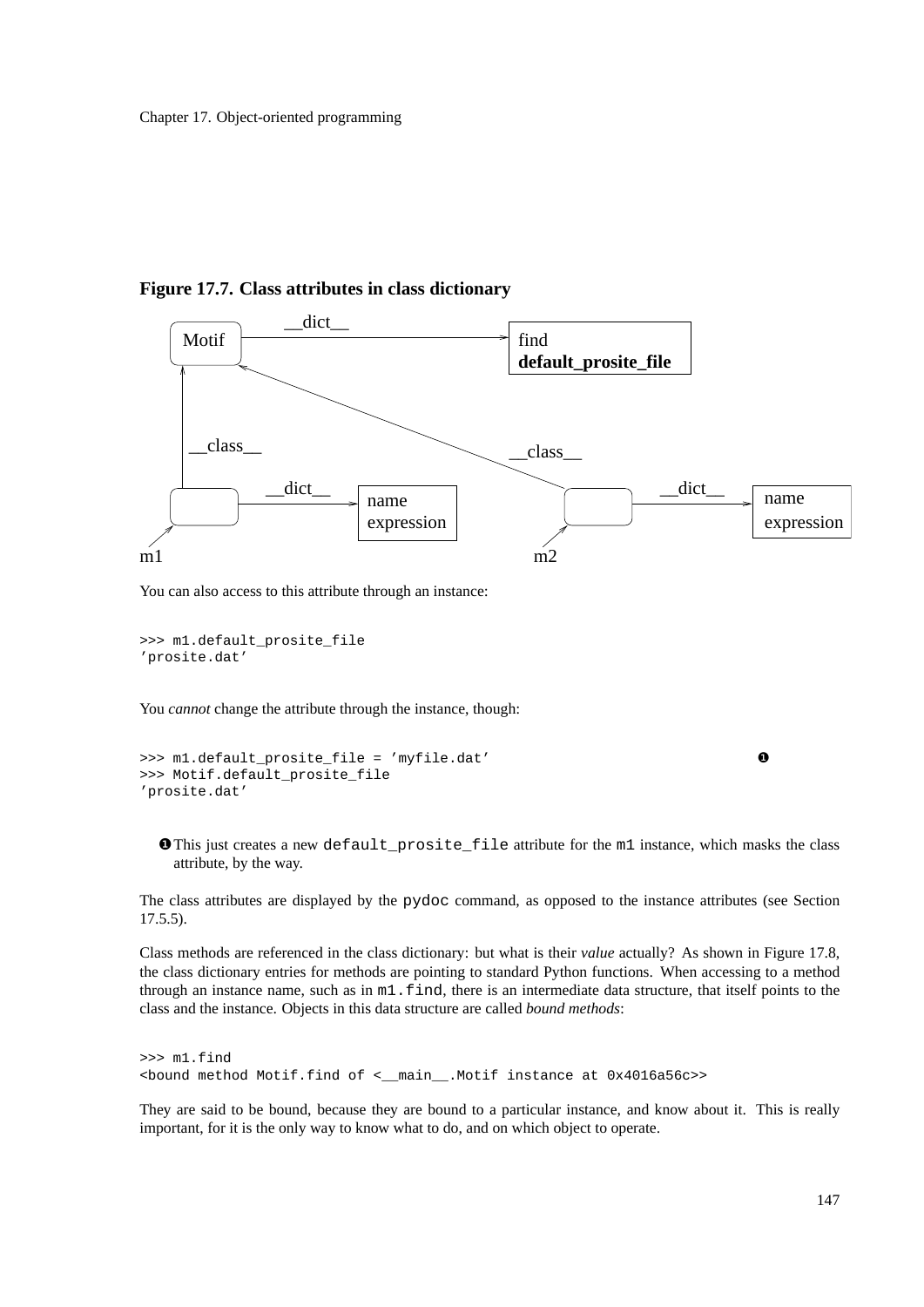

#### **Figure 17.8. Classes methods and bound methods**

## **17.5.2. Objects lifespan**

Once it is created, an object's lifespan depends on the fact that there are references on it. Namely, as opposed to variable following lexical scope, an object can still exist after exiting the function or method where it has been created, as long as there is a valid reference to it, as shown in the following example:

```
class C1: pass
class C2:
 def show(self):
    print "I am an instance of class ", self. __class__
def create_C2_ref_in(p):
 p.c2 = C2() ❶
c1 = c1()create_C2_ref_in(c1) ❷
c1.c2.show() ❸
```
❶ This function creates an instance of class C2 and stores its reference in an attribute of p, an instance of class C1.

❷ Creation of the C2 instance by calling create\_C2\_ref\_in

❸ This statement displays: "I am an instance of class \_\_main\_\_.C2"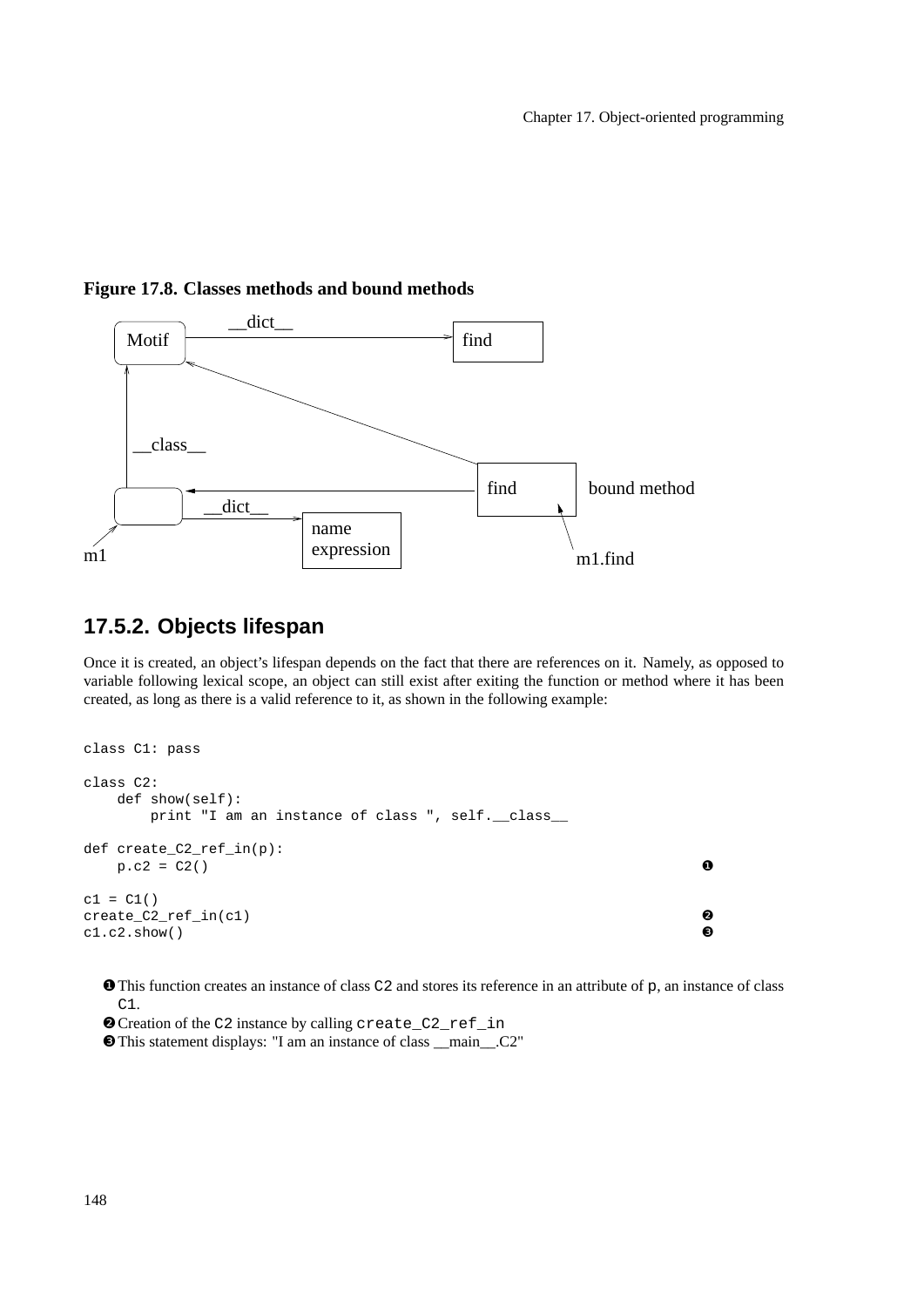Chapter 17. Object-oriented programming

As you can observe, the C2 instance exists after exiting the create\_C2\_ref\_in function. It will exist as long as its reference remains in the c1.c2 attribute. If you issue:

 $c1.c2 = None$ 

There will be no reference left to our C2 instance, and it will be automatically deleted. The same would happen if you would issue an additional call to the create\_C2\_ref\_in function:

create\_C2\_ref\_in(c1)

it would overwrite the preceeding reference to the former C2 instance, and delete it. You can check this by asking the c1.c2 reference for its identity:

id(c1.c2)

Of course, another way to delete an object is to use the del function:

del c1.c2

## **17.5.3. Objects equality**

Instances equality cannot be tested by the == operator.If we come back to our Curve class:

```
\Rightarrow > c = Curve()
>>> c.set(5)>>> c.__dict__
\{x': 5\}\Rightarrow d = Curve()
>>> d.set(5)
>>> d.__dict__
\{x': 5\}\Rightarrow >>> c == d
False
```
This means that the equality operator must be defined by the programmer. See the equal method in [Section 18.3.3.](#page-176-1)

Instances identity means that two objects are in fact *the same* object, or more exactly, that two variables refer to the same object.

```
\Rightarrow \geq \leq \leq \leq \leq \leq \leq \leq \leq \leq \leq \leq \leq \leq \leq \leq \leq \leq \leq \leq \leq \leq \leq \leq \leq \leq \leq \leq \leq \leq \leq \leq \leq \leq \leq \leq 
>> c2 = c1>>> c2 is c1
```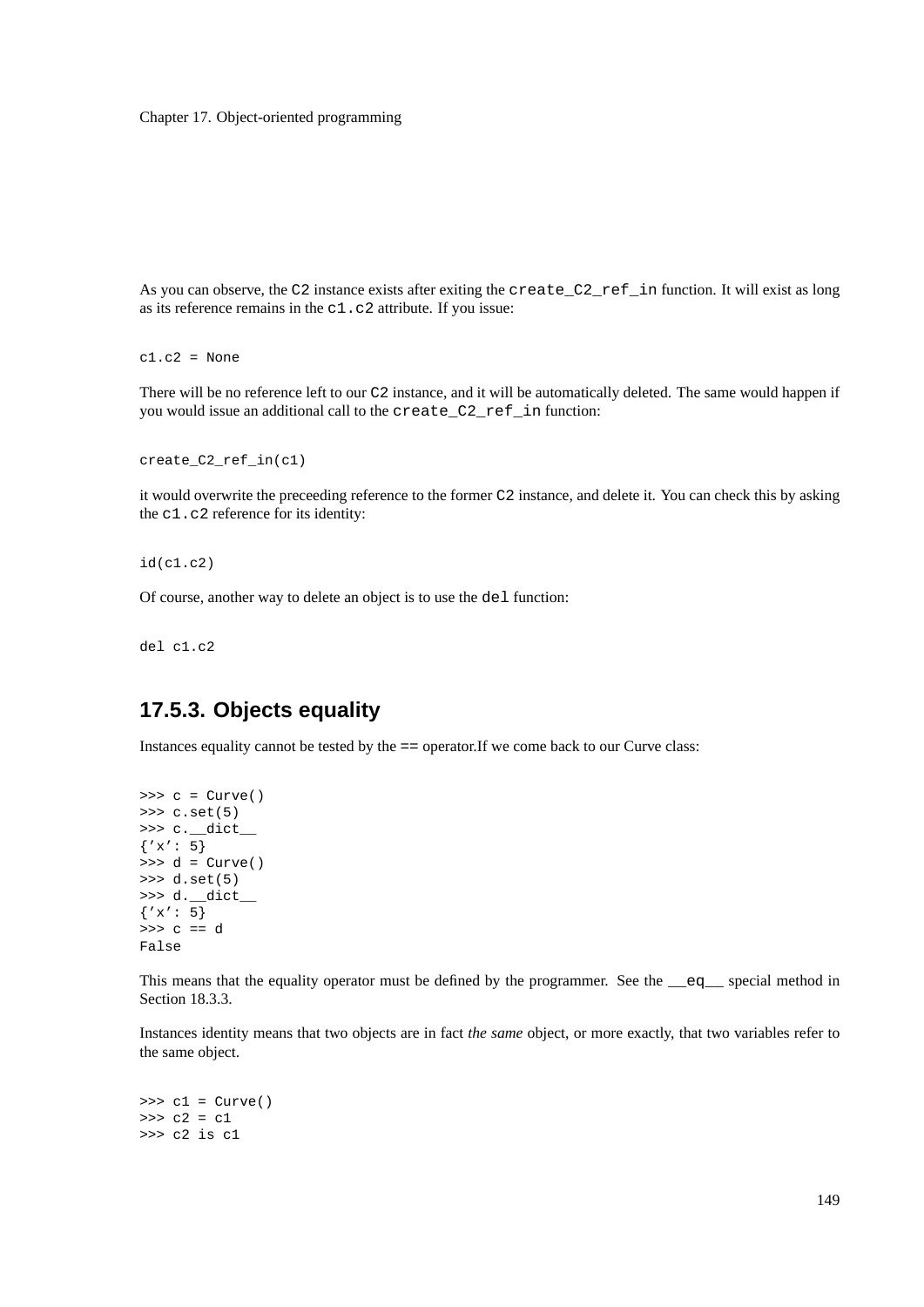Chapter 17. Object-oriented programming

True

As for all Python objects, identity implies equality:

```
>>> c2 is c1
True
>>> c2 == c1True
```
## **17.5.4. Classes and types**

Types in Python include integer,floating-point numbers, strings, lists,dictionaries, etc... Basically, types and classes are very similar. There is a general difference between them, however, lying in the fact that there are literals for built-in types, such as:

34 'a nice string' 0.006 [7, 'a', 45]

whereas there is no literal for a class. The reason for this difference between types and classes is that you can define a predicate for recognizing expressions of a type [Wegner89], while, with class, you cannot, you can only define collections of objects after a template.

As shown in [Figure 17.9,](#page-163-1) the Python type() can be used to know whether a variable is a class or an instance. It will very basically answer ClassType or InstanceType, as defined in module types, but it will not tell you which class an instance belongs to.

<span id="page-163-1"></span>



#### <span id="page-163-0"></span>**17.5.5. Getting information on classes and instances**

It is important to know what classes are available, what methods are defined for a class, and what arguments can be passed to them. First, classes are generally defined in modules, and the modules you want to use should have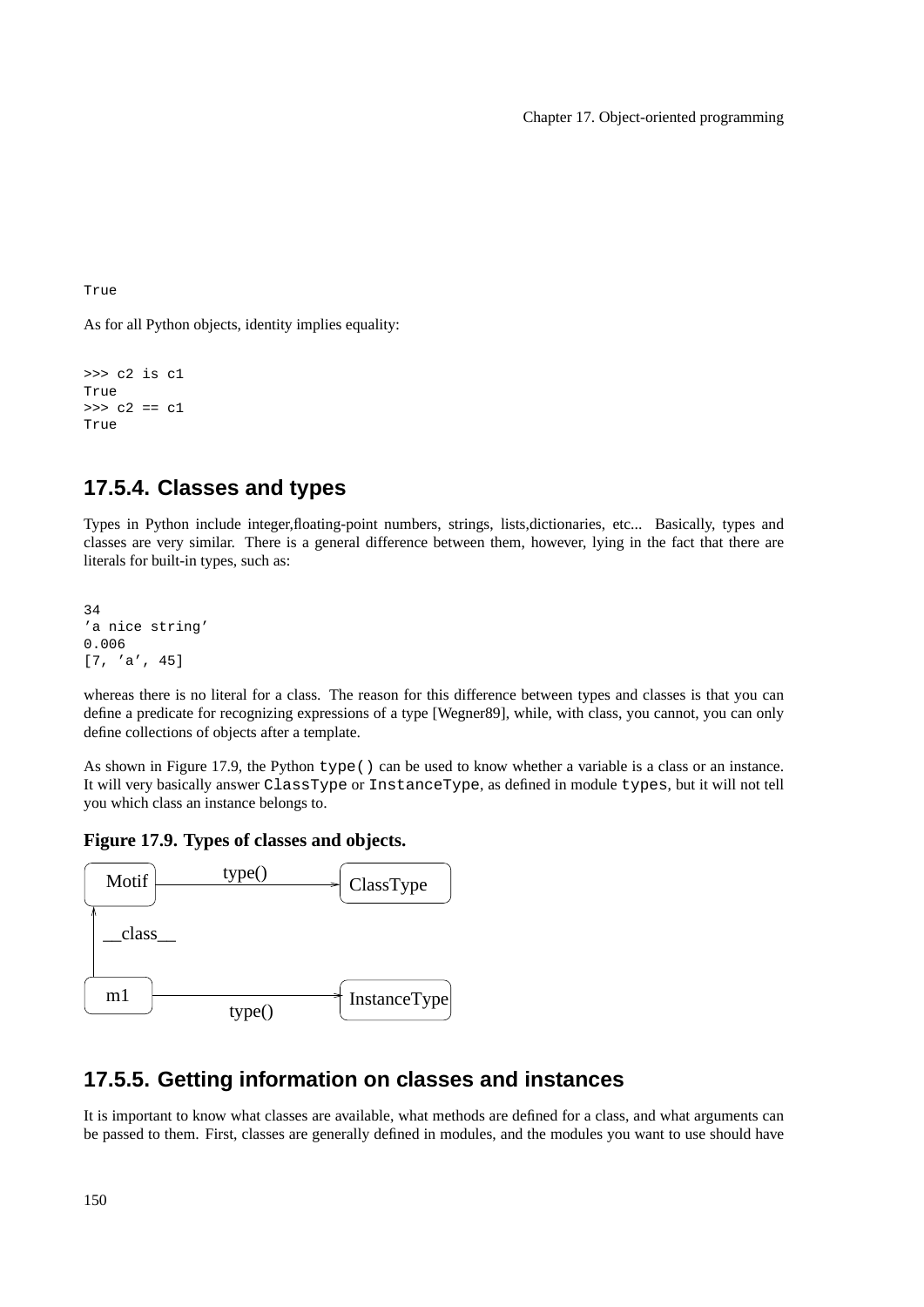some documentation to explain how to use them. Then, you have the **pydoc** command that lists the methods of the class, and describes their parameters. The following command displays information on the Motif class, provided it is in the helicase.py file:

pydoc helicase.Motif

See also the embedding module, which might bring additional documentation about related components. This may be important when several classes work together, as is described in [Section 17.4.](#page-153-0)

When you consult the documentation of a class with the **pydoc** command, you get most of the time a strange list of method names, such as  $\text{__str}\_\text{__}$  or  $\text{__getitem}\_\text{__}$ . These methods are special methods to redefine operators, and will be explained in the next chapter on object-oriented design [\(Section 18.3.3\)](#page-176-1).

Caution: the defined instances attributes will not be listed by pydoc, since they belong to the instances rather than to the class. That is why they should be described in the documentation string of the class. If they are not, which sometimes happens..., run the Python interpretor and create an instance, then ask for its dictionary or use the **dir()** command:

```
\Rightarrow \Rightarrow m1 = Motif()\gg dir(m1)
[ '\_doc_{'}, '\_init_{'}, '\_module_{'}, 'find', 'name', 'expression']
```
**Information on instances.** There are some mechanisms to know about the class of a given instance. You can use the special attribute \_\_class\_\_:

```
\Rightarrow \Rightarrow m1 = Motif()>>> m1.__class_
class __main__.Motif at 0x81d1d64>
```
You can even use this information to create other instances:

>>> m2=m1.\_\_class\_\_() >>> m2 \_\_main\_\_.Motif instance at 0x8194ca4>

This can be useful if you need to create an object of the same class of another source object, without knowing the class of the source object. You can also ask whether an object belongs to a given class:

```
>>> isinstance(m1,Motif)
True
```
As mentionned above, the Python type() will not provide the class of an instance, but just: InstanceType (see [Figure 17.9\)](#page-163-1).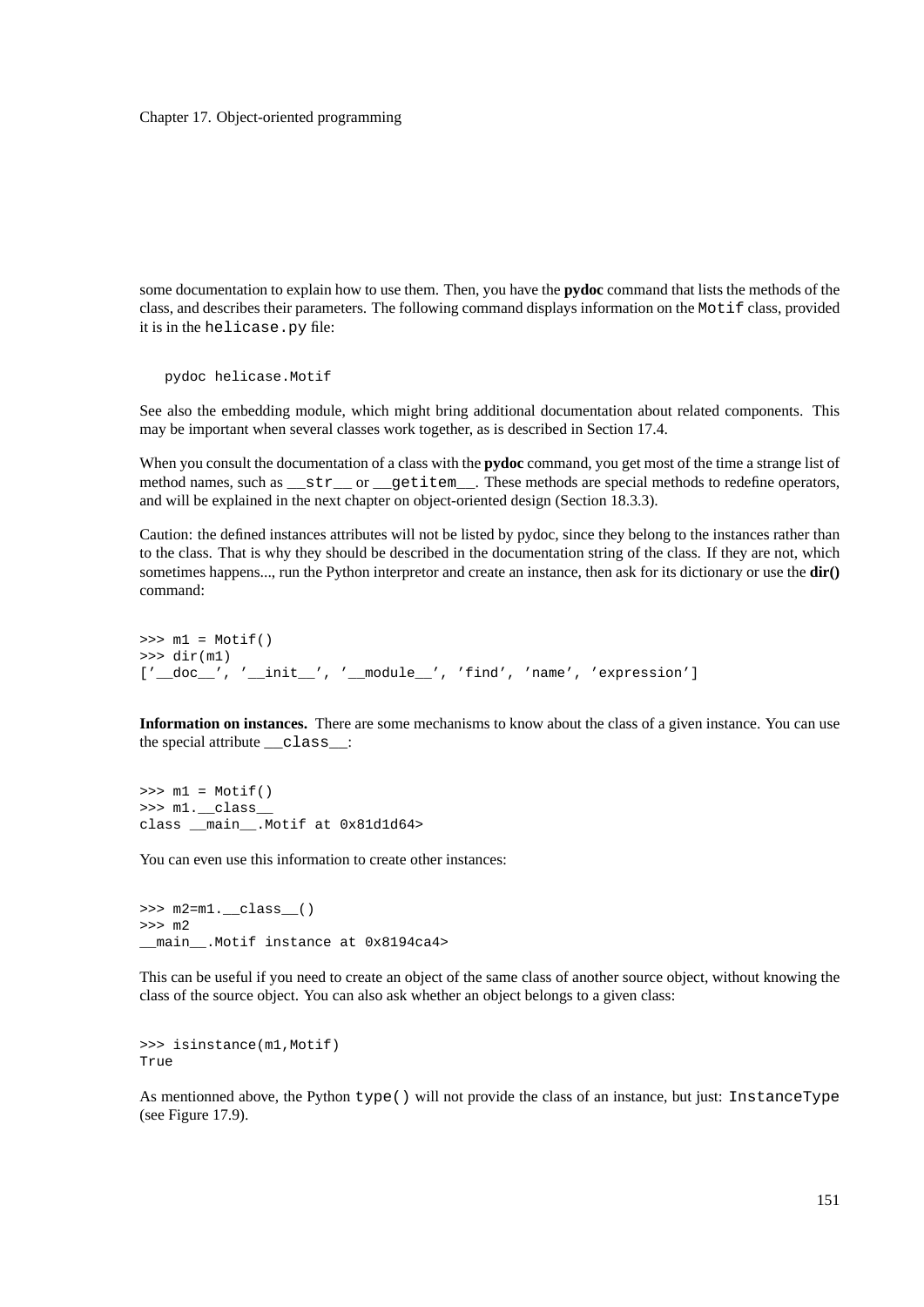Chapter 17. Object-oriented programming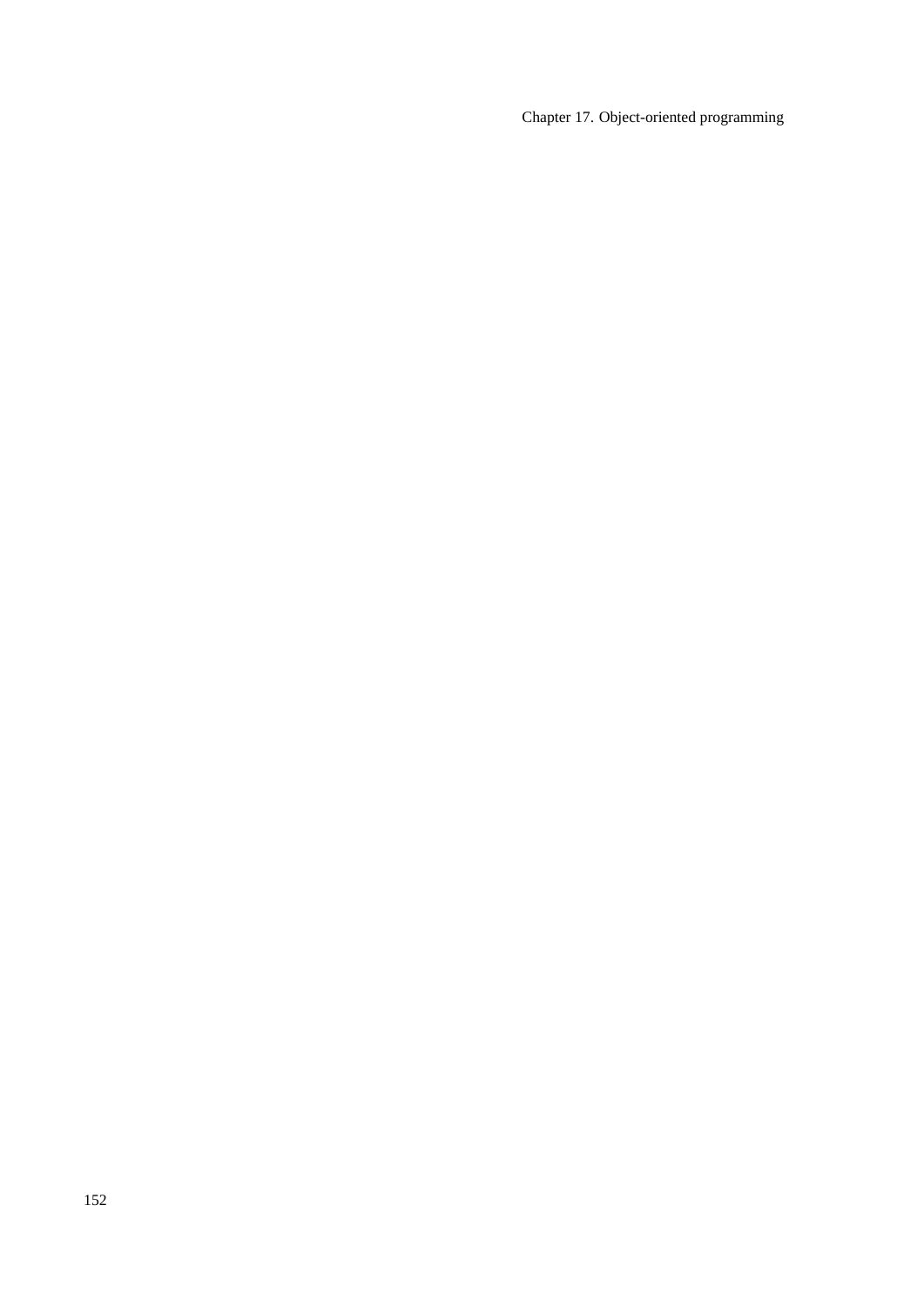# <span id="page-166-0"></span>**Chapter 18. Object-oriented design**

## **18.1. Introduction**

We first describe general software engineering guidelines to design components [\(Section 18.2.5\)](#page-169-0). We next move on to the general question about why and how to design classes, and more specifically, how to design new *abstract data types* [\(Section 18.3\)](#page-170-0). We will then re-discuss the issue of flexibility [\(Section 18.5\)](#page-187-0) and describe inheritance [\(Section 18.4\)](#page-176-0). Last, we will introduce the design patterns catalog [\(Section 18.6\)](#page-189-0), which are well-known design solutions to standard problems in object-oriented programming.

# <span id="page-166-1"></span>**18.2. Components**

## **18.2.1. Software quality factors**

The topics introduced in this section address some of the issues of software quality, and how Python can help on this matter.

Before entering into details, let us just summarize some important concepts (you can find a good and more exhaustive description in [Meyer97]). There is no absolute quality in software: depending on the context, scale, scope and goals of the program being developped, you might very well either write on-the-fly short pieces of code to solve a temporary problem, or spend a significant effort to have your application follow an industrial design process. So, rather than only a global so-called standard that should be applied for each program you write, there are a few *quality factors* to be evaluated according to the actual needs of the project. Among these factors, one usually distinguish between internal and external factors. *External* quality factors are the ones that corresponds to visible requirements, directly important for the user of the software, such as **validity**, **robustness** or **efficiency**. *Internal* quality factors are properties of the code itself, such as legibility or modularity. In fact, internal factors often indirectly help to get external quality. Some factors, such as **reusability**, **extensibility** and **compatibility**, that we will study more thoroughly here, belong to external quality factors in the sense that they can be required by the users of a software library or the programmers of a shared source code; they are also important internal quality factors in the sense that they make the internal quality of the source code better. The aim of this chapter is mainly to describe these factors, as well as internal quality factors.

## **18.2.2. Large scale programming**

Theoretically, in order to get a program that performs a given task and solves the problem you have specified, a basic set of instructions such as: branching, repetitions, expressions and data structures can be sufficient. Now, the programs that you produce can become a problem by themselves, for several reasons:

• They can become very large, resulting in thousand lines of code where it is becoming difficult to make even a slight change (*extensibility* problem).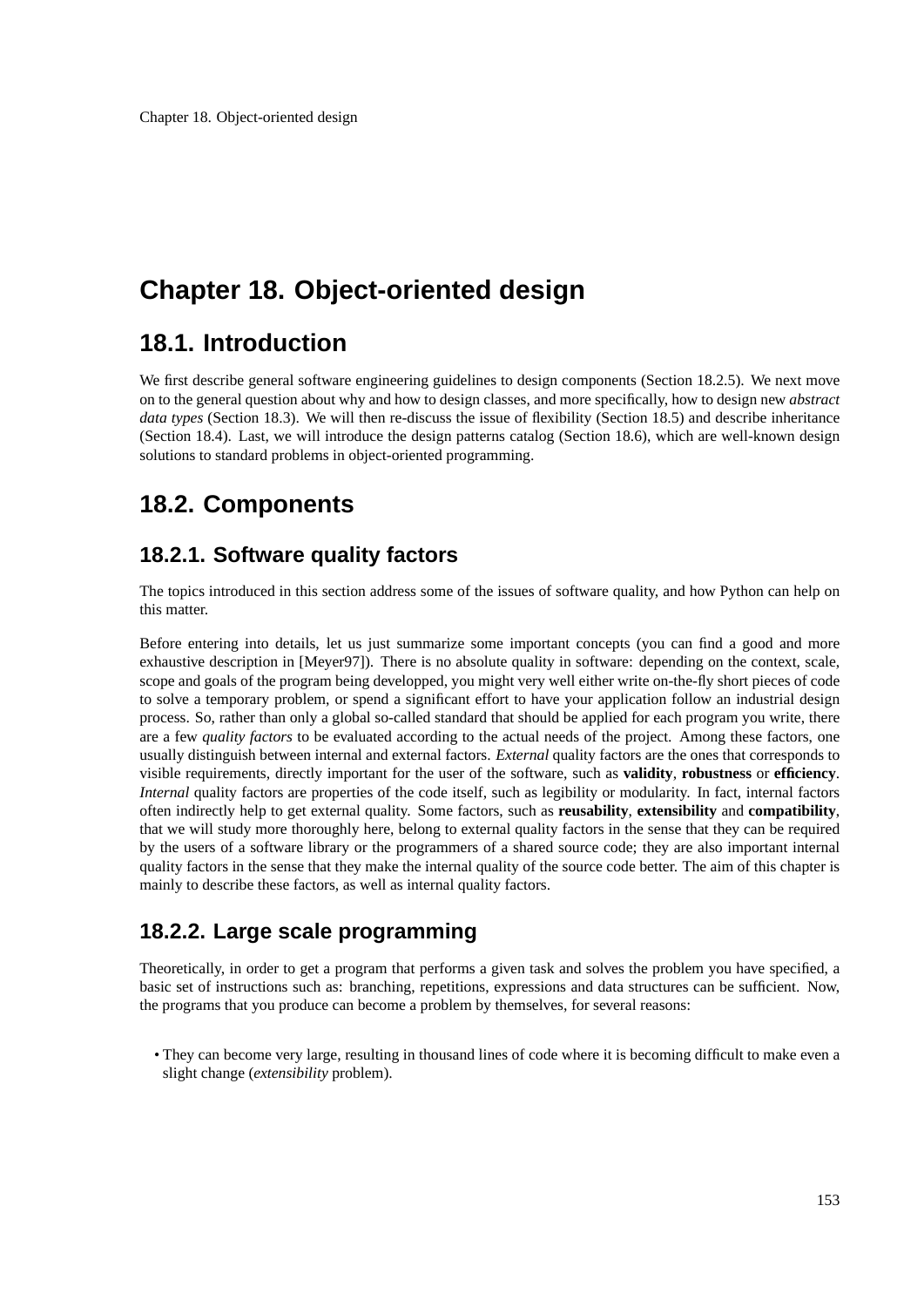- When an application is developped within a team, it is important for different people to be able to share the code and combine parts developped by different people (*compatibility*) ; having big and complex source files can become a problem.
- During your programmer's life, or within a team, you will very often have to re-use the same kind of instructions set: searching for an item in a collection, organizing a hierarchical data structure, converting data formats, ...; moreover, such typical blocks of code have certainly already been done elsewhere (*reusability*). Generally, source code not well designed for re-use can thus be a problem.

So, depending on the context of the project, there are some issues which are just related to the *management of source code* by humans, as opposed to the specification of the task to perform. And if you think about it, you probably tend to use variable names that are relevant to your data and problem, aren't you? So, why? This is probably not for the computer, but, of course, rather for the human reader. So, in order to handle source structure and management issues, several conceptual and technical solutions have been designed in modern programming languages. This is the topic of this chapter.

Let us say that we have to develop source code for a big application and that we want this source code to be spread and shared among several team members, to be easy to maintain and evolve (extensible), and to be useful outside of the project for other people (reusable). What are the properties a source code should have for these purpose?

- it should be divided in small manageable chunks
- these chunks should be logically divided
- they should be easy to understand and use
- they should be as independant as possible: you should not have to use chunk A each time you need to use chunk B
- they should have a clear *interface* defining what they can do

<span id="page-167-0"></span>The most important concept to obtain these properties is called *modularity*, or how to build modular software *components*. The general idea related to software components is that an application program can be built by combining small logical building blocks. In this approach, as shown in figure [Figure 18.1,](#page-167-0) building blocks form a kind of high-level language.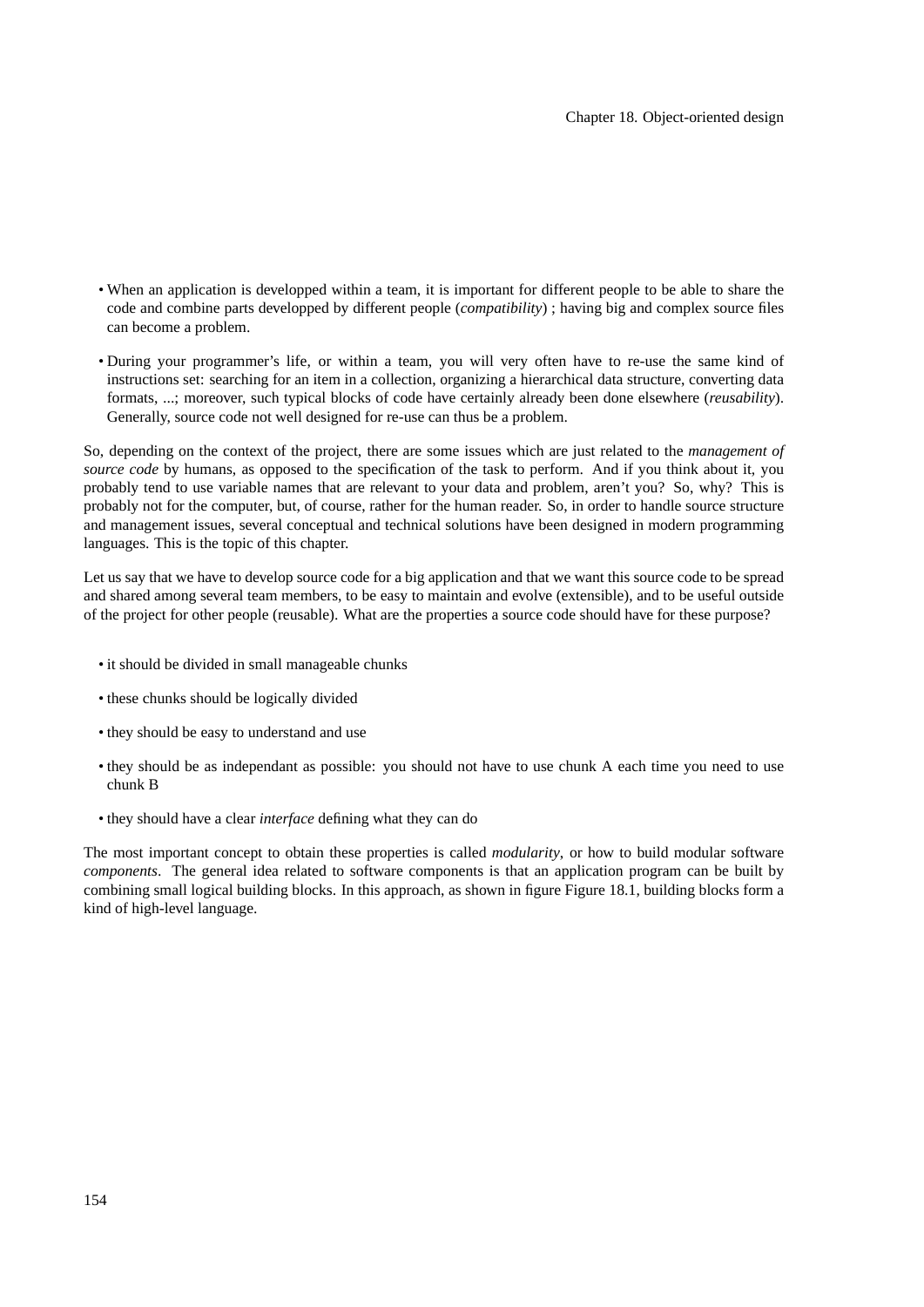**Figure 18.1. Components as a language**



#### **18.2.3. Modularity**

The simplest form of modularity is actually something that you already know: writing a function to encapsulate a block of statements within a logical unit, with some form of generalization, or abstraction, through the definition of some parameters. But there are more general and elaborated forms of components, namely: modules and packages.

So, what is modularity? As developped in [Meyer97], modularity is again not a general single property, but is rather described by a few principles:

- **A few interfaces**: a component must communicate with as few other components as possible. The graph of dependencies between components should be rather loosely coupled.
- **Small interfaces**: whenever two components communicate, there should be as few communication as possible between them.
- **Explicit interfaces**: interfaces should be explicit. Indirect coupling, in particular through shared variables, should be made explicitly public.
- **Information hiding**: information in a component should generally remain private, except for elements explicitly belonging to the interface. This means that it should not be necessary to use non public attributes elements of a component in order to use it. In languages such as Python, as we will see later, it is technically difficult to hide a component's attributes. So, some care must be taken in order to *document* public and private attributes.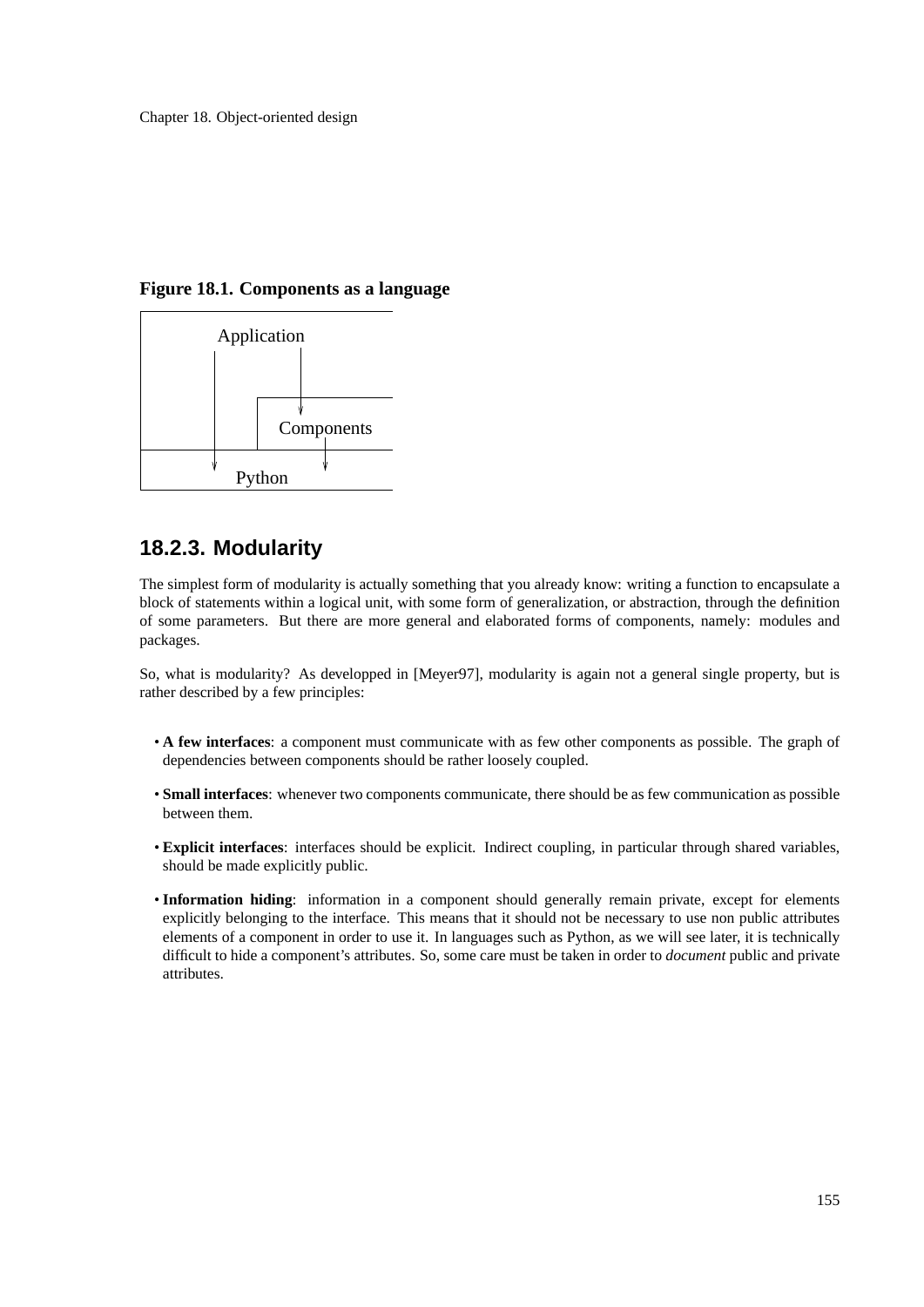• **Syntactic units**: Components must correspond to syntactic units of the language. In Python, this means that components should correspond to known elements such as modules, packages, classes, or functions that you use in Python statements:

import dna from Bio.Seq import Seq

dna, Bio, Bio. Seq and Seq are syntactic units, not only files, directories or block of statements. In fact, Python really helps in defining components: almost everything that you define in a module is a syntactic unit.

You can view this approach as though not only the user of the application would be taken into account, but also the programmer, as the user of an intermediate level product. This is why there is a need for *interfaces design* also at the component level.

## **18.2.4. Methodology**

These properties may be easier to obtain by choosing an appropriate design methodogy. A design methodoly should indeed:

- help in defining components by successive *decomposition*;
- help in defining components that are easy to *combine*;
- help in designing *self-understandable* components: a programmer should be able to understand how to use a component by looking only at this component;
- help in defining *extensible* components; the more independant components are, the more they are easy to evolve; for instance, components sharing an internal data structure representation are difficult to change, because you have to modify all of them whenever you change the data structure.

## <span id="page-169-0"></span>**18.2.5. Reusability**

Programming is by definition a very repetitive task, and programmers have dreamed a lot of being able to pick offthe-shelves general purpose components, relieving them from this burden of programming the same code again and again. However, this objective has, by far, not really been reached so far. There are several both non technical and technical reasons for this. Non-technical reasons encompass organisational and psychological obstacles: although this has probably been reduced by the wide access to the Web, being aware of existing software, taking the time to learn it, and accepting to use something you don't have built yourself are common difficulties in reusing components. On the technical side, there are some conditions for modules to be reusable.

1. *Flexibility*: One of the main difficulty for making reusable components lies in the fact that, while having the impression that you are again programming the same stereotyped code, one does not really repeat exactly the same code. There are indeed slight variations that typically concern to following aspects (for instance, in a standard table lookup):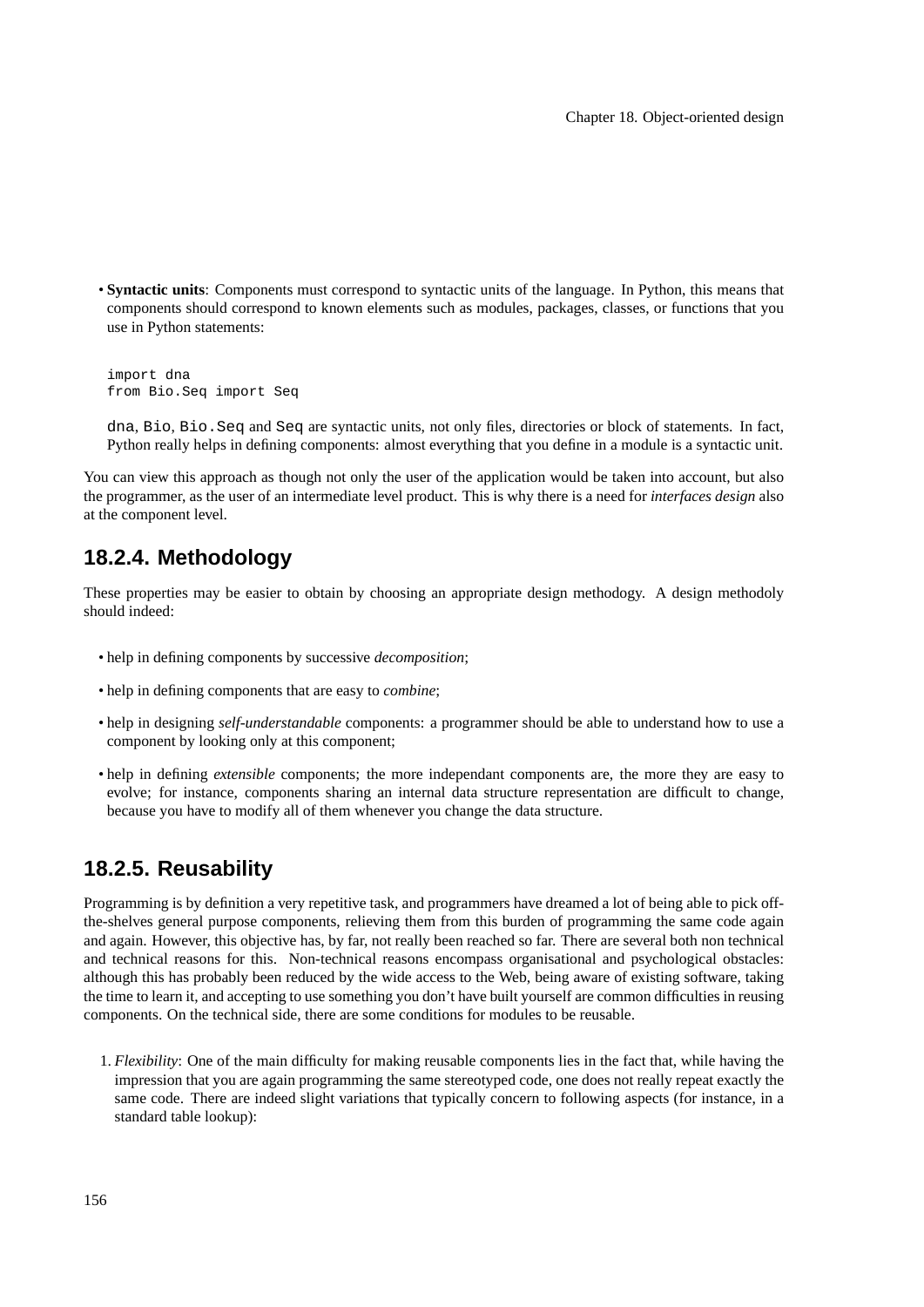- types: the exact data type being used may vary: the table might contain integers, strings, ...
- data structures and algorithms may vary: the table might be implemented with an array, a dictionary, a binary search tree, ... ; the comparison function in the sort procedure may also vary according to the type of the items.

So, as you can understand from these remarks, the more *flexible* the component is, the more reusable it is. Flexibility can be partly obtained by modularity, as long as modules are well designed. However, in order to get real flexibility, other techniques are required, such as genericity, polymorphism, or inheritance, that are described in [Section 18.5.](#page-187-0)

- 2. *Independancy towards the internal representation*: by providing a interface that does not imply any specific internal data structure, the module can be used more safely. The client program will be able to use the same interface, even if the internal representation is modified.
- 3. *Group of related objects*: it is easier to use components when all objects that should be used together (the data structures, data and algorithms) are actually grouped in the same component.
- 4. *Common features*: common features or similar templates among different modules should be made shareable, thus making the whole set of modules more consistent.

# <span id="page-170-0"></span>**18.3. Abstract Data Types**

## **18.3.1. Definition**

What is an abstract data type? Well, a data type is what we have just presented in chapter [Chapter 17:](#page-148-2) in Python, as in many object-oriented language, it is a class. So, why *abstract*? One of the main objectives in component building, as we have seen in section [Section 18.2,](#page-166-1) is to provide components that a programmer (you, your colleagues, or any programmer downloading your code) can be confident in. In order to get this programmer, who is a *client* of your code, confident into your class, you have to make it as stable as possible, and the best method to get a stable class is to define it at a level where *no implementation decision is visible*. In other words, defining a class should consist in defining a data type providing some abstract *services*, whose *interface* are clearly defined in term of parameters and return value and potential side effects. The advantages of this approach are the following:

- The implementor of the class can change the implementation for maintenance, bug fixes or optimization reasons, without disturbing the client code.
- The data type is defined as a set of high-level services with a *semantic contract* defining both the output that is provided and the input that is required from the client. This actually correspond to the general definition of a type in programming: a type is defined as a set of possible values and a *set of operations* available on these values.

Among the methods defined in the interface of a data type, there are methods that build or change the state of the corresponding object, which are called *constructors* and *modificators*, and there are methods to access the object, which are called *accessors*.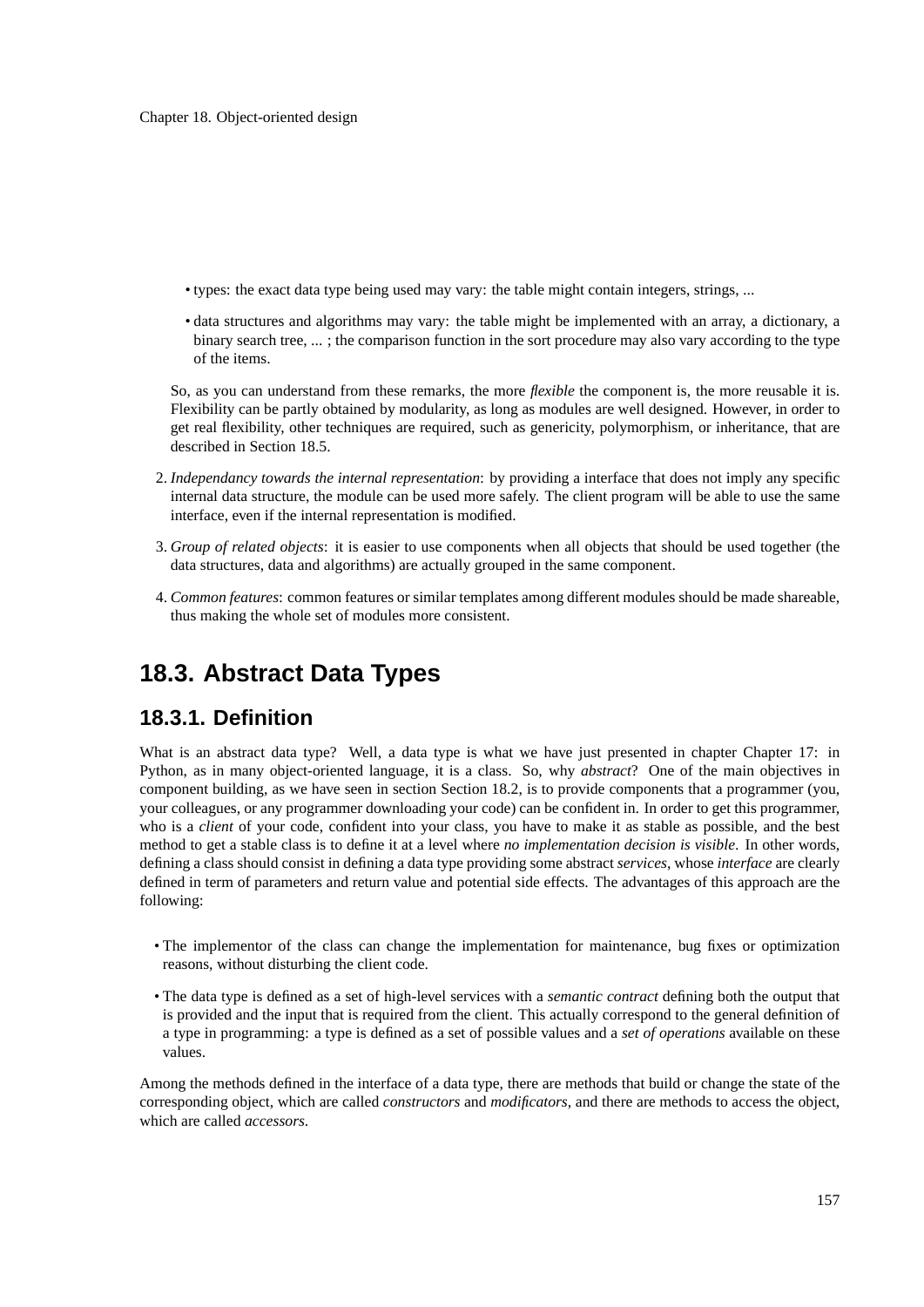#### **Example 18.1. A Stack**

Our example is a stack. It is directly inspired from [Meyer97], chapter 6.

Stacks serve to pile up objects of any kind, and take them out according to the rule "last in, first out" (LIFO). Imagine a pile of plates at home,in your cupboard, the safest way to take a plate out is to take the last one put in. Such structures are omni-present in programing, they serve to move along graphs, to compile programs, etc...

Stacks can be implemented in many ways, among which three are presented in the next figure:

**Figure 18.2. Three implementations of stacks**



- In the ARRAY UP implementation, the structure used is a list, called representation,in which elements are added from the "top" (in this scheme), or from the end if you think of a horizontal list, and taken out also from the end. The index of the last element added is count.
- In the ARRAY DOWN implementation, the structure is also a list, but elements are added from the bottom, or from the head, and taken out also this way. One counts the number of free slots (in fact, in python, one does'nt count)...
- Finally, in the LINK implementation, each element is stored in a cell containing two fields: item stores the element itself, and previous keeps a reference to the element entered just before this one in the stack.

<span id="page-171-0"></span>Conceiving an abstract data type (ADT) for the stack consists in describing the functions needed making *abstraction* of the implementation choice that will be made at the end (and that may change). Indeed in all cases, the basic services are the same, and can be given common names, that do not "betray" whether a list or a tuple is used "inside" of the code. The set of services is listed in [Table 18.1.](#page-171-0)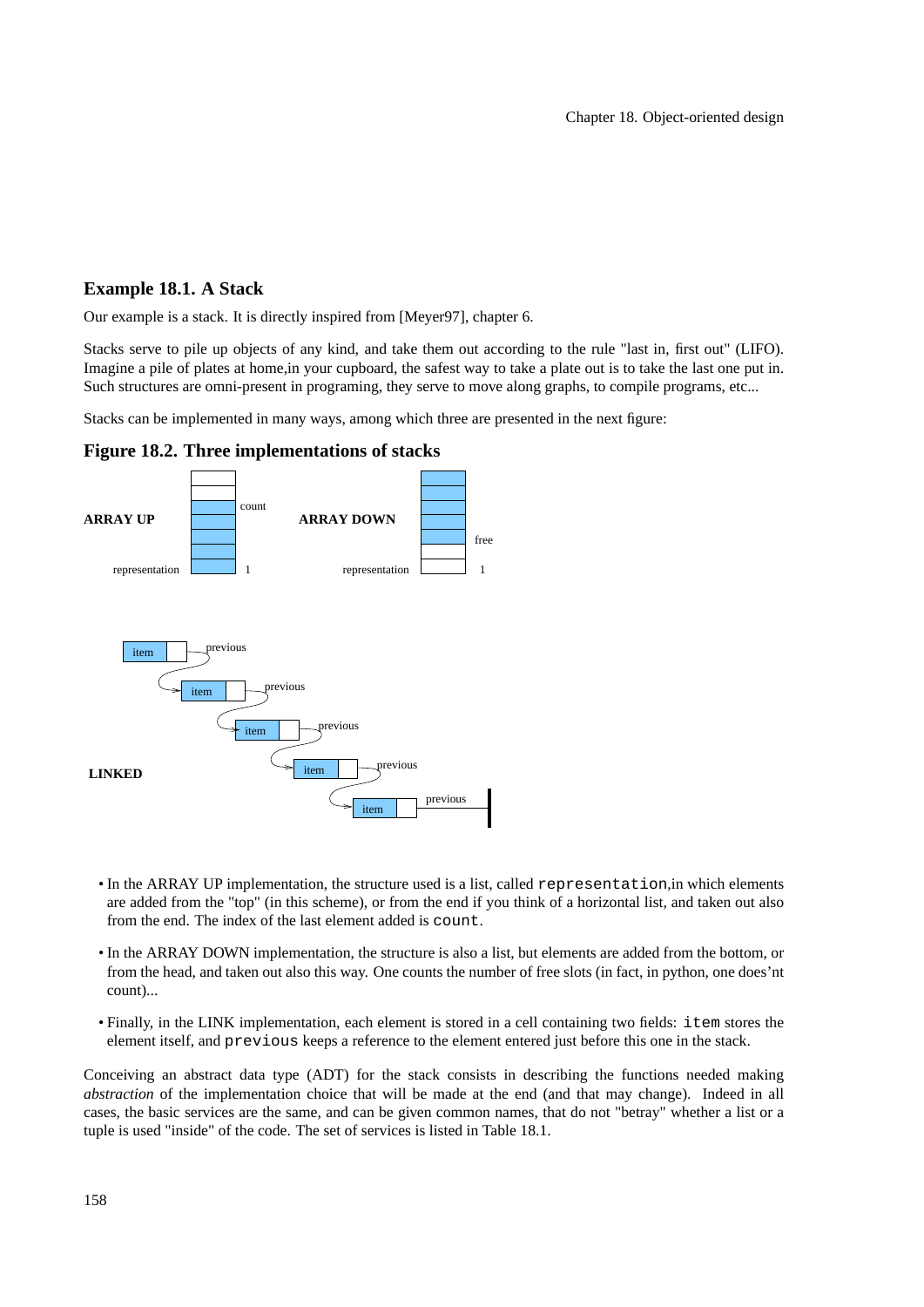Chapter 18. Object-oriented design

**Table 18.1. Stack class interface**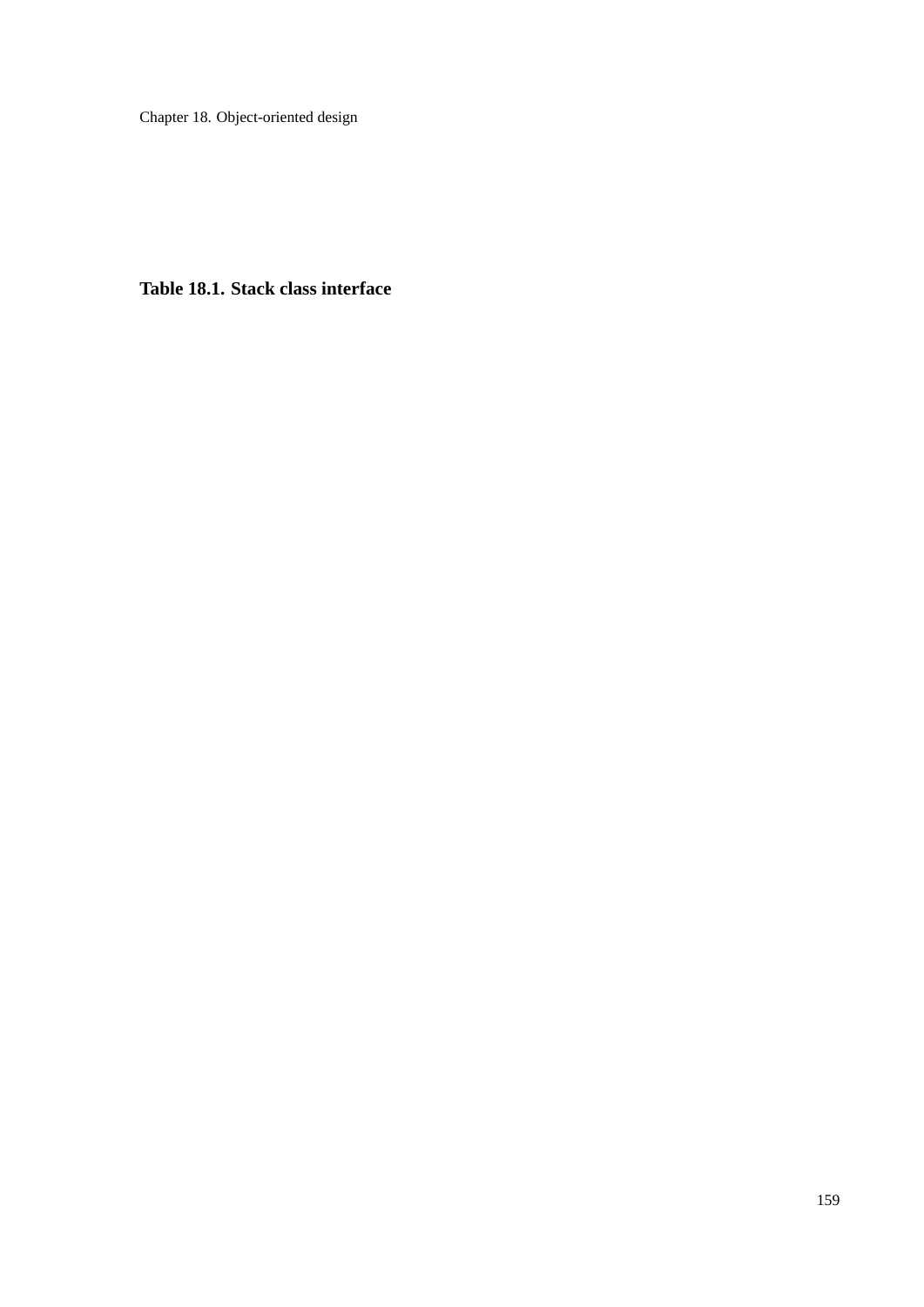| Name   | Input               | Output     | Description                    |
|--------|---------------------|------------|--------------------------------|
| put    | a stack and an item | a stack    | places the item on top of the  |
|        |                     |            | stack                          |
| remove | la stack            | la stack   | if stack is not empty,         |
|        |                     |            | removes the last item          |
| item   | a stack             | an item    | if stack is not empty, returns |
|        |                     |            | the item on top of the pile,   |
|        |                     |            | without removing it            |
| empty  | la stack            | la Boolean | tells whether the stack is     |
|        |                     |            | empty                          |
| make   |                     | a stack    | creates a new stack            |

The description provided by [Table 18.1](#page-171-0) should suffice for the client to use the class. What is more important here, is that the client does not have to know anything about the internal representation of the stack.

In this ADT *accessors* are: item and empty, *constructor* is make , and *modificators* are: put and remove.

The next step,once this description of the ADT is made for the client, consists in *specifying* the ADT, that is, describing in formal or mathematical language what the functions are doing. This involves four steps:

- Types: this corresponds in Python to the classes that are used for the ADT. In our example there is one class, Stack.
- Functions: That is their names and the input and output they have, as shown in [Table 18.1,](#page-171-0) first three columns.
- Axioms: The rules to which the functions obey, and that are sufficient to describe them. For the stack, these axioms are, for any stack s and element e:
	- item(put(s, e))=e
	- remove(put(s, e))=s
	- empty(make) is True
	- empty(put(s, e) is False
- Pre-conditions: The functions we need will not operate under all conditions. For example, you cannot remove an element from an empty stack. These pre-conditions can be enumerated as follows for the stack:
	- remove(s) requires : not empty (s)
	- $\bullet$  item(s) requires not empty(s)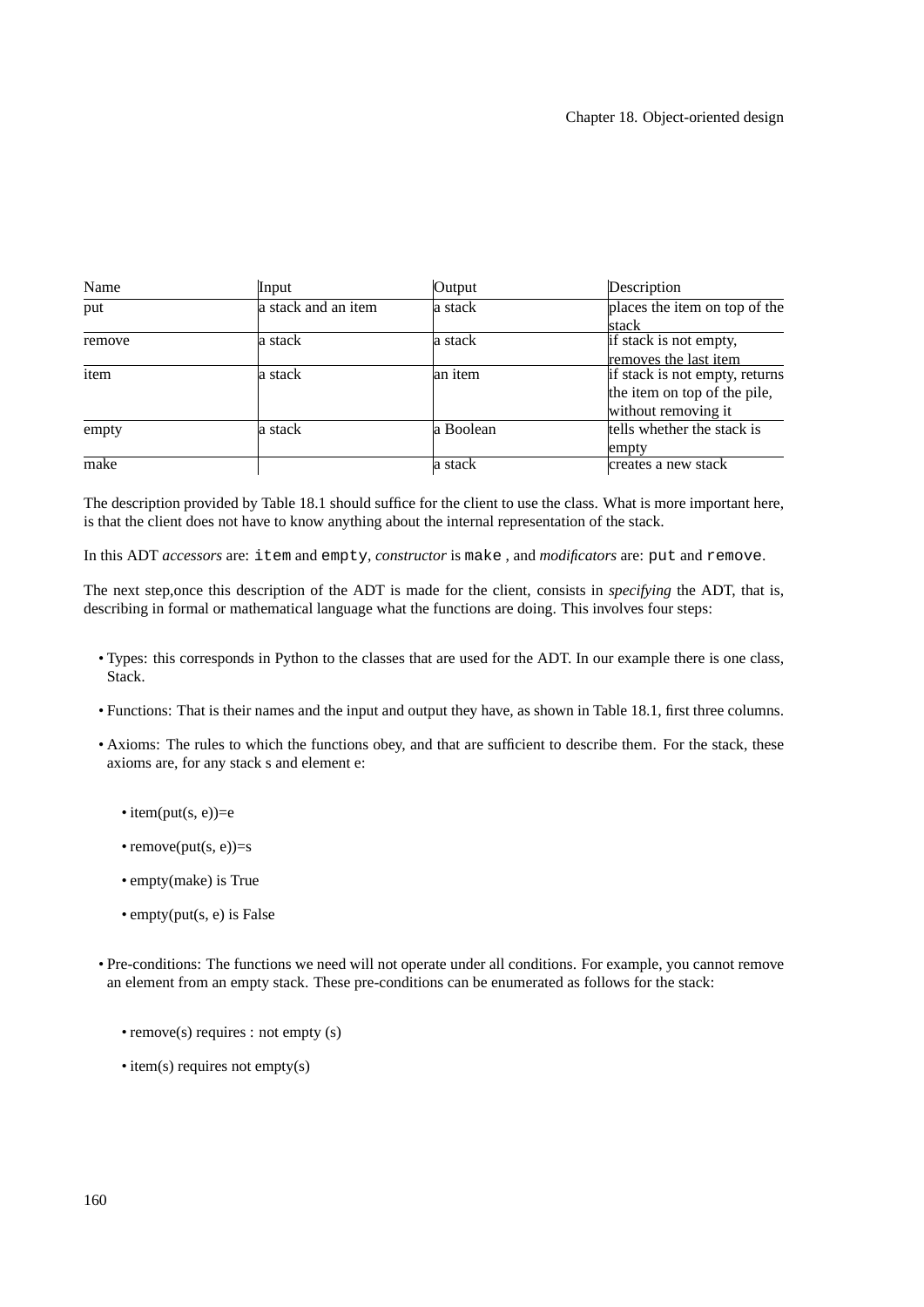Axioms and pre-conditions formulate more precisely what is said inthe fourth column of [Table 18.1](#page-171-0)

## **18.3.2. Information hiding**

It is a good design practice to protect an instance local data. Why is that? The first reason is that it makes the interface of the class more easy to grasp. The client just knows what needs to be known in order for the component to be used properly. A second reason is that class data should rather be handled by the class methods: there might be some coherence to be maintained among different attributes, that a method can check. Another important reason is to avoid the risk of collisions, that could happen between the class and the potential base classes, as we will explain in [Section 18.4,](#page-176-0) devoted to inheritance.

The problem is that there is no real mechanism in Python to prevent a client code from accessing to an instance attributes, as there are in other languages (such as Java or C++), where you can declare *private* and *public* attributes. Python provides just the following: if you name a variable with a '\_\_' prefix and no '\_' suffix, such as:

 $_$  list =  $[]$ 

within a class named, e.g: Stack, Python automatically changes it to: Stack list. You can still access it, but you are aware that you are probably doing something odd, and it can help to avoid name collisions.

Another way to distinguish *public* and *private* attributes and methods is to prefix the private ones with a single '\_' character. This does not provoke any automatic addition by Python, but it is warning the reader that this part of the code is private. Another style matter is the naming of classes, where it is a good idea to capitalize the first letter of class names, to distinguish them from variable or function names. Be aware finally that some methods in Python are framed by double '\_\_' on both side, they are called *special methods* and described in the next p aragraph.

The lesson to be learnt is that attributes you want to be accessible should be mentionned explicitely, and documented as such.

So, coming back to our ADT Stack, what has been said so far allows us to draw the following 'post-office' like representation: outside stand the public methods that the client can access, and inside stand the private attribute : \_list in the case of 'array up' or 'array down' implementations, \_pair in the case of 'link' implementation.

**Figure 18.3. Post office representation of the ADT stack**

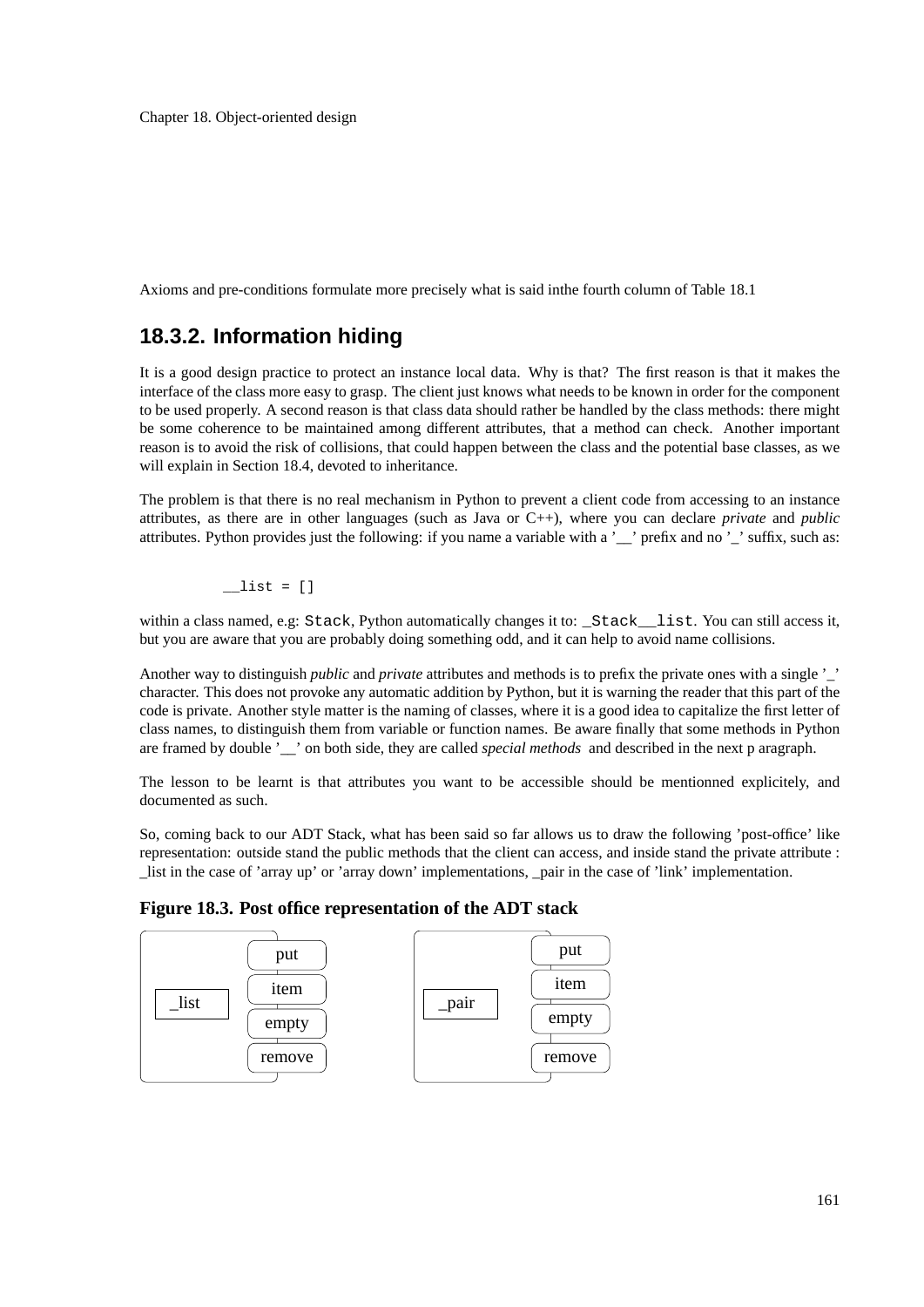Now that the ADT is specified, that we know which attributes and methods are public or private, We can turn to the implementation part of our example. Because we will use Python language, the implementation with a list and array up is probably the more intuitive, this is the one shown in [Example 18.2.](#page-175-0)

#### <span id="page-175-0"></span>**Example 18.2. Stack class using an array-up implementation**

```
#! /usr/local/public/bin/python
class Stack:
    """
    A class to handle stacks
    "" "
    def __init__(self):
        """
        initializes a stack
        """
        self.__list=[]
    def put(self, elem):
        ^{\rm m} "" ^{\rm m}places an item on top of the stack
        """
        self.__list.append(elem)
    def remove(self):
        """
        if not empty, removes the last item placed on the stack
        else does not do anything
        "" "
        if self.__list:
            last=self.__list[-1]
            self.__list.remove(last)
    def item(self):
        """
        if not empty, returns the item on top of the stack
        without removing it
        else does not do anything
        """
        if self.__list:
            return self.__list[-1]
    def empty(self):
        """
        tells if the stack is empty
        """
        if len(self.__list)==0:
            return True
        return False
```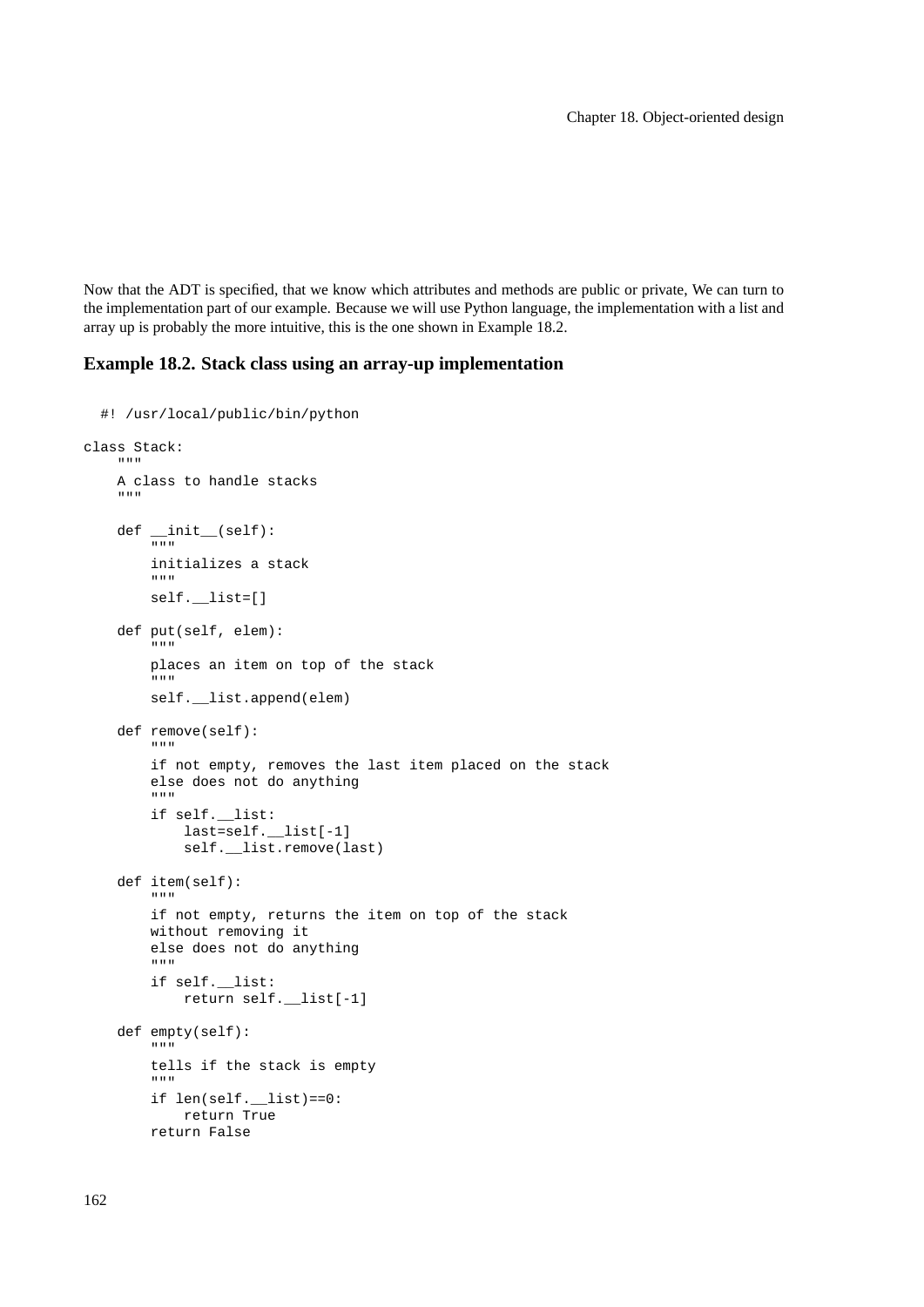# **Exercise 18.1. Alternative implementation of the Stack class**

Implement a stack according to the 'link' principle.

# <span id="page-176-1"></span>**18.3.3. Using special methods within classes**

The usual Python operators, such as '+', the '[]' operator to access an item or a slice, the assignment '=' operator, the equality '==' operator, but also 'print' etc..., are defined with *special methods* that have different definitions for different types. Indeed adding two integers is not the same as adding two strings. It is very convenient to redefine these special methods inside the classes created with Python. The very basic *special methods* encountered in most classes is the one allowing to use 'print'.

Such *special methods* have obligate names, and are framed by '\_\_', such as \_\_str\_\_ for 'print'. A set a very precious pages in the book 'Python. Essential reference' concerns all the tables (3.7 to 3.10) listing these obligate names. Here below in [Table 18.2,](#page-176-2) we will list a small number of examples.

| Operator           | Special method    | Description                               |
|--------------------|-------------------|-------------------------------------------|
|                    | _getitem_         | access to an item                         |
|                    | $eq$ <sub>—</sub> | test for equality                         |
|                    | getattr           | access to a <i>non existing</i> attribute |
| . and $=$          | setattr           | modification of an attribute              |
| len()              | len               | length computation                        |
| $\overline{print}$ | str               | string form for instance value            |
| del                | del               | deletion of an instance                   |

#### <span id="page-176-2"></span>**Table 18.2. Some of the special methods to redefine Python operators**

<span id="page-176-3"></span>In [Example 18.3,](#page-176-3) we extend the class Stack using the \_\_str\_\_ special method.

#### **Example 18.3. Defining a Stack special method**

def \_\_str\_\_(self): return self.\_\_list

# <span id="page-176-0"></span>**18.4. Inheritance: sharing code among classes**

## **18.4.1. Introduction**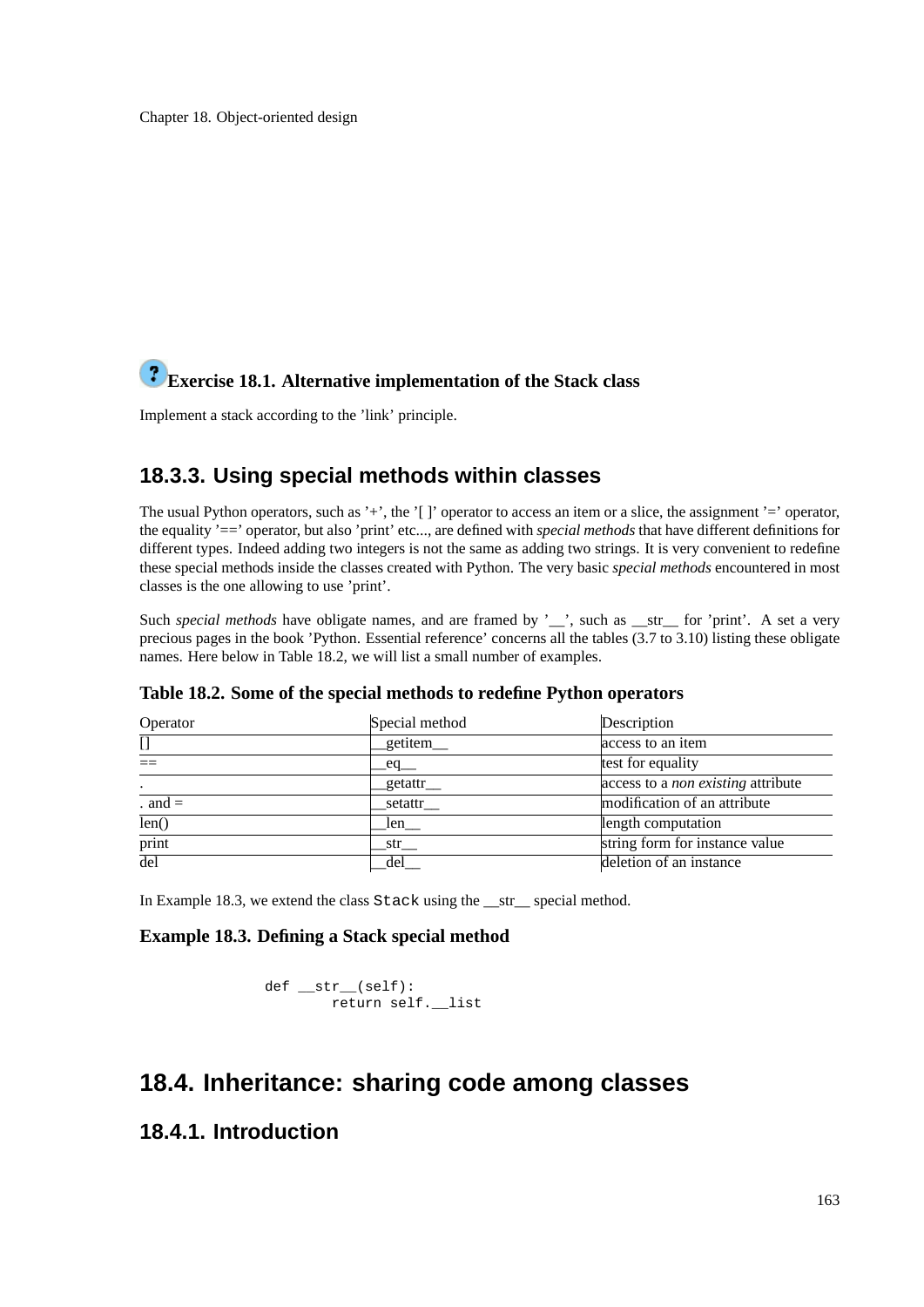What we have seen so far, *object-based* programming, consists in designing programs with objects, that are built with classes. In most object-oriented programming languages, you also have a mechanism that enables classes to share code. The idea is very simple: whenever there are some commonalities between classes, why having them repeat the same code, thus leading to maintenance complexity and potential inconsistency? So the principle of this mechanism is to define some classes as being the same as other ones, with some differences.

#### **Example 18.4. Inheritance example (1): sequences**

We would like to design different classes for different types of sequences: indeed, having all the methods defined only for protein sequences also available for DNA sequences can be considered a problem. At the same time, some functionalities are common to both types of sequences: cleaning the sequence, producing a Fasta format to name a few. So we will have two classes to deal with DNA and protein sequences (DNAsequence and Proteinsequence), together with a common class to deal with general sequence functions (Sequence). In order to specify that a DNAsequence (or a Proteinsequence) *is a* Sequence in Python is:

```
class DNAsequence(Sequence):
```
The DNAsequence class is called a *subclass*, and the Sequence is called a *superclass* or a *base class*. Following the class statement, there are *only* the definitions specific to the DNAsequence class: you do not need to re-specify the other ones.

```
class DNAsequence(Sequence):
      def gc(self):
          """GC percent"""
          ...
      def revcomp(self):
          """reverse complement"""
          ...
      def translate(self):
          """translation into a protein"""
          ...
```
#### **Example 18.5. Inheritance example (2): alignment scoring**

In Python, you can pass a function (such as score\_gap)as a parameter to another function (such as align) :

```
def score qap(qap=-1):
   return gap
def align(seq1, seq2, compare, score_gap):
```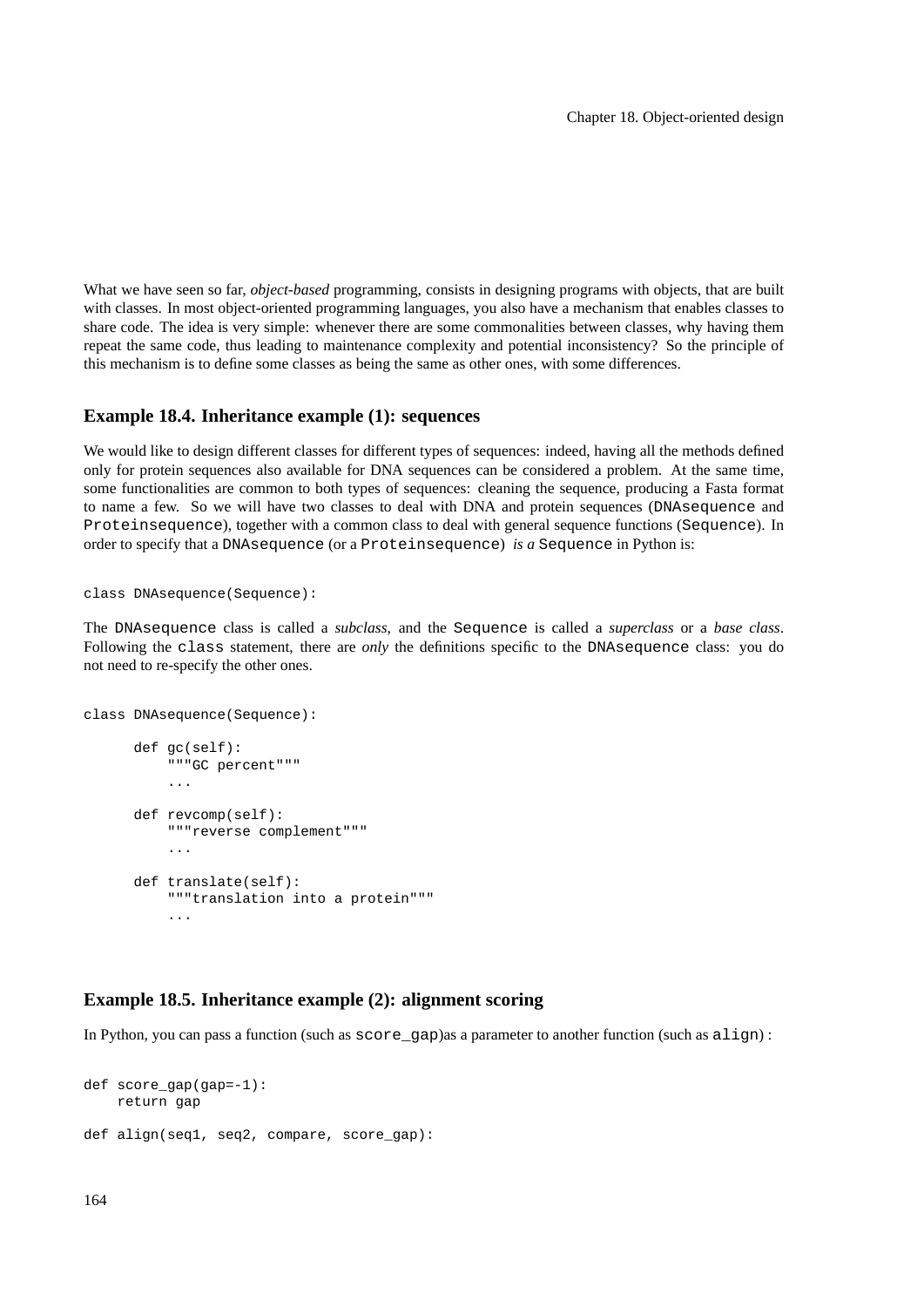```
"" "
  statements to align seq1 with seq2,
  using compare and score_gap function as a parameters
"""
```
But what if you need to change the default value for score\_gap gap parameter? This is not possible: for this purpose, you need a class.

So, say you have a Scoring class that provides methods to compare characters and score gaps in alignment according to standard scoring functions in alignments. You can use it as an argument to an align:

```
>>> scoring = Scoring()
>>> align('ATGATGAT', 'CTGATC', scoring=scoring)
( ' ATGATGAT- ' , \quad ' ---{\tt CTGATC} ' )
```
Within the align function, there is a call to the score\_gap method (and also compare) of the Scoring instance:

```
scores = [ matrice[row-1, col-1].score +
   scoring.compare(matrice.rowlabel[row], matrice.collabel[col]),
   matrice[row, col-1].score + scoring.score_gap(),
   matrice[row-1, col].score + scoring.score_gap() ]
```
If you need to customize the scoring parameters, namely: the gap score value, you can just instantiate the Scoring class with appropriate arguments, as defined in its *\_\_init \_\_* method:

```
>>> scoring = Scoring(gap=-10)
```
and pass it to the align function:

>>> align('ATGATGAT', 'CTGATC', scoring=scoring)

or even shorter:

>>> align('ATGATGAT', 'CTGATC', scoring=Scoring(gap=-10))

But now, say you would like not only to change this parameter, but also change the *structure* of the scoring scheme, in particular to have a gap cost that depends on the size of the gap (affine gap cost). So instead of just:

```
def score_gap(gap=-1):
    return gap
```
you want: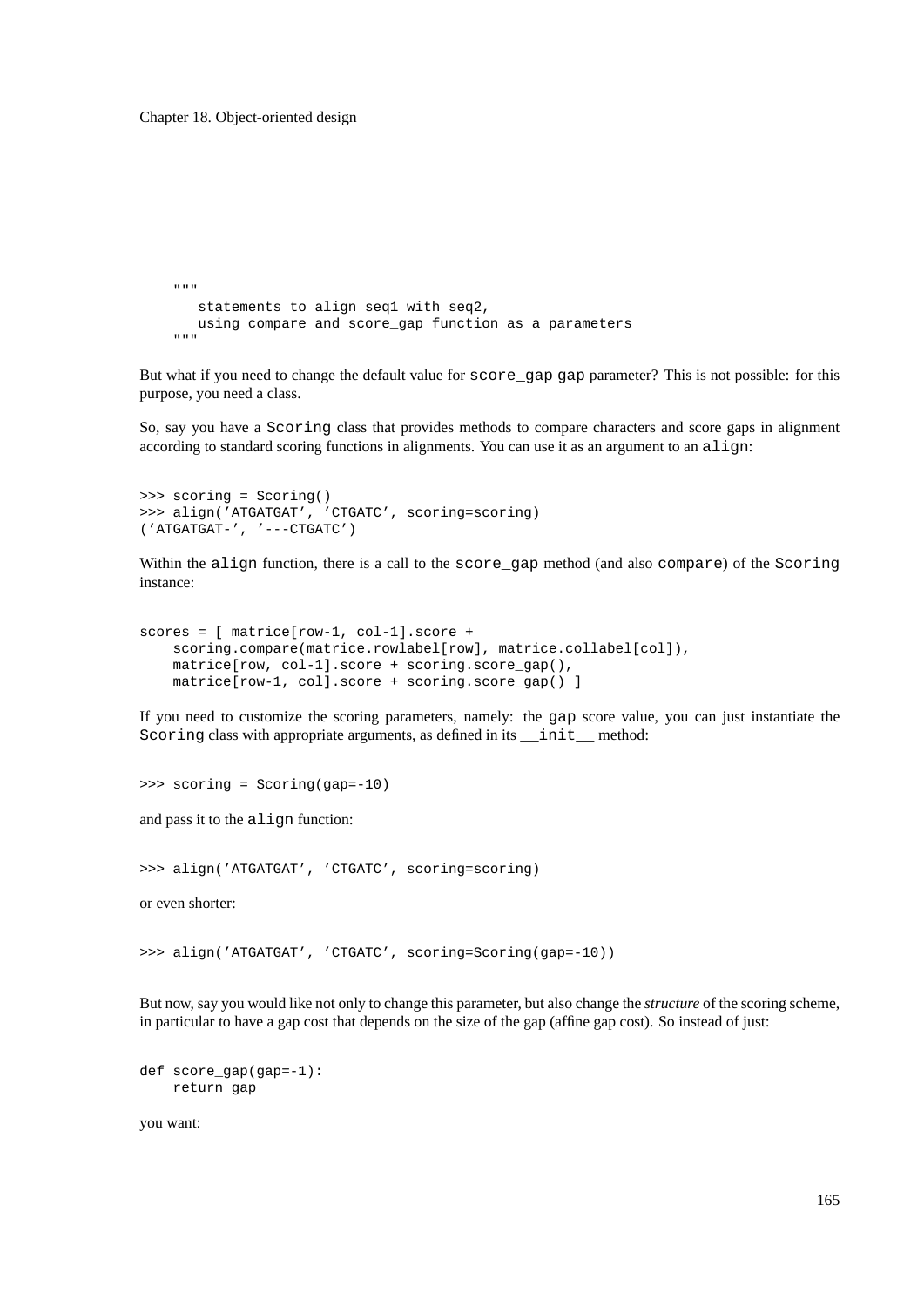```
def score_gap(gapinit=-10, gapextend=-1, length=0):
    return gapinit + (gapextend * length)
```
For this, you need to have your own scoring class, that you can call ScoringAffine, and use it in your dynamic alignment program:

```
>>> scoring = ScoringAffine()
>>> align('MLELLPTAVEGVSQAQITGRPEWIWLALGTALMGLGTLYFLVKGMGVSDPDA',
   'MLQSGMSTYVPGGESIFLWVGTAGMFLGMLYFIARGWSVSDQRR',
  scoring=scoring)
('MLELLPTAVEGVSQAQITGRPEWIWLALGTALMGLGTLYFLVKGMGVSDPDA',
 '------MLQSGMSTYVPGGESIFLW--VGTAGMFLGMLYFIARGWSVSDQRR')
```
To get this, you will need to define a ScoringAffine class, right? But the only difference with the Scoring class is the score\_gap method. The *inheritance* mechanism allows you to define the ScoringAffine class as being a Scoring class, with a *specialisation*. Following the class statement, there are *only* the definitions specific to the ScoringAffine class: you do not need to re-specify the other ones.

```
class ScoringAffine(Scoring):
      def score_gap(self, gapinit=-10, gapextend=-1, length=0):
           return gapinit + (gapextend * length)
```
#### **18.4.1.1. Overloading**

When a method is redefined (or *overriden*) in the subclass, which is the case of the score gap method that was already defined in the Scoring class, it is said that the method is *overloaded*. This means that, according to the actual class of a scoring instance, which can be either Scoring or ScoringAffine, the method actually called is not always the same. In other words, the name score\_gap has several meanings, depending on the context of the call.

# **Overloading**

Overloading a method is to have several definitions of the same method in different places, that will be used according to the context of the call.

The term overloading is also used about operators. The '+' operator, for instance, is overloaded in the sense that it refers to different operations when used with strings and integers.

#### **18.4.1.2. How does it work? Dynamic binding.**

As we said above, by declaring ScoringAffine as a subclass of Scoring, you do not need to re-specify in ScoringAffine the methods that are already defined in Scoring. The way it works is that Python looks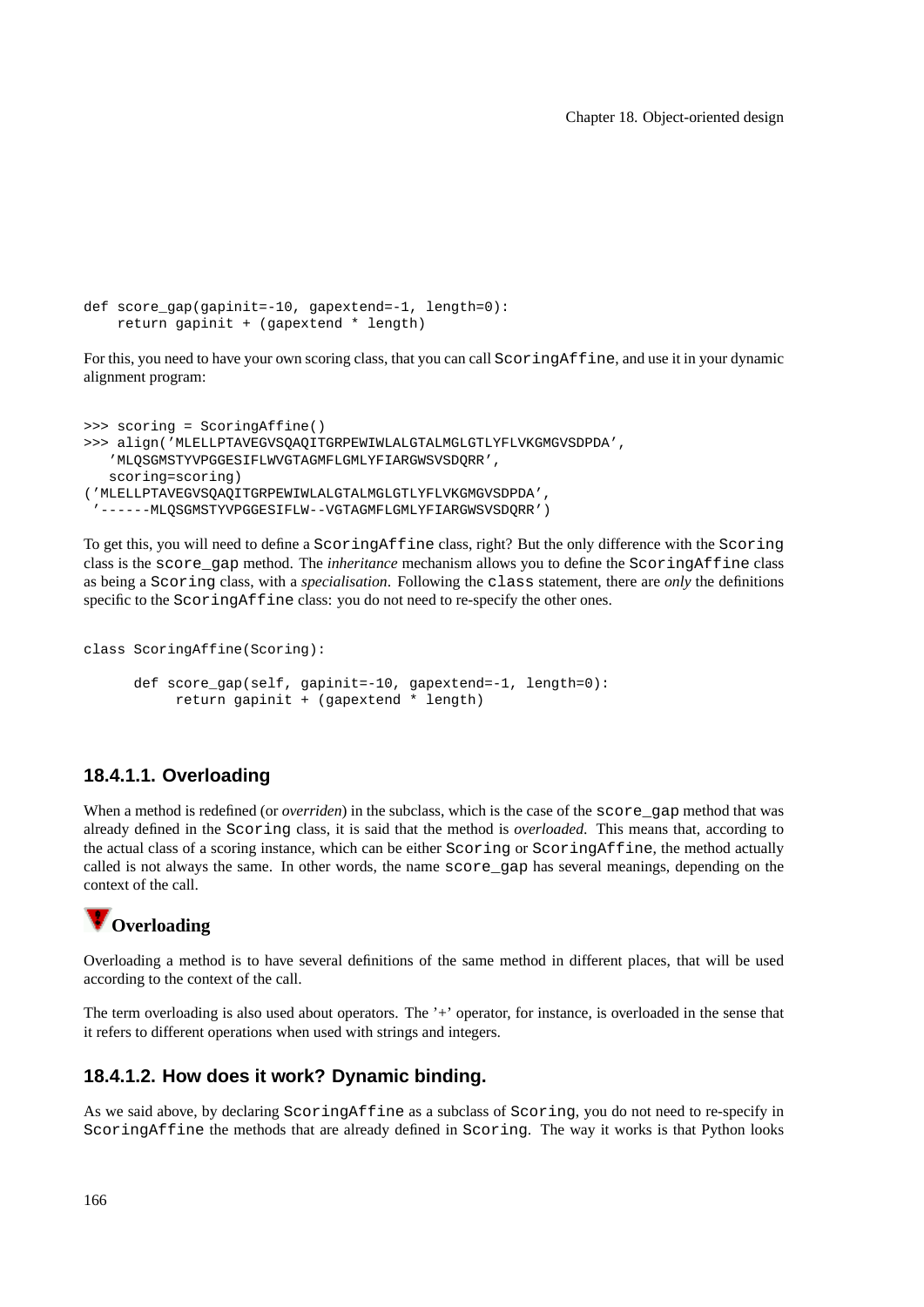up methods starting from the actual class of the object (e.g for our scoring variable, it is ScoringAffine), and, if not found, by looking up further in ScoringAffine base classes (Scoring) for the needed method or attribute. So, when looking up for the score\_gap method [\(Figure 18.4\)](#page-180-0), Python finds it in the current class. When looking up for other methods, such as the compare method, which is not defined in the ScoringAffine class, Python follows the graph of base classes [\(Figure 18.5\)](#page-181-0). Here, we only have one: Scoring, where compare is defined.



### <span id="page-180-0"></span>**Figure 18.4. Dynamic binding (1)**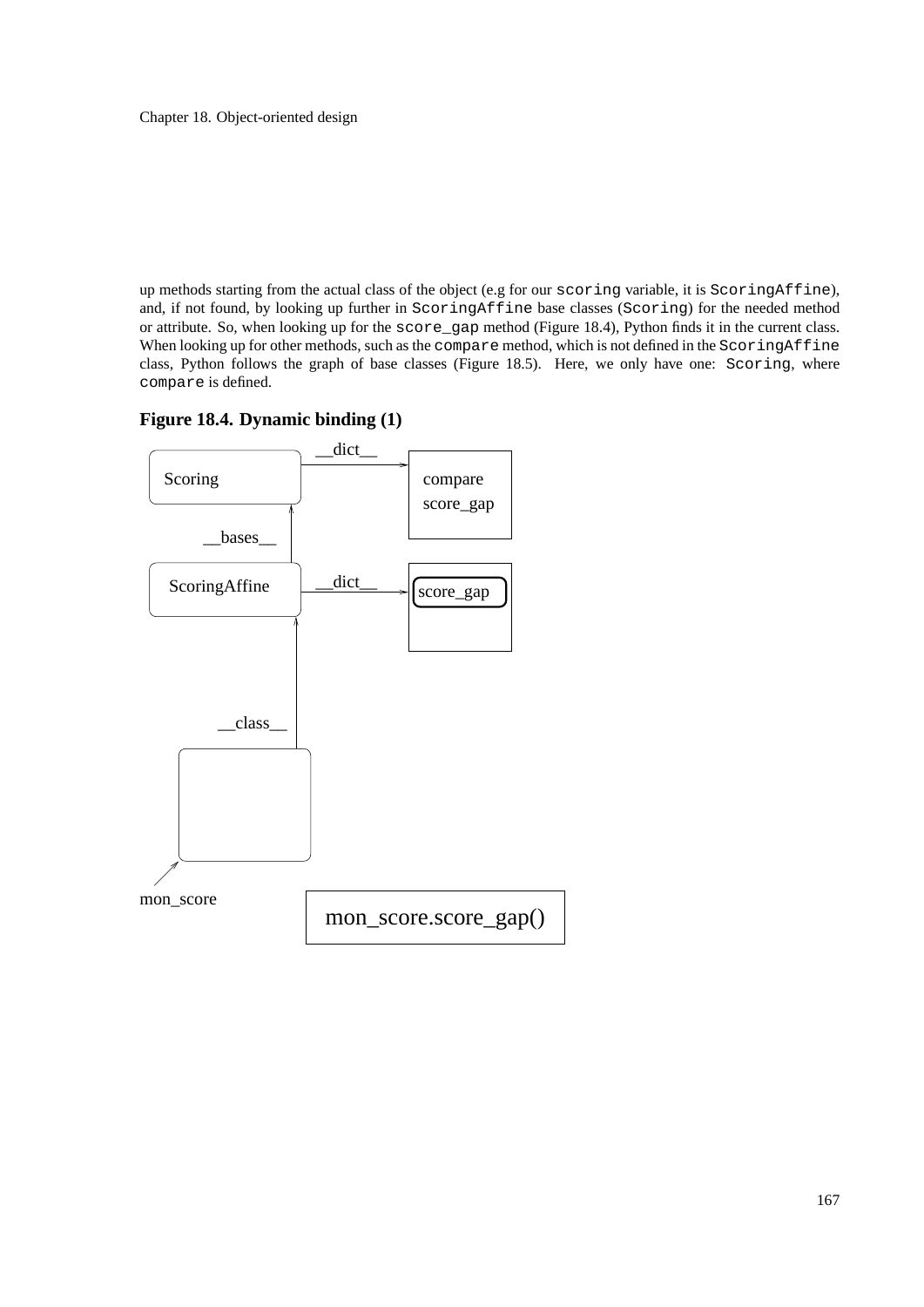

<span id="page-181-0"></span>**Figure 18.5. Dynamic binding (2)**

**Forms of inheritance.** There are two forms of inheritance: *extension* and *specialisation*. In other words, inheritance can be used to extend a base class adding functionalities, or to specialise a base class. In the case of the ScoringAffine class, it is rather a specialisation. On the other hand, adding methods such as score\_up\_gap and score\_left\_gap would significantly extend the base class functionalities. Sometimes, the term *subclass* is criticized because, in the case of extension, you actually provide *more* services, rather than a *subset*. The term subclass fits better to the case of specialization, where the subclass addresses a specific subset of the base class potential objects (for instance, dogs are a subset of mammals).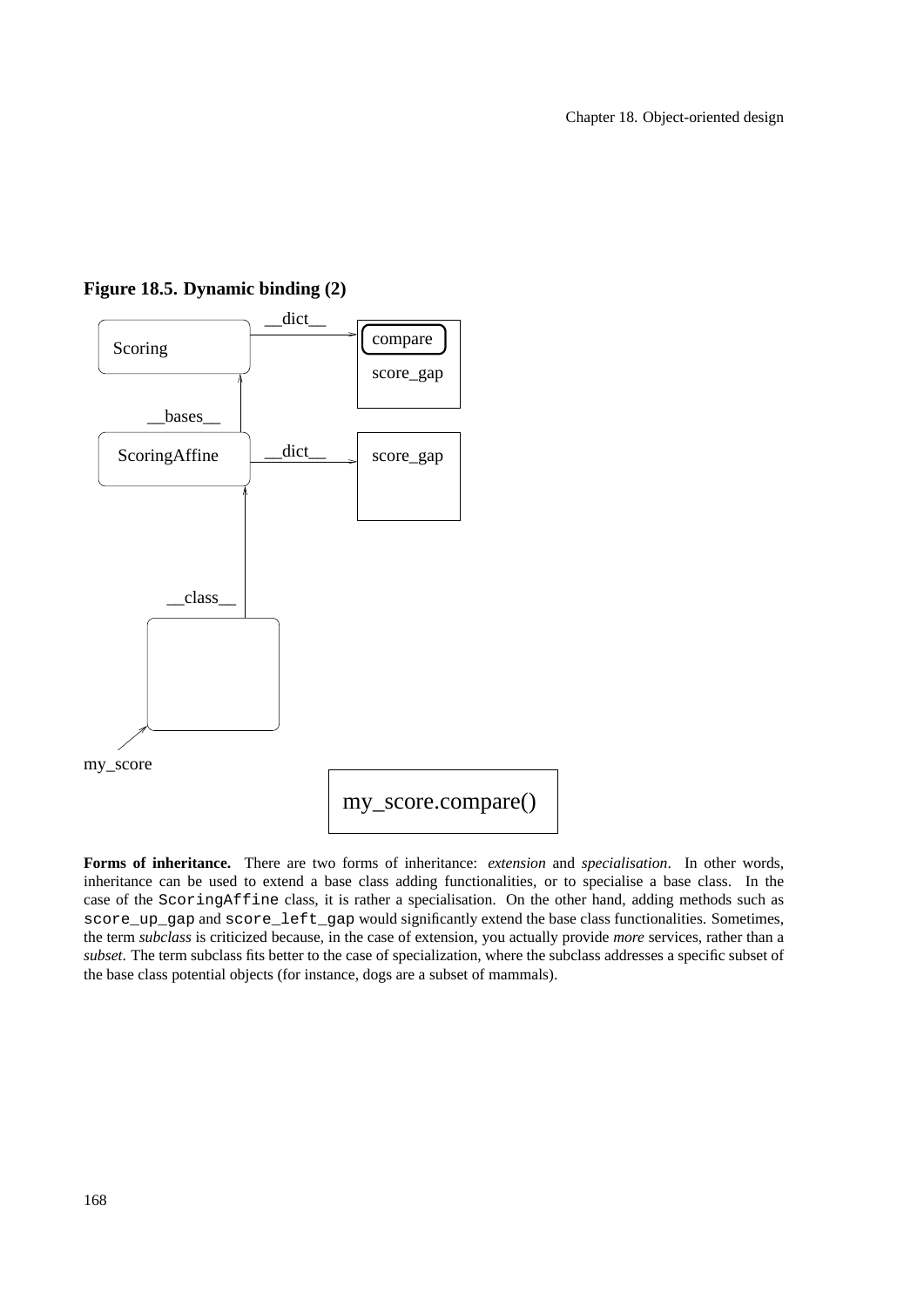**UML diagrams.** Classes relationships (as well as instances relationships, not represented here) can be represented by so-called UML diagrams, as illustrated in [Figure 18.6.](#page-182-0)

### <span id="page-182-0"></span>**Figure 18.6. UML diagram for inheritance**



### **18.4.1.3. Multiple inheritance**

In Python, as in several programming language, you can have a class inherit from several base classes. Normally, this happens when you need to mix very different functionalities. For instance, you want to wrap your class with a class that provides tools for testing [\(Figure 18.7,](#page-182-1) or services for persistence. Inheriting from classes that come from the same hierarchy can be tricky, in particular if methods are defined everywhere: you will have to know how the interpretor choose a path in the classes graph. But this case is more like a theoretical limit case, that should not happen in a well designed program.

<span id="page-182-1"></span>**Figure 18.7. Multiple Inheritance**



## <span id="page-182-2"></span>**18.4.2. Discussion**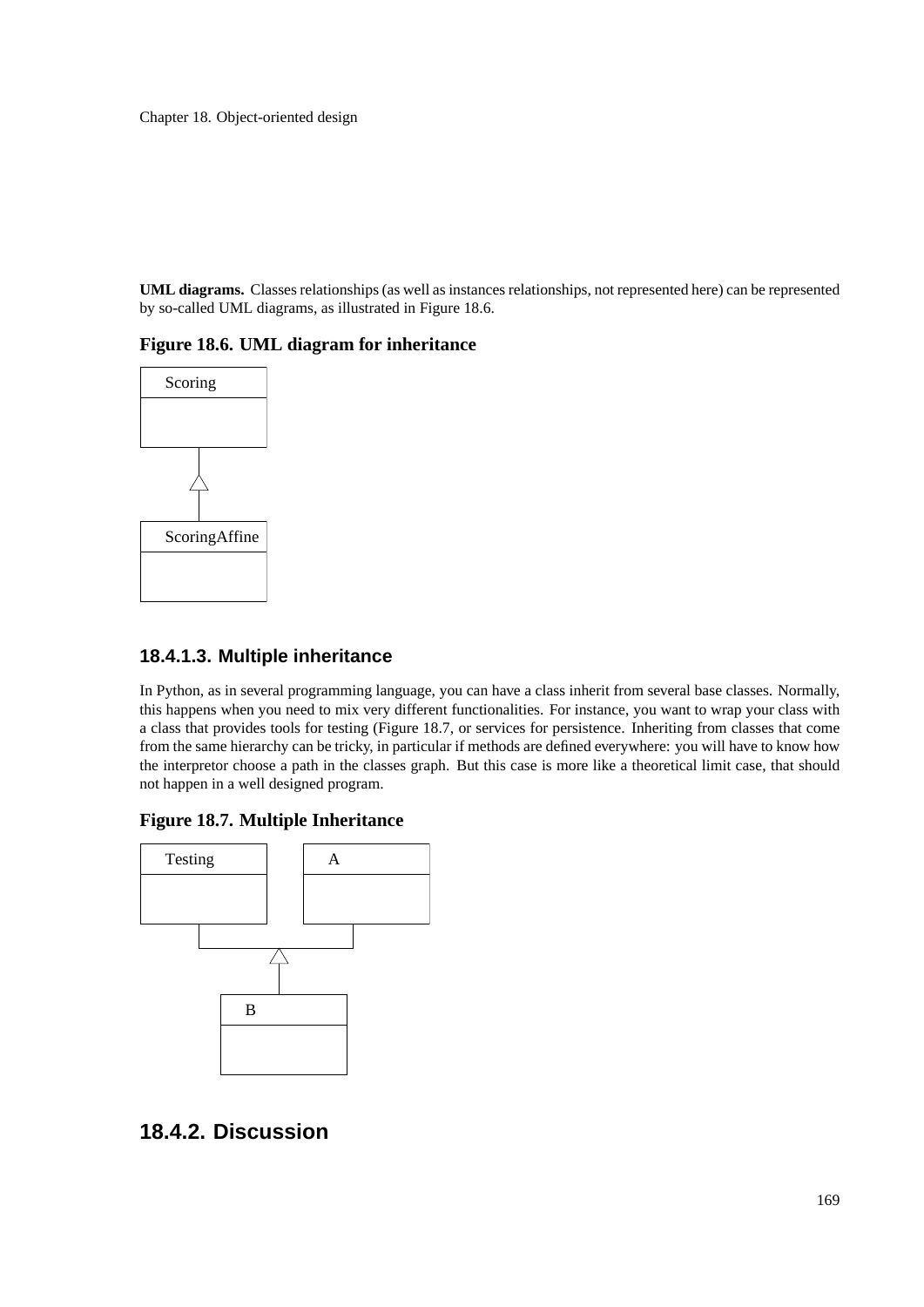#### **Benefits of inheritance.**

- Regarding *flexibility*, the inheritance mechanism provides a convenient way to define variants at the method level: with inheritance indeed, the *methods become parameters*, since you can redefine any of them. So you get more than just the possibility of changing a parameter value.
- Regarding *reusability*, inheritance is very efficient, since the objective is to reuse a code which is already defined. Components designed with the idea of reuse in mind very often have a clean inheritance hierarchy in order to provide a way for programmers to adapt the component to their own need.
- Inheritance also provides an elegant *extensibility* mechanism, by definition. It lets you extend a class without changing the code of this class, or the code of the module containing the class.

**Combining class or combining objects?** Using inheritance is not mandatory. The main risk of using it too much is to get a complex set of classes having a lot of dependencies and that are difficult to understand. There are generally two possibilities to get things done in object-oriented programming:

- *Inheritance:* you combine classes in order to get a "rich" class providing a set of services coming from each combined class.
- *Composition:* you combine objects from different classes.

#### <span id="page-183-1"></span>**Example 18.6. Critique of inheritance: alignment classes**

You can describe alignment algorithms by dynamic programming as a collection of related algorithms that you can classify according to some criteria:

- global / local
- stripped / not stripped
- gap cost: constant / linear / affine

<span id="page-183-0"></span>It is thus tempting to build a hierarchy of all the variants, a classification, with an abstract alignment class on top of all the others, as shown in [Figure 18.8.](#page-183-0) With the criteria described above, you get  $2 * 2 * 3$  sub-classes in all. Since there is no local stripped alignment, we only have 9 concrete sub-classes.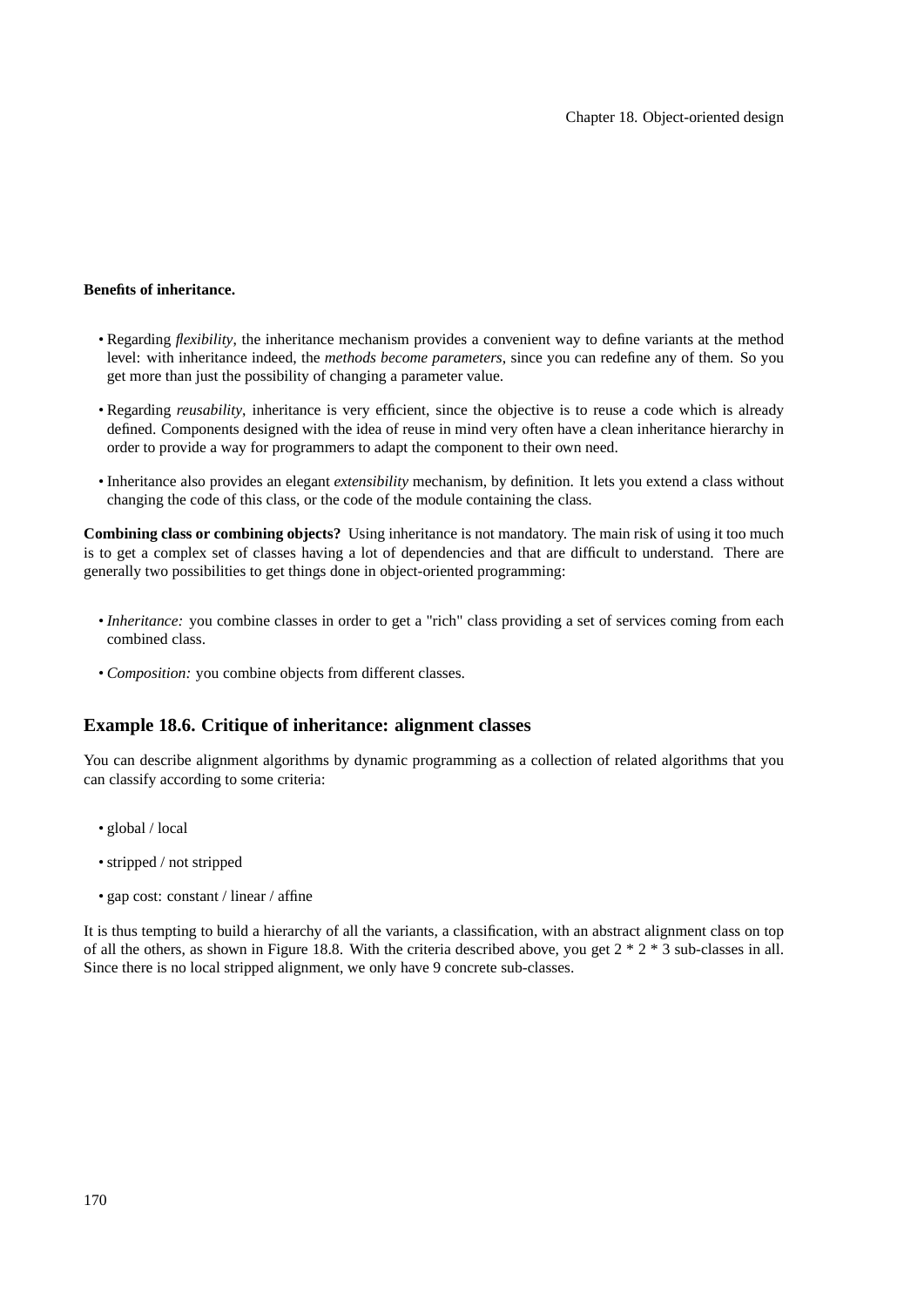Chapter 18. Object-oriented design

**Figure 18.8. Alignment inheritance classes hierarchy**



The problem of this design is that you have too many classes. Moreover, the next time you will want to add another criterium, you will have to multiply again the number of combinations by the number of variants for this criterium. There is a way to avoid this: instead of combining classes, it is often possible to combine objects. For instance, we can dissociate the criteria and have them specified in different classes and combine the objects instead of the classes. As shown in [Figure 18.9,](#page-185-0) we need classes to handle different forms of gap calculation : class Scoring; we need a class to handle local or global alignment : class Path do the job since it computes the final alignment(s) according to the global or local pathes that have been just computed. We finally need an Aligner set of classes to decide which parts of the matrix to compute, in the case of a stripped alignment, you get different begin and end methods. We should then get only  $3 + 2 + 2$  sub-classes. We have actually less, since the base class can sometimes be used directly. When doing the alignment, we need to instantiate one of each of these three categories of classes. So for instance, when doing a Needleman and Wunsch alignment with linear gap scoring, we do:

```
>>> path = NWPath()
>>> aligner = Aligner(scoring=ScoringLinear())
>>> matrix = aligner.align(seq1,seq2)
```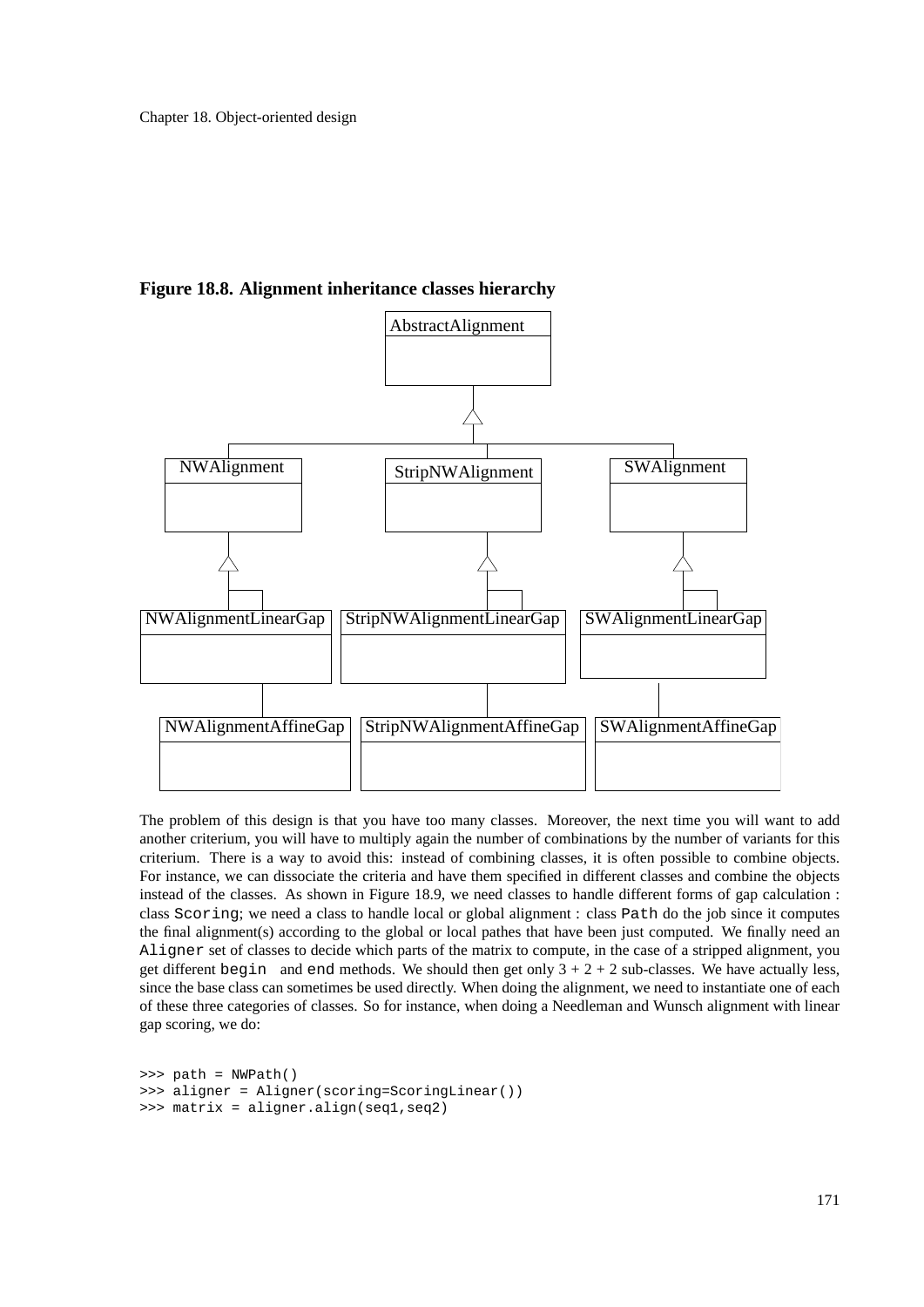```
>>> print path.backtrack(matrix)
```
For a Smith and Waterman alignment with simple scoring, we have:

```
>>> path = SWPath()
>>> aligner = Aligner(scoring=Scoring())
>>> matrix = aligner.align(seq1,seq2)
>>> print path.backtrack(matrix)
```
<span id="page-185-0"></span>



The use of composition instead of inheritance is also illustrated by the design patterns from [Gamma95], that are introduced in [Section 18.6.](#page-189-0)

**Problem with inheritance for extension.** When using inheritance to extend a base class, you might want to have a method in the subclass not just overloading the method in the base class, but as a complement. In this case, one usually first calls the base class, and then performs the complementary stuff. In Python, you have to know explicitely the name of the superclass to perform this call:

```
class ScoringAffine(Scoring):
```

```
def score_gap(gapextend=-1, length=0):
    return Scoring.score_gap() + (gapextend * length)
```
Be aware, that this can become rather tricky sometimes, for you have to design a real protocol describing the sequence of calls that have to be done among classes, when not only one method is involved.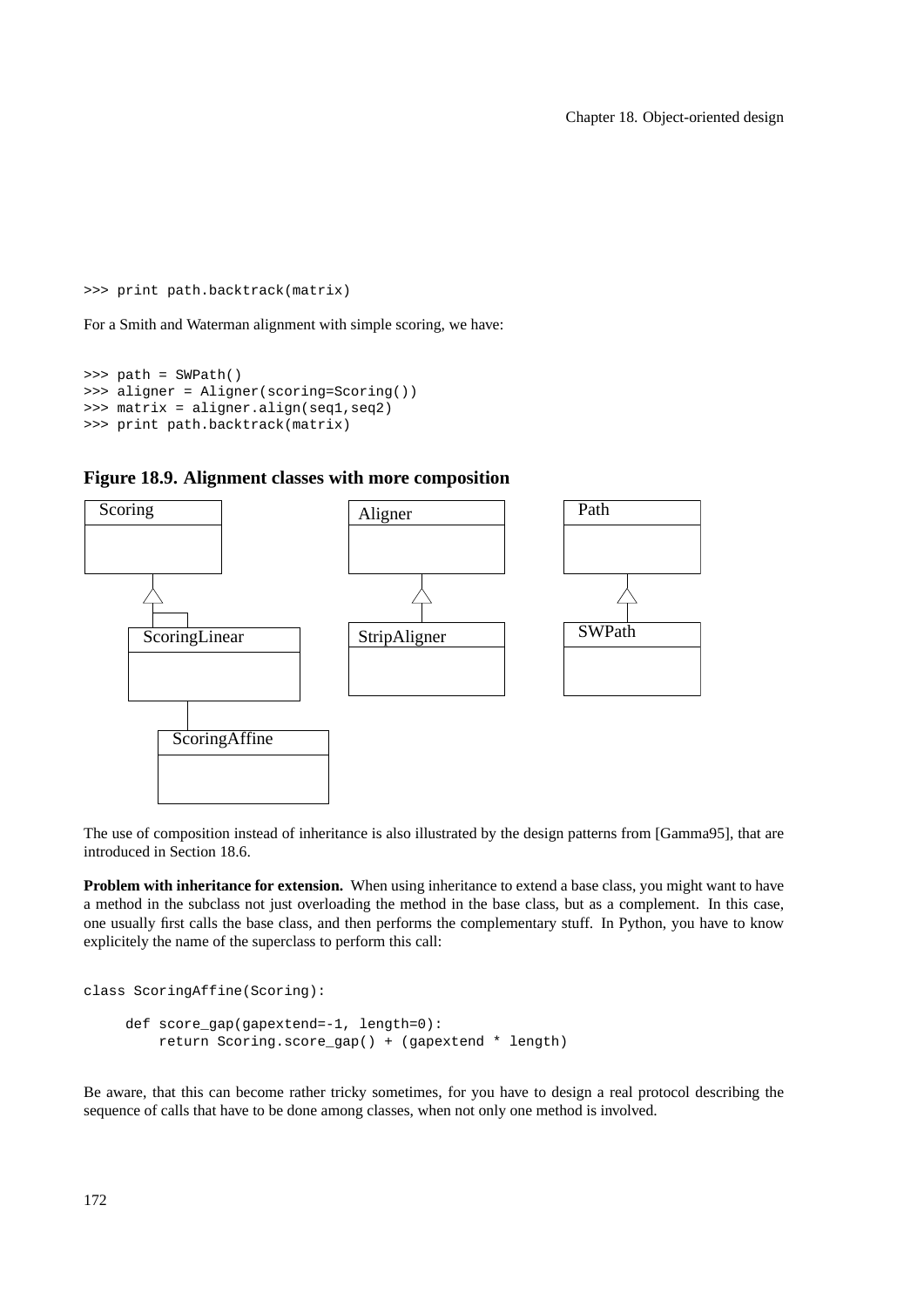**When using inheritance or composition: summary.** The question of choosing between inheritance and composition to combine objects A and B results in deciding whether A *is-a* B or whether A *has-a* B. Unfortunately, it is not always possible to decide about this, only on the basis of the nature of A and B. There a few guidelines, though (see [Harrison97], chapter 2).

- The main advantage of inheritance over composition is that method binding, e.g lookup and actual method call, is done automatically: you do not have to perform the method lookup and call, whereas, when combining objects, you have to know which one has the appropriate method. For instance, a Curve instance *has a* plot, that is requested for performing graphical tasks (see [Section 17.2\)](#page-148-0). The curve has indeed no direct method to get things displayed, it has to behave as a *wrapper* for the Plot redraw. In a different design, you could have the Curve and the Plot classes combined in a GraphicalCurve class inheriting from the two others.
- Use composition when you catch yourself making exceptions to the *is-a* rule and redefining several inherited methods or willing to protect access to the base class attributes and/or methods. In such a case, the advantage described in the previous item of having automatic attribute and method access becomes a problem.
- Use composition when the relationships between objects are dynamic: say for instance that the graphical display you want for the Curve is not a Plot based on [Pmw.Blt](http://pmw.sourceforge.net/doc/Blt.html) [http://pmw.sourceforge.net/doc/Blt.html] anymore, but another widget. Or, similarly, that the Plot objects should rather be connected to another class of internal curve.
- Use composition when a single object must have more than one part of a given type: in the Plot example again, we wanted to have more than one Curve displayed.
- Use composition to avoid deep inheritance hierarchies (see [Example 18.6](#page-183-1) with alignment classes).
- If you can't decide between inheritance and composition, take composition.
- Do not use inheritance when you get too many combined method calls between base class and sub-classes, which can happen when using inheritance for extension.
- <span id="page-186-0"></span>• Use inheritance when you want to build an abstract framework, which purpose is to be specialized for various uses (see [Exercise 18.2\)](#page-186-0). A good example is the parsing framework in Biopython, that lets you create as many new parsers as needed. Inheritance also provides a good mechanism to design several layers of abstraction, that define interfaces that programmers must follow when developping their components. Bioperl modules, although not developped in a true object-oriented language, are a good example of this.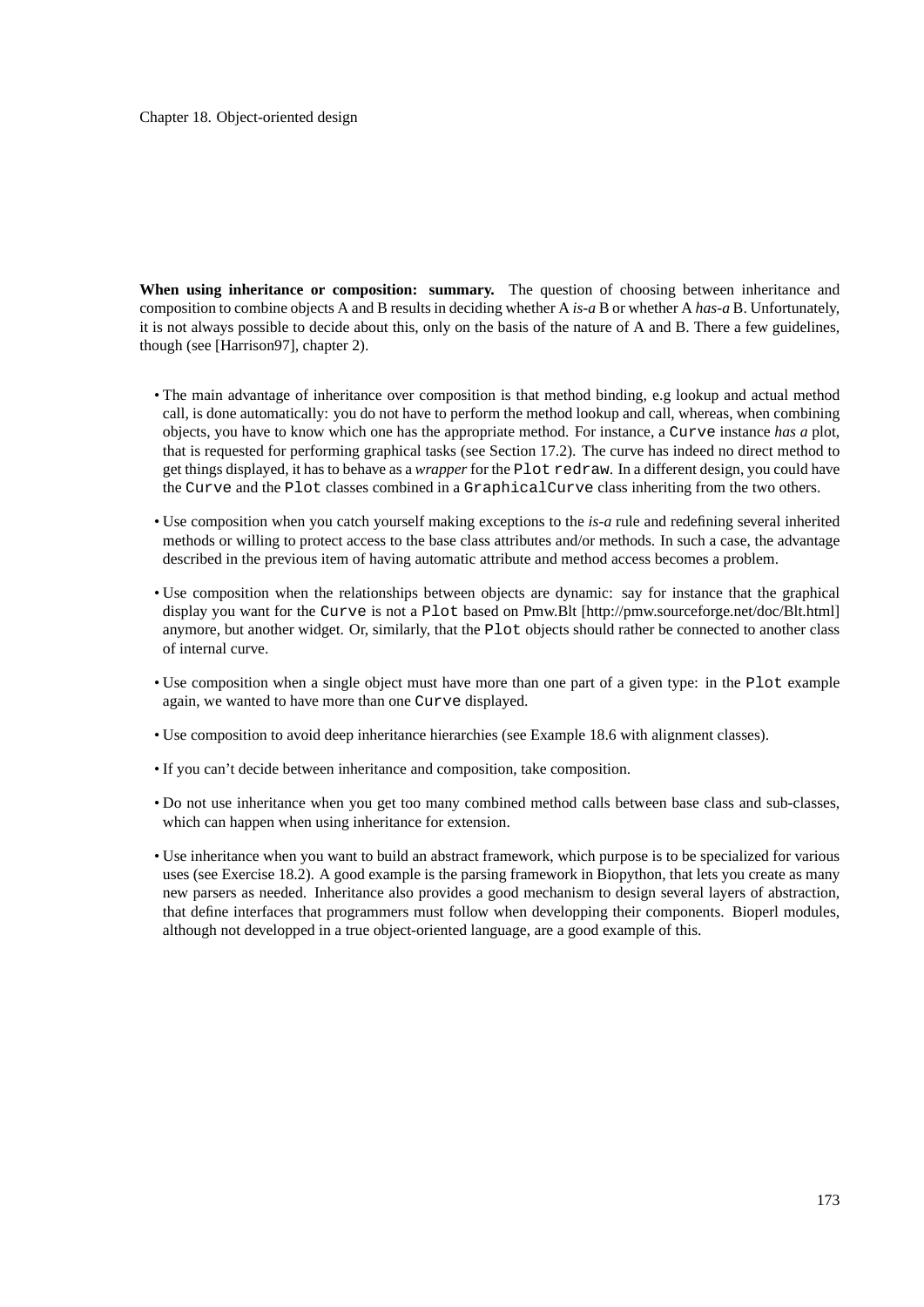# **Exercise 18.2. Example of an abstract framework: Enzyme parser**

Design a parser for the Enzyme database, using Biopython parsing framework. See ??? for more details.

# **18.5. Flexibility**

### **18.5.1. Summary of mechanisms for flexibility in Python**

Earlier, in [Section 18.2.5,](#page-169-0) we have seen that one of the powerful properties a software piece can have is to be reusable. We also concluded that the more flexible it is, the more general and thus reusable it will be. Let us now summarize some mechanisms in object-oriented programming that help in achieving more flexibility.

- *Genericity*: genericity (as available in the ADA programming language), is a technique to define parameters for a module, exactly as you define parameters for a function, thus making the module more general. For instance, you can define the type of an element of a Table module, or the function to move to the next item, as being generic. There is no specific syntax in Python to define generic components, but in a way, it is not really necessary because Python is dynamically typed, and can handle functions as parameters for other functions.
- *Inheritance*: as we have just seen in [Section 18.4](#page-176-0) this describes the ability, in object-oriented programming, to derive a class from another, either to extend it or to specialize it.
- *Overloading*, which refers to the possibility for an operator or a function to behave differently according to the actual data types of their operands or arguments. This feature does not directly address the problem of flexibility: it is rather an elegant syntactic mean not to have different operators or names to perform similar tasks on different objects or sets of objects. In this sense, it is actually a form of polymorphism. In object-oriented programming, overloading moreover exactly means being able to redefine a method in a derived class, thus enabling polymorphism of instances: given an instance, it is possible that you do not know exactly to which class in a hierarchy it belongs (e.g Scoring or ScoringAffine). In other programming languages, such as Java, there is another kind of overloading: it is possible, *within the same class*, to have several definitions of the same method, but with different *signatures*, i.e a different set of parameters. This does not exist in Python, and as described below (see ), you have to handle it manually.
- *Polymorphism*: refers to the possibility for something to be of several forms, e.g, for an object to be of any type. In Python, for instance, lists are polymorphic, since you can put items of any type in a list. Overloading is one aspect of polymorphism, polymorphism of methods. Polymorphism brings a lot of flexibility, just only because you do not have to define as many classes as potential data type for it, as you would have to do in statically typed languages. In this sense, Python helps in designing more simple classes frameworks.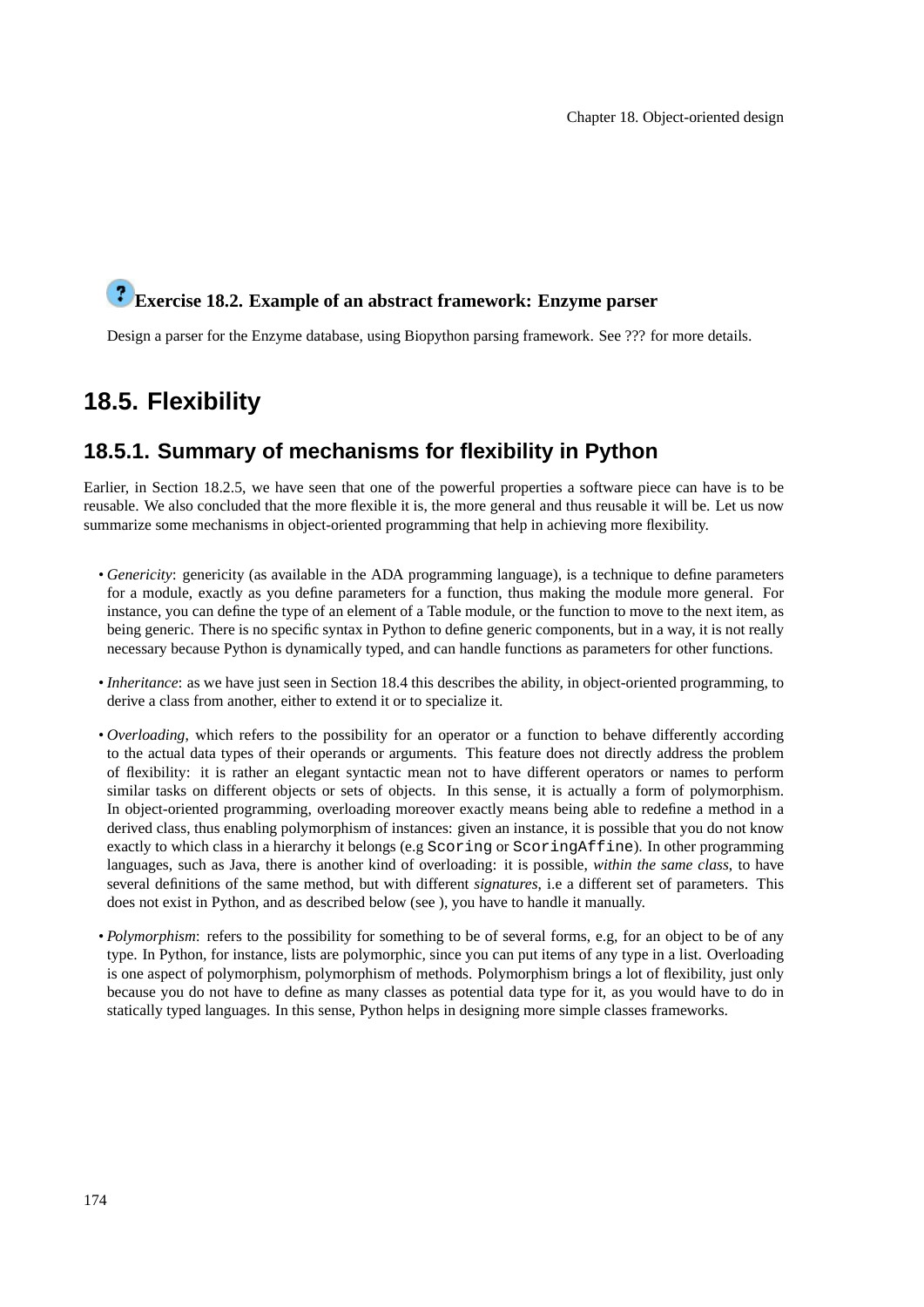Some of these techniques, mainly inheritance, are available in Python, other, such as genericity and overloading, are not, or in a restricted way.

### **18.5.2. Manual overloading**

If you want a method to behave differently according to the parameters, you must either create subclasses or write the code to analyze the parameters yourself. In [Example 18.7,](#page-188-0) there is an example a method dealing with different types of parameters, that are manually handled.

### <span id="page-188-0"></span>**Example 18.7. Curve class: manual overloading**

```
def __getitem__(self, key):
   """
  Extended access to the curve.
  c[3]
  c['toto']
  c['x<100']
  c['x==y']
   \mathbf{u} "" \mathbf{u}\mathbf{x} = [ ]-y = [ ]_result = None
   if type(key) is ListType: ❶
     x = key_x.sort()
      _y = self.y(\_x)_rresult = Curve(zip(_x, y))
   elif type(key) is SliceType: ❷
      _x = self._range_x(key.start, key.stop)
      _y = apply(self.y, x)if _x and _y:
         _rresult = Curve(zip(_x, _y))
   elif self._curve.has_key(key): ❸
      _result = self._curve[key]
   elif type(key) is StringType: \bullet_x = self.__tag_x(key)if len(\_ x) > 0: 6
         _x.sort()
         _y = self.y(\_x)_rresult = Curve(zip(_x, _y))
      else: \qquad \qquad \bullet_result = self._getexpr(key)
   if _result is not None:
      return _result
```
❶ Recognizes the argument as a list.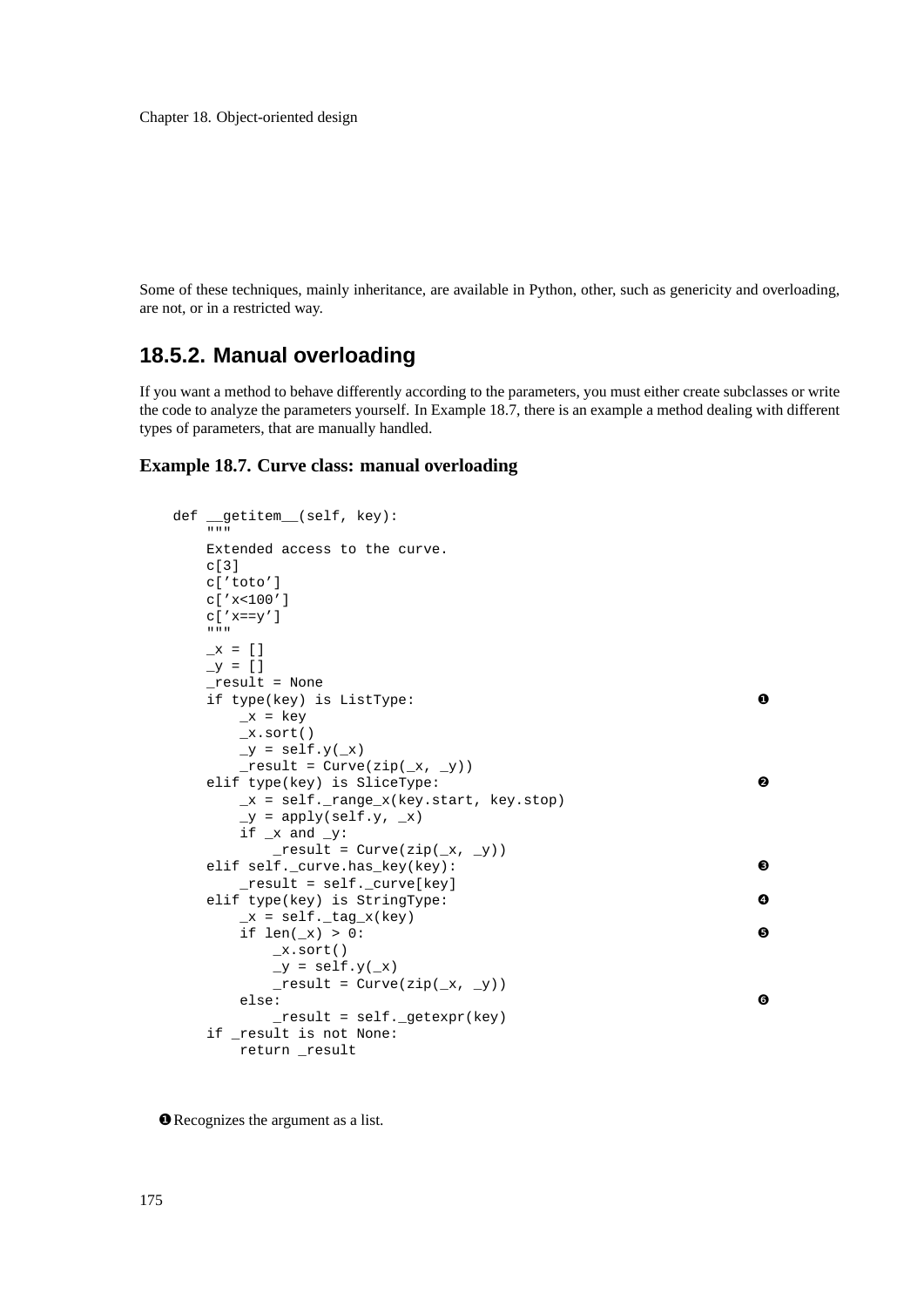- ❷ Recognizes the argument as a slice.
- ❸ Recognizes the argument as an index.
- ❹ Recognizes the argument as a string, that is going to be further analyzed as a tag name or an expression.
- ❺ Recognizes the argument as a tag name.
- $\bullet$  Recognizes the argument as an expression, such as 'x< y' or 'y>10'.

Python is not able to do this analysis automatically, because it is dynamically typed. You do not have any mean to specify the *type* of the parameter. In a language providing static typing and full method overloading, i.e also within the same class, you could have several \_\_getitem\_\_ definitions that would look like:

```
def qetitem (self, key: List):
     ...
def __getitem__(self, key: Slice):
     ...
def _getitem_(self, key: String):
     ...
```
As you can notice, this is of course not valid Python code, since there is no possibility to define the type of a parameter in Python.

## <span id="page-189-0"></span>**18.6. Object-oriented design patterns**

Presenting Python classes and various related mechanisms without any description of their common uses would be like defining the for and while statements without any description of the typical uses of these constructions, and how they adapt to various programming needs. It is the purpose of this section to present common uses of classes and objects, the so-called *design patterns*, that have been used for a long time by programmers since object-oriented programming was born.

Computer science is full of design patterns, and there is no exception for object-oriented programming. A catalog of object-oriented has been published by [Gamma95], and [Christopher2002] has a chapter dedicated to a few of them, with examples implemented in Python. Design patterns are not programs: they are widely used *design* choices to build programs. As such, they form a kind of conceptual catalog that you are encouraged to *reuse* to build your application. Not only are they useful in order not to reinvent the wheel and to save your time, but also because they provide a *comprehension framework* for programmers who intend to reuse your code and who need to understand it. This part does not aim at an exhaustive presentation of object-oriented design patterns, which are very well described elsewhere. Its main purpose is to give a taste of it, with examples in bioinformatics, and to introduce the main related ideas.

There are three categories of object-oriented patterns:

- *Creational* patterns: patterns that can be used to *create* objects.
- *Structural* patterns: patterns that can be used to *combine* objects and classes in order to build structured objects.
- *Behavioral* patterns: patterns that can be used to build a computation and to control data flows.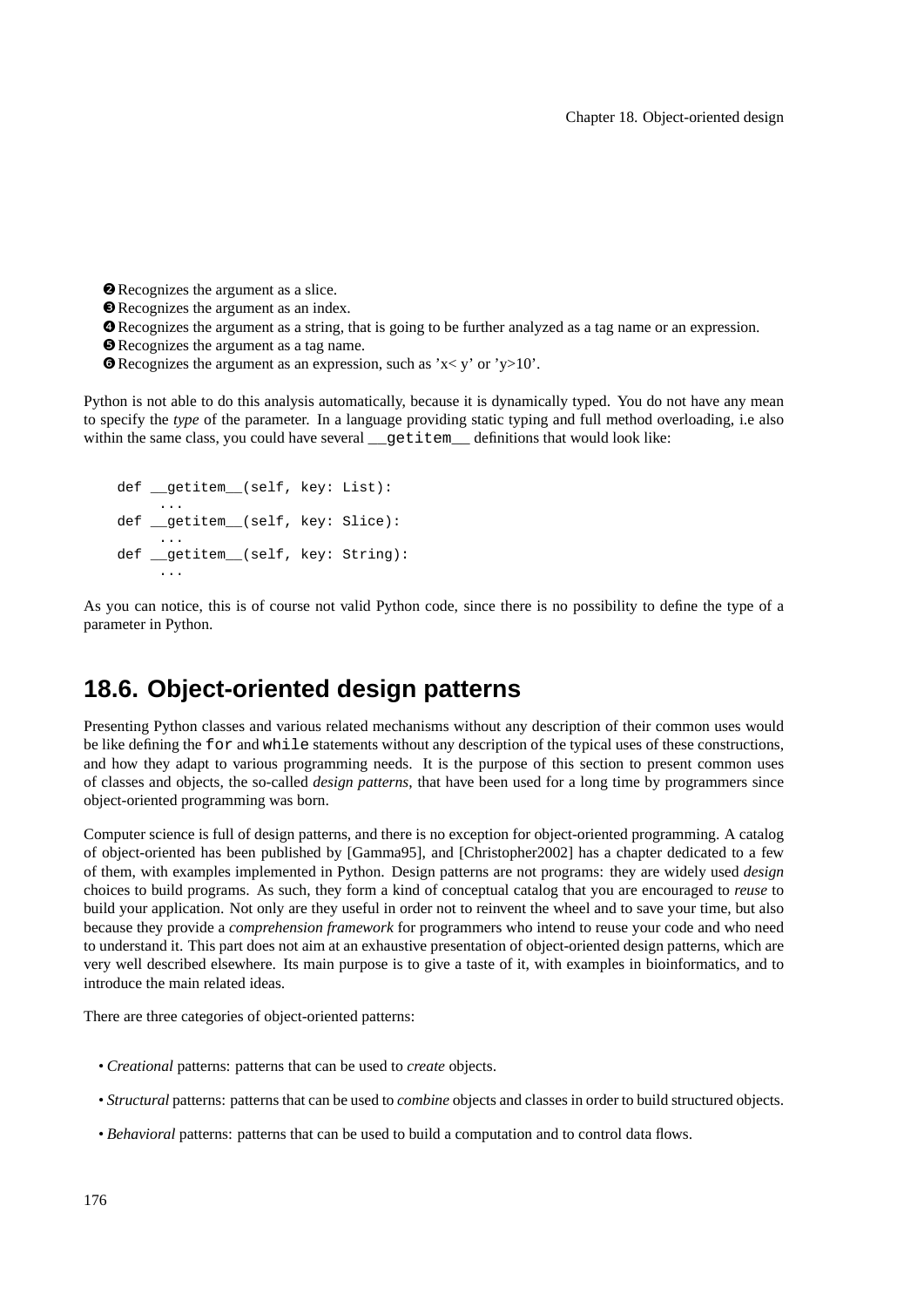**Creational patterns.** There are two main categories of creational patterns: those for creating objects without having to know the class name, that you could call "abstract object makers" (*abstract factory* and *factory method*), and those to ensure a certain property regarding object creation, such as prohibiting more than one instance for a class (*singleton*), building a set of instances from different classes in a consistent way (*builder*), or creating an instance with a specific state (*prototype*).

• *Abstract factory:* an abstract factory is an object maker, where, instead of specifying a class name, you specify the kind of object you want. For instance, say that you want to create an agent to run analysis programs, you can ask a factory to do it for you:

```
clustalw = AnalysisFactory.program('clustalw')
result = clustalw.run(seqfile = 'myseqs')
print result.alig
```
The clustalw object is an instance of, say, the AnalysisAgent.Clustalw class, but you do not have to know about it at creation time. The only thing you know is the name of the program you want ('clustalw'), and the factory will do the rest for you.

- *Factory method:* a factory method is very similar to an abstract factory: just, instead of being a class, it is a method.
	- For instance, you can create a sequence object (Bio.Seq.Seq in Biopython) by asking the get\_seq\_by\_num method of an alignment object (Bio.Align.Generic.Alignment):

first  $seq = align.getseq by num(0)$ 

The method which creates this instance of Bio.Seq.Seq is a factory method. The difference with a factory class is also that the factory method is often more than an object maker: it sometimes incorporates much more knowledge about the way to create the object than a factory would.

• A more simple factory method would be a new method defined in a class to create new instances of the same class:

my\_scoring = scoring.new()

In this case, notice that in order to create my\_scoring, you really do not have to know the actual class of scoring: the only thing you know is that you will get *the same one*, even if there is a whole hierarchy of different classes of scoring.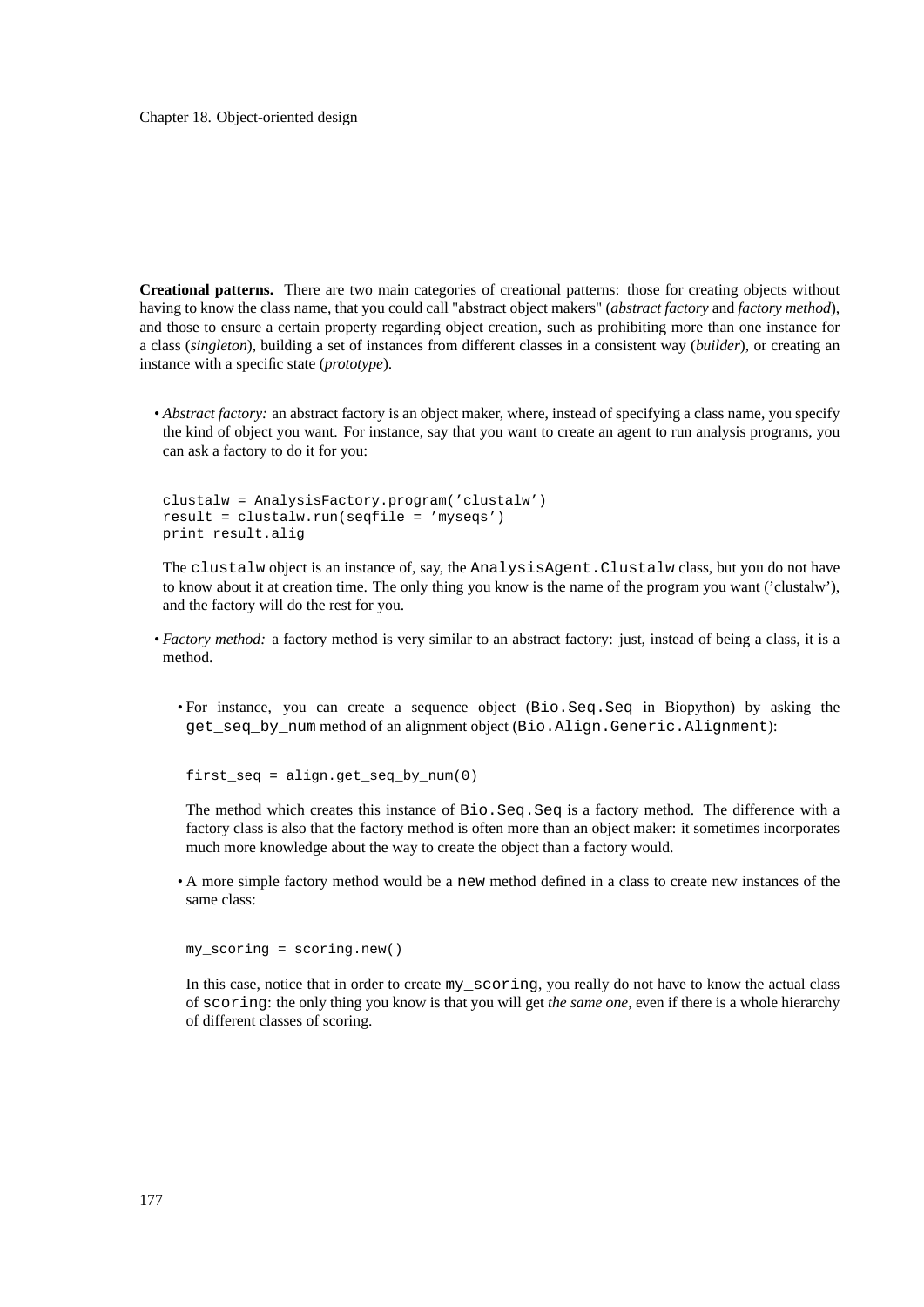• Another example could be a factory method in the Plot class:

```
p = Plot()p.new_curve([...])
```
that would create an instance of the Curve class and draw it as soon as created.

• *Singleton:* ensures that you cannot create more than one instance. For example, if you can define a class to contain operations and data for genetic code: you need only one instance of this class to perform the task. Actually, this pattern would not be implemented with a class in Python, but rather with a module, at least if you can define it statically (a dynamic singleton could not be a module, for a module has to be a file):

```
>>> import genetic_code
>>> genetic_code.aa('TTT')
F
```
• *Prototype:* this pattern also lets you create a new object without knowing its class, but here, the new target object is created with the same state as the source object:

```
another_seq = seq.copy()
```
The interest is that you do not get an "empty" object here, but an object identical to seq. You can thus play with another\_seq, change its attributes, etc... without breaking the original object.

- *Builder:* you sometimes need to create a complex object composed of several parts. This is the role of the builder.
	- For instance, a builder is needed to build the whole set of nodes and leafs of a tree.
	- Or you could design a builder to create both Curve and Plot instances in a coherent way as parts of a GraphicalCurves complex object:

gc = GraphicalCurves(file='my\_curves')

For instance, my\_curves might contain description of set of curves to display in the same plot or in different plots.

• The Blast parser in Biopython simultaneously instantiates several classes that are all component parts of of hit: Description, Alignment and Header.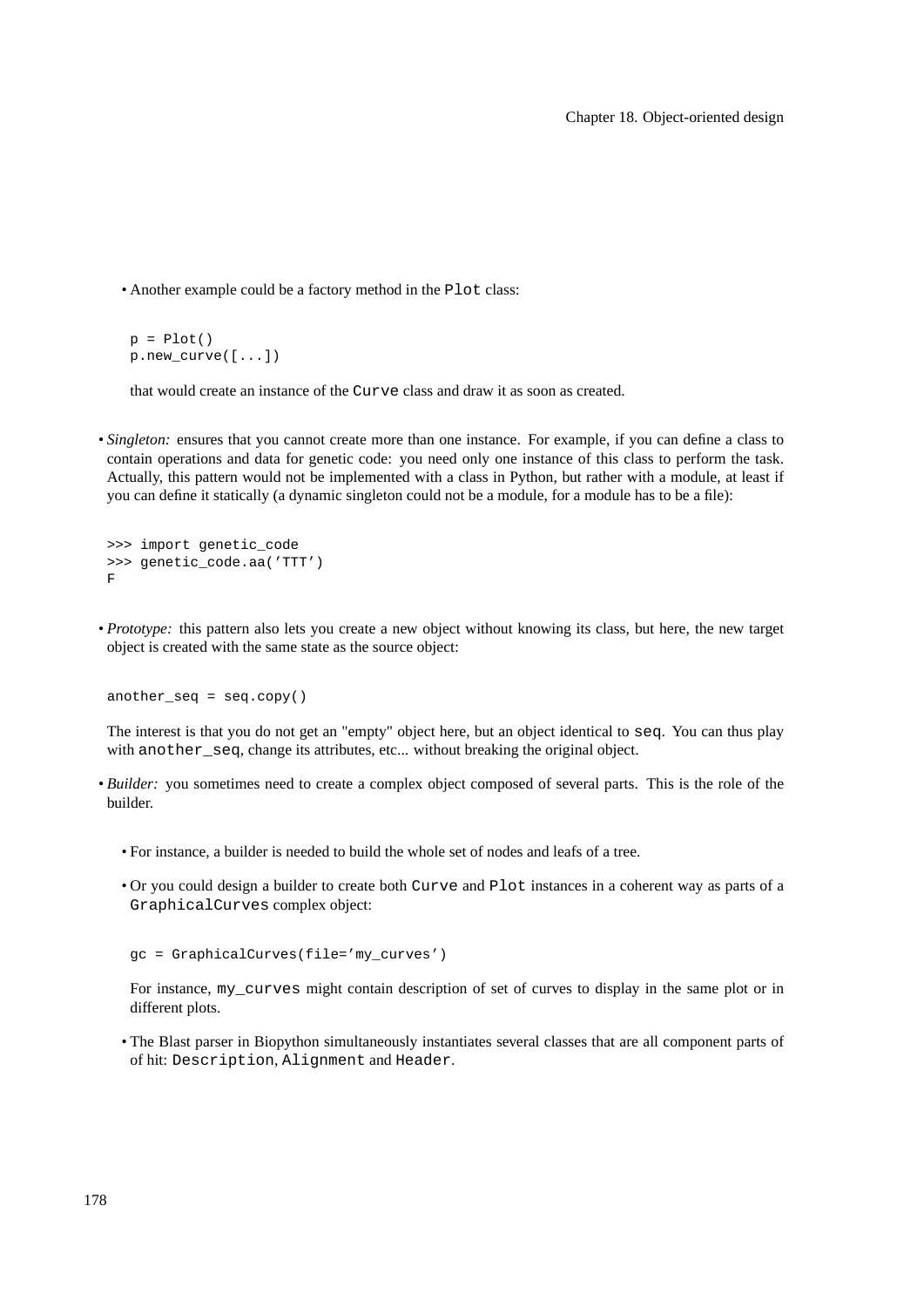**Structural patterns.** Structural patterns address issues regarding how to combine and structure objects. For this reason, several structural patterns provide alternative solutions to design problems that would else involve inheritance relationships between classes.

• *Decorator, proxy, adapter:* these patterns all enable to combine two (or more) components, as shown in [Figure](#page-192-0) [18.10.](#page-192-0) There is one component, A, "in front" of another one, B. A is the visible object a client will see. The role of A is either to extend or restrict B, or help in using B. So, this pattern is similar to subclassing, except that, where a sub-class *inherits* a method from a base class, the decorator *delegates* to its decoratee when it does not have the required method. The advantage is flexibility (see [Section 18.4.2\)](#page-182-2): you can combine several of these components in any order at run time without having to create a big and complex hierarchy of subclasses.

### <span id="page-192-0"></span>**Figure 18.10. Delegation**



Generally, the Python code of the A class looks like:

```
class A:
        def __init__(self, b):
             """storing of the decoratee b (b is an instance of class B)"""
            self.b = b
        def __getattr__(self, name):
             """
               methods/attributes A does not know about are delegated
               t \circ h.<br>" " "
            return getattr(self.b, name)
```
At use time, an instance of class A is created by providing a b instance.

```
h = B()a = A(b)print a.f()
```
Everything that class A cannot perform is forwarded to b (providing that class B knows about it).

<span id="page-192-1"></span>• The *decorator* enables to add functionalities to another object. [Example 18.8](#page-192-1) shows a very simple decorator that prints a sequence in uppercase.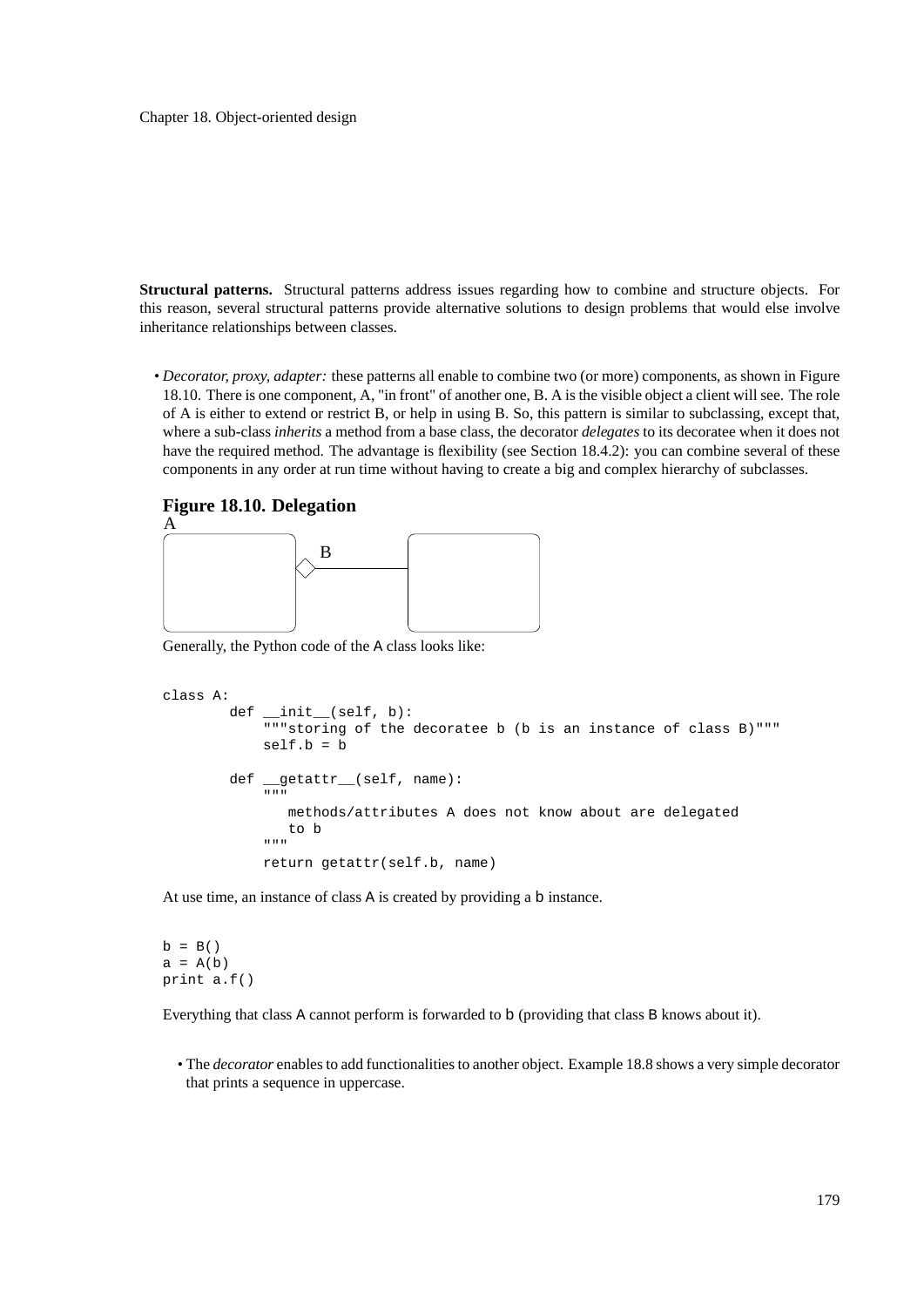### **Example 18.8. An uppercase sequence class**

```
import string
class UpSeq:
   def __init__(self, seq):
       self.seq = seq
   def __str_(self):
       return string.upper(self.seq)
   def getattr (self, name):
       return getattr(self.seq,name)
```
The way to use it is for instance:

```
>>> s=UpSeq('atcgctgtc')
>>> print s
ATCGCTGTC
>>> s[0:3]
'atc'
>>> len(s)
\circ
```
# **Exercise 18.3. An analyzed sequence class**

How would you design sequence classes where all sequence analyses of type f would be available as:

seq.f()

without actually defining all the possible f methods within the sequence class?

• The *proxy* rather handles the access to an object. There are several kinds of proxy:

• *protection proxy*: to protect the access to an object.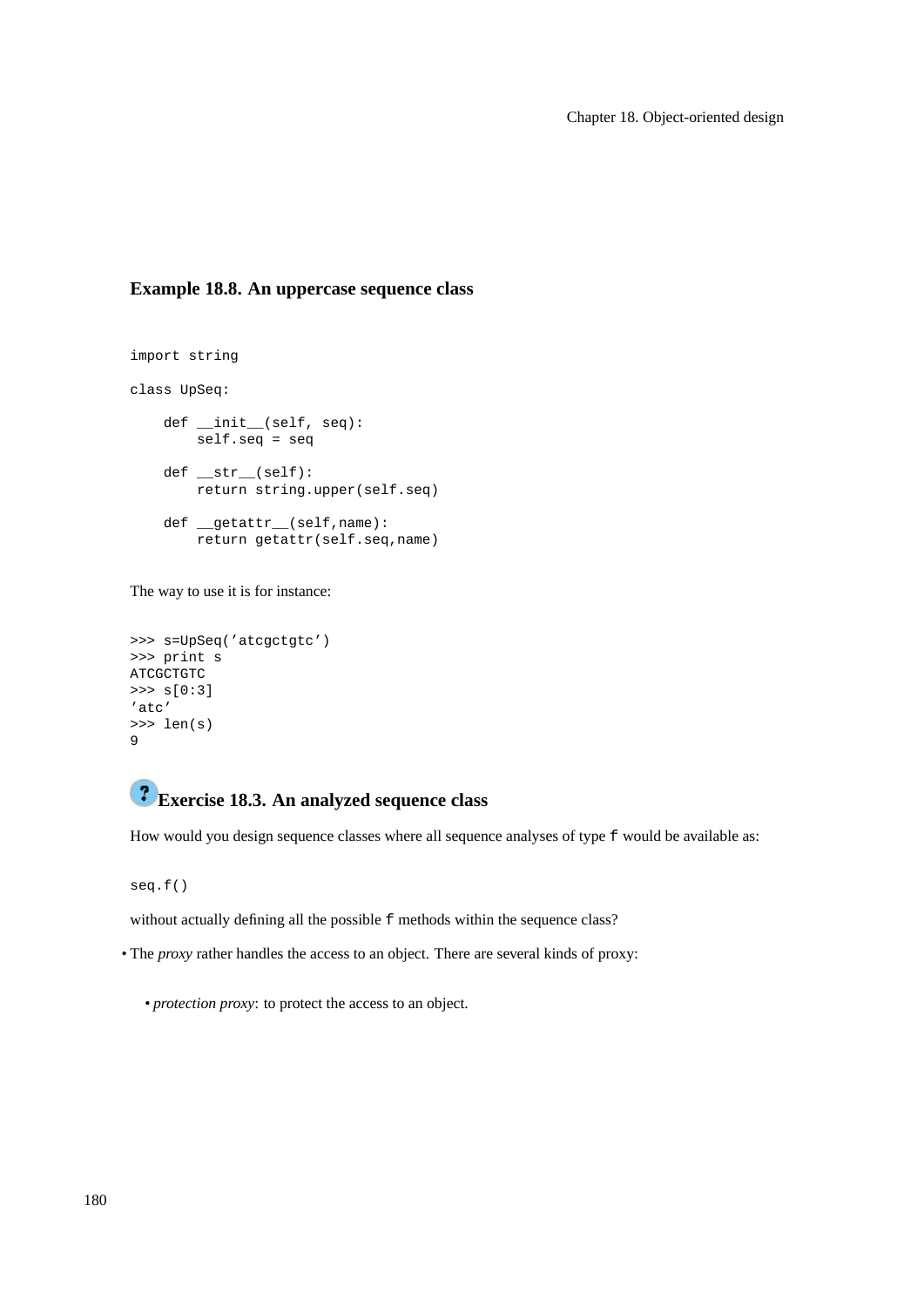# **Exercise 18.4. A partially editable sequence**

How would you design a sequence class where the only allowed editions would be:

del seq[i]

on a gap character, and:

 $seq[i] = 'A'$ 

on a 'N' character?

• *virtual proxy*: to physically fetch data only when needed. Database dictionaries in Biopython work this way:

```
prosite = Bio.Prosite.ExPASyDictionary()
entry = prosite['PS00079']
```
Data are fetched only when an access to an entry is actually requested.

- *remote proxy*: to simulate a local access for a remotely activated procedure.
- The *adapter* (or *wrapper*) helps in connecting two components that have been developped independantly and that have a different interface. For instance, the Pise package transforms Unix programs interfaces in standardized interfaces, either Web interfaces, or API. For instance, the **golden** Unix command has the following interface:

bash> golden embl:MMVASP

But the Pise wrapper enables to run it and get the result by a Python program, having an interface defined in the Python language:

```
factory = PiseFactory()
golden = factory.program("golden",db="embl",query="MMVASP")
job = golden.run()
print job->content()
```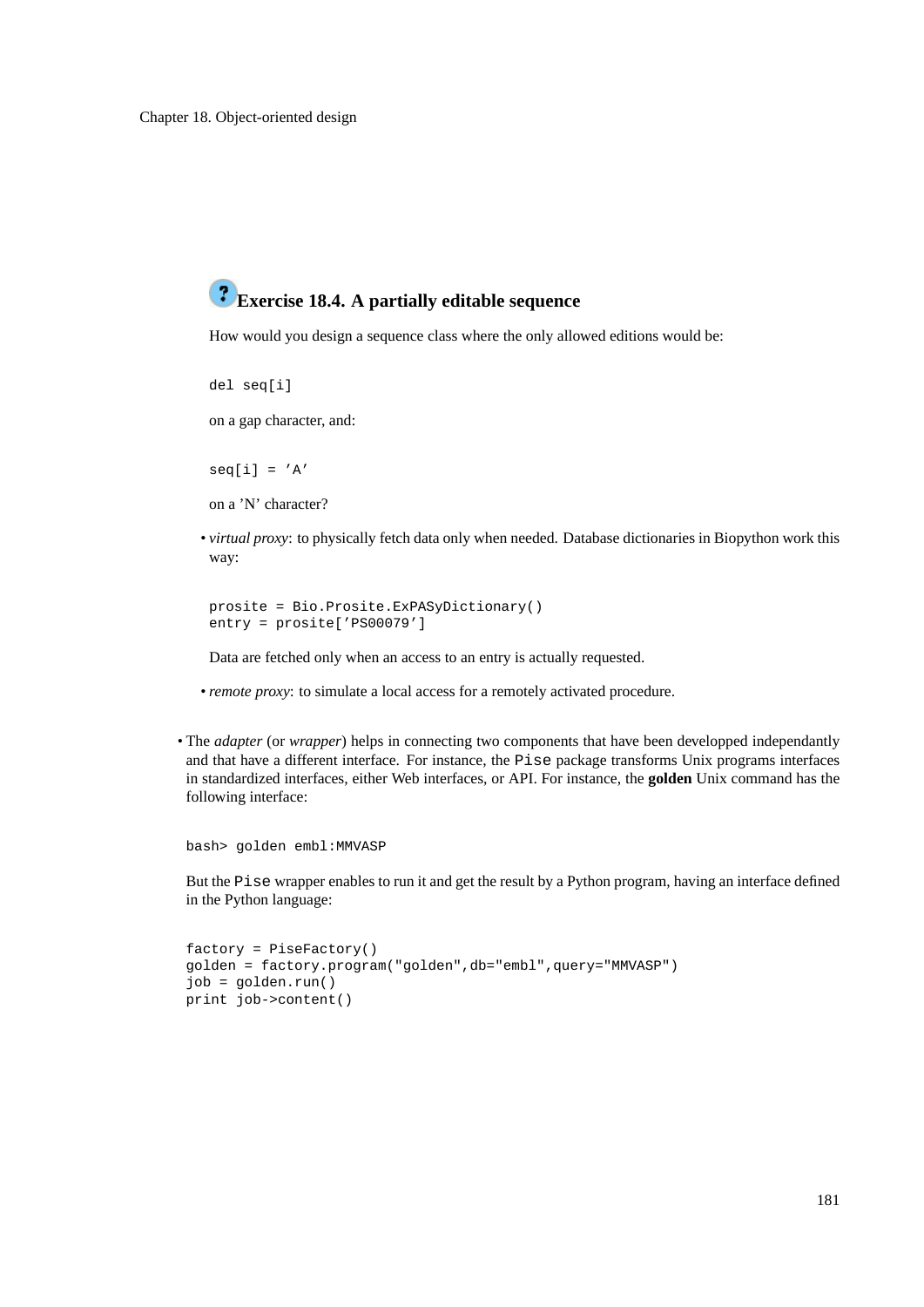• *Composite*: this pattern is often used to handle complex composite recursive structures. [Example 18.9](#page-195-0) shows a set of classes for a tree structure, illustrated in [Figure 18.11.](#page-195-1) The main idea of the composite design pattern is to provide an *uniform interface* to instances from different classes in the same hierarchy, where instances are all components of the same composite complex object. In [Example 18.9,](#page-195-0) you have two types of nodes: Node and Leaf, but you want a similar interface for them, that is at least defined by a common base class, AbstractNode, with two operations: print subtree. These operations should be callable on any node instance, without knowing its actual sub-class.

```
>>> t1 = Node ( Leaf ( 'A', 0.71399),
         Node ( Node ( Leaf('B', -0.00804),
                        Leaf('C', 0.07470),0.15685),
                 Leaf ('D', -0.04732)
               )
         )
>>> print t1
(A: 0.71399, ((B: -0.00804, C: 0.0747), D: -0.04732))>>> t2 = t1.right.subtree()
>>> print t2
((B: -0.00804, C: 0.0747), D: -0.04732)\Rightarrow \frac{1}{3} = t1. left. subtree()
>>> print t3
'A': 0.71399
```
### <span id="page-195-1"></span>**Figure 18.11. A composite tree**



### <span id="page-195-0"></span>**Example 18.9. A composite tree**

```
class AbstractNode:
```

```
def __str__(self):
   pass
```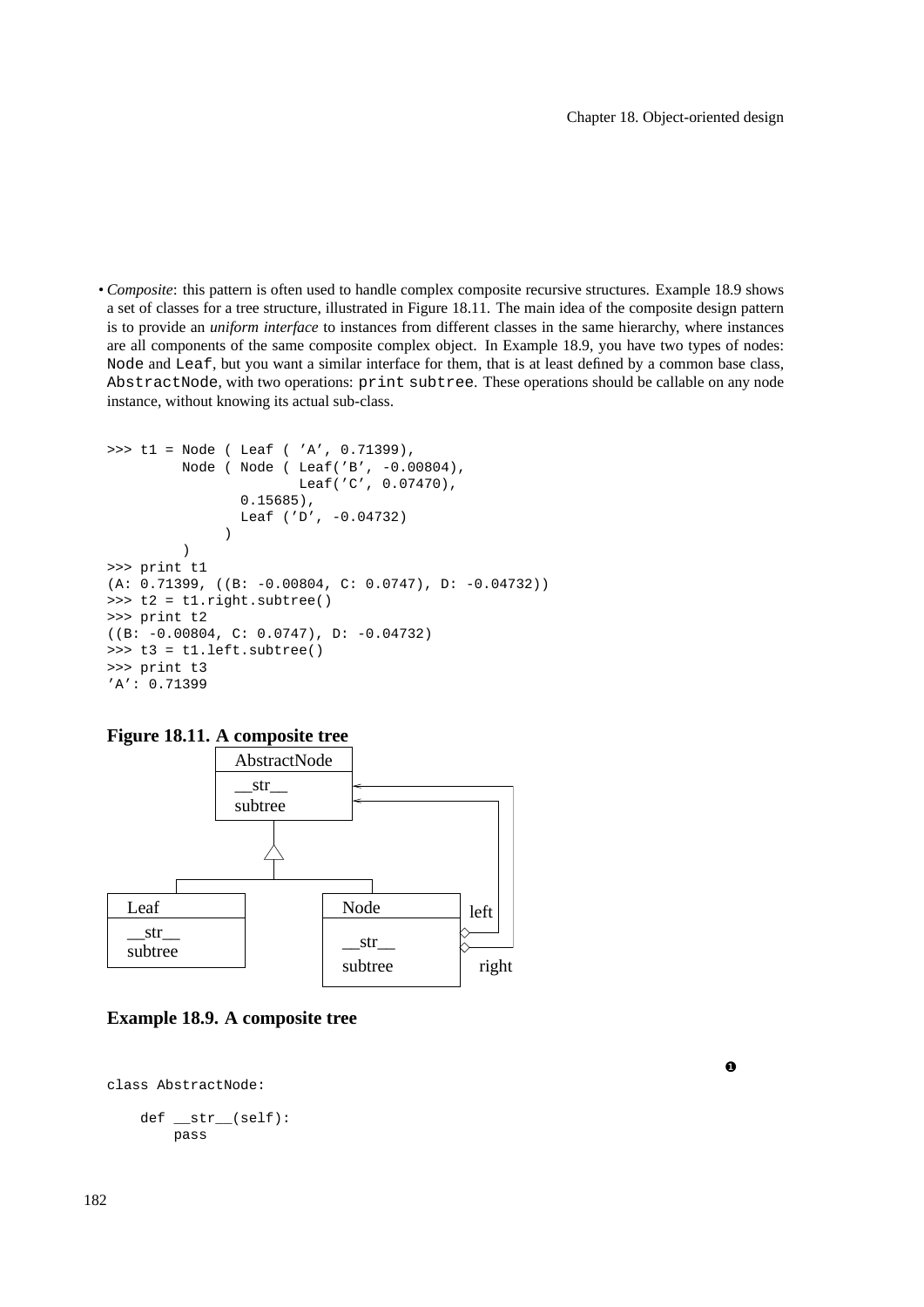```
def subtree(self):
       pass
                                                                     ❷
class Node(AbstractNode):
   def __init__(self, left=None, right=None, length=None):
       self.left=left
       self.right=right
       self.length=length
   def str (self):
       return "(" + self.left.__str__() + ", " + self.right.__str__() + ")"
   def subtree(self):
       return Node(self.left, self.right)
class Leaf(AbstractNode): ❸
   def __init_(self, name, length=None):
       self.name = name
       self.length=length
       self.left = None
       self.right = None
   def ___ str__(self):
       return self.name + ": " + str(self.length)
   def subtree(self):
       return Leaf(self.name, self.length)
```
❶ Abstract class AbstractNode, base class for both Node and Leaf ❷ Internal nodes are instances of Node class. ❸ Leafs are instances of Leaf class.

**Behavioral patterns.** Patterns of this category are very useful in sequence analysis, where you often have to combine algorithms and to analyze complex data structure in a flexible way.

• *Template*: this pattern consists in separating the invariant part of an algorithm from the variant part. In a sorting procedure, you can generally separate the function which compares items from the main body of the algorithm. The template method, in this case, is the sort() method, whereas the compare() can be defined by each subclass depending on its implementation or data types. In the dynamic programming align function, the template methods can be the begin end and inner methods. The Scoring method may vary depending on the preferred scoring scheme, as defined in subclasses of the Scoring class.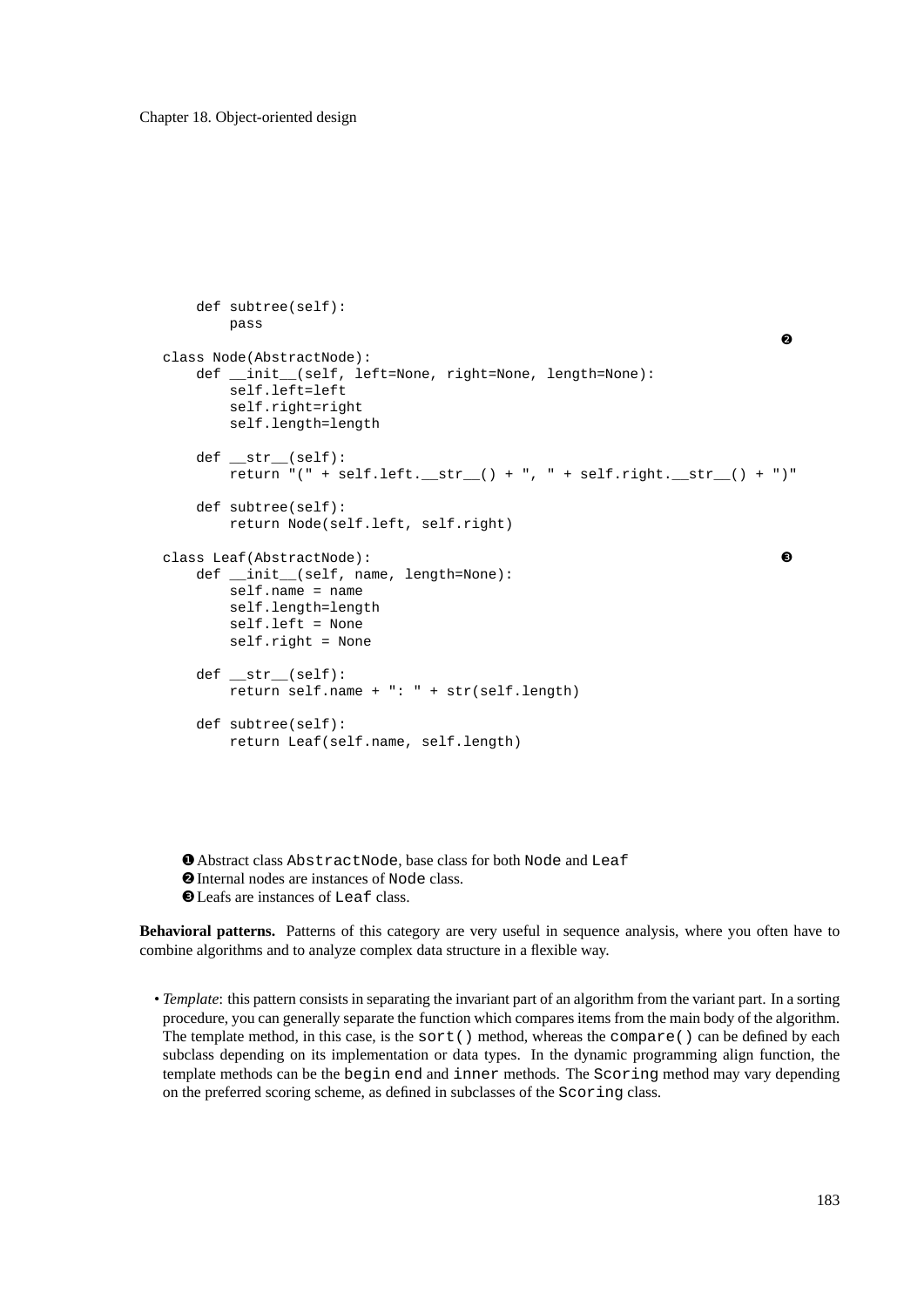• *Strategy*: it is the object-oriented equivalent of passing a function as an argument. The Scoring is a strategy. **Variations on methods.** So, you don't necessarily need inheritance to have a function be a parameter. For instance, the following function enables you to provide your own functions for score\_gap and compare:

```
def align(matrice, begin, inner, end, score_gap, compare):
...
```
So, do we need a subclass for this or even to have a Scoring class at all? The answer is that with class and inheritance, your methods are all pooled together in a "packet", but there is some additional burden on your side, since you have to define a subclass and instantiate it. On the other hand, passing a function as a parameter has a limit: you can't change the default values for parameters, such as the default value for a gap initiation or extension in our example.

- *Iterator*: an iterator is an object that let you browse a sequence of items from the beginning to the end. Generally, it provides:
	- a method to start iteration
	- a method to get the next item
	- a method to test for the end of the iteration

Usually, one distinguishes *internal* versus *external* iterators. An external iterator is an iterator which enables to do a for or a while loop on a range of values that are returned by the iterator:

```
for e in l.elements():
     f(a)or:
i = l.iterator()
e = i.next()while e:
  f(e)
   e = i.next()
```
In the above examples, you control the loop. On the other hand, an internal iterator just lets you define a function or a method (say,  $f$ ) to apply to all elements:

l.iterate(f)

In the Biopython package, files and databases are generally available through an iterator.

 $\mathbf{h}$ andle = open $(\ldots)$  **0**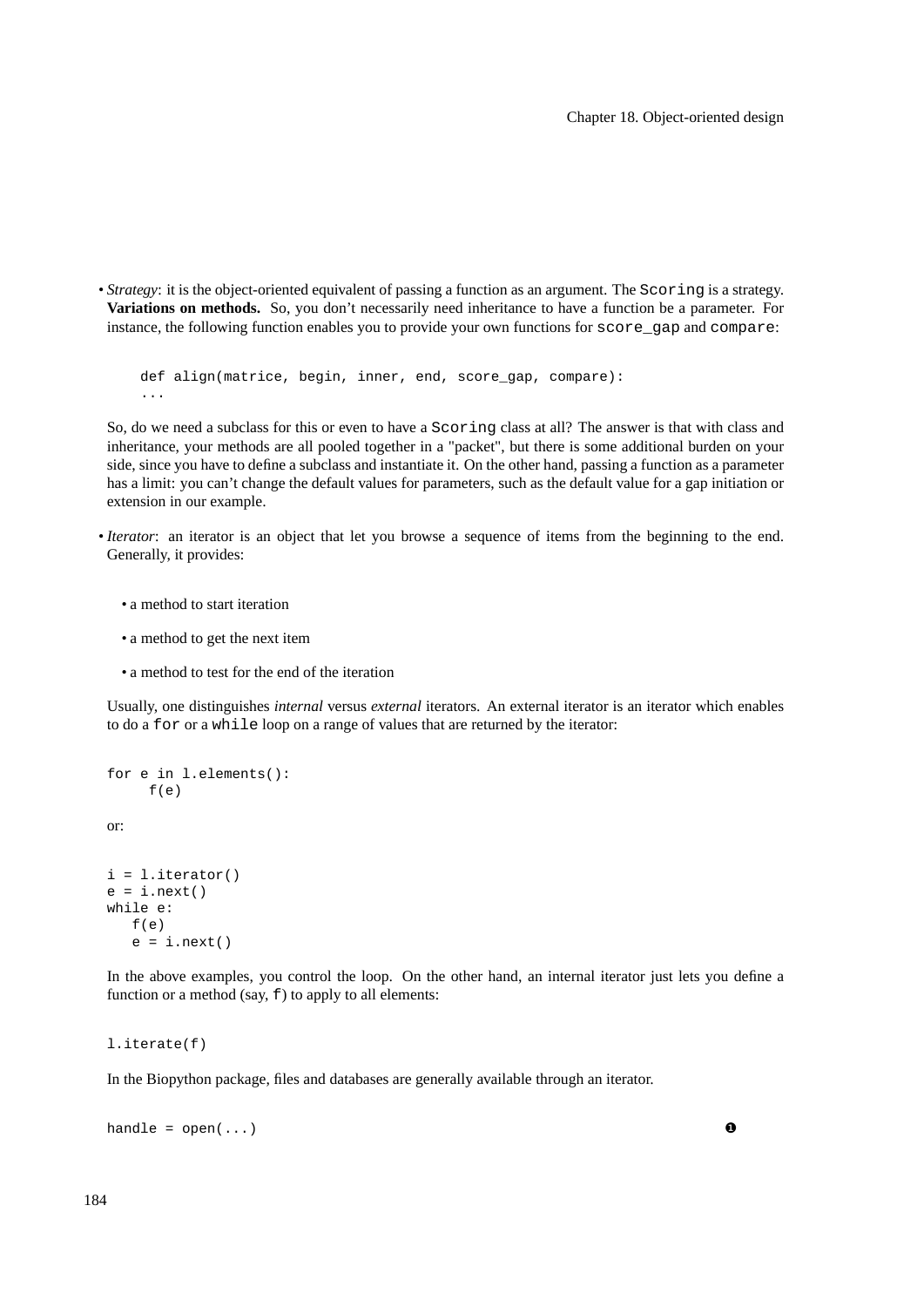```
\begin{array}{lll} \texttt{iter} = \texttt{Bio.Fasta}. \texttt{Iterator}(\texttt{handle}) & \texttt{\textcolor{red} \textbf{8}} \\ \texttt{seq} = \texttt{iter.next}() & \textbf{\textcolor{red} \textbf{0}} \end{array}seq = iter.next()while seq:
  print seq.name
  print seq.seq ❹
   seq = iter.next()
handle.close()
```
 Starting the iterator. Getting the next element. Testing for the end of the iteration. Getting the next element.

• *Visitor*: this pattern is useful to specify a function that will be applied on each item of a collection. The Python map function provides a way to use visitors, such as the  $f$  function, which visits each item of the  $1$  list in turn:

```
\gg def f(x):
return x + 1
>>> l=[0,1,2]
>>> map(f,l)
[1, 2, 3]
```
The map is an example of an internal iterator (with the f function as a visitor).

• *Observer* The *observer* pattern provides a framework to maintain a consistent distributed state between loosely coupled components. One agent, the observer, is in charge of maintaining a list of *subscribers*, e.g components that have subscribed to be informed about changes in a given state. Whenever a change occurs in a state, the observer has to inform each subscriber about it.

A well-known example is the Model-View-Controller [Krasner88] framework. The view components, the ones who actually display data, subscribe to "edit events" in order to be able to refresh and redisplay them whenever a change occurs.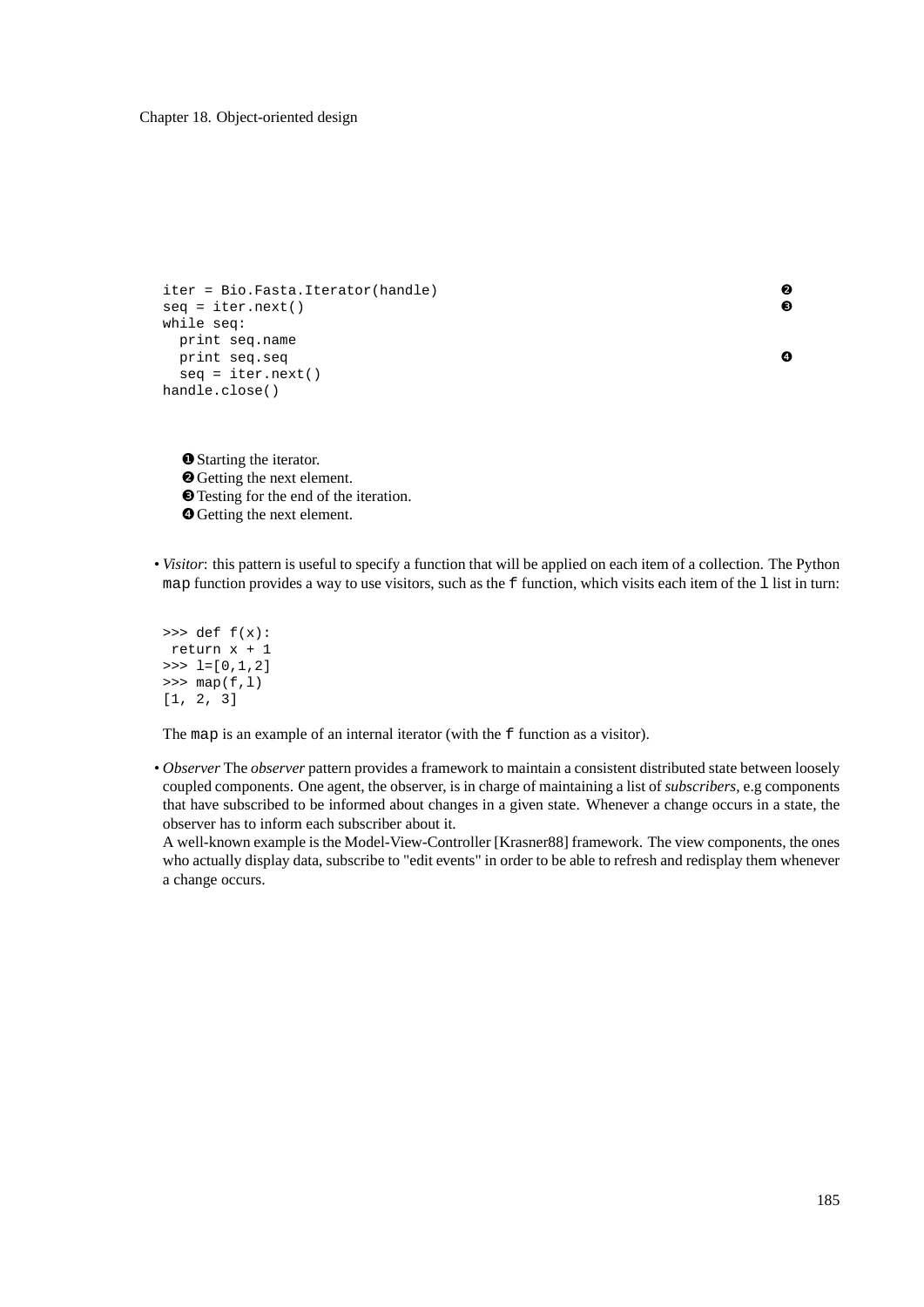Chapter 18. Object-oriented design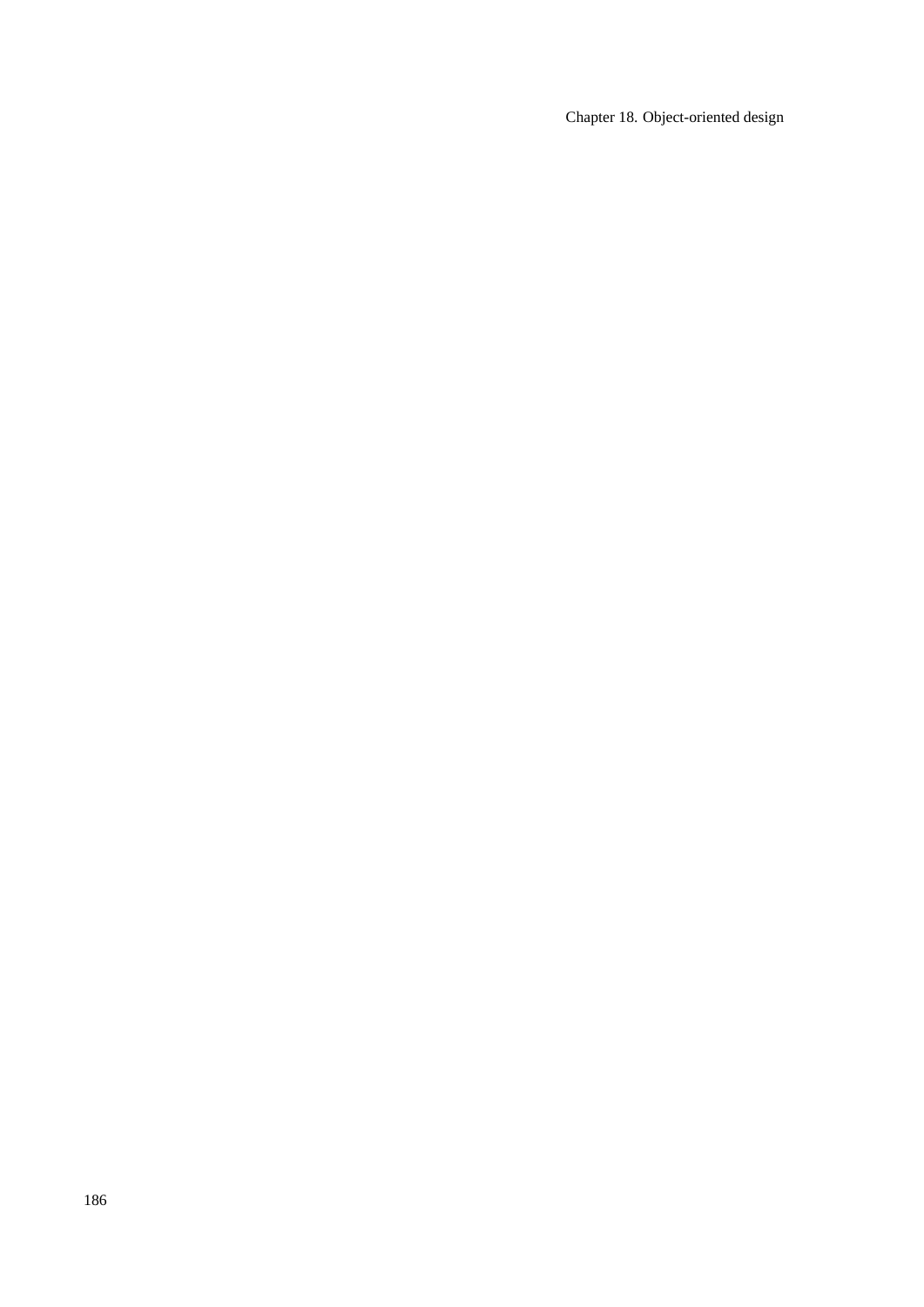# **Bibliography Python Books**

[Beazley2001] *Python*. Essential Reference. 2. David M. Beazley. 0-7357-1091-0. New Riders. 2001.

- [Christopher2002] *Python Programming Patterns*. Thomas W Christopher. 0-13-040956-1. Prentice Hall. 2002.
- [Deitel2002] *Python*. How to program. H. M. Deitel, P. J. Deitel, J. P. Liperi, and B. A. Wiederman. 0-13-092361- 3. Prentice Hall. 2002.
- [Downey2002] *How to Think Like a Computer Scientist*. Learining with Python. Allen Downey, Jeffrey Elkner, and Chris Meyers. 0-97167775-0-6. Green Tea Press. 2002. [www.thinkpython.com](http://www.thinkpython.com) [http://www.thinkpython.com].
- [Grayson2000] *Python and Tkinter Programming*. John E. Grayson. 1-884777-81-3. Manning Publications Co.. 2000.

[LutzAscher2001] *Learning Python*. Mark Lutz and David Ascher. 1-56592-464-9. O'Reilly. 2001.

[Lutz2001] *Programming Python*. Mark Lutz. 0-596-00085-5. O'Reilly. 2001.

[Martelli2002] *Python Cookbook*. Alex Martelli and David Ascher. 0-596-00167-3. O'Reilly. 2002.

## **Other Books**

- [Meyer97] *Object Oriented software Construction*. Bertrand Meyer. 0-13-629155-4. Prentice Hall Professional Technical Reference. 1997.
- [Booch94] *Object-Oriented Analysis and Design with Applications*. Grady Booch. Addison-Wesley Object Technology Series. 1994.
- [Gamma95] *Design Patterns, Elements of Reusable Object-Oriented Software*. Erich Gamma, Richard Helm, Ralph Johnson, and John Vlissides. Addison Wesley. 1995.

[Harrison97] *Tcl/Tk Tools*. Mark Harrison. O'Reilly. 1997.

### **Articles**

[Wegner89] *BYTE Magazine*. "Learning the language". Peter Wegner. 245-253. march, 1989.

- [Mangalam2002] *The Bio\* toolkits a brief overview*. "Briefings in Bioinformatics". Mangalam Harry. 296-302. 2002.
- [Rossum99] *Computer Programming for Everybody*. Guido van Rossum. 1999.
- [Wang2000] *A Qualitative Analysis of the Usability of Perl, Python, and Tcl*. *Proceedings of The Tenth International Python Conference*. Lingyun Wang and Phil Pfeiffer. 2002.
- [Krasner88] *Journal of Object-Oriented Programming (JOOP)*. 1. 3. "A Cookbook for Using the Model-View-Controller User Interface Paradigm in Smalltalk-80". G Krasner and S Pope. 26-49. 1988.